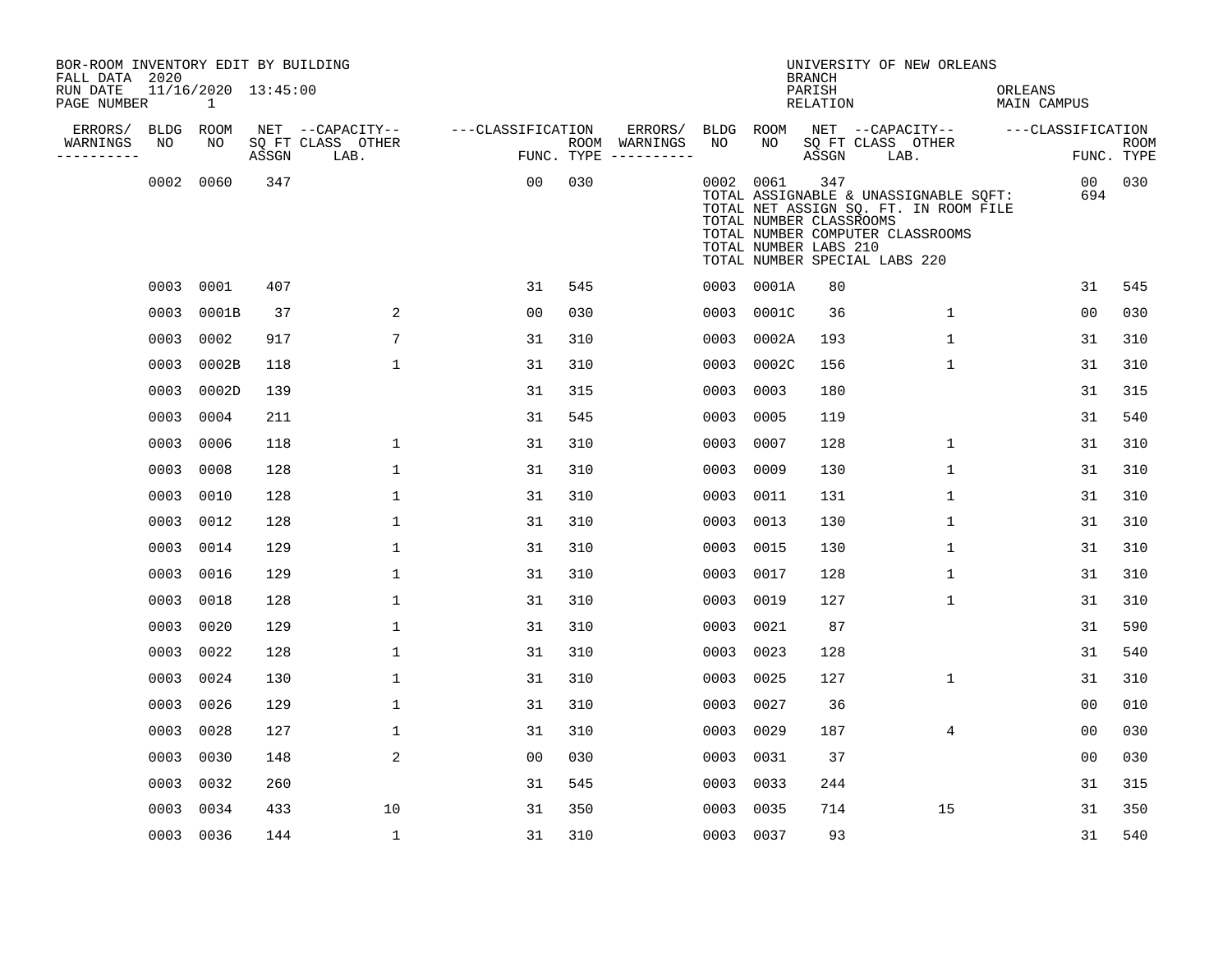| BOR-ROOM INVENTORY EDIT BY BUILDING<br>FALL DATA 2020 |             |                          |       |                           |                   |     |                                      |             |                                                                | <b>BRANCH</b>             | UNIVERSITY OF NEW ORLEANS                                                                                                                           |                               |                           |
|-------------------------------------------------------|-------------|--------------------------|-------|---------------------------|-------------------|-----|--------------------------------------|-------------|----------------------------------------------------------------|---------------------------|-----------------------------------------------------------------------------------------------------------------------------------------------------|-------------------------------|---------------------------|
| RUN DATE<br>PAGE NUMBER                               |             | 11/16/2020 13:45:00<br>2 |       |                           |                   |     |                                      |             |                                                                | PARISH<br><b>RELATION</b> |                                                                                                                                                     | ORLEANS<br><b>MAIN CAMPUS</b> |                           |
| ERRORS/                                               | <b>BLDG</b> | ROOM                     |       | NET --CAPACITY--          | ---CLASSIFICATION |     | ERRORS/                              | <b>BLDG</b> | <b>ROOM</b>                                                    |                           | NET --CAPACITY--                                                                                                                                    | ---CLASSIFICATION             |                           |
| WARNINGS<br>----------                                | NO          | NO                       | ASSGN | SQ FT CLASS OTHER<br>LAB. |                   |     | ROOM WARNINGS<br>FUNC. TYPE $------$ | NO          | NO                                                             | ASSGN                     | SQ FT CLASS OTHER<br>LAB.                                                                                                                           |                               | <b>ROOM</b><br>FUNC. TYPE |
|                                                       | 0003        | 0038                     | 135   | $\mathbf{1}$              | 31                | 310 |                                      | 0003        | 0039                                                           | 93                        |                                                                                                                                                     | 31                            | 540                       |
|                                                       | 0003        | 0040                     | 133   | $\mathbf 1$               | 31                | 310 |                                      | 0003        | 0041                                                           | 770                       | 15                                                                                                                                                  | 31                            | 350                       |
|                                                       |             | 0003 0042                | 132   | $\mathbf{1}$              | 31                | 310 |                                      | 0003        | 0043                                                           | 181                       | 1                                                                                                                                                   | 31                            | 310                       |
|                                                       |             | 0003 0044                | 133   | $\mathbf{1}$              | 31                | 310 |                                      | 0003        | 0045                                                           | 92                        | $\mathbf{1}$                                                                                                                                        | 31                            | 310                       |
|                                                       | 0003 0046   |                          | 132   | $\mathbf 1$               | 31                | 310 |                                      | 0003        | 0047                                                           | 90                        |                                                                                                                                                     | 31                            | 540                       |
|                                                       | 0003 0048   |                          | 405   |                           | 92                | 650 |                                      |             | 0003 0049                                                      | 710                       | 20                                                                                                                                                  | 31                            | 350                       |
|                                                       | 0003 0050   |                          | 207   | 2                         | 31                | 310 |                                      |             | 0003 0051                                                      | 422                       | 10                                                                                                                                                  | 31                            | 350                       |
|                                                       |             | 0003 0052                | 629   |                           | 0 <sub>0</sub>    | 030 |                                      |             | 0003 C0011<br>TOTAL NUMBER CLASSROOMS<br>TOTAL NUMBER LABS 210 | 2278                      | TOTAL ASSIGNABLE & UNASSIGNABLE SQFT:<br>TOTAL NET ASSIGN SQ. FT. IN ROOM FILE<br>TOTAL NUMBER COMPUTER CLASSROOMS<br>TOTAL NUMBER SPECIAL LABS 220 | 00<br>14,208<br>10,820        | 020                       |
|                                                       | 0004 0100   |                          | 811   |                           | 93                | 525 |                                      |             | 0004 0100A                                                     | 114                       |                                                                                                                                                     | 93                            | 525                       |
|                                                       |             | 0004 0100B               | 197   |                           | 93                | 525 |                                      |             | 0004 0100C                                                     | 44                        |                                                                                                                                                     | 93                            | 525                       |
|                                                       |             | 0004 0100D               | 379   |                           | 00                | 030 |                                      | 0004        | 0100E                                                          | 261                       |                                                                                                                                                     | 0 <sub>0</sub>                | 020                       |
|                                                       |             | 0004 0101                | 387   |                           | 93                | 525 |                                      | 0004        | 0101B                                                          | 234                       |                                                                                                                                                     | 0 <sub>0</sub>                | 030                       |
|                                                       |             | 0004 0101C               | 363   |                           | 93                | 525 |                                      | 0004        | 0101D                                                          | 457                       |                                                                                                                                                     | 00                            | 030                       |
|                                                       |             | 0004 0103                | 3097  |                           | 0 <sub>0</sub>    | 030 |                                      | 0004        | 0104                                                           | 1798                      |                                                                                                                                                     | 00                            | 030                       |
|                                                       |             | 0004 0104A               | 882   |                           | 0 <sub>0</sub>    | 030 |                                      | 0004        | 0105                                                           | 48                        |                                                                                                                                                     | 0 <sub>0</sub>                | 010                       |
|                                                       |             | 0004 0106                | 316   | $\mathbf{1}$              | 65                | 310 |                                      |             | 0004 0106A                                                     | 86                        |                                                                                                                                                     | 63                            | 730                       |
|                                                       |             | 0004 0106B               | 246   |                           | 0 <sub>0</sub>    | 030 |                                      |             | 0004 0106C                                                     | 328                       |                                                                                                                                                     | 93                            | 525                       |
|                                                       |             | 0004 0107                | 504   | 1                         | 65                | 310 |                                      |             | 0004 0107A                                                     | 57                        |                                                                                                                                                     | 0 <sub>0</sub>                | 030                       |
|                                                       |             | 0004 0107B               | 86    |                           | 63                | 710 |                                      |             | 0004 0107C                                                     | 304                       |                                                                                                                                                     | 0 <sub>0</sub>                | 030                       |
|                                                       |             | 0004 0107D               | 436   |                           | 93                | 525 |                                      |             | 0004 0108                                                      | 208                       | $\mathbf{1}$                                                                                                                                        | 65                            | 310                       |
|                                                       | 0004 0109   |                          | 208   | $\mathbf{1}$              | 65                | 310 |                                      |             | 0004 0110                                                      | 182                       | $\mathbf{1}$                                                                                                                                        | 65                            | 310                       |
|                                                       | 0004 0111   |                          | 215   | $\mathbf{1}$              | 65                | 310 |                                      |             | 0004 0112                                                      | 326                       | $\mathbf 1$                                                                                                                                         | 65                            | 310                       |
|                                                       |             | 0004 0113                | 126   | $\mathbf{1}$              | 65                | 310 |                                      |             | 0004 0114                                                      | 125                       |                                                                                                                                                     | 0 <sub>0</sub>                | 030                       |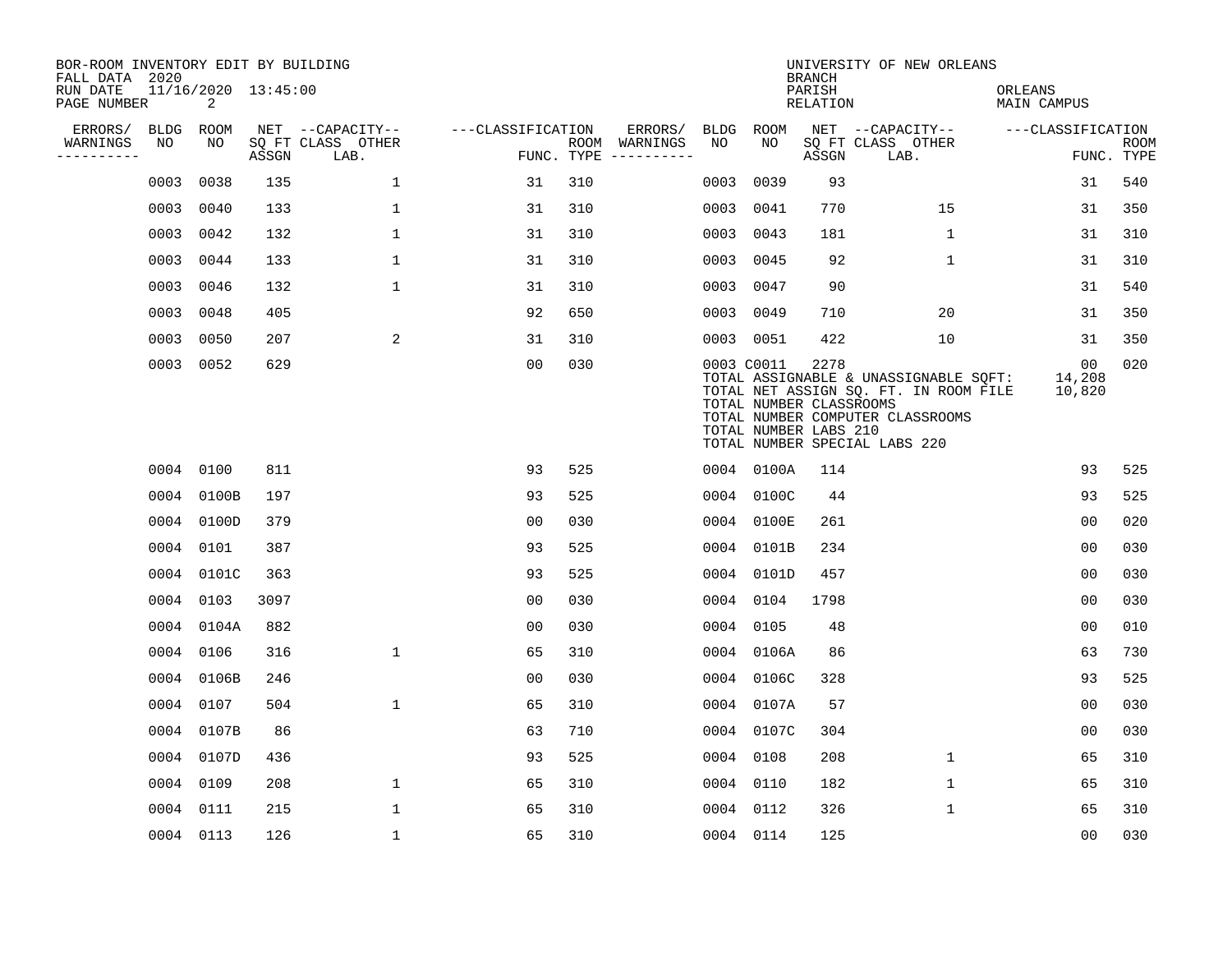| BOR-ROOM INVENTORY EDIT BY BUILDING<br>FALL DATA 2020 |           |                          |       |                           |                   |            |                              |             |             | <b>BRANCH</b>             | UNIVERSITY OF NEW ORLEANS |                               |                           |
|-------------------------------------------------------|-----------|--------------------------|-------|---------------------------|-------------------|------------|------------------------------|-------------|-------------|---------------------------|---------------------------|-------------------------------|---------------------------|
| RUN DATE<br>PAGE NUMBER                               |           | 11/16/2020 13:45:00<br>3 |       |                           |                   |            |                              |             |             | PARISH<br><b>RELATION</b> |                           | ORLEANS<br><b>MAIN CAMPUS</b> |                           |
| ERRORS/                                               | BLDG      | ROOM                     |       | NET --CAPACITY--          | ---CLASSIFICATION |            | ERRORS/                      | <b>BLDG</b> | <b>ROOM</b> |                           | NET --CAPACITY--          | ---CLASSIFICATION             |                           |
| WARNINGS<br>----------                                | ΝO        | NO                       | ASSGN | SQ FT CLASS OTHER<br>LAB. |                   | FUNC. TYPE | ROOM WARNINGS<br>----------- | NO          | NO          | ASSGN                     | SQ FT CLASS OTHER<br>LAB. |                               | <b>ROOM</b><br>FUNC. TYPE |
|                                                       | 0004      | 0115                     | 115   |                           | 0 <sub>0</sub>    | 030        |                              | 0004        | 0116        | 666                       |                           | 93                            | 635                       |
|                                                       |           | 0004 0116A               | 505   |                           | 93                | 635        |                              | 0004        | 0116B       | 98                        |                           | 93                            | 655                       |
|                                                       |           | 0004 0116C               | 60    |                           | 93                | 680        |                              | 0004        | 0117        | 783                       |                           | 93                            | 680                       |
|                                                       | 0004 0118 |                          | 592   |                           | 93                | 680        |                              | 0004        | 0119        | 77                        |                           | 93                            | 615                       |
|                                                       |           | 0004 0119A               | 155   |                           | 93                | 615        |                              | 0004        | 0119B       | 815                       |                           | 93                            | 615                       |
|                                                       | 0004 0121 |                          | 2767  |                           | 31                | 680        |                              |             | 0004 0122   | 1126                      |                           | 31                            | 615                       |
|                                                       | 0004 0123 |                          | 104   |                           | 0 <sub>0</sub>    | 030        |                              | 0004        | 0124        | 104                       |                           | 00                            | 030                       |
|                                                       | 0004 0125 |                          | 250   | 1                         | 65                | 310        |                              | 0004        | 0126        | 871                       | $\mathbf{1}$              | 45                            | 310                       |
|                                                       | 0004 0127 |                          | 122   | 1                         | 45                | 310        |                              | 0004        | 0129        | 110                       |                           | 93                            | 315                       |
|                                                       | 0004 0130 |                          | 257   | $\mathbf{1}$              | 93                | 310        |                              |             | 0004 0131   | 387                       | $\mathbf{1}$              | 93                            | 310                       |
|                                                       | 0004 0132 |                          | 280   | $\mathbf{1}$              | 93                | 310        |                              | 0004        | 0133        | 407                       | $\mathbf{1}$              | 93                            | 310                       |
|                                                       | 0004 0134 |                          | 282   | $\mathbf{1}$              | 93                | 310        |                              | 0004        | 0135        | 198                       | $\mathbf{1}$              | 93                            | 310                       |
|                                                       | 0004 0136 |                          | 199   | $\mathbf{1}$              | 93                | 310        |                              | 0004        | 0137        | 205                       | $\mathbf{1}$              | 93                            | 310                       |
|                                                       | 0004 0139 |                          | 44    | 1                         | 93                | 310        |                              | 0004        | 0139A       | 289                       | 1                         | 93                            | 310                       |
|                                                       |           | 0004 0139B               | 204   | 1                         | 93                | 310        |                              | 0004        | 0139C       | 329                       | 1                         | 93                            | 310                       |
|                                                       |           | 0004 0139D               | 152   | 1                         | 93                | 310        |                              | 0004        | 0139E       | 165                       | 1                         | 93                            | 310                       |
|                                                       |           | 0004 0139F               | 519   | $\mathbf{1}$              | 93                | 310        |                              | 0004        | 0140        | 173                       | 1                         | 93                            | 310                       |
|                                                       |           | 0004 0141                | 1681  |                           | 0 <sub>0</sub>    | 030        |                              | 0004        | 0142        | 217                       | 1                         | 93                            | 310                       |
|                                                       |           | 0004 0142A               | 424   | $\mathbf{1}$              | 93                | 310        |                              |             | 0004 0142B  | 151                       | 1                         | 93                            | 310                       |
|                                                       | 0004 0143 |                          | 169   |                           | 0 <sub>0</sub>    | 010        |                              |             | 0004 0144   | 482                       |                           | 93                            | 525                       |
|                                                       |           | 0004 0144A               | 45    |                           | 93                | 525        |                              |             | 0004 0144B  | 92                        |                           | 93                            | 525                       |
|                                                       |           | 0004 0144C               | 156   |                           | 0 <sub>0</sub>    | 030        |                              | 0004        | 0144D       | 228                       |                           | 0 <sub>0</sub>                | 030                       |
|                                                       | 0004 0145 |                          | 665   |                           | 93                | 525        |                              |             | 0004 0145A  | 747                       |                           | 93                            | 525                       |
|                                                       |           | 0004 0145B               | 44    |                           | 93                | 525        |                              | 0004        | 0146        | 7120                      |                           | 31                            | 520                       |
|                                                       |           | 0004 0146A 1998          |       |                           | 31                | 525        |                              |             | 0004 0147   | 174                       |                           | 31                            | 615                       |
|                                                       | 0004 0148 |                          | 222   |                           | 31                | 615        |                              |             | 0004 0148A  | 225                       |                           | 31                            | 615                       |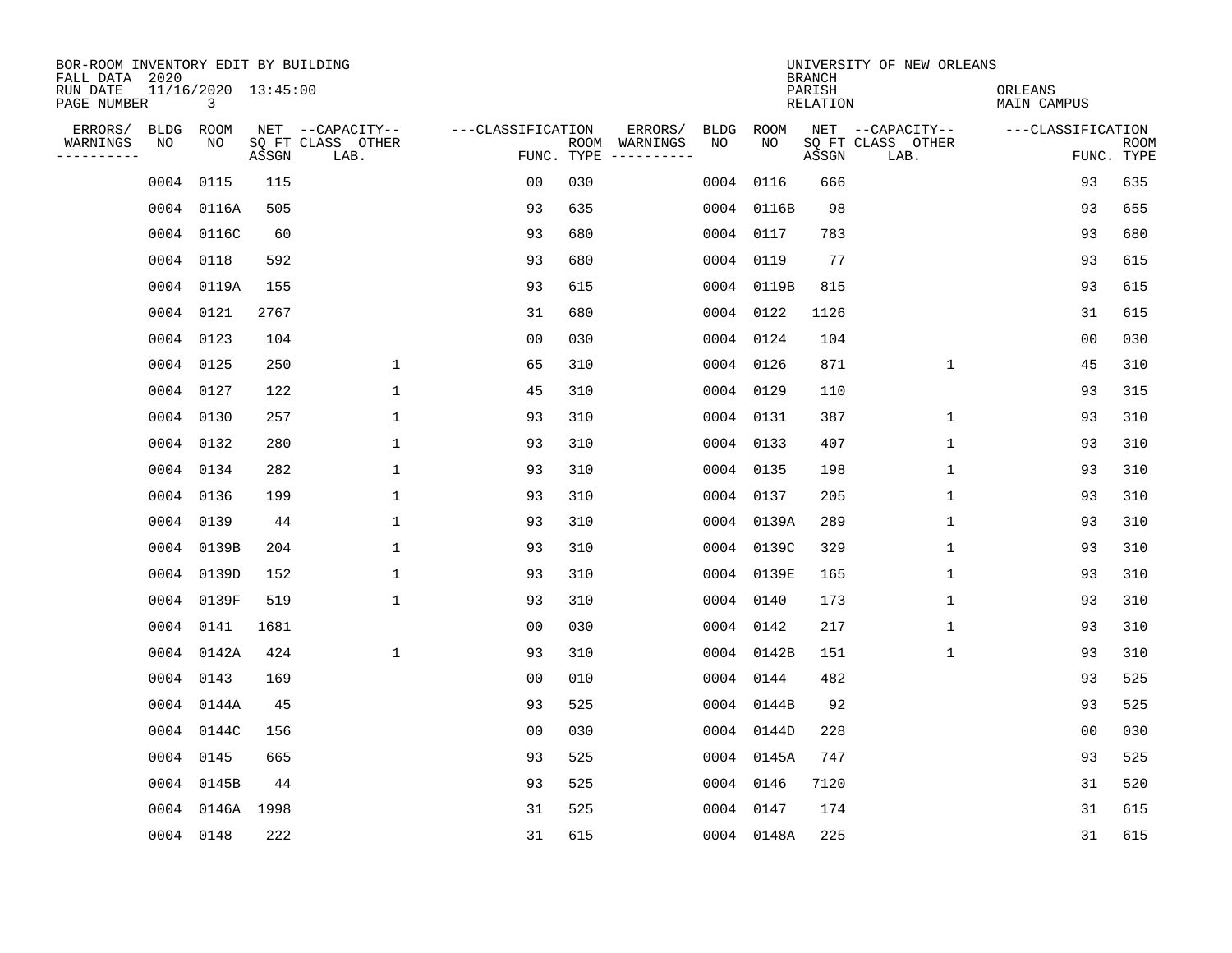| BOR-ROOM INVENTORY EDIT BY BUILDING<br>FALL DATA 2020<br>RUN DATE<br>PAGE NUMBER |                   | 11/16/2020 13:45:00<br>$4\overline{ }$ |       |                                               |                                 |     |                          |            |                 | <b>BRANCH</b><br>PARISH<br>RELATION | UNIVERSITY OF NEW ORLEANS                     | ORLEANS<br>MAIN CAMPUS |                           |
|----------------------------------------------------------------------------------|-------------------|----------------------------------------|-------|-----------------------------------------------|---------------------------------|-----|--------------------------|------------|-----------------|-------------------------------------|-----------------------------------------------|------------------------|---------------------------|
| ERRORS/<br>WARNINGS<br>----------                                                | <b>BLDG</b><br>NO | ROOM<br>NO                             | ASSGN | NET --CAPACITY--<br>SQ FT CLASS OTHER<br>LAB. | ---CLASSIFICATION<br>FUNC. TYPE |     | ERRORS/<br>ROOM WARNINGS | BLDG<br>NO | ROOM<br>NO      | ASSGN                               | NET --CAPACITY--<br>SQ FT CLASS OTHER<br>LAB. | ---CLASSIFICATION      | <b>ROOM</b><br>FUNC. TYPE |
|                                                                                  | 0004              | 0148B                                  | 114   |                                               | 31                              | 615 |                          | 0004       | 0149            | 214                                 |                                               | 93                     | 525                       |
|                                                                                  |                   | 0004 0149A                             | 138   |                                               | 31                              | 615 |                          |            | 0004 0149B      | 85                                  |                                               | 31                     | 615                       |
|                                                                                  |                   | 0004 0149C                             | 86    |                                               | 93                              | 535 |                          |            | 0004 0150       | 147                                 |                                               | 0 <sub>0</sub>         | 030                       |
|                                                                                  | 0004 0151         |                                        | 214   |                                               | 31                              | 615 |                          |            | 0004 0152       | 125                                 |                                               | 0 <sub>0</sub>         | 030                       |
|                                                                                  | 0004 0153         |                                        | 154   |                                               | 31                              | 615 |                          |            | 0004 0153A      | 140                                 |                                               | 31                     | 615                       |
|                                                                                  | 0004 0154         |                                        | 221   |                                               | 31                              | 615 |                          |            | 0004 0154A      | 228                                 |                                               | 31                     | 615                       |
|                                                                                  | 0004 0155         |                                        | 621   |                                               | 93                              | 525 |                          |            | 0004 0155A      | 229                                 |                                               | 93                     | 525                       |
|                                                                                  |                   | 0004 0155B                             | 195   |                                               | 93                              | 525 |                          |            | 0004 0155C      | 199                                 |                                               | 93                     | 525                       |
|                                                                                  | 0004 0156         |                                        | 726   |                                               | 93                              | 525 |                          |            | 0004 0156A      | 37                                  |                                               | 00                     | 030                       |
|                                                                                  | 0004 0157         |                                        | 7576  |                                               | 31                              | 520 |                          |            | 0004 0157A 1234 |                                     |                                               | 93                     | 525                       |
|                                                                                  | 0004 0158         |                                        | 169   |                                               | 0 <sub>0</sub>                  | 010 |                          |            | 0004 0159       | 935                                 | 1                                             | 93                     | 310                       |
|                                                                                  | 0004 0160         |                                        | 189   |                                               | 93                              | 525 |                          |            | 0004 0160A      | 488                                 |                                               | 93                     | 525                       |
|                                                                                  |                   | 0004 0160B                             | 172   |                                               | 93                              | 525 |                          | 0004       | 0160C           | 331                                 |                                               | 93                     | 525                       |
|                                                                                  | 0004 0161         |                                        | 587   |                                               | 93                              | 525 |                          |            | 0004 0161A      | 57                                  |                                               | 93                     | 525                       |
|                                                                                  |                   | 0004 0161B                             | 220   |                                               | 93                              | 525 |                          |            | 0004 0161C      | 841                                 |                                               | 0 <sub>0</sub>         | 030                       |
|                                                                                  |                   | 0004 0161D                             | 50    |                                               | 93                              | 525 |                          | 0004       | 0162            | 474                                 |                                               | 93                     | 525                       |
|                                                                                  | 0004 0163         |                                        | 1082  |                                               | 93                              | 525 |                          | 0004       | 0164            | 713                                 |                                               | 93                     | 525                       |
|                                                                                  |                   | 0004 0164A                             | 517   | 1                                             | 93                              | 310 |                          |            | 0004 0164B      | 40                                  |                                               | 93                     | 525                       |
|                                                                                  |                   | 0004 0164C                             | 145   |                                               | 93                              | 525 |                          |            | 0004 0164D      | 264                                 |                                               | 93                     | 525                       |
|                                                                                  |                   | 0004 0164E                             | 99    |                                               | 93                              | 525 |                          |            | 0004 0165       | 560                                 |                                               | 93                     | 525                       |
|                                                                                  |                   | 0004 0165A                             | 264   |                                               | 93                              | 525 |                          |            | 0004 0165B      | 125                                 |                                               | 93                     | 525                       |
|                                                                                  |                   | 0004 0166A                             | 355   | $\mathbf{1}$                                  | 63                              | 310 |                          |            | 0004 0166B      | 366                                 |                                               | 0 <sub>0</sub>         | 010                       |
|                                                                                  | 0004 0167         |                                        | 760   |                                               | 45                              | 525 |                          |            | 0004 0167A      | 88                                  |                                               | 31                     | 615                       |
|                                                                                  | 0004 0168         |                                        | 5546  |                                               | 00                              | 030 |                          |            | 0004 0169       | 4317                                |                                               | 0 <sub>0</sub>         | 030                       |
|                                                                                  | 0004 0170         |                                        | 347   | 1                                             | 31                              | 310 |                          |            | 0004 0171       | 212                                 |                                               | 0 <sub>0</sub>         | 010                       |
|                                                                                  | 0004 0172         |                                        | 50    |                                               | 00                              | 030 |                          |            | 0004 0173       | 56                                  |                                               | 31                     | 615                       |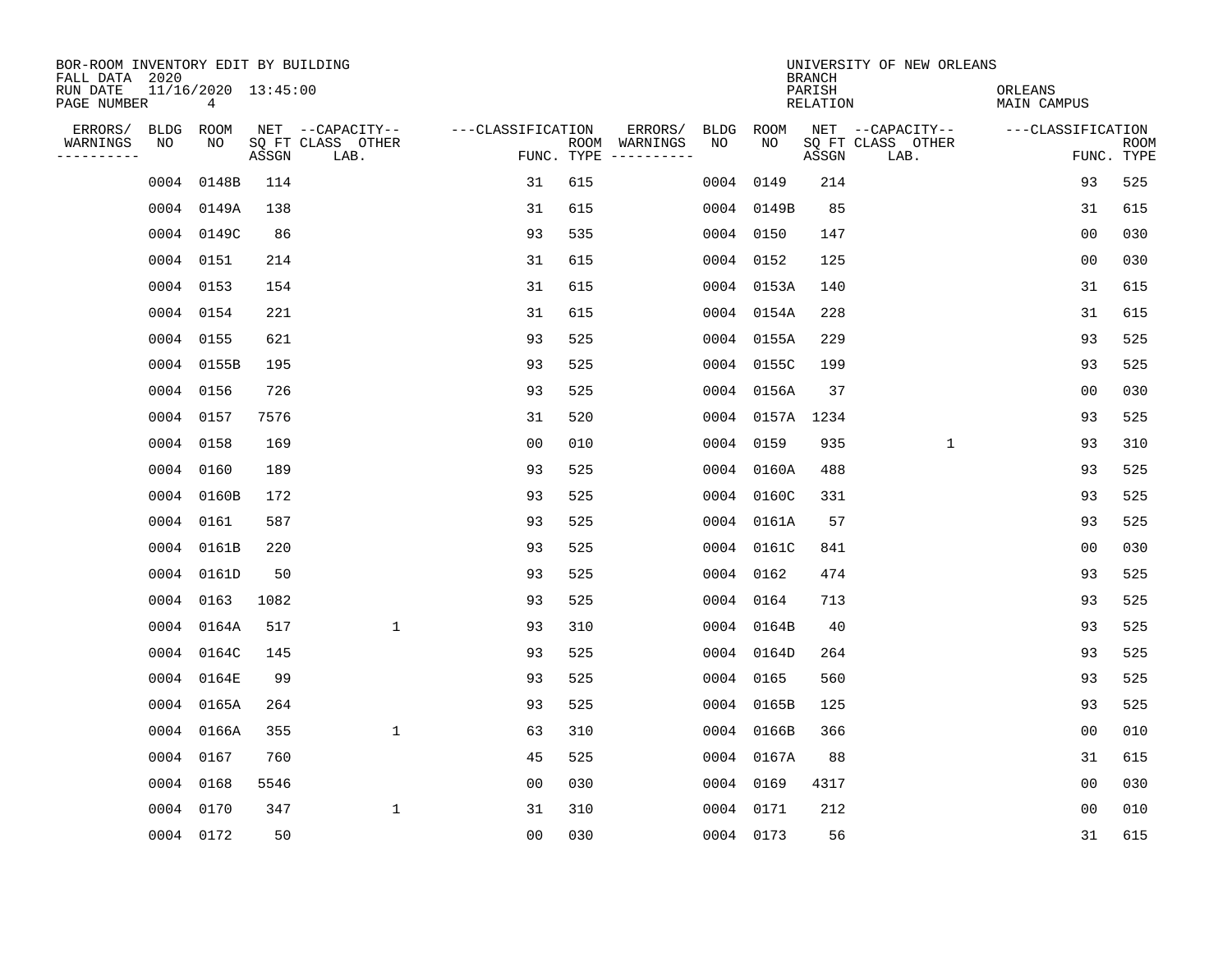| BOR-ROOM INVENTORY EDIT BY BUILDING<br>FALL DATA 2020 |           |                          |       |                           |                   |            |               |      |            | <b>BRANCH</b>             | UNIVERSITY OF NEW ORLEANS |                               |                           |
|-------------------------------------------------------|-----------|--------------------------|-------|---------------------------|-------------------|------------|---------------|------|------------|---------------------------|---------------------------|-------------------------------|---------------------------|
| RUN DATE<br>PAGE NUMBER                               |           | 11/16/2020 13:45:00<br>5 |       |                           |                   |            |               |      |            | PARISH<br><b>RELATION</b> |                           | ORLEANS<br><b>MAIN CAMPUS</b> |                           |
| ERRORS/                                               | BLDG      | ROOM                     |       | NET --CAPACITY--          | ---CLASSIFICATION |            | ERRORS/       | BLDG | ROOM       |                           | NET --CAPACITY--          | ---CLASSIFICATION             |                           |
| WARNINGS<br>-----------                               | ΝO        | NO                       | ASSGN | SQ FT CLASS OTHER<br>LAB. |                   | FUNC. TYPE | ROOM WARNINGS | NO   | NO         | ASSGN                     | SQ FT CLASS OTHER<br>LAB. |                               | <b>ROOM</b><br>FUNC. TYPE |
|                                                       | 0004 0174 |                          | 2182  |                           | 93                | 525        |               | 0004 | 0174A      | 525                       |                           | 65                            | 730                       |
|                                                       | 0004 0175 |                          | 1338  |                           | 65                | 720        |               | 0004 | 0176       | 235                       | 1                         | 63                            | 310                       |
|                                                       |           | 0004 0176A               | 483   | $\mathbf 1$               | 93                | 310        |               | 0004 | 0177       | 215                       |                           | 0 <sub>0</sub>                | 010                       |
|                                                       | 0004 0178 |                          | 59    |                           | 93                | 525        |               | 0004 | 0179       | 2656                      |                           | 93                            | 525                       |
|                                                       |           | 0004 0179A               | 54    |                           | 93                | 525        |               | 0004 | 0180       | 299                       |                           | 93                            | 525                       |
|                                                       | 0004 0181 |                          | 453   |                           | 93                | 525        |               |      | 0004 0182  | 372                       | $\mathbf 1$               | 91                            | 310                       |
|                                                       | 0004 0183 |                          | 220   | $\mathbf{1}$              | 93                | 310        |               | 0004 | 0184       | 347                       | $\mathbf{1}$              | 93                            | 310                       |
|                                                       | 0004 0200 |                          | 1108  |                           | 91                | 665        |               | 0004 | 0200A      | 410                       |                           | 0 <sub>0</sub>                | 030                       |
|                                                       | 0004 0201 |                          | 524   |                           | 91                | 660        |               | 0004 | 0201A      | 431                       |                           | 91                            | 665                       |
|                                                       | 0004 0202 |                          | 354   |                           | 0 <sub>0</sub>    | 030        |               | 0004 | 0203       | 1381                      |                           | 63                            | 730                       |
|                                                       |           | 0004 0203A               | 259   |                           | 0 <sub>0</sub>    | 030        |               | 0004 | 0204       | 180                       |                           | 93                            | 620                       |
|                                                       | 0004 0205 |                          | 309   |                           | 0 <sub>0</sub>    | 030        |               | 0004 | 0206       | 290                       |                           | 91                            | 660                       |
|                                                       |           | 0004 0206A               | 578   |                           | 91                | 665        |               | 0004 | 0207       | 312                       |                           | 0 <sub>0</sub>                | 030                       |
|                                                       | 0004 0208 |                          | 1428  |                           | 63                | 730        |               | 0004 | 0208A      | 257                       |                           | 0 <sub>0</sub>                | 030                       |
|                                                       | 0004 0209 |                          | 275   |                           | 0 <sub>0</sub>    | 030        |               | 0004 | 0210       | 536                       |                           | 91                            | 660                       |
|                                                       |           | 0004 0210A               | 438   |                           | 91                | 665        |               | 0004 | 0211       | 722                       |                           | 63                            | 730                       |
|                                                       |           | 0004 0211A               | 229   |                           | 0 <sub>0</sub>    | 030        |               | 0004 | 0212       | 432                       | $\mathbf{1}$              | 93                            | 310                       |
|                                                       |           | 0004 0212A               | 42    |                           | 93                | 525        |               |      | 0004 0212B | 63                        |                           | 93                            | 730                       |
|                                                       | 0004 0213 |                          | 899   |                           | 63                | 730        |               |      | 0004 0213A | 51                        |                           | 63                            | 730                       |
|                                                       |           | 0004 0213B               | 469   |                           | 0 <sub>0</sub>    | 030        |               |      | 0004 0214  | 513                       |                           | 91                            | 665                       |
|                                                       |           | 0004 0214A               | 428   |                           | 91                | 665        |               |      | 0004 0215  | 277                       |                           | 0 <sub>0</sub>                | 030                       |
|                                                       | 0004 0216 |                          | 1416  |                           | 63                | 730        |               | 0004 | 0216A      | 263                       |                           | 0 <sub>0</sub>                | 030                       |
|                                                       | 0004 0217 |                          | 324   |                           | 0 <sub>0</sub>    | 030        |               |      | 0004 0218  | 576                       |                           | 91                            | 660                       |
|                                                       |           | 0004 0218A               | 559   |                           | 91                | 660        |               | 0004 | 0219       | 318                       |                           | 0 <sub>0</sub>                | 030                       |
|                                                       | 0004 0220 |                          | 1360  |                           | 63                | 730        |               |      | 0004 0220A | 250                       |                           | 0 <sub>0</sub>                | 030                       |
|                                                       | 0004 0221 |                          | 172   |                           | 93                | 620        |               |      | 0004 0222  | 359                       |                           | 0 <sub>0</sub>                | 030                       |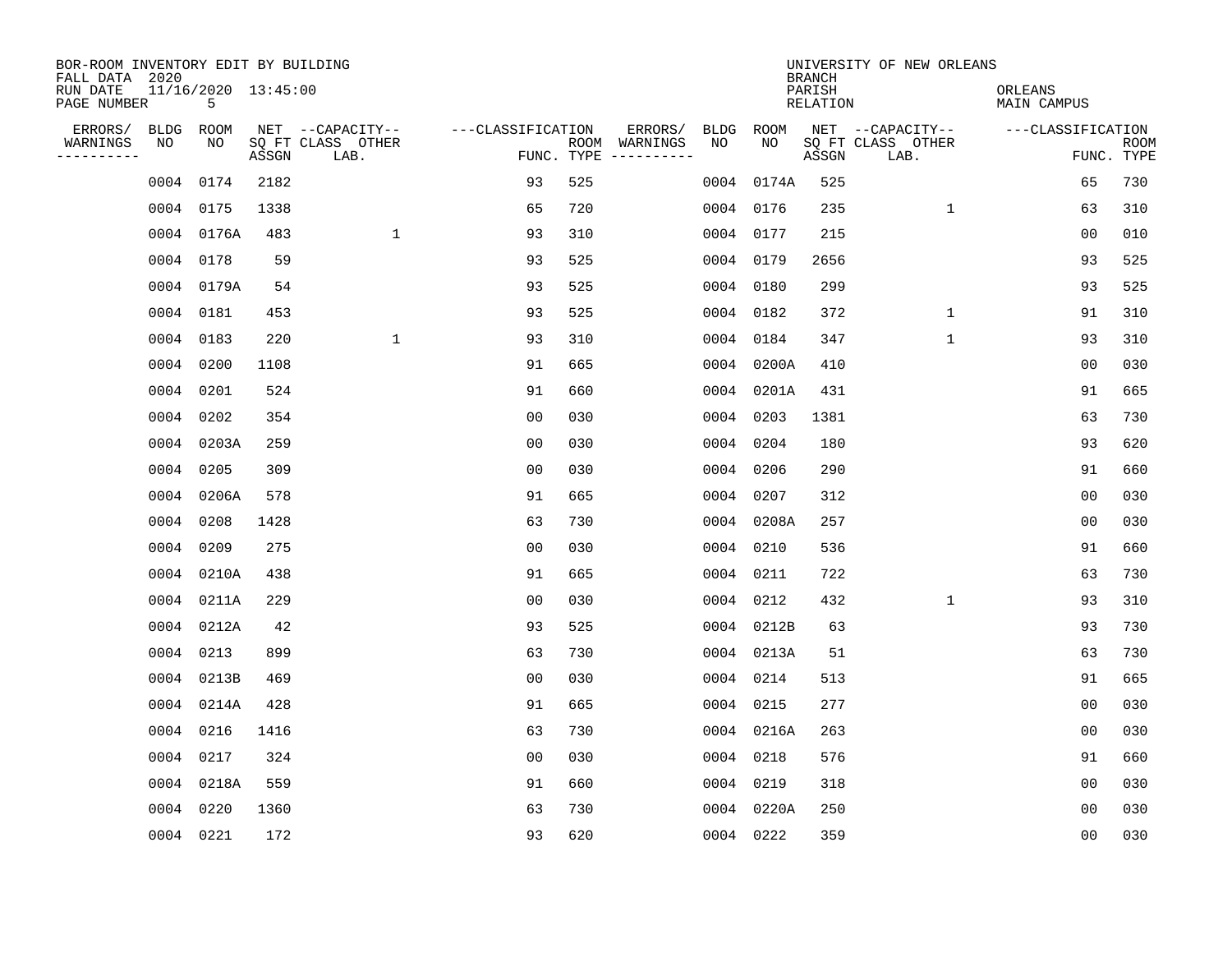| BOR-ROOM INVENTORY EDIT BY BUILDING<br>FALL DATA 2020 |                          |       |                           |                   |            |               |             |             | <b>BRANCH</b>             | UNIVERSITY OF NEW ORLEANS |                               |                           |
|-------------------------------------------------------|--------------------------|-------|---------------------------|-------------------|------------|---------------|-------------|-------------|---------------------------|---------------------------|-------------------------------|---------------------------|
| RUN DATE<br>PAGE NUMBER                               | 11/16/2020 13:45:00<br>6 |       |                           |                   |            |               |             |             | PARISH<br><b>RELATION</b> |                           | ORLEANS<br><b>MAIN CAMPUS</b> |                           |
| ERRORS/<br><b>BLDG</b>                                | ROOM                     |       | NET --CAPACITY--          | ---CLASSIFICATION |            | ERRORS/       | <b>BLDG</b> | <b>ROOM</b> |                           | NET --CAPACITY--          | ---CLASSIFICATION             |                           |
| WARNINGS<br>ΝO<br>----------                          | NO                       | ASSGN | SQ FT CLASS OTHER<br>LAB. |                   | FUNC. TYPE | ROOM WARNINGS | NO          | NO          | ASSGN                     | SQ FT CLASS OTHER<br>LAB. |                               | <b>ROOM</b><br>FUNC. TYPE |
|                                                       | 0004 0223                | 513   |                           | 91                | 660        |               | 0004        | 0223A       | 423                       |                           | 91                            | 660                       |
|                                                       | 0004 0224                | 1046  |                           | 00                | 030        |               | 0004        | 0224A       | 447                       |                           | 63                            | 730                       |
|                                                       | 0004 0300                | 62    |                           | 00                | 020        |               | 0004        | 0301        | 413                       |                           | 93                            | 520                       |
|                                                       | 0004 0302                | 98    |                           | 93                | 520        |               | 0004        | 0303        | 97                        |                           | 93                            | 520                       |
|                                                       | 0004 0304                | 98    |                           | 93                | 520        |               | 0004        | 0305        | 101                       |                           | 31                            | 615                       |
|                                                       | 0004 0306                | 96    |                           | 31                | 615        |               |             | 0004 0307   | 98                        |                           | 0 <sub>0</sub>                | 010                       |
|                                                       | 0004 0307A               | 51    |                           | 0 <sub>0</sub>    | 010        |               | 0004        | 0400        | 1819                      |                           | 00                            | 030                       |
|                                                       | 0004 0401                | 1819  |                           | 0 <sub>0</sub>    | 030        |               | 0004        | 0402        | 1739                      |                           | 0 <sub>0</sub>                | 030                       |
|                                                       | 0004 0403                | 737   |                           | 0 <sub>0</sub>    | 030        |               | 0004        | 0404        | 1806                      |                           | 0 <sub>0</sub>                | 030                       |
|                                                       | 0004 0405                | 1781  |                           | 0 <sub>0</sub>    | 030        |               | 0004        | 0406        | 227                       |                           | 31                            | 615                       |
|                                                       | 0004 0407                | 232   |                           | 31                | 615        |               | 0004        | 0408        | 1740                      |                           | 0 <sub>0</sub>                | 030                       |
|                                                       | 0004 0409                | 737   |                           | 0 <sub>0</sub>    | 030        |               | 0004        | 0410        | 1713                      |                           | 0 <sub>0</sub>                | 030                       |
|                                                       | 0004 0411                | 1698  |                           | 00                | 030        |               | 0004        | 0998        | 27583                     |                           | 31                            | 520                       |
|                                                       | 0004 0999                | 8802  |                           | 31                | 520        |               |             | 0004 9999   | 57849                     |                           | 00                            | 020                       |
|                                                       | 0004 C0100               | 1605  |                           | 00                | 020        |               |             | 0004 C0101  | 464                       |                           | 0 <sub>0</sub>                | 020                       |
|                                                       | 0004 C0102               | 171   |                           | 0 <sub>0</sub>    | 020        |               |             | 0004 C0103  | 333                       |                           | 0 <sub>0</sub>                | 020                       |
|                                                       | 0004 C0104               | 677   |                           | 0 <sub>0</sub>    | 020        |               |             | 0004 C0105  | 323                       |                           | 0 <sub>0</sub>                | 020                       |
|                                                       | 0004 C0106               | 571   |                           | 0 <sub>0</sub>    | 020        |               |             | 0004 C0107  | 204                       |                           | 0 <sub>0</sub>                | 020                       |
|                                                       | 0004 C0108               | 435   |                           | 0 <sub>0</sub>    | 020        |               |             | 0004 C0109  | 1135                      |                           | 0 <sub>0</sub>                | 020                       |
|                                                       | 0004 C0110               | 466   |                           | 0 <sub>0</sub>    | 020        |               |             | 0004 C0111  | 1311                      |                           | 0 <sub>0</sub>                | 020                       |
|                                                       | 0004 C0112               | 336   |                           | 0 <sub>0</sub>    | 020        |               |             | 0004 C0113  | 171                       |                           | 0 <sub>0</sub>                | 020                       |
|                                                       | 0004 C0114               | 171   |                           | 0 <sub>0</sub>    | 020        |               |             | 0004 C0115  | 368                       |                           | 0 <sub>0</sub>                | 020                       |
|                                                       | 0004 C0116               | 1013  |                           | 00                | 020        |               |             | 0004 C0117  | 355                       |                           | 0 <sub>0</sub>                | 020                       |
|                                                       | 0004 C0119               | 1755  |                           | 00                | 020        |               |             | 0004 C0120  | 431                       |                           | 00                            | 020                       |
|                                                       | 0004 C0121               | 58    |                           | 0 <sub>0</sub>    | 020        |               |             | 0004 C0200E | 3607                      |                           | 0 <sub>0</sub>                | 020                       |
|                                                       | 0004 C0200N 3430         |       |                           | 0 <sub>0</sub>    | 020        |               |             | 0004 C0200S | 3426                      |                           | 0 <sub>0</sub>                | 020                       |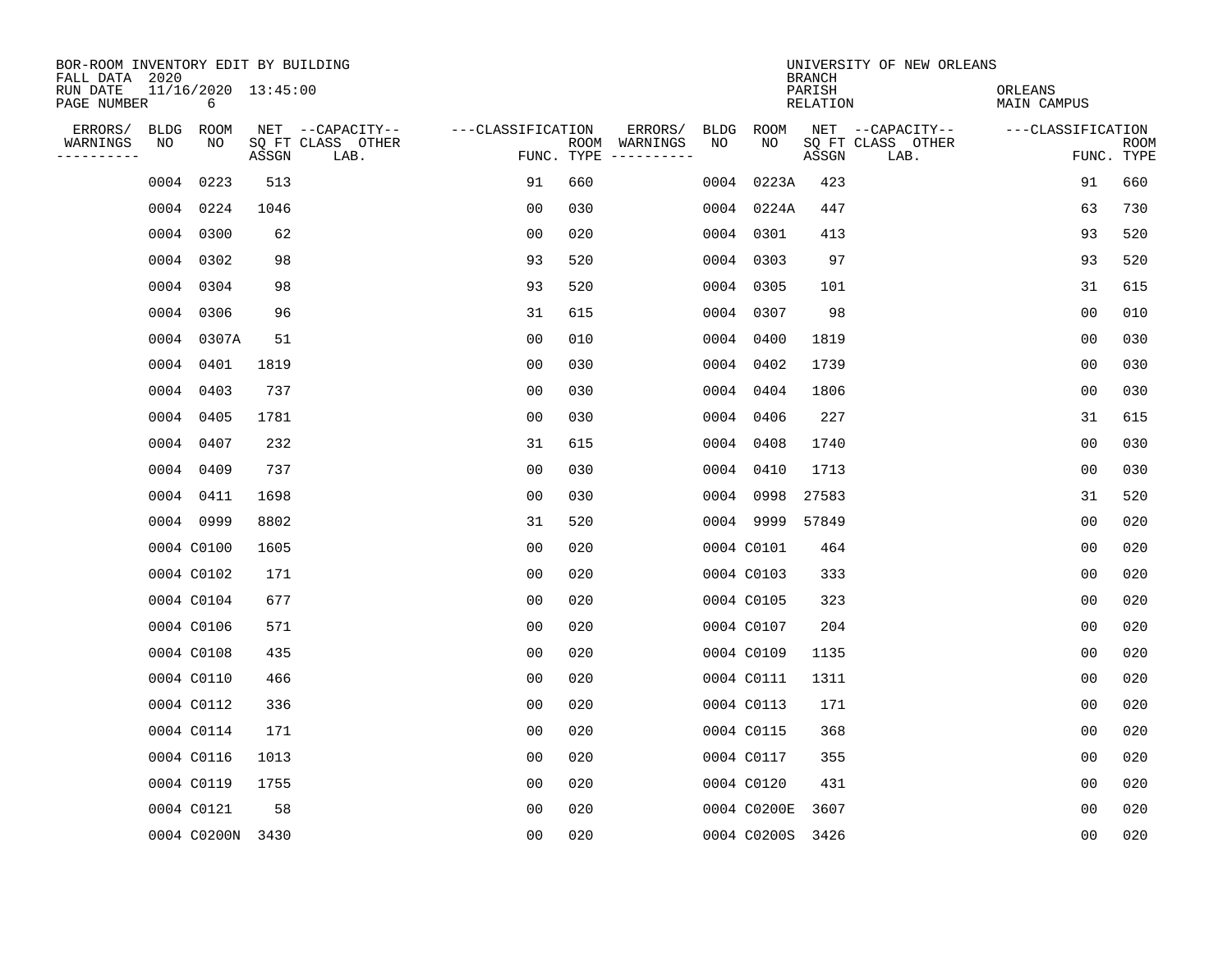| BOR-ROOM INVENTORY EDIT BY BUILDING<br>FALL DATA 2020 |                                       |       |                           |                   |                                      |      |                                                                | <b>BRANCH</b>      | UNIVERSITY OF NEW ORLEANS                                                                                                                           |                                       |                           |
|-------------------------------------------------------|---------------------------------------|-------|---------------------------|-------------------|--------------------------------------|------|----------------------------------------------------------------|--------------------|-----------------------------------------------------------------------------------------------------------------------------------------------------|---------------------------------------|---------------------------|
| RUN DATE<br>PAGE NUMBER                               | 11/16/2020 13:45:00<br>$\overline{7}$ |       |                           |                   |                                      |      |                                                                | PARISH<br>RELATION |                                                                                                                                                     | ORLEANS<br>MAIN CAMPUS                |                           |
| ERRORS/ BLDG ROOM                                     |                                       |       | NET --CAPACITY--          | ---CLASSIFICATION | ERRORS/                              |      | BLDG ROOM                                                      |                    | NET --CAPACITY-- - ---CLASSIFICATION                                                                                                                |                                       |                           |
| WARNINGS<br>NO<br>----------                          | NO                                    | ASSGN | SQ FT CLASS OTHER<br>LAB. |                   | ROOM WARNINGS<br>FUNC. TYPE $------$ | NO   | NO                                                             | ASSGN              | SQ FT CLASS OTHER<br>LAB.                                                                                                                           |                                       | <b>ROOM</b><br>FUNC. TYPE |
|                                                       | 0004 C0200W 3613                      |       |                           | 00                | 020                                  |      | 0004 C0300                                                     | 8141               |                                                                                                                                                     | 00                                    | 020                       |
|                                                       | 0004 C0400                            | 4564  |                           | 00                | 020                                  |      | 0004 C200N                                                     | 3423               |                                                                                                                                                     | 0 <sub>0</sub>                        | 020                       |
|                                                       | 0004 E0011                            | 47    |                           | 00                | 020                                  |      | 0004 E0012                                                     | 50                 |                                                                                                                                                     | 0 <sub>0</sub>                        | 020                       |
|                                                       | 0004 E0021                            | 50    |                           | 00                | 020                                  |      | 0004 E0022                                                     | 56                 |                                                                                                                                                     | 00                                    | 020                       |
|                                                       | 0004 E0031                            | 55    |                           | 00                | 020                                  |      | 0004 S0011                                                     | 188                |                                                                                                                                                     | 0 <sub>0</sub>                        | 020                       |
|                                                       | 0004 S0012                            | 264   |                           | 00                | 020                                  |      | 0004 S0021                                                     | 133                |                                                                                                                                                     | 0 <sub>0</sub>                        | 020                       |
|                                                       | 0004 S0022                            | 129   |                           | 0 <sub>0</sub>    | 020                                  |      | 0004 V0100                                                     | 142                |                                                                                                                                                     | 00                                    | 020                       |
|                                                       | 0004 V0101                            | 205   |                           | 0 <sub>0</sub>    | 020                                  |      | 0004 V0102                                                     | 205                |                                                                                                                                                     | 0 <sub>0</sub>                        | 020                       |
|                                                       | 0004 V0103                            | 1529  |                           | 0 <sub>0</sub>    | 020                                  |      | 0004 V0104                                                     | 142                |                                                                                                                                                     | 0 <sub>0</sub>                        | 020                       |
|                                                       | 0004 V0200                            | 408   |                           | 00                | 020                                  |      | 0004 V0201                                                     | 429                |                                                                                                                                                     | 00                                    | 020                       |
|                                                       | 0004 V0202                            | 427   |                           | 0 <sub>0</sub>    | 020                                  |      | 0004 V0203                                                     | 412                |                                                                                                                                                     | 0 <sub>0</sub>                        | 020                       |
|                                                       | 0004 V0204                            | 423   |                           | 00                | 020                                  |      | 0004 V0205                                                     | 418                |                                                                                                                                                     | 00                                    | 020                       |
|                                                       | 0004 V0206                            | 420   |                           | 00                | 020                                  |      | 0004 V0207                                                     | 426                |                                                                                                                                                     | 00                                    | 020                       |
|                                                       | 0004 V0208                            | 429   |                           | 00                | 020                                  |      | 0004 V0209<br>TOTAL NUMBER CLASSROOMS<br>TOTAL NUMBER LABS 210 | 425                | TOTAL ASSIGNABLE & UNASSIGNABLE SQFT:<br>TOTAL NET ASSIGN SQ. FT. IN ROOM FILE<br>TOTAL NUMBER COMPUTER CLASSROOMS<br>TOTAL NUMBER SPECIAL LABS 220 | 00 <sub>o</sub><br>266,201<br>114,402 | 020                       |
|                                                       | 0005 0101                             | 1521  |                           | 00                | 030                                  |      | 0005 0102                                                      | 3860               |                                                                                                                                                     | 0 <sub>0</sub>                        | 030                       |
|                                                       | 0005 0103                             | 201   |                           | 00                | 030                                  | 0005 | 0104                                                           | 86                 |                                                                                                                                                     | 0 <sub>0</sub>                        | 010                       |
|                                                       | 0005 0105                             | 260   |                           | 00                | 030                                  |      | 0005 0106 11393                                                |                    |                                                                                                                                                     | 00                                    | 030                       |
|                                                       | 0005 0106A                            | 197   |                           | 00                | 030                                  |      | 0005 0107                                                      | 255                |                                                                                                                                                     | 00                                    | 030                       |
|                                                       | 0005 0108                             | 16    |                           | 0 <sub>0</sub>    | 010                                  |      | 0005 0109                                                      | 155                |                                                                                                                                                     | 0 <sub>0</sub>                        | 030                       |
|                                                       | 0005 0201                             | 601   |                           | 0 <sub>0</sub>    | 030                                  |      | TOTAL NUMBER CLASSROOMS<br>TOTAL NUMBER LABS 210               |                    | TOTAL ASSIGNABLE & UNASSIGNABLE SQFT:<br>TOTAL NET ASSIGN SQ. FT. IN ROOM FILE<br>TOTAL NUMBER COMPUTER CLASSROOMS                                  | 18,545                                |                           |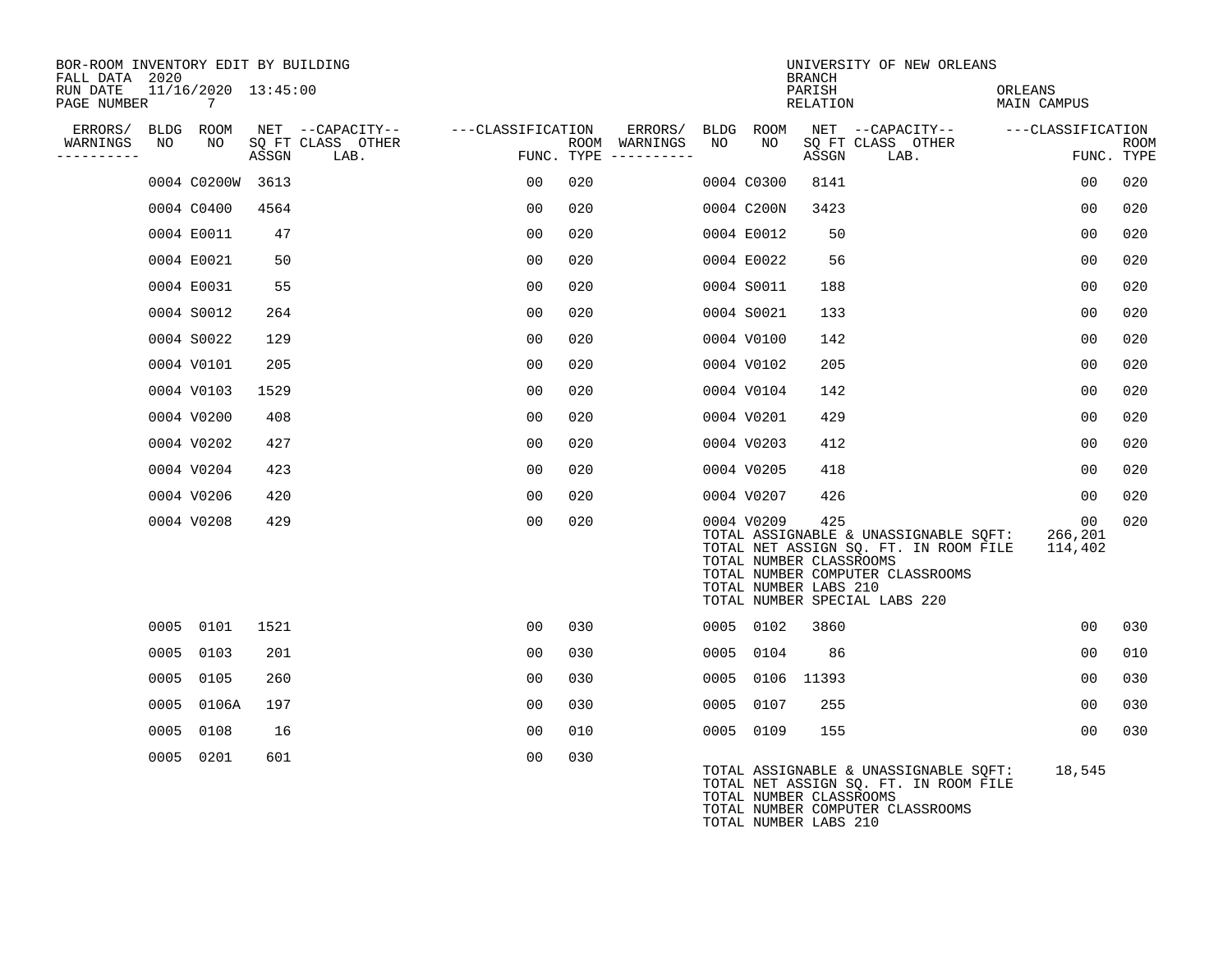| BOR-ROOM INVENTORY EDIT BY BUILDING<br>FALL DATA 2020 |    |                          |       |                           |                   |     |                                      |     |                                                                                   | <b>BRANCH</b>              |      | UNIVERSITY OF NEW ORLEANS                                                                                          |         |                   |                |                    |
|-------------------------------------------------------|----|--------------------------|-------|---------------------------|-------------------|-----|--------------------------------------|-----|-----------------------------------------------------------------------------------|----------------------------|------|--------------------------------------------------------------------------------------------------------------------|---------|-------------------|----------------|--------------------|
| RUN DATE<br>PAGE NUMBER                               |    | 11/16/2020 13:45:00<br>8 |       |                           |                   |     |                                      |     |                                                                                   | PARISH<br>RELATION         |      |                                                                                                                    | ORLEANS | MAIN CAMPUS       |                |                    |
| ERRORS/                                               | NO | BLDG ROOM<br>NO          |       | NET --CAPACITY--          | ---CLASSIFICATION |     | ERRORS/                              | NO. | BLDG ROOM<br>NO                                                                   |                            |      | NET --CAPACITY--                                                                                                   |         | ---CLASSIFICATION |                |                    |
| WARNINGS<br>---------                                 |    |                          | ASSGN | SQ FT CLASS OTHER<br>LAB. |                   |     | ROOM WARNINGS<br>FUNC. TYPE $------$ |     |                                                                                   | SQ FT CLASS OTHER<br>ASSGN | LAB. |                                                                                                                    |         |                   |                | ROOM<br>FUNC. TYPE |
|                                                       |    |                          |       |                           |                   |     |                                      |     | TOTAL NUMBER SPECIAL LABS 220                                                     |                            |      |                                                                                                                    |         |                   |                |                    |
|                                                       |    | 0006 0100                | 420   | 15                        | 93                | 525 |                                      |     | TOTAL NUMBER CLASSROOMS<br>TOTAL NUMBER LABS 210<br>TOTAL NUMBER SPECIAL LABS 220 |                            |      | TOTAL ASSIGNABLE & UNASSIGNABLE SQFT:<br>TOTAL NET ASSIGN SQ. FT. IN ROOM FILE<br>TOTAL NUMBER COMPUTER CLASSROOMS |         |                   | 420<br>420     |                    |
|                                                       |    | 0007 0100                | 420   | 15                        | 93                | 525 |                                      |     | TOTAL NUMBER CLASSROOMS<br>TOTAL NUMBER LABS 210<br>TOTAL NUMBER SPECIAL LABS 220 |                            |      | TOTAL ASSIGNABLE & UNASSIGNABLE SQFT:<br>TOTAL NET ASSIGN SQ. FT. IN ROOM FILE<br>TOTAL NUMBER COMPUTER CLASSROOMS |         |                   | 420<br>420     |                    |
|                                                       |    | 0008 N0001E              | 56    |                           | 00                | 020 |                                      |     | 0008 N0001S                                                                       | 154                        |      |                                                                                                                    |         |                   | 0 <sub>0</sub> | 020                |
|                                                       |    | 0008 N0002E              | 56    |                           | 00                | 020 |                                      |     | 0008 N0002S                                                                       | 162                        |      |                                                                                                                    |         |                   | 0 <sub>0</sub> | 020                |
|                                                       |    | 0008 N0003S              | 162   |                           | 0 <sub>0</sub>    | 020 |                                      |     | 0008 N0004S                                                                       | 176                        |      |                                                                                                                    |         |                   | 0 <sub>0</sub> | 020                |
|                                                       |    | 0008 N0101               | 273   |                           | 0 <sub>0</sub>    | 030 |                                      |     | 0008 N0102                                                                        | 792                        |      | 4                                                                                                                  |         |                   | 91             | 920                |
|                                                       |    | 0008 N0103               | 829   | 4                         | 91                | 920 |                                      |     | 0008 N0104                                                                        | 790                        |      | 4                                                                                                                  |         |                   | 91             | 920                |
|                                                       |    | 0008 N0105               | 790   | 4                         | 91                | 920 |                                      |     | 0008 N0106                                                                        | 790                        |      | 4                                                                                                                  |         |                   | 91             | 920                |
|                                                       |    | 0008 N0107               | 790   | 4                         | 91                | 920 |                                      |     | 0008 N0108                                                                        | 790                        |      | 4                                                                                                                  |         |                   | 91             | 920                |
|                                                       |    | 0008 N0109               | 790   | 4                         | 91                | 920 |                                      |     | 0008 N0110                                                                        | 103                        |      |                                                                                                                    |         |                   | 00             | 030                |
|                                                       |    | 0008 N0111               | 797   | 4                         | 91                | 920 |                                      |     | 0008 N0112                                                                        | 152                        |      |                                                                                                                    |         |                   | 91             | 935                |
|                                                       |    | 0008 N0113               | 806   | 4                         | 91                | 920 |                                      |     | 0008 N0114                                                                        | 18                         |      |                                                                                                                    |         |                   | 00             | 030                |
|                                                       |    | 0008 N0115               | 12    |                           | 0 <sub>0</sub>    | 030 |                                      |     | 0008 N0116                                                                        | 68                         |      |                                                                                                                    |         |                   | 0 <sub>0</sub> | 030                |
|                                                       |    | 0008 N0117               | 1442  |                           | 0 <sub>0</sub>    | 020 |                                      |     | 0008 N0118                                                                        | 176                        |      |                                                                                                                    |         |                   | 0 <sub>0</sub> | 020                |
|                                                       |    | 0008 N0121               | 369   |                           | 91                | 935 |                                      |     | 0008 N0122                                                                        | 268                        |      | $\mathbf{1}$                                                                                                       |         |                   | 91             | 920                |
|                                                       |    | 0008 N0123               | 159   | 2                         | 91                | 650 |                                      |     | 0008 N0123A                                                                       | 317                        |      | 2                                                                                                                  |         |                   | 91             | 935                |
|                                                       |    | 0008 N0124               | 587   | 122                       | 91                | 670 |                                      |     | 0008 N0125                                                                        | 1016                       |      | 20                                                                                                                 |         |                   | 91             | 650                |
|                                                       |    | 0008 N0126               | 147   | $\mathbf{1}$              | 91                | 935 |                                      |     | 0008 N0127                                                                        | 434                        |      | 8                                                                                                                  |         |                   | 91             | 660                |
|                                                       |    | 0008 N0128               | 222   | $\mathbf 1$               | 91                | 310 |                                      |     | 0008 N0128A                                                                       | 98                         |      | $\mathbf 1$                                                                                                        |         |                   | 91             | 310                |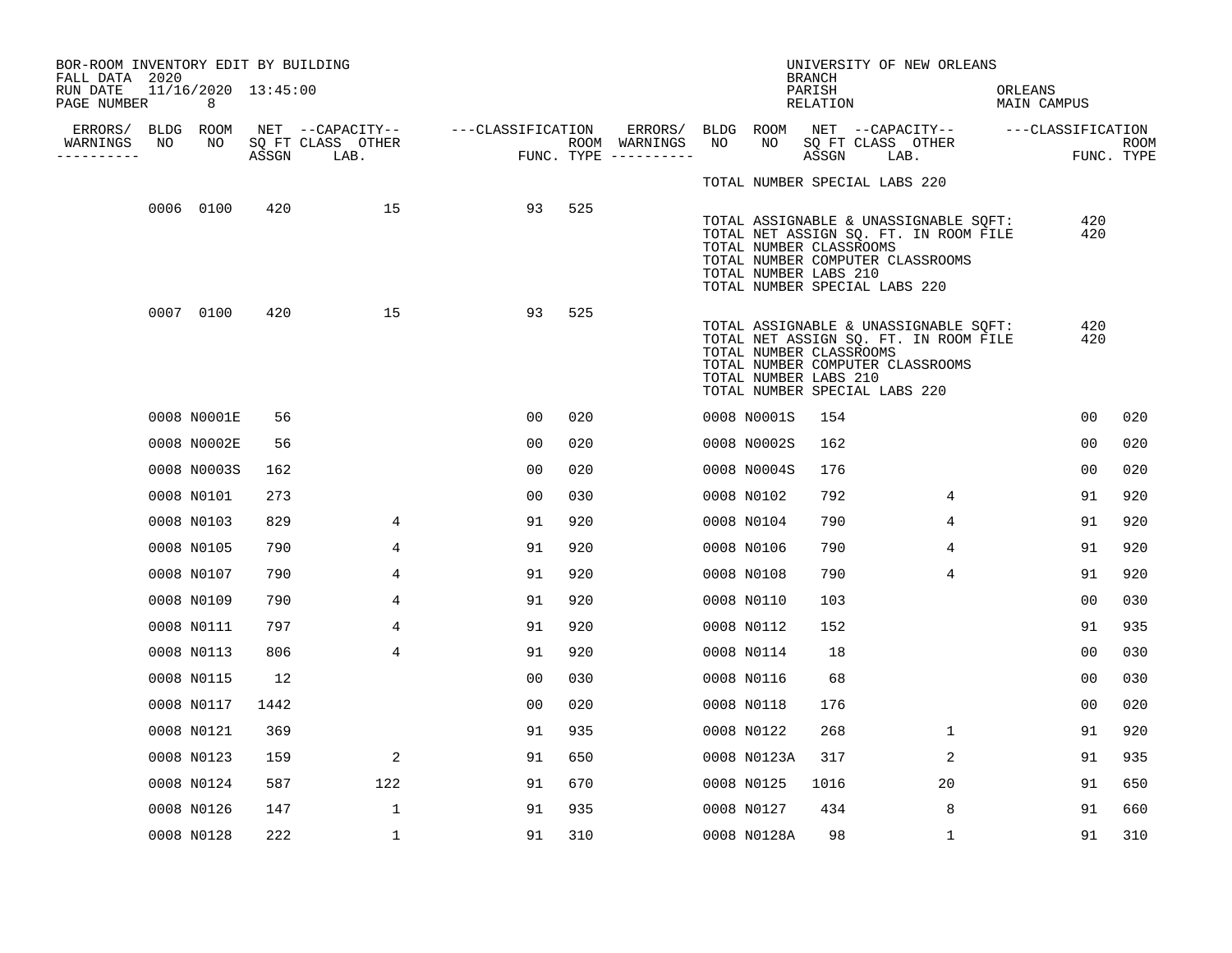| BOR-ROOM INVENTORY EDIT BY BUILDING<br>FALL DATA 2020 |             |                          |                 |                           |                   |                    |          |             |             | <b>BRANCH</b>      | UNIVERSITY OF NEW ORLEANS |                        |                           |
|-------------------------------------------------------|-------------|--------------------------|-----------------|---------------------------|-------------------|--------------------|----------|-------------|-------------|--------------------|---------------------------|------------------------|---------------------------|
| RUN DATE<br>PAGE NUMBER                               |             | 11/16/2020 13:45:00<br>9 |                 |                           |                   |                    |          |             |             | PARISH<br>RELATION |                           | ORLEANS<br>MAIN CAMPUS |                           |
| ERRORS/                                               | <b>BLDG</b> | ROOM                     |                 | NET --CAPACITY--          | ---CLASSIFICATION |                    | ERRORS/  | <b>BLDG</b> | <b>ROOM</b> |                    | NET --CAPACITY--          | ---CLASSIFICATION      |                           |
| WARNINGS<br>-----------                               | NO          | NO                       | ASSGN           | SQ FT CLASS OTHER<br>LAB. |                   | ROOM<br>FUNC. TYPE | WARNINGS | NO          | NO          | ASSGN              | SQ FT CLASS OTHER<br>LAB. |                        | <b>ROOM</b><br>FUNC. TYPE |
|                                                       |             | 0008 N0128B              | 99              | 1                         | 91                | 310                |          |             | 0008 N0129  | 310                | 4                         | 91                     | 350                       |
|                                                       |             | 0008 N0130               | 702             | 1                         | 91                | 950                |          |             | 0008 N0131  | 128                | 1                         | 91                     | 310                       |
|                                                       |             | 0008 N0132               | 143             | $\mathbf 1$               | 91                | 325                |          |             | 0008 N0133  | 29                 |                           | 00                     | 030                       |
|                                                       |             | 0008 N0134               | 71              |                           | 0 <sub>0</sub>    | 030                |          |             | 0008 N0135  | 281                |                           | 0 <sub>0</sub>         | 020                       |
|                                                       |             | 0008 N0136               | 234             |                           | 0 <sub>0</sub>    | 020                |          |             | 0008 N0137  | 45                 | 1                         | 0 <sub>0</sub>         | 030                       |
|                                                       |             | 0008 N0138               | 45              | $\mathbf{1}$              | 0 <sub>0</sub>    | 030                |          |             | 0008 N0141  | 809                | 4                         | 91                     | 920                       |
|                                                       |             | 0008 N0142               | 11              |                           | 91                | 731                |          |             | 0008 N0143  | 796                | 4                         | 91                     | 920                       |
|                                                       |             | 0008 N0144               | $7\phantom{.0}$ |                           | 0 <sub>0</sub>    | 030                |          |             | 0008 N0145  | 790                | 4                         | 91                     | 920                       |
|                                                       |             | 0008 N0146               | 790             | 4                         | 91                | 920                |          |             | 0008 N0147  | 790                | 4                         | 91                     | 920                       |
|                                                       |             | 0008 N0148               | 790             | 4                         | 91                | 920                |          |             | 0008 N0149  | 790                | 4                         | 91                     | 920                       |
|                                                       |             | 0008 N0150               | 790             | 4                         | 91                | 920                |          |             | 0008 N0151  | 829                | 4                         | 91                     | 920                       |
|                                                       |             | 0008 N0152               | 792             | 4                         | 91                | 920                |          |             | 0008 N0153  | 305                | 1                         | 91                     | 920                       |
|                                                       |             | 0008 N0154               | 1441            |                           | 0 <sub>0</sub>    | 020                |          |             | 0008 N0201  | 305                | 1                         | 91                     | 920                       |
|                                                       |             | 0008 N0202               | 791             | 4                         | 91                | 920                |          |             | 0008 N0203  | 829                | 4                         | 91                     | 920                       |
|                                                       |             | 0008 N0204               | 790             | 4                         | 91                | 920                |          |             | 0008 N0205  | 790                | 4                         | 91                     | 920                       |
|                                                       |             | 0008 N0206               | 790             | 4                         | 91                | 920                |          |             | 0008 N0207  | 790                | 4                         | 91                     | 920                       |
|                                                       |             | 0008 N0208               | 789             | 4                         | 91                | 920                |          |             | 0008 N0209  | 790                | 4                         | 91                     | 920                       |
|                                                       |             | 0008 N0210               | 54              |                           | 0 <sub>0</sub>    | 030                |          |             | 0008 N0211  | 799                | 4                         | 91                     | 920                       |
|                                                       |             | 0008 N0212               | 97              |                           | 91                | 935                |          |             | 0008 N0212A | 97                 |                           | 91                     | 935                       |
|                                                       |             | 0008 N0212B              | 95              |                           | 0 <sub>0</sub>    | 010                |          |             | 0008 N0213  | 806                | 4                         | 91                     | 920                       |
|                                                       |             | 0008 N0214               | 18              |                           | 0 <sub>0</sub>    | 030                |          |             | 0008 N0215  | 12                 |                           | 0 <sub>0</sub>         | 030                       |
|                                                       |             | 0008 N0216               | 69              |                           | 0 <sub>0</sub>    | 030                |          |             | 0008 N0217  | 1434               |                           | 0 <sub>0</sub>         | 020                       |
|                                                       |             | 0008 N0218               | 179             |                           | 0 <sub>0</sub>    | 020                |          |             | 0008 N0221  | 539                | 2                         | 91                     | 920                       |
|                                                       |             | 0008 N0222               | 268             | $\mathbf 1$               | 91                | 920                |          |             | 0008 N0223  | 267                | 1                         | 91                     | 920                       |
|                                                       |             | 0008 N0224               | 420             | 2                         | 91                | 920                |          |             | 0008 N0225  | 786                | 4                         | 91                     | 920                       |
|                                                       |             | 0008 N0226               | 786             | 4                         | 91                | 920                |          |             | 0008 N0227  | 420                | $\sqrt{2}$                | 91                     | 920                       |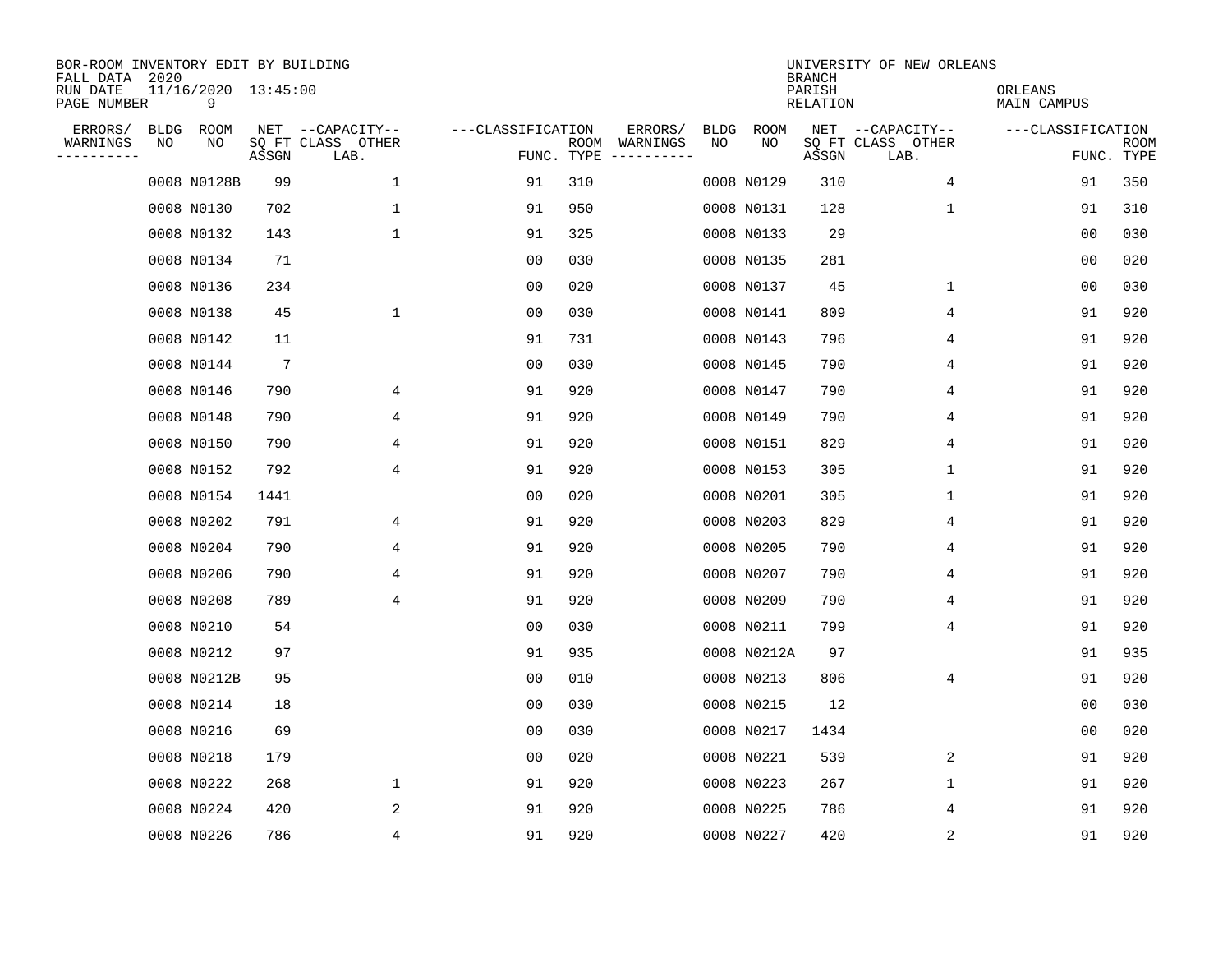| BOR-ROOM INVENTORY EDIT BY BUILDING<br>FALL DATA 2020 |      |                           |                 |                           |                   |                    |          |             |             | <b>BRANCH</b>             | UNIVERSITY OF NEW ORLEANS |                        |                           |
|-------------------------------------------------------|------|---------------------------|-----------------|---------------------------|-------------------|--------------------|----------|-------------|-------------|---------------------------|---------------------------|------------------------|---------------------------|
| RUN DATE<br>PAGE NUMBER                               |      | 11/16/2020 13:45:00<br>10 |                 |                           |                   |                    |          |             |             | PARISH<br><b>RELATION</b> |                           | ORLEANS<br>MAIN CAMPUS |                           |
| ERRORS/                                               | BLDG | ROOM                      |                 | NET --CAPACITY--          | ---CLASSIFICATION |                    | ERRORS/  | <b>BLDG</b> | <b>ROOM</b> |                           | NET --CAPACITY--          | ---CLASSIFICATION      |                           |
| WARNINGS<br>-----------                               | ΝO   | NO                        | ASSGN           | SQ FT CLASS OTHER<br>LAB. |                   | ROOM<br>FUNC. TYPE | WARNINGS | NO          | NO          | ASSGN                     | SQ FT CLASS OTHER<br>LAB. |                        | <b>ROOM</b><br>FUNC. TYPE |
|                                                       |      | 0008 N0228                | 420             | 2                         | 91                | 920                |          |             | 0008 N0229  | 420                       | 2                         | 91                     | 920                       |
|                                                       |      | 0008 N0230                | 420             | 2                         | 91                | 920                |          |             | 0008 N0231  | 192                       | 8                         | 91                     | 410                       |
|                                                       |      | 0008 N0232                | $7\phantom{.0}$ |                           | 00                | 030                |          |             | 0008 N0233  | 29                        |                           | 00                     | 030                       |
|                                                       |      | 0008 N0234                | 90              |                           | 0 <sub>0</sub>    | 010                |          |             | 0008 N0235  | 280                       |                           | 0 <sub>0</sub>         | 020                       |
|                                                       |      | 0008 N0236                | 865             |                           | 0 <sub>0</sub>    | 020                |          |             | 0008 N0241  | 806                       | 4                         | 91                     | 920                       |
|                                                       |      | 0008 N0242                | 13              |                           | 91                | 731                |          |             | 0008 N0243  | 797                       | 4                         | 91                     | 920                       |
|                                                       |      | 0008 N0244                | 9               |                           | 91                | 731                |          |             | 0008 N0245  | 790                       | 4                         | 91                     | 920                       |
|                                                       |      | 0008 N0246                | 790             | 4                         | 91                | 920                |          |             | 0008 N0247  | 790                       | 4                         | 91                     | 920                       |
|                                                       |      | 0008 N0248                | 790             | 4                         | 91                | 920                |          |             | 0008 N0249  | 790                       | 4                         | 91                     | 920                       |
|                                                       |      | 0008 N0250                | 790             | 4                         | 91                | 920                |          |             | 0008 N0251  | 829                       | 4                         | 91                     | 920                       |
|                                                       |      | 0008 N0252                | 791             | 4                         | 91                | 920                |          |             | 0008 N0253  | 305                       | 1                         | 91                     | 920                       |
|                                                       |      | 0008 N0254                | 1448            |                           | 0 <sub>0</sub>    | 020                |          |             | 0008 N0301  | 305                       | 1                         | 91                     | 920                       |
|                                                       |      | 0008 N0302                | 791             | 4                         | 91                | 920                |          |             | 0008 N0303  | 829                       | 4                         | 91                     | 920                       |
|                                                       |      | 0008 N0304                | 789             | 4                         | 91                | 920                |          |             | 0008 N0305  | 790                       | 4                         | 91                     | 920                       |
|                                                       |      | 0008 N0306                | 790             | 4                         | 91                | 920                |          |             | 0008 N0307  | 790                       | 4                         | 91                     | 920                       |
|                                                       |      | 0008 N0308                | 790             | 4                         | 91                | 920                |          |             | 0008 N0309  | 787                       | 4                         | 91                     | 920                       |
|                                                       |      | 0008 N0310                | 54              |                           | 0 <sub>0</sub>    | 030                |          |             | 0008 N0311  | 797                       | 4                         | 91                     | 920                       |
|                                                       |      | 0008 N0312A               | 98              |                           | 91                | 935                |          |             | 0008 N0312B | 94                        |                           | 0 <sub>0</sub>         | 010                       |
|                                                       |      | 0008 N0313                | 804             | 4                         | 91                | 920                |          |             | 0008 N0314  | 21                        |                           | 0 <sub>0</sub>         | 020                       |
|                                                       |      | 0008 N0315                | 14              |                           | 0 <sub>0</sub>    | 020                |          |             | 0008 N0316  | 69                        |                           | 0 <sub>0</sub>         | 030                       |
|                                                       |      | 0008 N0317                | 1434            |                           | 0 <sub>0</sub>    | 020                |          |             | 0008 N0318  | 175                       |                           | 0 <sub>0</sub>         | 020                       |
|                                                       |      | 0008 N0321                | 541             | 2                         | 91                | 920                |          |             | 0008 N0322  | 268                       | 1                         | 91                     | 920                       |
|                                                       |      | 0008 N0323                | 267             | $\mathbf{1}$              | 91                | 920                |          |             | 0008 N0324  | 420                       | 2                         | 91                     | 920                       |
|                                                       |      | 0008 N0325                | 784             | 4                         | 91                | 920                |          |             | 0008 N0326  | 784                       | 4                         | 91                     | 920                       |
|                                                       |      | 0008 N0327                | 418             | 2                         | 91                | 920                |          |             | 0008 N0328  | 419                       | 2                         | 91                     | 920                       |
|                                                       |      | 0008 N0329                | 420             | $\overline{2}$            | 91                | 920                |          |             | 0008 N0330  | 420                       | $\sqrt{2}$                | 91                     | 920                       |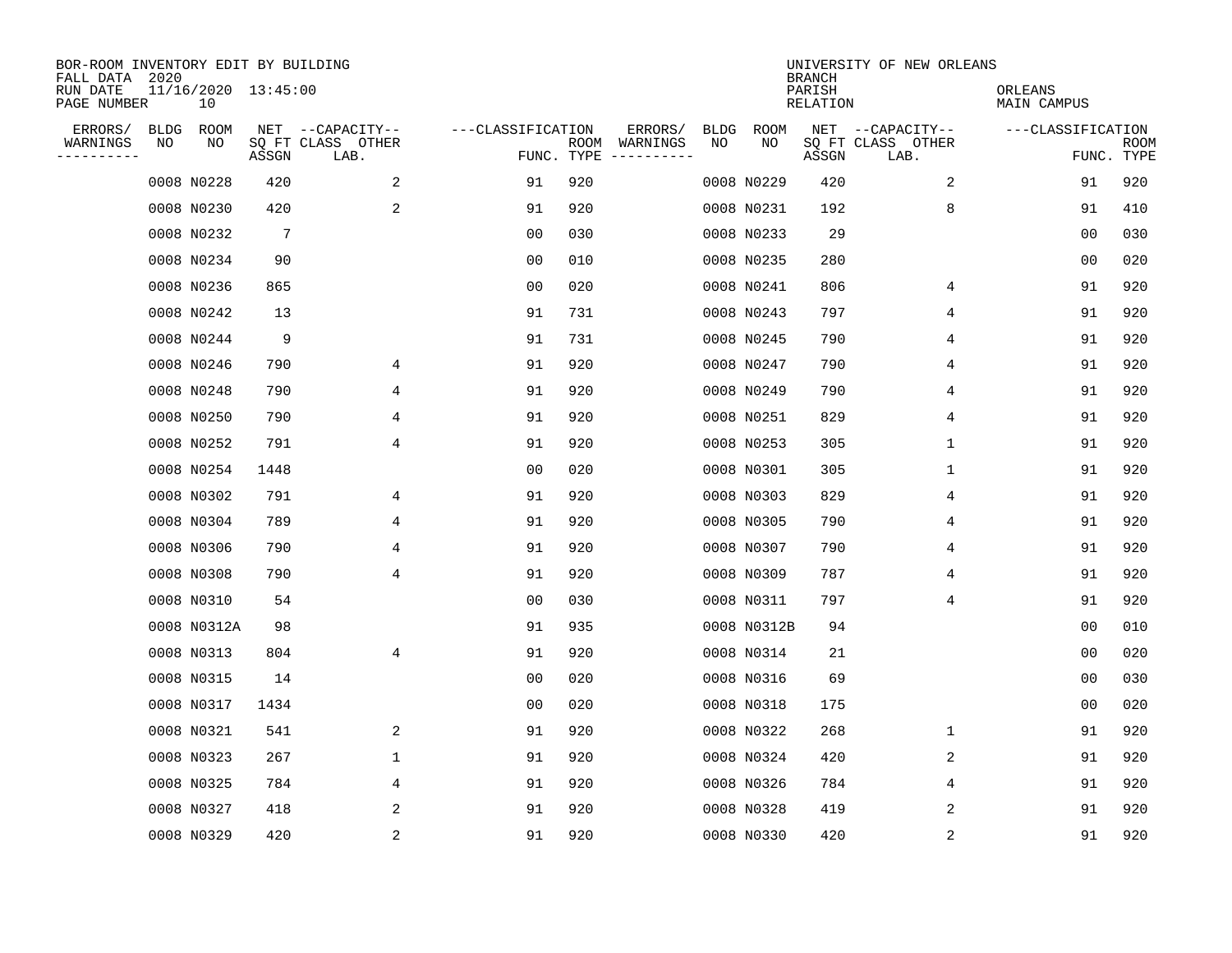| BOR-ROOM INVENTORY EDIT BY BUILDING<br>FALL DATA 2020 |             |                           |       |                           |                   |      |                                 |             |             | <b>BRANCH</b>      | UNIVERSITY OF NEW ORLEANS |                        |                           |
|-------------------------------------------------------|-------------|---------------------------|-------|---------------------------|-------------------|------|---------------------------------|-------------|-------------|--------------------|---------------------------|------------------------|---------------------------|
| RUN DATE<br>PAGE NUMBER                               |             | 11/16/2020 13:45:00<br>11 |       |                           |                   |      |                                 |             |             | PARISH<br>RELATION |                           | ORLEANS<br>MAIN CAMPUS |                           |
| ERRORS/                                               | <b>BLDG</b> | ROOM                      |       | NET --CAPACITY--          | ---CLASSIFICATION |      | ERRORS/                         | <b>BLDG</b> | <b>ROOM</b> |                    | NET --CAPACITY--          | ---CLASSIFICATION      |                           |
| WARNINGS<br>----------                                | NO          | NO                        | ASSGN | SQ FT CLASS OTHER<br>LAB. |                   | ROOM | WARNINGS<br>FUNC. TYPE $------$ | NO          | NO          | ASSGN              | SQ FT CLASS OTHER<br>LAB. |                        | <b>ROOM</b><br>FUNC. TYPE |
|                                                       |             | 0008 N0331                | 192   | 12                        | 91                | 410  |                                 |             | 0008 N0332  | 57                 |                           | 91                     | 731                       |
|                                                       |             | 0008 N0333                | 30    |                           | 91                | 731  |                                 |             | 0008 N0334  | 92                 |                           | 0 <sub>0</sub>         | 010                       |
|                                                       |             | 0008 N0335                | 280   |                           | 0 <sub>0</sub>    | 020  |                                 |             | 0008 N0336  | 865                |                           | 0 <sub>0</sub>         | 020                       |
|                                                       |             | 0008 N0341                | 805   | 4                         | 91                | 920  |                                 |             | 0008 N0342  | 13                 |                           | 91                     | 731                       |
|                                                       |             | 0008 N0343                | 797   | 4                         | 91                | 920  |                                 |             | 0008 N0344  | 9                  |                           | 91                     | 731                       |
|                                                       |             | 0008 N0345                | 790   | 4                         | 91                | 920  |                                 |             | 0008 N0346  | 790                | 4                         | 91                     | 920                       |
|                                                       |             | 0008 N0347                | 790   | 4                         | 91                | 920  |                                 |             | 0008 N0348  | 790                | 4                         | 91                     | 920                       |
|                                                       |             | 0008 N0349                | 790   | 4                         | 91                | 920  |                                 |             | 0008 N0350  | 790                | 4                         | 91                     | 920                       |
|                                                       |             | 0008 N0351                | 829   | $\overline{4}$            | 91                | 920  |                                 |             | 0008 N0352  | 791                | $\overline{4}$            | 91                     | 920                       |
|                                                       |             | 0008 N0353                | 305   | $\mathbf 1$               | 91                | 920  |                                 |             | 0008 N0354  | 1448               |                           | 0 <sub>0</sub>         | 020                       |
|                                                       |             | 0008 N0401                | 305   | $\mathbf 1$               | 91                | 920  |                                 |             | 0008 N0402  | 791                | 4                         | 91                     | 920                       |
|                                                       |             | 0008 N0403                | 829   | 4                         | 91                | 920  |                                 |             | 0008 N0404  | 790                | 4                         | 91                     | 920                       |
|                                                       |             | 0008 N0405                | 790   | 4                         | 91                | 920  |                                 |             | 0008 N0406  | 790                | 4                         | 91                     | 920                       |
|                                                       |             | 0008 N0407                | 790   | 4                         | 91                | 920  |                                 |             | 0008 N0408  | 790                | 4                         | 91                     | 920                       |
|                                                       |             | 0008 N0409                | 790   | 4                         | 91                | 920  |                                 |             | 0008 N0410  | 54                 |                           | 0 <sub>0</sub>         | 030                       |
|                                                       |             | 0008 N0411                | 797   | 4                         | 91                | 920  |                                 |             | 0008 N0412A | 95                 |                           | 91                     | 935                       |
|                                                       |             | 0008 N0412B               | 94    |                           | 00                | 010  |                                 |             | 0008 N0413  | 806                | 4                         | 91                     | 920                       |
|                                                       |             | 0008 N0414                | 21    |                           | 00                | 020  |                                 |             | 0008 N0415  | 14                 |                           | 0 <sub>0</sub>         | 020                       |
|                                                       |             | 0008 N0416                | 69    |                           | 0 <sub>0</sub>    | 030  |                                 |             | 0008 N0417  | 1434               |                           | 0 <sub>0</sub>         | 020                       |
|                                                       |             | 0008 N0418                | 176   |                           | 0 <sub>0</sub>    | 020  |                                 |             | 0008 N0421  | 541                | 2                         | 91                     | 920                       |
|                                                       |             | 0008 N0422                | 268   |                           | 0 <sub>0</sub>    | 030  |                                 |             | 0008 N0423  | 266                | 1                         | 91                     | 920                       |
|                                                       |             | 0008 N0424                | 420   | 2                         | 91                | 920  |                                 |             | 0008 N0425  | 784                | 4                         | 91                     | 920                       |
|                                                       |             | 0008 N0426                | 804   | 4                         | 91                | 920  |                                 |             | 0008 N0427  | 418                | 2                         | 91                     | 920                       |
|                                                       |             | 0008 N0428                | 420   | 2                         | 91                | 920  |                                 |             | 0008 N0429  | 420                | 2                         | 91                     | 920                       |
|                                                       |             | 0008 N0430                | 420   | 2                         | 91                | 920  |                                 |             | 0008 N0431  | 192                | 4                         | 91                     | 650                       |
|                                                       |             | 0008 N0432                | 57    |                           | 91                | 731  |                                 |             | 0008 N0433  | 29                 |                           | 91                     | 731                       |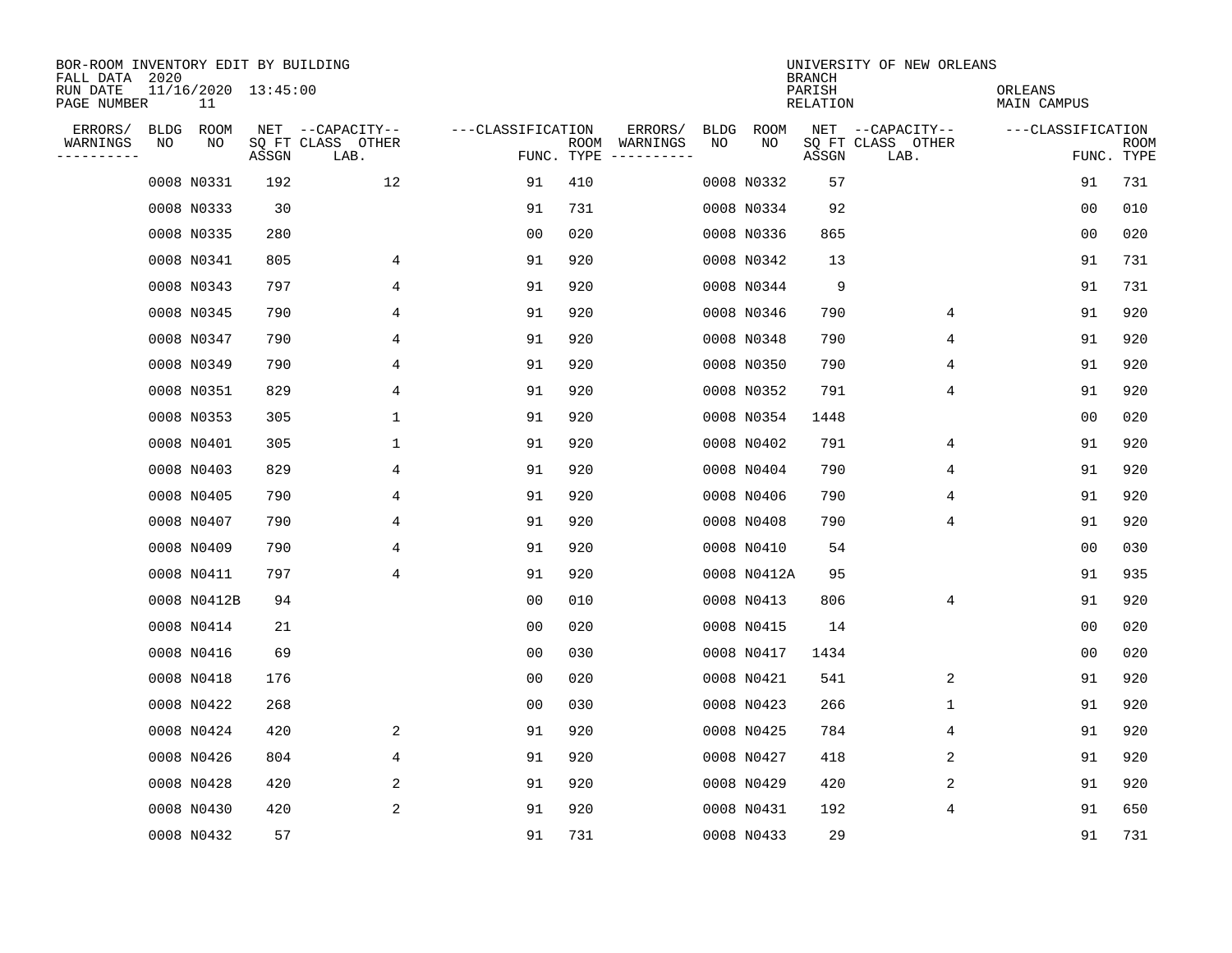| BOR-ROOM INVENTORY EDIT BY BUILDING<br>FALL DATA 2020 |    |            |                     |                           |                   |     |                                      |             |             | <b>BRANCH</b>                                    | UNIVERSITY OF NEW ORLEANS                                                                                                                           |                               |                           |
|-------------------------------------------------------|----|------------|---------------------|---------------------------|-------------------|-----|--------------------------------------|-------------|-------------|--------------------------------------------------|-----------------------------------------------------------------------------------------------------------------------------------------------------|-------------------------------|---------------------------|
| RUN DATE<br>PAGE NUMBER                               |    | 12         | 11/16/2020 13:45:00 |                           |                   |     |                                      |             |             | PARISH<br><b>RELATION</b>                        |                                                                                                                                                     | ORLEANS<br><b>MAIN CAMPUS</b> |                           |
| ERRORS/                                               |    | BLDG ROOM  |                     | NET --CAPACITY--          | ---CLASSIFICATION |     | ERRORS/                              | <b>BLDG</b> | <b>ROOM</b> |                                                  | NET --CAPACITY--                                                                                                                                    | ---CLASSIFICATION             |                           |
| WARNINGS<br>----------                                | NO | NO         | ASSGN               | SQ FT CLASS OTHER<br>LAB. |                   |     | ROOM WARNINGS<br>FUNC. TYPE $------$ | NO          | NO          | ASSGN                                            | SQ FT CLASS OTHER<br>LAB.                                                                                                                           |                               | <b>ROOM</b><br>FUNC. TYPE |
|                                                       |    | 0008 N0434 | 92                  |                           | 0 <sub>0</sub>    | 030 |                                      |             | 0008 N0435  | 916                                              |                                                                                                                                                     | 0 <sub>0</sub>                | 020                       |
|                                                       |    | 0008 N0436 | 858                 |                           | 0 <sub>0</sub>    | 020 |                                      |             | 0008 N0441  | 806                                              | 4                                                                                                                                                   | 91                            | 920                       |
|                                                       |    | 0008 N0442 | 13                  |                           | 91                | 731 |                                      |             | 0008 N0443  | 797                                              | 4                                                                                                                                                   | 91                            | 920                       |
|                                                       |    | 0008 N0444 | 9                   |                           | 91                | 731 |                                      |             | 0008 N0445  | 790                                              | 4                                                                                                                                                   | 91                            | 920                       |
|                                                       |    | 0008 N0446 | 790                 | 4                         | 91                | 920 |                                      |             | 0008 N0447  | 790                                              | 4                                                                                                                                                   | 91                            | 920                       |
|                                                       |    | 0008 N0448 | 790                 | 4                         | 91                | 920 |                                      |             | 0008 N0449  | 790                                              | 4                                                                                                                                                   | 91                            | 920                       |
|                                                       |    | 0008 N0450 | 790                 | 4                         | 91                | 920 |                                      |             | 0008 N0451  | 829                                              | 4                                                                                                                                                   | 91                            | 920                       |
|                                                       |    | 0008 N0452 | 792                 | 4                         | 91                | 920 |                                      |             | 0008 N0453  | 305                                              | $\mathbf 1$                                                                                                                                         | 91                            | 920                       |
|                                                       |    | 0008 N0454 | 1448                |                           | 00                | 020 |                                      |             |             | TOTAL NUMBER CLASSROOMS<br>TOTAL NUMBER LABS 210 | TOTAL ASSIGNABLE & UNASSIGNABLE SQFT:<br>TOTAL NET ASSIGN SQ. FT. IN ROOM FILE<br>TOTAL NUMBER COMPUTER CLASSROOMS<br>TOTAL NUMBER SPECIAL LABS 220 | 105,763<br>86,182             |                           |
|                                                       |    | 0009 E0001 | 56                  |                           | 00                | 020 |                                      |             | 0009 E0002  | 47                                               |                                                                                                                                                     | 0 <sub>0</sub>                | 020                       |
|                                                       |    | 0009 S0001 | 154                 |                           | 0 <sub>0</sub>    | 020 |                                      |             | 0009 S0002  | 151                                              |                                                                                                                                                     | 0 <sub>0</sub>                | 020                       |
|                                                       |    | 0009 S0003 | 151                 |                           | 0 <sub>0</sub>    | 020 |                                      |             | 0009 S0101  | 857                                              |                                                                                                                                                     | 0 <sub>0</sub>                | 030                       |
|                                                       |    | 0009 S0103 | 12                  |                           | 0 <sub>0</sub>    | 030 |                                      |             | 0009 S0105  | 13                                               |                                                                                                                                                     | 0 <sub>0</sub>                | 030                       |
|                                                       |    | 0009 S0106 | 423                 | 2                         | 91                | 920 |                                      |             | 0009 S0107  | 226                                              |                                                                                                                                                     | 0 <sub>0</sub>                | 020                       |
|                                                       |    | 0009 S0108 | 424                 | 2                         | 91                | 920 |                                      |             | 0009 S0111  | 317                                              |                                                                                                                                                     | 0 <sub>0</sub>                | 030                       |
|                                                       |    | 0009 S0112 | 900                 | 4                         | 91                | 920 |                                      |             | 0009 S0113  | 789                                              | 4                                                                                                                                                   | 91                            | 920                       |
|                                                       |    | 0009 S0114 | 790                 | 4                         | 91                | 920 |                                      |             | 0009 S0115  | 790                                              | 4                                                                                                                                                   | 91                            | 920                       |
|                                                       |    | 0009 S0116 | 790                 | 4                         | 91                | 920 |                                      |             | 0009 S0117  | 790                                              | 4                                                                                                                                                   | 91                            | 920                       |
|                                                       |    | 0009 S0118 | 790                 | 4                         | 91                | 920 |                                      |             | 0009 S0120  | 252                                              |                                                                                                                                                     | 91                            | 935                       |
|                                                       |    | 0009 S0121 | 419                 | 2                         | 91                | 920 |                                      |             | 0009 S0122  | 120                                              |                                                                                                                                                     | 0 <sub>0</sub>                | 020                       |
|                                                       |    | 0009 S0123 | 205                 |                           | 91                | 935 |                                      |             | 0009 S0124  | 1378                                             |                                                                                                                                                     | 0 <sub>0</sub>                | 020                       |
|                                                       |    | 0009 S0126 | 238                 |                           | 0 <sub>0</sub>    | 020 |                                      |             | 0009 S0127  | 87                                               |                                                                                                                                                     | 91                            | 731                       |
|                                                       |    | 0009 S0128 | 115                 |                           | 0 <sub>0</sub>    | 030 |                                      |             | 0009 S0131  | 812                                              | 1                                                                                                                                                   | 91                            | 950                       |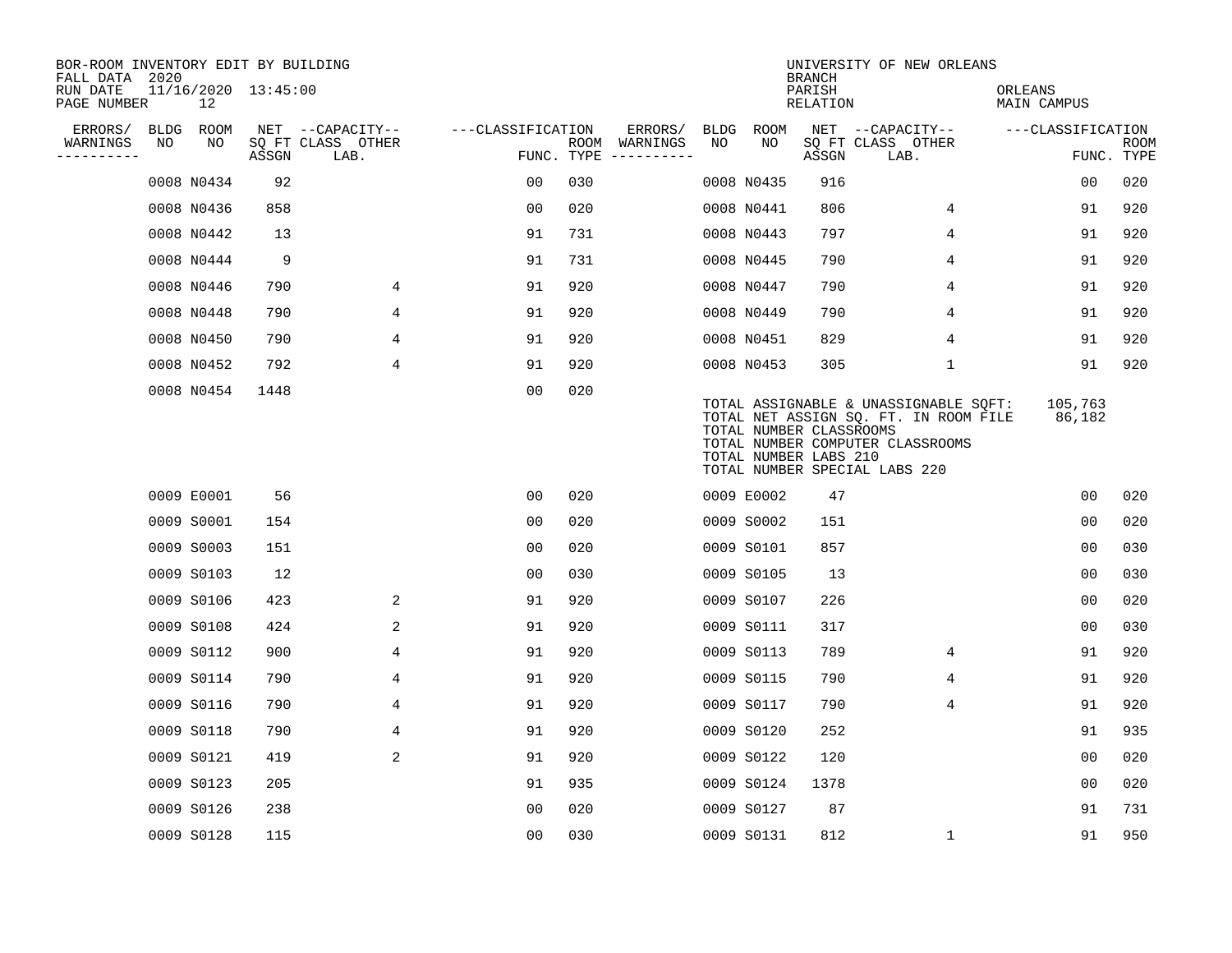| BOR-ROOM INVENTORY EDIT BY BUILDING<br>FALL DATA 2020 |             |                           |       |                           |                   |                    |                         |             |             | <b>BRANCH</b>             | UNIVERSITY OF NEW ORLEANS |                        |                           |
|-------------------------------------------------------|-------------|---------------------------|-------|---------------------------|-------------------|--------------------|-------------------------|-------------|-------------|---------------------------|---------------------------|------------------------|---------------------------|
| RUN DATE<br>PAGE NUMBER                               |             | 11/16/2020 13:45:00<br>13 |       |                           |                   |                    |                         |             |             | PARISH<br><b>RELATION</b> |                           | ORLEANS<br>MAIN CAMPUS |                           |
| ERRORS/                                               | <b>BLDG</b> | ROOM                      |       | NET --CAPACITY--          | ---CLASSIFICATION |                    | ERRORS/                 | <b>BLDG</b> | <b>ROOM</b> |                           | NET --CAPACITY--          | ---CLASSIFICATION      |                           |
| WARNINGS<br>----------                                | NO          | NO                        | ASSGN | SQ FT CLASS OTHER<br>LAB. |                   | ROOM<br>FUNC. TYPE | WARNINGS<br>----------- | NO          | NO          | ASSGN                     | SQ FT CLASS OTHER<br>LAB. |                        | <b>ROOM</b><br>FUNC. TYPE |
|                                                       |             | 0009 S0132                | 170   |                           | 00                | 020                |                         |             | 0009 S0133  | 282                       |                           | 91                     | 935                       |
|                                                       |             | 0009 S0134                | 56    |                           | 91                | 935                |                         |             | 0009 S0135  | 118                       | 1                         | 91                     | 310                       |
|                                                       |             | 0009 S0136                | 61    |                           | 91                | 731                |                         |             | 0009 S0137  | 858                       |                           | 0 <sub>0</sub>         | 020                       |
|                                                       |             | 0009 S0138                | 116   |                           | 91                | 731                |                         |             | 0009 S0139  | 55                        | 1                         | 0 <sub>0</sub>         | 030                       |
|                                                       |             | 0009 S0140                | 56    | $\mathbf 1$               | 0 <sub>0</sub>    | 030                |                         |             | 0009 S0151  | 419                       | 2                         | 91                     | 920                       |
|                                                       |             | 0009 S0152A               | 87    |                           | 91                | 731                |                         |             | 0009 S0152B | 159                       | 10                        | 91                     | 410                       |
|                                                       |             | 0009 S0153                | 52    |                           | 91                | 731                |                         |             | 0009 S0154  | 790                       | 4                         | 91                     | 920                       |
|                                                       |             | 0009 S0155                | 790   | 4                         | 91                | 920                |                         |             | 0009 S0156  | 53                        |                           | 0 <sub>0</sub>         | 030                       |
|                                                       |             | 0009 S0157                | 51    |                           | 91                | 731                |                         |             | 0009 S0158  | 421                       | 2                         | 91                     | 920                       |
|                                                       |             | 0009 S0159                | 402   | 2                         | 91                | 920                |                         |             | 0009 S0160  | 429                       | 2                         | 91                     | 920                       |
|                                                       |             | 0009 S0161                | 48    |                           | 0 <sub>0</sub>    | 010                |                         |             | 0009 S0162  | 790                       | 4                         | 91                     | 920                       |
|                                                       |             | 0009 S0163                | 790   | 4                         | 91                | 920                |                         |             | 0009 S0164  | 790                       | 4                         | 91                     | 920                       |
|                                                       |             | 0009 S0166                | 790   | 4                         | 91                | 920                |                         |             | 0009 S0167  | 50                        |                           | 91                     | 731                       |
|                                                       |             | 0009 S0168                | 52    |                           | 00                | 030                |                         |             | 0009 S0169  | 809                       | 4                         | 91                     | 920                       |
|                                                       |             | 0009 S0170                | 280   | $\mathbf 1$               | 91                | 920                |                         |             | 0009 S0171  | 1148                      |                           | 0 <sub>0</sub>         | 020                       |
|                                                       |             | 0009 S0172                | 400   |                           | 0 <sub>0</sub>    | 020                |                         |             | 0009 S0201  | 420                       | 2                         | 91                     | 920                       |
|                                                       |             | 0009 S0202                | 420   | 2                         | 91                | 920                |                         |             | 0009 S0203  | 24                        |                           | 0 <sub>0</sub>         | 030                       |
|                                                       |             | 0009 S0204                | 84    |                           | 91                | 731                |                         |             | 0009 S0205  | 13                        |                           | 0 <sub>0</sub>         | 030                       |
|                                                       |             | 0009 S0206                | 423   | 2                         | 91                | 920                |                         |             | 0009 S0207  | 309                       |                           | 0 <sub>0</sub>         | 020                       |
|                                                       |             | 0009 S0208                | 425   | 2                         | 91                | 920                |                         |             | 0009 S0210  | 110                       |                           | 0 <sub>0</sub>         | 030                       |
|                                                       |             | 0009 S0211                | 316   | 1                         | 91                | 920                |                         |             | 0009 S0212  | 900                       | 4                         | 91                     | 920                       |
|                                                       |             | 0009 S0213                | 790   | 4                         | 91                | 920                |                         |             | 0009 S0214  | 790                       | 4                         | 91                     | 920                       |
|                                                       |             | 0009 S0215                | 790   | 4                         | 91                | 920                |                         |             | 0009 S0216  | 790                       | 4                         | 91                     | 920                       |
|                                                       |             | 0009 S0217                | 790   | 4                         | 91                | 920                |                         |             | 0009 S0218  | 790                       | 4                         | 91                     | 920                       |
|                                                       |             | 0009 S0219                | 55    |                           | 91                | 731                |                         |             | 0009 S0220  | 158                       |                           | 91                     | 731                       |
|                                                       |             | 0009 S0221                | 419   | $\overline{c}$            | 91                | 920                |                         |             | 0009 S0222  | 426                       | 2                         | 91                     | 920                       |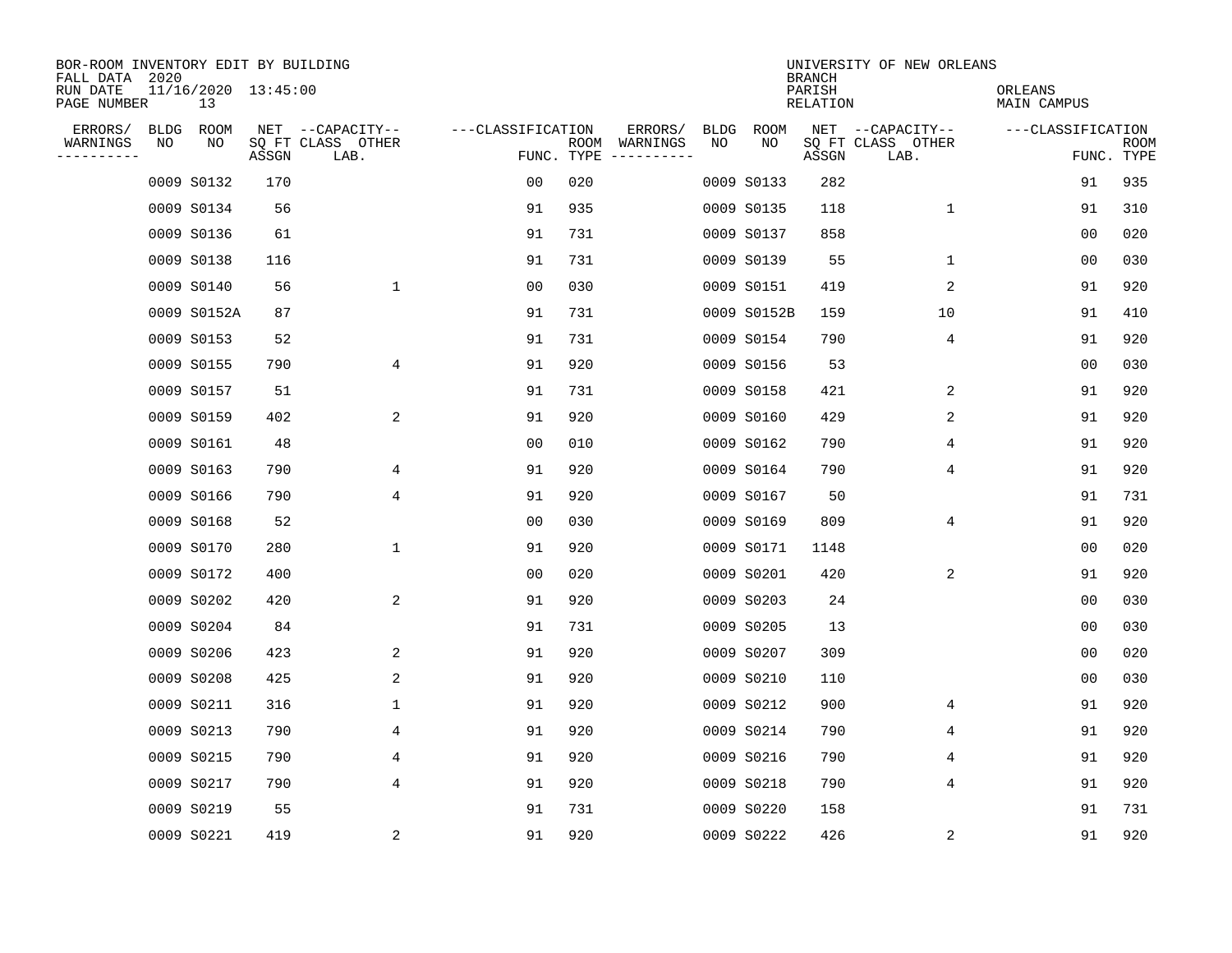| BOR-ROOM INVENTORY EDIT BY BUILDING<br>FALL DATA 2020 |             |            |                     |                           |                   |                    |                         |             |             | <b>BRANCH</b>             | UNIVERSITY OF NEW ORLEANS |                        |                           |
|-------------------------------------------------------|-------------|------------|---------------------|---------------------------|-------------------|--------------------|-------------------------|-------------|-------------|---------------------------|---------------------------|------------------------|---------------------------|
| RUN DATE<br>PAGE NUMBER                               |             | 14         | 11/16/2020 13:45:00 |                           |                   |                    |                         |             |             | PARISH<br><b>RELATION</b> |                           | ORLEANS<br>MAIN CAMPUS |                           |
| ERRORS/                                               | <b>BLDG</b> | ROOM       |                     | NET --CAPACITY--          | ---CLASSIFICATION |                    | ERRORS/                 | <b>BLDG</b> | <b>ROOM</b> |                           | NET --CAPACITY--          | ---CLASSIFICATION      |                           |
| WARNINGS<br>----------                                | NO          | NO         | ASSGN               | SQ FT CLASS OTHER<br>LAB. |                   | ROOM<br>FUNC. TYPE | WARNINGS<br>----------- | NO          | NO          | ASSGN                     | SQ FT CLASS OTHER<br>LAB. |                        | <b>ROOM</b><br>FUNC. TYPE |
|                                                       |             | 0009 S0223 | 152                 |                           | 91                | 935                |                         |             | 0009 S0224  | 1081                      |                           | 00                     | 020                       |
|                                                       |             | 0009 S0225 | 19                  |                           | 0 <sub>0</sub>    | 030                |                         |             | 0009 S0226  | 224                       |                           | 00                     | 020                       |
|                                                       |             | 0009 S0227 | 217                 |                           | 91                | 731                |                         |             | 0009 S0231  | 809                       | 4                         | 91                     | 920                       |
|                                                       |             | 0009 S0232 | 413                 |                           | 0 <sub>0</sub>    | 020                |                         |             | 0009 S0233  | 280                       | 1                         | 91                     | 920                       |
|                                                       |             | 0009 S0234 | 104                 |                           | 91                | 731                |                         |             | 0009 S0235  | 52                        |                           | 00                     | 030                       |
|                                                       |             | 0009 S0236 | 790                 | 4                         | 91                | 920                |                         |             | 0009 S0237  | 788                       | 4                         | 91                     | 920                       |
|                                                       |             | 0009 S0238 | 31                  |                           | 0 <sub>0</sub>    | 030                |                         |             | 0009 S0239  | 41                        |                           | 91                     | 731                       |
|                                                       |             | 0009 S0251 | 421                 | $\mathbf{1}$              | 91                | 920                |                         |             | 0009 S0252  | 158                       | 10                        | 91                     | 410                       |
|                                                       |             | 0009 S0253 | 53                  |                           | 91                | 731                |                         |             | 0009 S0254  | 790                       | 4                         | 91                     | 920                       |
|                                                       |             | 0009 S0255 | 790                 | 4                         | 91                | 920                |                         |             | 0009 S0256  | 52                        |                           | 0 <sub>0</sub>         | 030                       |
|                                                       |             | 0009 S0257 | 55                  |                           | 91                | 731                |                         |             | 0009 S0258  | 421                       | 2                         | 91                     | 920                       |
|                                                       |             | 0009 S0259 | 402                 | 2                         | 91                | 920                |                         |             | 0009 S0260  | 430                       | 2                         | 91                     | 920                       |
|                                                       |             | 0009 S0261 | 48                  |                           | 0 <sub>0</sub>    | 010                |                         |             | 0009 S0262  | 790                       | 4                         | 91                     | 920                       |
|                                                       |             | 0009 S0263 | 790                 | 4                         | 91                | 920                |                         |             | 0009 S0264  | 790                       | 4                         | 91                     | 920                       |
|                                                       |             | 0009 S0265 | 790                 | 4                         | 91                | 920                |                         |             | 0009 S0266  | 790                       | 4                         | 91                     | 920                       |
|                                                       |             | 0009 S0267 | 104                 |                           | 91                | 731                |                         |             | 0009 S0268  | 52                        |                           | 0 <sub>0</sub>         | 030                       |
|                                                       |             | 0009 S0269 | 809                 | 4                         | 91                | 920                |                         |             | 0009 S0270  | 280                       | 1                         | 91                     | 920                       |
|                                                       |             | 0009 S0271 | 985                 |                           | 0 <sub>0</sub>    | 020                |                         |             | 0009 S0272  | 710                       |                           | 0 <sub>0</sub>         | 020                       |
|                                                       |             | 0009 S0301 | 420                 | 2                         | 91                | 920                |                         |             | 0009 S0302  | 420                       | 2                         | 91                     | 920                       |
|                                                       |             | 0009 S0303 | 23                  |                           | 0 <sub>0</sub>    | 030                |                         |             | 0009 S0304  | 85                        |                           | 91                     | 731                       |
|                                                       |             | 0009 S0305 | 13                  |                           | 0 <sub>0</sub>    | 030                |                         |             | 0009 S0306  | 423                       | 2                         | 91                     | 920                       |
|                                                       |             | 0009 S0307 | 307                 |                           | 0 <sub>0</sub>    | 020                |                         |             | 0009 S0308  | 424                       | 2                         | 91                     | 920                       |
|                                                       |             | 0009 S0310 | 110                 |                           | 0 <sub>0</sub>    | 030                |                         |             | 0009 S0311  | 315                       | 1                         | 91                     | 920                       |
|                                                       |             | 0009 S0312 | 900                 | 4                         | 91                | 920                |                         |             | 0009 S0313  | 790                       | 4                         | 91                     | 920                       |
|                                                       |             | 0009 S0314 | 790                 | 4                         | 91                | 920                |                         |             | 0009 S0315  | 790                       | 4                         | 91                     | 920                       |
|                                                       |             | 0009 S0316 | 790                 | 4                         | 91                | 920                |                         |             | 0009 S0317  | 790                       | 4                         | 91                     | 920                       |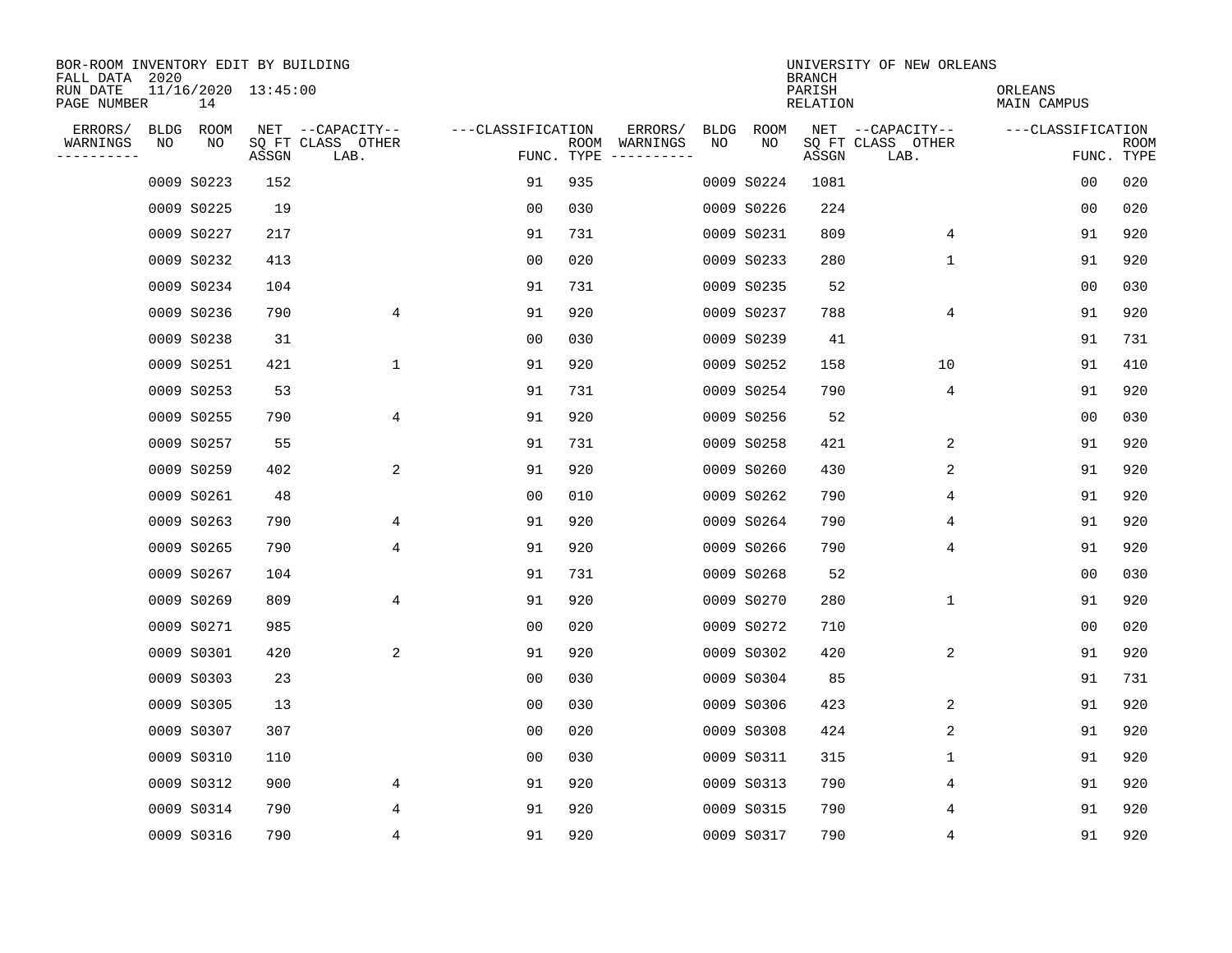| BOR-ROOM INVENTORY EDIT BY BUILDING<br>FALL DATA 2020 |             |                           |       |                           |                   |                    |                         |             |             | <b>BRANCH</b>             | UNIVERSITY OF NEW ORLEANS |                        |                           |
|-------------------------------------------------------|-------------|---------------------------|-------|---------------------------|-------------------|--------------------|-------------------------|-------------|-------------|---------------------------|---------------------------|------------------------|---------------------------|
| RUN DATE<br>PAGE NUMBER                               |             | 11/16/2020 13:45:00<br>15 |       |                           |                   |                    |                         |             |             | PARISH<br><b>RELATION</b> |                           | ORLEANS<br>MAIN CAMPUS |                           |
| ERRORS/                                               | <b>BLDG</b> | ROOM                      |       | NET --CAPACITY--          | ---CLASSIFICATION |                    | ERRORS/                 | <b>BLDG</b> | <b>ROOM</b> |                           | NET --CAPACITY--          | ---CLASSIFICATION      |                           |
| WARNINGS<br>----------                                | NO          | NO                        | ASSGN | SQ FT CLASS OTHER<br>LAB. |                   | ROOM<br>FUNC. TYPE | WARNINGS<br>----------- | NO          | NO          | ASSGN                     | SQ FT CLASS OTHER<br>LAB. |                        | <b>ROOM</b><br>FUNC. TYPE |
|                                                       |             | 0009 S0318                | 790   | 4                         | 91                | 920                |                         |             | 0009 S0319  | 52                        |                           | 91                     | 731                       |
|                                                       |             | 0009 S0320                | 158   |                           | 91                | 731                |                         |             | 0009 S0321  | 419                       | 2                         | 91                     | 920                       |
|                                                       |             | 0009 S0322                | 426   | 2                         | 91                | 920                |                         |             | 0009 S0323  | 152                       |                           | 91                     | 935                       |
|                                                       |             | 0009 S0324                | 1082  |                           | 0 <sub>0</sub>    | 020                |                         |             | 0009 S0325  | 48                        |                           | 0 <sub>0</sub>         | 010                       |
|                                                       |             | 0009 S0326                | 231   |                           | 0 <sub>0</sub>    | 020                |                         |             | 0009 S0327  | 217                       |                           | 91                     | 731                       |
|                                                       |             | 0009 S0331                | 809   | 4                         | 91                | 920                |                         |             | 0009 S0332  | 413                       |                           | 0 <sub>0</sub>         | 020                       |
|                                                       |             | 0009 S0333                | 280   | $\mathbf 1$               | 91                | 920                |                         |             | 0009 S0334  | 104                       |                           | 91                     | 731                       |
|                                                       |             | 0009 S0335                | 52    |                           | 0 <sub>0</sub>    | 030                |                         |             | 0009 S0336  | 790                       | 4                         | 91                     | 920                       |
|                                                       |             | 0009 S0337                | 791   | 4                         | 91                | 920                |                         |             | 0009 S0338  | 42                        |                           | 0 <sub>0</sub>         | 030                       |
|                                                       |             | 0009 S0339                | 39    |                           | 91                | 731                |                         |             | 0009 S0351  | 419                       | 2                         | 91                     | 920                       |
|                                                       |             | 0009 S0352                | 158   | 10                        | 91                | 410                |                         |             | 0009 S0353  | 52                        |                           | 91                     | 731                       |
|                                                       |             | 0009 S0354                | 790   | 4                         | 91                | 920                |                         |             | 0009 S0355  | 790                       | 4                         | 91                     | 920                       |
|                                                       |             | 0009 S0356                | 52    |                           | 0 <sub>0</sub>    | 030                |                         |             | 0009 S0357  | 55                        |                           | 91                     | 731                       |
|                                                       |             | 0009 S0358                | 421   | 2                         | 91                | 920                |                         |             | 0009 S0359  | 402                       | 2                         | 91                     | 920                       |
|                                                       |             | 0009 S0360                | 430   | 2                         | 91                | 920                |                         |             | 0009 S0361  | 48                        |                           | 0 <sub>0</sub>         | 010                       |
|                                                       |             | 0009 S0362                | 790   | 4                         | 91                | 920                |                         |             | 0009 S0363  | 790                       | 4                         | 91                     | 920                       |
|                                                       |             | 0009 S0364                | 790   | 4                         | 91                | 920                |                         |             | 0009 S0365  | 790                       | 4                         | 91                     | 920                       |
|                                                       |             | 0009 S0366                | 790   | 4                         | 91                | 920                |                         |             | 0009 S0367  | 104                       |                           | 91                     | 731                       |
|                                                       |             | 0009 S0368                | 52    |                           | 0 <sub>0</sub>    | 030                |                         |             | 0009 S0369  | 809                       | 4                         | 91                     | 920                       |
|                                                       |             | 0009 S0370                | 280   | $\mathbf 1$               | 91                | 920                |                         |             | 0009 S0371  | 1042                      |                           | 0 <sub>0</sub>         | 020                       |
|                                                       |             | 0009 S0372                | 717   |                           | 0 <sub>0</sub>    | 020                |                         |             | 0009 S0401  | 420                       | 2                         | 91                     | 920                       |
|                                                       |             | 0009 S0402                | 420   | 2                         | 91                | 920                |                         |             | 0009 S0403  | 24                        |                           | 0 <sub>0</sub>         | 030                       |
|                                                       |             | 0009 S0404                | 84    |                           | 91                | 731                |                         |             | 0009 S0405  | 13                        |                           | 0 <sub>0</sub>         | 030                       |
|                                                       |             | 0009 S0406                | 423   | 2                         | 91                | 920                |                         |             | 0009 S0407  | 307                       |                           | 0 <sub>0</sub>         | 020                       |
|                                                       |             | 0009 S0408                | 425   | 2                         | 91                | 920                |                         |             | 0009 S0410  | 111                       |                           | 0 <sub>0</sub>         | 030                       |
|                                                       |             | 0009 S0411                | 316   | 1                         | 91                | 920                |                         |             | 0009 S0412  | 900                       | 4                         | 91                     | 920                       |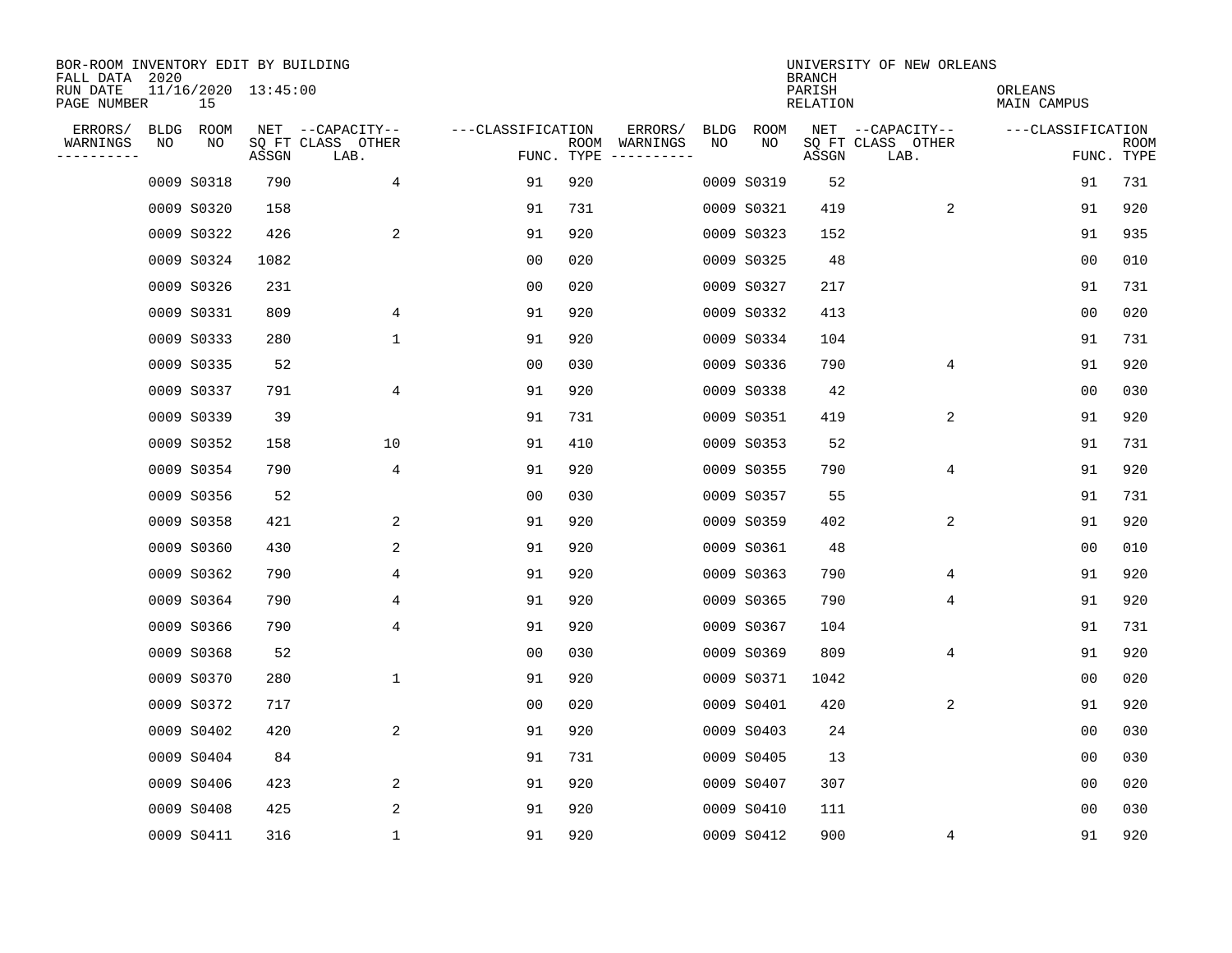| BOR-ROOM INVENTORY EDIT BY BUILDING<br>FALL DATA 2020 |            |                     |                           |                   |                                      |                 |                                                                | <b>BRANCH</b>      | UNIVERSITY OF NEW ORLEANS                                                                                               |                        |                           |
|-------------------------------------------------------|------------|---------------------|---------------------------|-------------------|--------------------------------------|-----------------|----------------------------------------------------------------|--------------------|-------------------------------------------------------------------------------------------------------------------------|------------------------|---------------------------|
| RUN DATE<br>PAGE NUMBER                               | 16         | 11/16/2020 13:45:00 |                           |                   |                                      |                 |                                                                | PARISH<br>RELATION |                                                                                                                         | ORLEANS<br>MAIN CAMPUS |                           |
| ERRORS/<br><b>BLDG</b>                                | ROOM       |                     | NET --CAPACITY--          | ---CLASSIFICATION |                                      | ERRORS/<br>BLDG | ROOM                                                           |                    | NET --CAPACITY--                                                                                                        | ---CLASSIFICATION      |                           |
| WARNINGS<br>NO<br>---------                           | NO         | ASSGN               | SQ FT CLASS OTHER<br>LAB. |                   | ROOM WARNINGS<br>FUNC. TYPE $------$ | NO              | NO                                                             | ASSGN              | SQ FT CLASS OTHER<br>LAB.                                                                                               |                        | <b>ROOM</b><br>FUNC. TYPE |
|                                                       | 0009 S0413 | 790                 | 4                         | 91                | 920                                  |                 | 0009 S0414                                                     | 790                | 4                                                                                                                       | 91                     | 920                       |
|                                                       | 0009 S0415 | 790                 | 4                         | 91                | 920                                  |                 | 0009 S0416                                                     | 790                | 4                                                                                                                       | 91                     | 920                       |
|                                                       | 0009 S0417 | 790                 | 4                         | 91                | 920                                  |                 | 0009 S0418                                                     | 790                | 4                                                                                                                       | 91                     | 920                       |
|                                                       | 0009 S0419 | 52                  |                           | 91                | 731                                  |                 | 0009 S0420                                                     | 158                |                                                                                                                         | 91                     | 731                       |
|                                                       | 0009 S0421 | 419                 | 2                         | 91                | 920                                  |                 | 0009 S0422                                                     | 426                | 2                                                                                                                       | 91                     | 920                       |
|                                                       | 0009 S0423 | 152                 |                           | 91                | 935                                  |                 | 0009 S0424                                                     | 1317               |                                                                                                                         | 00                     | 020                       |
|                                                       | 0009 S0425 | 42                  |                           | 0 <sub>0</sub>    | 010                                  |                 | 0009 S0426                                                     | 226                |                                                                                                                         | 0 <sub>0</sub>         | 020                       |
|                                                       | 0009 S0427 | 217                 |                           | 0 <sub>0</sub>    | 030                                  |                 | 0009 S0431                                                     | 809                | 4                                                                                                                       | 91                     | 920                       |
|                                                       | 0009 S0432 | 413                 |                           | 0 <sub>0</sub>    | 020                                  |                 | 0009 S0433                                                     | 280                |                                                                                                                         | 0 <sub>0</sub>         | 030                       |
|                                                       | 0009 S0434 | 104                 |                           | 91                | 731                                  |                 | 0009 S0435                                                     | 50                 |                                                                                                                         | 91                     | 731                       |
|                                                       | 0009 S0436 | 790                 | 4                         | 91                | 920                                  |                 | 0009 S0437                                                     | 791                | 4                                                                                                                       | 91                     | 920                       |
|                                                       | 0009 S0438 | 42                  |                           | 0 <sub>0</sub>    | 030                                  |                 | 0009 S0439                                                     | 41                 |                                                                                                                         | 91                     | 731                       |
|                                                       | 0009 S0451 | 419                 | 2                         | 91                | 920                                  |                 | 0009 S0452                                                     | 158                | 4                                                                                                                       | 91                     | 410                       |
|                                                       | 0009 S0454 | 1055                |                           | 91                | 670                                  |                 | 0009 S0455                                                     | 344                |                                                                                                                         | 91                     | 680                       |
|                                                       | 0009 S0456 | 53                  |                           | 0 <sub>0</sub>    | 030                                  |                 | 0009 S0458                                                     | 421                | 2                                                                                                                       | 91                     | 920                       |
|                                                       | 0009 S0459 | 402                 | 2                         | 91                | 920                                  |                 | 0009 S0460                                                     | 430                | 2                                                                                                                       | 91                     | 920                       |
|                                                       | 0009 S0461 | 48                  |                           | 0 <sub>0</sub>    | 010                                  |                 | 0009 S0462                                                     | 790                | 4                                                                                                                       | 91                     | 920                       |
|                                                       | 0009 S0463 | 790                 | 4                         | 91                | 920                                  |                 | 0009 S0464                                                     | 790                | 4                                                                                                                       | 91                     | 920                       |
|                                                       | 0009 S0465 | 790                 | 4                         | 91                | 920                                  |                 | 0009 S0466                                                     | 790                | 4                                                                                                                       | 91                     | 920                       |
|                                                       | 0009 S0467 | 104                 |                           | 91                | 731                                  |                 | 0009 S0468                                                     | 52                 |                                                                                                                         | 91                     | 731                       |
|                                                       | 0009 S0469 | 809                 | 4                         | 91                | 920                                  |                 | 0009 S0470                                                     | 280                | $\mathbf{1}$                                                                                                            | 91                     | 920                       |
|                                                       | 0009 S0471 | 1051                |                           | 0 <sub>0</sub>    | 020                                  |                 | 0009 S0472                                                     | 428                |                                                                                                                         | 00                     | 020                       |
|                                                       | 0009 S1190 | 51                  |                           | 91                | 731                                  |                 | 0009 S1650<br>TOTAL NUMBER CLASSROOMS<br>TOTAL NUMBER LABS 210 | 789                | 4<br>TOTAL ASSIGNABLE & UNASSIGNABLE SQFT:<br>TOTAL NET ASSIGN SQ. FT. IN ROOM FILE<br>TOTAL NUMBER COMPUTER CLASSROOMS | 91<br>98,433<br>78,831 | 920                       |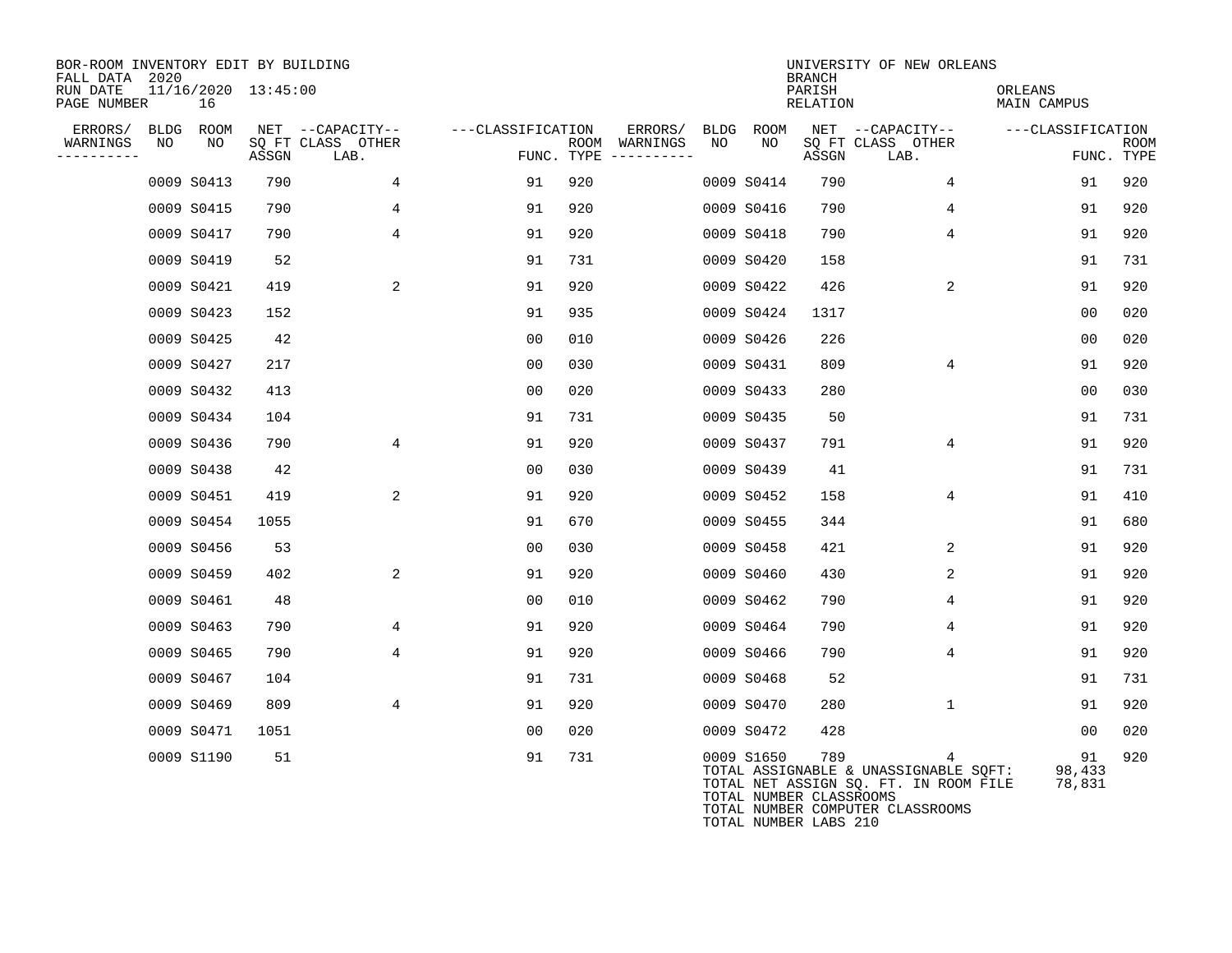| BOR-ROOM INVENTORY EDIT BY BUILDING<br>FALL DATA 2020<br>RUN DATE<br>PAGE NUMBER | 11/16/2020 13:45:00<br>17 |            |                                               |                   |     |                                                 |                    |                    | <b>BRANCH</b><br>PARISH<br><b>RELATION</b> | UNIVERSITY OF NEW ORLEANS                     | ORLEANS<br>MAIN CAMPUS |                           |
|----------------------------------------------------------------------------------|---------------------------|------------|-----------------------------------------------|-------------------|-----|-------------------------------------------------|--------------------|--------------------|--------------------------------------------|-----------------------------------------------|------------------------|---------------------------|
| ERRORS/<br>BLDG<br>WARNINGS<br>NO<br>----------                                  | ROOM<br>NO                | ASSGN      | NET --CAPACITY--<br>SO FT CLASS OTHER<br>LAB. | ---CLASSIFICATION |     | ERRORS/<br>ROOM WARNINGS<br>FUNC. TYPE $------$ | <b>BLDG</b><br>NO. | <b>ROOM</b><br>NO. | ASSGN                                      | NET --CAPACITY--<br>SO FT CLASS OTHER<br>LAB. | ---CLASSIFICATION      | <b>ROOM</b><br>FUNC. TYPE |
|                                                                                  |                           |            |                                               |                   |     |                                                 |                    |                    |                                            | TOTAL NUMBER SPECIAL LABS 220                 |                        |                           |
|                                                                                  | 0010 0101                 | 666        | 16                                            | 61                | 350 |                                                 | 0010               | 0102               | 289                                        | 12                                            | 63                     | 350                       |
| 0010                                                                             | 0103                      | 222        | 2                                             | 65                | 310 |                                                 | 0010               | 0103A              | 391                                        | $\mathbf{1}$                                  | 65                     | 325                       |
| 0010                                                                             | 0103D                     | 83         | 1                                             | 65                | 314 |                                                 | 0010               | 0103F              | 154                                        | 2                                             | 65                     | 310                       |
| 0010                                                                             | 0103G                     | 74         | 1                                             | 65                | 310 |                                                 | 0010               | 0103H              | 76                                         | 1                                             | 65                     | 314                       |
| 0010                                                                             | 0103I                     | 123        | 1                                             | 65                | 314 |                                                 | 0010               | 0103J              | 99                                         | 1                                             | 65                     | 314                       |
| 0010                                                                             | 0103K                     | 138        | 2                                             | 65                | 314 |                                                 | 0010               | 0103L              | 83                                         |                                               | 65                     | 315                       |
| 0010                                                                             | 0103N                     | 182        | 2                                             | 65                | 314 |                                                 | 0010               | 01030              | $7\phantom{.0}$                            |                                               | 65                     | 315                       |
| 0010                                                                             | 0103P                     | 93         | 1                                             | 65                | 314 |                                                 | 0010               | 01030              | 94                                         | $\mathbf{1}$                                  | 65                     | 314                       |
| 0010                                                                             | 0103R                     | 76         | $\mathbf{1}$                                  | 65                | 314 |                                                 | 0010               | 0103S              | 75                                         | $\mathbf{1}$                                  | 65                     | 320                       |
| 0010                                                                             | 0103T                     | 98         | 4                                             | 65                | 314 |                                                 | 0010               | 0103U              | 117                                        | 5                                             | 65                     | 315                       |
| 0010                                                                             | 0103V                     | 68         | 1                                             | 65                | 315 |                                                 | 0010               | 0103W              | 16                                         |                                               | 65                     | 315                       |
| 0010                                                                             | 0104                      | 103        | 1                                             | 53                | 314 |                                                 | 0010               | 0105               | 138                                        | 2                                             | 53                     | 314                       |
| 0010                                                                             | 0106                      | 144        | 3                                             | 53                | 314 |                                                 | 0010               | 0107               | 125                                        | 3                                             | 0 <sub>0</sub>         | 030                       |
| 0010                                                                             | 0107A                     | 124        | 2                                             | 0 <sub>0</sub>    | 030 |                                                 | 0010               | 0108               | 174                                        |                                               | 0 <sub>0</sub>         | 030                       |
| 0010                                                                             | 0109                      | 57         |                                               | 0 <sub>0</sub>    | 010 |                                                 | 0010               | 0112               | 281                                        | 8                                             | 76                     | 315                       |
| 0010                                                                             | 0112A                     | 175        | 1                                             | 72                | 314 |                                                 | 0010               | 0112B              | 208                                        | 3                                             | 76                     | 314                       |
| 0010                                                                             | 0112C                     | 133        | $\mathbf{1}$                                  | 76                | 325 |                                                 | 0010               | 0112D              | 6                                          |                                               | 76                     | 315                       |
| 0010                                                                             | 0112E                     | 7          |                                               | 76                | 315 |                                                 | 0010               | 0112F              | 137                                        | $\mathbf{1}$                                  | 76                     | 314                       |
| 0010                                                                             | 0112G                     | 113        | 1                                             | 72                | 314 |                                                 | 0010               | 0112H              | 200                                        | 4                                             | 76                     | 325                       |
| 0010                                                                             |                           | 0112I 1027 | $\mathbf{1}$                                  | 72                | 315 |                                                 | 0010               | 0112J              | 128                                        | 1                                             | 71                     | 314                       |
| 0010                                                                             | 0112K                     | 85         |                                               | 72                | 315 |                                                 | 0010               | 0112L              | 148                                        |                                               | 72                     | 315                       |
| 0010                                                                             | 0112M                     | 182        | 2                                             | 72                | 314 |                                                 | 0010               | 0112N              | 178                                        | 6                                             | 76                     | 315                       |
| 0010                                                                             | 0113                      | 424        |                                               | 0 <sub>0</sub>    | 030 |                                                 | 0010               | 0201               | 383                                        | $\mathbf 1$                                   | 63                     | 325                       |
| 0010                                                                             | 0201A                     | 51         | $\mathbf{1}$                                  | 0 <sub>0</sub>    | 030 |                                                 | 0010               | 0201B              | 8                                          |                                               | 63                     | 315                       |
|                                                                                  | 0010 0202                 | 129        | $\mathbf{1}$                                  | 63                | 315 |                                                 | 0010               | 0203               | 10                                         |                                               | 0 <sub>0</sub>         | 010                       |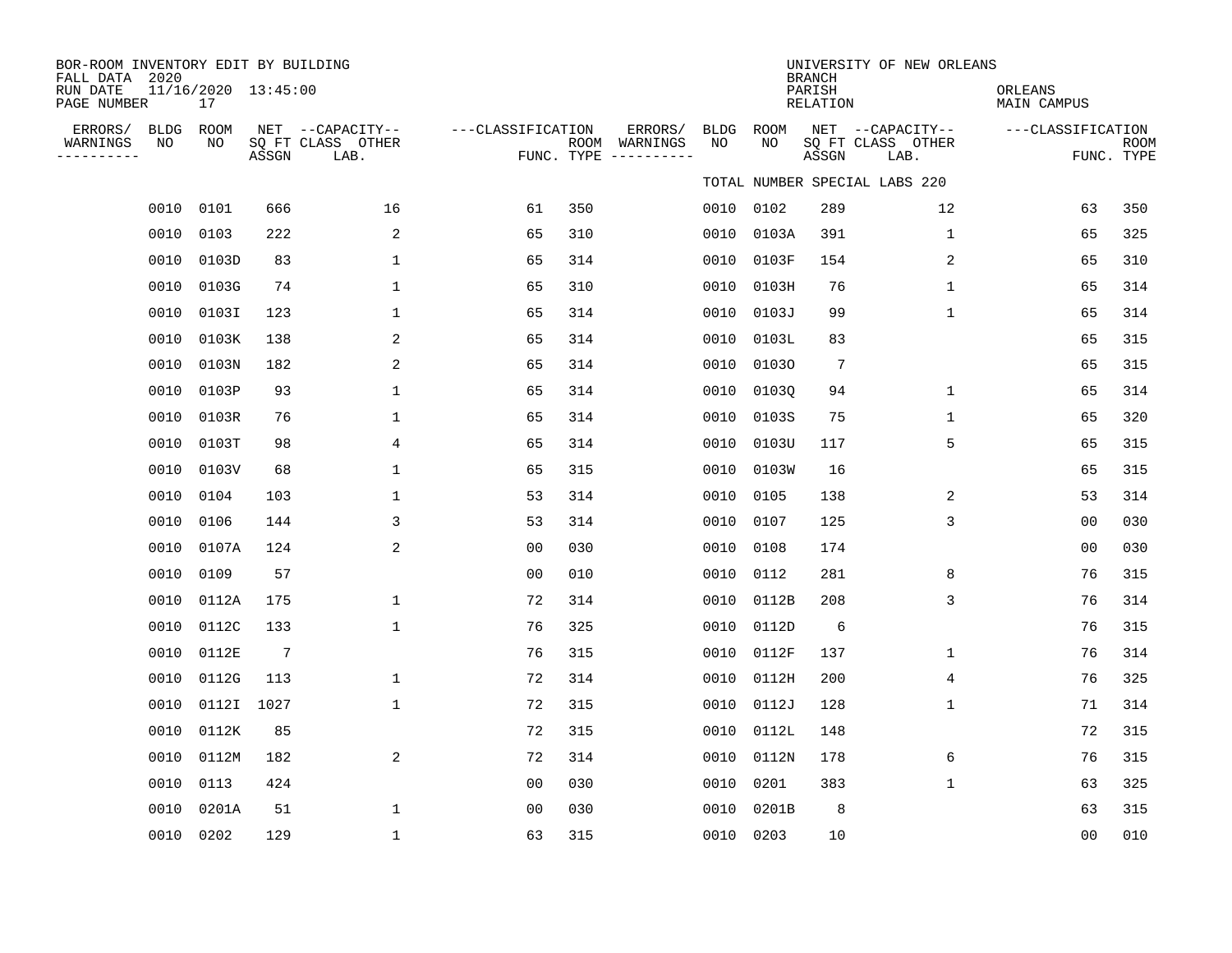| BOR-ROOM INVENTORY EDIT BY BUILDING<br>FALL DATA 2020 |             |                           |       |                           |                   |                    |                         |             |             | <b>BRANCH</b>             | UNIVERSITY OF NEW ORLEANS |                        |                           |
|-------------------------------------------------------|-------------|---------------------------|-------|---------------------------|-------------------|--------------------|-------------------------|-------------|-------------|---------------------------|---------------------------|------------------------|---------------------------|
| RUN DATE<br>PAGE NUMBER                               |             | 11/16/2020 13:45:00<br>18 |       |                           |                   |                    |                         |             |             | PARISH<br><b>RELATION</b> |                           | ORLEANS<br>MAIN CAMPUS |                           |
| ERRORS/                                               | <b>BLDG</b> | ROOM                      |       | NET --CAPACITY--          | ---CLASSIFICATION |                    | ERRORS/                 | <b>BLDG</b> | <b>ROOM</b> |                           | NET --CAPACITY--          | ---CLASSIFICATION      |                           |
| WARNINGS<br>----------                                | NO          | NO                        | ASSGN | SQ FT CLASS OTHER<br>LAB. |                   | ROOM<br>FUNC. TYPE | WARNINGS<br>----------- | NO          | NO          | ASSGN                     | SQ FT CLASS OTHER<br>LAB. |                        | <b>ROOM</b><br>FUNC. TYPE |
|                                                       | 0010        | 0204                      | 232   | 2                         | 63                | 314                |                         | 0010        | 0205        | 1316                      | 6                         | 63                     | 313                       |
|                                                       | 0010        | 0205A                     | 176   | 1                         | 63                | 314                |                         | 0010        | 0205B       | 12                        |                           | 63                     | 315                       |
|                                                       | 0010        | 0206                      | 344   | $\mathbf 1$               | 63                | 314                |                         | 0010        | 0208        | 282                       | 2                         | 63                     | 314                       |
|                                                       | 0010        | 0210                      | 277   | 1                         | 63                | 314                |                         | 0010        | 0212        | 117                       | 1                         | 63                     | 310                       |
|                                                       | 0010        | 0212A                     | 156   | $\mathbf{1}$              | 63                | 314                |                         | 0010        | 0213        | 207                       | 3                         | 63                     | 314                       |
|                                                       | 0010        | 0213A                     | 115   | $\mathbf 1$               | 63                | 314                |                         |             | 0010 0213B  | 147                       | 2                         | 63                     | 314                       |
|                                                       | 0010        | 0213C                     | 211   | $\mathbf{1}$              | 63                | 325                |                         | 0010        | 0213D       | 170                       | $\mathbf{1}$              | 63                     | 314                       |
|                                                       | 0010        | 0213E                     | 199   | $\mathbf{1}$              | 63                | 314                |                         | 0010        | 0213F       | 128                       | $\mathbf 1$               | 63                     | 315                       |
|                                                       | 0010        | 0213G                     | 123   | $\mathbf{1}$              | 63                | 314                |                         | 0010        | 0213H       | 73                        | $\mathbf{1}$              | 63                     | 314                       |
|                                                       | 0010        | 0213I                     | 137   |                           | 00                | 020                |                         | 0010        | 0214        | 199                       | 1                         | 63                     | 310                       |
|                                                       | 0010        | 0214A                     | 98    | 1                         | 63                | 314                |                         | 0010        | 0214B       | 102                       | 1                         | 63                     | 325                       |
|                                                       | 0010        | 0214C                     | 122   | 1                         | 63                | 314                |                         | 0010        | 0216        | 143                       | 2                         | 63                     | 310                       |
|                                                       | 0010        | 0216A                     | 156   | 6                         | 63                | 350                |                         | 0010        | 0216B       | 128                       | 1                         | 63                     | 315                       |
|                                                       | 0010        | 0216C                     | 65    | 1                         | 63                | 315                |                         | 0010        | 0216D       | 106                       | 1                         | 0 <sub>0</sub>         | 030                       |
|                                                       | 0010        | 0216E                     | 105   | 1                         | 63                | 314                |                         | 0010        | 0216F       | 106                       | 1                         | 63                     | 314                       |
|                                                       | 0010        | 0216G                     | 107   | 1                         | 63                | 314                |                         | 0010        | 0216H       | 178                       | 1                         | 63                     | 325                       |
|                                                       | 0010        | 02161                     | 81    | 1                         | 63                | 313                |                         | 0010        | 0216J       | 83                        | 1                         | 63                     | 313                       |
|                                                       | 0010        | 0216K                     | 83    | 1                         | 63                | 314                |                         | 0010        | 0216L       | 142                       | 1                         | 63                     | 325                       |
|                                                       | 0010        | 0216M                     | 104   | 1                         | 63                | 314                |                         | 0010        | 0216N       | 165                       | 1                         | 63                     | 315                       |
|                                                       | 0010        | 02160                     | 79    | 1                         | 63                | 313                |                         | 0010        | 0216P       | 89                        | 1                         | 63                     | 315                       |
|                                                       | 0010        | 02160                     | 79    | 1                         | 63                | 314                |                         | 0010        | 0216R       | 88                        | 1                         | 63                     | 313                       |
|                                                       | 0010        | 0216S                     | 89    |                           | 63                | 315                |                         | 0010        | 0217        | 739                       |                           | 00                     | 030                       |
|                                                       | 0010        | 0218                      | 156   | 1                         | 63                | 314                |                         | 0010        | 0219        | 109                       | 2                         | 0 <sub>0</sub>         | 030                       |
|                                                       | 0010        | 0221                      | 114   | 3                         | 0 <sub>0</sub>    | 030                |                         |             | 0010 0225   | 429                       |                           | 0 <sub>0</sub>         | 030                       |
|                                                       |             | 0010 C0011                | 1760  |                           | 0 <sub>0</sub>    | 020                |                         |             | 0010 C0012  | 417                       |                           | 0 <sub>0</sub>         | 020                       |
|                                                       |             | 0010 C0014                | 263   |                           | 0 <sub>0</sub>    | 020                |                         |             | 0010 C0015  | 98                        |                           | 0 <sub>0</sub>         | 020                       |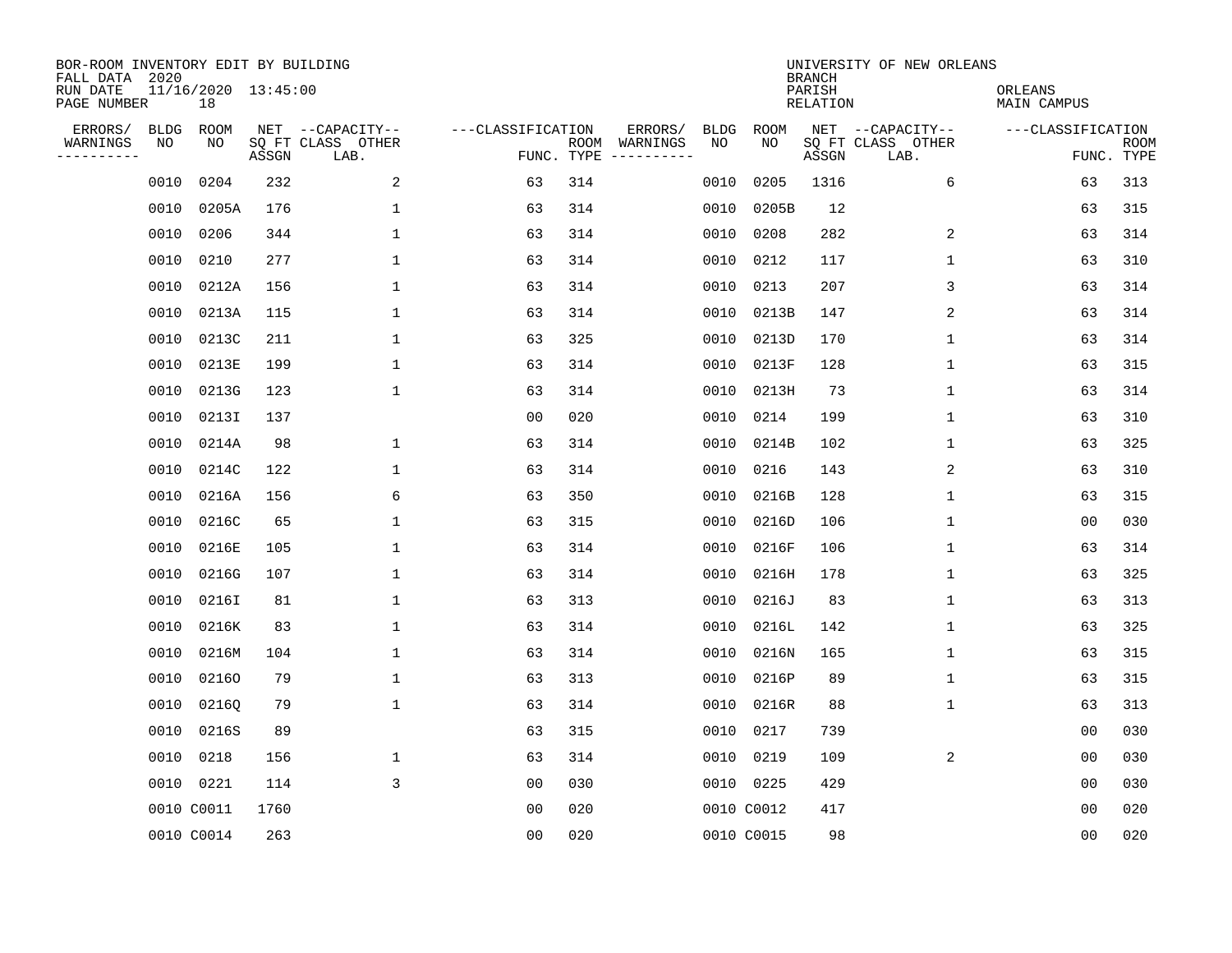| BOR-ROOM INVENTORY EDIT BY BUILDING<br>FALL DATA 2020 |    |                           |       |                           |                   |     |                              |    |                                                                | <b>BRANCH</b>             | UNIVERSITY OF NEW ORLEANS                                                                                                                           |                               |                           |
|-------------------------------------------------------|----|---------------------------|-------|---------------------------|-------------------|-----|------------------------------|----|----------------------------------------------------------------|---------------------------|-----------------------------------------------------------------------------------------------------------------------------------------------------|-------------------------------|---------------------------|
| RUN DATE<br>PAGE NUMBER                               |    | 11/16/2020 13:45:00<br>19 |       |                           |                   |     |                              |    |                                                                | PARISH<br><b>RELATION</b> |                                                                                                                                                     | ORLEANS<br><b>MAIN CAMPUS</b> |                           |
| ERRORS/                                               |    | BLDG ROOM                 |       | NET --CAPACITY--          | ---CLASSIFICATION |     | ERRORS/                      |    | BLDG ROOM                                                      |                           | NET --CAPACITY--                                                                                                                                    | ---CLASSIFICATION             |                           |
| WARNINGS<br>----------                                | NO | NO                        | ASSGN | SQ FT CLASS OTHER<br>LAB. | FUNC. TYPE        |     | ROOM WARNINGS<br>----------- | NO | NO                                                             | ASSGN                     | SQ FT CLASS OTHER<br>LAB.                                                                                                                           |                               | <b>ROOM</b><br>FUNC. TYPE |
|                                                       |    | 0010 C0016                | 254   |                           | 00                | 020 |                              |    | 0010 C0017                                                     | 99                        |                                                                                                                                                     | 0 <sub>0</sub>                | 020                       |
|                                                       |    | 0010 C0018                | 241   |                           | 0 <sub>0</sub>    | 020 |                              |    | 0010 C0021                                                     | 822                       |                                                                                                                                                     | 0 <sub>0</sub>                | 020                       |
|                                                       |    | 0010 C0022                | 123   |                           | 0 <sub>0</sub>    | 020 |                              |    | 0010 C0024                                                     | 282                       |                                                                                                                                                     | 00                            | 020                       |
|                                                       |    | 0010 C0025                | 152   |                           | 0 <sub>0</sub>    | 020 |                              |    | 0010 C0026                                                     | 115                       |                                                                                                                                                     | 0 <sub>0</sub>                | 020                       |
|                                                       |    | 0010 C0027                | 145   |                           | 0 <sub>0</sub>    | 020 |                              |    | 0010 E0011                                                     | 54                        |                                                                                                                                                     | 0 <sub>0</sub>                | 020                       |
|                                                       |    | 0010 S0011                | 94    |                           | 0 <sub>0</sub>    | 020 |                              |    | 0010 S0021                                                     | 118                       |                                                                                                                                                     | 0 <sub>0</sub>                | 020                       |
|                                                       |    | 0010 S0022                | 275   |                           | 0 <sub>0</sub>    | 020 |                              |    | 0010 V0021<br>TOTAL NUMBER CLASSROOMS<br>TOTAL NUMBER LABS 210 | 17                        | TOTAL ASSIGNABLE & UNASSIGNABLE SQFT:<br>TOTAL NET ASSIGN SQ. FT. IN ROOM FILE<br>TOTAL NUMBER COMPUTER CLASSROOMS<br>TOTAL NUMBER SPECIAL LABS 220 | 00<br>22,097<br>14,169        | 020                       |
|                                                       |    | 0011 0100                 | 3132  | 21                        | 52                | 615 |                              |    | TOTAL NUMBER CLASSROOMS<br>TOTAL NUMBER LABS 210               |                           | TOTAL ASSIGNABLE & UNASSIGNABLE SQFT:<br>TOTAL NET ASSIGN SQ. FT. IN ROOM FILE<br>TOTAL NUMBER COMPUTER CLASSROOMS<br>TOTAL NUMBER SPECIAL LABS 220 | 3,132<br>3,132                |                           |
|                                                       |    | 0012 1004A                | 311   | $\mathbf 1$               | 63                | 325 |                              |    | 0012 1004B                                                     | 164                       | 1                                                                                                                                                   | 63                            | 314                       |
|                                                       |    | 0012 1004C                | 137   | $\mathbf{1}$              | 63                | 313 |                              |    | 0012 1004D                                                     | 83                        |                                                                                                                                                     | 63                            | 315                       |
|                                                       |    | 0012 1004E                | 128   | $\mathbf{1}$              | 63                | 314 |                              |    | 0012 1004F                                                     | 128                       | $\mathbf{1}$                                                                                                                                        | 63                            | 314                       |
|                                                       |    | 0012 1004G                | 211   | $\mathbf{1}$              | 63                | 313 |                              |    | 0012 1004H                                                     | 223                       | $\mathbf{1}$                                                                                                                                        | 63                            | 314                       |
|                                                       |    | 0012 1004I                | 108   | 1                         | 63                | 315 |                              |    | 0012 1004J                                                     | 247                       | 2                                                                                                                                                   | 63                            | 313                       |
|                                                       |    | 0012 1004K                | 208   | 6                         | 63                | 315 |                              |    | 0012 1005                                                      | 326                       | 2                                                                                                                                                   | 21                            | 310                       |
|                                                       |    | 0012 1005A                | 113   | 3                         | 21                | 314 |                              |    | 0012 1005B                                                     | 99                        | 2                                                                                                                                                   | 21                            | 314                       |
|                                                       |    | 0012 1005D                | 363   | 10                        | 21                | 325 |                              |    | 0012 1005E                                                     | 157                       | $\mathbf{1}$                                                                                                                                        | 21                            | 314                       |
|                                                       |    | 0012 1005F                | 197   | 1                         | 21                | 314 |                              |    | 0012 1005H                                                     | 86                        | $\mathbf 1$                                                                                                                                         | 21                            | 314                       |
|                                                       |    | 0012 1005J                | 183   | $\mathbf{1}$              | 21                | 314 |                              |    | 0012 1005K                                                     | 182                       | 4                                                                                                                                                   | 21                            | 314                       |
|                                                       |    | 0012 1005L                | 136   |                           | 21                | 315 |                              |    | 0012 1005M                                                     | 316                       | 2                                                                                                                                                   | 21                            | 325                       |
|                                                       |    | 0012 1005N                | 96    | $\mathbf{1}$              | 21                | 314 |                              |    | 0012 10050                                                     | 97                        | $\mathbf{1}$                                                                                                                                        | 21                            | 314                       |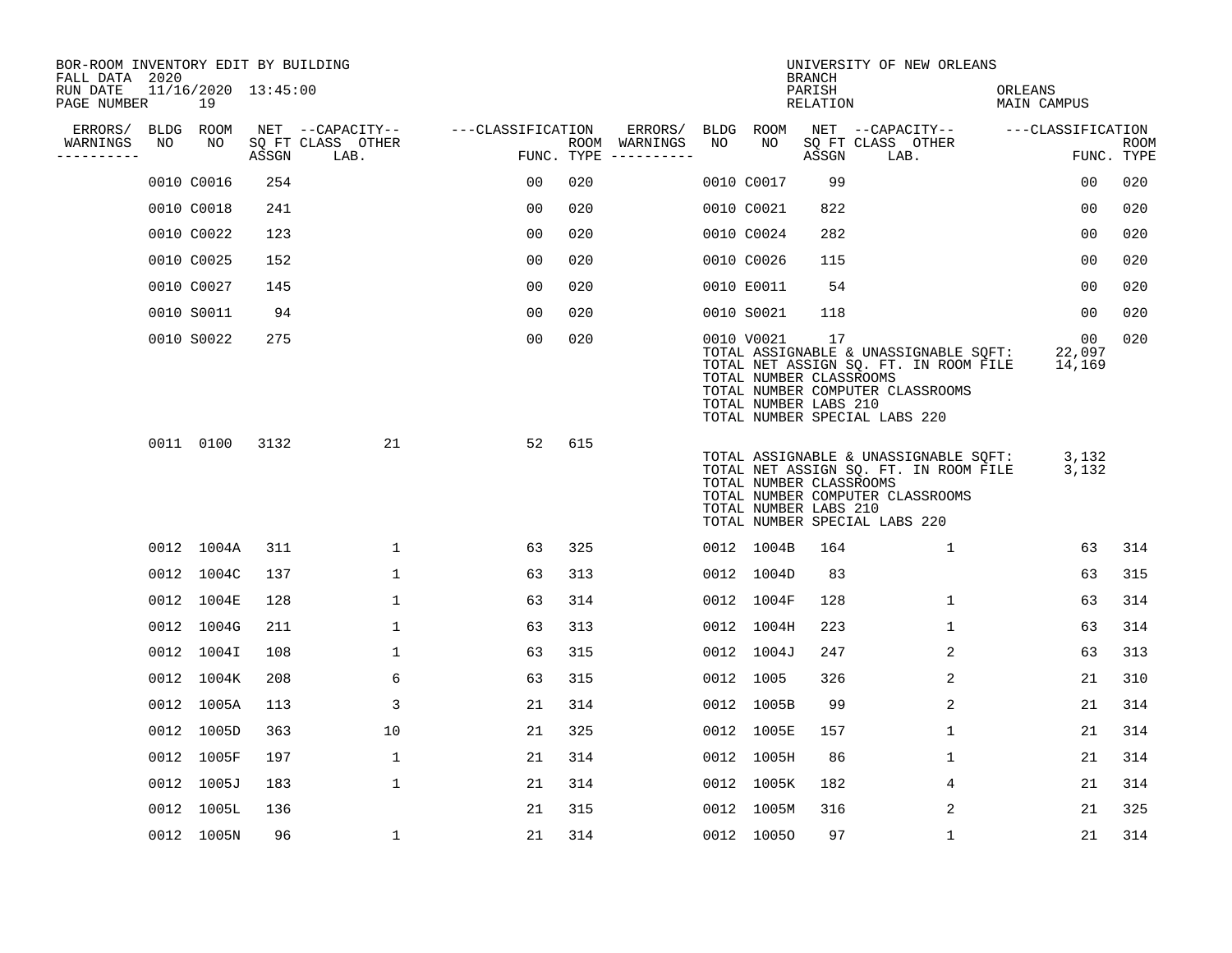| BOR-ROOM INVENTORY EDIT BY BUILDING<br>FALL DATA 2020 |      |                           |       |                           |                   |     |                              |      |            | <b>BRANCH</b>             | UNIVERSITY OF NEW ORLEANS |                        |                           |
|-------------------------------------------------------|------|---------------------------|-------|---------------------------|-------------------|-----|------------------------------|------|------------|---------------------------|---------------------------|------------------------|---------------------------|
| RUN DATE<br>PAGE NUMBER                               |      | 11/16/2020 13:45:00<br>20 |       |                           |                   |     |                              |      |            | PARISH<br><b>RELATION</b> |                           | ORLEANS<br>MAIN CAMPUS |                           |
| ERRORS/                                               | BLDG | ROOM                      |       | NET --CAPACITY--          | ---CLASSIFICATION |     | ERRORS/                      | BLDG | ROOM       |                           | NET --CAPACITY--          | ---CLASSIFICATION      |                           |
| WARNINGS<br>----------                                | ΝO   | NO                        | ASSGN | SQ FT CLASS OTHER<br>LAB. | FUNC. TYPE        |     | ROOM WARNINGS<br>----------- | NO   | NO         | ASSGN                     | SQ FT CLASS OTHER<br>LAB. |                        | <b>ROOM</b><br>FUNC. TYPE |
|                                                       | 0012 | 1005P                     | 104   | 1                         | 21                | 314 |                              |      | 0012 10050 | 100                       | 2                         | 21                     | 315                       |
|                                                       |      | 0012 1005R                | 163   | 2                         | 21                | 313 |                              |      | 0012 1005S | 138                       |                           | 21                     | 314                       |
|                                                       |      | 0012 1005T                | 44    |                           | 00                | 030 |                              |      | 0012 1005U | 80                        | 1                         | 21                     | 310                       |
|                                                       |      | 0012 1006                 | 1165  | 10                        | 55                | 310 |                              |      | 0012 1006A | 123                       | 1                         | 55                     | 310                       |
|                                                       |      | 0012 1006B                | 221   | $\mathbf 1$               | 55                | 310 |                              |      | 0012 1006C | 139                       | 2                         | 55                     | 310                       |
|                                                       |      | 0012 1006D                | 191   | 2                         | 55                | 310 |                              |      | 0012 1006E | 216                       | 4                         | 55                     | 310                       |
|                                                       |      | 0012 1006F                | 123   |                           | 55                | 315 |                              |      | 0012 1006G | 143                       | 2                         | 55                     | 310                       |
|                                                       |      | 0012 1006H                | 143   | $\mathbf{1}$              | 55                | 310 |                              |      | 0012 1006I | 103                       | $\mathbf 1$               | 55                     | 310                       |
|                                                       |      | 0012 1008                 | 132   | 3                         | 0 <sub>0</sub>    | 030 |                              | 0012 | 1009       | 111                       | 2                         | 0 <sub>0</sub>         | 030                       |
|                                                       |      | 0012 1010                 | 525   |                           | 00                | 030 |                              |      | 0012 1011  | 122                       |                           | 0 <sub>0</sub>         | 010                       |
|                                                       | 0012 | 2000                      | 640   | 4                         | 61                | 310 |                              | 0012 | 2003       | 254                       | 3                         | 63                     | 314                       |
|                                                       |      | 0012 2003A                | 378   | 10                        | 61                | 350 |                              | 0012 | 2003B      | 22                        |                           | 63                     | 315                       |
|                                                       | 0012 | 2004A                     | 134   | 2                         | 61                | 314 |                              | 0012 | 2004B      | 315                       | $\mathbf 1$               | 61                     | 325                       |
|                                                       | 0012 | 2004C                     | 20    |                           | 0 <sub>0</sub>    | 020 |                              | 0012 | 2004D      | 33                        | 1                         | 0 <sub>0</sub>         | 030                       |
|                                                       | 0012 | 2004E                     | 37    |                           | 61                | 315 |                              | 0012 | 2004F      | 209                       | 3                         | 61                     | 314                       |
|                                                       | 0012 | 2004G                     | 228   | 3                         | 61                | 314 |                              | 0012 | 2004H      | 24                        |                           | 61                     | 315                       |
|                                                       | 0012 | 2004I                     | 8     |                           | 61                | 315 |                              | 0012 | 2006       | 140                       | 2                         | 63                     | 314                       |
|                                                       | 0012 | 2007                      | 220   | 3                         | 63                | 350 |                              | 0012 | 2007A      | 111                       |                           | 61                     | 315                       |
|                                                       | 0012 | 2008                      | 234   | 10                        | 61                | 350 |                              | 0012 | 2009       | 131                       |                           | 0 <sub>0</sub>         | 030                       |
|                                                       | 0012 | 2010                      | 588   | 7                         | 62                | 310 |                              | 0012 | 2010A      | 345                       | 1                         | 62                     | 325                       |
|                                                       | 0012 | 2010B                     | 229   | $\mathbf{1}$              | 62                | 314 |                              | 0012 | 2010C      | 118                       | 1                         | 62                     | 314                       |
|                                                       | 0012 | 2010D                     | 182   | $\mathbf{1}$              | 62                | 314 |                              | 0012 | 2010E      | 77                        | $\mathbf 1$               | 62                     | 313                       |
|                                                       |      | 0012 2010F                | 36    |                           | 62                | 315 |                              | 0012 | 2010G      | 12                        |                           | 62                     | 315                       |
|                                                       | 0012 | 2011                      | 1097  | 6                         | 61                | 314 |                              | 0012 | 2011A      | 209                       | 1                         | 61                     | 314                       |
|                                                       | 0012 | 2011B                     | 210   | $\mathbf{1}$              | 61                | 314 |                              | 0012 | 2011C      | 262                       | $\mathbf 1$               | 61                     | 350                       |
|                                                       |      | 0012 2011D                | 360   | $\mathbf{1}$              | 61                | 314 |                              |      | 0012 2012  | 188                       | $\sqrt{2}$                | 63                     | 314                       |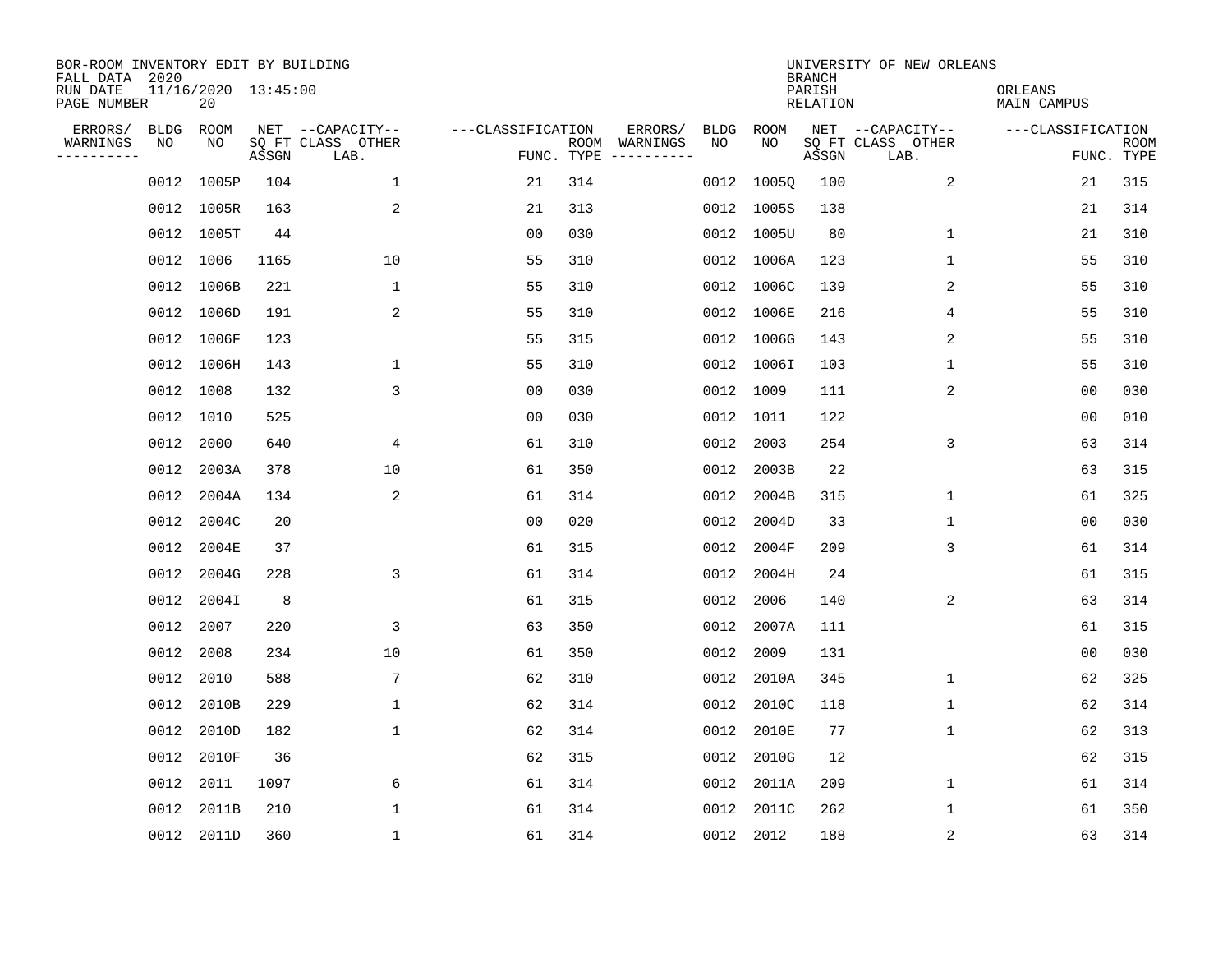| BOR-ROOM INVENTORY EDIT BY BUILDING<br>FALL DATA 2020 |      |                           |       |                           |                   |     |                                      |      |                                                                | <b>BRANCH</b>      | UNIVERSITY OF NEW ORLEANS                                                                                                                           |                        |                    |
|-------------------------------------------------------|------|---------------------------|-------|---------------------------|-------------------|-----|--------------------------------------|------|----------------------------------------------------------------|--------------------|-----------------------------------------------------------------------------------------------------------------------------------------------------|------------------------|--------------------|
| RUN DATE<br>PAGE NUMBER                               |      | 11/16/2020 13:45:00<br>21 |       |                           |                   |     |                                      |      |                                                                | PARISH<br>RELATION |                                                                                                                                                     | ORLEANS<br>MAIN CAMPUS |                    |
| ERRORS/                                               | BLDG | ROOM                      |       | NET --CAPACITY--          | ---CLASSIFICATION |     | ERRORS/                              | BLDG | ROOM                                                           |                    | NET --CAPACITY--                                                                                                                                    | ---CLASSIFICATION      |                    |
| WARNINGS<br>----------                                | NO   | NO                        | ASSGN | SQ FT CLASS OTHER<br>LAB. |                   |     | ROOM WARNINGS<br>FUNC. TYPE $------$ | NO   | NO                                                             | ASSGN              | SQ FT CLASS OTHER<br>LAB.                                                                                                                           |                        | ROOM<br>FUNC. TYPE |
|                                                       | 0012 | 2012A                     | 143   | $\mathbf{1}$              | 63                | 314 |                                      | 0012 | 2012B                                                          | 180                | $\mathbf 1$                                                                                                                                         | 63                     | 314                |
|                                                       | 0012 | 2012C                     | 131   | $\mathbf 1$               | 63                | 314 |                                      | 0012 | 2013                                                           | 142                |                                                                                                                                                     | 63                     | 731                |
|                                                       | 0012 | 2014                      | 121   | 3                         | 0 <sub>0</sub>    | 030 |                                      | 0012 | 2015                                                           | 115                | 3                                                                                                                                                   | 0 <sub>0</sub>         | 030                |
|                                                       |      | 0012 2016                 | 237   |                           | 0 <sub>0</sub>    | 030 |                                      |      | 0012 2017                                                      | 283                | 4                                                                                                                                                   | 63                     | 315                |
|                                                       |      | 0012 2018                 | 78    |                           | 63                | 315 |                                      |      | 0012 C0011                                                     | 1031               |                                                                                                                                                     | 0 <sub>0</sub>         | 020                |
|                                                       |      | 0012 C0012                | 124   |                           | 0 <sub>0</sub>    | 020 |                                      |      | 0012 C0013                                                     | 71                 |                                                                                                                                                     | 0 <sub>0</sub>         | 020                |
|                                                       |      | 0012 C0014                | 153   |                           | 0 <sub>0</sub>    | 020 |                                      |      | 0012 C0015                                                     | 142                |                                                                                                                                                     | 0 <sub>0</sub>         | 020                |
|                                                       |      | 0012 C0016                | 100   |                           | 0 <sub>0</sub>    | 020 |                                      |      | 0012 C0017                                                     | 172                |                                                                                                                                                     | 0 <sub>0</sub>         | 020                |
|                                                       |      | 0012 C0018                | 127   |                           | 00                | 020 |                                      |      | 0012 C0019                                                     | 72                 |                                                                                                                                                     | 0 <sub>0</sub>         | 020                |
|                                                       |      | 0012 C0020                | 182   |                           | 0 <sub>0</sub>    | 020 |                                      |      | 0012 C0021                                                     | 847                |                                                                                                                                                     | 0 <sub>0</sub>         | 020                |
|                                                       |      | 0012 C0022                | 142   |                           | 0 <sub>0</sub>    | 020 |                                      |      | 0012 C0023                                                     | 150                |                                                                                                                                                     | 00                     | 020                |
|                                                       |      | 0012 E1001B               | 44    |                           | 0 <sub>0</sub>    | 020 |                                      |      | 0012 E2001B                                                    | 45                 |                                                                                                                                                     | 0 <sub>0</sub>         | 020                |
|                                                       |      | 0012 S0013                | 115   |                           | 0 <sub>0</sub>    | 020 |                                      |      | 0012 S0014                                                     | 200                |                                                                                                                                                     | 00                     | 020                |
|                                                       |      | 0012 S0023                | 179   |                           | 0 <sub>0</sub>    | 020 |                                      |      | 0012 S0024<br>TOTAL NUMBER CLASSROOMS<br>TOTAL NUMBER LABS 210 | 198                | TOTAL ASSIGNABLE & UNASSIGNABLE SQFT:<br>TOTAL NET ASSIGN SQ. FT. IN ROOM FILE<br>TOTAL NUMBER COMPUTER CLASSROOMS<br>TOTAL NUMBER SPECIAL LABS 220 | 00<br>20,960<br>15,275 | 020                |
|                                                       |      | 0013 0101                 | 580   |                           | 91                | 950 |                                      |      | 0013 0102                                                      | 552                |                                                                                                                                                     | 91                     | 950                |
|                                                       |      | 0013 0103                 | 552   |                           | 91                | 950 |                                      |      | 0013 0104                                                      | 580                |                                                                                                                                                     | 91                     | 950                |
|                                                       |      | 0013 0105                 | 580   |                           | 91                | 950 |                                      | 0013 | 0106                                                           | 552                |                                                                                                                                                     | 91                     | 950                |
|                                                       |      | 0013 0107                 | 552   |                           | 91                | 950 |                                      |      | 0013 0108                                                      | 580                |                                                                                                                                                     | 91                     | 950                |
|                                                       | 0013 | 0201                      | 580   |                           | 91                | 950 |                                      | 0013 | 0202                                                           | 552                |                                                                                                                                                     | 91                     | 950                |
|                                                       |      | 0013 0203                 | 552   |                           | 91                | 950 |                                      | 0013 | 0204                                                           | 580                |                                                                                                                                                     | 91                     | 950                |
|                                                       | 0013 | 0205                      | 580   |                           | 91                | 950 |                                      | 0013 | 0206                                                           | 552                |                                                                                                                                                     | 91                     | 950                |
|                                                       | 0013 | 0207                      | 552   |                           | 91                | 950 |                                      | 0013 | 0208                                                           | 580                |                                                                                                                                                     | 91                     | 950                |
|                                                       |      | 0013 0301                 | 580   |                           | 91                | 950 |                                      |      | 0013 0302                                                      | 552                |                                                                                                                                                     | 91                     | 950                |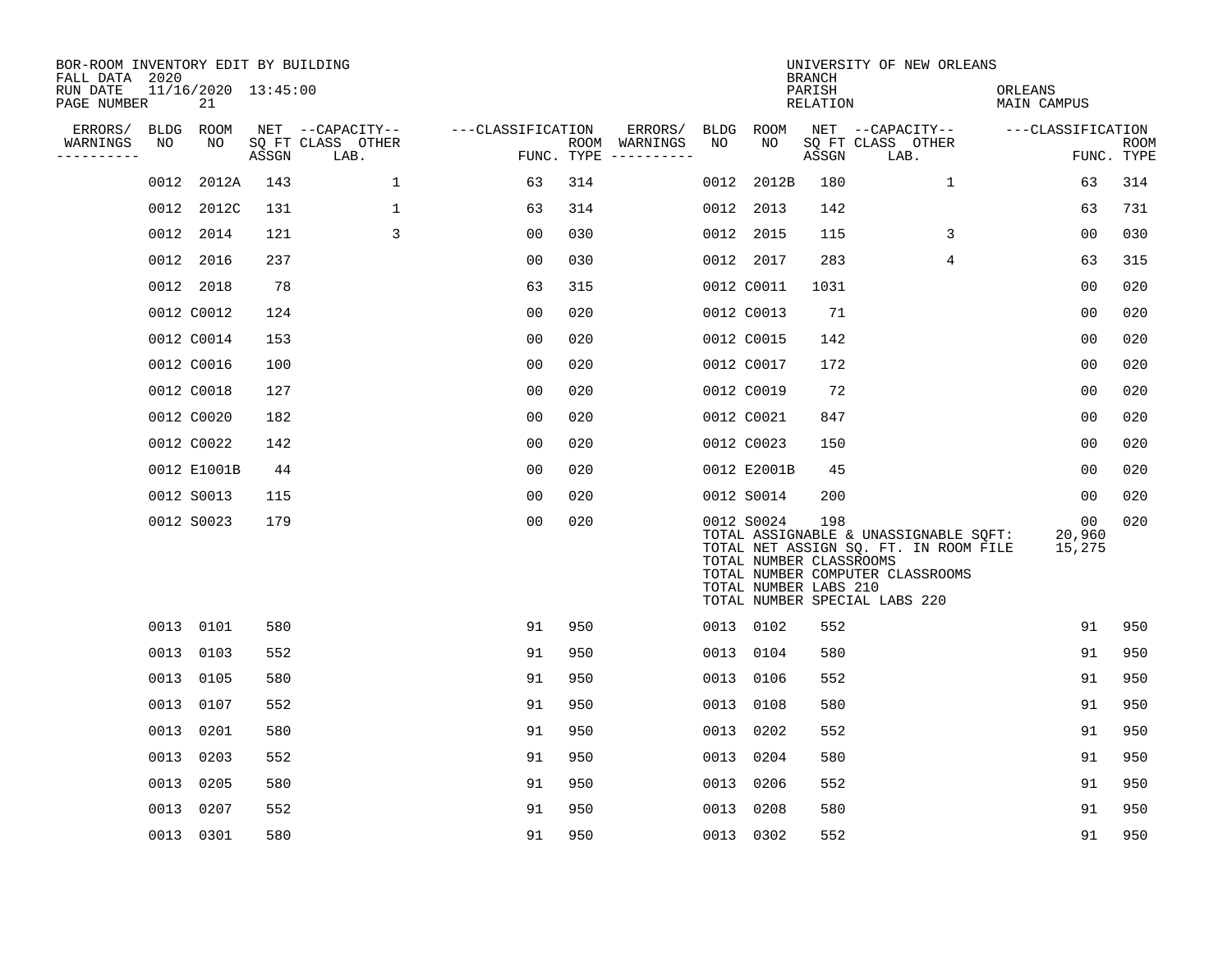| BOR-ROOM INVENTORY EDIT BY BUILDING<br>FALL DATA 2020 |      |                           |       |                           |                   |     |                                      |      |                                                                | <b>BRANCH</b>             | UNIVERSITY OF NEW ORLEANS                                                                                                                           |                        |                    |
|-------------------------------------------------------|------|---------------------------|-------|---------------------------|-------------------|-----|--------------------------------------|------|----------------------------------------------------------------|---------------------------|-----------------------------------------------------------------------------------------------------------------------------------------------------|------------------------|--------------------|
| RUN DATE<br>PAGE NUMBER                               |      | 11/16/2020 13:45:00<br>22 |       |                           |                   |     |                                      |      |                                                                | PARISH<br><b>RELATION</b> |                                                                                                                                                     | ORLEANS<br>MAIN CAMPUS |                    |
| ERRORS/                                               |      | BLDG ROOM                 |       | NET --CAPACITY--          | ---CLASSIFICATION |     | ERRORS/                              | BLDG | <b>ROOM</b>                                                    |                           | NET --CAPACITY-- ---CLASSIFICATION                                                                                                                  |                        |                    |
| WARNINGS<br>----------                                | NO   | NO                        | ASSGN | SQ FT CLASS OTHER<br>LAB. |                   |     | ROOM WARNINGS<br>FUNC. TYPE $------$ | NO   | NO                                                             | ASSGN                     | SQ FT CLASS OTHER<br>LAB.                                                                                                                           |                        | ROOM<br>FUNC. TYPE |
|                                                       | 0013 | 0303                      | 552   |                           | 91                | 950 |                                      |      | 0013 0304                                                      | 580                       |                                                                                                                                                     | 91                     | 950                |
|                                                       |      | 0013 0305                 | 580   |                           | 91                | 950 |                                      |      | 0013 0306                                                      | 552                       |                                                                                                                                                     | 91                     | 950                |
|                                                       |      | 0013 0307                 | 552   |                           | 91                | 950 |                                      |      | 0013 0308                                                      | 580                       |                                                                                                                                                     | 91                     | 950                |
|                                                       |      | 0013 C0001                | 360   |                           | 0 <sub>0</sub>    | 020 |                                      |      | 0013 C0002                                                     | 360                       |                                                                                                                                                     | 00                     | 020                |
|                                                       |      | 0013 S0001                | 254   |                           | 0 <sub>0</sub>    | 020 |                                      |      | 0013 S0002<br>TOTAL NUMBER CLASSROOMS<br>TOTAL NUMBER LABS 210 | 254                       | TOTAL ASSIGNABLE & UNASSIGNABLE SQFT:<br>TOTAL NET ASSIGN SQ. FT. IN ROOM FILE<br>TOTAL NUMBER COMPUTER CLASSROOMS<br>TOTAL NUMBER SPECIAL LABS 220 | 00<br>14,812<br>13,584 | 020                |
|                                                       |      | 0014 0101                 | 580   |                           | 91                | 950 |                                      |      | 0014 0102                                                      | 552                       |                                                                                                                                                     | 91                     | 950                |
|                                                       |      | 0014 0103                 | 552   |                           | 91                | 950 |                                      |      | 0014 0104                                                      | 580                       |                                                                                                                                                     | 91                     | 950                |
|                                                       |      | 0014 0105                 | 580   |                           | 91                | 950 |                                      |      | 0014 0106                                                      | 552                       |                                                                                                                                                     | 91                     | 950                |
|                                                       |      | 0014 0107                 | 552   |                           | 91                | 950 |                                      |      | 0014 0108                                                      | 580                       |                                                                                                                                                     | 91                     | 950                |
|                                                       |      | 0014 0201                 | 580   |                           | 91                | 950 |                                      |      | 0014 0202                                                      | 552                       |                                                                                                                                                     | 91                     | 950                |
|                                                       |      | 0014 0203                 | 552   |                           | 91                | 950 |                                      |      | 0014 0204                                                      | 580                       |                                                                                                                                                     | 91                     | 950                |
|                                                       |      | 0014 0205                 | 580   |                           | 91                | 950 |                                      |      | 0014 0206                                                      | 552                       |                                                                                                                                                     | 91                     | 950                |
|                                                       |      | 0014 0207                 | 552   |                           | 91                | 950 |                                      |      | 0014 0208                                                      | 580                       |                                                                                                                                                     | 91                     | 950                |
|                                                       |      | 0014 0301                 | 580   |                           | 91                | 950 |                                      |      | 0014 0302                                                      | 552                       |                                                                                                                                                     | 91                     | 950                |
|                                                       |      | 0014 0303                 | 552   |                           | 91                | 950 |                                      |      | 0014 0304                                                      | 580                       |                                                                                                                                                     | 91                     | 950                |
|                                                       |      | 0014 0305                 | 580   |                           | 91                | 950 |                                      |      | 0014 0306                                                      | 552                       |                                                                                                                                                     | 91                     | 950                |
|                                                       |      | 0014 0307                 | 552   |                           | 91                | 950 |                                      |      | 0014 0308                                                      | 580                       |                                                                                                                                                     | 91                     | 950                |
|                                                       |      | 0014 C0001                | 360   |                           | 00                | 020 |                                      |      | 0014 C0002                                                     | 360                       |                                                                                                                                                     | 00                     | 020                |
|                                                       |      | 0014 S0001                | 254   |                           | 0 <sub>0</sub>    | 020 |                                      |      | 0014 S0002<br>TOTAL NUMBER CLASSROOMS<br>TOTAL NUMBER LABS 210 | 254                       | TOTAL ASSIGNABLE & UNASSIGNABLE SQFT:<br>TOTAL NET ASSIGN SQ. FT. IN ROOM FILE<br>TOTAL NUMBER COMPUTER CLASSROOMS<br>TOTAL NUMBER SPECIAL LABS 220 | 00<br>14,812<br>13,584 | 020                |
|                                                       |      | 0015 0101                 | 660   |                           | 91                | 950 |                                      |      | 0015 0102                                                      | 660                       |                                                                                                                                                     | 91                     | 950                |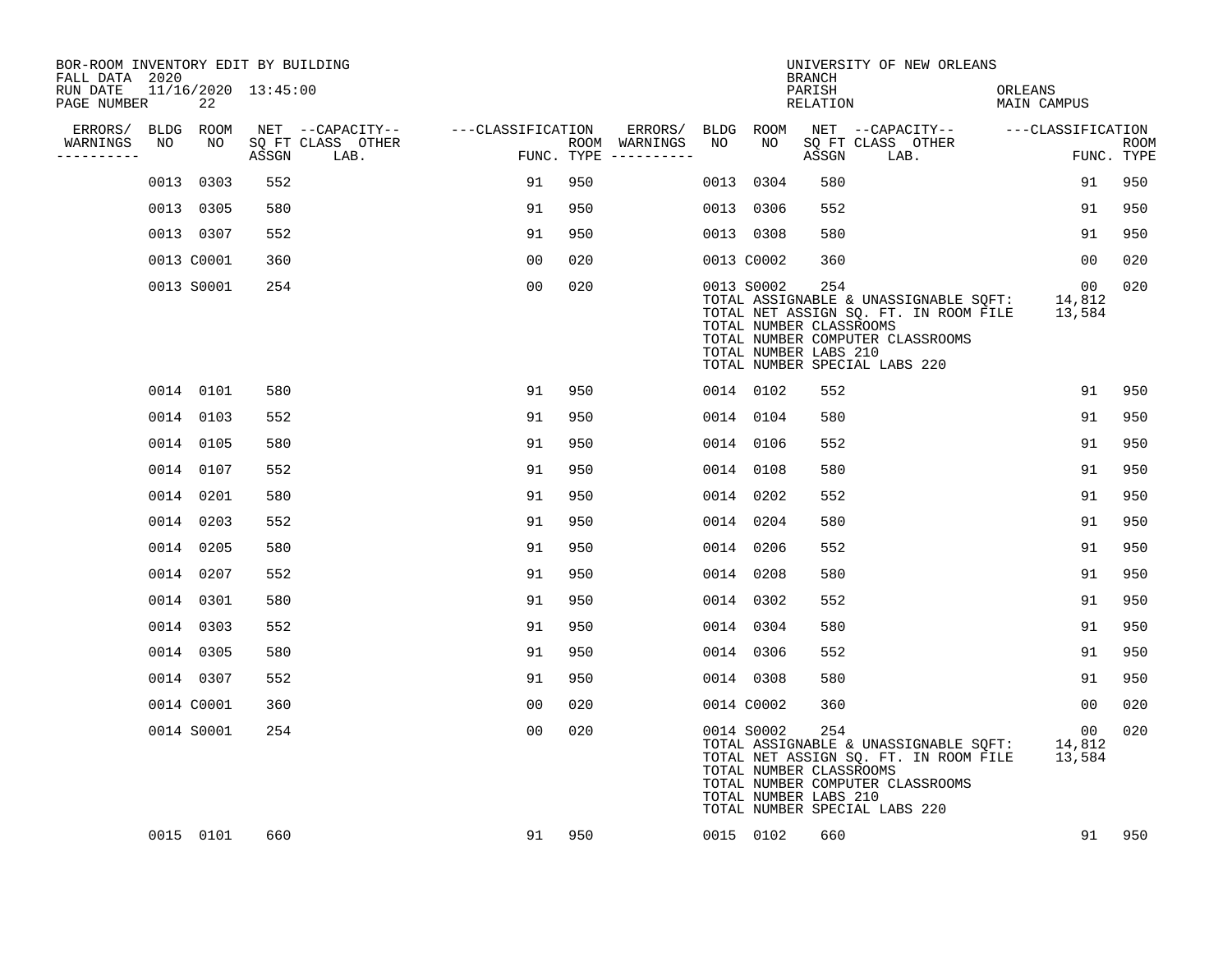| BOR-ROOM INVENTORY EDIT BY BUILDING<br>FALL DATA 2020 |             |            |                     |                           |                   |     |                                      |            |           | <b>BRANCH</b>                                    | UNIVERSITY OF NEW ORLEANS                                                                                                                           |                        |                           |
|-------------------------------------------------------|-------------|------------|---------------------|---------------------------|-------------------|-----|--------------------------------------|------------|-----------|--------------------------------------------------|-----------------------------------------------------------------------------------------------------------------------------------------------------|------------------------|---------------------------|
| RUN DATE<br>PAGE NUMBER                               |             | 23         | 11/16/2020 13:45:00 |                           |                   |     |                                      |            |           | PARISH<br>RELATION                               |                                                                                                                                                     | ORLEANS<br>MAIN CAMPUS |                           |
| ERRORS/                                               | <b>BLDG</b> | ROOM       |                     | NET --CAPACITY--          | ---CLASSIFICATION |     | ERRORS/                              | BLDG ROOM  |           |                                                  | NET --CAPACITY--                                                                                                                                    | ---CLASSIFICATION      |                           |
| WARNINGS<br>----------                                | NO          | NO         | ASSGN               | SQ FT CLASS OTHER<br>LAB. |                   |     | ROOM WARNINGS<br>FUNC. TYPE $------$ | NO         | NO        | ASSGN                                            | SQ FT CLASS OTHER<br>LAB.                                                                                                                           |                        | <b>ROOM</b><br>FUNC. TYPE |
|                                                       | 0015        | 0103       | 660                 |                           | 91                | 950 |                                      | 0015       | 0104      | 660                                              |                                                                                                                                                     | 91                     | 950                       |
|                                                       | 0015        | 0105       | 660                 |                           | 91                | 950 |                                      | 0015 0106  |           | 660                                              |                                                                                                                                                     | 91                     | 950                       |
|                                                       | 0015        | 0107       | 660                 |                           | 91                | 950 |                                      | 0015       | 0108      | 660                                              |                                                                                                                                                     | 91                     | 950                       |
|                                                       | 0015        | 0201       | 660                 |                           | 91                | 950 |                                      | 0015       | 0202      | 660                                              |                                                                                                                                                     | 91                     | 950                       |
|                                                       | 0015        | 0203       | 660                 |                           | 91                | 950 |                                      | 0015       | 0204      | 660                                              |                                                                                                                                                     | 91                     | 950                       |
|                                                       | 0015        | 0205       | 660                 |                           | 91                | 950 |                                      | 0015 0206  |           | 660                                              |                                                                                                                                                     | 91                     | 950                       |
|                                                       | 0015        | 0207       | 660                 |                           | 91                | 950 |                                      | 0015       | 0208      | 660                                              |                                                                                                                                                     | 91                     | 950                       |
|                                                       | 0015        | 0301       | 660                 |                           | 91                | 950 |                                      |            | 0015 0302 | 660                                              |                                                                                                                                                     | 91                     | 950                       |
|                                                       | 0015        | 0303       | 660                 |                           | 91                | 950 |                                      | 0015       | 0304      | 660                                              |                                                                                                                                                     | 91                     | 950                       |
|                                                       | 0015        | 0305       | 660                 |                           | 91                | 950 |                                      | 0015 0306  |           | 660                                              |                                                                                                                                                     | 91                     | 950                       |
|                                                       |             | 0015 0307  | 660                 |                           | 91                | 950 |                                      | 0015 0308  |           | 660                                              |                                                                                                                                                     | 91                     | 950                       |
|                                                       |             | 0015 C0001 | 919                 |                           | 0 <sub>0</sub>    | 020 |                                      | 0015 S0001 |           | 94                                               |                                                                                                                                                     | 00                     | 020                       |
|                                                       |             | 0015 S0002 | 94                  |                           | 0 <sub>0</sub>    | 020 |                                      |            |           | TOTAL NUMBER CLASSROOMS<br>TOTAL NUMBER LABS 210 | TOTAL ASSIGNABLE & UNASSIGNABLE SQFT:<br>TOTAL NET ASSIGN SQ. FT. IN ROOM FILE<br>TOTAL NUMBER COMPUTER CLASSROOMS<br>TOTAL NUMBER SPECIAL LABS 220 | 16,947<br>15,840       |                           |
|                                                       |             | 0016 0101  | 660                 |                           | 91                | 950 |                                      |            | 0016 0102 | 660                                              |                                                                                                                                                     | 91                     | 950                       |
|                                                       | 0016        | 0103       | 660                 |                           | 91                | 950 |                                      | 0016       | 0104      | 660                                              |                                                                                                                                                     | 91                     | 950                       |
|                                                       | 0016        | 0105       | 660                 |                           | 91                | 950 |                                      | 0016 0106  |           | 660                                              |                                                                                                                                                     | 91                     | 950                       |
|                                                       | 0016        | 0107       | 660                 |                           | 91                | 950 |                                      | 0016       | 0108      | 660                                              |                                                                                                                                                     | 91                     | 950                       |
|                                                       | 0016        | 0201       | 660                 |                           | 91                | 950 |                                      | 0016       | 0202      | 660                                              |                                                                                                                                                     | 91                     | 950                       |
|                                                       | 0016        | 0203       | 660                 |                           | 91                | 950 |                                      | 0016       | 0204      | 660                                              |                                                                                                                                                     | 91                     | 950                       |
|                                                       | 0016        | 0205       | 660                 |                           | 91                | 950 |                                      | 0016       | 0206      | 660                                              |                                                                                                                                                     | 91                     | 950                       |
|                                                       | 0016        | 0207       | 660                 |                           | 91                | 950 |                                      | 0016       | 0208      | 660                                              |                                                                                                                                                     | 91                     | 950                       |
|                                                       | 0016        | 0301       | 660                 |                           | 91                | 950 |                                      | 0016       | 0302      | 660                                              |                                                                                                                                                     | 91                     | 950                       |
|                                                       |             | 0016 0303  | 660                 |                           | 91                | 950 |                                      | 0016 0304  |           | 660                                              |                                                                                                                                                     | 91                     | 950                       |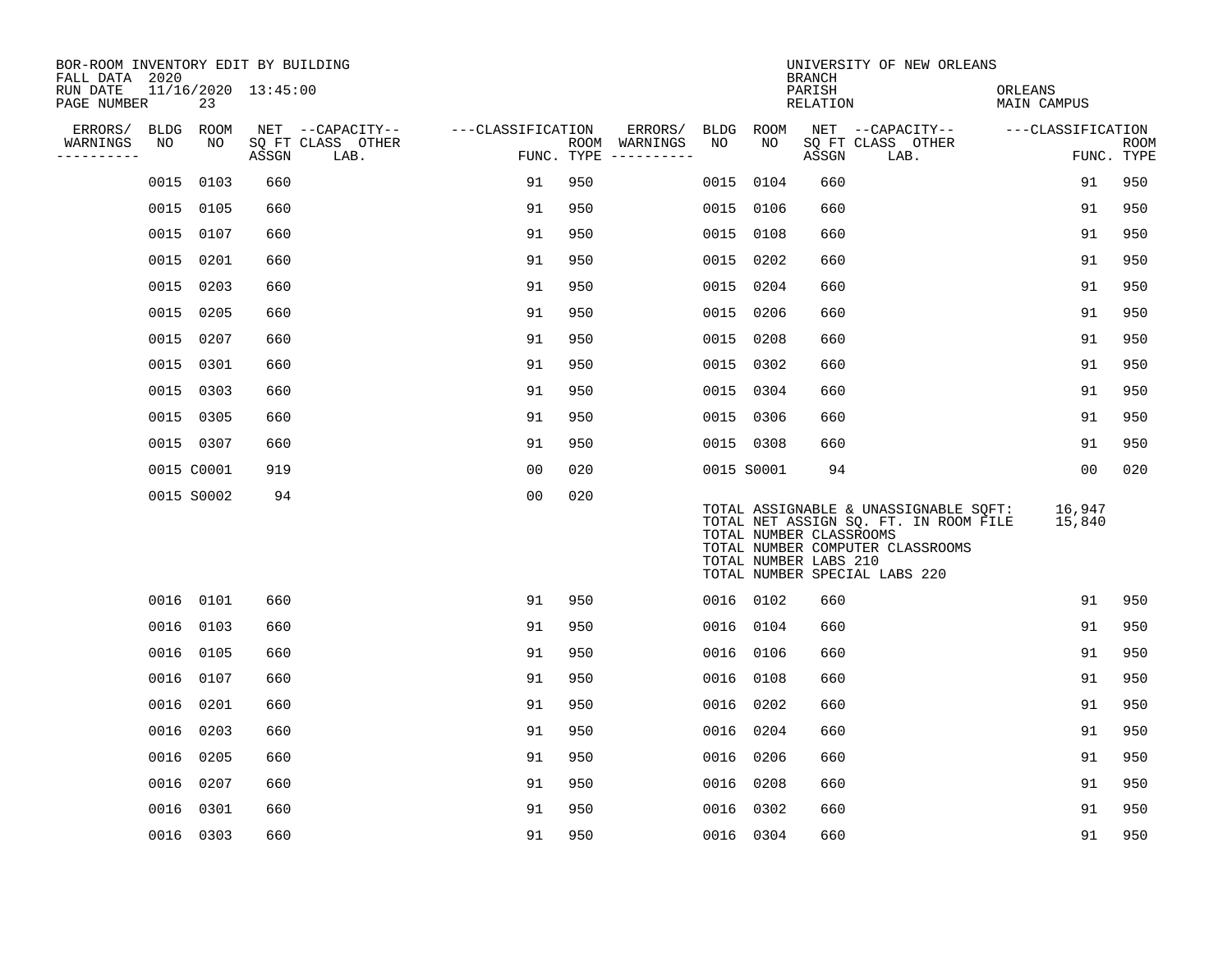| BOR-ROOM INVENTORY EDIT BY BUILDING<br>FALL DATA 2020 |      |                           |       |                           |                   |     |                                      |      |                                                  | <b>BRANCH</b>      | UNIVERSITY OF NEW ORLEANS                                                                                                                           |                        |                           |
|-------------------------------------------------------|------|---------------------------|-------|---------------------------|-------------------|-----|--------------------------------------|------|--------------------------------------------------|--------------------|-----------------------------------------------------------------------------------------------------------------------------------------------------|------------------------|---------------------------|
| RUN DATE<br>PAGE NUMBER                               |      | 11/16/2020 13:45:00<br>24 |       |                           |                   |     |                                      |      |                                                  | PARISH<br>RELATION |                                                                                                                                                     | ORLEANS<br>MAIN CAMPUS |                           |
| ERRORS/ BLDG ROOM                                     |      |                           |       | NET --CAPACITY--          | ---CLASSIFICATION |     | ERRORS/ BLDG ROOM                    |      |                                                  |                    | NET --CAPACITY-- ---CLASSIFICATION                                                                                                                  |                        |                           |
| WARNINGS<br>. <u>.</u>                                | NO   | NO                        | ASSGN | SQ FT CLASS OTHER<br>LAB. |                   |     | ROOM WARNINGS<br>FUNC. TYPE $------$ | NO   | NO                                               | ASSGN              | SQ FT CLASS OTHER<br>LAB.                                                                                                                           |                        | <b>ROOM</b><br>FUNC. TYPE |
|                                                       |      | 0016 0305                 | 660   |                           | 91                | 950 |                                      | 0016 | 0306                                             | 660                |                                                                                                                                                     | 91                     | 950                       |
|                                                       |      | 0016 0307                 | 660   |                           | 91                | 950 |                                      |      | 0016 0308                                        | 660                |                                                                                                                                                     | 91                     | 950                       |
|                                                       |      | 0016 C0001                | 919   |                           | 00                | 020 |                                      |      | 0016 S0001                                       | 94                 |                                                                                                                                                     | 00                     | 020                       |
|                                                       |      | 0016 S0002                | 94    |                           | 0 <sub>0</sub>    | 020 |                                      |      | TOTAL NUMBER CLASSROOMS<br>TOTAL NUMBER LABS 210 |                    | TOTAL ASSIGNABLE & UNASSIGNABLE SQFT:<br>TOTAL NET ASSIGN SQ. FT. IN ROOM FILE<br>TOTAL NUMBER COMPUTER CLASSROOMS<br>TOTAL NUMBER SPECIAL LABS 220 | 16,947<br>15,840       |                           |
|                                                       |      | 0017 0101                 | 660   |                           | 91                | 950 |                                      |      | 0017 0102                                        | 660                |                                                                                                                                                     | 91                     | 950                       |
|                                                       |      | 0017 0103                 | 660   |                           | 91                | 950 |                                      |      | 0017 0104                                        | 660                |                                                                                                                                                     | 91                     | 950                       |
|                                                       |      | 0017 0105                 | 660   |                           | 91                | 950 |                                      | 0017 | 0106                                             | 660                |                                                                                                                                                     | 91                     | 950                       |
|                                                       |      | 0017 0107                 | 660   |                           | 91                | 950 |                                      | 0017 | 0108                                             | 660                |                                                                                                                                                     | 91                     | 950                       |
|                                                       | 0017 | 0201                      | 660   |                           | 91                | 950 |                                      | 0017 | 0202                                             | 660                |                                                                                                                                                     | 91                     | 950                       |
|                                                       |      | 0017 0203                 | 660   |                           | 91                | 950 |                                      | 0017 | 0204                                             | 660                |                                                                                                                                                     | 91                     | 950                       |
|                                                       |      | 0017 0205                 | 660   |                           | 91                | 950 |                                      | 0017 | 0206                                             | 660                |                                                                                                                                                     | 91                     | 950                       |
|                                                       |      | 0017 0207                 | 660   |                           | 91                | 950 |                                      | 0017 | 0208                                             | 660                |                                                                                                                                                     | 91                     | 950                       |
|                                                       |      | 0017 0301                 | 660   |                           | 91                | 950 |                                      |      | 0017 0302                                        | 660                |                                                                                                                                                     | 91                     | 950                       |
|                                                       |      | 0017 0303                 | 660   |                           | 91                | 950 |                                      |      | 0017 0304                                        | 660                |                                                                                                                                                     | 91                     | 950                       |
|                                                       |      | 0017 0305                 | 660   |                           | 91                | 950 |                                      |      | 0017 0306                                        | 660                |                                                                                                                                                     | 91                     | 950                       |
|                                                       |      | 0017 0307                 | 660   |                           | 91                | 950 |                                      |      | 0017 0308                                        | 660                |                                                                                                                                                     | 91                     | 950                       |
|                                                       |      | 0017 C0001                | 919   |                           | 0 <sub>0</sub>    | 020 |                                      |      | 0017 S0001                                       | 94                 |                                                                                                                                                     | 00                     | 020                       |
|                                                       |      | 0017 S0002                | 94    |                           | 00                | 020 |                                      |      | TOTAL NUMBER CLASSROOMS<br>TOTAL NUMBER LABS 210 |                    | TOTAL ASSIGNABLE & UNASSIGNABLE SQFT:<br>TOTAL NET ASSIGN SQ. FT. IN ROOM FILE<br>TOTAL NUMBER COMPUTER CLASSROOMS<br>TOTAL NUMBER SPECIAL LABS 220 | 16,947<br>15,840       |                           |
|                                                       |      | 0018 0100                 | 669   |                           | 91                | 955 |                                      |      | 0018 0101                                        | 398                |                                                                                                                                                     | 91                     | 955                       |
|                                                       |      | 0018 0102                 | 1046  |                           | 0 <sub>0</sub>    | 030 |                                      |      |                                                  |                    | TOTAL ASSIGNABLE & UNASSIGNABLE SQFT:                                                                                                               | 2,113                  |                           |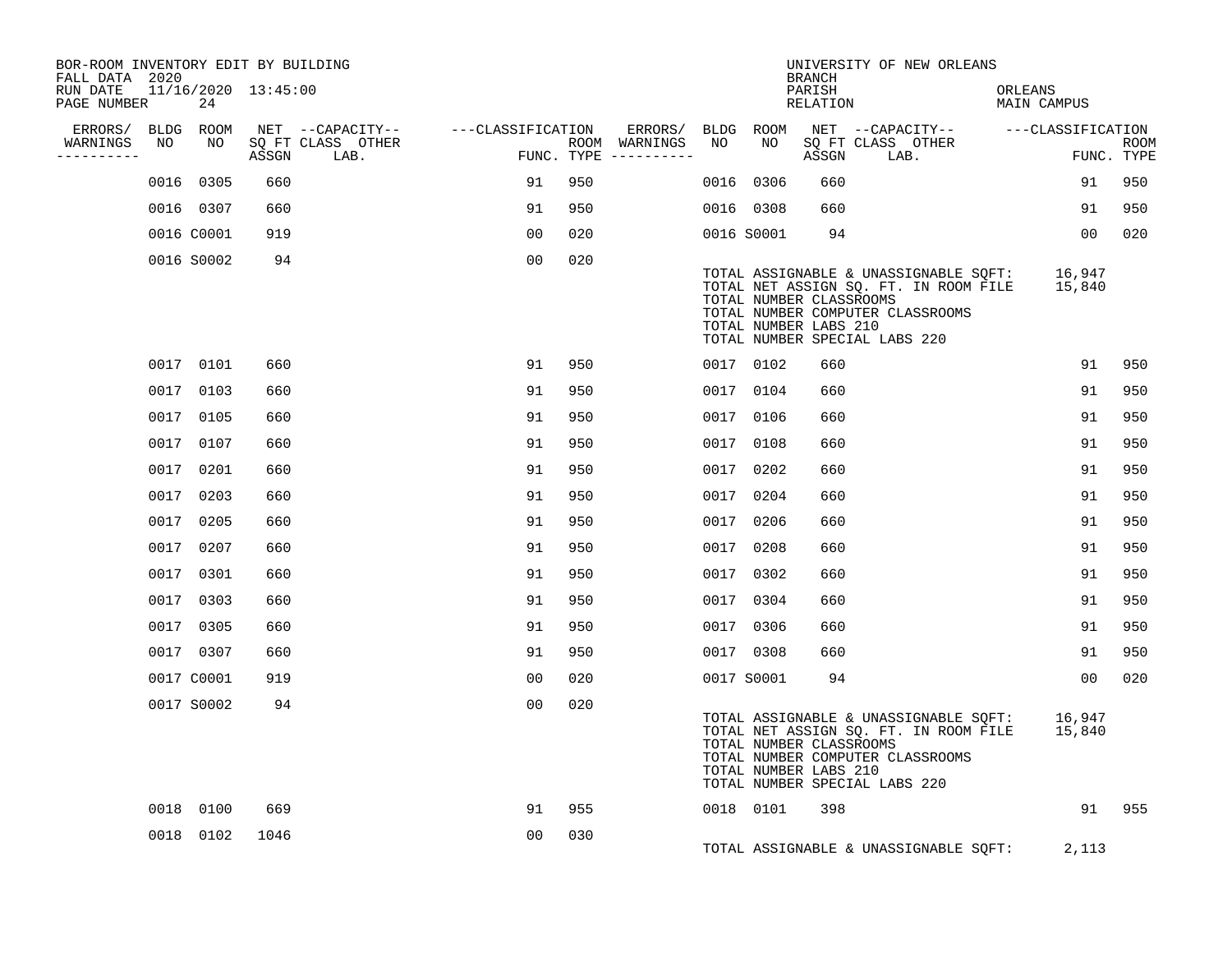| 25            |      |                          |                                                                          |                   |                                             |                                    |               |                           |                                                                                                                                                                                                                   |                  |                                                                                                                              |                  |                                                                                                                                                                                                               |                                                                                                                                                                                                                                                                                                                                                           |
|---------------|------|--------------------------|--------------------------------------------------------------------------|-------------------|---------------------------------------------|------------------------------------|---------------|---------------------------|-------------------------------------------------------------------------------------------------------------------------------------------------------------------------------------------------------------------|------------------|------------------------------------------------------------------------------------------------------------------------------|------------------|---------------------------------------------------------------------------------------------------------------------------------------------------------------------------------------------------------------|-----------------------------------------------------------------------------------------------------------------------------------------------------------------------------------------------------------------------------------------------------------------------------------------------------------------------------------------------------------|
| BLDG ROOM     |      |                          |                                                                          |                   |                                             |                                    |               |                           |                                                                                                                                                                                                                   |                  |                                                                                                                              |                  |                                                                                                                                                                                                               |                                                                                                                                                                                                                                                                                                                                                           |
|               |      |                          |                                                                          |                   |                                             |                                    |               |                           |                                                                                                                                                                                                                   |                  |                                                                                                                              |                  |                                                                                                                                                                                                               | <b>ROOM</b><br>FUNC. TYPE                                                                                                                                                                                                                                                                                                                                 |
|               |      |                          |                                                                          |                   |                                             |                                    |               |                           |                                                                                                                                                                                                                   |                  |                                                                                                                              |                  |                                                                                                                                                                                                               |                                                                                                                                                                                                                                                                                                                                                           |
|               |      |                          |                                                                          | 82                | 082                                         |                                    |               |                           |                                                                                                                                                                                                                   |                  |                                                                                                                              |                  |                                                                                                                                                                                                               |                                                                                                                                                                                                                                                                                                                                                           |
| 0020 0100     | 941  | 24                       |                                                                          | 11                | 210                                         |                                    |               |                           |                                                                                                                                                                                                                   |                  |                                                                                                                              |                  |                                                                                                                                                                                                               | 110                                                                                                                                                                                                                                                                                                                                                       |
| 0102          | 1185 | 24                       |                                                                          | 11                | 210                                         |                                    |               |                           | 609                                                                                                                                                                                                               |                  |                                                                                                                              |                  |                                                                                                                                                                                                               | 250                                                                                                                                                                                                                                                                                                                                                       |
| 0020          | 66   | 10                       |                                                                          | 11                | 110                                         |                                    |               |                           | 40                                                                                                                                                                                                                |                  |                                                                                                                              |                  |                                                                                                                                                                                                               | 010                                                                                                                                                                                                                                                                                                                                                       |
| 0020<br>0105  | 90   | 1                        |                                                                          | 22                | 250                                         |                                    |               |                           | 22                                                                                                                                                                                                                |                  | $\mathbf{1}$                                                                                                                 |                  |                                                                                                                                                                                                               | 255                                                                                                                                                                                                                                                                                                                                                       |
| 0106          | 112  | 4                        |                                                                          | 22                | 250                                         |                                    |               |                           | 98                                                                                                                                                                                                                |                  | 4                                                                                                                            |                  |                                                                                                                                                                                                               | 255                                                                                                                                                                                                                                                                                                                                                       |
| 0106B         | 342  | 4                        |                                                                          | 22                | 250                                         |                                    |               |                           | 98                                                                                                                                                                                                                |                  | 2                                                                                                                            |                  |                                                                                                                                                                                                               | 250                                                                                                                                                                                                                                                                                                                                                       |
| 0020 0107A    | 24   |                          |                                                                          | 22                | 255                                         |                                    | 0020          |                           | 97                                                                                                                                                                                                                |                  | $\mathbf{1}$                                                                                                                 |                  |                                                                                                                                                                                                               | 250                                                                                                                                                                                                                                                                                                                                                       |
| 0020<br>0109  | 133  | 3                        |                                                                          | 22                | 250                                         |                                    |               | 0109A                     | 84                                                                                                                                                                                                                |                  | $\mathbf{1}$                                                                                                                 |                  |                                                                                                                                                                                                               | 255                                                                                                                                                                                                                                                                                                                                                       |
| 0110          | 877  | 24                       |                                                                          | 11                | 210                                         |                                    | 0020          | 0110A                     | 350                                                                                                                                                                                                               |                  | 5                                                                                                                            |                  |                                                                                                                                                                                                               | 220                                                                                                                                                                                                                                                                                                                                                       |
| 0111          | 44   |                          |                                                                          | 11                | 731                                         |                                    | 0020          | 0112                      | 222                                                                                                                                                                                                               |                  |                                                                                                                              |                  |                                                                                                                                                                                                               | 315                                                                                                                                                                                                                                                                                                                                                       |
| 0112A         | 220  |                          |                                                                          | 46                | 731                                         |                                    | 0020          | 0113                      | 452                                                                                                                                                                                                               |                  |                                                                                                                              |                  |                                                                                                                                                                                                               | 215                                                                                                                                                                                                                                                                                                                                                       |
| 0020 0113A    | 106  |                          | 2                                                                        | 11                | 310                                         |                                    |               |                           | 79                                                                                                                                                                                                                |                  |                                                                                                                              |                  |                                                                                                                                                                                                               | 030                                                                                                                                                                                                                                                                                                                                                       |
| 0020<br>0115  | 102  |                          | 1                                                                        | 11                | 310                                         |                                    |               |                           | 553                                                                                                                                                                                                               |                  | 3                                                                                                                            |                  |                                                                                                                                                                                                               | 250                                                                                                                                                                                                                                                                                                                                                       |
| 0020<br>0116A | 510  | 3                        |                                                                          | 22                | 250                                         |                                    | 0020          |                           | 775                                                                                                                                                                                                               |                  | 3                                                                                                                            |                  |                                                                                                                                                                                                               | 250                                                                                                                                                                                                                                                                                                                                                       |
| 0118          | 55   |                          |                                                                          | 00                | 010                                         |                                    | 0020          |                           | 237                                                                                                                                                                                                               |                  |                                                                                                                              |                  |                                                                                                                                                                                                               | 030                                                                                                                                                                                                                                                                                                                                                       |
| 0020<br>0120  | 740  | 24                       |                                                                          | 22                | 250                                         |                                    |               |                           | 148                                                                                                                                                                                                               |                  |                                                                                                                              |                  |                                                                                                                                                                                                               | 310                                                                                                                                                                                                                                                                                                                                                       |
| 0121<br>0020  | 208  |                          | 4                                                                        | 00                | 030                                         |                                    |               |                           | 456                                                                                                                                                                                                               |                  | 9                                                                                                                            |                  |                                                                                                                                                                                                               | 250                                                                                                                                                                                                                                                                                                                                                       |
| 0123          | 419  | 3                        |                                                                          | 22                | 250                                         |                                    | 0020          |                           | 874                                                                                                                                                                                                               |                  | 24                                                                                                                           |                  |                                                                                                                                                                                                               | 210                                                                                                                                                                                                                                                                                                                                                       |
| 0020 0125     | 665  |                          |                                                                          | 11                | 225                                         |                                    |               |                           | 105                                                                                                                                                                                                               |                  |                                                                                                                              |                  |                                                                                                                                                                                                               | 030                                                                                                                                                                                                                                                                                                                                                       |
|               | NO   | 0019 0000 16900<br>0103A | BOR-ROOM INVENTORY EDIT BY BUILDING<br>11/16/2020 13:45:00<br>ASSGN LAB. | SQ FT CLASS OTHER | $\begin{array}{c}\n\text{FUN}\n\end{array}$ | NET --CAPACITY-- ---CLASSIFICATION | ROOM WARNINGS | NO<br>FUNC. TYPE $------$ | ERRORS/ BLDG ROOM<br>NO<br>0020 0101<br>0020 0103<br>0020 0104<br>0020 0105A<br>0020 0106A<br>0020 0107<br>0108<br>0020<br>0020 0114<br>0020 0116<br>0117<br>0119<br>0020 0120A<br>0020 0122<br>0124<br>0020 0126 | BRANCH<br>PARISH | RELATION<br>TOTAL NUMBER CLASSROOMS<br>TOTAL NUMBER LABS 210<br>TOTAL NUMBER CLASSROOMS<br>TOTAL NUMBER LABS 210<br>1002 100 | ASSGN LAB.<br>12 | UNIVERSITY OF NEW ORLEANS<br>SQ FT CLASS OTHER<br>TOTAL NUMBER COMPUTER CLASSROOMS<br>TOTAL NUMBER SPECIAL LABS 220<br>TOTAL NUMBER COMPUTER CLASSROOMS<br>TOTAL NUMBER SPECIAL LABS 220<br>6<br>$\mathbf{1}$ | ORLEANS<br>MAIN CAMPUS<br>NET --CAPACITY-- ----CLASSIFICATION<br>TOTAL NET ASSIGN SQ. FT. IN ROOM FILE 1,067<br>16,900<br>TOTAL ASSIGNABLE & UNASSIGNABLE SQFT:<br>TOTAL NET ASSIGN SQ. FT. IN ROOM FILE 16,900<br>11<br>22<br>0 <sub>0</sub><br>22<br>22<br>22<br>22<br>22<br>11<br>46<br>11<br>00<br>22<br>22<br>00<br>11<br>22<br>11<br>0 <sub>0</sub> |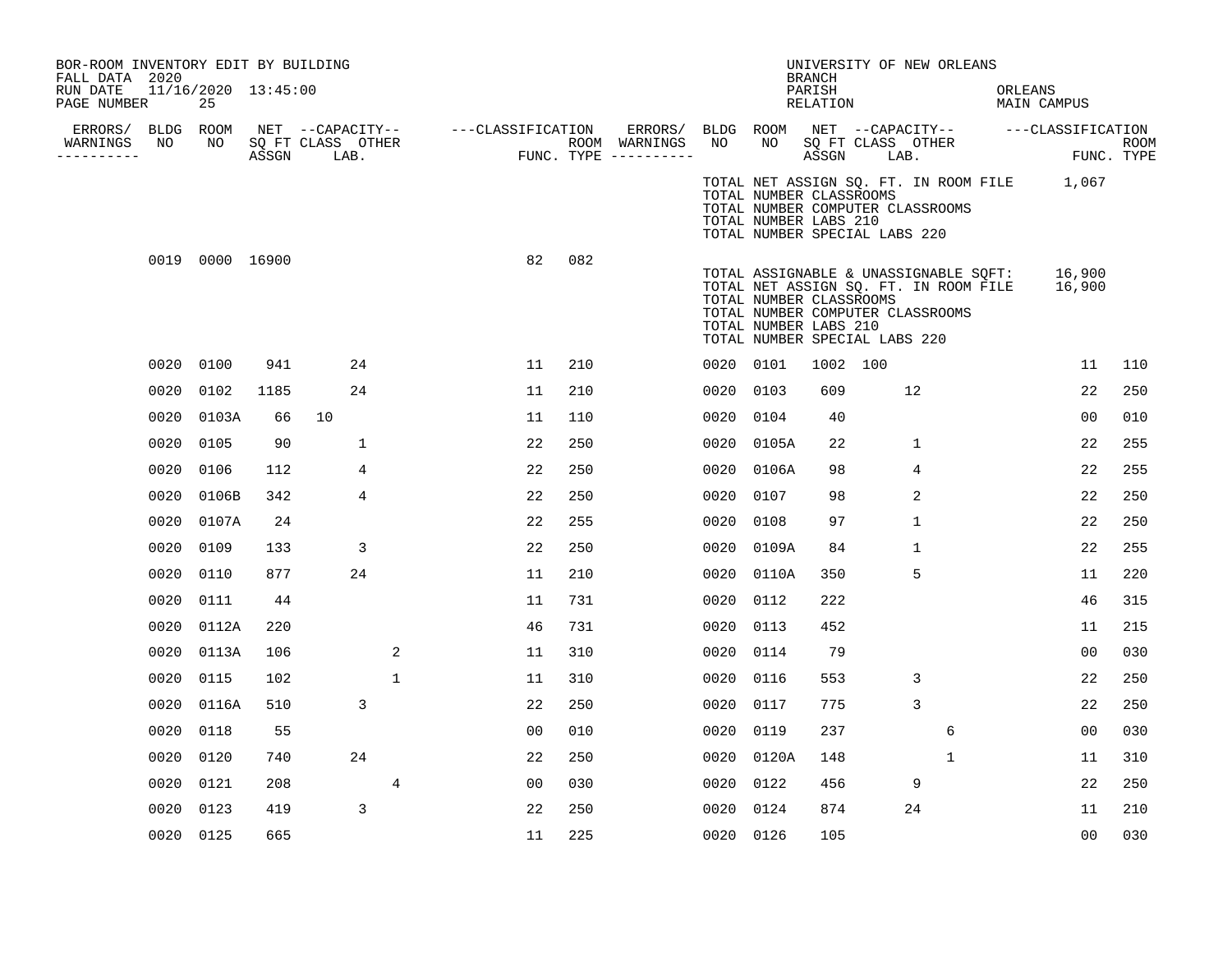| BOR-ROOM INVENTORY EDIT BY BUILDING<br>FALL DATA 2020 |             |       |                     |                           |                |                   |                    |                        |             |             | <b>BRANCH</b>             | UNIVERSITY OF NEW ORLEANS |                        |                           |
|-------------------------------------------------------|-------------|-------|---------------------|---------------------------|----------------|-------------------|--------------------|------------------------|-------------|-------------|---------------------------|---------------------------|------------------------|---------------------------|
| RUN DATE<br>PAGE NUMBER                               |             | 26    | 11/16/2020 13:45:00 |                           |                |                   |                    |                        |             |             | PARISH<br><b>RELATION</b> |                           | ORLEANS<br>MAIN CAMPUS |                           |
| ERRORS/                                               | <b>BLDG</b> | ROOM  |                     | NET --CAPACITY--          |                | ---CLASSIFICATION |                    | ERRORS/                | <b>BLDG</b> | <b>ROOM</b> |                           | NET --CAPACITY--          | ---CLASSIFICATION      |                           |
| WARNINGS<br>-----------                               | NO          | NO    | ASSGN               | SQ FT CLASS OTHER<br>LAB. |                |                   | ROOM<br>FUNC. TYPE | WARNINGS<br>---------- | NO          | NO          | ASSGN                     | SQ FT CLASS OTHER<br>LAB. |                        | <b>ROOM</b><br>FUNC. TYPE |
|                                                       | 0020        | 0127  | 846                 | 24                        |                | 11                | 210                |                        | 0020        | 0127A       | 147                       |                           | 11                     | 215                       |
|                                                       | 0020        | 0128  | 578                 |                           |                | 00                | 030                |                        | 0020        | 0128A       | 616                       |                           | 00                     | 030                       |
|                                                       | 0020        | 0200  | 848                 | 24                        |                | 11                | 250                |                        | 0020        | 0200A       | 238                       |                           | 11                     | 255                       |
|                                                       | 0020        | 0201  | 634                 | 38                        |                | 22                | 250                |                        | 0020        | 0202        | 95                        | 1                         | 11                     | 310                       |
|                                                       | 0020        | 0203  | 83                  |                           | $\mathbf{1}$   | 11                | 310                |                        | 0020        | 0204        | 93                        | $\mathbf 1$               | 11                     | 310                       |
|                                                       | 0020        | 0205  | 79                  |                           |                | 0 <sub>0</sub>    | 030                |                        | 0020        | 0206        | 93                        | 1                         | 11                     | 310                       |
|                                                       | 0020        | 0207  | 612                 | 4                         |                | 22                | 250                |                        | 0020        | 0207A       | 63                        |                           | 22                     | 255                       |
|                                                       | 0020        | 0208  | 59                  |                           |                | 0 <sub>0</sub>    | 010                |                        | 0020        | 0209        | 95                        | $\mathbf 1$               | 11                     | 310                       |
|                                                       | 0020        | 0210  | 564                 | 4                         |                | 22                | 250                |                        | 0020        | 0211        | 95                        | 1                         | 11                     | 310                       |
|                                                       | 0020        | 0212  | 95                  |                           | $\mathbf{1}$   | 11                | 310                |                        | 0020        | 0213        | 564                       | 4                         | 22                     | 250                       |
|                                                       | 0020        | 0214  | 929                 | 24                        |                | 22                | 250                |                        | 0020        | 0214A       | 159                       | $\mathbf{1}$              | 22                     | 255                       |
|                                                       | 0020        | 0215  | 79                  |                           | $\mathbf{1}$   | 11                | 310                |                        | 0020        | 0216        | 875                       | 24                        | 11                     | 210                       |
|                                                       | 0020        | 0216A | 141                 |                           |                | 11                | 215                |                        | 0020        | 0217        | 884                       | 24                        | 22                     | 250                       |
|                                                       | 0020        | 0217A | 124                 |                           | 1              | 11                | 310                |                        | 0020        | 0217B       | 104                       | 1                         | 11                     | 310                       |
|                                                       | 0020        | 0218  | 84                  |                           |                | 00                | 030                |                        | 0020        | 0218A       | 1681                      |                           | 00                     | 030                       |
|                                                       | 0020        | 0220  | 31                  |                           |                | 0 <sub>0</sub>    | 010                |                        | 0020        | 0221        | 89                        | 1                         | 22                     | 325                       |
|                                                       | 0020        | 0222  | 624                 | 4                         |                | 22                | 250                |                        | 0020        | 0222A       | 62                        |                           | 22                     | 255                       |
|                                                       | 0020        | 0222B | 41                  |                           |                | 22                | 255                |                        | 0020        | 0223        | 87                        | 1                         | 11                     | 310                       |
|                                                       | 0020        | 0224  | 87                  | $\mathbf 1$               |                | 22                | 255                |                        | 0020        | 0225        | 626                       | $\overline{4}$            | 22                     | 250                       |
|                                                       | 0020        | 0225A | 35                  | $\mathbf{1}$              |                | 22                | 255                |                        | 0020        | 0226        | 98                        | $\mathbf 1$               | 11                     | 310                       |
|                                                       | 0020        | 0227  | 98                  |                           | $\mathbf{1}$   | 11                | 310                |                        | 0020        | 0228        | 669                       | $\overline{4}$            | 22                     | 250                       |
|                                                       | 0020        | 0229  | 100                 |                           | $\mathbf{1}$   | 11                | 310                |                        | 0020        | 0230        | 97                        | $\mathbf 1$               | 11                     | 310                       |
|                                                       | 0020        | 0231  | 153                 |                           | $\overline{2}$ | 11                | 320                |                        | 0020        | 0232        | 98                        | 1                         | 22                     | 310                       |
|                                                       | 0020        | 0233  | 630                 | 4                         |                | 22                | 250                |                        | 0020        | 0234        | 822                       | 24                        | 11                     | 210                       |
|                                                       | 0020        | 0234A | 137                 |                           |                | 22                | 255                |                        | 0020        | 0234B       | 146                       | 1                         | 11                     | 310                       |
|                                                       | 0020        | 0234C | 71                  |                           |                | 11                | 215                |                        | 0020        | 0234D       | 129                       | 1                         | 11                     | 310                       |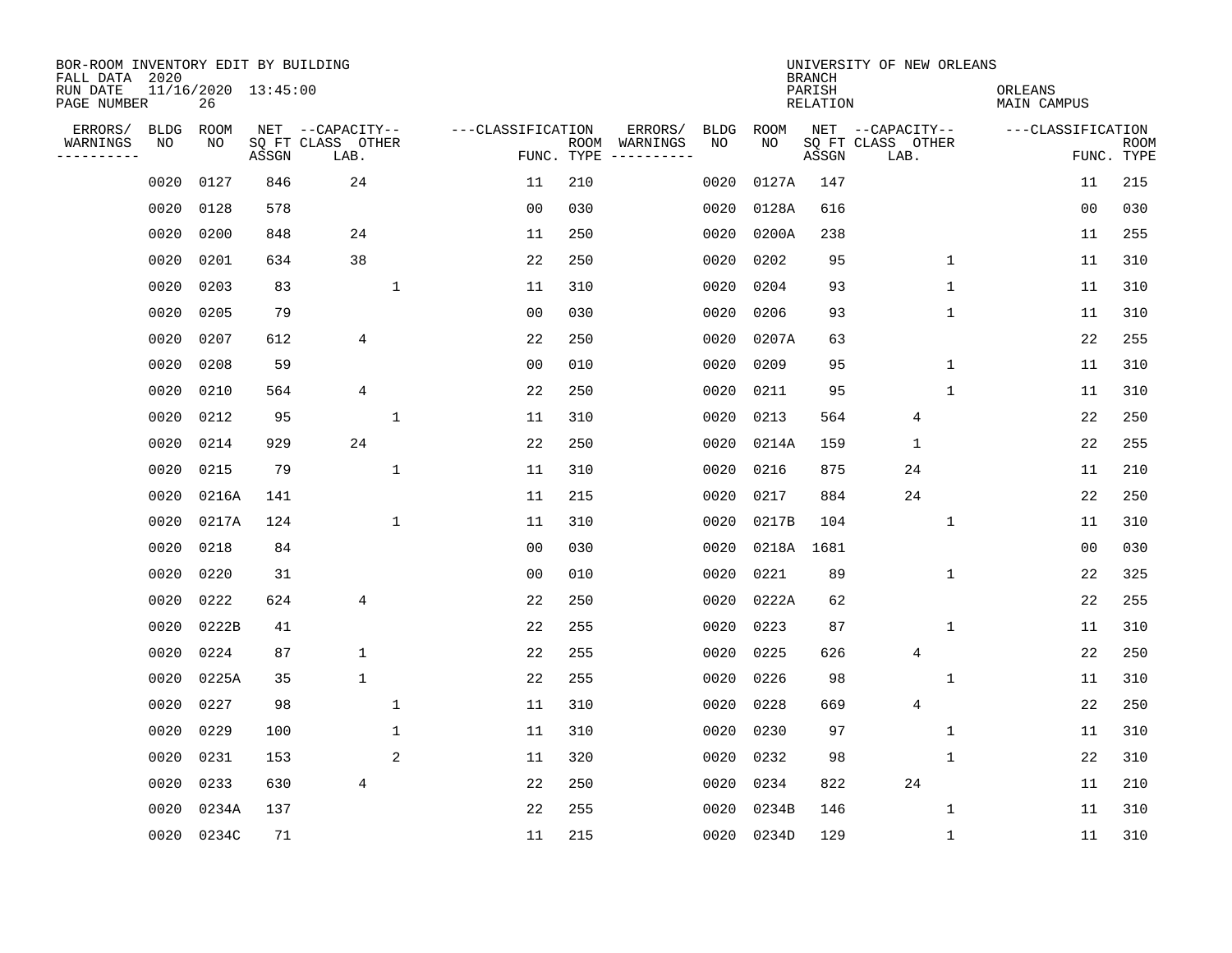| BOR-ROOM INVENTORY EDIT BY BUILDING<br>FALL DATA 2020 |             |                           |       |                           |                   |            |                                                                                                                                                                                                                                                                                                                                                                                                                                                                                              |             |                                                                | <b>BRANCH</b>      | UNIVERSITY OF NEW ORLEANS                                                                                                                           |                                                  |                    |
|-------------------------------------------------------|-------------|---------------------------|-------|---------------------------|-------------------|------------|----------------------------------------------------------------------------------------------------------------------------------------------------------------------------------------------------------------------------------------------------------------------------------------------------------------------------------------------------------------------------------------------------------------------------------------------------------------------------------------------|-------------|----------------------------------------------------------------|--------------------|-----------------------------------------------------------------------------------------------------------------------------------------------------|--------------------------------------------------|--------------------|
| RUN DATE<br>PAGE NUMBER                               |             | 11/16/2020 13:45:00<br>27 |       |                           |                   |            |                                                                                                                                                                                                                                                                                                                                                                                                                                                                                              |             |                                                                | PARISH<br>RELATION |                                                                                                                                                     | ORLEANS<br>MAIN CAMPUS                           |                    |
| ERRORS/                                               | <b>BLDG</b> | ROOM                      |       | NET --CAPACITY--          | ---CLASSIFICATION |            | ERRORS/                                                                                                                                                                                                                                                                                                                                                                                                                                                                                      | <b>BLDG</b> | ROOM                                                           |                    | NET --CAPACITY--                                                                                                                                    | ---CLASSIFICATION                                |                    |
| WARNINGS<br>----------                                | NO          | NO                        | ASSGN | SO FT CLASS OTHER<br>LAB. |                   | FUNC. TYPE | ROOM WARNINGS<br>$\begin{tabular}{ccccccccc} \multicolumn{2}{c }{\multicolumn{2}{c }{\multicolumn{2}{c }{\multicolumn{2}{c }{\multicolumn{2}{c}}}} & \multicolumn{2}{c }{\multicolumn{2}{c }{\multicolumn{2}{c }{\multicolumn{2}{c}}}} & \multicolumn{2}{c }{\multicolumn{2}{c }{\multicolumn{2}{c }{\multicolumn{2}{c}}}} & \multicolumn{2}{c }{\multicolumn{2}{c }{\multicolumn{2}{c }{\multicolumn{2}{c}}}} & \multicolumn{2}{c }{\multicolumn{2}{c }{\multicolumn{2}{c }{\multicolumn{2$ | NO          | NO                                                             | ASSGN              | SQ FT CLASS OTHER<br>LAB.                                                                                                                           |                                                  | ROOM<br>FUNC. TYPE |
|                                                       | 0020        | 0235                      | 866   | 24                        | 11                | 210        |                                                                                                                                                                                                                                                                                                                                                                                                                                                                                              | 0020        | 0235A                                                          | 198                | $\mathbf{1}$                                                                                                                                        | 22                                               | 255                |
|                                                       | 0020        | 0235B                     | 109   | 1                         | 22                | 250        |                                                                                                                                                                                                                                                                                                                                                                                                                                                                                              | 0020        | 0236                                                           | 178                | 5                                                                                                                                                   | 00                                               | 030                |
|                                                       | 0020        | 0237                      | 168   | 3                         | 00                | 030        |                                                                                                                                                                                                                                                                                                                                                                                                                                                                                              | 0020        | 0238                                                           | 77                 |                                                                                                                                                     | 22                                               | 255                |
|                                                       | 0020        | 0238A                     | 72    |                           | 22                | 255        |                                                                                                                                                                                                                                                                                                                                                                                                                                                                                              |             | 0020 C0011                                                     | 875                |                                                                                                                                                     | 0 <sub>0</sub>                                   | 020                |
|                                                       |             | 0020 C0012                | 787   |                           | 0 <sub>0</sub>    | 020        |                                                                                                                                                                                                                                                                                                                                                                                                                                                                                              |             | 0020 C0013                                                     | 155                |                                                                                                                                                     | 0 <sub>0</sub>                                   | 020                |
|                                                       |             | 0020 C0014                | 243   |                           | 0 <sub>0</sub>    | 020        |                                                                                                                                                                                                                                                                                                                                                                                                                                                                                              |             | 0020 C0015                                                     | 484                |                                                                                                                                                     | 0 <sub>0</sub>                                   | 020                |
|                                                       |             | 0020 C0016                | 415   |                           | 0 <sub>0</sub>    | 020        |                                                                                                                                                                                                                                                                                                                                                                                                                                                                                              |             | 0020 C0017                                                     | 133                |                                                                                                                                                     | 0 <sub>0</sub>                                   | 020                |
|                                                       |             | 0020 C0021                | 766   |                           | 0 <sub>0</sub>    | 020        |                                                                                                                                                                                                                                                                                                                                                                                                                                                                                              |             | 0020 C0022                                                     | 772                |                                                                                                                                                     | 0 <sub>0</sub>                                   | 020                |
|                                                       |             | 0020 C0023                | 677   |                           | 0 <sub>0</sub>    | 020        |                                                                                                                                                                                                                                                                                                                                                                                                                                                                                              |             | 0020 C0024                                                     | 573                |                                                                                                                                                     | 0 <sub>0</sub>                                   | 020                |
|                                                       |             | 0020 C0071                | 1105  |                           | 00                | 020        |                                                                                                                                                                                                                                                                                                                                                                                                                                                                                              |             | 0020 E0011                                                     | 72                 |                                                                                                                                                     | 0 <sub>0</sub>                                   | 020                |
|                                                       |             | 0020 E0013                | 215   |                           | 0 <sub>0</sub>    | 020        |                                                                                                                                                                                                                                                                                                                                                                                                                                                                                              |             | 0020 E0021                                                     | 72                 |                                                                                                                                                     | 0 <sub>0</sub>                                   | 020                |
|                                                       |             | 0020 S0011                | 338   |                           | 0 <sub>0</sub>    | 020        |                                                                                                                                                                                                                                                                                                                                                                                                                                                                                              |             | 0020 S0012                                                     | 339                |                                                                                                                                                     | 00                                               | 020                |
|                                                       |             | 0020 S0021                | 339   |                           | 0 <sub>0</sub>    | 020        |                                                                                                                                                                                                                                                                                                                                                                                                                                                                                              |             | 0020 S0022                                                     | 299                |                                                                                                                                                     | 0 <sub>0</sub>                                   | 020                |
|                                                       |             | 0020 V0011                | 64    |                           | 0 <sub>0</sub>    | 020        |                                                                                                                                                                                                                                                                                                                                                                                                                                                                                              |             | 0020 V0012                                                     | 65                 |                                                                                                                                                     | 0 <sub>0</sub>                                   | 020                |
|                                                       |             | 0020 V0013                | 131   |                           | 0 <sub>0</sub>    | 020        |                                                                                                                                                                                                                                                                                                                                                                                                                                                                                              |             | 0020 V0014                                                     | 64                 |                                                                                                                                                     | 00                                               | 020                |
|                                                       |             | 0020 V0021                | 64    |                           | 0 <sub>0</sub>    | 020        |                                                                                                                                                                                                                                                                                                                                                                                                                                                                                              |             | 0020 V0022<br>TOTAL NUMBER CLASSROOMS<br>TOTAL NUMBER LABS 210 | 54                 | TOTAL ASSIGNABLE & UNASSIGNABLE SQFT:<br>TOTAL NET ASSIGN SQ. FT. IN ROOM FILE<br>TOTAL NUMBER COMPUTER CLASSROOMS<br>TOTAL NUMBER SPECIAL LABS 220 | 00<br>40,396<br>27,097<br>2<br>8<br>$\mathbf{1}$ | 020                |
|                                                       | 0021        | 0100                      | 133   | $\mathbf{1}$              | 46                | 310        |                                                                                                                                                                                                                                                                                                                                                                                                                                                                                              |             | 0021 0101                                                      | 96                 | 2                                                                                                                                                   | 46                                               | 310                |
|                                                       | 0021        | 0102                      | 240   | 1                         | 46                | 310        |                                                                                                                                                                                                                                                                                                                                                                                                                                                                                              |             | 0021 0103                                                      | 109                | 2                                                                                                                                                   | 0 <sub>0</sub>                                   | 030                |
|                                                       | 0021        | 0106                      | 117   | $\mathbf 1$               | 11                | 310        |                                                                                                                                                                                                                                                                                                                                                                                                                                                                                              |             | 0021 0107                                                      | 112                | $\mathbf 1$                                                                                                                                         | 11                                               | 310                |
|                                                       | 0021        | 0108                      | 116   | $\mathbf{1}$              | 11                | 310        |                                                                                                                                                                                                                                                                                                                                                                                                                                                                                              |             | 0021 0109                                                      | 56                 |                                                                                                                                                     | 11                                               | 315                |
|                                                       | 0021        | 0109A                     | 54    |                           | 46                | 315        |                                                                                                                                                                                                                                                                                                                                                                                                                                                                                              | 0021        | 0111                                                           | 158                | $\mathbf{1}$                                                                                                                                        | 11                                               | 310                |
|                                                       | 0021        | 0113                      | 137   | 2                         | 22                | 315        |                                                                                                                                                                                                                                                                                                                                                                                                                                                                                              | 0021        | 0114                                                           | 119                | 1                                                                                                                                                   | 11                                               | 310                |
|                                                       |             | 0021 0115                 | 88    |                           | 0 <sub>0</sub>    | 030        |                                                                                                                                                                                                                                                                                                                                                                                                                                                                                              |             | 0021 0116                                                      | 113                | $\mathbf 1$                                                                                                                                         | 11                                               | 310                |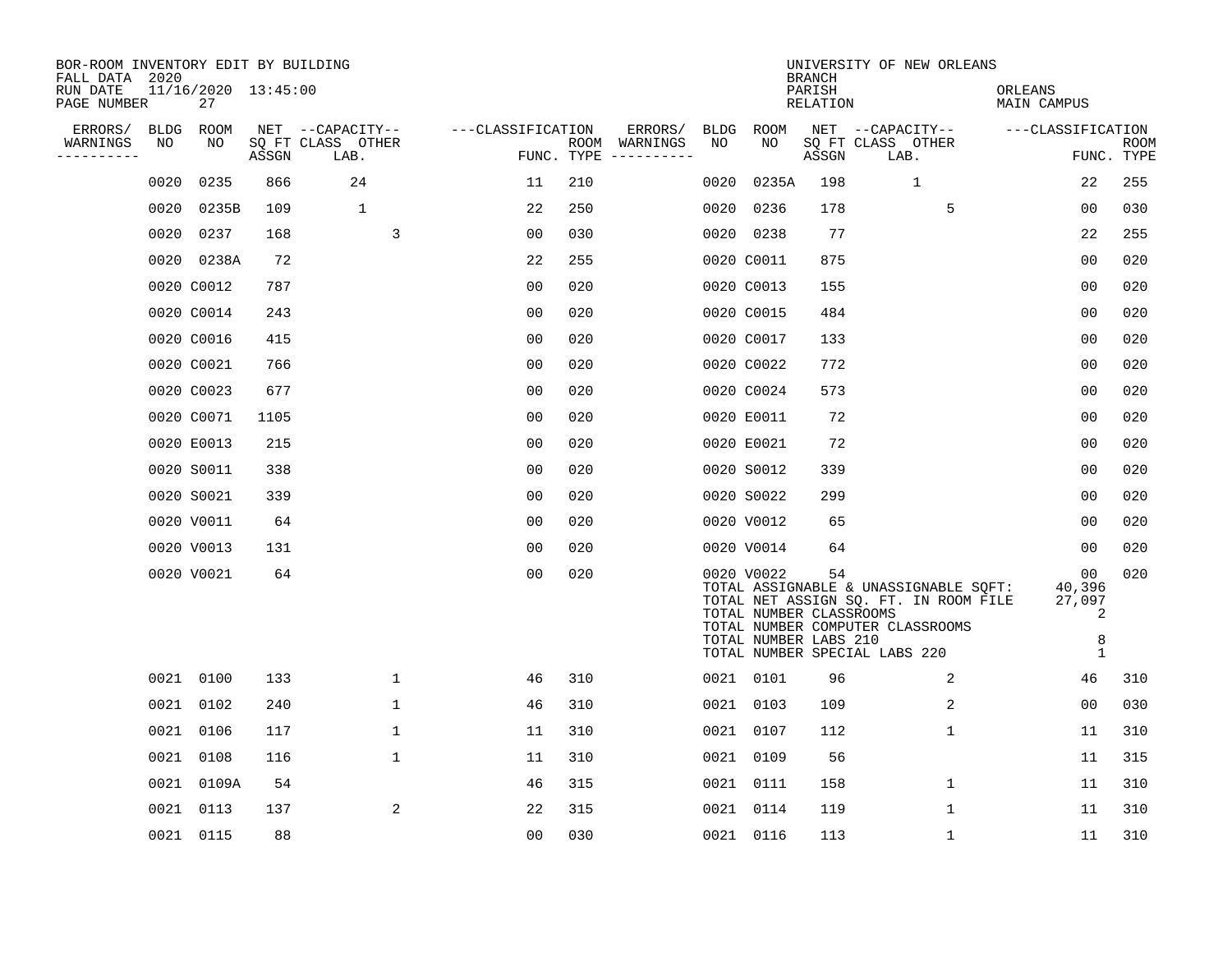| BOR-ROOM INVENTORY EDIT BY BUILDING<br>FALL DATA 2020 |             |           |                     |                           |                   |                                               |                        |             | <b>BRANCH</b>             | UNIVERSITY OF NEW ORLEANS |                        |                           |
|-------------------------------------------------------|-------------|-----------|---------------------|---------------------------|-------------------|-----------------------------------------------|------------------------|-------------|---------------------------|---------------------------|------------------------|---------------------------|
| RUN DATE<br>PAGE NUMBER                               |             | 28        | 11/16/2020 13:45:00 |                           |                   |                                               |                        |             | PARISH<br><b>RELATION</b> |                           | ORLEANS<br>MAIN CAMPUS |                           |
| ERRORS/                                               | <b>BLDG</b> | ROOM      |                     | NET --CAPACITY--          | ---CLASSIFICATION |                                               | ERRORS/<br><b>BLDG</b> | <b>ROOM</b> |                           | NET --CAPACITY--          | ---CLASSIFICATION      |                           |
| WARNINGS<br>----------                                | NO          | NO        | ASSGN               | SQ FT CLASS OTHER<br>LAB. |                   | ROOM<br>WARNINGS<br>FUNC. TYPE<br>----------- | NO                     | NO          | ASSGN                     | SQ FT CLASS OTHER<br>LAB. |                        | <b>ROOM</b><br>FUNC. TYPE |
|                                                       | 0021        | 0117      | 112                 | 4                         | 11                | 315                                           |                        | 0021 0118   | 113                       | $\mathbf 1$               | 11                     | 310                       |
|                                                       | 0021        | 0120      | 162                 | $\mathbf{1}$              | 11                | 310                                           |                        | 0021 0120A  | 113                       | 2                         | 11                     | 310                       |
|                                                       | 0021        | 0121      | 107                 | 1                         | 53                | 115                                           |                        | 0021 0122   | 113                       | 1                         | 15                     | 310                       |
|                                                       | 0021        | 0123      | 20                  |                           | 0 <sub>0</sub>    | 030                                           |                        | 0021 0124   | 129                       | $\mathbf 1$               | 15                     | 310                       |
|                                                       | 0021        | 0126      | 118                 | 1                         | 11                | 310                                           |                        | 0021 0128   | 113                       | 2                         | 15                     | 350                       |
|                                                       |             | 0021 0130 | 124                 | 2                         | 11                | 310                                           |                        | 0021 0132   | 113                       | 2                         | 53                     | 310                       |
|                                                       |             | 0021 0134 | 119                 | 2                         | 53                | 315                                           |                        | 0021 0136   | 117                       | $\mathbf{1}$              | 53                     | 310                       |
|                                                       | 0021 0138   |           | 117                 | $\mathbf{1}$              | 53                | 310                                           |                        | 0021 0139   | 78                        |                           | 0 <sub>0</sub>         | 030                       |
|                                                       | 0021        | 0140      | 117                 | $\mathbf{1}$              | 53                | 310                                           |                        | 0021 0141   | 110                       | 2                         | 53                     | 310                       |
|                                                       |             | 0021 0142 | 117                 | 1                         | 53                | 310                                           |                        | 0021 0143   | 110                       | $\mathbf{1}$              | 53                     | 310                       |
|                                                       | 0021        | 0144      | 121                 | $\mathbf{1}$              | 53                | 310                                           |                        | 0021 0144A  | 125                       | $\mathbf{1}$              | 53                     | 310                       |
|                                                       | 0021 0145   |           | 109                 | $\mathbf{1}$              | 53                | 310                                           |                        | 0021 0146   | 107                       | 2                         | 0 <sub>0</sub>         | 030                       |
|                                                       | 0021        | 0147      | 110                 | $\mathbf{1}$              | 53                | 310                                           |                        | 0021 0148   | 104                       | 2                         | 0 <sub>0</sub>         | 030                       |
|                                                       | 0021        | 0149      | 110                 | 1                         | 53                | 310                                           |                        | 0021 0150   | 118                       | 1                         | 53                     | 310                       |
|                                                       | 0021        | 0150A     | 118                 | 1                         | 53                | 310                                           |                        | 0021 0151   | 55                        |                           | 0 <sub>0</sub>         | 010                       |
|                                                       | 0021        | 0151A     | 56                  |                           | 53                | 315                                           |                        | 0021 0152   | 268                       |                           | 0 <sub>0</sub>         | 030                       |
|                                                       | 0021        | 0153      | 268                 | 1                         | 53                | 315                                           |                        | 0021 0154   | 247                       | 1                         | 11                     | 310                       |
|                                                       | 0021        | 0155      | 766                 | 4                         | 53                | 310                                           |                        | 0021 0156   | 157                       | 1                         | 53                     | 310                       |
|                                                       | 0021        | 0158      | 115                 | 1                         | 53                | 310                                           |                        | 0021 0159   | 302                       | 18                        | 53                     | 310                       |
|                                                       | 0021        | 0160      | 193                 | 1                         | 53                | 310                                           |                        | 0021 0161   | 341                       | 6                         | 46                     | 350                       |
|                                                       | 0021        | 0161A     | 193                 | 2                         | 11                | 310                                           |                        | 0021 0161B  | 205                       | 1                         | 46                     | 310                       |
|                                                       | 0021        | 0161C     | 182                 | $\mathbf{1}$              | 46                | 310                                           |                        | 0021 0161D  | 15                        |                           | 0 <sub>0</sub>         | 030                       |
|                                                       | 0021        | 0162      | 123                 | 1                         | 11                | 315                                           |                        | 0021 0163   | 291                       | 8                         | 0 <sub>0</sub>         | 030                       |
|                                                       | 0021        | 0164      | 116                 | 2                         | 53                | 310                                           |                        | 0021 0165   | 4209                      | 416                       | 11                     | 110                       |
|                                                       | 0021        | 0165A     | 61                  |                           | 11                | 115                                           |                        | 0021 0165C  | 61                        |                           | 11                     | 115                       |
|                                                       |             | 0021 0166 | 117                 | $\mathbf 1$               | 15                | 315                                           |                        | 0021 0168   | 117                       | 1                         | 15                     | 310                       |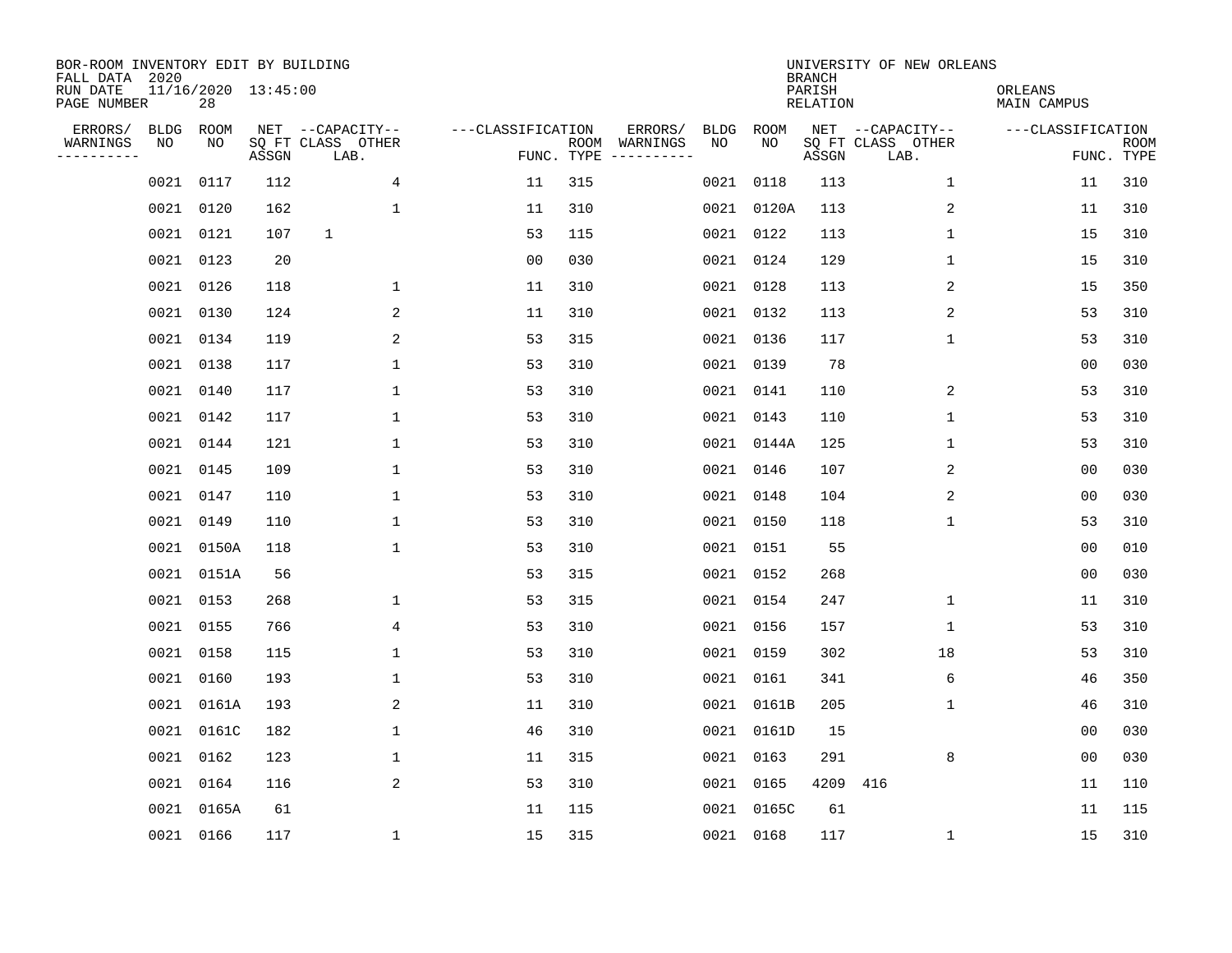| BOR-ROOM INVENTORY EDIT BY BUILDING<br>FALL DATA 2020 |            |                           |       |                                               |                   |            |                          |            |            | <b>BRANCH</b>      | UNIVERSITY OF NEW ORLEANS                     |                                 |             |
|-------------------------------------------------------|------------|---------------------------|-------|-----------------------------------------------|-------------------|------------|--------------------------|------------|------------|--------------------|-----------------------------------------------|---------------------------------|-------------|
| RUN DATE<br>PAGE NUMBER                               |            | 11/16/2020 13:45:00<br>29 |       |                                               |                   |            |                          |            |            | PARISH<br>RELATION |                                               | ORLEANS<br>MAIN CAMPUS          |             |
| ERRORS/<br>WARNINGS<br>---------                      | BLDG<br>NO | ROOM<br>NO                | ASSGN | NET --CAPACITY--<br>SQ FT CLASS OTHER<br>LAB. | ---CLASSIFICATION | FUNC. TYPE | ERRORS/<br>ROOM WARNINGS | BLDG<br>NO | ROOM<br>NO | ASSGN              | NET --CAPACITY--<br>SQ FT CLASS OTHER<br>LAB. | ---CLASSIFICATION<br>FUNC. TYPE | <b>ROOM</b> |
|                                                       | 0021       | 0170                      | 122   | $\mathbf{1}$                                  | 15                | 310        |                          |            | 0021 0171  | 129                |                                               | 0 <sub>0</sub>                  | 030         |
|                                                       | 0021       | 0172                      | 133   | $\mathbf 1$                                   | 15                | 310        |                          |            | 0021 0174  | 117                | $\mathbf 1$                                   | 15                              | 320         |
|                                                       |            | 0021 0175                 | 204   |                                               | 0 <sub>0</sub>    | 030        |                          |            | 0021 0176  | 288                | 3                                             | 15                              | 310         |
|                                                       |            | 0021 0178                 | 117   | $\mathbf{1}$                                  | 46                | 310        |                          |            | 0021 0179  |                    | 2068 237                                      | 11                              | 110         |
|                                                       | 0021       | 0179A                     | 135   |                                               | 11                | 115        |                          |            | 0021 0180  | 117                | $\mathbf{1}$                                  | 11                              | 310         |
|                                                       |            | 0021 0181A                | 23    |                                               | 0 <sub>0</sub>    | 030        |                          |            | 0021 0181B | 25                 |                                               | 0 <sub>0</sub>                  | 030         |
|                                                       | 0021       | 0181C                     | 293   | 9                                             | 0 <sub>0</sub>    | 030        |                          |            | 0021 0182  | 123                | $\mathbf 1$                                   | 11                              | 320         |
|                                                       |            | 0021 0183                 | 469   | 20                                            | 11                | 110        |                          |            | 0021 0183A | 81                 |                                               | 46                              | 115         |
|                                                       | 0021       | 0183B                     | 81    |                                               | 46                | 115        |                          |            | 0021 0185  | 502                | 2                                             | 46                              | 310         |
|                                                       |            | 0021 0185A                | 43    |                                               | 0 <sub>0</sub>    | 020        |                          |            | 0021 0185B | 174                |                                               | 46                              | 315         |
|                                                       |            | 0021 0185C                | 65    |                                               | 11                | 315        |                          |            | 0021 0185D | 11                 |                                               | 46                              | 315         |
|                                                       |            | 0021 0187                 | 162   | $\mathbf 1$                                   | 44                | 310        |                          |            | 0021 0188  | 113                | $\mathbf{1}$                                  | 11                              | 310         |
|                                                       | 0021       | 0189                      | 162   | 2                                             | 11                | 310        |                          |            | 0021 0190  | 113                | $\mathbf{1}$                                  | 11                              | 325         |
|                                                       | 0021       | 0191                      | 122   | $\mathbf{1}$                                  | 46                | 310        |                          |            | 0021 0192  | 119                | 2                                             | 11                              | 310         |
|                                                       | 0021       | 0193                      | 120   | 1                                             | 11                | 313        |                          |            | 0021 0194  | 131                | 1                                             | 11                              | 310         |
|                                                       | 0021       | 0195                      | 94    | 1                                             | 11                | 315        |                          |            | 0021 0196  | 104                | $\mathbf{1}$                                  | 11                              | 320         |
|                                                       | 0021       | 0197                      | 116   | 1                                             | 11                | 320        |                          |            | 0021 0197A | 534                |                                               | 0 <sub>0</sub>                  | 030         |
|                                                       | 0021       | 0198                      | 166   | 5                                             | 11                | 310        |                          |            | 0021 0199  | 110                | 2                                             | 0 <sub>0</sub>                  | 030         |
|                                                       | 0021       | 0199A                     | 29    |                                               | 0 <sub>0</sub>    | 010        |                          |            | 0021 0200  | 167                | 1                                             | 11                              | 310         |
|                                                       | 0021       | 0201                      | 118   | 1                                             | 11                | 310        |                          |            | 0021 0202  | 202                | 1                                             | 46                              | 310         |
|                                                       | 0021       | 0203                      | 136   | $\mathbf 1$                                   | 11                | 310        |                          |            | 0021 0204  | 119                | 4                                             | 11                              | 310         |
|                                                       | 0021       | 0204A                     | 113   |                                               | 11                | 350        |                          |            | 0021 0205  | 132                | 1                                             | 11                              | 315         |
|                                                       | 0021       | 0207                      | 135   | 2                                             | 11                | 315        |                          |            | 0021 0209  | 119                | 1                                             | 11                              | 315         |
|                                                       | 0021       | 0210                      | 111   | $\mathbf{1}$                                  | 11                | 310        |                          |            | 0021 0211  | 1331               | 98                                            | 11                              | 110         |
|                                                       | 0021       | 0212                      | 487   | 18                                            | 11                | 110        |                          |            | 0021 0213  | 491                | 35                                            | 11                              | 110         |
|                                                       |            | 0021 0214C                | 904   | 46                                            | 63                | 110        |                          |            | 0021 0215  | 499                | 38                                            | 11                              | 110         |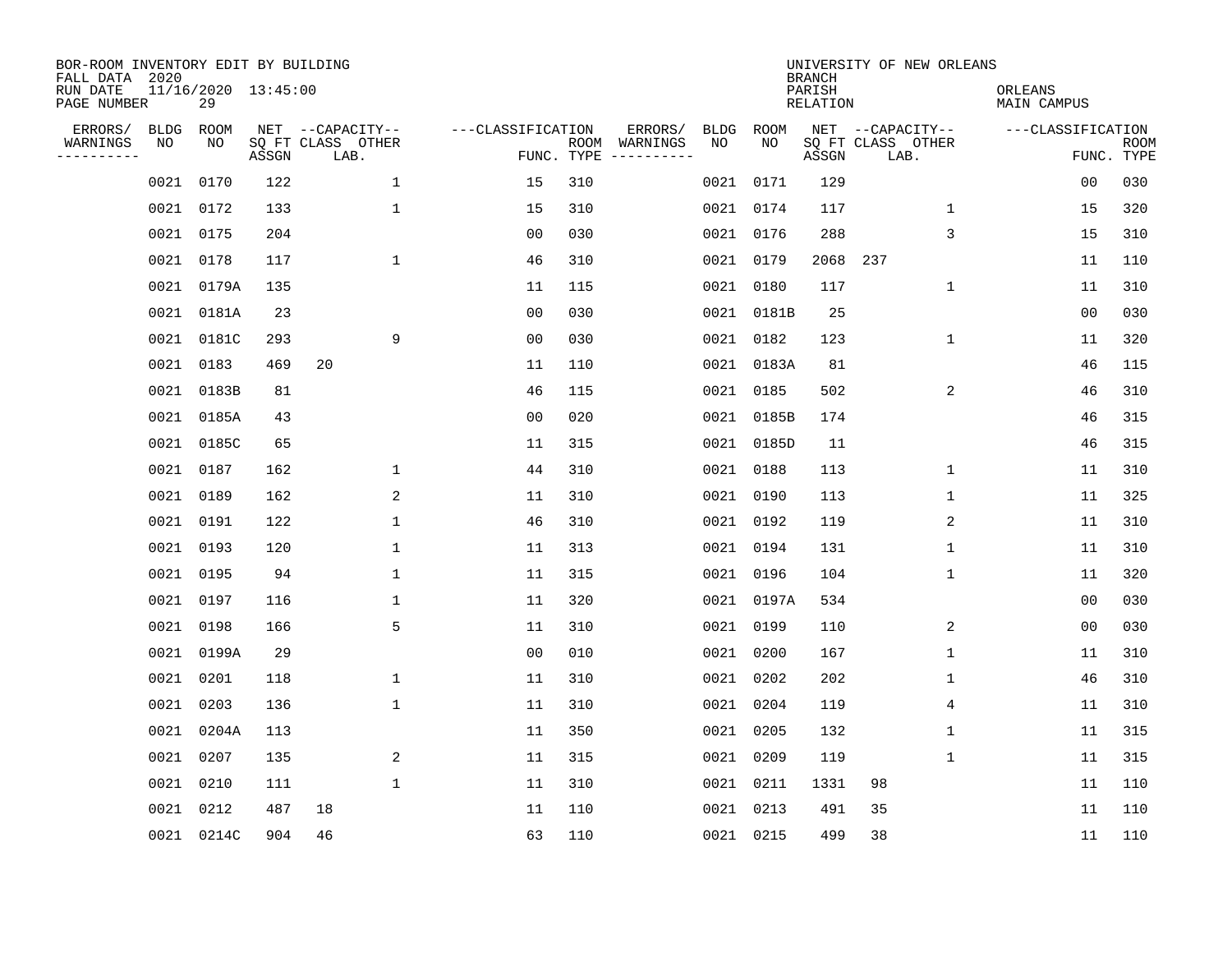| BOR-ROOM INVENTORY EDIT BY BUILDING<br>FALL DATA 2020 |             |                           |       |                           |                   |                    |                         |      |            | <b>BRANCH</b>             |                           | UNIVERSITY OF NEW ORLEANS |                        |                           |
|-------------------------------------------------------|-------------|---------------------------|-------|---------------------------|-------------------|--------------------|-------------------------|------|------------|---------------------------|---------------------------|---------------------------|------------------------|---------------------------|
| RUN DATE<br>PAGE NUMBER                               |             | 11/16/2020 13:45:00<br>30 |       |                           |                   |                    |                         |      |            | PARISH<br><b>RELATION</b> |                           |                           | ORLEANS<br>MAIN CAMPUS |                           |
| ERRORS/                                               | <b>BLDG</b> | ROOM                      |       | NET --CAPACITY--          | ---CLASSIFICATION |                    | ERRORS/                 | BLDG | ROOM       |                           |                           | NET --CAPACITY--          | ---CLASSIFICATION      |                           |
| WARNINGS<br>-----------                               | NO          | ΝO                        | ASSGN | SQ FT CLASS OTHER<br>LAB. |                   | ROOM<br>FUNC. TYPE | WARNINGS<br>----------- | NO   | NO         | ASSGN                     | SQ FT CLASS OTHER<br>LAB. |                           |                        | <b>ROOM</b><br>FUNC. TYPE |
|                                                       | 0021        | 0216                      | 558   | 2                         | 63                | 310                |                         |      | 0021 0216C | 104                       |                           | $\mathbf{1}$              | 63                     | 315                       |
|                                                       | 0021        | 0216D                     | 206   | 1                         | 63                | 310                |                         |      | 0021 0217  | 499                       | 38                        |                           | 11                     | 110                       |
|                                                       |             | 0021 0218                 | 455   | 18                        | 11                | 310                |                         |      | 0021 0219  | 507                       | 38                        |                           | 11                     | 110                       |
|                                                       |             | 0021 0220                 | 111   | $\mathbf{1}$              | 21                | 310                |                         |      | 0021 0221  | 341                       | 12                        |                           | 11                     | 110                       |
|                                                       | 0021        | 0226                      | 121   | $\mathbf{1}$              | 11                | 310                |                         |      | 0021 0228  | 153                       |                           | $\mathbf 1$               | 11                     | 310                       |
|                                                       |             | 0021 0229                 | 291   | 8                         | 0 <sub>0</sub>    | 030                |                         |      | 0021 0230  | 162                       |                           | 1                         | 46                     | 310                       |
|                                                       |             | 0021 0231                 | 114   | 2                         | 11                | 320                |                         |      | 0021 0232  | 166                       |                           | 12                        | 11                     | 310                       |
|                                                       |             | 0021 0233                 | 108   | 2                         | 11                | 310                |                         |      | 0021 0234  | 119                       |                           | 1                         | 11                     | 310                       |
|                                                       |             | 0021 0235                 | 108   | 4                         | 11                | 320                |                         |      | 0021 0235A | 56                        |                           |                           | 0 <sub>0</sub>         | 010                       |
|                                                       |             | 0021 0236                 | 106   | 2                         | 0 <sub>0</sub>    | 030                |                         |      | 0021 0237  | 219                       |                           | 5                         | 11                     | 310                       |
|                                                       |             | 0021 0238                 | 106   | 2                         | 0 <sub>0</sub>    | 030                |                         |      | 0021 0239  | 115                       |                           | 3                         | 11                     | 320                       |
|                                                       |             | 0021 0240                 | 118   | 1                         | 11                | 310                |                         |      | 0021 0241  | 239                       |                           | 4                         | 11                     | 320                       |
|                                                       | 0021        | 0242                      | 118   | $\mathbf{1}$              | 11                | 310                |                         |      | 0021 0243  | 121                       |                           | 2                         | 11                     | 310                       |
|                                                       |             | 0021 0244                 | 268   |                           | 0 <sub>0</sub>    | 030                |                         |      | 0021 0245  | 123                       |                           |                           | 46                     | 315                       |
|                                                       |             | 0021 0246                 | 118   | $\mathbf{1}$              | 11                | 310                |                         | 0021 | 0248       | 167                       |                           | 1                         | 46                     | 310                       |
|                                                       |             | 0021 0252                 | 305   | 2                         | 11                | 310                |                         |      | 0021 0254  | 129                       |                           | 1                         | 11                     | 310                       |
|                                                       | 0021        | 0255                      | 143   | 1                         | 11                | 310                |                         | 0021 | 0255A      | 138                       |                           | 2                         | 11                     | 313                       |
|                                                       | 0021        | 0256                      | 879   | 6                         | 22                | 310                |                         | 0021 | 0256A      | 177                       |                           | 1                         | 22                     | 320                       |
|                                                       | 0021        | 0256D                     | 216   | 4                         | 22                | 350                |                         |      | 0021 0256E | 165                       |                           | 2                         | 22                     | 315                       |
|                                                       | 0021        | 0258                      | 111   | $\mathbf{1}$              | 11                | 310                |                         |      | 0021 0259  | 341                       | 12                        |                           | 11                     | 110                       |
|                                                       | 0021        | 0260                      | 633   | 43                        | 11                | 110                |                         | 0021 | 0261       | 507                       | 38                        |                           | 11                     | 110                       |
|                                                       | 0021        | 0262                      | 557   | 19                        | 11                | 240                |                         |      | 0021 0263  | 499                       | 38                        |                           | 11                     | 110                       |
|                                                       | 0021        | 0264                      | 768   | 45                        | 11                | 110                |                         | 0021 | 0265       | 499                       | 38                        |                           | 11                     | 110                       |
|                                                       | 0021        | 0267                      | 491   | 35                        | 11                | 110                |                         |      | 0021 0268  | 778                       | 45                        |                           | 11                     | 110                       |
|                                                       | 0021        | 0269                      | 388   |                           | 0 <sub>0</sub>    | 030                |                         |      | 0021 0270  | 111                       |                           | 3                         | 11                     | 310                       |
|                                                       |             | 0021 0271A                | 19    |                           | 0 <sub>0</sub>    | 030                |                         |      | 0021 0271B | 293                       |                           | 9                         | 0 <sub>0</sub>         | 030                       |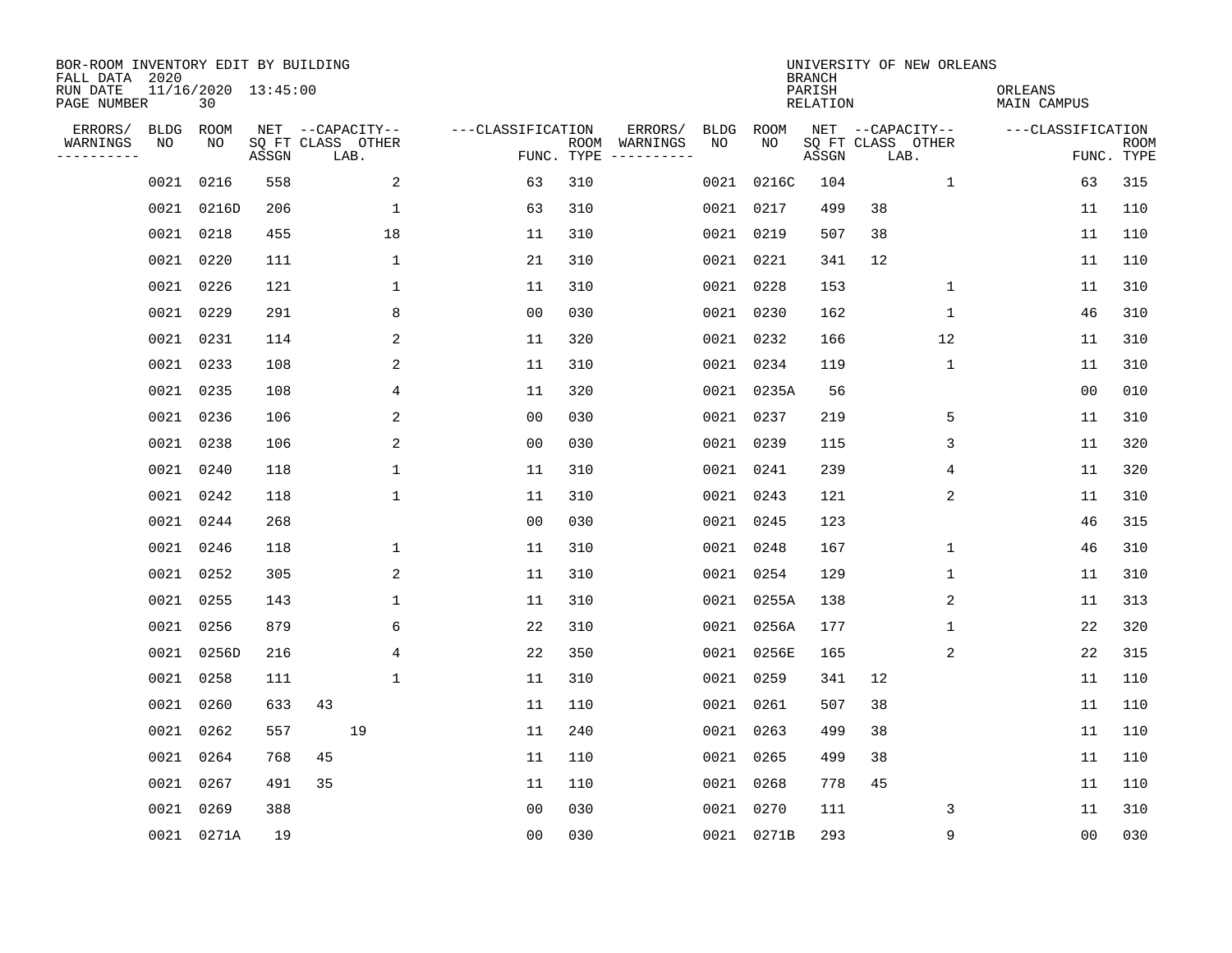| BOR-ROOM INVENTORY EDIT BY BUILDING<br>FALL DATA 2020 |           |                           |       |                           |              |                   |            |               |             |             | <b>BRANCH</b>             | UNIVERSITY OF NEW ORLEANS |                |                        |                           |
|-------------------------------------------------------|-----------|---------------------------|-------|---------------------------|--------------|-------------------|------------|---------------|-------------|-------------|---------------------------|---------------------------|----------------|------------------------|---------------------------|
| RUN DATE<br>PAGE NUMBER                               |           | 11/16/2020 13:45:00<br>31 |       |                           |              |                   |            |               |             |             | PARISH<br><b>RELATION</b> |                           |                | ORLEANS<br>MAIN CAMPUS |                           |
| ERRORS/                                               | BLDG      | ROOM                      |       | NET --CAPACITY--          |              | ---CLASSIFICATION |            | ERRORS/       | <b>BLDG</b> | <b>ROOM</b> |                           | NET --CAPACITY--          |                | ---CLASSIFICATION      |                           |
| WARNINGS<br>----------                                | NO        | NO                        | ASSGN | SQ FT CLASS OTHER<br>LAB. |              |                   | FUNC. TYPE | ROOM WARNINGS | NO          | NO          | ASSGN                     | SQ FT CLASS OTHER<br>LAB. |                |                        | <b>ROOM</b><br>FUNC. TYPE |
|                                                       | 0021      | 0273                      | 1563  |                           | 8            | 46                | 310        |               | 0021        | 0273A       | 344                       |                           | $\mathbf 1$    | 46                     | 350                       |
|                                                       | 0021      | 0273B                     | 180   |                           | $\mathbf{1}$ | 46                | 310        |               |             | 0021 0273C  | 243                       |                           | $\mathbf 1$    | 46                     | 310                       |
|                                                       | 0021      | 0273D                     | 260   |                           | $\mathbf{1}$ | 46                | 310        |               |             | 0021 0273E  | 328                       |                           | $\mathbf 1$    | 46                     | 310                       |
|                                                       |           | 0021 0273F                | 269   |                           |              | 0 <sub>0</sub>    | 030        |               |             | 0021 0273G  | 269                       |                           | $\mathbf{1}$   | 46                     | 310                       |
|                                                       |           | 0021 0273H                | 210   |                           | $\mathbf{1}$ | 46                | 310        |               |             | 0021 0273I  | 141                       |                           |                | 46                     | 315                       |
|                                                       |           | 0021 0273J                | 208   |                           |              | 46                | 315        |               |             | 0021 0273K  | 122                       |                           |                | 46                     | 315                       |
|                                                       |           | 0021 0289                 | 53    |                           |              | 0 <sub>0</sub>    | 010        |               |             | 0021 0292   | 110                       |                           | 2              | 0 <sub>0</sub>         | 030                       |
|                                                       |           | 0021 0294                 | 110   |                           | 2            | 0 <sub>0</sub>    | 030        |               |             | 0021 0300   | 167                       |                           | $\mathbf{1}$   | 11                     | 310                       |
|                                                       | 0021      | 0301                      | 118   |                           | $\mathbf{1}$ | 11                | 310        |               | 0021        | 0302        | 136                       |                           | $\mathbf{1}$   | 11                     | 310                       |
|                                                       |           | 0021 0303                 | 111   |                           | $\mathbf{1}$ | 11                | 320        |               |             | 0021 0304   | 139                       |                           | $\mathbf 1$    | 11                     | 310                       |
|                                                       | 0021      | 0305                      | 112   |                           | 1            | 11                | 310        |               | 0021        | 0306        | 158                       |                           | 1              | 11                     | 310                       |
|                                                       | 0021      | 0307                      | 116   |                           | $\mathbf{1}$ | 11                | 310        |               | 0021        | 0309        | 117                       |                           | 1              | 11                     | 310                       |
|                                                       | 0021      | 0311                      | 1641  | 36                        |              | 11                | 240        |               | 0021        | 0312        | 111                       |                           | 1              | 11                     | 320                       |
|                                                       | 0021      | 0313                      | 251   |                           |              | 11                | 215        |               | 0021        | 0313A       | 141                       |                           | 2              | 21                     | 215                       |
|                                                       |           | 0021 0313B                | 169   |                           | 2            | 21                | 215        |               |             | 0021 0313C  | 243                       |                           | 2              | 21                     | 215                       |
|                                                       |           | 0021 0314                 | 634   | 24                        |              | 11                | 110        |               |             | 0021 0315   | 960                       |                           | 22             | 11                     | 210                       |
|                                                       |           | 0021 0316                 | 634   | 24                        |              | 11                | 110        |               |             | 0021 0317   | 1051                      |                           | 22             | 11                     | 210                       |
|                                                       | 0021      | 0318                      | 771   | 59                        |              | 11                | 110        |               | 0021        | 0319        | 1005                      | 76                        |                | 11                     | 110                       |
|                                                       |           | 0021 0320                 | 696   | 40                        |              | 11                | 110        |               |             | 0021 0321   | 341                       | 23                        |                | 11                     | 110                       |
|                                                       |           | 0021 0322                 | 111   |                           | $\mathbf{1}$ | 11                | 310        |               |             | 0021 0323   | 169                       |                           |                | 0 <sub>0</sub>         | 030                       |
|                                                       |           | 0021 0327                 | 109   |                           | $\mathbf{1}$ | 11                | 310        |               |             | 0021 0328   | 121                       |                           | $\mathbf 1$    | 11                     | 310                       |
|                                                       | 0021      | 0329                      | 109   |                           | $\mathbf{1}$ | 11                | 320        |               |             | 0021 0330   | 153                       |                           | $\overline{c}$ | 11                     | 310                       |
|                                                       | 0021 0331 |                           | 52    |                           |              | 0 <sub>0</sub>    | 010        |               |             | 0021 0331A  | 52                        |                           |                | 11                     | 315                       |
|                                                       |           | 0021 0332                 | 163   |                           | $\mathbf{1}$ | 11                | 310        |               |             | 0021 0333   | 105                       |                           | $\mathbf 1$    | 11                     | 320                       |
|                                                       |           | 0021 0334                 | 166   |                           | $\mathbf{1}$ | 11                | 325        |               |             | 0021 0335   | 116                       |                           | $\mathbf 1$    | 11                     | 310                       |
|                                                       |           | 0021 0336                 | 119   |                           | $\mathbf{1}$ | 11                | 310        |               |             | 0021 0337   | 121                       |                           | 2              | 11                     | 315                       |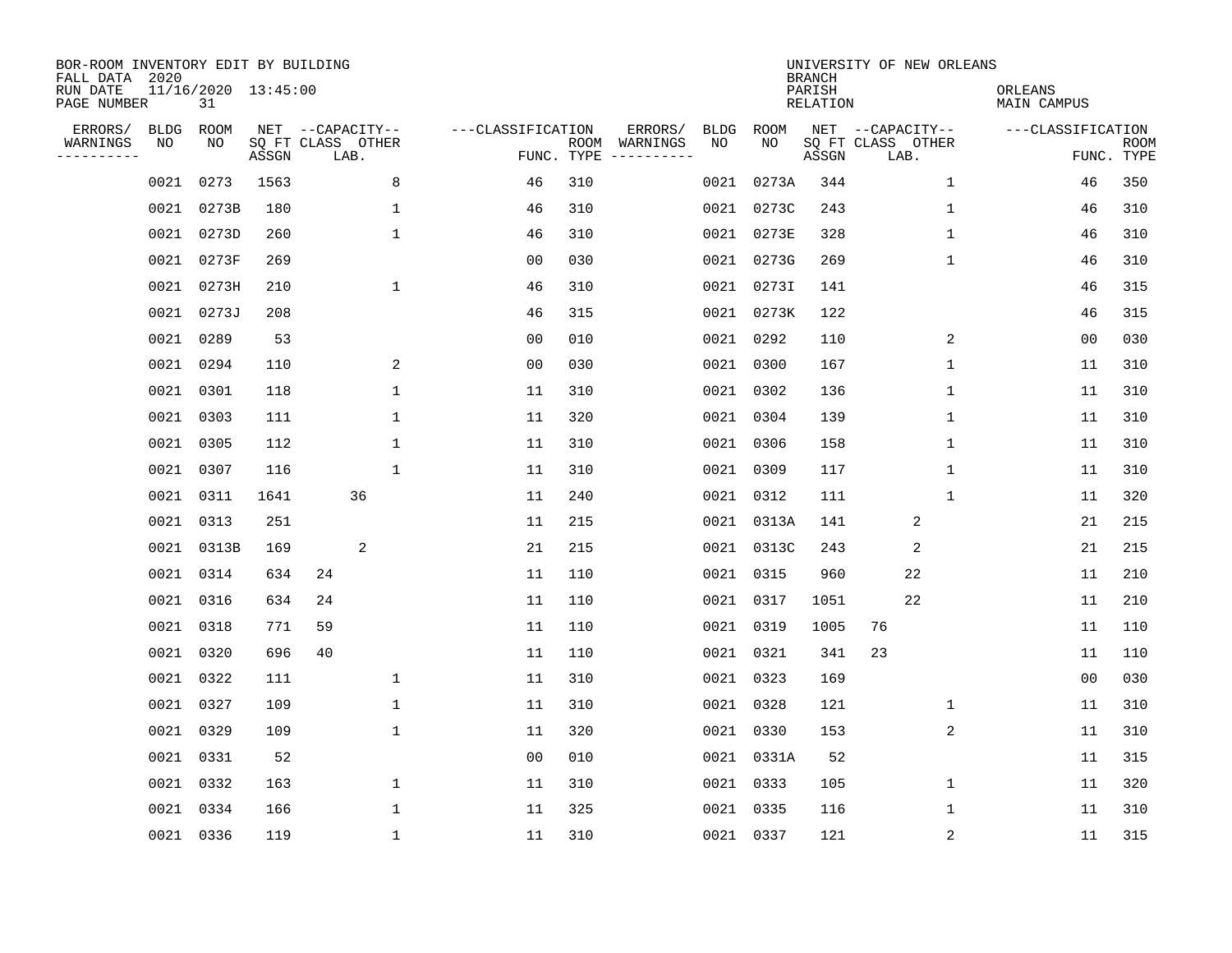| BOR-ROOM INVENTORY EDIT BY BUILDING<br>FALL DATA 2020 |                           |       |                           |                   |                    |                         |             |             | <b>BRANCH</b>             | UNIVERSITY OF NEW ORLEANS |                        |                           |
|-------------------------------------------------------|---------------------------|-------|---------------------------|-------------------|--------------------|-------------------------|-------------|-------------|---------------------------|---------------------------|------------------------|---------------------------|
| RUN DATE<br>PAGE NUMBER                               | 11/16/2020 13:45:00<br>32 |       |                           |                   |                    |                         |             |             | PARISH<br><b>RELATION</b> |                           | ORLEANS<br>MAIN CAMPUS |                           |
| ERRORS/                                               | <b>BLDG</b><br>ROOM       |       | NET --CAPACITY--          | ---CLASSIFICATION |                    | ERRORS/                 | <b>BLDG</b> | <b>ROOM</b> |                           | NET --CAPACITY--          | ---CLASSIFICATION      |                           |
| WARNINGS<br>----------                                | NO<br>NO                  | ASSGN | SQ FT CLASS OTHER<br>LAB. |                   | ROOM<br>FUNC. TYPE | WARNINGS<br>----------- | NO          | NO          | ASSGN                     | SQ FT CLASS OTHER<br>LAB. |                        | <b>ROOM</b><br>FUNC. TYPE |
|                                                       | 0338<br>0021              | 106   | 2                         | 0 <sub>0</sub>    | 030                |                         |             | 0021 0339   | 116                       | 1                         | 11                     | 320                       |
|                                                       | 0021<br>0340              | 106   |                           | 0 <sub>0</sub>    | 030                |                         |             | 0021 0341   | 116                       | 3                         | 11                     | 315                       |
|                                                       | 0021<br>0342              | 118   | $\mathbf 1$               | 11                | 310                |                         |             | 0021 0343   | 112                       |                           | 46                     | 315                       |
|                                                       | 0021<br>0344              | 118   | $\mathbf 1$               | 11                | 310                |                         |             | 0021 0345   | 155                       |                           | 46                     | 315                       |
|                                                       | 0021<br>0346              | 167   |                           | 0 <sub>0</sub>    | 030                |                         |             | 0021 0347   | 396                       | 11                        | 11                     | 350                       |
|                                                       | 0348<br>0021              | 118   | 2                         | 11                | 310                |                         |             | 0021 0350   | 167                       | $\mathbf{1}$              | 46                     | 325                       |
|                                                       | 0021 0351                 | 1205  | 60                        | 11                | 315                |                         |             | 0021 0352   | 163                       | 2                         | 46                     | 310                       |
|                                                       | 0021 0354                 | 149   | 2                         | 46                | 310                |                         |             | 0021 0355   | 290                       | 8                         | 00                     | 030                       |
|                                                       | 0021<br>0356              | 117   | 1                         | 11                | 310                |                         |             | 0021 0357   | 340                       | 25                        | 11                     | 110                       |
|                                                       | 0021<br>0360              | 111   | 1                         | 11                | 310                |                         |             | 0021 0362   | 488                       | 40                        | 11                     | 110                       |
|                                                       | 0021<br>0364              | 701   | 46                        | 11                | 110                |                         |             | 0021 0365   | 264                       |                           | 0 <sub>0</sub>         | 030                       |
|                                                       | 0021<br>0366              | 281   | 40                        | 11                | 110                |                         |             | 0021 0368   | 195                       | $\mathbf 1$               | 11                     | 310                       |
|                                                       | 0021<br>0368A             | 148   | 1                         | 11                | 313                |                         |             | 0021 0368B  | 109                       | $\mathbf 1$               | 11                     | 310                       |
|                                                       | 0021<br>0368C             | 80    |                           | 11                | 315                |                         |             | 0021 0368D  | 83                        |                           | 11                     | 315                       |
|                                                       | 0021<br>0368E             | 51    |                           | 11                | 315                |                         |             | 0021 0369A  | 19                        | 9                         | 0 <sub>0</sub>         | 030                       |
|                                                       | 0021<br>0369B             | 60    | 9                         | 0 <sub>0</sub>    | 030                |                         |             | 0021 0369C  | 293                       | 9                         | 0 <sub>0</sub>         | 030                       |
|                                                       | 0021<br>0370              | 282   | 3                         | 11                | 325                |                         |             | 0021 0371   | 629                       | 39                        | 11                     | 110                       |
|                                                       | 0021<br>0372              | 111   | $\mathbf{1}$              | 11                | 310                |                         |             | 0021 0373   | 108                       | 2                         | 22                     | 310                       |
|                                                       | 0021<br>0375              | 123   | 3                         | 21                | 310                |                         |             | 0021 0377   | 123                       | $\overline{4}$            | 21                     | 350                       |
|                                                       | 0021<br>0378              | 153   | $\mathbf 1$               | 46                | 310                |                         |             | 0021 0379   | 59                        |                           | 21                     | 315                       |
|                                                       | 0021<br>0380              | 152   | $\mathbf 1$               | 22                | 310                |                         |             | 0021 0381   | 113                       | 7                         | 21                     | 110                       |
|                                                       | 0021<br>0381A             | 328   | 22                        | 21                | 115                |                         |             | 0021 0382   | 295                       | $\mathbf 1$               | 46                     | 310                       |
|                                                       | 0383<br>0021              | 111   | 2                         | 21                | 320                |                         |             | 0021 0384   | 118                       | 1                         | 46                     | 313                       |
|                                                       | 0021<br>0385              | 108   | $\mathbf 1$               | 46                | 320                |                         |             | 0021 0386   | 269                       |                           | 0 <sub>0</sub>         | 030                       |
|                                                       | 0021<br>0387              | 116   | 1                         | 21                | 315                |                         |             | 0021 0388   | 127                       | 1                         | 11                     | 310                       |
|                                                       | 0021 0389                 | 116   | $\overline{c}$            | 22                | 310                |                         |             | 0021 0390   | 127                       | $\mathbf 1$               | 11                     | 310                       |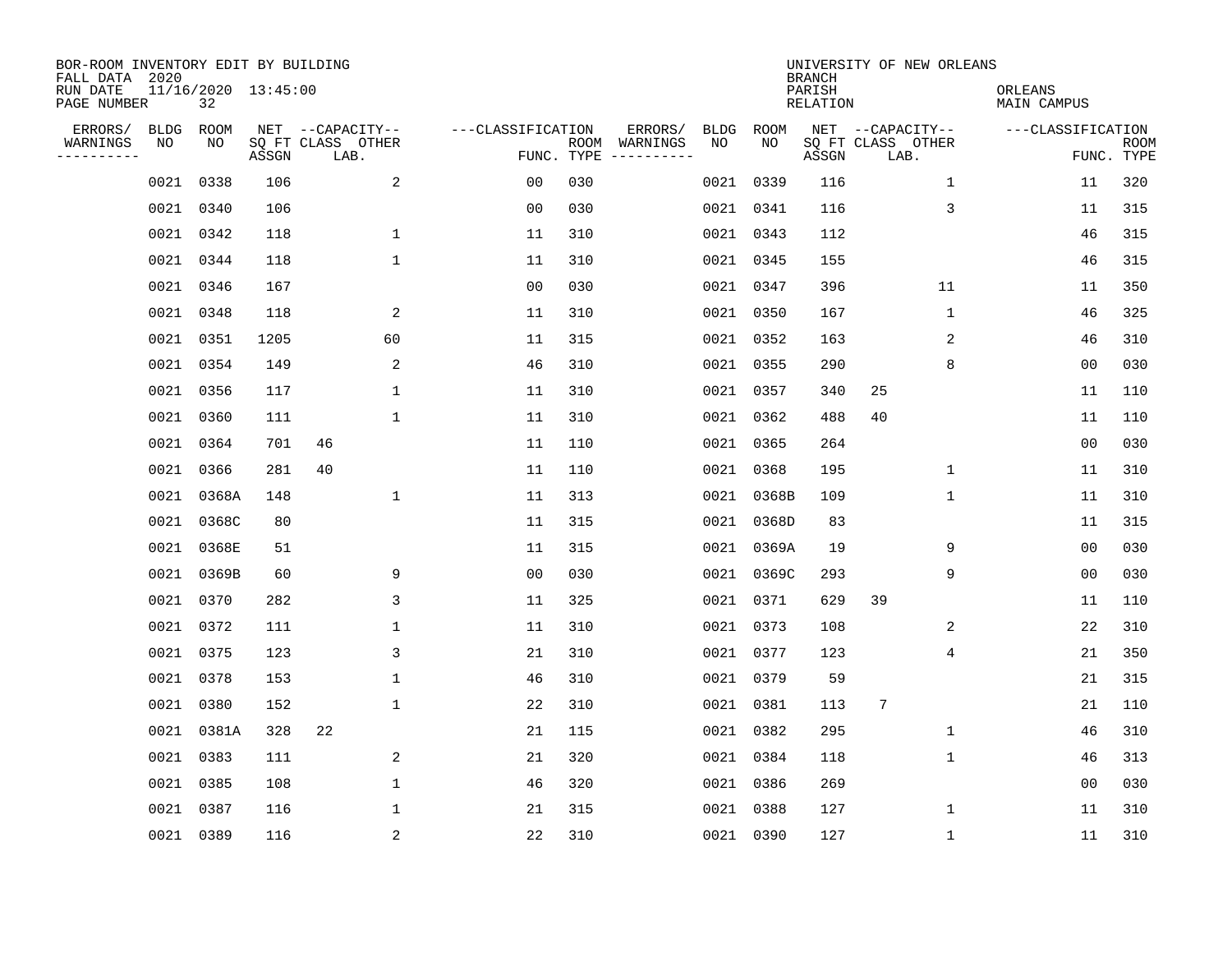| BOR-ROOM INVENTORY EDIT BY BUILDING<br>FALL DATA 2020 |      |                           |       |                           |                   |            |               |      |             | <b>BRANCH</b>             | UNIVERSITY OF NEW ORLEANS |                        |                           |
|-------------------------------------------------------|------|---------------------------|-------|---------------------------|-------------------|------------|---------------|------|-------------|---------------------------|---------------------------|------------------------|---------------------------|
| RUN DATE<br>PAGE NUMBER                               |      | 11/16/2020 13:45:00<br>33 |       |                           |                   |            |               |      |             | PARISH<br><b>RELATION</b> |                           | ORLEANS<br>MAIN CAMPUS |                           |
| ERRORS/                                               | BLDG | ROOM                      |       | NET --CAPACITY--          | ---CLASSIFICATION |            | ERRORS/       | BLDG | ROOM        |                           | NET --CAPACITY--          | ---CLASSIFICATION      |                           |
| WARNINGS<br>----------                                | ΝO   | NO                        | ASSGN | SQ FT CLASS OTHER<br>LAB. |                   | FUNC. TYPE | ROOM WARNINGS | NO   | NO          | ASSGN                     | SQ FT CLASS OTHER<br>LAB. |                        | <b>ROOM</b><br>FUNC. TYPE |
|                                                       | 0021 | 0391                      | 116   | 1                         | 11                | 310        |               |      | 0021 0391A  | 57                        |                           | 11                     | 530                       |
|                                                       |      | 0021 0392                 | 110   | 2                         | 00                | 030        |               |      | 0021 0393   | 54                        | 1                         | 00                     | 010                       |
|                                                       |      | 0021 0394                 | 110   | 2                         | 00                | 030        |               |      | 0021 C0011  | 385                       |                           | 00                     | 020                       |
|                                                       |      | 0021 C0012W               | 407   |                           | 0 <sub>0</sub>    | 020        |               |      | 0021 C0014E | 413                       |                           | 0 <sub>0</sub>         | 020                       |
|                                                       |      | 0021 C0014N               | 386   |                           | 0 <sub>0</sub>    | 020        |               |      | 0021 C0015E | 2083                      |                           | 00                     | 020                       |
|                                                       |      | 0021 C0015N               | 855   |                           | 0 <sub>0</sub>    | 020        |               |      | 0021 C0015S | 894                       |                           | 0 <sub>0</sub>         | 020                       |
|                                                       |      | 0021 C0015W               | 1767  |                           | 0 <sub>0</sub>    | 020        |               |      | 0021 C0016  | 137                       |                           | 0 <sub>0</sub>         | 020                       |
|                                                       |      | 0021 C0017                | 136   |                           | 0 <sub>0</sub>    | 020        |               |      | 0021 C0021  | 529                       |                           | 0 <sub>0</sub>         | 020                       |
|                                                       |      | 0021 C0022N               | 352   |                           | 0 <sub>0</sub>    | 020        |               |      | 0021 C0022S | 362                       |                           | 0 <sub>0</sub>         | 020                       |
|                                                       |      | 0021 C0022W               | 385   |                           | 00                | 020        |               |      | 0021 C0023  | 315                       |                           | 00                     | 020                       |
|                                                       |      | 0021 C0025E               | 842   |                           | 0 <sub>0</sub>    | 020        |               |      | 0021 C0025N | 1220                      |                           | 0 <sub>0</sub>         | 020                       |
|                                                       |      | 0021 C0025S               | 1220  |                           | 0 <sub>0</sub>    | 020        |               |      | 0021 C0025W | 842                       |                           | 0 <sub>0</sub>         | 020                       |
|                                                       |      | 0021 C0026                | 122   |                           | 0 <sub>0</sub>    | 020        |               |      | 0021 C0027  | 122                       |                           | 0 <sub>0</sub>         | 020                       |
|                                                       |      | 0021 C0031                | 355   |                           | 0 <sub>0</sub>    | 020        |               |      | 0021 C0032N | 324                       |                           | 0 <sub>0</sub>         | 020                       |
|                                                       |      | 0021 C0032S               | 176   |                           | 0 <sub>0</sub>    | 020        |               |      | 0021 C0032W | 423                       |                           | 0 <sub>0</sub>         | 020                       |
|                                                       |      | 0021 C0033                | 388   |                           | 0 <sub>0</sub>    | 020        |               |      | 0021 C0034  | 372                       |                           | 00                     | 020                       |
|                                                       |      | 0021 C0035E               | 863   |                           | 00                | 020        |               |      | 0021 C0035N | 1220                      |                           | 0 <sub>0</sub>         | 020                       |
|                                                       |      | 0021 C0035S               | 1220  |                           | 0 <sub>0</sub>    | 020        |               |      | 0021 C0035W | 863                       |                           | 0 <sub>0</sub>         | 020                       |
|                                                       |      | 0021 C0036                | 122   |                           | 0 <sub>0</sub>    | 020        |               |      | 0021 C0037  | 122                       |                           | 0 <sub>0</sub>         | 020                       |
|                                                       |      | 0021 C012N                | 465   |                           | 0 <sub>0</sub>    | 020        |               |      | 0021 E0011  | 52                        |                           | 0 <sub>0</sub>         | 020                       |
|                                                       |      | 0021 E0021                | 52    |                           | 0 <sub>0</sub>    | 020        |               |      | 0021 E0031  | 52                        |                           | 0 <sub>0</sub>         | 020                       |
|                                                       |      | 0021 S0011                | 232   |                           | 0 <sub>0</sub>    | 020        |               |      | 0021 S0012  | 232                       |                           | 0 <sub>0</sub>         | 020                       |
|                                                       |      | 0021 S0013                | 232   |                           | 0 <sub>0</sub>    | 020        |               |      | 0021 S0014  | 232                       |                           | 0 <sub>0</sub>         | 020                       |
|                                                       |      | 0021 S0015                | 52    |                           | 0 <sub>0</sub>    | 020        |               |      | 0021 S0016  | 52                        |                           | 0 <sub>0</sub>         | 020                       |
|                                                       |      | 0021 S0021                | 272   |                           | 0 <sub>0</sub>    | 020        |               |      | 0021 S0022  | 272                       |                           | 0 <sub>0</sub>         | 020                       |
|                                                       |      | 0021 S0023                | 272   |                           | 0 <sub>0</sub>    | 020        |               |      | 0021 S0024  | 272                       |                           | 0 <sub>0</sub>         | 020                       |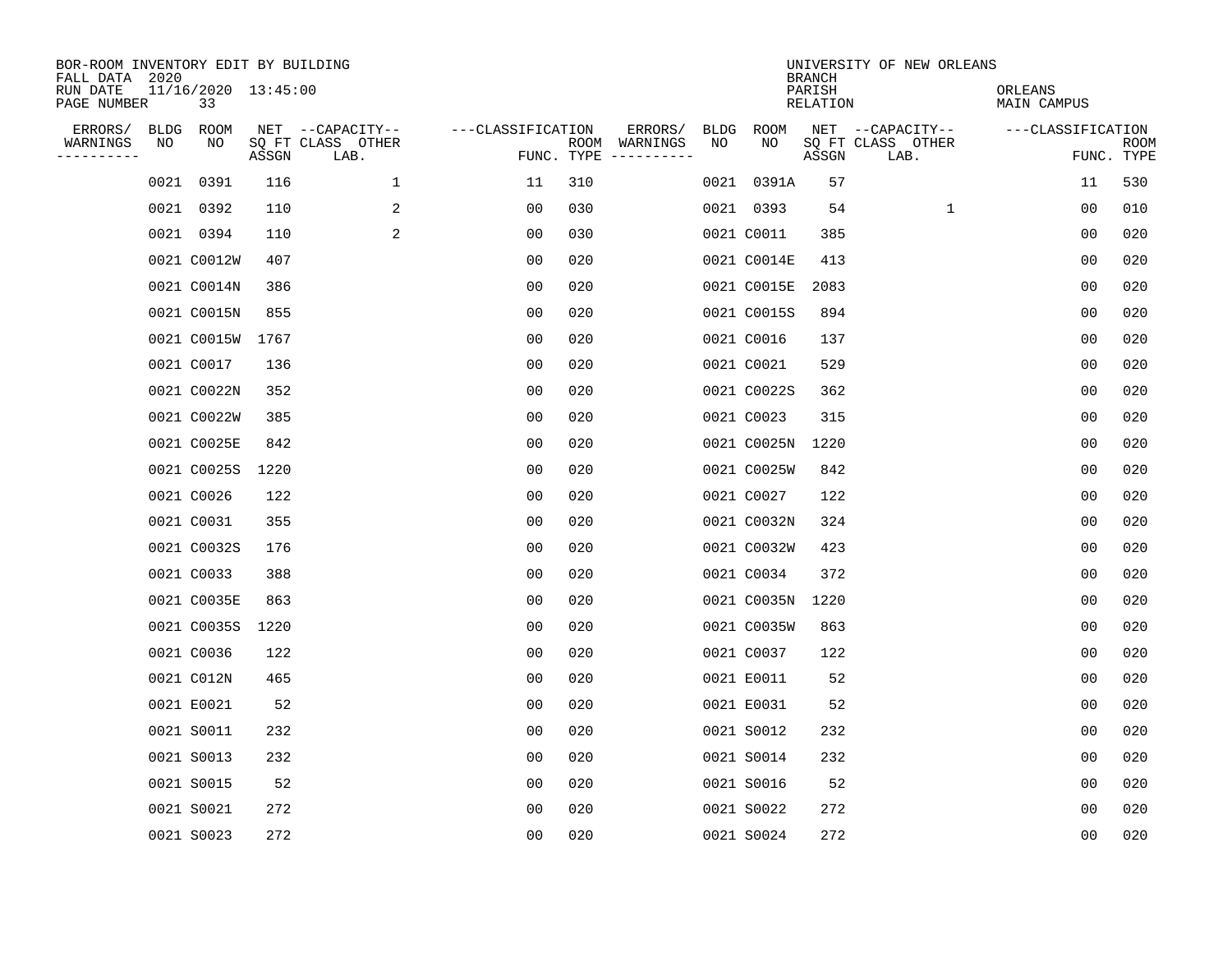| BOR-ROOM INVENTORY EDIT BY BUILDING       |                           |       |                           |                   |                                      |             |                                                                |                                     | UNIVERSITY OF NEW ORLEANS                                                                                                                           |                                                |                           |
|-------------------------------------------|---------------------------|-------|---------------------------|-------------------|--------------------------------------|-------------|----------------------------------------------------------------|-------------------------------------|-----------------------------------------------------------------------------------------------------------------------------------------------------|------------------------------------------------|---------------------------|
| FALL DATA 2020<br>RUN DATE<br>PAGE NUMBER | 11/16/2020 13:45:00<br>34 |       |                           |                   |                                      |             |                                                                | <b>BRANCH</b><br>PARISH<br>RELATION |                                                                                                                                                     | ORLEANS<br><b>MAIN CAMPUS</b>                  |                           |
| ERRORS/<br><b>BLDG</b>                    | ROOM                      |       | NET --CAPACITY--          | ---CLASSIFICATION | ERRORS/                              | <b>BLDG</b> | ROOM                                                           |                                     | NET --CAPACITY--                                                                                                                                    | ---CLASSIFICATION                              |                           |
| WARNINGS<br>NO<br>----------              | NO                        | ASSGN | SQ FT CLASS OTHER<br>LAB. |                   | ROOM WARNINGS<br>FUNC. TYPE $------$ | NO          | NO                                                             | ASSGN                               | SQ FT CLASS OTHER<br>LAB.                                                                                                                           |                                                | <b>ROOM</b><br>FUNC. TYPE |
|                                           | 0021 S0031                | 272   |                           | 00                | 020                                  |             | 0021 S0032                                                     | 272                                 |                                                                                                                                                     | 0 <sub>0</sub>                                 | 020                       |
|                                           | 0021 S0033                | 272   |                           | 00                | 020                                  |             | 0021 S0034<br>TOTAL NUMBER CLASSROOMS<br>TOTAL NUMBER LABS 210 | 272                                 | TOTAL ASSIGNABLE & UNASSIGNABLE SQFT:<br>TOTAL NET ASSIGN SQ. FT. IN ROOM FILE<br>TOTAL NUMBER COMPUTER CLASSROOMS<br>TOTAL NUMBER SPECIAL LABS 220 | 00<br>90,979<br>60,265<br>31<br>$\overline{a}$ | 020                       |
|                                           | 0022 0100                 | 507   | $\mathbf{1}$              | 44                | 310                                  |             | 0022 0100A                                                     | 339                                 | 3                                                                                                                                                   | 44                                             | 325                       |
|                                           | 0022 0100B                | 114   | $\mathbf{1}$              | 44                | 315                                  | 0022        | 0100C                                                          | 126                                 | $\mathbf{1}$                                                                                                                                        | 44                                             | 314                       |
|                                           | 0022 0100D                | 159   | $\mathbf{1}$              | 44                | 325                                  | 0022        | 0100E                                                          | 137                                 | $\mathbf{1}$                                                                                                                                        | 44                                             | 314                       |
|                                           | 0022 0100F                | 190   | 6                         | 44                | 350                                  | 0022        | 0100G                                                          | 40                                  |                                                                                                                                                     | 44                                             | 315                       |
|                                           | 0022 0101                 | 527   |                           | 0 <sub>0</sub>    | 020                                  | 0022        | 0101A                                                          | 457                                 | 6                                                                                                                                                   | 44                                             | 314                       |
|                                           | 0022 0101B                | 20    |                           | 44                | 315                                  | 0022        | 0101D                                                          | 1872                                |                                                                                                                                                     | 44                                             | 710                       |
|                                           | 0022 0101E                | 181   | $\mathbf{1}$              | 44                | 315                                  | 0022        | 0101F                                                          | 525                                 | 35                                                                                                                                                  | 44                                             | 240                       |
|                                           | 0022 0101G                | 134   | $\mathbf 1$               | 44                | 315                                  | 0022        | 0101H                                                          | 122                                 | $\mathbf{1}$                                                                                                                                        | 44                                             | 315                       |
| 0022                                      | 0101I                     | 173   | 1                         | 44                | 314                                  | 0022        | 0101J                                                          | 104                                 | 48                                                                                                                                                  | 44                                             | 315                       |
|                                           | 0022 0101K                | 120   | 6                         | 44                | 314                                  | 0022        | 0101L                                                          | 99                                  | 1                                                                                                                                                   | 44                                             | 314                       |
|                                           | 0022 0101M                | 104   | $\mathbf{1}$              | 44                | 314                                  | 0022        | 0101N                                                          | 119                                 | $\mathbf{1}$                                                                                                                                        | 44                                             | 314                       |
| 0022                                      | 01010                     | 182   | $\mathbf{1}$              | 44                | 314                                  | 0022        | 0101P                                                          | 100                                 | 12                                                                                                                                                  | 44                                             | 314                       |
| 0022                                      | 0101Q                     | 164   | $\mathbf{1}$              | 44                | 314                                  | 0022        | 0101R                                                          | 1023                                |                                                                                                                                                     | 44                                             | 240                       |
|                                           | 0022 0101S                | 87    |                           | 44                | 715                                  |             | 0022 0101T                                                     | 131                                 |                                                                                                                                                     | 44                                             | 313                       |
|                                           | 0022 0101U                | 78    |                           | 44                | 314                                  | 0022        | 0102                                                           | 28                                  |                                                                                                                                                     | 44                                             | 315                       |
|                                           | 0022 0103                 | 59    |                           | 0 <sub>0</sub>    | 030                                  | 0022        | 0104A                                                          | 138                                 | $\mathbf 1$                                                                                                                                         | 44                                             | 314                       |
|                                           | 0022 0104B                | 134   | $\mathbf 1$               | 44                | 314                                  | 0022        | 0104C                                                          | 135                                 | $\mathbf 1$                                                                                                                                         | 44                                             | 314                       |
|                                           | 0022 0104D                | 130   | $\mathbf{1}$              | 44                | 314                                  | 0022        | 0105                                                           | 168                                 |                                                                                                                                                     | 0 <sub>0</sub>                                 | 030                       |
|                                           | 0022 0106                 | 274   |                           | 0 <sub>0</sub>    | 020                                  | 0022        | 0106A                                                          | 159                                 | $\mathbf{1}$                                                                                                                                        | 63                                             | 314                       |
|                                           | 0022 0106B                | 118   |                           | 63                | 314                                  | 0022        | 0106C                                                          | 120                                 | 2                                                                                                                                                   | 63                                             | 314                       |
|                                           | 0022 0106D                | 102   | $\mathbf{1}$              | 63                | 314                                  |             | 0022 0106E                                                     | 191                                 |                                                                                                                                                     | 63                                             | 314                       |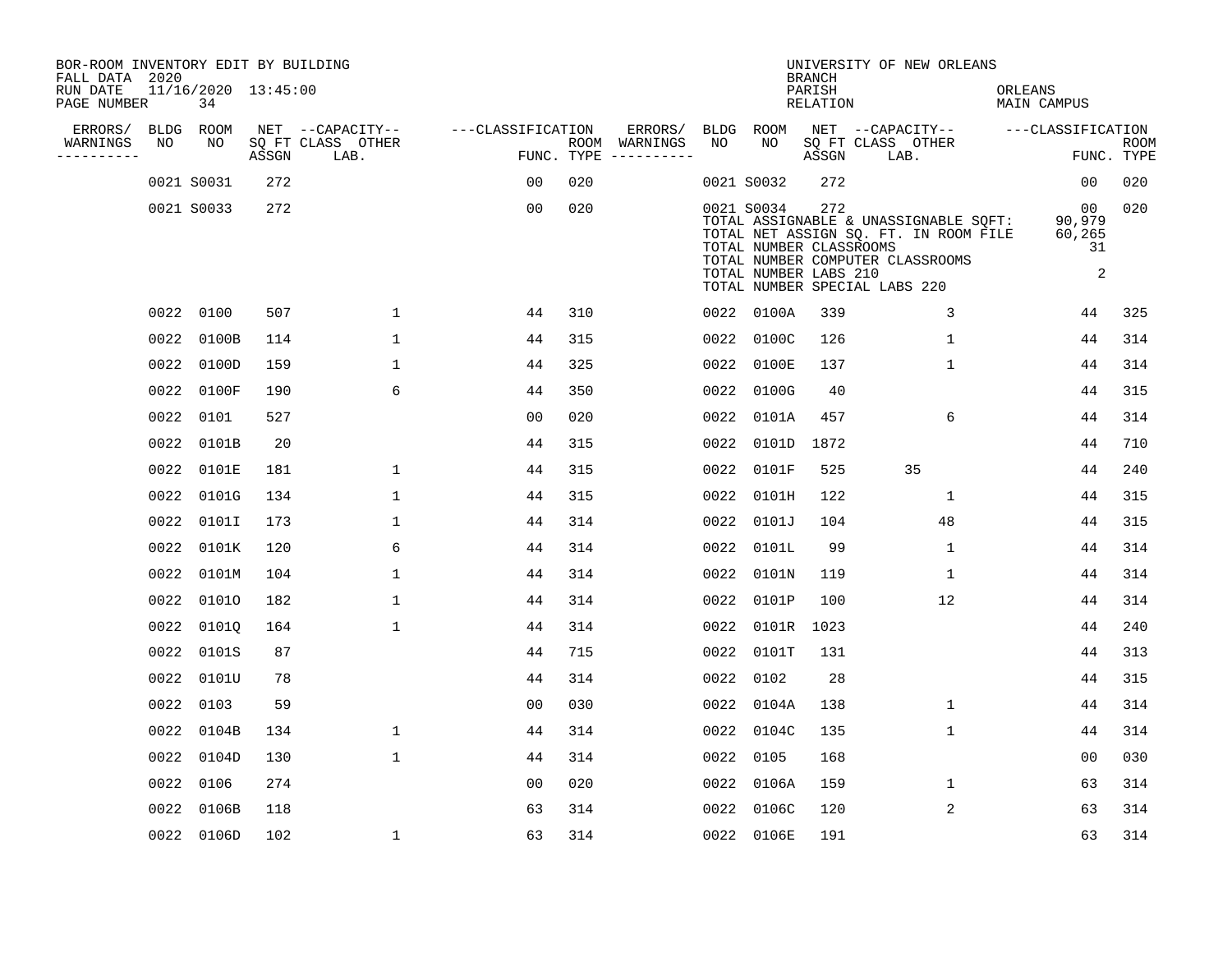| BOR-ROOM INVENTORY EDIT BY BUILDING<br>FALL DATA 2020 |             |                           |       |                           |                   |                    |          |             |             | <b>BRANCH</b>             | UNIVERSITY OF NEW ORLEANS |                               |                           |
|-------------------------------------------------------|-------------|---------------------------|-------|---------------------------|-------------------|--------------------|----------|-------------|-------------|---------------------------|---------------------------|-------------------------------|---------------------------|
| RUN DATE<br>PAGE NUMBER                               |             | 11/16/2020 13:45:00<br>35 |       |                           |                   |                    |          |             |             | PARISH<br><b>RELATION</b> |                           | ORLEANS<br><b>MAIN CAMPUS</b> |                           |
| ERRORS/                                               | <b>BLDG</b> | ROOM                      |       | NET --CAPACITY--          | ---CLASSIFICATION |                    | ERRORS/  | <b>BLDG</b> | <b>ROOM</b> |                           | NET --CAPACITY--          | ---CLASSIFICATION             |                           |
| WARNINGS<br>----------                                | NO          | NO                        | ASSGN | SQ FT CLASS OTHER<br>LAB. |                   | ROOM<br>FUNC. TYPE | WARNINGS | NO          | NO          | ASSGN                     | SQ FT CLASS OTHER<br>LAB. |                               | <b>ROOM</b><br>FUNC. TYPE |
|                                                       | 0022        | 0106F                     | 190   |                           | 63                | 314                |          | 0022        | 0106G       | 362                       |                           | 63                            | 730                       |
|                                                       | 0022        | 0106H                     | 92    |                           | 63                | 314                |          | 0022        | 0106I       | 151                       |                           | 63                            | 314                       |
|                                                       | 0022        | 0106J                     | 104   |                           | 63                | 314                |          |             | 0022 0106K  | 6                         |                           | 63                            | 315                       |
|                                                       | 0022        | 0106L                     | 10    |                           | 63                | 315                |          | 0022        | 0108        | 222                       | 10                        | 63                            | 650                       |
|                                                       | 0022        | 0109                      | 114   | 3                         | 0 <sub>0</sub>    | 030                |          | 0022        | 0110        | 131                       | 2                         | 00                            | 030                       |
|                                                       | 0022        | 0111                      | 75    |                           | 0 <sub>0</sub>    | 010                |          |             | 0022 0112   | 435                       |                           | 45                            | 750                       |
|                                                       | 0022        | 0112A                     | 44    |                           | 45                | 314                |          | 0022        | 0113        | 93                        |                           | 0 <sub>0</sub>                | 030                       |
|                                                       | 0022        | 0114                      | 120   |                           | 21                | 731                |          | 0022        | 0115        | 128                       | 1                         | 21                            | 314                       |
|                                                       | 0022        | 0116                      | 121   | 1                         | 21                | 314                |          | 0022        | 0117        | 118                       | $\mathbf 1$               | 21                            | 314                       |
|                                                       | 0022        | 0118                      | 119   | 1                         | 21                | 314                |          | 0022        | 0119        | 129                       | 1                         | 21                            | 314                       |
|                                                       | 0022        | 0120                      | 120   | $\mathbf{1}$              | 21                | 314                |          | 0022        | 0121        | 129                       | 2                         | 21                            | 314                       |
|                                                       | 0022        | 0122                      | 119   | 2                         | 21                | 314                |          | 0022        | 0123        | 140                       | 6                         | 21                            | 314                       |
|                                                       | 0022        | 0124                      | 559   |                           | 00                | 030                |          | 0022        | 0124A       | 393                       |                           | 0 <sub>0</sub>                | 030                       |
|                                                       | 0022        | 0124B                     | 313   |                           | 0 <sub>0</sub>    | 030                |          | 0022        | 0200        | 411                       | 3                         | 46                            | 310                       |
|                                                       | 0022        | 0200A                     | 163   | 1                         | 21                | 314                |          | 0022        | 0200B       | 387                       | 1                         | 46                            | 313                       |
|                                                       | 0022        | 0200C                     | 405   | $\mathbf{1}$              | 46                | 325                |          | 0022        | 0200D       | 354                       | 10                        | 11                            | 110                       |
|                                                       | 0022        | 0200E                     | 39    |                           | 0 <sub>0</sub>    | 020                |          | 0022        | 0200F       | 12                        |                           | 21                            | 315                       |
|                                                       | 0022        | 0200G                     | 9     |                           | 21                | 315                |          | 0022        | 0201        | 90                        | 1                         | 46                            | 310                       |
|                                                       | 0022        | 0201A                     | 152   |                           | 46                | 315                |          | 0022        | 0201B       | 141                       |                           | 46                            | 315                       |
|                                                       | 0022        | 0201C                     | 100   | $\mathbf{1}$              | 46                | 314                |          | 0022        | 0202        | 663                       | 30                        | 11                            | 110                       |
|                                                       | 0022        | 0202A                     | 95    | $\mathbf 1$               | 11                | 314                |          | 0022        | 0203        | 70                        | 1                         | 11                            | 310                       |
|                                                       | 0022        | 0204                      | 156   |                           | 0 <sub>0</sub>    | 030                |          | 0022        | 0205        | 440                       | 10                        | 11                            | 320                       |
|                                                       | 0022        | 0205A                     | 140   | 2                         | 11                | 320                |          |             | 0022 0205B  | 148                       | 2                         | 11                            | 320                       |
|                                                       | 0022        | 0206                      | 1737  | 18                        | 11                | 210                |          |             | 0022 0206A  | 111                       | $\mathbf{1}$              | 11                            | 215                       |
|                                                       | 0022        | 0207                      | 247   | $\mathbf{1}$              | 11                | 310                |          | 0022        | 0208        | 135                       | 3                         | 0 <sub>0</sub>                | 030                       |
|                                                       | 0022 0209   |                           | 140   | 2                         | 0 <sub>0</sub>    | 030                |          |             | 0022 0210   | 48                        |                           | 0 <sub>0</sub>                | 010                       |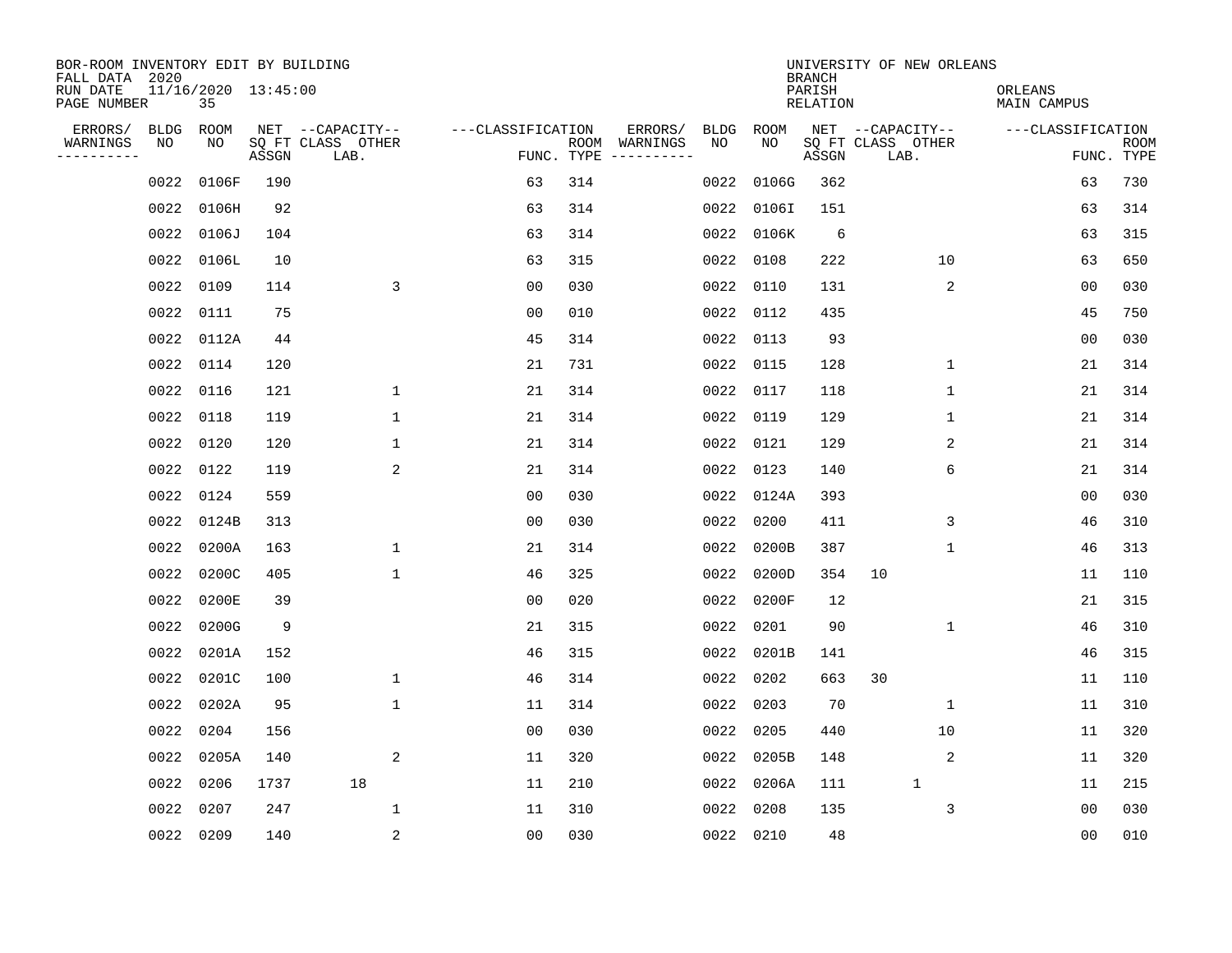| BOR-ROOM INVENTORY EDIT BY BUILDING<br>FALL DATA 2020 |           |                           |       |                           |                   |            |                              |      |            | <b>BRANCH</b>             | UNIVERSITY OF NEW ORLEANS |                               |                           |
|-------------------------------------------------------|-----------|---------------------------|-------|---------------------------|-------------------|------------|------------------------------|------|------------|---------------------------|---------------------------|-------------------------------|---------------------------|
| RUN DATE<br>PAGE NUMBER                               |           | 11/16/2020 13:45:00<br>36 |       |                           |                   |            |                              |      |            | PARISH<br><b>RELATION</b> |                           | ORLEANS<br><b>MAIN CAMPUS</b> |                           |
| ERRORS/                                               | BLDG      | ROOM                      |       | NET --CAPACITY--          | ---CLASSIFICATION |            | ERRORS/                      | BLDG | ROOM       |                           | NET --CAPACITY--          | ---CLASSIFICATION             |                           |
| WARNINGS<br>----------                                | NO        | NO                        | ASSGN | SQ FT CLASS OTHER<br>LAB. |                   | FUNC. TYPE | ROOM WARNINGS<br>----------- | NO   | NO         | ASSGN                     | SQ FT CLASS OTHER<br>LAB. |                               | <b>ROOM</b><br>FUNC. TYPE |
|                                                       | 0022      | 0211                      | 54    |                           | 00                | 020        |                              | 0022 | 0211A      | 38                        |                           | 46                            | 315                       |
|                                                       | 0022      | 0211B                     | 94    |                           | 46                | 731        |                              | 0022 | 0211C      | 46                        | $\mathbf{1}$              | 0 <sub>0</sub>                | 030                       |
|                                                       | 0022      | 0211D                     | 53    | $\mathbf 1$               | 46                | 315        |                              | 0022 | 0211E      | 104                       |                           | 46                            | 314                       |
|                                                       |           | 0022 0211F                | 124   |                           | 46                | 314        |                              | 0022 | 0211G      | 115                       |                           | 46                            | 314                       |
|                                                       |           | 0022 0212                 | 393   | $\mathbf{1}$              | 46                | 310        |                              | 0022 | 0212A      | 106                       |                           | 21                            | 314                       |
|                                                       |           | 0022 0212B                | 120   |                           | 21                | 314        |                              | 0022 | 0213       | 26                        |                           | 22                            | 315                       |
|                                                       |           | 0022 0213A                | 33    |                           | 21                | 315        |                              | 0022 | 0213B      | 53                        |                           | 21                            | 315                       |
|                                                       |           | 0022 0213C                | 18    |                           | 0 <sub>0</sub>    | 020        |                              | 0022 | 0213D      | 121                       |                           | 21                            | 731                       |
|                                                       |           | 0022 0214                 | 354   |                           | 0 <sub>0</sub>    | 030        |                              | 0022 | 0214A      | 94                        |                           | 0 <sub>0</sub>                | 030                       |
|                                                       |           | 0022 0214B                | 318   |                           | 0 <sub>0</sub>    | 030        |                              | 0022 | 0215       | 19                        |                           | 21                            | 315                       |
|                                                       |           | 0022 0215A                | 19    |                           | 21                | 315        |                              | 0022 | 0216       | 77                        |                           | 0 <sub>0</sub>                | 030                       |
|                                                       |           | 0022 0216A                | 102   | $\mathbf{1}$              | 11                | 730        |                              | 0022 | 0217       | 14                        |                           | 21                            | 315                       |
|                                                       | 0022      | 0218                      | 526   | 5                         | 21                | 350        |                              | 0022 | 0218A      | 80                        | $\mathbf 1$               | 11                            | 314                       |
|                                                       | 0022      | 0219                      | 921   | $\mathbf{1}$              | 46                | 310        |                              | 0022 | 0219A      | 136                       |                           | 46                            | 314                       |
|                                                       |           | 0022 0219B                | 126   |                           | 46                | 314        |                              | 0022 | 0220       | 703                       | 3                         | 21                            | 350                       |
|                                                       | 0022      | 0220A                     | 100   | $\mathbf{1}$              | 22                | 310        |                              | 0022 | 0220B      | 24                        |                           | 0 <sub>0</sub>                | 020                       |
|                                                       |           | 0022 0220C                | 142   |                           | 21                | 315        |                              | 0022 | 0220D      | 14                        |                           | 21                            | 315                       |
|                                                       | 0022      | 0220E                     | 335   |                           | 21                | 325        |                              | 0022 | 0221       | 263                       | $\mathbf 1$               | 21                            | 310                       |
|                                                       |           | 0022 0221A                | 80    |                           | 21                | 313        |                              |      | 0022 0221B | 82                        |                           | 21                            | 314                       |
|                                                       | 0022      | 0221C                     | 209   | $\mathbf{1}$              | 21                | 310        |                              | 0022 | 0222       | 15                        |                           | 21                            | 315                       |
|                                                       |           | 0022 0222A                | 15    |                           | 21                | 315        |                              | 0022 | 0223       | 161                       | 5                         | 11                            | 314                       |
|                                                       | 0022      | 0223A                     | 94    |                           | 11                | 315        |                              | 0022 | 0223B      | 98                        | $\mathbf 1$               | 11                            | 310                       |
|                                                       |           | 0022 0223C                | 149   |                           | 11                | 314        |                              | 0022 | 0224       | 65                        |                           | 21                            | 315                       |
|                                                       | 0022      | 0225                      | 213   |                           | 21                | 314        |                              | 0022 | 0226       | 108                       |                           | 21                            | 314                       |
|                                                       | 0022      | 0227                      | 56    |                           | 11                | 315        |                              | 0022 | 0228       | 319                       |                           | 21                            | 314                       |
|                                                       | 0022 0229 |                           | 94    |                           | 21                | 731        |                              |      | 0022 0230  | 93                        |                           | 21                            | 314                       |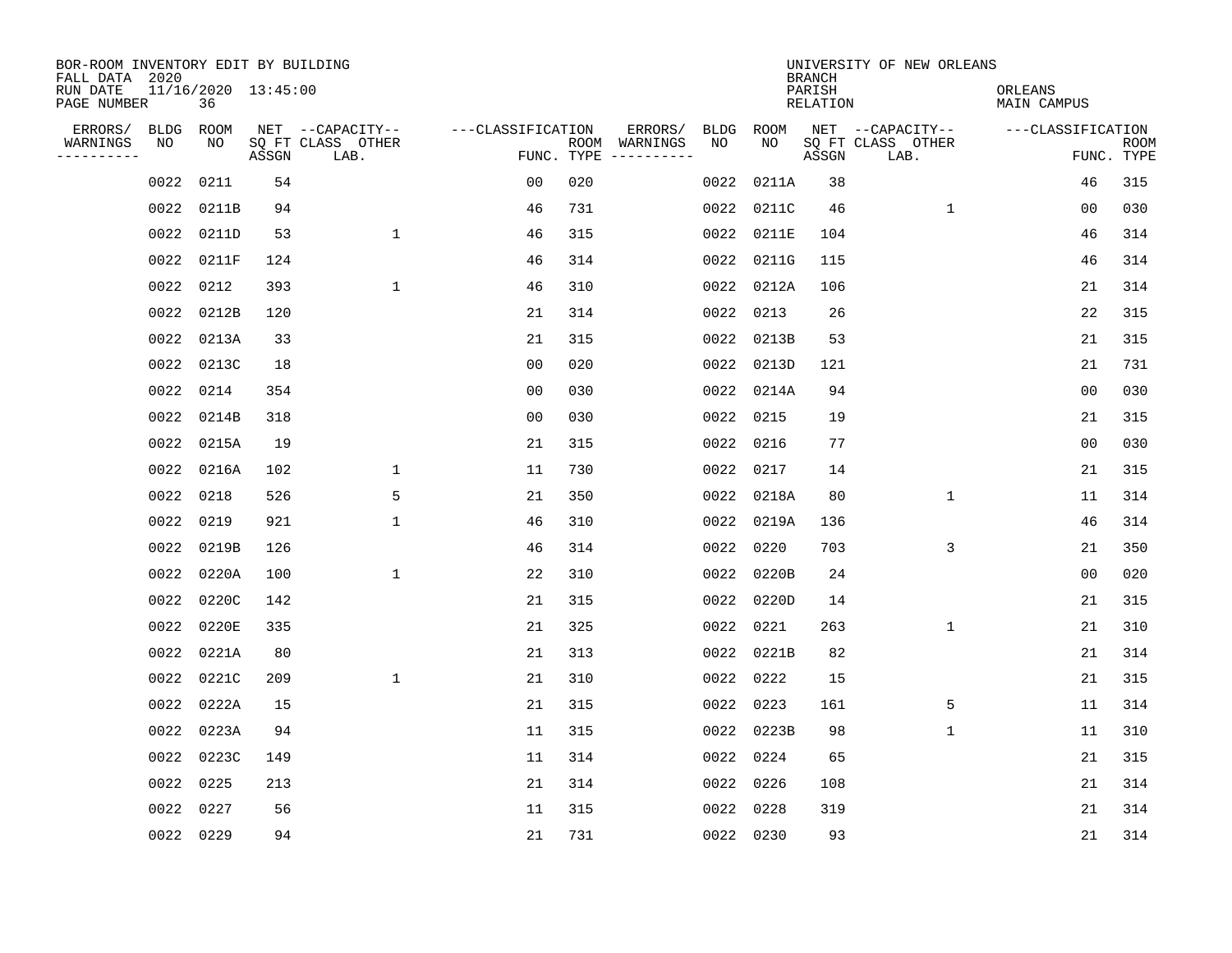| BOR-ROOM INVENTORY EDIT BY BUILDING<br>FALL DATA 2020 |      |                           |       |                           |                   |     |                                      |      |                                                  | <b>BRANCH</b>             | UNIVERSITY OF NEW ORLEANS                                                                                                                           |                               |                           |
|-------------------------------------------------------|------|---------------------------|-------|---------------------------|-------------------|-----|--------------------------------------|------|--------------------------------------------------|---------------------------|-----------------------------------------------------------------------------------------------------------------------------------------------------|-------------------------------|---------------------------|
| RUN DATE<br>PAGE NUMBER                               |      | 11/16/2020 13:45:00<br>37 |       |                           |                   |     |                                      |      |                                                  | PARISH<br><b>RELATION</b> |                                                                                                                                                     | ORLEANS<br><b>MAIN CAMPUS</b> |                           |
| ERRORS/                                               | BLDG | ROOM                      |       | NET --CAPACITY--          | ---CLASSIFICATION |     | ERRORS/                              | BLDG | ROOM                                             |                           | NET --CAPACITY--                                                                                                                                    | ---CLASSIFICATION             |                           |
| WARNINGS<br>----------                                | NO   | NO                        | ASSGN | SQ FT CLASS OTHER<br>LAB. |                   |     | ROOM WARNINGS<br>FUNC. TYPE $------$ | NO   | NO                                               | ASSGN                     | SQ FT CLASS OTHER<br>LAB.                                                                                                                           |                               | <b>ROOM</b><br>FUNC. TYPE |
|                                                       | 0022 | 0231                      | 49    | 4                         | 21                | 310 |                                      | 0022 | 0232                                             | 18                        | 2                                                                                                                                                   | 11                            | 315                       |
|                                                       |      | 0022 0233                 | 587   |                           | 21                | 315 |                                      |      | 0022 0233A                                       | 23                        | $\mathbf 1$                                                                                                                                         | 21                            | 315                       |
|                                                       |      | 0022 0233B                | 23    | $\mathbf{1}$              | 21                | 315 |                                      | 0022 | 0234                                             | 282                       |                                                                                                                                                     | 46                            | 730                       |
|                                                       |      | 0022 0234A                | 100   |                           | 46                | 314 |                                      |      | 0022 0300                                        | 300                       |                                                                                                                                                     | 0 <sub>0</sub>                | 030                       |
|                                                       |      | 0022 0301                 | 1980  |                           | 0 <sub>0</sub>    | 030 |                                      |      | 0022 C0010                                       | 1358                      |                                                                                                                                                     | 00                            | 020                       |
|                                                       |      | 0022 C0011                | 413   |                           | 0 <sub>0</sub>    | 020 |                                      |      | 0022 C0012                                       | 447                       |                                                                                                                                                     | 0 <sub>0</sub>                | 020                       |
|                                                       |      | 0022 C0020                | 1453  |                           | 0 <sub>0</sub>    | 020 |                                      |      | 0022 C0021                                       | 444                       |                                                                                                                                                     | 0 <sub>0</sub>                | 020                       |
|                                                       |      | 0022 C0022                | 674   |                           | 0 <sub>0</sub>    | 020 |                                      |      | 0022 C0023                                       | 319                       |                                                                                                                                                     | 0 <sub>0</sub>                | 020                       |
|                                                       |      | 0022 C0024                | 98    |                           | 0 <sub>0</sub>    | 020 |                                      |      | 0022 C0025                                       | 106                       |                                                                                                                                                     | 0 <sub>0</sub>                | 020                       |
|                                                       |      | 0022 C0026                | 99    |                           | 0 <sub>0</sub>    | 020 |                                      |      | 0022 C0027                                       | 36                        |                                                                                                                                                     | 0 <sub>0</sub>                | 020                       |
|                                                       |      | 0022 C0028                | 148   |                           | 0 <sub>0</sub>    | 020 |                                      |      | 0022 C0029                                       | 41                        |                                                                                                                                                     | 0 <sub>0</sub>                | 020                       |
|                                                       |      | 0022 C0030                | 83    |                           | 0 <sub>0</sub>    | 020 |                                      |      | 0022 C0031                                       | 99                        |                                                                                                                                                     | 0 <sub>0</sub>                | 020                       |
|                                                       |      | 0022 C0100                | 177   |                           | 0 <sub>0</sub>    | 020 |                                      |      | 0022 E0011                                       | 77                        |                                                                                                                                                     | 0 <sub>0</sub>                | 020                       |
|                                                       |      | 0022 S0010                | 485   |                           | 00                | 020 |                                      |      | 0022 S0011                                       | 440                       |                                                                                                                                                     | 0 <sub>0</sub>                | 020                       |
|                                                       |      | 0022 S0012                | 161   |                           | 0 <sub>0</sub>    | 020 |                                      |      | 0022 S0020                                       | 282                       |                                                                                                                                                     | 0 <sub>0</sub>                | 020                       |
|                                                       |      | 0022 S0021                | 282   |                           | 0 <sub>0</sub>    | 020 |                                      |      | 0022 S0022                                       | 173                       |                                                                                                                                                     | 00                            | 020                       |
|                                                       |      | 0022 S0030                | 161   |                           | 0 <sub>0</sub>    | 020 |                                      |      | 0022 V0010                                       | 111                       |                                                                                                                                                     | 0 <sub>0</sub>                | 020                       |
|                                                       |      | 0022 V0011                | 186   |                           | 0 <sub>0</sub>    | 020 |                                      |      | 0022 V0020                                       | 98                        |                                                                                                                                                     | 0 <sub>0</sub>                | 020                       |
|                                                       |      | 0022 V0021                | 187   |                           | 0 <sub>0</sub>    | 020 |                                      |      | TOTAL NUMBER CLASSROOMS<br>TOTAL NUMBER LABS 210 |                           | TOTAL ASSIGNABLE & UNASSIGNABLE SOFT:<br>TOTAL NET ASSIGN SQ. FT. IN ROOM FILE<br>TOTAL NUMBER COMPUTER CLASSROOMS<br>TOTAL NUMBER SPECIAL LABS 220 | 40,336<br>25,209<br>2<br>1    |                           |
|                                                       |      | 0023 0100                 | 563   |                           | 00                | 020 |                                      |      | 0023 0101                                        | 925                       | 2                                                                                                                                                   | 72                            | 720                       |
|                                                       |      | 0023 0101A                | 49    |                           | 0 <sub>0</sub>    | 020 |                                      |      | 0023 0104                                        | 2108                      |                                                                                                                                                     | 72                            | 750                       |
|                                                       |      | 0023 0105                 | 361   |                           | 81                | 081 |                                      |      | 0023 0105A                                       | 50                        |                                                                                                                                                     | 72                            | 315                       |
|                                                       |      | 0023 0105B                | 206   | $\mathbf 1$               | 72                | 310 |                                      |      | 0023 0105C                                       | 175                       | $\mathbf 1$                                                                                                                                         | 72                            | 310                       |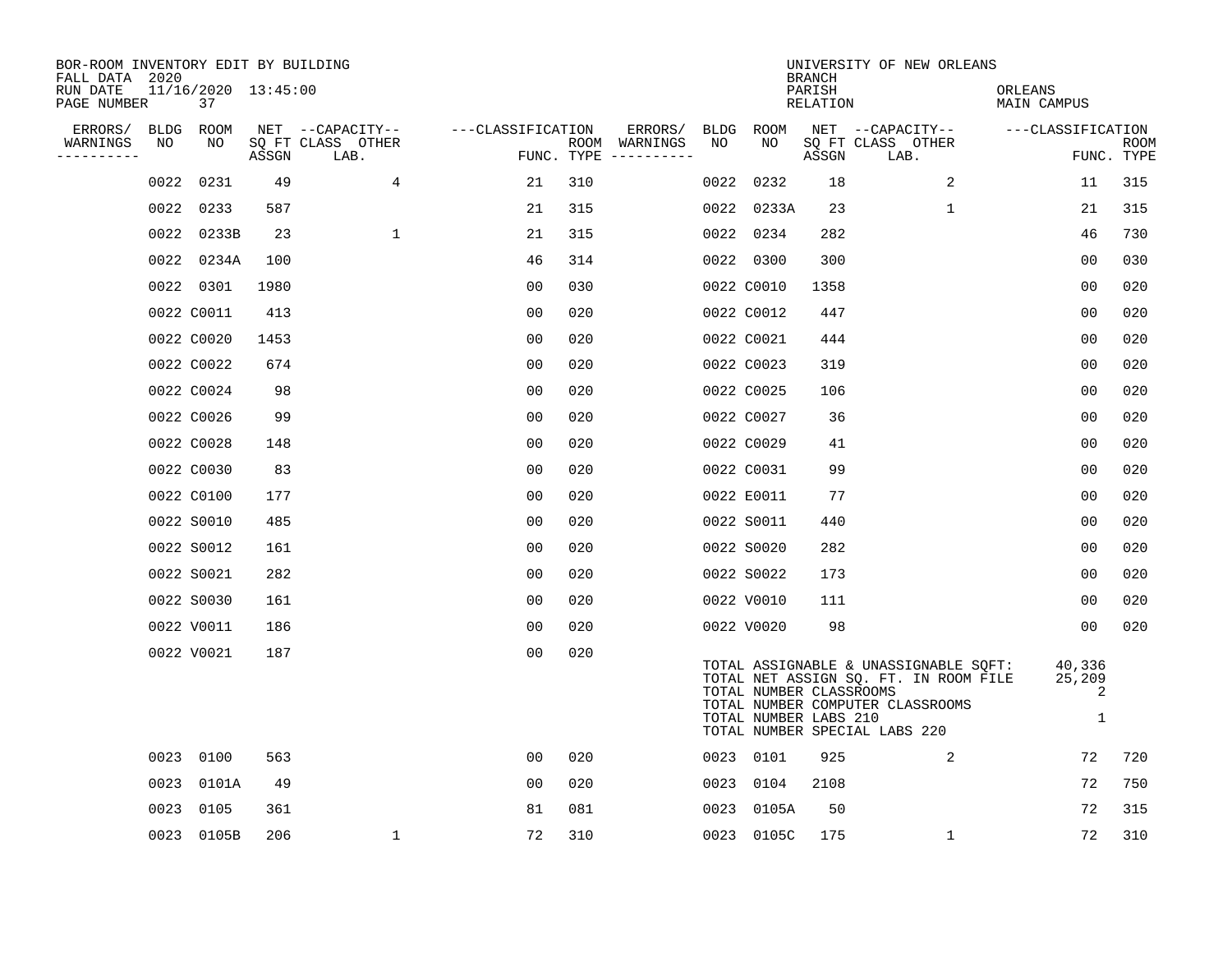| BOR-ROOM INVENTORY EDIT BY BUILDING<br>FALL DATA 2020 |      |                           |       |                           |                   |     |                                      |      |                                                  | <b>BRANCH</b>      | UNIVERSITY OF NEW ORLEANS                                                                                                                           |                                  |                           |
|-------------------------------------------------------|------|---------------------------|-------|---------------------------|-------------------|-----|--------------------------------------|------|--------------------------------------------------|--------------------|-----------------------------------------------------------------------------------------------------------------------------------------------------|----------------------------------|---------------------------|
| RUN DATE<br>PAGE NUMBER                               |      | 11/16/2020 13:45:00<br>38 |       |                           |                   |     |                                      |      |                                                  | PARISH<br>RELATION |                                                                                                                                                     | ORLEANS<br>MAIN CAMPUS           |                           |
| ERRORS/                                               |      | BLDG ROOM                 |       | NET --CAPACITY--          | ---CLASSIFICATION |     | ERRORS/                              |      | BLDG ROOM                                        |                    | NET --CAPACITY--                                                                                                                                    | ---CLASSIFICATION                |                           |
| WARNINGS<br>----------                                | NO   | NO                        | ASSGN | SQ FT CLASS OTHER<br>LAB. |                   |     | ROOM WARNINGS<br>FUNC. TYPE $------$ | NO   | NO.                                              | ASSGN              | SQ FT CLASS OTHER<br>LAB.                                                                                                                           |                                  | <b>ROOM</b><br>FUNC. TYPE |
|                                                       | 0023 | 0105D                     | 10    |                           | 72                | 315 |                                      | 0023 | 0106                                             | 707                |                                                                                                                                                     | 72                               | 315                       |
|                                                       |      | 0023 0107                 | 50    |                           | 72                | 315 |                                      | 0023 | 0108                                             | 2204               |                                                                                                                                                     | 81                               | 081                       |
|                                                       |      | 0023 0109                 | 68    |                           | 0 <sub>0</sub>    | 030 |                                      | 0023 | 0109A                                            | 117                | 2                                                                                                                                                   | 00                               | 030                       |
|                                                       |      | 0023 0110                 | 70    |                           | 0 <sub>0</sub>    | 030 |                                      |      | 0023 0110A                                       | 122                | $\overline{2}$                                                                                                                                      | 00                               | 030                       |
|                                                       |      | 0023 0111                 | 103   |                           | 81                | 081 |                                      | 0023 | 0112                                             | 134                |                                                                                                                                                     | 81                               | 081                       |
|                                                       |      | 0023 0113                 | 235   |                           | 81                | 081 |                                      |      | 0023 0114                                        | 764                | 15                                                                                                                                                  | 21                               | 210                       |
|                                                       |      | 0023 0115                 | 182   |                           | 81                | 081 |                                      | 0023 | 0116                                             | 464                |                                                                                                                                                     | 81                               | 081                       |
|                                                       |      | 0023 0117                 | 533   |                           | 81                | 081 |                                      |      | 0023 0118                                        | 4197               | 20                                                                                                                                                  | 45                               | 320                       |
|                                                       |      | 0023 0119                 | 295   | 3                         | 0 <sub>0</sub>    | 030 |                                      | 0023 | 0120                                             | 283                | 5                                                                                                                                                   | 0 <sub>0</sub>                   | 030                       |
|                                                       |      | 0023 0121                 | 100   | $\mathbf{1}$              | 73                | 310 |                                      |      | 0023 0130                                        | 265                |                                                                                                                                                     | 00                               | 030                       |
|                                                       |      | 0023 0131                 | 467   |                           | 0 <sub>0</sub>    | 030 |                                      |      | 0023 0132                                        | 516                |                                                                                                                                                     | 0 <sub>0</sub>                   | 030                       |
|                                                       |      | 0023 C0011                | 316   |                           | 0 <sub>0</sub>    | 020 |                                      |      | 0023 C0012                                       | 1303               |                                                                                                                                                     | 0 <sub>0</sub>                   | 020                       |
|                                                       |      | 0023 C0013                | 79    |                           | 0 <sub>0</sub>    | 020 |                                      |      | TOTAL NUMBER CLASSROOMS<br>TOTAL NUMBER LABS 210 |                    | TOTAL ASSIGNABLE & UNASSIGNABLE SOFT:<br>TOTAL NET ASSIGN SQ. FT. IN ROOM FILE<br>TOTAL NUMBER COMPUTER CLASSROOMS<br>TOTAL NUMBER SPECIAL LABS 220 | 18,021<br>13,508<br>$\mathbf{1}$ |                           |
|                                                       |      | 0024 0101                 | 1652  | 110                       | 91                | 630 |                                      |      | 0024 0102                                        | 3432               | 229                                                                                                                                                 | 91                               | 630                       |
|                                                       |      | 0024 0103                 | 101   |                           | 91                | 635 |                                      |      | 0024 0104                                        | 59                 |                                                                                                                                                     | 91                               | 530                       |
|                                                       |      | 0024 0105                 | 161   |                           | 91                | 635 |                                      |      | 0024 0106                                        | 450                | 5                                                                                                                                                   | 91                               | 615                       |
|                                                       |      | 0024 0107                 | 145   |                           | 91                | 635 |                                      |      | 0024 0108                                        | 55                 |                                                                                                                                                     | 91                               | 615                       |
|                                                       |      | 0024 0109                 | 145   |                           | 91                | 635 |                                      |      | 0024 0110                                        | 407                |                                                                                                                                                     | 91                               | 635                       |
|                                                       |      | 0024 0111                 | 285   |                           | 91                | 635 |                                      |      | 0024 0112                                        | 198                |                                                                                                                                                     | 00                               | 030                       |
|                                                       |      | 0024 0113                 | 599   |                           | 00                | 030 |                                      |      | 0024 0114                                        | 33                 |                                                                                                                                                     | 00                               | 010                       |
|                                                       |      | 0024 0115                 | 522   |                           | 91                | 635 |                                      |      | 0024 0116                                        | 317                | 6                                                                                                                                                   | 0 <sub>0</sub>                   | 030                       |
|                                                       |      | 0024 0117                 | 466   |                           | 91                | 635 |                                      |      | 0024 0118                                        | 319                | 7                                                                                                                                                   | 00                               | 030                       |
|                                                       |      | 0024 0119                 | 182   |                           | 91                | 635 |                                      |      | 0024 0121                                        | 17                 |                                                                                                                                                     | 0 <sub>0</sub>                   | 030                       |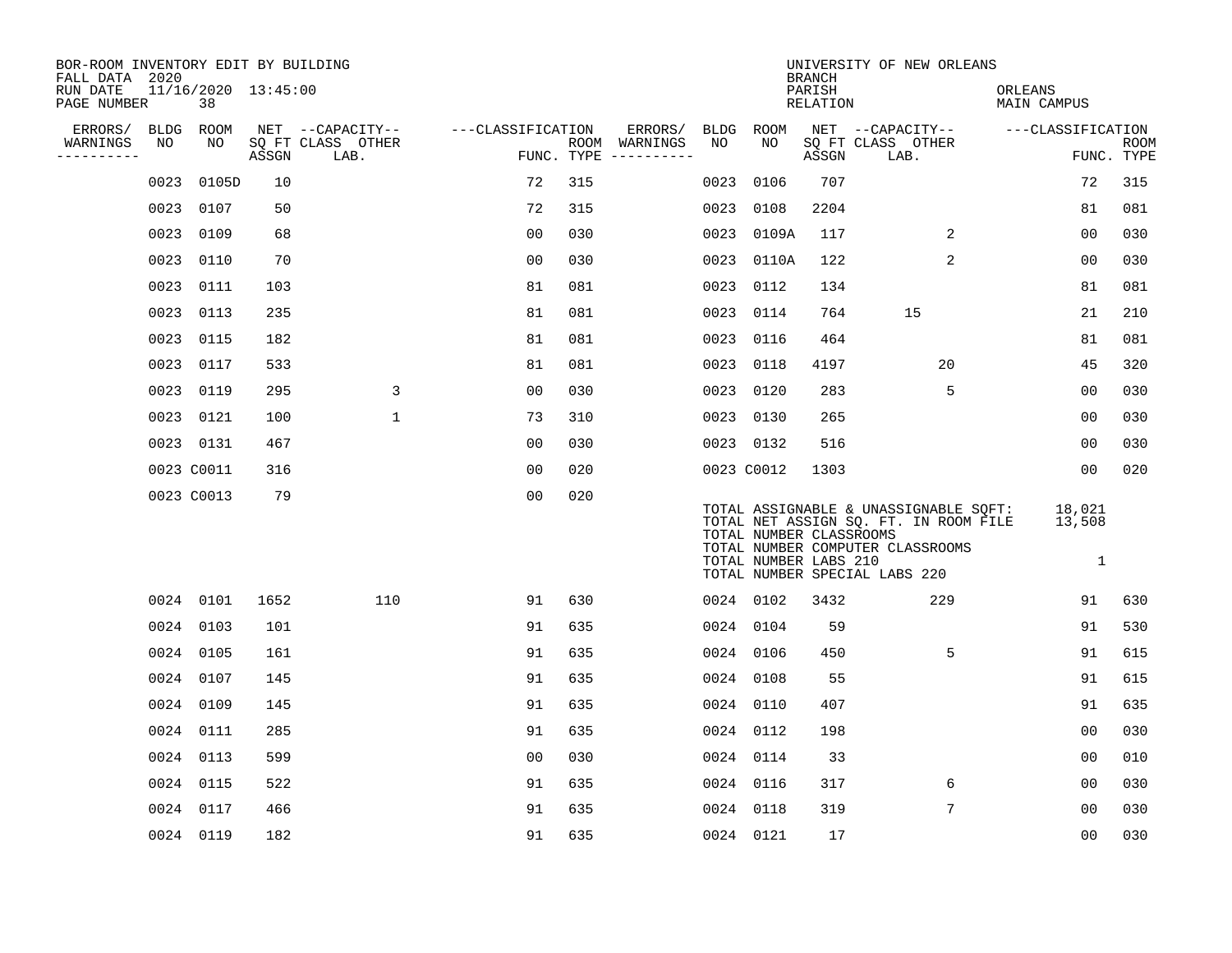| BOR-ROOM INVENTORY EDIT BY BUILDING<br>FALL DATA 2020 |      |                           |          |                           |                   |     |                                      |            |            | <b>BRANCH</b>                                    | UNIVERSITY OF NEW ORLEANS                                                                                                                                 |                               |                           |
|-------------------------------------------------------|------|---------------------------|----------|---------------------------|-------------------|-----|--------------------------------------|------------|------------|--------------------------------------------------|-----------------------------------------------------------------------------------------------------------------------------------------------------------|-------------------------------|---------------------------|
| RUN DATE<br>PAGE NUMBER                               |      | 11/16/2020 13:45:00<br>39 |          |                           |                   |     |                                      |            |            | PARISH<br>RELATION                               |                                                                                                                                                           | ORLEANS<br>MAIN CAMPUS        |                           |
| ERRORS/                                               |      | BLDG ROOM                 |          | NET --CAPACITY--          | ---CLASSIFICATION |     | ERRORS/                              | BLDG ROOM  |            |                                                  | NET --CAPACITY-- ---CLASSIFICATION                                                                                                                        |                               |                           |
| WARNINGS<br>----------                                | NO   | NO                        | ASSGN    | SQ FT CLASS OTHER<br>LAB. |                   |     | ROOM WARNINGS<br>FUNC. TYPE $------$ | NO         | NO         | ASSGN                                            | SQ FT CLASS OTHER<br>LAB.                                                                                                                                 |                               | <b>ROOM</b><br>FUNC. TYPE |
|                                                       |      | 0024 0123                 | 178      |                           | 91                | 635 |                                      | 0024       | 0125       | 178                                              |                                                                                                                                                           | 91                            | 635                       |
|                                                       |      | 0024 0127                 | 28       |                           | 0 <sub>0</sub>    | 010 |                                      | 0024 0129  |            | 39                                               | $\mathbf{1}$                                                                                                                                              | 00 <sub>o</sub>               | 030                       |
|                                                       |      | 0024 0131                 | 105      | $\mathbf{1}$              | 91                | 310 |                                      |            |            | TOTAL NUMBER CLASSROOMS<br>TOTAL NUMBER LABS 210 | TOTAL ASSIGNABLE & UNASSIGNABLE SQFT:<br>TOTAL NET ASSIGN SQ. FT. IN ROOM FILE 8,523<br>TOTAL NUMBER COMPUTER CLASSROOMS<br>TOTAL NUMBER SPECIAL LABS 220 | 10,073                        |                           |
|                                                       |      | 0025 0100                 | 318      |                           | 0 <sub>0</sub>    | 030 |                                      | 0025 0101  |            | 3453 228                                         |                                                                                                                                                           | 11                            | 110                       |
|                                                       |      | 0025 0101A                | 66       |                           | 0 <sub>0</sub>    | 010 |                                      |            | 0025 0101B | 438                                              |                                                                                                                                                           | 11                            | 115                       |
|                                                       |      | 0025 0101C                | 98       |                           | 0 <sub>0</sub>    | 030 |                                      | 0025 A0100 |            | 390                                              |                                                                                                                                                           | 0 <sub>0</sub>                | 020                       |
|                                                       |      | 0025 B0100                | 323      |                           | 0 <sub>0</sub>    | 030 |                                      |            | 0025 V0010 | 147                                              |                                                                                                                                                           | 00                            | 020                       |
|                                                       |      | 0025 V0011                | 147      |                           | 00                | 020 |                                      |            |            | TOTAL NUMBER CLASSROOMS<br>TOTAL NUMBER LABS 210 | TOTAL ASSIGNABLE & UNASSIGNABLE SQFT:<br>TOTAL NET ASSIGN SQ. FT. IN ROOM FILE<br>TOTAL NUMBER COMPUTER CLASSROOMS<br>TOTAL NUMBER SPECIAL LABS 220       | 5,380<br>3,891<br>$\mathbf 1$ |                           |
|                                                       |      | 0026 0101                 | 513      |                           | 0 <sub>0</sub>    | 030 |                                      | 0026 0102  |            | 641                                              | 41                                                                                                                                                        | 12                            | 110                       |
|                                                       |      | 0026 0103                 | 3054 304 |                           | 11                | 110 |                                      | 0026       | 0104       | 631                                              | 41                                                                                                                                                        | 12                            | 110                       |
|                                                       |      | 0026 0106                 | 951      | 62                        | 11                | 110 |                                      | 0026       | 0108       | 942                                              | 62                                                                                                                                                        | 11                            | 110                       |
|                                                       | 0026 | 0110                      | 640      | 42                        | 12                | 110 |                                      | 0026       | 0112       | 187                                              | 2                                                                                                                                                         | 46                            | 310                       |
|                                                       |      | 0026 0114                 | 429      | $\mathbf 1$               | 46                | 310 |                                      | 0026       | 0114A      | 203                                              | $\mathbf{1}$                                                                                                                                              | 46                            | 310                       |
|                                                       |      | 0026 0114B                | 101      | $\mathbf 1$               | 46                | 310 |                                      | 0026       | 0115       | 419                                              | 27                                                                                                                                                        | 46                            | 310                       |
|                                                       |      | 0026 0116                 | 429      | 6                         | 46                | 310 |                                      | 0026       | 0117       | 419                                              | 5                                                                                                                                                         | 46                            | 310                       |
|                                                       | 0026 | 0118                      | 147      | $\mathbf{1}$              | 46                | 310 |                                      | 0026       | 0120       | 633                                              | 4                                                                                                                                                         | 46                            | 310                       |
|                                                       |      | 0026 0120A                | 126      | $\mathbf{1}$              | 11                | 310 |                                      | 0026 0122  |            | 942                                              | 4                                                                                                                                                         | 46                            | 310                       |
|                                                       |      | 0026 0122A                | 162      | $\mathbf{1}$              | 46                | 310 |                                      | 0026       | 0122B      | 147                                              | $\mathbf 1$                                                                                                                                               | 46                            | 310                       |
|                                                       |      | 0026 0122C                | 145      | $\mathbf 1$               | 46                | 310 |                                      | 0026 0124  |            | 216                                              | $\mathbf 1$                                                                                                                                               | 11                            | 310                       |
|                                                       |      | 0026 0124A                | 156      | $\mathbf{1}$              | 46                | 310 |                                      |            | 0026 0124B | 152                                              | $\mathbf{1}$                                                                                                                                              | 46                            | 310                       |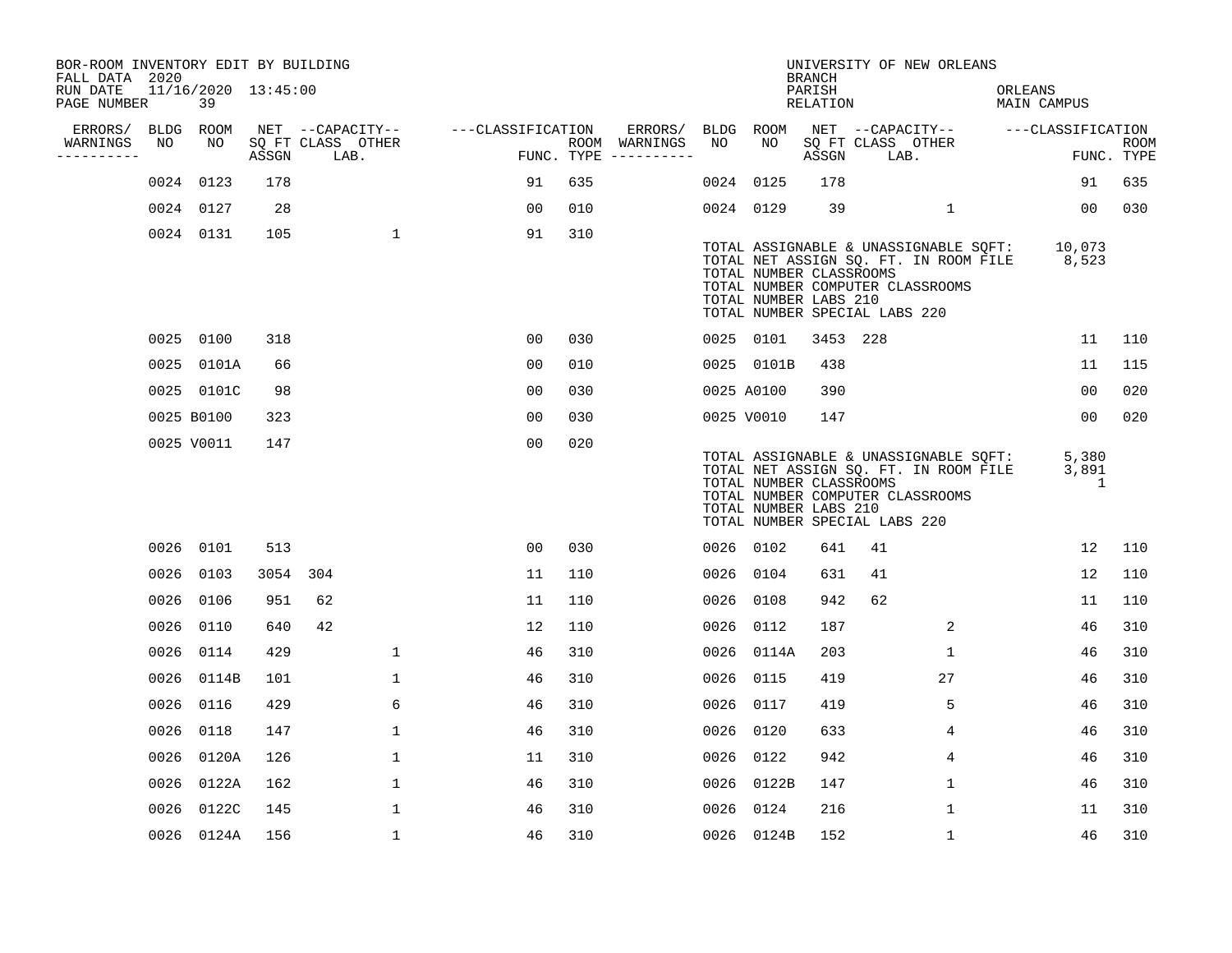| BOR-ROOM INVENTORY EDIT BY BUILDING<br>FALL DATA 2020 |             |                           |       |                           |                   |                    |          |             |             | <b>BRANCH</b>             | UNIVERSITY OF NEW ORLEANS |                        |                           |
|-------------------------------------------------------|-------------|---------------------------|-------|---------------------------|-------------------|--------------------|----------|-------------|-------------|---------------------------|---------------------------|------------------------|---------------------------|
| RUN DATE<br>PAGE NUMBER                               |             | 11/16/2020 13:45:00<br>40 |       |                           |                   |                    |          |             |             | PARISH<br><b>RELATION</b> |                           | ORLEANS<br>MAIN CAMPUS |                           |
| ERRORS/                                               | <b>BLDG</b> | ROOM                      |       | NET --CAPACITY--          | ---CLASSIFICATION |                    | ERRORS/  | <b>BLDG</b> | <b>ROOM</b> |                           | NET --CAPACITY--          | ---CLASSIFICATION      |                           |
| WARNINGS<br>----------                                | NO          | NO                        | ASSGN | SQ FT CLASS OTHER<br>LAB. |                   | ROOM<br>FUNC. TYPE | WARNINGS | NO          | NO          | ASSGN                     | SQ FT CLASS OTHER<br>LAB. |                        | <b>ROOM</b><br>FUNC. TYPE |
|                                                       | 0026        | 0124C                     | 393   | $\mathbf{1}$              | 46                | 310                |          | 0026        | 0126        | 625                       | 1                         | 46                     | 310                       |
|                                                       | 0026        | 0128                      | 642   | 5                         | 46                | 350                |          | 0026        | 0128A       | 178                       | 1                         | 46                     | 310                       |
|                                                       | 0026        | 0128B                     | 335   | 12                        | 92                | 350                |          | 0026        | 0129        | 112                       |                           | 00                     | 020                       |
|                                                       | 0026        | 0129A                     | 182   | 10                        | 0 <sub>0</sub>    | 030                |          |             | 0026 0131   | 115                       |                           | 0 <sub>0</sub>         | 010                       |
|                                                       | 0026        | 0133                      | 68    |                           | 0 <sub>0</sub>    | 020                |          | 0026        | 0133A       | 258                       | 8                         | 0 <sub>0</sub>         | 030                       |
|                                                       | 0026        | 0140                      | 138   | 1                         | 11                | 310                |          |             | 0026 0141   | 51                        |                           | 0 <sub>0</sub>         | 030                       |
|                                                       | 0026        | 0142                      | 147   | $\mathbf{1}$              | 11                | 310                |          | 0026        | 0143        | 48                        | 2                         | 0 <sub>0</sub>         | 030                       |
|                                                       | 0026        | 0145                      | 117   | 2                         | 11                | 310                |          | 0026        | 0147        | 154                       | 2                         | 11                     | 310                       |
|                                                       | 0026        | 0149                      | 117   | 4                         | 11                | 310                |          | 0026        | 0150        | 141                       |                           | 0 <sub>0</sub>         | 030                       |
|                                                       | 0026        | 0151                      | 141   | 1                         | 11                | 310                |          | 0026        | 0152        | 123                       | 1                         | 11                     | 310                       |
|                                                       | 0026        | 0153                      | 140   | 1                         | 11                | 310                |          | 0026        | 0154        | 126                       | 1                         | 11                     | 310                       |
|                                                       | 0026        | 0156                      | 123   | 1                         | 11                | 310                |          |             | 0026 0158   | 115                       | 1                         | 11                     | 310                       |
|                                                       | 0026        | 0160                      | 118   | 1                         | 11                | 310                |          | 0026        | 0162        | 118                       | 1                         | 11                     | 310                       |
|                                                       | 0026        | 0164                      | 181   | 1                         | 11                | 310                |          | 0026        | 0165        | 117                       | 1                         | 11                     | 310                       |
|                                                       | 0026        | 0166                      | 121   | 1                         | 11                | 310                |          | 0026        | 0167        | 83                        |                           | 43                     | 535                       |
|                                                       | 0026        | 0168                      | 121   | 1                         | 11                | 310                |          | 0026        | 0169        | 117                       | 1                         | 46                     | 310                       |
|                                                       | 0026        | 0170                      | 115   | 1                         | 11                | 310                |          | 0026        | 0171        | 120                       | 2                         | 11                     | 310                       |
|                                                       | 0026        | 0172                      | 115   | 1                         | 11                | 310                |          | 0026        | 0173        | 120                       | 2                         | 11                     | 310                       |
|                                                       | 0026        | 0174                      | 115   | 1                         | 11                | 310                |          | 0026        | 0175        | 120                       | 1                         | 11                     | 310                       |
|                                                       | 0026        | 0176                      | 115   | 1                         | 11                | 310                |          | 0026        | 0178        | 170                       | 1                         | 11                     | 310                       |
|                                                       | 0026        | 0180                      | 120   | 1                         | 11                | 310                |          | 0026        | 0182        | 120                       | 1                         | 11                     | 310                       |
|                                                       | 0026        | 0183                      | 1022  |                           | 0 <sub>0</sub>    | 030                |          | 0026        | 0184        | 153                       | 2                         | 46                     | 310                       |
|                                                       | 0026        | 0184A                     | 156   | $\mathbf{1}$              | 46                | 310                |          | 0026        | 0184B       | 213                       | 15                        | 46                     | 350                       |
|                                                       | 0026        | 0185                      | 50    |                           | 0 <sub>0</sub>    | 010                |          | 0026        | 0186        | 221                       | 2                         | 46                     | 310                       |
|                                                       | 0026        | 0186A                     | 156   |                           | 46                | 315                |          | 0026        | 0186B       | 137                       |                           | 46                     | 315                       |
|                                                       |             | 0026 0187                 | 120   | 1                         | 11                | 310                |          |             | 0026 0188   | 130                       | 1                         | 46                     | 310                       |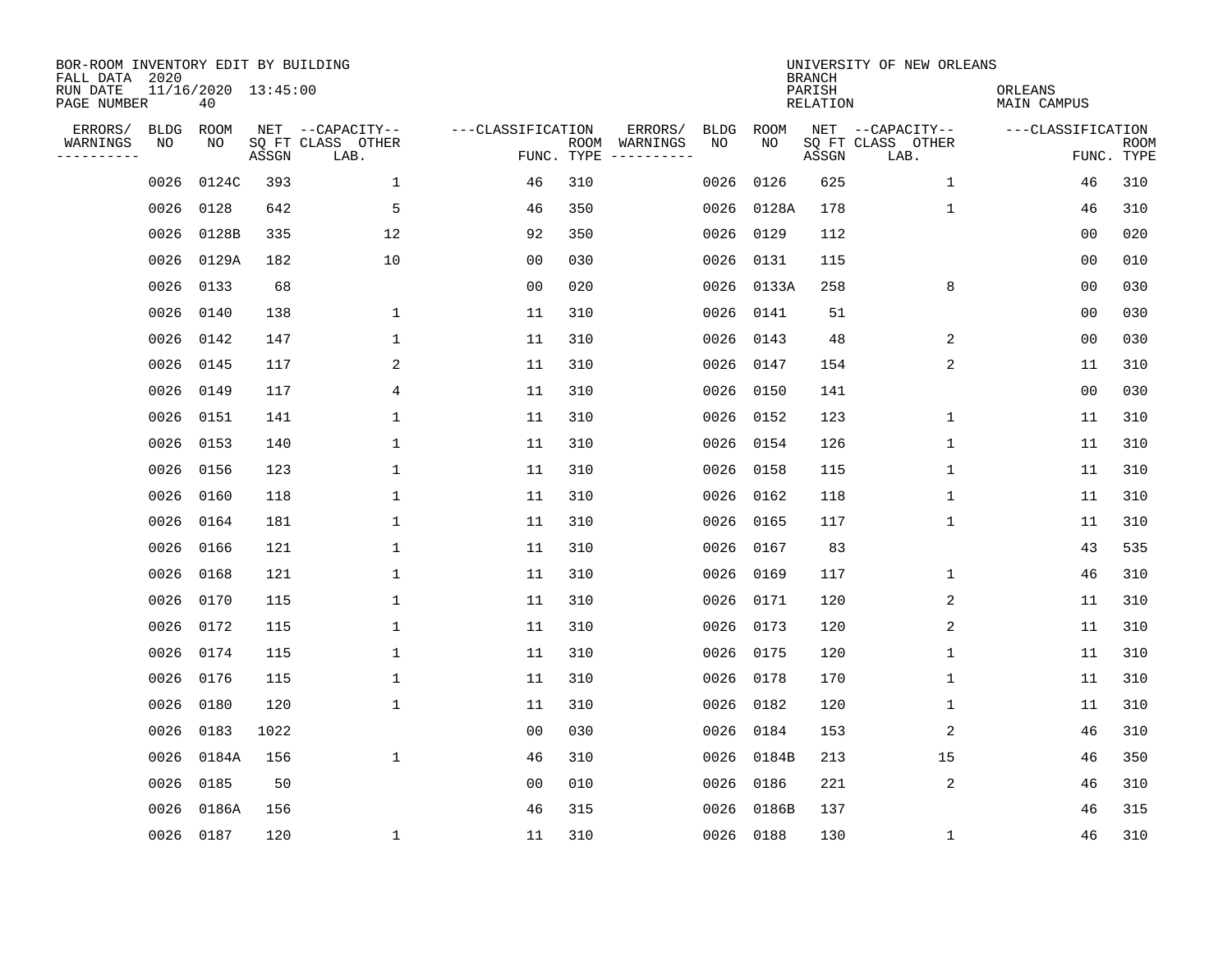| BOR-ROOM INVENTORY EDIT BY BUILDING<br>FALL DATA 2020 |             |                           |       |                           |              |                   |            |                              |             |             | <b>BRANCH</b>             |                           | UNIVERSITY OF NEW ORLEANS |                        |                           |
|-------------------------------------------------------|-------------|---------------------------|-------|---------------------------|--------------|-------------------|------------|------------------------------|-------------|-------------|---------------------------|---------------------------|---------------------------|------------------------|---------------------------|
| RUN DATE<br>PAGE NUMBER                               |             | 11/16/2020 13:45:00<br>41 |       |                           |              |                   |            |                              |             |             | PARISH<br><b>RELATION</b> |                           |                           | ORLEANS<br>MAIN CAMPUS |                           |
| ERRORS/                                               | <b>BLDG</b> | ROOM                      |       | NET --CAPACITY--          |              | ---CLASSIFICATION |            | ERRORS/                      | <b>BLDG</b> | <b>ROOM</b> |                           |                           | NET --CAPACITY--          | ---CLASSIFICATION      |                           |
| WARNINGS<br>----------                                | NO          | NO                        | ASSGN | SQ FT CLASS OTHER<br>LAB. |              |                   | FUNC. TYPE | ROOM WARNINGS<br>----------- | NO          | NO          | ASSGN                     | SQ FT CLASS OTHER<br>LAB. |                           |                        | <b>ROOM</b><br>FUNC. TYPE |
|                                                       | 0026        | 0189                      | 120   |                           | $\mathbf 1$  | 11                | 310        |                              | 0026        | 0190        | 172                       |                           | $\mathbf 1$               | 46                     | 310                       |
|                                                       | 0026        | 0191                      | 120   |                           | 2            | 11                | 310        |                              | 0026        | 0192        | 38                        |                           | 1                         | 0 <sub>0</sub>         | 030                       |
|                                                       | 0026        | 0201                      | 481   |                           |              | 0 <sub>0</sub>    | 030        |                              | 0026        | 0202        | 640                       | 42                        |                           | 12                     | 110                       |
|                                                       | 0026        | 0203                      | 1240  | 96                        |              | 11                | 110        |                              | 0026        | 0204        | 631                       | 42                        |                           | 12                     | 110                       |
|                                                       | 0026        | 0205A                     | 892   | 73                        |              | 11                | 110        |                              | 0026        | 0205B       | 904                       | 73                        |                           | 11                     | 110                       |
|                                                       | 0026        | 0206                      | 951   | 63                        |              | 11                | 110        |                              | 0026        | 0208        | 951                       | 63                        |                           | 11                     | 110                       |
|                                                       | 0026        | 0210                      | 112   |                           | $\mathbf 1$  | 11                | 310        |                              | 0026        | 0210A       | 94                        |                           | $\mathbf 1$               | 11                     | 310                       |
|                                                       | 0026        | 0210B                     | 93    |                           | $\mathbf{1}$ | 11                | 310        |                              | 0026        | 0210C       | 94                        |                           | $\mathbf{1}$              | 11                     | 310                       |
|                                                       | 0026        | 0210D                     | 165   |                           | $\mathbf{1}$ | 11                | 310        |                              | 0026        | 0212        | 149                       |                           | $\mathbf{1}$              | 46                     | 310                       |
|                                                       | 0026        | 0214                      | 169   |                           | 28           | 11                | 310        |                              | 0026        | 0214A       | 253                       |                           | 5                         | 46                     | 210                       |
|                                                       | 0026        | 0215                      | 428   | 28                        |              | 11                | 110        |                              | 0026        | 0216        | 425                       | 28                        |                           | 11                     | 110                       |
|                                                       | 0026        | 0217                      | 427   | 28                        |              | 11                | 110        |                              | 0026        | 0218        | 147                       |                           | 6                         | 11                     | 420                       |
|                                                       | 0026        | 0220                      | 633   |                           | 42           | 11                | 315        |                              | 0026        | 0222        | 951                       | 62                        |                           | 11                     | 110                       |
|                                                       | 0026        | 0224                      | 951   | 62                        |              | 11                | 110        |                              | 0026        | 0226        | 631                       | 41                        |                           | 11                     | 110                       |
|                                                       | 0026        | 0228                      | 644   | 42                        |              | 11                | 110        |                              | 0026        | 0229        | 102                       |                           |                           | 0 <sub>0</sub>         | 020                       |
|                                                       | 0026        | 0229A                     | 245   |                           | 8            | 0 <sub>0</sub>    | 030        |                              | 0026        | 0231        | 115                       |                           |                           | 0 <sub>0</sub>         | 010                       |
|                                                       | 0026        | 0233A                     | 255   |                           | 8            | 0 <sub>0</sub>    | 030        |                              | 0026        | 0240        | 550                       |                           | 2                         | 46                     | 310                       |
|                                                       | 0026        | 0240A                     | 378   |                           | $\mathbf{1}$ | 46                | 310        |                              | 0026        | 0240B       | 168                       |                           | $\mathbf 1$               | 46                     | 310                       |
|                                                       | 0026        | 0240C                     | 200   |                           |              | 46                | 315        |                              | 0026        | 0240D       | 200                       |                           |                           | 46                     | 315                       |
|                                                       | 0026        | 0241                      | 45    |                           |              | 0 <sub>0</sub>    | 010        |                              | 0026        | 0242        | 1268                      |                           | 7                         | 46                     | 310                       |
|                                                       | 0026        | 0242A                     | 156   |                           | 1            | 53                | 310        |                              | 0026        | 0242B       | 130                       |                           | $\mathbf 1$               | 46                     | 310                       |
|                                                       | 0026        | 0242C                     | 130   |                           | 1            | 46                | 315        |                              | 0026        | 0242D       | 130                       |                           | $\mathbf 1$               | 46                     | 315                       |
|                                                       | 0026        | 0242E                     | 130   |                           | $\mathbf{1}$ | 46                | 310        |                              | 0026        | 0243        | 45                        |                           | 2                         | 0 <sub>0</sub>         | 030                       |
|                                                       | 0026        | 0244                      | 306   |                           | 15           | 46                | 350        |                              | 0026        | 0245        | 43                        |                           | 1                         | 0 <sub>0</sub>         | 030                       |
|                                                       | 0026        | 0246                      | 1289  |                           | 5            | 46                | 310        |                              | 0026        | 0246A       | 101                       |                           |                           | 46                     | 315                       |
|                                                       |             | 0026 0246B                | 142   |                           | $\mathbf{1}$ | 46                | 310        |                              |             | 0026 0246C  | 159                       |                           | 1                         | 11                     | 310                       |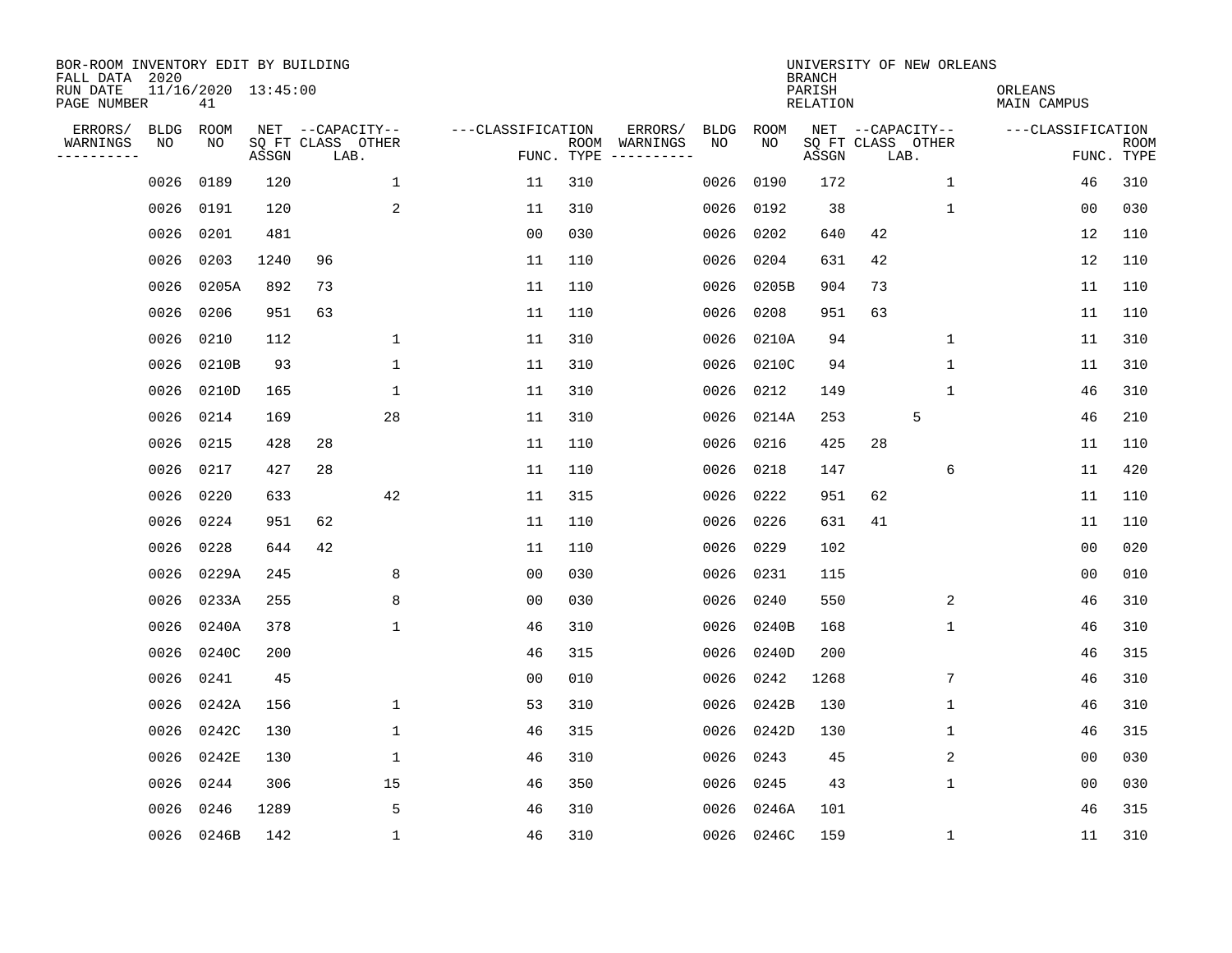| BOR-ROOM INVENTORY EDIT BY BUILDING<br>FALL DATA 2020 |             |                           |       |                           |                   |                    |          |             |             | <b>BRANCH</b>             | UNIVERSITY OF NEW ORLEANS |              |                        |                           |
|-------------------------------------------------------|-------------|---------------------------|-------|---------------------------|-------------------|--------------------|----------|-------------|-------------|---------------------------|---------------------------|--------------|------------------------|---------------------------|
| RUN DATE<br>PAGE NUMBER                               |             | 11/16/2020 13:45:00<br>42 |       |                           |                   |                    |          |             |             | PARISH<br><b>RELATION</b> |                           |              | ORLEANS<br>MAIN CAMPUS |                           |
| ERRORS/                                               | <b>BLDG</b> | ROOM                      |       | NET --CAPACITY--          | ---CLASSIFICATION |                    | ERRORS/  | <b>BLDG</b> | <b>ROOM</b> |                           | NET --CAPACITY--          |              | ---CLASSIFICATION      |                           |
| WARNINGS<br>----------                                | NO          | NO                        | ASSGN | SQ FT CLASS OTHER<br>LAB. |                   | ROOM<br>FUNC. TYPE | WARNINGS | NO          | NO          | ASSGN                     | SQ FT CLASS OTHER<br>LAB. |              |                        | <b>ROOM</b><br>FUNC. TYPE |
|                                                       | 0026        | 0246D                     | 169   | 12                        | 46                | 350                |          | 0026        | 0246E       | 169                       |                           | 1            | 11                     | 310                       |
|                                                       | 0026        | 0246F                     | 169   | 1                         | 11                | 310                |          | 0026        | 0246G       | 169                       |                           | 1            | 11                     | 310                       |
|                                                       | 0026        | 0246H                     | 88    |                           | 46                | 315                |          | 0026        | 0246J       | 57                        |                           |              | 46                     | 315                       |
|                                                       | 0026        | 0247                      | 118   | 5                         | 11                | 310                |          | 0026        | 0248        | 149                       |                           | 1            | 11                     | 310                       |
|                                                       | 0026        | 0249                      | 109   | $\mathbf 1$               | 11                | 310                |          | 0026        | 0250        | 149                       |                           | $\mathbf{1}$ | 11                     | 310                       |
|                                                       | 0026        | 0251                      | 120   | $\mathbf{1}$              | 11                | 310                |          | 0026        | 0252        | 512                       |                           |              | 0 <sub>0</sub>         | 030                       |
|                                                       | 0026        | 0253                      | 118   | 3                         | 11                | 310                |          | 0026        | 0254        | 147                       |                           | $\mathbf{1}$ | 11                     | 310                       |
|                                                       | 0026        | 0255                      | 113   | 3                         | 11                | 310                |          | 0026        | 0256        | 157                       |                           | 1            | 11                     | 310                       |
|                                                       | 0026        | 0257                      | 123   | 3                         | 11                | 310                |          | 0026        | 0301        | 480                       |                           |              | 0 <sub>0</sub>         | 030                       |
|                                                       | 0026        | 0302                      | 88    |                           | 11                | 115                |          | 0026        | 0303        | 76                        |                           |              | 11                     | 315                       |
|                                                       | 0026        | 0304                      | 330   | 3                         | 11                | 310                |          | 0026        | 0304A       | 186                       |                           | $\mathbf{1}$ | 11                     | 310                       |
|                                                       | 0026        | 0304B                     | 172   | $\mathbf{1}$              | 11                | 310                |          | 0026        | 0305M       | 1015                      | 20                        |              | 11                     | 220                       |
|                                                       | 0026        | 0305N                     | 366   | $\overline{7}$            | 11                | 210                |          | 0026        | 03050       | 1749                      |                           | 1            | 11                     | 310                       |
|                                                       | 0026        | 0305P                     | 1360  | 27                        | 11                | 210                |          | 0026        | 03050       | 1006                      | 67                        |              | 11                     | 110                       |
|                                                       | 0026        | 0305R                     | 851   | 57                        | 11                | 210                |          | 0026        | 0305S       | 566                       | 38                        |              | 11                     | 110                       |
|                                                       | 0026        | 0306                      | 252   | $\mathbf{1}$              | 43                | 310                |          | 0026        | 0306A       | 181                       |                           |              | 43                     | 315                       |
|                                                       | 0026        | 0307                      | 743   | 45                        | 11                | 210                |          | 0026        | 0308        | 665                       | 44                        |              | 11                     | 210                       |
|                                                       | 0026        | 0308B                     | 669   | 45                        | 11                | 210                |          | 0026        | 0308C       | 788                       | 53                        |              | 11                     | 210                       |
|                                                       | 0026        | 0309                      | 336   | 6                         | 11                | 250                |          | 0026        | 0310        | 657                       | 56                        |              | 11                     | 210                       |
|                                                       | 0026        | 0310A                     | 93    |                           | 11                | 115                |          | 0026        | 0311        | 165                       |                           | 4            | 00                     | 030                       |
|                                                       | 0026        | 0313                      | 117   | 4                         | 0 <sub>0</sub>    | 030                |          | 0026        | 0340A       | 200                       |                           |              | 46                     | 315                       |
|                                                       | 0026        | 0341                      | 54    | $\mathbf 1$               | 0 <sub>0</sub>    | 010                |          | 0026        | 0342        | 125                       |                           | 1            | 11                     | 310                       |
|                                                       | 0026        | 0342A                     | 200   | 1                         | 11                | 310                |          | 0026        | 0342B       | 300                       |                           | 1            | 11                     | 310                       |
|                                                       | 0026        | 0342C                     | 121   | 1                         | 11                | 310                |          | 0026        | 0342D       | 121                       |                           | $\mathbf 1$  | 11                     | 310                       |
|                                                       | 0026        | 0342E                     | 121   | 1                         | 11                | 310                |          | 0026        | 0342F       | 135                       |                           | 1            | 11                     | 310                       |
|                                                       |             | 0026 0342G                | 99    | $\mathbf{1}$              | 11                | 310                |          |             | 0026 0342H  | 132                       |                           | $\mathbf{1}$ | 11                     | 310                       |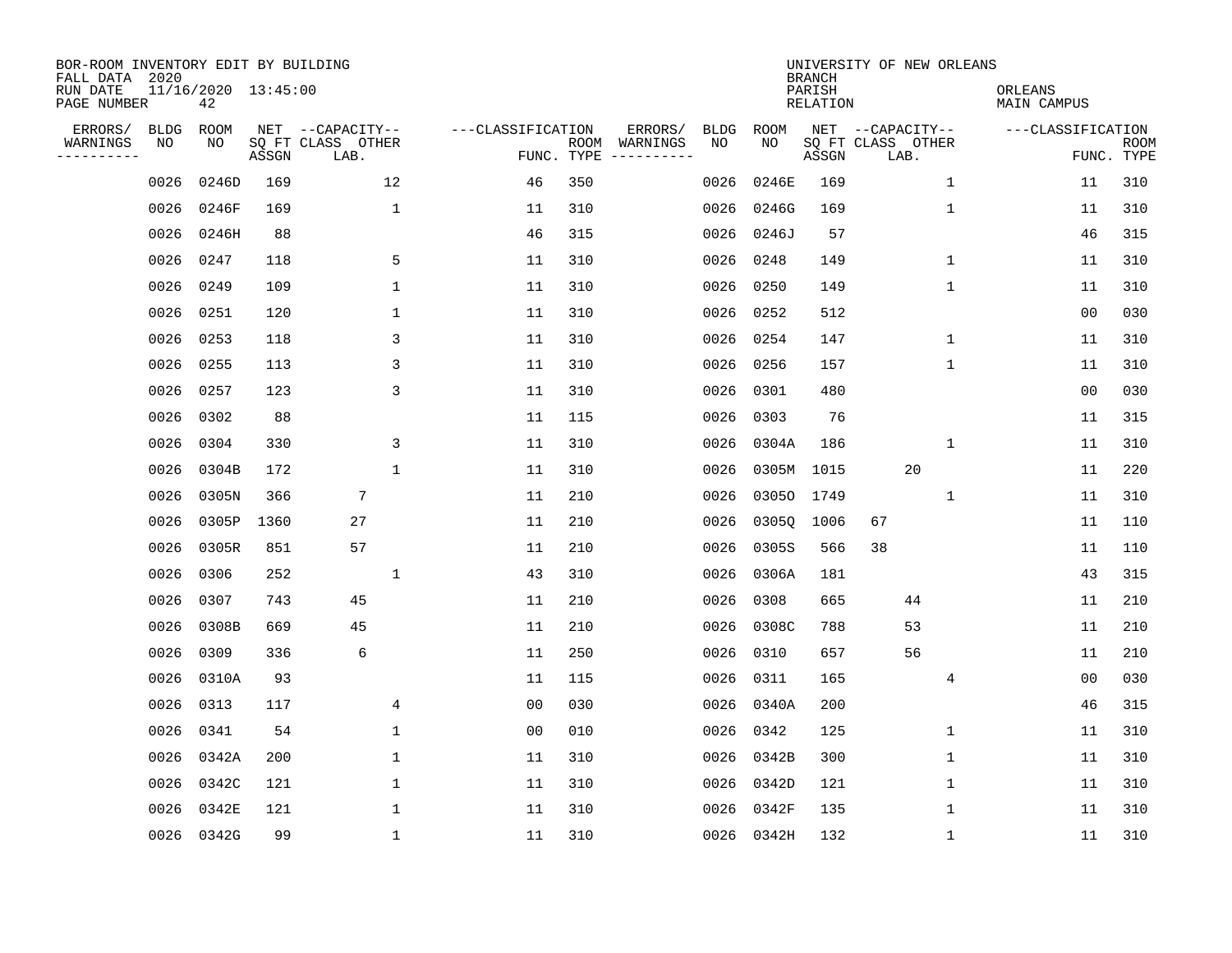| BOR-ROOM INVENTORY EDIT BY BUILDING<br>FALL DATA 2020 |      |                           |       |                           |                   |                    |                         |             |             | <b>BRANCH</b>             | UNIVERSITY OF NEW ORLEANS |                        |                           |
|-------------------------------------------------------|------|---------------------------|-------|---------------------------|-------------------|--------------------|-------------------------|-------------|-------------|---------------------------|---------------------------|------------------------|---------------------------|
| RUN DATE<br>PAGE NUMBER                               |      | 11/16/2020 13:45:00<br>43 |       |                           |                   |                    |                         |             |             | PARISH<br><b>RELATION</b> |                           | ORLEANS<br>MAIN CAMPUS |                           |
| ERRORS/                                               | BLDG | ROOM                      |       | NET --CAPACITY--          | ---CLASSIFICATION |                    | ERRORS/                 | <b>BLDG</b> | <b>ROOM</b> |                           | NET --CAPACITY--          | ---CLASSIFICATION      |                           |
| WARNINGS<br>----------                                | ΝO   | NO                        | ASSGN | SQ FT CLASS OTHER<br>LAB. |                   | ROOM<br>FUNC. TYPE | WARNINGS<br>----------- | NO          | NO          | ASSGN                     | SQ FT CLASS OTHER<br>LAB. |                        | <b>ROOM</b><br>FUNC. TYPE |
|                                                       | 0026 | 0342I                     | 132   | 1                         | 11                | 310                |                         | 0026        | 0342J       | 112                       | 1                         | 11                     | 310                       |
|                                                       | 0026 | 0342K                     | 120   | 1                         | 11                | 310                |                         | 0026        | 0342L       | 120                       | 1                         | 11                     | 310                       |
|                                                       | 0026 | 0342M                     | 160   | 1                         | 11                | 310                |                         | 0026        | 0342N       | 160                       | 1                         | 11                     | 310                       |
|                                                       | 0026 | 03420                     | 126   | 1                         | 11                | 310                |                         | 0026        | 0342P       | 117                       | 1                         | 11                     | 310                       |
|                                                       | 0026 | 03420                     | 117   | $\mathbf 1$               | 11                | 310                |                         | 0026        | 0342R       | 72                        | $\mathbf{1}$              | 11                     | 310                       |
|                                                       | 0026 | 0342S                     | 72    | 1                         | 11                | 310                |                         | 0026        | 0342T       | 72                        | $\mathbf 1$               | 11                     | 310                       |
|                                                       | 0026 | 0342U                     | 180   | $\mathbf{1}$              | 11                | 315                |                         | 0026        | 0342V       | 117                       | $\mathbf{1}$              | 11                     | 310                       |
|                                                       | 0026 | 0342W                     | 86    | $\mathbf{1}$              | 11                | 310                |                         | 0026        | 0342X       | 154                       | $\mathbf{1}$              | 11                     | 310                       |
|                                                       | 0026 | 0342Y                     | 126   | $\mathbf{1}$              | 11                | 310                |                         | 0026        | 0342Z       | 168                       | $\mathbf{1}$              | 11                     | 315                       |
|                                                       | 0026 | 0343                      | 54    | $\mathbf{1}$              | 00                | 030                |                         | 0026        | 0344        | 400                       |                           | 0 <sub>0</sub>         | 030                       |
|                                                       | 0026 | 0345                      | 45    | 1                         | 0 <sub>0</sub>    | 030                |                         | 0026        | 0348        | 224                       | 1                         | 11                     | 310                       |
|                                                       | 0026 | 0348A                     | 96    | 1                         | 11                | 310                |                         | 0026        | 0348B       | 234                       | $\mathbf 1$               | 11                     | 310                       |
|                                                       | 0026 | 0348C                     | 108   | 1                         | 11                | 310                |                         | 0026        | 0348D       | 143                       | $\mathbf 1$               | 11                     | 310                       |
|                                                       | 0026 | 0348E                     | 96    | 1                         | 11                | 310                |                         | 0026        | 0348F       | 143                       | 1                         | 11                     | 310                       |
|                                                       | 0026 | 0348G                     | 143   | 1                         | 11                | 315                |                         | 0026        | 0348H       | 117                       | 1                         | 11                     | 310                       |
|                                                       | 0026 | 0348I                     | 275   | 20                        | 11                | 350                |                         | 0026        | 0348J       | 110                       | $\mathbf 1$               | 11                     | 310                       |
|                                                       | 0026 | 0348K                     | 110   | 1                         | 11                | 310                |                         | 0026        | 0348L       | 110                       | 1                         | 11                     | 310                       |
|                                                       | 0026 | 0348M                     | 150   | 1                         | 11                | 310                |                         |             | 0026 0348N  | 114                       | 1                         | 11                     | 310                       |
|                                                       |      | 0026 0348P                | 140   | 1                         | 11                | 310                |                         |             | 0026 C0011  | 1271                      |                           | 0 <sub>0</sub>         | 020                       |
|                                                       |      | 0026 C0012E               | 1196  |                           | 0 <sub>0</sub>    | 020                |                         |             | 0026 C0012N | 463                       |                           | 0 <sub>0</sub>         | 020                       |
|                                                       |      | 0026 C0012S               | 352   |                           | 0 <sub>0</sub>    | 020                |                         |             | 0026 C0012W | 1247                      |                           | 0 <sub>0</sub>         | 020                       |
|                                                       |      | 0026 C0013                | 255   |                           | 0 <sub>0</sub>    | 020                |                         |             | 0026 C0013E | 152                       |                           | 0 <sub>0</sub>         | 020                       |
|                                                       |      | 0026 C0013N               | 890   |                           | 0 <sub>0</sub>    | 020                |                         |             | 0026 C0013S | 314                       |                           | 0 <sub>0</sub>         | 020                       |
|                                                       |      | 0026 C0013W               | 296   |                           | 0 <sub>0</sub>    | 020                |                         |             | 0026 C0021  | 1478                      |                           | 0 <sub>0</sub>         | 020                       |
|                                                       |      | 0026 C0022                | 809   |                           | 0 <sub>0</sub>    | 020                |                         |             | 0026 C0022E | 1938                      |                           | 0 <sub>0</sub>         | 020                       |
|                                                       |      | 0026 C0022W 1938          |       |                           | 0 <sub>0</sub>    | 020                |                         |             | 0026 C0023  | 1108                      |                           | 0 <sub>0</sub>         | 020                       |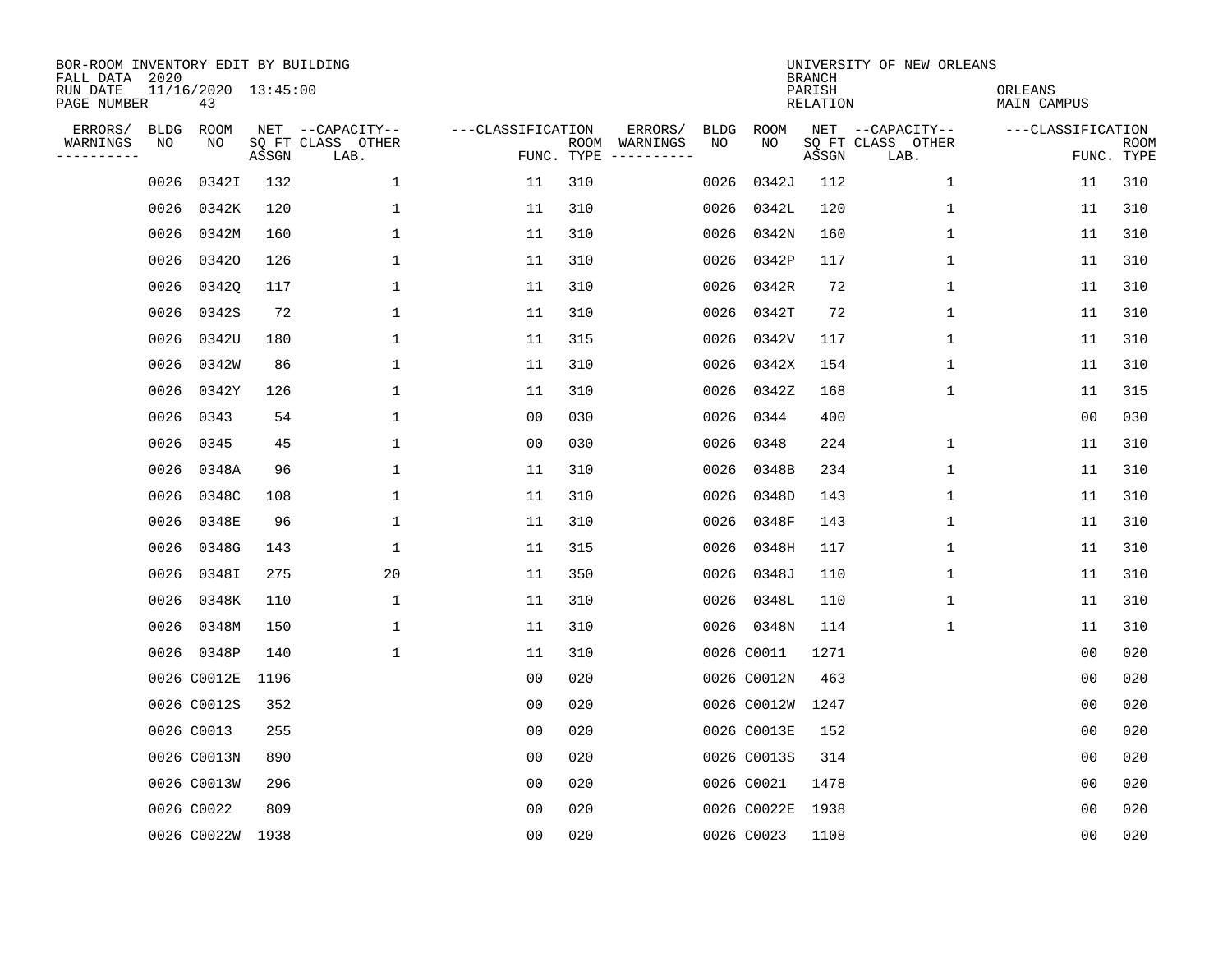| BOR-ROOM INVENTORY EDIT BY BUILDING<br>FALL DATA 2020 |      |                           |       |                           |                   |            |                              |      |                                                                | <b>BRANCH</b>      | UNIVERSITY OF NEW ORLEANS                                                                                                                           |                                                  |                    |
|-------------------------------------------------------|------|---------------------------|-------|---------------------------|-------------------|------------|------------------------------|------|----------------------------------------------------------------|--------------------|-----------------------------------------------------------------------------------------------------------------------------------------------------|--------------------------------------------------|--------------------|
| RUN DATE<br>PAGE NUMBER                               |      | 11/16/2020 13:45:00<br>44 |       |                           |                   |            |                              |      |                                                                | PARISH<br>RELATION |                                                                                                                                                     | ORLEANS<br>MAIN CAMPUS                           |                    |
| ERRORS/                                               |      | BLDG ROOM                 |       | NET --CAPACITY--          | ---CLASSIFICATION |            | ERRORS/                      |      | BLDG ROOM                                                      |                    | NET --CAPACITY--                                                                                                                                    | ---CLASSIFICATION                                |                    |
| WARNINGS<br>-----------                               | NO   | NO                        | ASSGN | SQ FT CLASS OTHER<br>LAB. |                   | FUNC. TYPE | ROOM WARNINGS<br>----------- | NO   | NO                                                             | ASSGN              | SQ FT CLASS OTHER<br>LAB.                                                                                                                           |                                                  | ROOM<br>FUNC. TYPE |
|                                                       |      | 0026 C0031                | 1478  |                           | 00                | 020        |                              |      | 0026 C0032E                                                    | 344                |                                                                                                                                                     | 0 <sub>0</sub>                                   | 020                |
|                                                       |      | 0026 C0032W               | 348   |                           | 0 <sub>0</sub>    | 020        |                              |      | 0026 C0033                                                     | 552                |                                                                                                                                                     | 00                                               | 020                |
|                                                       |      | 0026 C0034                | 104   |                           | 0 <sub>0</sub>    | 020        |                              |      | 0026 C0035                                                     | 152                |                                                                                                                                                     | 00                                               | 020                |
|                                                       |      | 0026 C0036                | 104   |                           | 0 <sub>0</sub>    | 020        |                              |      | 0026 C0037                                                     | 228                |                                                                                                                                                     | 0 <sub>0</sub>                                   | 020                |
|                                                       |      | 0026 C0038                | 152   |                           | 0 <sub>0</sub>    | 020        |                              |      | 0026 C0039                                                     | 152                |                                                                                                                                                     | 0 <sub>0</sub>                                   | 020                |
|                                                       |      | 0026 C0310                | 104   |                           | 0 <sub>0</sub>    | 020        |                              |      | 0026 E0011                                                     | 42                 |                                                                                                                                                     | 00                                               | 020                |
|                                                       |      | 0026 E0021                | 58    |                           | 0 <sub>0</sub>    | 020        |                              |      | 0026 E0031                                                     | 51                 |                                                                                                                                                     | 0 <sub>0</sub>                                   | 020                |
|                                                       |      | 0026 S0011                | 358   |                           | 0 <sub>0</sub>    | 020        |                              |      | 0026 S0012                                                     | 385                |                                                                                                                                                     | 00                                               | 020                |
|                                                       |      | 0026 S0013                | 688   |                           | 00                | 020        |                              |      | 0026 S0021                                                     | 344                |                                                                                                                                                     | 0 <sub>0</sub>                                   | 020                |
|                                                       |      | 0026 S0022                | 400   |                           | 0 <sub>0</sub>    | 020        |                              |      | 0026 S0023                                                     | 525                |                                                                                                                                                     | 0 <sub>0</sub>                                   | 020                |
|                                                       |      | 0026 S0031                | 347   |                           | 0 <sub>0</sub>    | 020        |                              |      | 0026 S0032                                                     | 400                |                                                                                                                                                     | 0 <sub>0</sub>                                   | 020                |
|                                                       |      | 0026 S0033                | 550   |                           | 0 <sub>0</sub>    | 020        |                              |      | 0026 V0011<br>TOTAL NUMBER CLASSROOMS<br>TOTAL NUMBER LABS 210 | 327                | TOTAL ASSIGNABLE & UNASSIGNABLE SQFT:<br>TOTAL NET ASSIGN SQ. FT. IN ROOM FILE<br>TOTAL NUMBER COMPUTER CLASSROOMS<br>TOTAL NUMBER SPECIAL LABS 220 | 00<br>85,409<br>57,753<br>22<br>9<br>$\mathbf 1$ | 020                |
|                                                       |      | 0027 0100                 | 460   |                           | 0 <sub>0</sub>    | 030        |                              |      | TOTAL NUMBER CLASSROOMS<br>TOTAL NUMBER LABS 210               |                    | TOTAL ASSIGNABLE & UNASSIGNABLE SQFT:<br>TOTAL NET ASSIGN SQ. FT. IN ROOM FILE<br>TOTAL NUMBER COMPUTER CLASSROOMS<br>TOTAL NUMBER SPECIAL LABS 220 | 460                                              |                    |
|                                                       | 0028 | 0102                      | 949   | 20                        | 41                | 650        |                              |      | 0028 0102A                                                     | 183                | 5                                                                                                                                                   | 0 <sub>0</sub>                                   | 030                |
|                                                       | 0028 | 0102B                     | 186   | 5                         | 0 <sub>0</sub>    | 030        |                              | 0028 | 0102C                                                          | 498                | 20                                                                                                                                                  | 41                                               | 655                |
|                                                       | 0028 | 0103                      | 444   | 9                         | 11                | 220        |                              | 0028 | 0104                                                           | 518                | 16                                                                                                                                                  | 11                                               | 220                |
|                                                       | 0028 | 0104A                     | 69    | 1                         | 11                | 225        |                              | 0028 | 0105                                                           | 773                | 10                                                                                                                                                  | 11                                               | 220                |
|                                                       | 0028 | 0105A                     | 43    | 4                         | 11                | 225        |                              | 0028 | 0105B                                                          | 104                | $\mathbf{1}$                                                                                                                                        | 11                                               | 310                |
|                                                       | 0028 | 0106                      | 224   | 1                         | 11                | 220        |                              | 0028 | 0106A                                                          | 92                 | $\mathbf{1}$                                                                                                                                        | 11                                               | 250                |
|                                                       | 0028 | 0106B                     | 376   | 1                         | 11                | 250        |                              | 0028 | 0107                                                           | 381                | 3                                                                                                                                                   | 11                                               | 720                |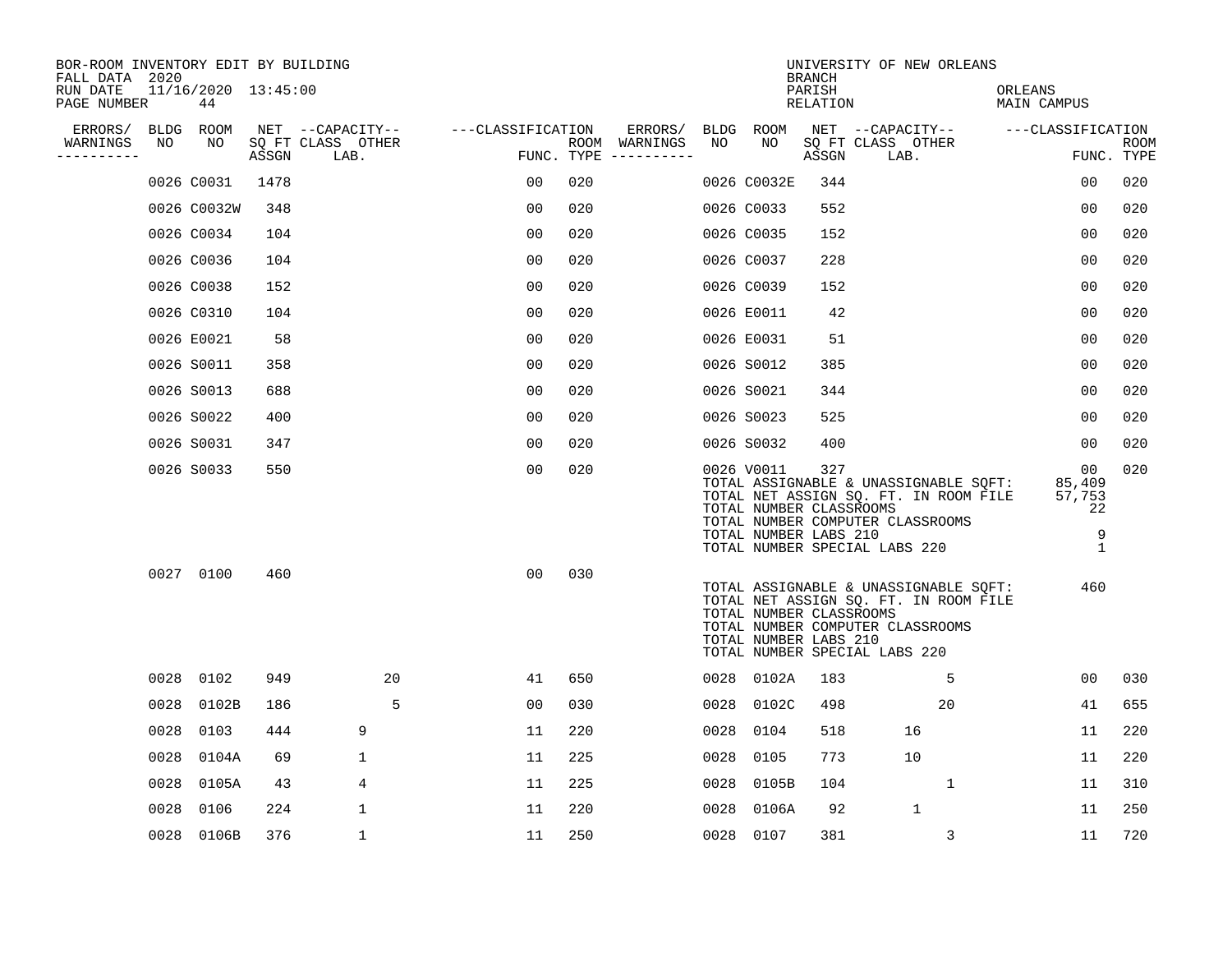| BOR-ROOM INVENTORY EDIT BY BUILDING<br>FALL DATA 2020 |                           |       |                                               |                   |                    |                                                                                                                        |            |            | <b>BRANCH</b>      | UNIVERSITY OF NEW ORLEANS                     |                        |                           |
|-------------------------------------------------------|---------------------------|-------|-----------------------------------------------|-------------------|--------------------|------------------------------------------------------------------------------------------------------------------------|------------|------------|--------------------|-----------------------------------------------|------------------------|---------------------------|
| RUN DATE<br>PAGE NUMBER                               | 11/16/2020 13:45:00<br>45 |       |                                               |                   |                    |                                                                                                                        |            |            | PARISH<br>RELATION |                                               | ORLEANS<br>MAIN CAMPUS |                           |
| ERRORS/<br>BLDG<br>WARNINGS<br>NO<br>---------        | ROOM<br>NO                | ASSGN | NET --CAPACITY--<br>SQ FT CLASS OTHER<br>LAB. | ---CLASSIFICATION | ROOM<br>FUNC. TYPE | ERRORS/<br>WARNINGS<br>$\begin{tabular}{cccccc} - & - & - & - & - & - & - \\ & - & - & - & - & - & - \\ \end{tabular}$ | BLDG<br>NO | ROOM<br>NO | ASSGN              | NET --CAPACITY--<br>SQ FT CLASS OTHER<br>LAB. | ---CLASSIFICATION      | <b>ROOM</b><br>FUNC. TYPE |
| 0028                                                  | 0108                      | 91    | $\mathbf{1}$                                  | 11                | 315                |                                                                                                                        | 0028       | 0109       | 91                 | 1                                             | 11                     | 310                       |
| 0028                                                  | 0110                      | 109   | $\mathbf{1}$                                  | 11                | 310                |                                                                                                                        | 0028       | 0111       | 77                 | $\mathbf{1}$                                  | 11                     | 320                       |
| 0028                                                  | 0112                      | 75    | $\mathbf 1$                                   | 11                | 310                |                                                                                                                        | 0028       | 0113       | 78                 | $\mathbf{1}$                                  | 11                     | 310                       |
| 0028                                                  | 0114                      | 83    | 1                                             | 11                | 310                |                                                                                                                        | 0028       | 0115       | 1895               | 15                                            | 11                     | 220                       |
| 0028                                                  | 0115A                     | 137   |                                               | 11                | 225                |                                                                                                                        | 0028       | 0115B      | 118                | 2                                             | 11                     | 310                       |
| 0028                                                  | 0115C                     | 128   | $\mathbf 1$                                   | 11                | 225                |                                                                                                                        | 0028       | 0115D      | 599                | 12                                            | 11                     | 220                       |
| 0028                                                  | 0116                      | 78    | 2                                             | 11                | 320                |                                                                                                                        | 0028       | 0117       | 82                 | 2                                             | 11                     | 310                       |
| 0028                                                  | 0118                      | 81    |                                               | 0 <sub>0</sub>    | 030                |                                                                                                                        | 0028       | 0119       | 1004               | 25                                            | 11                     | 220                       |
| 0028                                                  | 0119A                     | 86    | $\mathbf 1$                                   | 11                | 225                |                                                                                                                        | 0028       | 0128       | 169                | 2                                             | 11                     | 210                       |
| 0028                                                  | 0129                      | 172   | 2                                             | 11                | 720                |                                                                                                                        | 0028       | 0130       | 809                | 3                                             | 11                     | 720                       |
| 0028                                                  | 0130A                     | 100   | $\mathbf{1}$                                  | 11                | 310                |                                                                                                                        | 0028       | 0131       | 496                |                                               | 00                     | 030                       |
| 0028                                                  | 0131A                     | 32    |                                               | 0 <sub>0</sub>    | 030                |                                                                                                                        | 0028       | 0132       | 77                 | 1                                             | 00                     | 030                       |
| 0028                                                  | 0133                      | 550   |                                               | 0 <sub>0</sub>    | 030                |                                                                                                                        | 0028       | 0134       | 1060               | 16                                            | 11                     | 210                       |
| 0028                                                  | 0134A                     | 202   | $\mathbf 1$                                   | 11                | 310                |                                                                                                                        | 0028       | 0134B      | 100                | $\mathbf 1$                                   | 11                     | 310                       |
| 0028                                                  | 0135                      | 1091  | 10                                            | 11                | 220                |                                                                                                                        | 0028       | 0135A      | 96                 | 1                                             | 11                     | 310                       |
| 0028                                                  | 0135B                     | 184   | $\mathbf{1}$                                  | 11                | 310                |                                                                                                                        | 0028       | 0135C      | 175                | $\mathbf{1}$                                  | 11                     | 225                       |
| 0028                                                  | 0135D                     | 279   | $\mathbf{1}$                                  | 11                | 225                |                                                                                                                        | 0028       | 0135E      | 129                | 2                                             | 11                     | 310                       |
| 0028                                                  | 0135F                     | 136   | $\mathbf{1}$                                  | 11                | 225                |                                                                                                                        | 0028       | 0136       | 1443               | 12                                            | 11                     | 220                       |
| 0028                                                  | 0136A                     | 156   | $\overline{c}$                                | 11                | 720                |                                                                                                                        |            | 0028 0214  | 362                | 7                                             | 11                     | 210                       |
| 0028                                                  | 0214A                     | 128   |                                               | 11                | 215                |                                                                                                                        |            | 0028 C0016 | 224                |                                               | 0 <sub>0</sub>         | 020                       |
|                                                       | 0028 C0017                | 367   |                                               | 0 <sub>0</sub>    | 020                |                                                                                                                        |            | 0028 C0021 | 1455               |                                               | 0 <sub>0</sub>         | 020                       |
|                                                       | 0028 C0022                | 262   |                                               | 0 <sub>0</sub>    | 020                |                                                                                                                        |            | 0028 C0031 | 1503               |                                               | 0 <sub>0</sub>         | 020                       |
|                                                       | 0028 C0032                | 258   |                                               | 0 <sub>0</sub>    | 020                |                                                                                                                        |            | 0028 C0072 | 264                |                                               | 0 <sub>0</sub>         | 020                       |
|                                                       | 0028 S0012                | 314   |                                               | 0 <sub>0</sub>    | 020                |                                                                                                                        |            | 0028 S0021 | 306                |                                               | 00                     | 020                       |
|                                                       | 0028 S0022                | 306   |                                               | 0 <sub>0</sub>    | 020                |                                                                                                                        |            | 0028 S0031 | 306                |                                               | 0 <sub>0</sub>         | 020                       |
|                                                       | 0028 S0032                | 306   |                                               | 0 <sub>0</sub>    | 020                |                                                                                                                        |            | 0028 S0072 | 306                |                                               | 0 <sub>0</sub>         | 020                       |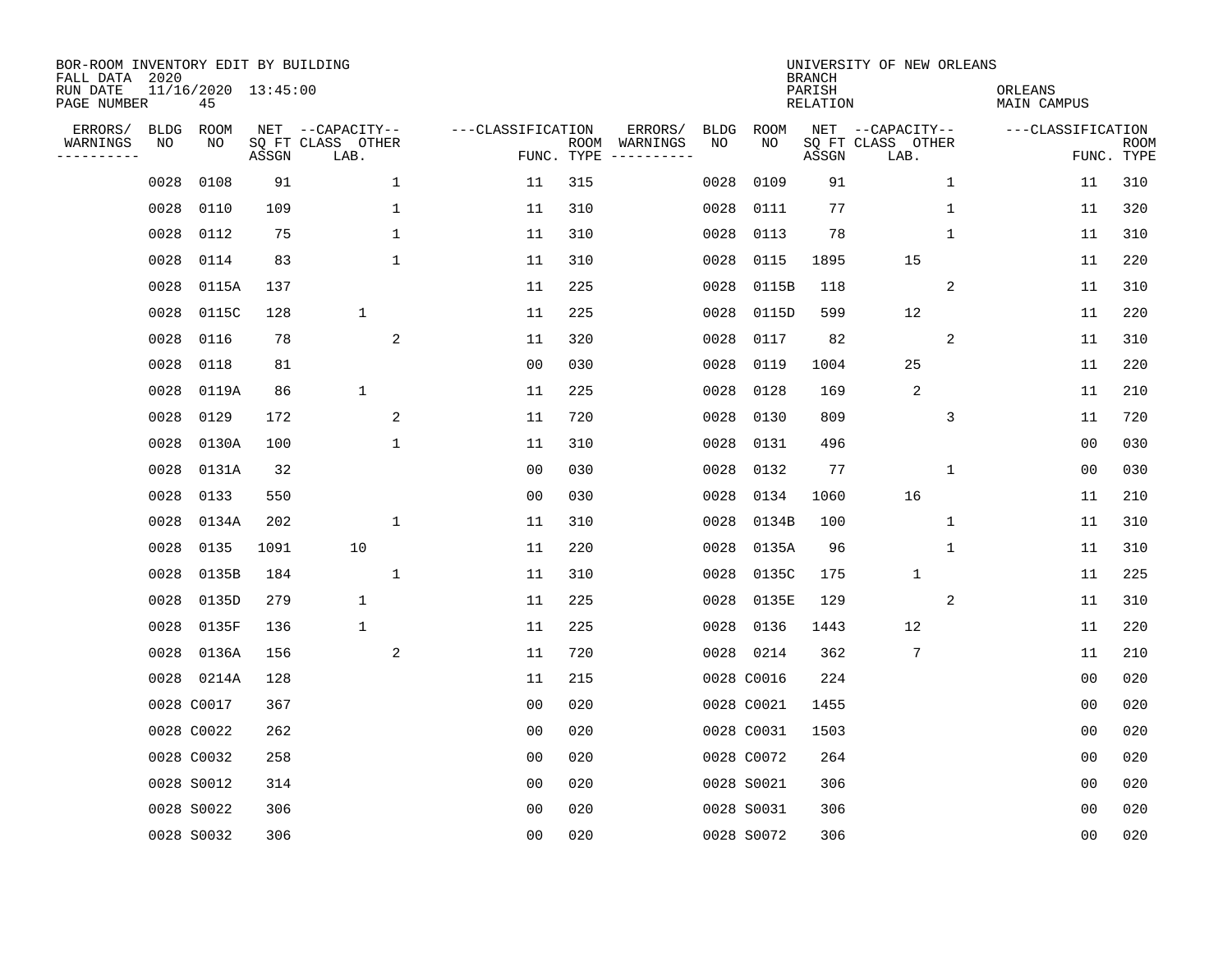| BOR-ROOM INVENTORY EDIT BY BUILDING<br>FALL DATA 2020 |      |                           |       |                           |              |                   |     |                                      |      |                                                  | <b>BRANCH</b>      | UNIVERSITY OF NEW ORLEANS                                                                                                                           |             |                            |                           |
|-------------------------------------------------------|------|---------------------------|-------|---------------------------|--------------|-------------------|-----|--------------------------------------|------|--------------------------------------------------|--------------------|-----------------------------------------------------------------------------------------------------------------------------------------------------|-------------|----------------------------|---------------------------|
| RUN DATE<br>PAGE NUMBER                               |      | 11/16/2020 13:45:00<br>46 |       |                           |              |                   |     |                                      |      |                                                  | PARISH<br>RELATION |                                                                                                                                                     |             | ORLEANS<br>MAIN CAMPUS     |                           |
| ERRORS/                                               | BLDG | ROOM                      |       | NET --CAPACITY--          |              | ---CLASSIFICATION |     | ERRORS/                              | BLDG | ROOM                                             |                    | NET --CAPACITY--                                                                                                                                    |             | ---CLASSIFICATION          |                           |
| WARNINGS<br>----------                                | NO   | NO                        | ASSGN | SQ FT CLASS OTHER<br>LAB. |              |                   |     | ROOM WARNINGS<br>FUNC. TYPE $------$ | NO.  | NO.                                              | ASSGN              | SQ FT CLASS OTHER<br>LAB.                                                                                                                           |             |                            | <b>ROOM</b><br>FUNC. TYPE |
|                                                       |      | 0028 S0136                | 98    |                           |              | 0 <sub>0</sub>    | 020 |                                      |      | 0028 S0701                                       | 306                |                                                                                                                                                     |             | 00                         | 020                       |
|                                                       |      | 0028 V0004                | 40    |                           |              | 0 <sub>0</sub>    | 020 |                                      |      | 0028 V0013                                       | 40                 |                                                                                                                                                     |             | 0 <sub>0</sub>             | 020                       |
|                                                       |      | 0028 V0015                | 45    |                           |              | 0 <sub>0</sub>    | 020 |                                      |      | 0028 V0016                                       | 35                 |                                                                                                                                                     |             | 0 <sub>0</sub>             | 020                       |
|                                                       |      | 0028 V0704                | 49    |                           |              | 0 <sub>0</sub>    | 020 |                                      |      | TOTAL NUMBER CLASSROOMS<br>TOTAL NUMBER LABS 210 |                    | TOTAL ASSIGNABLE & UNASSIGNABLE SQFT:<br>TOTAL NET ASSIGN SQ. FT. IN ROOM FILE<br>TOTAL NUMBER COMPUTER CLASSROOMS<br>TOTAL NUMBER SPECIAL LABS 220 |             | 24,388<br>15,993<br>3<br>9 |                           |
|                                                       |      | 0029 0120                 | 237   |                           | 5            | 0 <sub>0</sub>    | 030 |                                      |      | 0029 0121                                        | 57                 |                                                                                                                                                     |             | 0 <sub>0</sub>             | 030                       |
|                                                       | 0029 | 0122                      | 242   |                           | 5            | 0 <sub>0</sub>    | 030 |                                      | 0029 | 0123                                             | 506                |                                                                                                                                                     | 1           | 0 <sub>0</sub>             | 030                       |
|                                                       | 0029 | 0124                      | 870   |                           | 2            | 11                | 720 |                                      | 0029 | 0125                                             | 3459               | 16                                                                                                                                                  |             | 11                         | 220                       |
|                                                       | 0029 | 0125A                     | 170   |                           |              | 11                | 225 |                                      | 0029 | 0125B                                            | 162                |                                                                                                                                                     | 2           | 11                         | 310                       |
|                                                       | 0029 | 0126                      | 4476  | 30                        |              | 11                | 210 |                                      | 0029 | 0126A                                            | 62                 |                                                                                                                                                     |             | 11                         | 215                       |
|                                                       | 0029 | 0127                      | 87    |                           |              | 0 <sub>0</sub>    | 030 |                                      | 0029 | 0201                                             | 203                |                                                                                                                                                     | 4           | 0 <sub>0</sub>             | 030                       |
|                                                       | 0029 | 0202                      | 76    |                           |              | 0 <sub>0</sub>    | 010 |                                      | 0029 | 0203                                             | 10                 |                                                                                                                                                     |             | 0 <sub>0</sub>             | 030                       |
|                                                       | 0029 | 0204                      | 206   |                           | 4            | 0 <sub>0</sub>    | 030 |                                      | 0029 | 0205                                             | 67                 |                                                                                                                                                     |             | 0 <sub>0</sub>             | 030                       |
|                                                       | 0029 | 0206                      | 347   | 18                        |              | 11                | 110 |                                      | 0029 | 0207                                             | 486                |                                                                                                                                                     |             | 0 <sub>0</sub>             | 030                       |
|                                                       | 0029 | 0208                      | 300   |                           | 6            | 11                | 320 |                                      | 0029 | 0209                                             | 1693               | 17                                                                                                                                                  |             | 11                         | 220                       |
|                                                       | 0029 | 0210                      | 671   | 14                        |              | 11                | 250 |                                      | 0029 | 0211                                             | 537                | 2                                                                                                                                                   |             | 11                         | 210                       |
|                                                       | 0029 | 0211C                     | 91    |                           |              | 11                | 215 |                                      | 0029 | 0212                                             | 366                |                                                                                                                                                     | 1           | 11                         | 320                       |
|                                                       | 0029 | 0212A                     | 138   |                           | 1            | 11                | 310 |                                      | 0029 | 0212B                                            | 190                |                                                                                                                                                     | 4           | 11                         | 350                       |
|                                                       | 0029 | 0212C                     | 114   |                           | $\mathbf 1$  | 11                | 315 |                                      | 0029 | 0212D                                            | 140                |                                                                                                                                                     | 1           | 11                         | 320                       |
|                                                       | 0029 | 0212E                     | 83    |                           | $\mathbf{1}$ | 11                | 310 |                                      | 0029 | 0212F                                            | 88                 |                                                                                                                                                     | $\mathbf 1$ | 11                         | 310                       |
|                                                       | 0029 | 0212G                     | 58    |                           | $\mathbf{1}$ | 11                | 315 |                                      | 0029 | 0213                                             | 3066               | 40                                                                                                                                                  |             | 11                         | 225                       |
|                                                       | 0029 | 0213A                     | 55    | 2                         |              | 11                | 225 |                                      | 0029 | 0301                                             | 170                |                                                                                                                                                     | 4           | 0 <sub>0</sub>             | 030                       |
|                                                       | 0029 | 0302                      | 44    |                           |              | 0 <sub>0</sub>    | 010 |                                      | 0029 | 0303                                             | 7                  |                                                                                                                                                     |             | 0 <sub>0</sub>             | 030                       |
|                                                       |      | 0029 0304                 | 170   |                           | 4            | 0 <sub>0</sub>    | 030 |                                      |      | 0029 0305                                        | 58                 |                                                                                                                                                     |             | 0 <sub>0</sub>             | 030                       |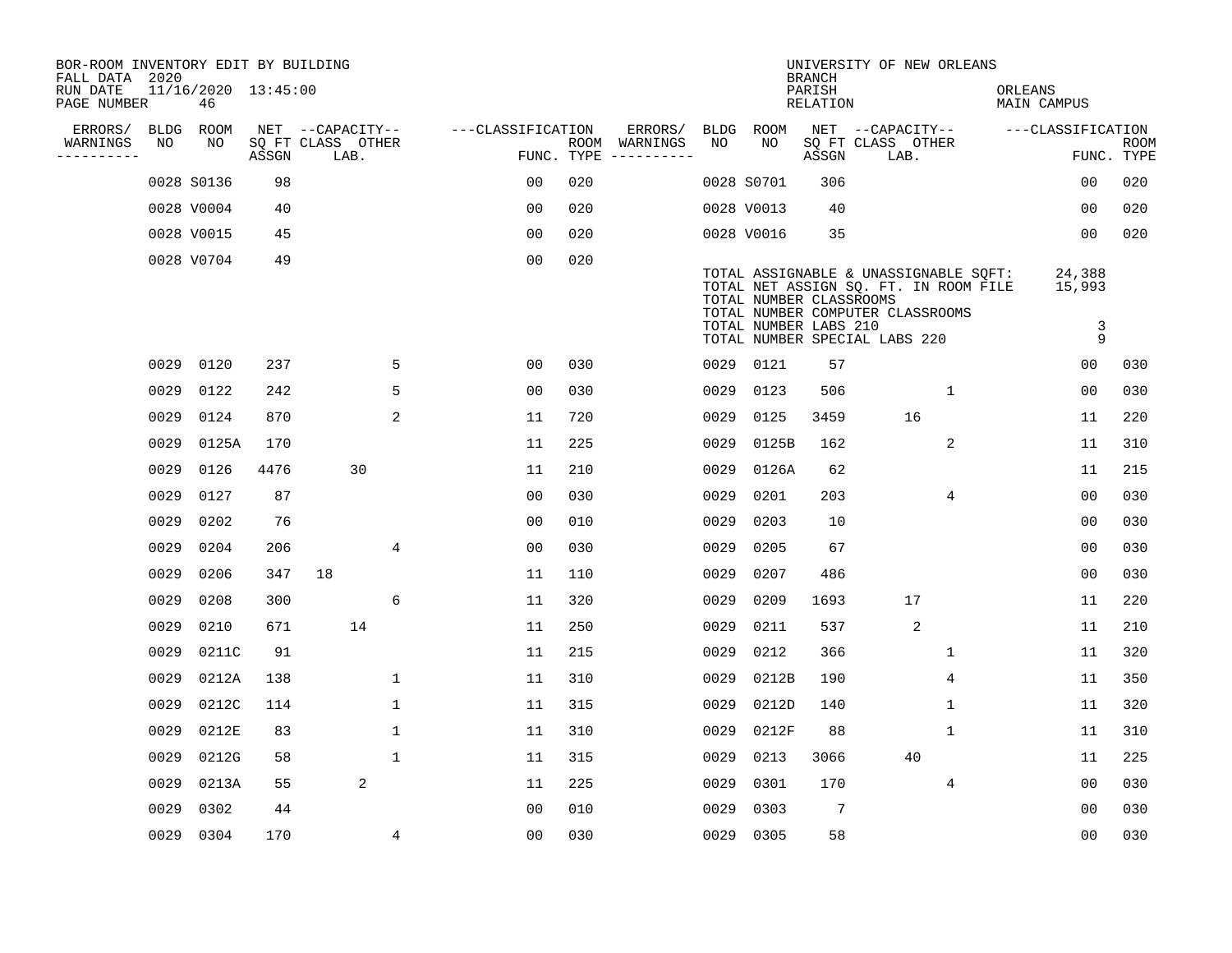| BOR-ROOM INVENTORY EDIT BY BUILDING<br>FALL DATA 2020<br>RUN DATE |                   | 11/16/2020 13:45:00 |       |                                               |             |                   |                    |                     |                   |            | <b>BRANCH</b><br>PARISH | UNIVERSITY OF NEW ORLEANS                     |                | ORLEANS     |                   |                           |
|-------------------------------------------------------------------|-------------------|---------------------|-------|-----------------------------------------------|-------------|-------------------|--------------------|---------------------|-------------------|------------|-------------------------|-----------------------------------------------|----------------|-------------|-------------------|---------------------------|
| PAGE NUMBER                                                       |                   | 47                  |       |                                               |             |                   |                    |                     |                   |            | <b>RELATION</b>         |                                               |                | MAIN CAMPUS |                   |                           |
| ERRORS/<br>WARNINGS<br>----------                                 | <b>BLDG</b><br>NO | ROOM<br>NO          | ASSGN | NET --CAPACITY--<br>SQ FT CLASS OTHER<br>LAB. |             | ---CLASSIFICATION | ROOM<br>FUNC. TYPE | ERRORS/<br>WARNINGS | <b>BLDG</b><br>NO | ROOM<br>NO | ASSGN                   | NET --CAPACITY--<br>SQ FT CLASS OTHER<br>LAB. |                |             | ---CLASSIFICATION | <b>ROOM</b><br>FUNC. TYPE |
|                                                                   | 0029              | 0306                | 818   |                                               | 20          | 11                | 410                |                     | 0029              | 0307       | 128                     |                                               | 6              |             | 11                | 250                       |
|                                                                   | 0029              | 0308                | 475   |                                               | 12          | 11                | 410                |                     | 0029              | 0309       | 399                     | 25                                            |                |             | 11                | 110                       |
|                                                                   | 0029              | 0310                | 243   |                                               | 16          | 11                | 410                |                     | 0029              | 0311       | 243                     |                                               | 4              |             | 11                | 420                       |
|                                                                   | 0029              | 0312                | 413   | 27                                            |             | 11                | 110                |                     | 0029              | 0313       | 419                     |                                               |                |             | 0 <sub>0</sub>    | 030                       |
|                                                                   | 0029              | 0314                | 184   |                                               | 6           | 11                | 350                |                     | 0029              | 0315       | 398                     | 65                                            |                |             | 11                | 110                       |
|                                                                   | 0029              | 0316                | 610   | 33                                            |             | 11                | 110                |                     | 0029              | 0317       | 610                     | 40                                            |                |             | 11                | 110                       |
|                                                                   | 0029              | 0318                | 610   | 40                                            |             | 11                | 110                |                     | 0029              | 0319       | 610                     | 40                                            |                |             | 11                | 110                       |
|                                                                   | 0029              | 0320                | 587   | 38                                            |             | 11                | 110                |                     | 0029              | 0321       | 587                     | 38                                            |                |             | 11                | 110                       |
|                                                                   | 0029              | 0401                | 150   |                                               | 3           | 0 <sub>0</sub>    | 030                |                     | 0029              | 0402       | 51                      |                                               |                |             | 0 <sub>0</sub>    | 010                       |
|                                                                   | 0029              | 0403                | 9     |                                               |             | 0 <sub>0</sub>    | 030                |                     | 0029              | 0404       | 149                     |                                               | 3              |             | 0 <sub>0</sub>    | 030                       |
|                                                                   | 0029              | 0405                | 58    |                                               |             | 0 <sub>0</sub>    | 030                |                     | 0029              | 0406       | 1162                    |                                               | 22             |             | 11                | 240                       |
|                                                                   | 0029              | 0407                | 248   |                                               | 12          | 21                | 320                |                     | 0029              | 0407A      | 105                     |                                               | $\mathbf{1}$   |             | 21                | 320                       |
|                                                                   | 0029              | 0408                | 263   | 12                                            |             | 21                | 210                |                     | 0029              | 0408A      | 95                      |                                               |                |             | 21                | 215                       |
|                                                                   | 0029              | 0409                | 256   | 12                                            |             | 21                | 210                |                     | 0029              | 0409A      | 88                      |                                               | 1              |             | 11                | 310                       |
|                                                                   | 0029              | 0410                | 39    | $\mathbf{1}$                                  |             | 11                | 250                |                     | 0029              | 0410A      | 56                      |                                               | $\overline{2}$ |             | 11                | 255                       |
|                                                                   | 0029              | 0411                | 1078  | 30                                            |             | 11                | 240                |                     | 0029              | 0412       | 222                     |                                               | $\mathbf{1}$   |             | 11                | 310                       |
|                                                                   | 0029              | 0413                | 406   |                                               |             | 0 <sub>0</sub>    | 030                |                     | 0029              | 0414       | 645                     |                                               | 12             |             | 11                | 210                       |
|                                                                   | 0029              | 0415                | 1094  | 16                                            |             | 11                | 210                |                     | 0029              | 0415A      | 108                     |                                               | $\mathbf{1}$   |             | 11                | 250                       |
|                                                                   | 0029              | 0415B               | 108   | $\mathbf{1}$                                  |             | 11                | 250                |                     | 0029              | 0416       | 1273                    |                                               | 24             |             | 11                | 210                       |
|                                                                   | 0029              | 0501                | 148   |                                               | $\mathsf 3$ | 0 <sub>0</sub>    | 030                |                     | 0029              | 0502       | 51                      |                                               |                |             | 00                | 010                       |
|                                                                   | 0029              | 0503                | 9     |                                               |             | 0 <sub>0</sub>    | 030                |                     | 0029              | 0504       | 148                     |                                               | 3              |             | 0 <sub>0</sub>    | 030                       |
|                                                                   | 0029              | 0505                | 58    |                                               |             | 0 <sub>0</sub>    | 030                |                     | 0029              | 0506       | 498                     |                                               | 22             |             | 11                | 210                       |
|                                                                   | 0029              | 0507                | 646   | 16                                            |             | 11                | 210                |                     | 0029              | 0507A      | 206                     |                                               |                |             | 11                | 215                       |
|                                                                   | 0029              | 0508                | 916   | 6                                             |             | 11                | 210                |                     | 0029              | 0509       | 571                     |                                               | 12             |             | 11                | 210                       |
|                                                                   | 0029              | 0510                | 226   |                                               | 2           | 46                | 310                |                     | 0029              | 0511       | 878                     |                                               | 20             |             | 11                | 210                       |
|                                                                   | 0029              | 0512                | 410   |                                               |             | 0 <sub>0</sub>    | 030                |                     | 0029              | 0513       | 1297                    |                                               | 15             |             | 11                | 250                       |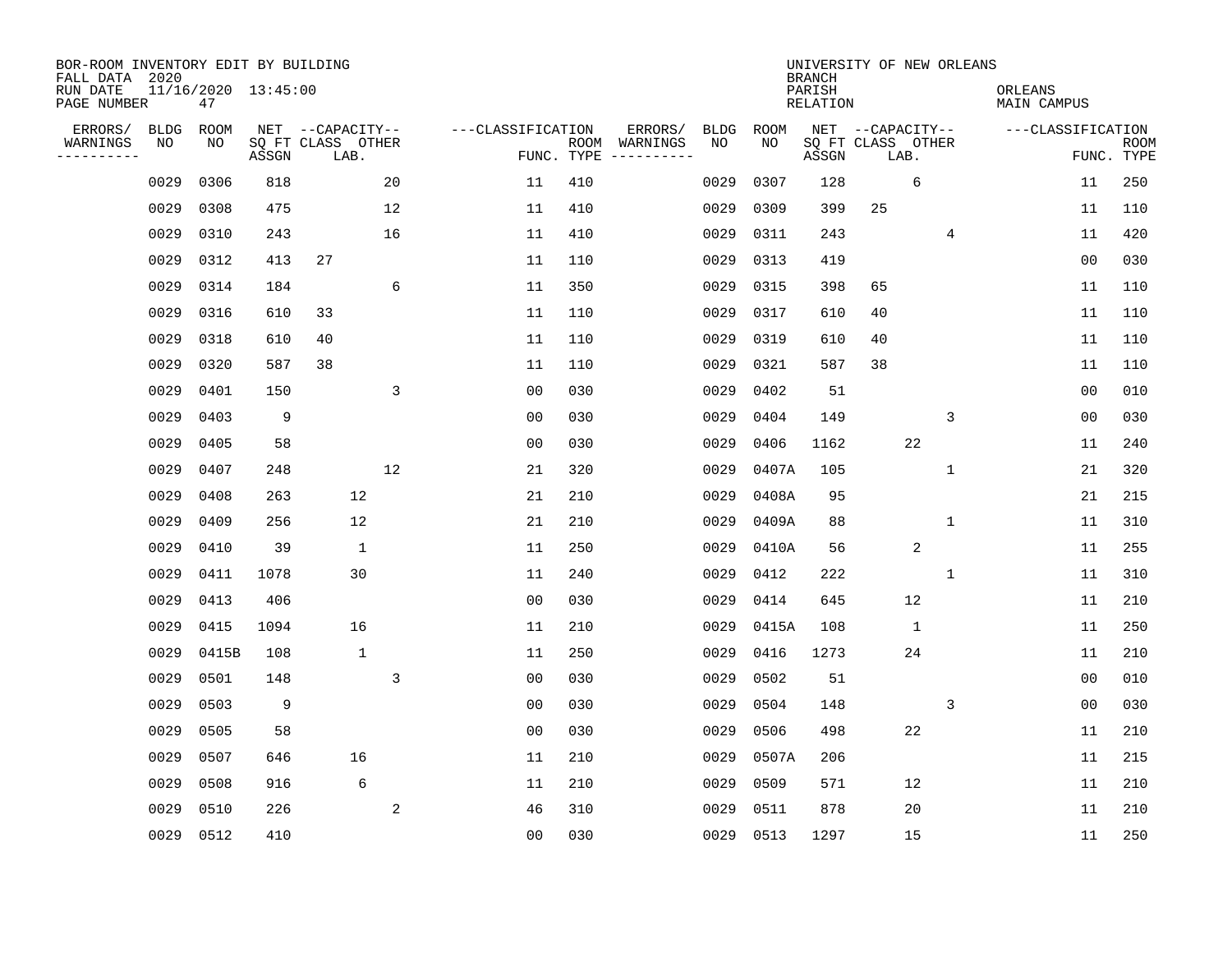| BOR-ROOM INVENTORY EDIT BY BUILDING<br>FALL DATA 2020 |             |                           |       |                           |              |                   |                    |          |             |             | <b>BRANCH</b>             | UNIVERSITY OF NEW ORLEANS |              |                        |                           |
|-------------------------------------------------------|-------------|---------------------------|-------|---------------------------|--------------|-------------------|--------------------|----------|-------------|-------------|---------------------------|---------------------------|--------------|------------------------|---------------------------|
| RUN DATE<br>PAGE NUMBER                               |             | 11/16/2020 13:45:00<br>48 |       |                           |              |                   |                    |          |             |             | PARISH<br><b>RELATION</b> |                           |              | ORLEANS<br>MAIN CAMPUS |                           |
| ERRORS/                                               | <b>BLDG</b> | ROOM                      |       | NET --CAPACITY--          |              | ---CLASSIFICATION |                    | ERRORS/  | <b>BLDG</b> | <b>ROOM</b> |                           | NET --CAPACITY--          |              | ---CLASSIFICATION      |                           |
| WARNINGS<br>-----------                               | ΝO          | NO                        | ASSGN | SQ FT CLASS OTHER<br>LAB. |              |                   | ROOM<br>FUNC. TYPE | WARNINGS | NO          | NO          | ASSGN                     | SQ FT CLASS OTHER<br>LAB. |              |                        | <b>ROOM</b><br>FUNC. TYPE |
|                                                       | 0029        | 0514                      | 1226  | 22                        |              | 11                | 210                |          | 0029        | 0514A       | 142                       | 3                         |              | 11                     | 210                       |
|                                                       | 0029        | 0514B                     | 77    |                           |              | 11                | 215                |          | 0029        | 0514C       | 78                        |                           | 1            | 46                     | 310                       |
|                                                       | 0029        | 0515                      | 620   | 2                         |              | 11                | 220                |          | 0029        | 0601        | 145                       |                           | 4            | 00                     | 030                       |
|                                                       | 0029        | 0602                      | 67    |                           |              | 0 <sub>0</sub>    | 010                |          | 0029        | 0603        | 10                        |                           |              | 0 <sub>0</sub>         | 030                       |
|                                                       | 0029        | 0604                      | 152   |                           | 4            | 0 <sub>0</sub>    | 030                |          | 0029        | 0605        | 67                        |                           |              | 0 <sub>0</sub>         | 030                       |
|                                                       | 0029        | 0606                      | 292   | 2                         |              | 22                | 250                |          | 0029        | 0607        | 804                       | 8                         |              | 22                     | 250                       |
|                                                       | 0029        | 0607A                     | 87    | $\mathbf{1}$              |              | 22                | 255                |          | 0029        | 0607B       | 86                        |                           | $\mathbf{1}$ | 11                     | 310                       |
|                                                       | 0029        | 0607C                     | 98    |                           | $\mathbf{1}$ | 22                | 310                |          | 0029        | 0608        | 278                       | $\mathbf{1}$              |              | 21                     | 250                       |
|                                                       | 0029        | 0609                      | 896   | 24                        |              | 22                | 210                |          | 0029        | 0609A       | 99                        |                           | $\mathbf{1}$ | 22                     | 320                       |
|                                                       | 0029        | 0610                      | 267   | 10                        |              | 11                | 210                |          | 0029        | 0611        | 779                       | 12                        |              | 11                     | 210                       |
|                                                       | 0029        | 0611A                     | 102   |                           | $\mathbf{1}$ | 11                | 310                |          | 0029        | 0612        | 84                        |                           | $\mathbf{1}$ | 11                     | 315                       |
|                                                       | 0029        | 0613                      | 649   | 12                        |              | 22                | 250                |          | 0029        | 0613A       | 141                       |                           |              | 22                     | 215                       |
|                                                       | 0029        | 0613B                     | 108   |                           | 3            | 22                | 310                |          | 0029        | 0614        | 450                       |                           |              | 00                     | 030                       |
|                                                       | 0029        | 0615                      | 685   | 40                        |              | 11                | 240                |          | 0029        | 0615A       | 101                       |                           | 3            | 22                     | 310                       |
|                                                       | 0029        | 0615B                     | 190   | $\mathbf 1$               |              | 22                | 215                |          | 0029        | 0616        | 927                       | 12                        |              | 22                     | 240                       |
|                                                       | 0029        | 0616A                     | 100   |                           | 1            | 22                | 310                |          | 0029        | 0617        | 846                       | 12                        |              | 11                     | 210                       |
|                                                       | 0029        | 0618                      | 462   | 10                        |              | 11                | 250                |          | 0029        | 0618A       | 103                       |                           | 3            | 22                     | 310                       |
|                                                       | 0029        | 0701                      | 155   |                           | 4            | 0 <sub>0</sub>    | 030                |          | 0029        | 0702        | 69                        |                           |              | 0 <sub>0</sub>         | 010                       |
|                                                       | 0029        | 0703                      | 10    |                           |              | 0 <sub>0</sub>    | 030                |          | 0029        | 0704        | 155                       |                           | 4            | 0 <sub>0</sub>         | 030                       |
|                                                       | 0029        | 0705                      | 68    |                           |              | 0 <sub>0</sub>    | 030                |          | 0029        | 0706        | 339                       |                           | 12           | 21                     | 350                       |
|                                                       | 0029        | 0707                      | 694   | 30                        |              | 11                | 220                |          | 0029        | 0708        | 713                       | 24                        |              | 11                     | 220                       |
|                                                       | 0029        | 0709                      | 331   | 2                         |              | 11                | 210                |          | 0029        | 0710        | 340                       |                           | 7            | 11                     | 410                       |
|                                                       | 0029        | 0711                      | 92    |                           |              | 0 <sub>0</sub>    | 020                |          | 0029        | 0711A       | 354                       |                           |              | 0 <sub>0</sub>         | 030                       |
|                                                       | 0029        | 0712                      | 854   | 35                        |              | 11                | 220                |          | 0029        | 0712A       | 101                       |                           | 1            | 11                     | 310                       |
|                                                       | 0029        | 0713                      | 802   | 35                        |              | 11                | 210                |          | 0029        | 0713A       | 104                       |                           | 1            | 11                     | 310                       |
|                                                       | 0029        | 0714                      | 803   |                           | 16           | 11                | 410                |          | 0029        | 0714A       | 333                       |                           |              | 11                     | 455                       |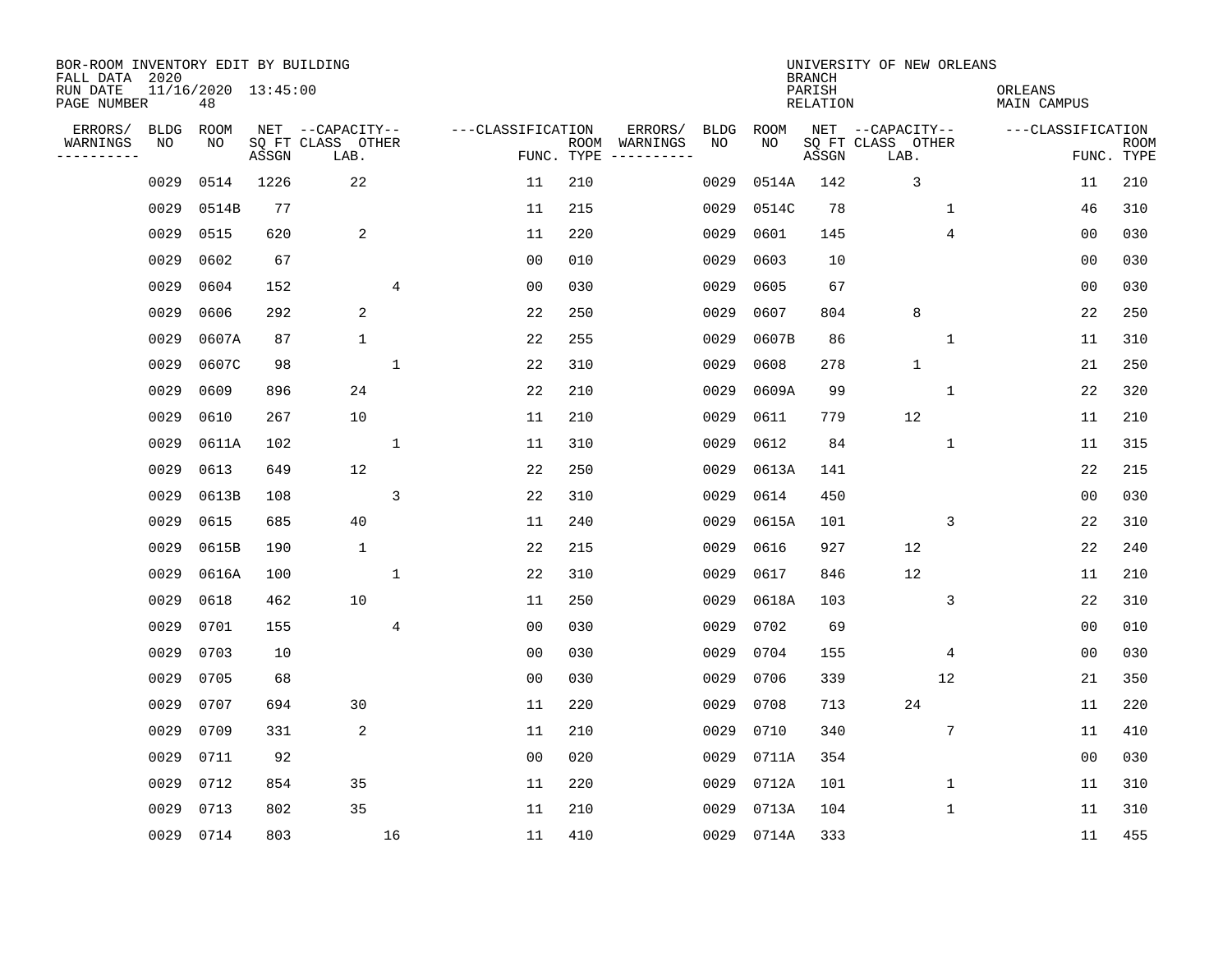| BOR-ROOM INVENTORY EDIT BY BUILDING<br>FALL DATA 2020 |      |                           |                 |                           |                   |                    |          |             |             | <b>BRANCH</b>             | UNIVERSITY OF NEW ORLEANS |                        |                           |
|-------------------------------------------------------|------|---------------------------|-----------------|---------------------------|-------------------|--------------------|----------|-------------|-------------|---------------------------|---------------------------|------------------------|---------------------------|
| RUN DATE<br>PAGE NUMBER                               |      | 11/16/2020 13:45:00<br>49 |                 |                           |                   |                    |          |             |             | PARISH<br><b>RELATION</b> |                           | ORLEANS<br>MAIN CAMPUS |                           |
| ERRORS/                                               | BLDG | ROOM                      |                 | NET --CAPACITY--          | ---CLASSIFICATION |                    | ERRORS/  | <b>BLDG</b> | <b>ROOM</b> |                           | NET --CAPACITY--          | ---CLASSIFICATION      |                           |
| WARNINGS<br>----------                                | ΝO   | NO                        | ASSGN           | SQ FT CLASS OTHER<br>LAB. |                   | ROOM<br>FUNC. TYPE | WARNINGS | NO          | NO          | ASSGN                     | SQ FT CLASS OTHER<br>LAB. |                        | <b>ROOM</b><br>FUNC. TYPE |
|                                                       | 0029 | 0715                      | 1552            | 3                         | 11                | 215                |          | 0029        | 0715A       | 151                       | 1                         | 11                     | 310                       |
|                                                       | 0029 | 0715B                     | 107             | 1                         | 11                | 315                |          | 0029        | 0716        | 710                       | 30                        | 11                     | 210                       |
|                                                       | 0029 | 0717                      | 696             | 30                        | 11                | 210                |          | 0029        | 0801        | 7                         |                           | 0 <sub>0</sub>         | 030                       |
|                                                       | 0029 | 0802                      | 192             | 2                         | 11                | 310                |          | 0029        | 0804        | 95                        | $\mathbf 1$               | 11                     | 310                       |
|                                                       | 0029 | 0805                      | 93              | $\mathbf 1$               | 11                | 310                |          | 0029        | 0806        | 93                        | $\mathbf{1}$              | 11                     | 310                       |
|                                                       | 0029 | 0807                      | 93              | 1                         | 11                | 315                |          | 0029        | 0808        | 67                        |                           | 0 <sub>0</sub>         | 030                       |
|                                                       | 0029 | 0809                      | 555             | 2                         | 46                | 310                |          | 0029        | 0809A       | 170                       | $\mathbf{1}$              | 46                     | 310                       |
|                                                       | 0029 | 0809B                     | $7\phantom{.0}$ |                           | 46                | 315                |          | 0029        | 0809C       | $7\phantom{.0}$           |                           | 46                     | 315                       |
|                                                       | 0029 | 0810                      | 560             | 2                         | 46                | 310                |          | 0029        | 0810A       | 167                       | $\mathbf{1}$              | 46                     | 310                       |
|                                                       | 0029 | 0810B                     | $7\phantom{.0}$ |                           | 46                | 315                |          | 0029        | 0810C       | 7                         |                           | 46                     | 315                       |
|                                                       | 0029 | 0811                      | 141             | 1                         | 46                | 310                |          | 0029        | 0812        | 461                       | 10                        | 44                     | 710                       |
|                                                       | 0029 | 0813                      | 137             | 1                         | 46                | 310                |          | 0029        | 0814        | 99                        | $\mathbf 1$               | 46                     | 310                       |
|                                                       | 0029 | 0815                      | 141             | 1                         | 46                | 310                |          | 0029        | 0816        | 99                        | $\mathbf 1$               | 46                     | 310                       |
|                                                       | 0029 | 0817                      | 141             | 1                         | 46                | 310                |          | 0029        | 0818        | 97                        | 1                         | 46                     | 310                       |
|                                                       | 0029 | 0819                      | 141             | 1                         | 46                | 310                |          | 0029        | 0820        | 100                       | 2                         | 46                     | 310                       |
|                                                       | 0029 | 0821                      | 141             | $\mathbf{1}$              | 46                | 310                |          | 0029        | 0822        | 103                       | 2                         | 46                     | 310                       |
|                                                       | 0029 | 0823                      | 141             | 1                         | 46                | 310                |          | 0029        | 0824        | 100                       | 2                         | 46                     | 315                       |
|                                                       | 0029 | 0825                      | 141             | 1                         | 46                | 310                |          | 0029        | 0826        | 202                       | 4                         | 0 <sub>0</sub>         | 030                       |
|                                                       | 0029 | 0827                      | 63              |                           | 0 <sub>0</sub>    | 010                |          | 0029        | 0828        | 141                       | 1                         | 46                     | 310                       |
|                                                       | 0029 | 0829                      | 202             | 4                         | 0 <sub>0</sub>    | 030                |          | 0029        | 0830        | 141                       | $\mathbf 1$               | 46                     | 310                       |
|                                                       | 0029 | 0831                      | 96              | 2                         | 46                | 310                |          | 0029        | 0832        | 141                       | $\mathbf 1$               | 46                     | 310                       |
|                                                       | 0029 | 0833                      | 144             | 3                         | 46                | 310                |          | 0029        | 0834        | 141                       | $\mathbf 1$               | 46                     | 310                       |
|                                                       | 0029 | 0835                      | 125             | $\mathbf{1}$              | 46                | 310                |          | 0029        | 0836        | 144                       | 3                         | 46                     | 310                       |
|                                                       | 0029 | 0837                      | 116             | 1                         | 46                | 310                |          | 0029        | 0838        | 121                       | $\mathbf 1$               | 46                     | 310                       |
|                                                       | 0029 | 0839                      | 99              | 2                         | 46                | 310                |          | 0029        | 0840        | 132                       | $\mathbf 1$               | 46                     | 310                       |
|                                                       | 0029 | 0841                      | 132             | $\mathbf{1}$              | 46                | 310                |          | 0029        | 0842        | 129                       | $\mathbf 1$               | 46                     | 310                       |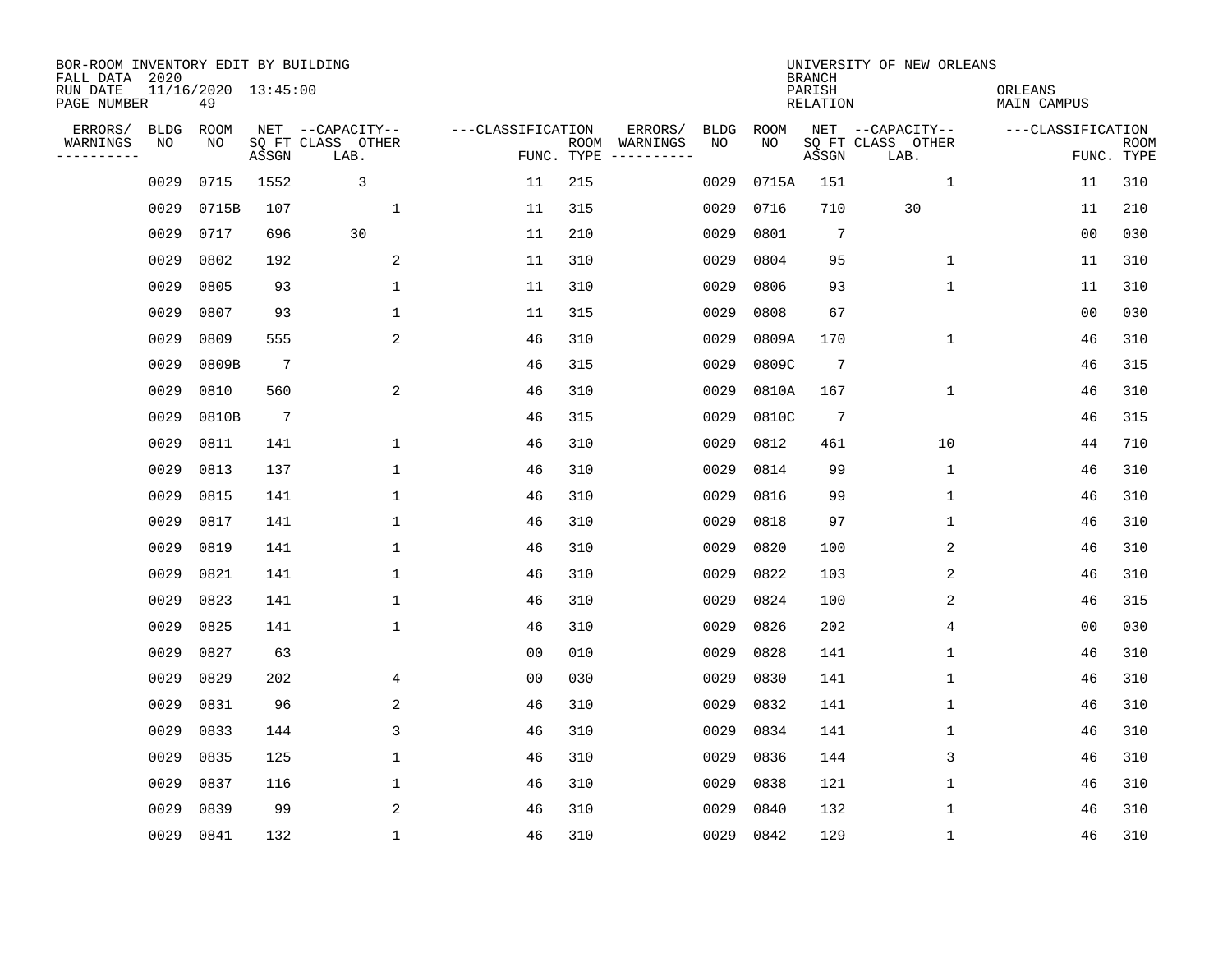| BOR-ROOM INVENTORY EDIT BY BUILDING<br>FALL DATA 2020 |      |       |                     |                           |                   |      |          |             |             | <b>BRANCH</b>             | UNIVERSITY OF NEW ORLEANS |                        |                           |
|-------------------------------------------------------|------|-------|---------------------|---------------------------|-------------------|------|----------|-------------|-------------|---------------------------|---------------------------|------------------------|---------------------------|
| RUN DATE<br>PAGE NUMBER                               |      | 50    | 11/16/2020 13:45:00 |                           |                   |      |          |             |             | PARISH<br><b>RELATION</b> |                           | ORLEANS<br>MAIN CAMPUS |                           |
| ERRORS/                                               | BLDG | ROOM  |                     | NET --CAPACITY--          | ---CLASSIFICATION |      | ERRORS/  | <b>BLDG</b> | <b>ROOM</b> |                           | NET --CAPACITY--          | ---CLASSIFICATION      |                           |
| WARNINGS<br>----------                                | ΝO   | NO    | ASSGN               | SQ FT CLASS OTHER<br>LAB. | FUNC. TYPE        | ROOM | WARNINGS | NO          | NO          | ASSGN                     | SQ FT CLASS OTHER<br>LAB. |                        | <b>ROOM</b><br>FUNC. TYPE |
|                                                       | 0029 | 0843  | 100                 | 3                         | 46                | 310  |          | 0029        | 0844        | 132                       | 1                         | 46                     | 310                       |
|                                                       | 0029 | 0845  | 103                 | 4                         | 46                | 310  |          | 0029        | 0846        | 132                       | 1                         | 46                     | 310                       |
|                                                       | 0029 | 0847  | 100                 | 2                         | 46                | 310  |          | 0029        | 0848        | 97                        | $\mathbf 1$               | 46                     | 310                       |
|                                                       | 0029 | 0849  | 97                  | 1                         | 46                | 310  |          | 0029        | 0850        | 292                       |                           | 0 <sub>0</sub>         | 030                       |
|                                                       | 0029 | 0851  | 99                  | 2                         | 46                | 315  |          | 0029        | 0852        | 146                       | $\mathbf 1$               | 46                     | 310                       |
|                                                       | 0029 | 0853  | 168                 | $\mathbf{1}$              | 46                | 310  |          | 0029        | 0901        | 7                         |                           | 0 <sub>0</sub>         | 030                       |
|                                                       | 0029 | 0902  | 88                  | $\mathbf{1}$              | 46                | 315  |          | 0029        | 0903        | 86                        | $\mathbf{1}$              | 46                     | 310                       |
|                                                       | 0029 | 0904  | 87                  | $\mathbf{1}$              | 46                | 310  |          | 0029        | 0905        | 87                        | $\mathbf{1}$              | 46                     | 310                       |
|                                                       | 0029 | 0906  | 86                  | 2                         | 46                | 310  |          | 0029        | 0907        | 87                        | $\mathbf{1}$              | 46                     | 315                       |
|                                                       | 0029 | 0908  | 67                  |                           | 0 <sub>0</sub>    | 030  |          | 0029        | 0909        | 558                       | 2                         | 46                     | 310                       |
|                                                       | 0029 | 0909A | 158                 | 1                         | 46                | 310  |          | 0029        | 0909B       | 7                         |                           | 46                     | 315                       |
|                                                       | 0029 | 0909C | $7\phantom{.0}$     |                           | 46                | 315  |          | 0029        | 0910        | 1296                      | 4                         | 46                     | 310                       |
|                                                       | 0029 | 0910A | 304                 | 1                         | 46                | 310  |          | 0029        | 0910B       | 9                         |                           | 46                     | 315                       |
|                                                       | 0029 | 0910C | $7\phantom{.0}$     |                           | 46                | 315  |          | 0029        | 0910D       | 7                         |                           | 46                     | 315                       |
|                                                       | 0029 | 0911  | 551                 | $\overline{a}$            | 46                | 310  |          | 0029        | 0911A       | 160                       | $\mathbf 1$               | 46                     | 310                       |
|                                                       | 0029 | 0911B | $7\phantom{.0}$     |                           | 46                | 315  |          | 0029        | 0911C       | $7\phantom{.0}$           |                           | 46                     | 315                       |
|                                                       | 0029 | 0912  | 130                 | 1                         | 46                | 310  |          | 0029        | 0913        | 130                       | 1                         | 46                     | 310                       |
|                                                       | 0029 | 0914  | 130                 | 1                         | 46                | 310  |          | 0029        | 0915        | 129                       | 1                         | 46                     | 310                       |
|                                                       | 0029 | 0916  | 646                 |                           | 46                | 315  |          | 0029        | 0917        | 199                       | 4                         | 0 <sub>0</sub>         | 030                       |
|                                                       | 0029 | 0918  | 136                 | 1                         | 46                | 310  |          | 0029        | 0919        | 63                        |                           | 0 <sub>0</sub>         | 010                       |
|                                                       | 0029 | 0920  | 136                 | 1                         | 46                | 310  |          | 0029        | 0921        | 199                       | 4                         | 0 <sub>0</sub>         | 030                       |
|                                                       | 0029 | 0922  | 136                 | $\mathbf{1}$              | 46                | 310  |          | 0029        | 0923        | 238                       | 12                        | 46                     | 350                       |
|                                                       | 0029 | 0924  | 136                 | $\mathbf{1}$              | 46                | 310  |          | 0029        | 0925        | 136                       | $\mathbf 1$               | 46                     | 310                       |
|                                                       | 0029 | 0926  | 122                 | $\mathbf{1}$              | 46                | 310  |          | 0029        | 0927        | 125                       | $\mathbf 1$               | 46                     | 310                       |
|                                                       | 0029 | 0928  | 122                 | $\mathbf{1}$              | 46                | 310  |          | 0029        | 0929        | 114                       | $\mathbf 1$               | 46                     | 320                       |
|                                                       | 0029 | 0930  | 122                 | $\mathbf{1}$              | 46                | 310  |          | 0029        | 0931        | 133                       | $\mathbf 1$               | 46                     | 310                       |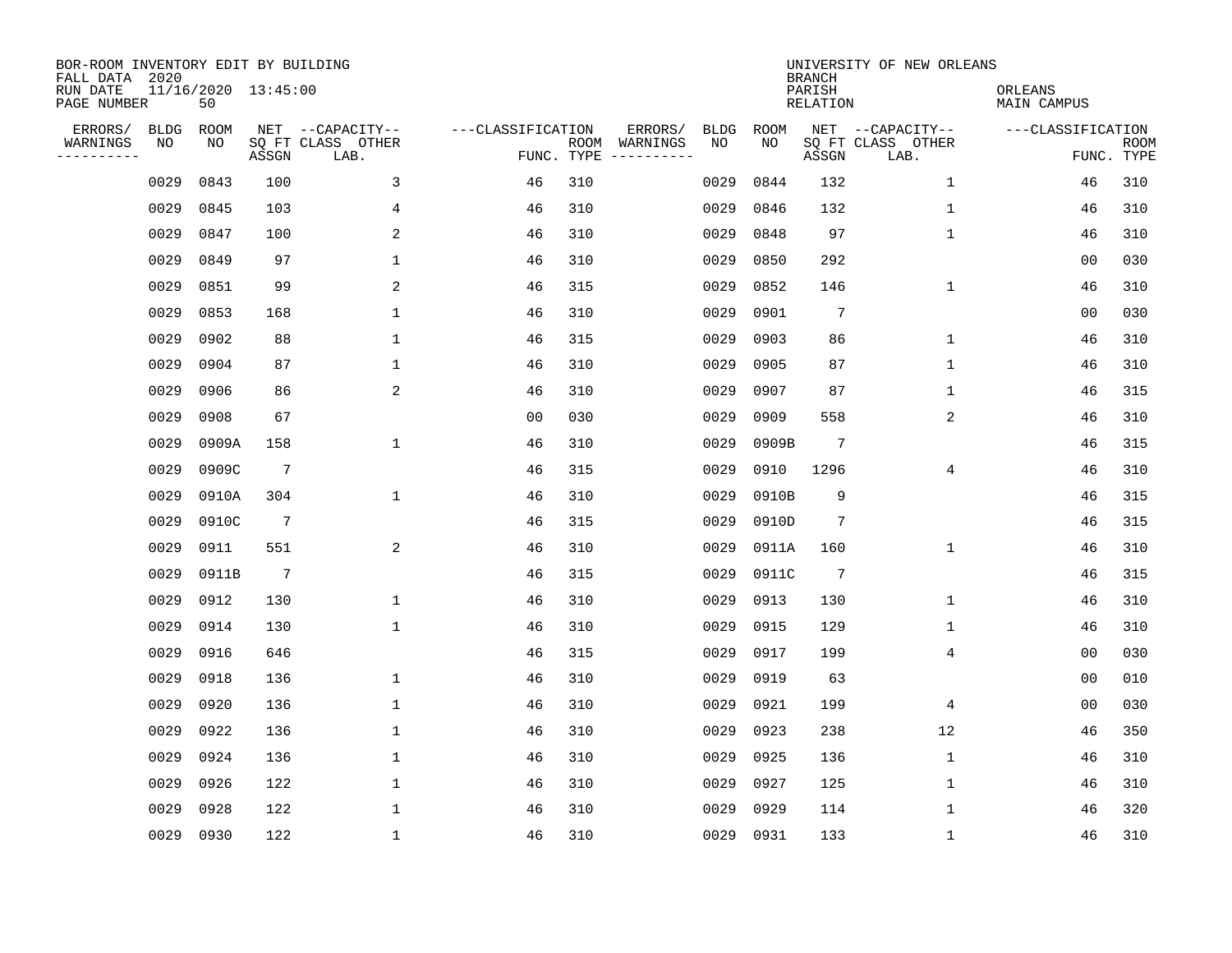| BOR-ROOM INVENTORY EDIT BY BUILDING<br>FALL DATA 2020 |      |            |                     |                           |                   |     |                                      |             |             | <b>BRANCH</b>      | UNIVERSITY OF NEW ORLEANS |                        |                           |
|-------------------------------------------------------|------|------------|---------------------|---------------------------|-------------------|-----|--------------------------------------|-------------|-------------|--------------------|---------------------------|------------------------|---------------------------|
| RUN DATE<br>PAGE NUMBER                               |      | 51         | 11/16/2020 13:45:00 |                           |                   |     |                                      |             |             | PARISH<br>RELATION |                           | ORLEANS<br>MAIN CAMPUS |                           |
| ERRORS/                                               | BLDG | ROOM       |                     | NET --CAPACITY--          | ---CLASSIFICATION |     | ERRORS/                              | <b>BLDG</b> | <b>ROOM</b> |                    | NET --CAPACITY--          | ---CLASSIFICATION      |                           |
| WARNINGS<br>----------                                | NO   | NO         | ASSGN               | SQ FT CLASS OTHER<br>LAB. |                   |     | ROOM WARNINGS<br>FUNC. TYPE $------$ | NO          | NO          | ASSGN              | SQ FT CLASS OTHER<br>LAB. |                        | <b>ROOM</b><br>FUNC. TYPE |
|                                                       | 0029 | 0932       | 133                 | 1                         | 46                | 310 |                                      | 0029        | 0933        | 134                | $\mathbf{1}$              | 46                     | 310                       |
|                                                       | 0029 | 0934       | 134                 | $\mathbf 1$               | 46                | 310 |                                      |             | 0029 0935   | 142                | 1                         | 46                     | 310                       |
|                                                       |      | 0029 0936  | 286                 |                           | 00                | 030 |                                      |             | 0029 C0011  | 497                |                           | 00                     | 020                       |
|                                                       |      | 0029 C0012 | 249                 |                           | 0 <sub>0</sub>    | 020 |                                      |             | 0029 C0041  | 1105               |                           | 0 <sub>0</sub>         | 020                       |
|                                                       |      | 0029 C0042 | 258                 |                           | 0 <sub>0</sub>    | 020 |                                      |             | 0029 C0051  | 1111               |                           | 00                     | 020                       |
|                                                       |      | 0029 C0052 | 258                 |                           | 0 <sub>0</sub>    | 020 |                                      |             | 0029 C0061  | 1111               |                           | 0 <sub>0</sub>         | 020                       |
|                                                       |      | 0029 C0062 | 262                 |                           | 0 <sub>0</sub>    | 020 |                                      |             | 0029 C0081  | 382                |                           | 00                     | 020                       |
|                                                       |      | 0029 C0082 | 264                 |                           | 0 <sub>0</sub>    | 020 |                                      |             | 0029 C0083  | 121                |                           | 0 <sub>0</sub>         | 020                       |
|                                                       |      | 0029 C0084 | 152                 |                           | 0 <sub>0</sub>    | 020 |                                      |             | 0029 C0085  | 657                |                           | 0 <sub>0</sub>         | 020                       |
|                                                       |      | 0029 C0086 | 657                 |                           | 00                | 020 |                                      |             | 0029 C0087  | 182                |                           | 0 <sub>0</sub>         | 020                       |
|                                                       |      | 0029 C0091 | 1196                |                           | 0 <sub>0</sub>    | 020 |                                      |             | 0029 C0092  | 264                |                           | 0 <sub>0</sub>         | 020                       |
|                                                       |      | 0029 C0093 | 119                 |                           | 0 <sub>0</sub>    | 020 |                                      |             | 0029 C0094  | 528                |                           | 0 <sub>0</sub>         | 020                       |
|                                                       |      | 0029 C0095 | 528                 |                           | 0 <sub>0</sub>    | 020 |                                      |             | 0029 C0096  | 126                |                           | 0 <sub>0</sub>         | 020                       |
|                                                       |      | 0029 E0002 | 76                  |                           | 0 <sub>0</sub>    | 020 |                                      |             | 0029 E0003  | 76                 |                           | 0 <sub>0</sub>         | 020                       |
|                                                       |      | 0029 E0004 | 63                  |                           | 0 <sub>0</sub>    | 020 |                                      |             | 0029 E0005  | 68                 |                           | 0 <sub>0</sub>         | 020                       |
|                                                       |      | 0029 S0011 | 314                 |                           | 0 <sub>0</sub>    | 020 |                                      |             | 0029 S0041  | 306                |                           | 00                     | 020                       |
|                                                       |      | 0029 S0042 | 306                 |                           | 00                | 020 |                                      |             | 0029 S0051  | 306                |                           | 0 <sub>0</sub>         | 020                       |
|                                                       |      | 0029 S0052 | 306                 |                           | 00                | 020 |                                      |             | 0029 S0061  | 306                |                           | 0 <sub>0</sub>         | 020                       |
|                                                       |      | 0029 S0062 | 306                 |                           | 0 <sub>0</sub>    | 020 |                                      |             | 0029 S0081  | 306                |                           | 0 <sub>0</sub>         | 020                       |
|                                                       |      | 0029 S0082 | 306                 |                           | 0 <sub>0</sub>    | 020 |                                      |             | 0029 S0091  | 306                |                           | 0 <sub>0</sub>         | 020                       |
|                                                       |      | 0029 S0092 | 306                 |                           | 0 <sub>0</sub>    | 020 |                                      |             | 0029 V0041  | 35                 |                           | 0 <sub>0</sub>         | 020                       |
|                                                       |      | 0029 V0042 | 35                  |                           | 0 <sub>0</sub>    | 020 |                                      |             | 0029 V0051  | 35                 |                           | 0 <sub>0</sub>         | 020                       |
|                                                       |      | 0029 V0052 | 35                  |                           | 0 <sub>0</sub>    | 020 |                                      |             | 0029 V0061  | 48                 |                           | 0 <sub>0</sub>         | 020                       |
|                                                       |      | 0029 V0062 | 48                  |                           | 0 <sub>0</sub>    | 020 |                                      |             | 0029 V0071  | 49                 |                           | 0 <sub>0</sub>         | 020                       |
|                                                       |      | 0029 V0081 | 26                  |                           | 0 <sub>0</sub>    | 020 |                                      |             | 0029 V0082  | 26                 |                           | 0 <sub>0</sub>         | 020                       |
|                                                       |      | 0029 V0201 | 48                  |                           | 0 <sub>0</sub>    | 020 |                                      |             | 0029 V0204  | 48                 |                           | 0 <sub>0</sub>         | 020                       |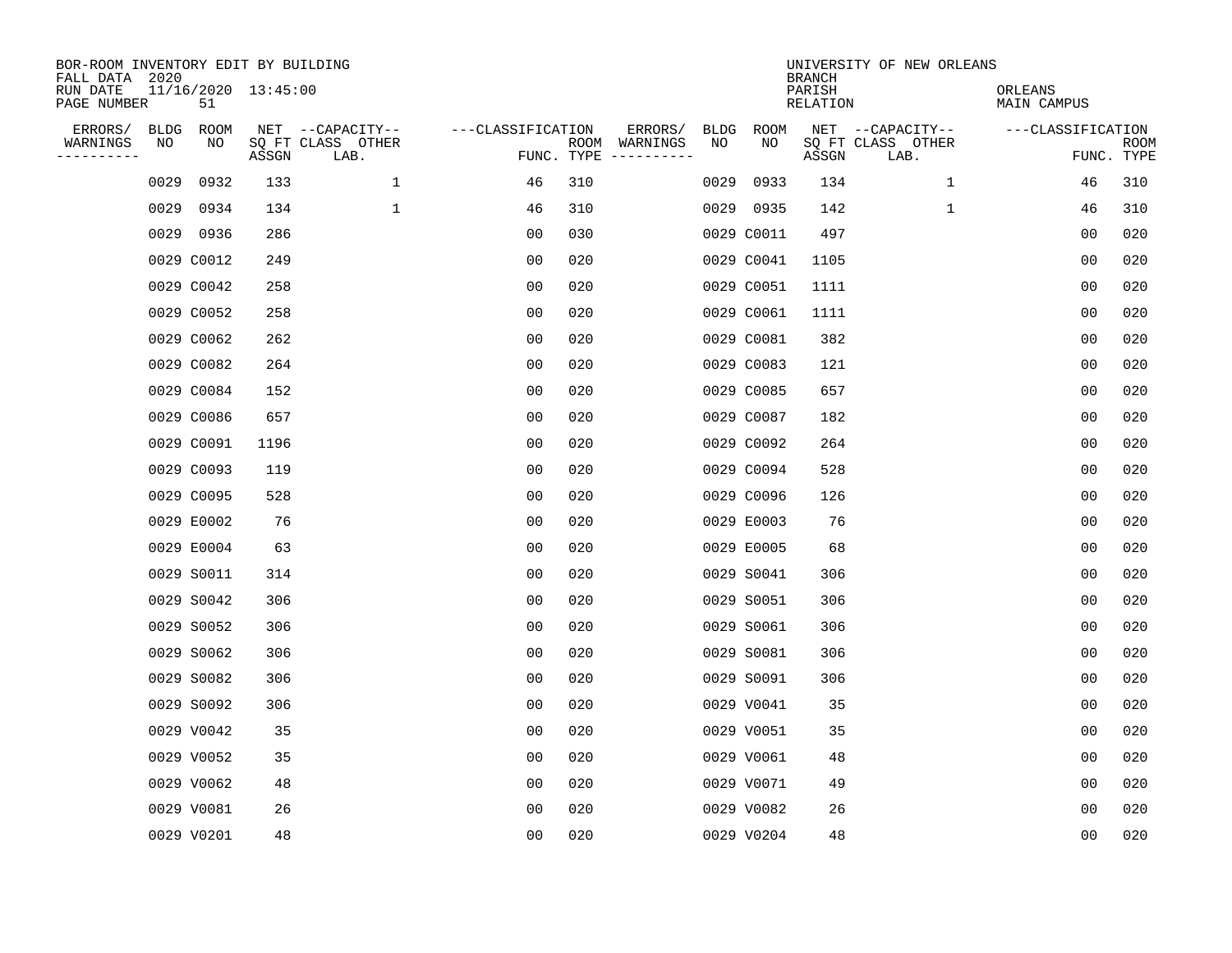| BOR-ROOM INVENTORY EDIT BY BUILDING       |      |                           |       |                           |                   |            |                              |      |                                                                |                                            | UNIVERSITY OF NEW ORLEANS                                                                                                                           |                                         |                           |
|-------------------------------------------|------|---------------------------|-------|---------------------------|-------------------|------------|------------------------------|------|----------------------------------------------------------------|--------------------------------------------|-----------------------------------------------------------------------------------------------------------------------------------------------------|-----------------------------------------|---------------------------|
| FALL DATA 2020<br>RUN DATE<br>PAGE NUMBER |      | 11/16/2020 13:45:00<br>52 |       |                           |                   |            |                              |      |                                                                | <b>BRANCH</b><br>PARISH<br><b>RELATION</b> |                                                                                                                                                     | ORLEANS<br><b>MAIN CAMPUS</b>           |                           |
| ERRORS/                                   | BLDG | ROOM                      |       | NET --CAPACITY--          | ---CLASSIFICATION |            | ERRORS/                      | BLDG | ROOM                                                           |                                            | NET --CAPACITY--                                                                                                                                    | ---CLASSIFICATION                       |                           |
| WARNINGS<br>----------                    | NO   | NO                        | ASSGN | SQ FT CLASS OTHER<br>LAB. |                   | FUNC. TYPE | ROOM WARNINGS<br>----------- | NO   | NO                                                             | ASSGN                                      | SQ FT CLASS OTHER<br>LAB.                                                                                                                           |                                         | <b>ROOM</b><br>FUNC. TYPE |
|                                           |      | 0029 V0301                | 33    |                           | 00                | 020        |                              |      | 0029 V0304                                                     | 33                                         |                                                                                                                                                     | 00                                      | 020                       |
|                                           |      | 0029 V0917                | 26    |                           | 0 <sub>0</sub>    | 020        |                              |      | 0029 V0921<br>TOTAL NUMBER CLASSROOMS<br>TOTAL NUMBER LABS 210 | 26                                         | TOTAL ASSIGNABLE & UNASSIGNABLE SQFT:<br>TOTAL NET ASSIGN SQ. FT. IN ROOM FILE<br>TOTAL NUMBER COMPUTER CLASSROOMS<br>TOTAL NUMBER SPECIAL LABS 220 | 00<br>91,629<br>69,254<br>10<br>22<br>6 | 020                       |
|                                           |      | 0030 0101                 | 1812  |                           | 42                | 620        |                              |      | 0030 0102                                                      | 92                                         | $\mathbf 1$                                                                                                                                         | 11                                      | 310                       |
|                                           | 0030 | 0103                      | 93    | $\mathbf{1}$              | 11                | 310        |                              | 0030 | 0104                                                           | 92                                         | $\mathbf{1}$                                                                                                                                        | 11                                      | 310                       |
|                                           | 0030 | 0105                      | 93    | 2                         | 11                | 310        |                              | 0030 | 0106                                                           | 213                                        | $\mathbf 1$                                                                                                                                         | 11                                      | 313                       |
|                                           | 0030 | 0107                      | 87    | 2                         | 11                | 310        |                              | 0030 | 0108                                                           | 25                                         | $\mathbf 1$                                                                                                                                         | 0 <sub>0</sub>                          | 030                       |
|                                           | 0030 | 0109                      | 22    |                           | 0 <sub>0</sub>    | 030        |                              | 0030 | 0110                                                           | 89                                         |                                                                                                                                                     | 11                                      | 315                       |
|                                           | 0030 | 0111                      | 89    | $\mathbf{1}$              | 11                | 310        |                              | 0030 | 0113                                                           | 202                                        | $\mathbf{1}$                                                                                                                                        | 46                                      | 350                       |
|                                           | 0030 | 0113A                     | 201   | 6                         | 11                | 325        |                              | 0030 | 0113B                                                          | 116                                        | $\mathbf{1}$                                                                                                                                        | 11                                      | 310                       |
|                                           | 0030 | 0114                      | 225   |                           | 42                | 625        |                              | 0030 | 0114A                                                          | 223                                        |                                                                                                                                                     | 42                                      | 625                       |
|                                           | 0030 | 0115                      | 755   | 22                        | 11                | 210        |                              | 0030 | 0116                                                           | 793                                        | 22                                                                                                                                                  | 11                                      | 210                       |
|                                           | 0030 | 0116A                     | 34    |                           | 0 <sub>0</sub>    | 020        |                              | 0030 | 0116B                                                          | 148                                        |                                                                                                                                                     | 11                                      | 215                       |
|                                           | 0030 | 0116C                     | 348   |                           | 11                | 215        |                              | 0030 | 0117                                                           | 2004                                       | 20                                                                                                                                                  | 11                                      | 210                       |
|                                           | 0030 | 0118                      | 1498  | 25                        | 11                | 210        |                              | 0030 | 0119                                                           | 1430                                       | 20                                                                                                                                                  | 11                                      | 210                       |
|                                           | 0030 | 0119A                     | 120   |                           | 11                | 215        |                              | 0030 | 0120                                                           | 62                                         |                                                                                                                                                     | 0 <sub>0</sub>                          | 020                       |
|                                           | 0030 | 0120A                     | 68    | $\mathbf{1}$              | 11                | 310        |                              | 0030 | 0120B                                                          | 386                                        | $\mathbf{1}$                                                                                                                                        | 11                                      | 310                       |
|                                           | 0030 | 0121                      | 524   |                           | 00                | 030        |                              | 0030 | 0122                                                           | 30                                         |                                                                                                                                                     | 0 <sub>0</sub>                          | 020                       |
|                                           | 0030 | 0122A                     | 175   | 4                         | 0 <sub>0</sub>    | 030        |                              | 0030 | 0123                                                           | 30                                         |                                                                                                                                                     | 0 <sub>0</sub>                          | 020                       |
|                                           | 0030 | 0123A                     | 175   | 4                         | 0 <sub>0</sub>    | 030        |                              | 0030 | 0124                                                           | 67                                         |                                                                                                                                                     | 0 <sub>0</sub>                          | 010                       |
|                                           | 0030 | 0125                      | 215   | 3                         | 11                | 215        |                              | 0030 | 0127                                                           | 106                                        | 6                                                                                                                                                   | 11                                      | 215                       |
|                                           | 0030 | 0128                      | 367   | 2                         | 11                | 250        |                              | 0030 | 0128A                                                          | 170                                        | 2                                                                                                                                                   | 11                                      | 255                       |
|                                           | 0030 | 0129                      | 355   | 1                         | 11                | 215        |                              | 0030 | 0130                                                           | 355                                        | 4                                                                                                                                                   | 11                                      | 210                       |
|                                           |      | 0030 0131                 | 2075  | 15                        | 11                | 210        |                              |      | 0030 0131A                                                     | 200                                        |                                                                                                                                                     | 11                                      | 215                       |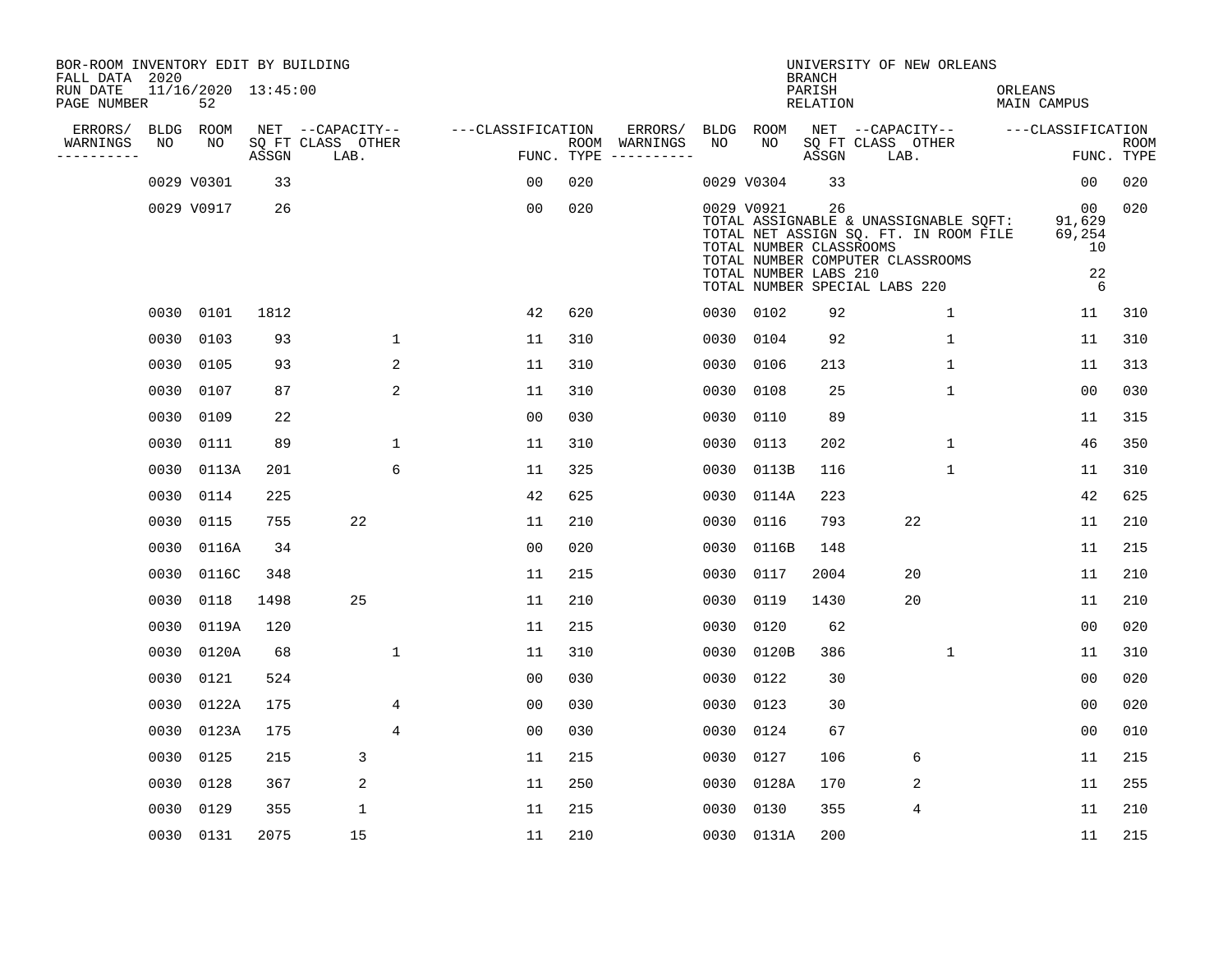| BOR-ROOM INVENTORY EDIT BY BUILDING<br>FALL DATA 2020 |             |                           |          |                           |              |                   |            |                              |             |                                                                | <b>BRANCH</b>             | UNIVERSITY OF NEW ORLEANS                                                                                                                           |                               |                           |
|-------------------------------------------------------|-------------|---------------------------|----------|---------------------------|--------------|-------------------|------------|------------------------------|-------------|----------------------------------------------------------------|---------------------------|-----------------------------------------------------------------------------------------------------------------------------------------------------|-------------------------------|---------------------------|
| RUN DATE<br>PAGE NUMBER                               |             | 11/16/2020 13:45:00<br>53 |          |                           |              |                   |            |                              |             |                                                                | PARISH<br><b>RELATION</b> |                                                                                                                                                     | ORLEANS<br><b>MAIN CAMPUS</b> |                           |
| ERRORS/                                               | <b>BLDG</b> | <b>ROOM</b>               |          | NET --CAPACITY--          |              | ---CLASSIFICATION |            | ERRORS/                      | <b>BLDG</b> | ROOM                                                           |                           | NET --CAPACITY--                                                                                                                                    | ---CLASSIFICATION             |                           |
| WARNINGS<br>----------                                | NO          | NO                        | ASSGN    | SQ FT CLASS OTHER<br>LAB. |              |                   | FUNC. TYPE | ROOM WARNINGS<br>----------- | NO          | NO                                                             | ASSGN                     | SQ FT CLASS OTHER<br>LAB.                                                                                                                           |                               | <b>ROOM</b><br>FUNC. TYPE |
|                                                       | 0030        | 0132                      | 1508     | 20                        |              | 11                | 210        |                              | 0030        | 0133                                                           | 731                       | $\mathbf{1}$                                                                                                                                        | 11                            | 310                       |
|                                                       | 0030        | 0134                      | 2647     | 20                        |              | 11                | 210        |                              | 0030        | 0134A                                                          | 100                       |                                                                                                                                                     | 11                            | 215                       |
|                                                       | 0030        | 0134B                     | 144      |                           |              | 11                | 115        |                              | 0030        | 0134C                                                          | 144                       |                                                                                                                                                     | 11                            | 215                       |
|                                                       | 0030        | 0135                      | 544      | 11                        |              | 11                | 210        |                              | 0030        | 0136                                                           | 543                       | 11                                                                                                                                                  | 11                            | 210                       |
|                                                       | 0030        | 0137                      | 1830     | 25                        |              | 11                | 210        |                              | 0030        | 0137A                                                          | 210                       |                                                                                                                                                     | 11                            | 215                       |
|                                                       | 0030        | 0138                      | 1353     | 25                        |              | 11                | 210        |                              | 0030        | 0138A                                                          | 46                        |                                                                                                                                                     | 11                            | 215                       |
|                                                       | 0030        | 0138B                     | 46       |                           |              | 11                | 215        |                              | 0030        | 0145                                                           | 933                       |                                                                                                                                                     | 00                            | 020                       |
|                                                       | 0030        | 0145A                     | 19       |                           |              | 11                | 215        |                              | 0030        | 0145B                                                          | 22                        |                                                                                                                                                     | 11                            | 215                       |
|                                                       | 0030        | 0145C                     | 57       |                           |              | 0 <sub>0</sub>    | 020        |                              |             | 0030 0145D                                                     | 612                       |                                                                                                                                                     | 11                            | 215                       |
|                                                       |             | 0030 C0112                | 160      |                           |              | 0 <sub>0</sub>    | 020        |                              |             | 0030 C0145<br>TOTAL NUMBER CLASSROOMS<br>TOTAL NUMBER LABS 210 | 344                       | TOTAL ASSIGNABLE & UNASSIGNABLE SQFT:<br>TOTAL NET ASSIGN SQ. FT. IN ROOM FILE<br>TOTAL NUMBER COMPUTER CLASSROOMS<br>TOTAL NUMBER SPECIAL LABS 220 | 00<br>28,157<br>25,519<br>13  | 020                       |
|                                                       |             | 0031 1000                 | 1462 120 |                           |              | 11                | 110        |                              |             | 0031 1001                                                      | 210                       | 2                                                                                                                                                   | 11                            | 310                       |
|                                                       |             | 0031 1003                 | 114      |                           | $\mathbf{1}$ | 46                | 325        |                              |             | 0031 1004                                                      | 701                       | 24                                                                                                                                                  | 11                            | 210                       |
|                                                       |             | 0031 1004A                | 280      | 3                         |              | 22                | 250        |                              | 0031 1005   |                                                                | 401                       |                                                                                                                                                     | 0 <sub>0</sub>                | 030                       |
|                                                       |             | 0031 1006                 | 721      | 24                        |              | 11                | 210        |                              | 0031 1007   |                                                                | 293                       | 2                                                                                                                                                   | 11                            | 310                       |
|                                                       |             | 0031 1008                 | 110      |                           | 1            | 11                | 310        |                              |             | 0031 1008A                                                     | 231                       | $\mathbf 1$                                                                                                                                         | 11                            | 310                       |
|                                                       |             | 0031 1009                 | 701      | 35                        |              | 11                | 110        |                              |             | 0031 1010                                                      | 379                       | 3                                                                                                                                                   | 11                            | 310                       |
|                                                       |             | 0031 1011                 | 76       |                           | $\mathbf{1}$ | 11                | 320        |                              |             | 0031 1011A                                                     | 98                        | 2                                                                                                                                                   | 11                            | 320                       |
|                                                       |             | 0031 1012                 | 1192     | 25                        |              | 11                | 210        |                              |             | 0031 1012A                                                     | 200                       |                                                                                                                                                     | 11                            | 215                       |
|                                                       |             | 0031 1013                 | 282      |                           | $\mathbf{1}$ | 11                | 310        |                              |             | 0031 1015                                                      | 123                       | 1                                                                                                                                                   | 11                            | 315                       |
|                                                       |             | 0031 1016                 | 29       |                           |              | 11                | 731        |                              |             | 0031 1017                                                      | 97                        | 1                                                                                                                                                   | 11                            | 310                       |
|                                                       |             | 0031 1018                 | 47       |                           |              | 0 <sub>0</sub>    | 030        |                              |             | 0031 1019                                                      | 310                       | 9                                                                                                                                                   | 00                            | 030                       |
|                                                       |             | 0031 1020                 | 1471     | 10                        |              | 22                | 250        |                              |             | 0031 1020A                                                     | 188                       | 1                                                                                                                                                   | 11                            | 310                       |
|                                                       |             | 0031 1020B                | 86       |                           | $\mathbf{1}$ | 11                | 310        |                              |             | 0031 1020C                                                     | 86                        | $\mathbf{1}$                                                                                                                                        | 11                            | 310                       |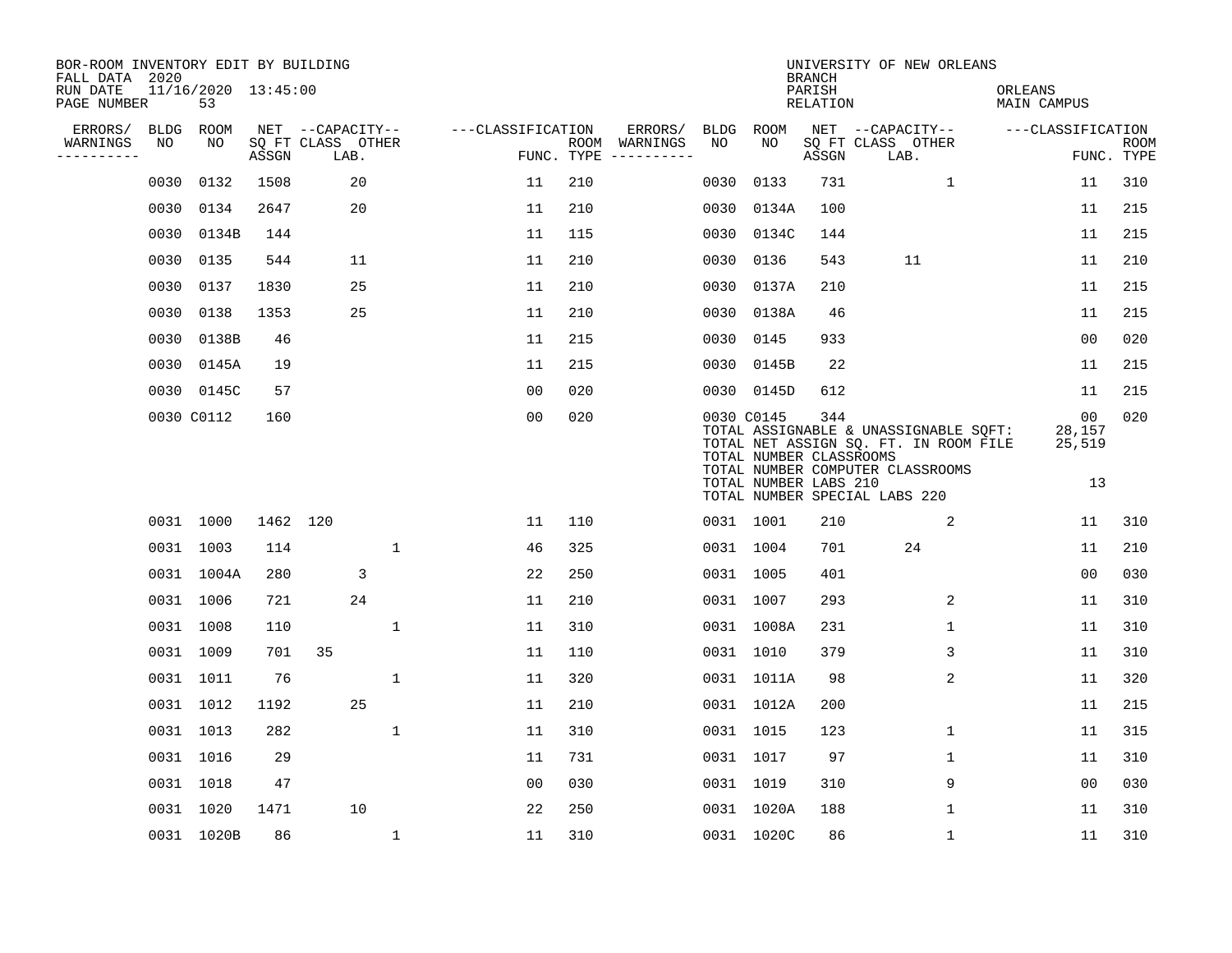| BOR-ROOM INVENTORY EDIT BY BUILDING<br>FALL DATA 2020 |             |                           |                                 |                           |                   |                    |                         |      |            | <b>BRANCH</b>             | UNIVERSITY OF NEW ORLEANS |              |                        |                           |
|-------------------------------------------------------|-------------|---------------------------|---------------------------------|---------------------------|-------------------|--------------------|-------------------------|------|------------|---------------------------|---------------------------|--------------|------------------------|---------------------------|
| RUN DATE<br>PAGE NUMBER                               |             | 11/16/2020 13:45:00<br>54 |                                 |                           |                   |                    |                         |      |            | PARISH<br><b>RELATION</b> |                           |              | ORLEANS<br>MAIN CAMPUS |                           |
| ERRORS/                                               | <b>BLDG</b> | ROOM                      |                                 | NET --CAPACITY--          | ---CLASSIFICATION |                    | ERRORS/                 | BLDG | ROOM       |                           | NET --CAPACITY--          |              | ---CLASSIFICATION      |                           |
| WARNINGS<br>----------                                | NO          | NO                        | $\operatorname{\mathsf{ASSGN}}$ | SQ FT CLASS OTHER<br>LAB. |                   | ROOM<br>FUNC. TYPE | WARNINGS<br>----------- | NO   | NO         | ASSGN                     | SQ FT CLASS OTHER<br>LAB. |              |                        | <b>ROOM</b><br>FUNC. TYPE |
|                                                       |             | 0031 1020D                | 114                             | 2                         | 22                | 255                |                         |      | 0031 1020E | 162                       |                           | $\mathbf{1}$ | 11                     | 310                       |
|                                                       |             | 0031 1020G                | 223                             | 1                         | 11                | 310                |                         |      | 0031 1021  | 42                        |                           |              | 00                     | 010                       |
|                                                       |             | 0031 1022                 | 481                             | 10                        | 11                | 410                |                         |      | 0031 1023  | 784                       | 25                        |              | 11                     | 110                       |
|                                                       |             | 0031 1024                 | 686                             |                           | 0 <sub>0</sub>    | 030                |                         |      | 0031 1025  | 499                       | 5                         |              | 22                     | 250                       |
|                                                       |             | 0031 1025B                | 366                             | 4                         | 11                | 320                |                         |      | 0031 1026  | 399                       | 4                         |              | 22                     | 250                       |
|                                                       |             | 0031 1026B                | 296                             |                           | 11                | 320                |                         |      | 0031 1026C | 87                        | 10                        |              | 22                     | 255                       |
|                                                       |             | 0031 1027                 | 241                             | $\mathbf 1$               | 11                | 310                |                         |      | 0031 1028  | 401                       |                           |              | 0 <sub>0</sub>         | 030                       |
|                                                       |             | 0031 1029                 | 402                             | $\mathbf{1}$              | 11                | 310                |                         |      | 0031 1031  | 348                       |                           | 10           | 22                     | 310                       |
|                                                       |             | 0031 1034                 | 96                              | $\mathbf 1$               | 11                | 310                |                         |      | 0031 1035  | 148                       |                           | $\mathbf 1$  | 22                     | 320                       |
|                                                       |             | 0031 1036                 | 148                             | 1                         | 11                | 320                |                         |      | 0031 1037  | 401                       |                           |              | 0 <sub>0</sub>         | 030                       |
|                                                       |             | 0031 1038                 | 701                             | 10                        | 11                | 210                |                         |      | 0031 1039  | 224                       |                           | $\mathbf{1}$ | 11                     | 310                       |
|                                                       |             | 0031 1040                 | 730                             | 24                        | 22                | 250                |                         |      | 0031 1040A | 220                       | $\mathbf 1$               |              | 22                     | 255                       |
|                                                       |             | 0031 1041                 | 1344                            | 24                        | 11                | 210                |                         |      | 0031 1041A | 119                       | $\mathbf{1}$              |              | 11                     | 215                       |
|                                                       |             | 0031 1041B                | 144                             | 6                         | 11                | 350                |                         |      | 0031 1042  | 105                       |                           | 1            | 11                     | 310                       |
|                                                       |             | 0031 1043                 | 787                             | 24                        | 22                | 250                |                         |      | 0031 1043A | 234                       |                           |              | 22                     | 255                       |
|                                                       |             | 0031 1044                 | 667                             | 25                        | 11                | 210                |                         |      | 0031 1045  | 42                        |                           |              | 0 <sub>0</sub>         | 010                       |
|                                                       |             | 0031 1046                 | 105                             | 1                         | 11                | 310                |                         |      | 0031 1047  | 731                       | 5                         |              | 22                     | 250                       |
|                                                       |             | 0031 1047A                | 235                             | 3                         | 11                | 215                |                         |      | 0031 1048  | 192                       |                           | 4            | 0 <sub>0</sub>         | 030                       |
|                                                       |             | 0031 1049                 | 101                             | 2                         | 0 <sub>0</sub>    | 030                |                         |      | 0031 1050  | 100                       |                           | 4            | 0 <sub>0</sub>         | 030                       |
|                                                       |             | 0031 1051                 | 114                             |                           | 0 <sub>0</sub>    | 010                |                         |      | 0031 1052  | 130                       | $\mathbf 1$               |              | 11                     | 215                       |
|                                                       |             | 0031 1053                 | 69                              | $\mathbf{1}$              | 46                | 310                |                         |      | 0031 1054  | 167                       | 1                         |              | 11                     | 215                       |
|                                                       |             | 0031 1054A                | 64                              |                           | 11                | 215                |                         |      | 0031 1054B | 140                       | $\mathbf{1}$              |              | 11                     | 215                       |
|                                                       |             | 0031 1055                 | 490                             | 3                         | 22                | 250                |                         |      | 0031 1055A | 147                       | $\mathbf{1}$              |              | 22                     | 255                       |
|                                                       |             | 0031 1056                 | 699                             | 25                        | 11                | 210                |                         |      | 0031 1057  | 114                       | 1                         |              | 22                     | 250                       |
|                                                       |             | 0031 1058                 | 110                             | 1                         | 11                | 310                |                         |      | 0031 1058A | 230                       |                           |              | 11                     | 215                       |
|                                                       |             | 0031 1059                 | 603                             | 16                        | 22                | 250                |                         |      | 0031 1059A | 302                       | 3                         |              | 22                     | 250                       |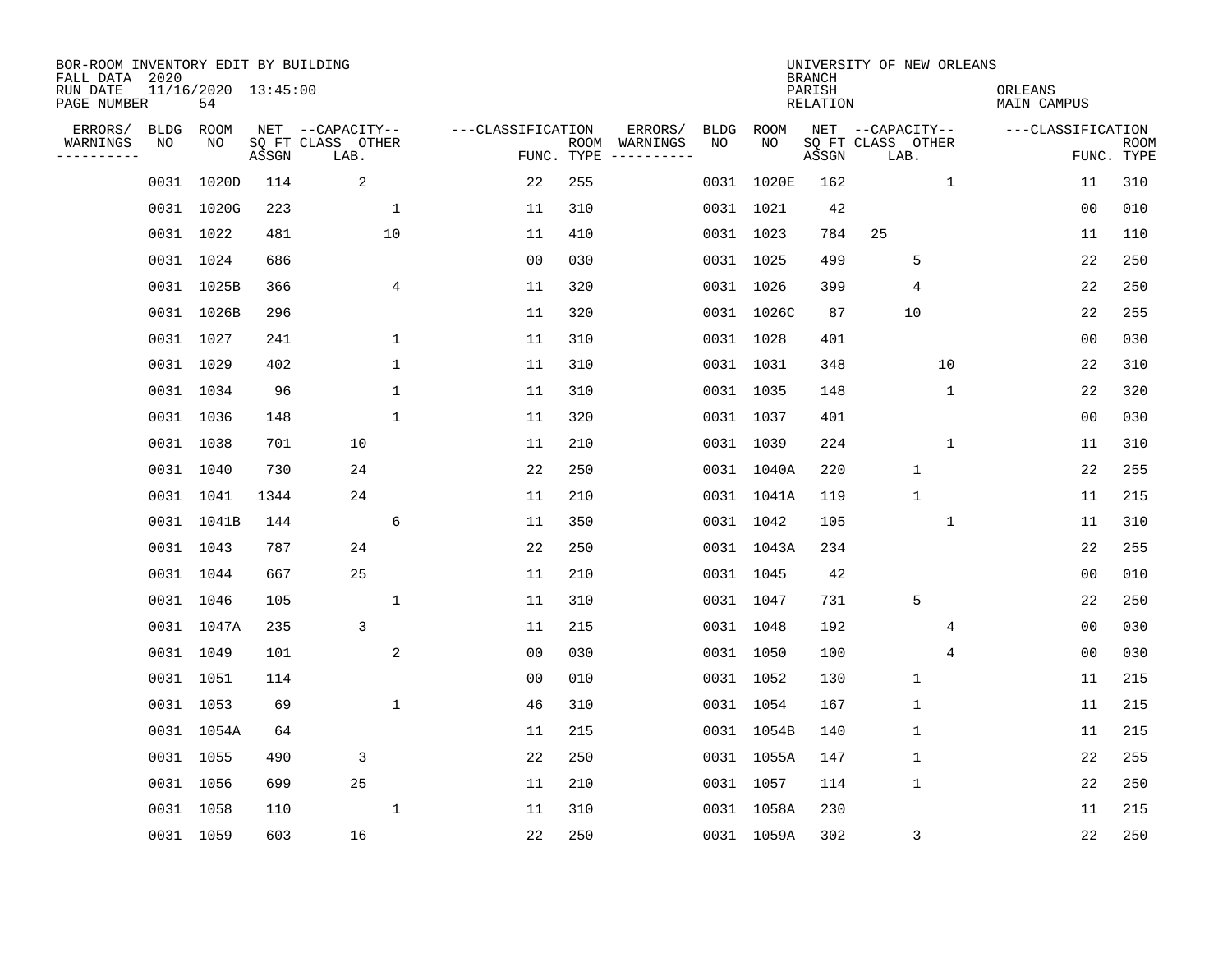| BOR-ROOM INVENTORY EDIT BY BUILDING<br>FALL DATA 2020 |             |                           |       |                           |                   |                    |                         |      |            | <b>BRANCH</b>             | UNIVERSITY OF NEW ORLEANS |                |                        |                           |
|-------------------------------------------------------|-------------|---------------------------|-------|---------------------------|-------------------|--------------------|-------------------------|------|------------|---------------------------|---------------------------|----------------|------------------------|---------------------------|
| RUN DATE<br>PAGE NUMBER                               |             | 11/16/2020 13:45:00<br>55 |       |                           |                   |                    |                         |      |            | PARISH<br><b>RELATION</b> |                           |                | ORLEANS<br>MAIN CAMPUS |                           |
| ERRORS/                                               | <b>BLDG</b> | ROOM                      |       | NET --CAPACITY--          | ---CLASSIFICATION |                    | ERRORS/                 | BLDG | ROOM       |                           | NET --CAPACITY--          |                | ---CLASSIFICATION      |                           |
| WARNINGS<br>-----------                               | NO          | NO                        | ASSGN | SQ FT CLASS OTHER<br>LAB. |                   | ROOM<br>FUNC. TYPE | WARNINGS<br>----------- | NO   | NO         | ASSGN                     | SQ FT CLASS OTHER<br>LAB. |                |                        | <b>ROOM</b><br>FUNC. TYPE |
|                                                       |             | 0031 1060                 | 697   | 18                        | 22                | 250                |                         |      | 0031 1061  | 401                       |                           |                | 00                     | 030                       |
|                                                       |             | 0031 1062                 | 110   | $\mathbf 1$               | 11                | 310                |                         |      | 0031 1063  | 702                       | 3                         |                | 22                     | 250                       |
|                                                       |             | 0031 1063A                | 230   | $\mathbf{1}$              | 11                | 215                |                         |      | 0031 1064  | 721                       | 25                        |                | 11                     | 210                       |
|                                                       |             | 0031 1065                 | 359   | $\overline{3}$            | 46                | 310                |                         |      | 0031 1065A | 126                       |                           |                | 46                     | 315                       |
|                                                       |             | 0031 1065B                | 126   |                           | 46                | 315                |                         |      | 0031 1066  | 154                       |                           | $\mathbf 1$    | 46                     | 325                       |
|                                                       |             | 0031 1067                 | 109   | $\mathbf 1$               | 11                | 731                |                         |      | 0031 1068  | 109                       |                           | 1              | 11                     | 310                       |
|                                                       |             | 0031 1069                 | 96    | $\mathbf{1}$              | 11                | 310                |                         |      | 0031 2001  | 352                       |                           | 2              | 46                     | 310                       |
|                                                       |             | 0031 2001A                | 143   |                           | 46                | 315                |                         |      | 0031 2001B | 111                       |                           |                | 46                     | 315                       |
|                                                       | 0031        | 2002                      | 200   | $\mathbf 1$               | 11                | 325                |                         | 0031 | 2003       | 133                       |                           | $\mathbf 1$    | 11                     | 310                       |
|                                                       | 0031        | 2004                      | 132   | 1                         | 11                | 310                |                         |      | 0031 2005  | 132                       |                           | 1              | 11                     | 310                       |
|                                                       | 0031        | 2006                      | 133   | $\mathbf{1}$              | 11                | 310                |                         |      | 0031 2007  | 132                       |                           | 1              | 11                     | 310                       |
|                                                       | 0031        | 2008                      | 132   | 1                         | 11                | 310                |                         |      | 0031 2009  | 133                       |                           | 1              | 11                     | 310                       |
|                                                       | 0031        | 2010                      | 128   | $\mathbf{1}$              | 11                | 315                |                         | 0031 | 2011       | 78                        |                           | 1              | 22                     | 315                       |
|                                                       | 0031        | 2011A                     | 106   | 1                         | 22                | 310                |                         | 0031 | 2012       | 81                        |                           | $\overline{c}$ | 22                     | 313                       |
|                                                       | 0031        | 2012A                     | 108   | 2                         | 22                | 310                |                         | 0031 | 2013       | 1428                      | 80                        |                | 11                     | 110                       |
|                                                       | 0031        | 2014                      | 399   |                           | 0 <sub>0</sub>    | 030                |                         | 0031 | 2016       | 102                       |                           |                | 0 <sub>0</sub>         | 020                       |
|                                                       | 0031        | 2016A                     | 100   | 1                         | 11                | 310                |                         | 0031 | 2016B      | 65                        |                           | 1              | 11                     | 310                       |
|                                                       | 0031        | 2016C                     | 70    | $\mathbf 1$               | 11                | 310                |                         | 0031 | 2017       | 90                        |                           |                | 0 <sub>0</sub>         | 020                       |
|                                                       | 0031        | 2017A                     | 74    | $\mathbf{1}$              | 22                | 310                |                         |      | 0031 2017B | 29                        |                           |                | 0 <sub>0</sub>         | 020                       |
|                                                       | 0031        | 2017C                     | 54    | $\mathbf{1}$              | 22                | 310                |                         | 0031 | 2017D      | 87                        |                           | 3              | 22                     | 310                       |
|                                                       | 0031        | 2017E                     | 352   | 5                         | 22                | 250                |                         | 0031 | 2018       | 1085                      | 30                        |                | 11                     | 210                       |
|                                                       | 0031        | 2019                      | 101   | 2                         | 22                | 220                |                         |      | 0031 2019A | 102                       | 2                         |                | 22                     | 225                       |
|                                                       | 0031        | 2023                      | 47    |                           | 0 <sub>0</sub>    | 030                |                         | 0031 | 2024       | 44                        |                           |                | 0 <sub>0</sub>         | 010                       |
|                                                       | 0031        | 2025                      | 721   | 49                        | 11                | 110                |                         |      | 0031 2026  | 707                       |                           | 20             | 11                     | 650                       |
|                                                       | 0031        | 2027                      | 721   | 25                        | 11                | 110                |                         | 0031 | 2028       | 511                       | 7                         |                | 11                     | 250                       |
|                                                       |             | 0031 2028A                | 218   | 7                         | 11                | 250                |                         |      | 0031 2028B | 139                       | $\overline{7}$            |                | 11                     | 250                       |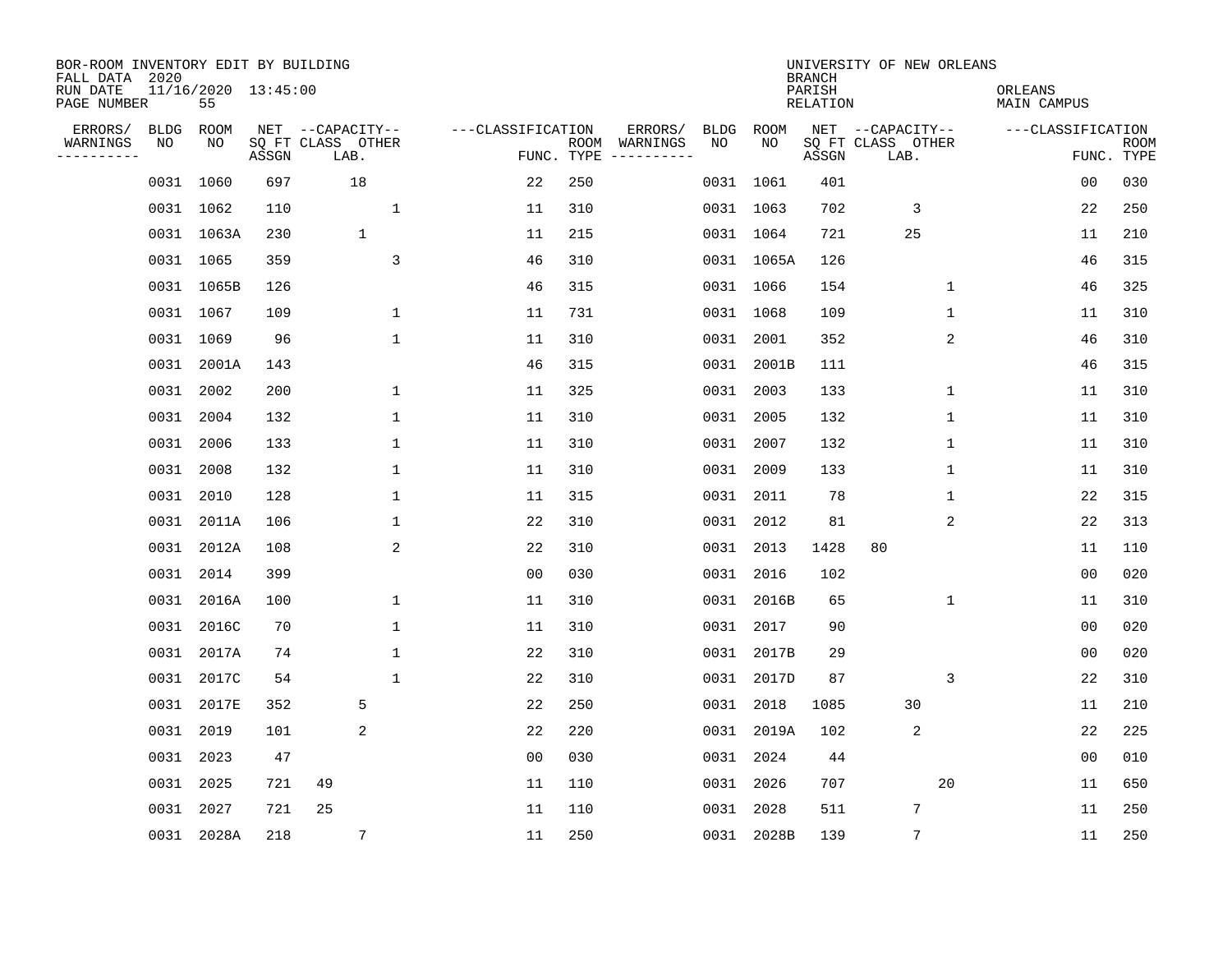| BOR-ROOM INVENTORY EDIT BY BUILDING<br>FALL DATA 2020 |             |                           |       |                           |                   |                    |                         |             |            | <b>BRANCH</b>             | UNIVERSITY OF NEW ORLEANS |                        |                           |
|-------------------------------------------------------|-------------|---------------------------|-------|---------------------------|-------------------|--------------------|-------------------------|-------------|------------|---------------------------|---------------------------|------------------------|---------------------------|
| RUN DATE<br>PAGE NUMBER                               |             | 11/16/2020 13:45:00<br>56 |       |                           |                   |                    |                         |             |            | PARISH<br><b>RELATION</b> |                           | ORLEANS<br>MAIN CAMPUS |                           |
| ERRORS/                                               | <b>BLDG</b> | ROOM                      |       | NET --CAPACITY--          | ---CLASSIFICATION |                    | ERRORS/                 | <b>BLDG</b> | ROOM       |                           | NET --CAPACITY--          | ---CLASSIFICATION      |                           |
| WARNINGS<br>----------                                | NO          | NO                        | ASSGN | SQ FT CLASS OTHER<br>LAB. |                   | ROOM<br>FUNC. TYPE | WARNINGS<br>----------- | NO          | NO         | ASSGN                     | SQ FT CLASS OTHER<br>LAB. |                        | <b>ROOM</b><br>FUNC. TYPE |
|                                                       | 0031        | 2029                      | 93    | 2                         | 11                | 310                |                         | 0031        | 2030       | 268                       |                           | 00                     | 020                       |
|                                                       | 0031        | 2030A                     | 20    |                           | 22                | 255                |                         | 0031        | 2030B      | 83                        |                           | 22                     | 255                       |
|                                                       |             | 0031 2030C                | 83    | 5                         | 22                | 255                |                         |             | 0031 2030D | 246                       | 5                         | 22                     | 250                       |
|                                                       | 0031        | 2030E                     | 318   | 5                         | 22                | 250                |                         |             | 0031 2030F | 81                        | 5                         | 22                     | 310                       |
|                                                       | 0031        | 2030G                     | 112   | 5                         | 22                | 310                |                         |             | 0031 2030H | 120                       | 5                         | 22                     | 315                       |
|                                                       | 0031 2031   |                           | 94    | $\mathbf{1}$              | 11                | 310                |                         |             | 0031 2032  | 396                       |                           | 0 <sub>0</sub>         | 030                       |
|                                                       | 0031        | 2033                      | 93    | $\overline{c}$            | 11                | 310                |                         |             | 0031 2034  | 236                       | 3                         | 11                     | 310                       |
|                                                       | 0031 2035   |                           | 96    | $\mathbf 1$               | 11                | 310                |                         |             | 0031 2036  | 92                        | 1                         | 11                     | 310                       |
|                                                       | 0031        | 2037                      | 94    | 2                         | 11                | 310                |                         | 0031        | 2038       | 94                        | $\mathbf 1$               | 11                     | 310                       |
|                                                       | 0031        | 2039                      | 240   | 1                         | 11                | 310                |                         |             | 0031 2040  | 97                        | 1                         | 11                     | 310                       |
|                                                       | 0031        | 2041                      | 677   | 25                        | 11                | 210                |                         | 0031        | 2042       | 92                        | 1                         | 11                     | 310                       |
|                                                       | 0031        | 2043                      | 98    | 1                         | 11                | 310                |                         |             | 0031 2044  | 98                        | 1                         | 11                     | 310                       |
|                                                       | 0031        | 2045                      | 98    | $\mathbf{1}$              | 11                | 310                |                         | 0031        | 2046       | 128                       | 3                         | 46                     | 250                       |
|                                                       |             | 0031 2046A                | 78    | 1                         | 11                | 320                |                         |             | 0031 2046B | 78                        | $\mathbf 1$               | 11                     | 320                       |
|                                                       | 0031        | 2046C                     | 78    | 1                         | 11                | 320                |                         | 0031        | 2047       | 98                        | 1                         | 11                     | 310                       |
|                                                       | 0031 2048   |                           | 98    | 1                         | 11                | 310                |                         |             | 0031 2049  | 98                        | 1                         | 11                     | 320                       |
|                                                       | 0031        | 2050                      | 98    | 1                         | 11                | 310                |                         | 0031        | 2051       | 98                        | 1                         | 11                     | 310                       |
|                                                       | 0031        | 2052                      | 98    | $\mathbf{1}$              | 11                | 320                |                         |             | 0031 2053  | 98                        | 1                         | 11                     | 310                       |
|                                                       | 0031        | 2054                      | 166   | 1                         | 46                | 250                |                         | 0031        | 2056       | 346                       | 3                         | 46                     | 310                       |
|                                                       | 0031        | 2056A                     | 130   |                           | 46                | 315                |                         | 0031        | 2056B      | 132                       | 1                         | 46                     | 310                       |
|                                                       | 0031        | 2057                      | 342   |                           | 0 <sub>0</sub>    | 030                |                         | 0031        | 2058       | 85                        | $\mathbf{1}$              | 22                     | 250                       |
|                                                       | 0031        | 2059                      | 85    | $\mathbf 1$               | 22                | 250                |                         | 0031        | 2060       | 90                        | 1                         | 22                     | 250                       |
|                                                       | 0031        | 2061                      | 90    | $\mathbf 1$               | 22                | 250                |                         | 0031        | 2062       | 106                       | $\mathbf{1}$              | 22                     | 250                       |
|                                                       | 0031        | 2063                      | 106   | 1                         | 22                | 310                |                         | 0031        | 2064       | 1085                      | 71                        | 11                     | 110                       |
|                                                       | 0031        | 2065                      | 279   | 6                         | 22                | 250                |                         | 0031        | 2065B      | 73                        | 1                         | 22                     | 310                       |
|                                                       |             | 0031 2065C                | 73    | $\mathbf{1}$              | 22                | 310                |                         |             | 0031 2065D | 279                       |                           | 22                     | 315                       |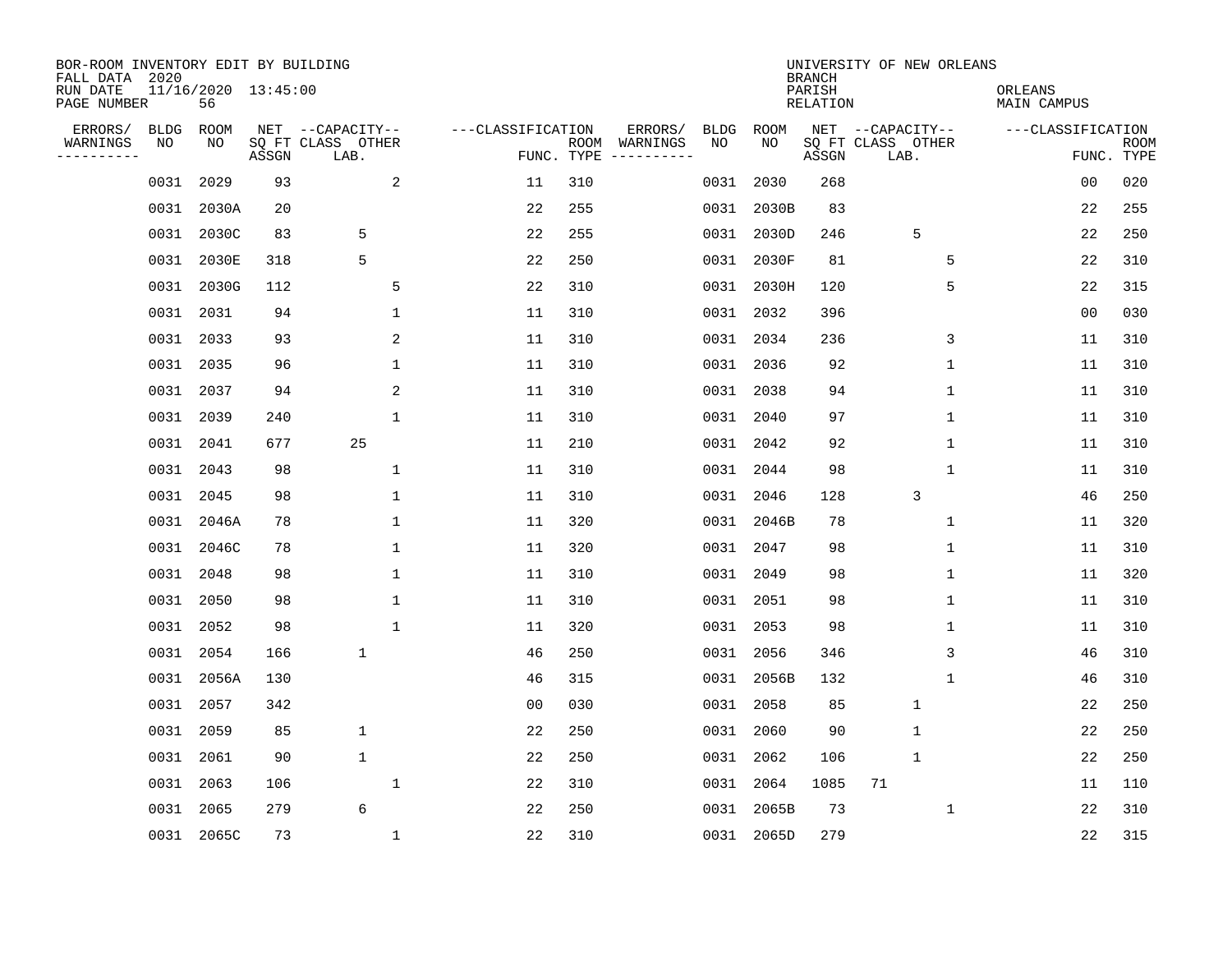| BOR-ROOM INVENTORY EDIT BY BUILDING<br>FALL DATA 2020 |             |                           |       |                           |                   |                    |                         |             |             | <b>BRANCH</b>             | UNIVERSITY OF NEW ORLEANS |                        |                           |
|-------------------------------------------------------|-------------|---------------------------|-------|---------------------------|-------------------|--------------------|-------------------------|-------------|-------------|---------------------------|---------------------------|------------------------|---------------------------|
| RUN DATE<br>PAGE NUMBER                               |             | 11/16/2020 13:45:00<br>57 |       |                           |                   |                    |                         |             |             | PARISH<br><b>RELATION</b> |                           | ORLEANS<br>MAIN CAMPUS |                           |
| ERRORS/                                               | <b>BLDG</b> | ROOM                      |       | NET --CAPACITY--          | ---CLASSIFICATION |                    | ERRORS/                 | <b>BLDG</b> | <b>ROOM</b> |                           | NET --CAPACITY--          | ---CLASSIFICATION      |                           |
| WARNINGS<br>----------                                | NO          | NO                        | ASSGN | SQ FT CLASS OTHER<br>LAB. |                   | ROOM<br>FUNC. TYPE | WARNINGS<br>----------- | NO          | NO          | ASSGN                     | SQ FT CLASS OTHER<br>LAB. |                        | <b>ROOM</b><br>FUNC. TYPE |
|                                                       | 0031        | 2065E                     | 72    | $\mathbf 1$               | 22                | 310                |                         | 0031        | 2065F       | 73                        |                           | 22                     | 313                       |
|                                                       | 0031        | 2065G                     | 626   | 1                         | 22                | 310                |                         | 0031        | 2065H       | 93                        | 1                         | 22                     | 310                       |
|                                                       | 0031        | 2066                      | 85    | $\mathbf{1}$              | 11                | 310                |                         |             | 0031 2066A  | 110                       | 1                         | 11                     | 310                       |
|                                                       | 0031        | 2067                      | 96    | 2                         | 11                | 250                |                         | 0031        | 2068        | 85                        | 1                         | 11                     | 310                       |
|                                                       | 0031        | 2068A                     | 110   | $\mathbf 1$               | 11                | 310                |                         |             | 0031 2069   | 96                        | 2                         | 11                     | 310                       |
|                                                       |             | 0031 2070                 | 90    | $\mathbf{1}$              | 11                | 310                |                         |             | 0031 2070A  | 117                       | 1                         | 11                     | 310                       |
|                                                       | 0031        | 2071                      | 90    | 2                         | 11                | 250                |                         |             | 0031 2072   | 90                        | $\mathbf{1}$              | 11                     | 530                       |
|                                                       | 0031        | 2073                      | 90    | $\mathbf{1}$              | 11                | 310                |                         |             | 0031 2074   | 231                       | $\mathbf{1}$              | 11                     | 310                       |
|                                                       | 0031        | 2075                      | 548   | 15                        | 11                | 250                |                         | 0031        | 2076        | 110                       | $\mathbf 1$               | 11                     | 310                       |
|                                                       |             | 0031 2076A                | 241   | 1                         | 11                | 325                |                         |             | 0031 2077   | 37                        |                           | 0 <sub>0</sub>         | 010                       |
|                                                       | 0031        | 2078                      | 1085  | 35                        | 11                | 210                |                         |             | 0031 2079   | 355                       | $\mathbf{1}$              | 11                     | 250                       |
|                                                       | 0031        | 2080                      | 85    | 2                         | 11                | 250                |                         |             | 0031 2080A  | 110                       | 2                         | 11                     | 250                       |
|                                                       | 0031        | 2081                      | 85    | $\mathbf 1$               | 11                | 250                |                         | 0031        | 2082        | 90                        | $\mathbf{1}$              | 22                     | 250                       |
|                                                       | 0031        | 2082A                     | 117   | 2                         | 22                | 250                |                         | 0031        | 2083        | 90                        | 1                         | 22                     | 310                       |
|                                                       | 0031        | 2084                      | 107   | $\mathbf{1}$              | 11                | 310                |                         | 0031        | 2084A       | 120                       | 1                         | 11                     | 315                       |
|                                                       | 0031        | 2085                      | 110   | $\mathbf{1}$              | 11                | 310                |                         | 0031        | 2085A       | 241                       | 6                         | 46                     | 325                       |
|                                                       | 0031        | 2086                      | 87    | 1                         | 22                | 250                |                         | 0031        | 2087        | 110                       | $\mathbf{1}$              | 22                     | 250                       |
|                                                       | 0031        | 2088                      | 102   | $\mathbf 1$               | 22                | 255                |                         | 0031        | 2088A       | 120                       | $\sqrt{2}$                | 11                     | 225                       |
|                                                       | 0031        | 2089                      | 355   | 3                         | 11                | 315                |                         | 0031        | 2090        | 399                       |                           | 0 <sub>0</sub>         | 030                       |
|                                                       | 0031        | 2091                      | 83    | 5                         | 22                | 570                |                         | 0031        | 2092        | 172                       |                           | 0 <sub>0</sub>         | 020                       |
|                                                       | 0031        | 2092A                     | 54    | $\mathbf 1$               | 22                | 250                |                         | 0031        | 2092B       | 54                        | $\mathbf 1$               | 22                     | 250                       |
|                                                       | 0031        | 2092C                     | 54    | $\mathbf 1$               | 22                | 250                |                         | 0031        | 2092D       | 54                        | $\mathbf 1$               | 22                     | 250                       |
|                                                       | 0031        | 2092E                     | 54    | $\mathbf 1$               | 22                | 250                |                         |             | 0031 2092F  | 54                        | $\mathbf{1}$              | 22                     | 250                       |
|                                                       | 0031        | 2092G                     | 54    | $\mathbf 1$               | 22                | 250                |                         |             | 0031 2092H  | 54                        | $\mathbf 1$               | 22                     | 250                       |
|                                                       | 0031        | 2092I                     | 54    | 1                         | 22                | 250                |                         | 0031        | 2092J       | 54                        | $\mathbf{1}$              | 22                     | 250                       |
|                                                       |             | 0031 2093                 | 262   |                           | 22                | 575                |                         |             | 0031 2093A  | 160                       |                           | 22                     | 575                       |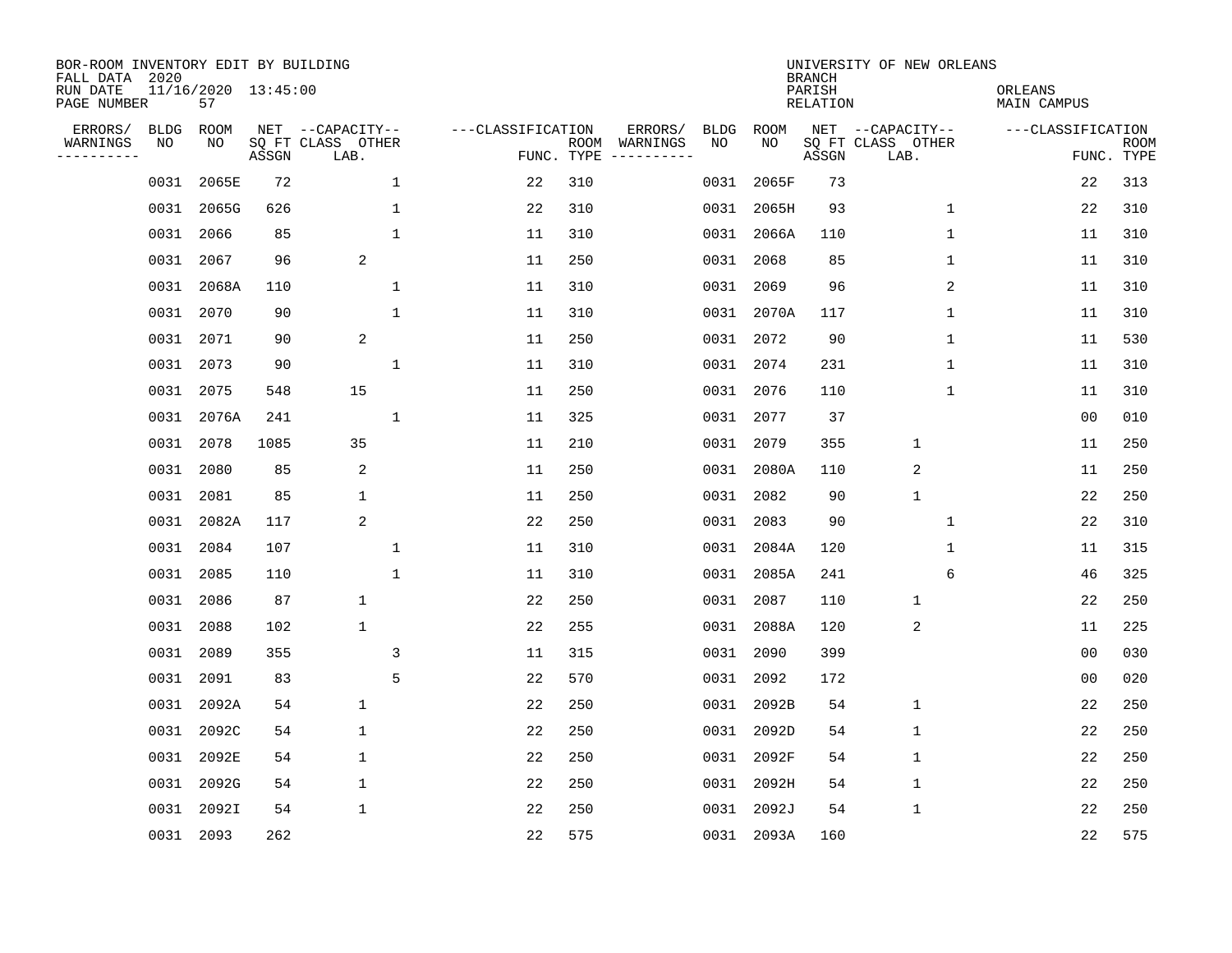| BOR-ROOM INVENTORY EDIT BY BUILDING<br>FALL DATA 2020 |                           |       |                           |                   |     |                                      |      |                         | <b>BRANCH</b>      | UNIVERSITY OF NEW ORLEANS                                                      |                        |                           |
|-------------------------------------------------------|---------------------------|-------|---------------------------|-------------------|-----|--------------------------------------|------|-------------------------|--------------------|--------------------------------------------------------------------------------|------------------------|---------------------------|
| RUN DATE<br>PAGE NUMBER                               | 11/16/2020 13:45:00<br>58 |       |                           |                   |     |                                      |      |                         | PARISH<br>RELATION |                                                                                | ORLEANS<br>MAIN CAMPUS |                           |
| ERRORS/<br>BLDG                                       | ROOM                      |       | NET --CAPACITY--          | ---CLASSIFICATION |     | ERRORS/                              | BLDG | ROOM                    |                    | NET --CAPACITY--                                                               | ---CLASSIFICATION      |                           |
| WARNINGS<br>NO<br>---------                           | NO                        | ASSGN | SQ FT CLASS OTHER<br>LAB. |                   |     | ROOM WARNINGS<br>FUNC. TYPE $------$ | NO   | NO                      | ASSGN              | SQ FT CLASS OTHER<br>LAB.                                                      |                        | <b>ROOM</b><br>FUNC. TYPE |
|                                                       | 0031 2094                 | 1094  | 40                        | 22                | 250 |                                      |      | 0031 2095               | 270                |                                                                                | 22                     | 570                       |
|                                                       | 0031 2096                 | 407   |                           | 22                | 570 |                                      |      | 0031 2097               | 188                | 2                                                                              | 22                     | 570                       |
|                                                       | 0031 2098                 | 101   | 2                         | 22                | 220 |                                      |      | 0031 2099               | 66                 | $\mathbf{1}$                                                                   | 22                     | 220                       |
|                                                       | 0031 2100                 | 68    | $\mathbf 1$               | 22                | 220 |                                      |      | 0031 2101               | 67                 | $\mathbf{1}$                                                                   | 22                     | 220                       |
|                                                       | 0031 2102                 | 67    | $\mathbf{1}$              | 22                | 220 |                                      |      | 0031 2103               | 67                 | $\mathbf{1}$                                                                   | 22                     | 220                       |
|                                                       | 0031 2104                 | 67    | $\mathbf{1}$              | 22                | 220 |                                      |      | 0031 2105               | 75                 | $\mathbf{1}$                                                                   | 22                     | 220                       |
|                                                       | 0031 2106                 | 78    | 2                         | 22                | 220 |                                      |      | 0031 2107               | 256                |                                                                                | 22                     | 575                       |
|                                                       | 0031 2108                 | 311   | 8                         | 00                | 030 |                                      |      | 0031 2109               | 116                |                                                                                | 0 <sub>0</sub>         | 010                       |
|                                                       | 0031 2110                 | 103   | 4                         | 0 <sub>0</sub>    | 030 |                                      |      | 0031 2111               | 105                | 2                                                                              | 0 <sub>0</sub>         | 030                       |
|                                                       | 0031 2112                 | 191   | 4                         | 00                | 030 |                                      |      | 0031 2118               | 239                |                                                                                | 00                     | 030                       |
|                                                       | 0031 C0011C               | 845   |                           | 0 <sub>0</sub>    | 020 |                                      |      | 0031 C0011E             | 2441               |                                                                                | 00                     | 020                       |
|                                                       | 0031 C0011N               | 649   |                           | 0 <sub>0</sub>    | 020 |                                      |      | 0031 C0011S             | 515                |                                                                                | 0 <sub>0</sub>         | 020                       |
|                                                       | 0031 C0011W               | 2586  |                           | 0 <sub>0</sub>    | 020 |                                      |      | 0031 C0012              | 168                |                                                                                | 0 <sub>0</sub>         | 020                       |
|                                                       | 0031 C0021C               | 690   |                           | 00                | 020 |                                      |      | 0031 C0021E             | 2085               |                                                                                | 00                     | 020                       |
|                                                       | 0031 C0021N               | 764   |                           | 0 <sub>0</sub>    | 020 |                                      |      | 0031 C0021S             | 771                |                                                                                | 00                     | 020                       |
|                                                       | 0031 C0021W               | 2034  |                           | 0 <sub>0</sub>    | 020 |                                      |      | 0031 C0022              | 439                |                                                                                | 0 <sub>0</sub>         | 020                       |
|                                                       | 0031 C0023                | 151   |                           | 0 <sub>0</sub>    | 020 |                                      |      | 0031 C0024              | 168                |                                                                                | 0 <sub>0</sub>         | 020                       |
|                                                       | 0031 C0025                | 83    |                           | 0 <sub>0</sub>    | 020 |                                      |      | 0031 C0026              | 83                 |                                                                                | 00                     | 020                       |
|                                                       | 0031 C0027                | 123   |                           | 00                | 020 |                                      |      | 0031 C0028              | 120                |                                                                                | 00                     | 020                       |
|                                                       | 0031 C0029                | 136   |                           | 0 <sub>0</sub>    | 020 |                                      |      | 0031 C0030              | 120                |                                                                                | 0 <sub>0</sub>         | 020                       |
|                                                       | 0031 E0011                | 60    |                           | 0 <sub>0</sub>    | 020 |                                      |      | 0031 S0011              | 342                |                                                                                | 0 <sub>0</sub>         | 020                       |
|                                                       | 0031 S0012                | 170   |                           | 0 <sub>0</sub>    | 020 |                                      |      | 0031 S0013              | 342                |                                                                                | 00                     | 020                       |
|                                                       | 0031 S0021                | 342   |                           | 0 <sub>0</sub>    | 020 |                                      |      | 0031 S0022              | 170                |                                                                                | 0 <sub>0</sub>         | 020                       |
|                                                       | 0031 S0023                | 342   |                           | 0 <sub>0</sub>    | 020 |                                      |      | TOTAL NUMBER CLASSROOMS |                    | TOTAL ASSIGNABLE & UNASSIGNABLE SQFT:<br>TOTAL NET ASSIGN SQ. FT. IN ROOM FILE | 77,076<br>53,709<br>7  |                           |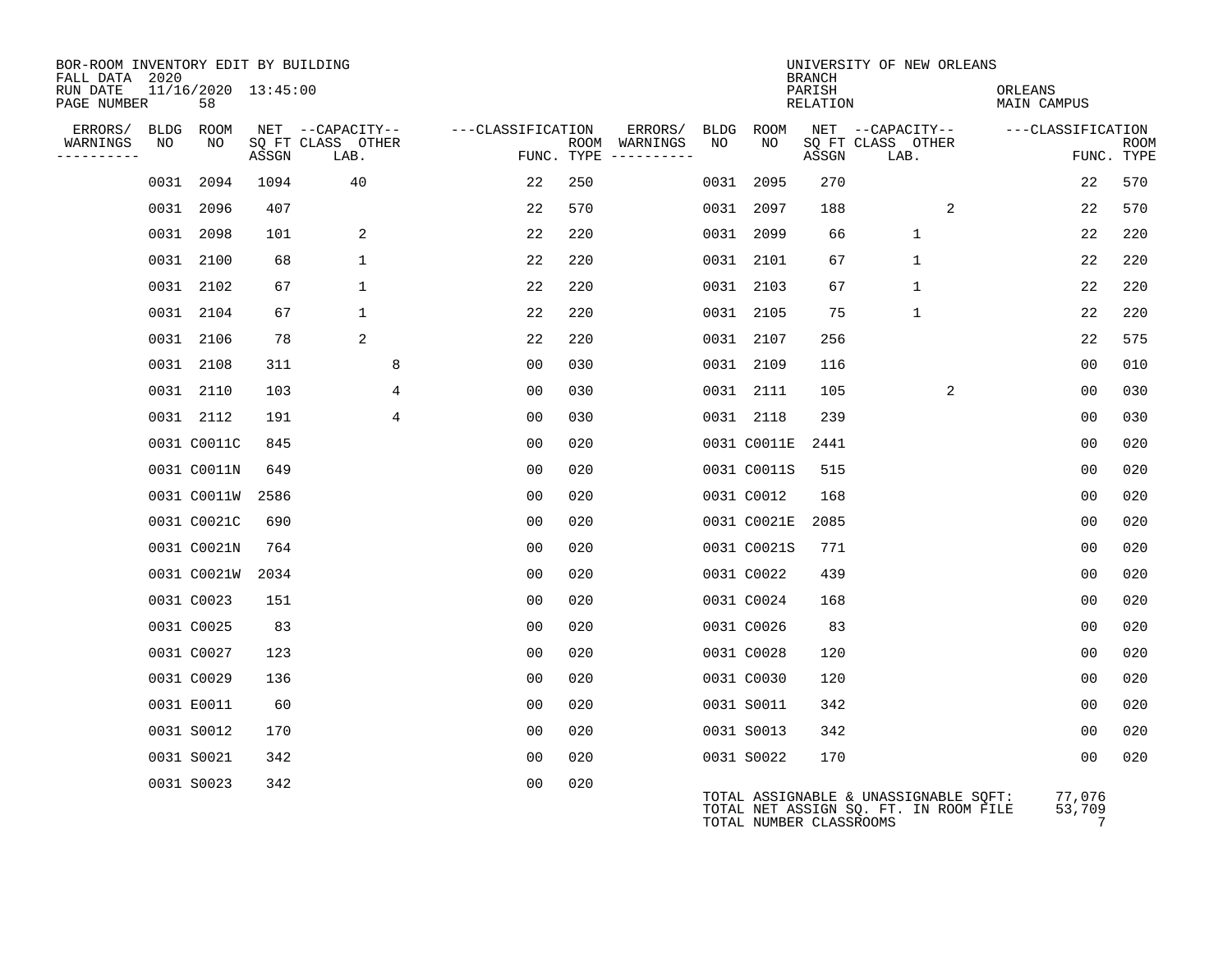| BOR-ROOM INVENTORY EDIT BY BUILDING<br>FALL DATA 2020 |           |                           |       |                                       |                   |     |                          |                 |                 |                                                  | UNIVERSITY OF NEW ORLEANS                                                                                                                                       |                        |          |                    |
|-------------------------------------------------------|-----------|---------------------------|-------|---------------------------------------|-------------------|-----|--------------------------|-----------------|-----------------|--------------------------------------------------|-----------------------------------------------------------------------------------------------------------------------------------------------------------------|------------------------|----------|--------------------|
| RUN DATE<br>PAGE NUMBER                               |           | 11/16/2020 13:45:00<br>59 |       |                                       |                   |     |                          |                 |                 | BRANCH<br>PARISH<br>RELATION                     |                                                                                                                                                                 | ORLEANS<br>MAIN CAMPUS |          |                    |
| ERRORS/ BLDG ROOM<br>WARNINGS                         | NO        | NO                        |       | NET --CAPACITY--<br>SQ FT CLASS OTHER | ---CLASSIFICATION |     | ERRORS/<br>ROOM WARNINGS | BLDG ROOM<br>NO | NO              |                                                  | NET --CAPACITY-- ---CLASSIFICATION<br>SQ FT CLASS OTHER                                                                                                         |                        |          |                    |
| -----------                                           |           |                           | ASSGN | LAB.                                  |                   |     | FUNC. TYPE $------$      |                 |                 | ASSGN                                            | LAB.                                                                                                                                                            |                        |          | ROOM<br>FUNC. TYPE |
|                                                       |           |                           |       |                                       |                   |     |                          |                 |                 | TOTAL NUMBER LABS 210                            | TOTAL NUMBER COMPUTER CLASSROOMS<br>TOTAL NUMBER SPECIAL LABS 220                                                                                               |                        | 11<br>10 |                    |
|                                                       | 0032 0101 |                           | 401   |                                       | 63                | 730 |                          | 0032 0102       |                 | 321                                              |                                                                                                                                                                 |                        |          | 63 730             |
|                                                       | 0032 0103 |                           | 336   |                                       | 63                | 730 |                          |                 |                 | TOTAL NUMBER CLASSROOMS<br>TOTAL NUMBER LABS 210 | TOTAL ASSIGNABLE & UNASSIGNABLE SQFT: 1,058<br>TOTAL NET ASSIGN SQ. FT. IN ROOM FILE 1,058<br>TOTAL NUMBER COMPUTER CLASSROOMS<br>TOTAL NUMBER SPECIAL LABS 220 |                        |          |                    |
|                                                       | 0033 0100 |                           | 151   | $\mathbf{1}$                          | 11                | 310 |                          | 0033 0101       |                 | 50                                               |                                                                                                                                                                 |                        | 00       | 030                |
|                                                       | 0033 0102 |                           | 105   | $\mathbf{1}$                          | 11                | 310 |                          | 0033 0103       |                 | 53                                               |                                                                                                                                                                 |                        | 00       | 030                |
|                                                       | 0033 0104 |                           | 109   | 1                                     | 11                | 310 |                          | 0033 0105       |                 | 32                                               |                                                                                                                                                                 |                        | 00       | 020                |
|                                                       |           | 0033 0105A                | 208   | 7                                     | 0 <sub>0</sub>    | 030 |                          |                 | 0033 0105B      | 20                                               |                                                                                                                                                                 |                        | 00       | 010                |
|                                                       | 0033 0106 |                           | 103   |                                       | 0 <sub>0</sub>    | 030 |                          | 0033 0107       |                 | 70                                               |                                                                                                                                                                 |                        | 00       | 020                |
|                                                       | 0033      | 0107A                     | 208   | 7                                     | 0 <sub>0</sub>    | 030 |                          | 0033            | 0108            | 141                                              | $\mathbf 1$                                                                                                                                                     |                        | 11       | 310                |
|                                                       | 0033 0109 |                           | 425   | 3                                     | 46                | 310 |                          |                 | 0033 0109A      | 134                                              | $\mathbf 1$                                                                                                                                                     |                        | 46       | 310                |
|                                                       |           | 0033 0109B                | 143   | $\mathbf{1}$                          | 46                | 310 |                          |                 | 0033 0109C      | 121                                              | $\mathbf 1$                                                                                                                                                     |                        | 46       | 310                |
|                                                       |           | 0033 0109D                | 44    |                                       | 46                | 315 |                          |                 | 0033 0109E      | 343                                              | $\mathbf 1$                                                                                                                                                     |                        | 46       | 325                |
|                                                       |           | 0033 0109F                | 31    |                                       | 46                | 315 |                          |                 | 0033 0109G      | 38                                               |                                                                                                                                                                 |                        | 46       | 315                |
|                                                       | 0033 0110 |                           | 199   | 6                                     | 46                | 350 |                          |                 | 0033 0111 16799 |                                                  |                                                                                                                                                                 |                        | 11       | 520                |
|                                                       | 0033 0112 |                           | 95    | 3                                     | 52                | 310 |                          |                 | 0033 0112A      | 165                                              | $\mathbf{1}$                                                                                                                                                    |                        | 52       | 310                |
|                                                       |           | 0033 0112B                | 157   | 3                                     | 52                | 310 |                          |                 | 0033 0112C      | 157                                              | 3                                                                                                                                                               |                        | 52       | 310                |
|                                                       |           | 0033 0112D                | 178   | 3                                     | 52                | 310 |                          |                 | 0033 0112E      | 122                                              | 3                                                                                                                                                               |                        | 52       | 310                |
|                                                       |           | 0033 0112F                | 82    | 3                                     | 52                | 310 |                          | 0033 0115       |                 | 135                                              | $\mathbf 1$                                                                                                                                                     |                        | 11       | 314                |
|                                                       | 0033 0117 |                           | 135   | 1                                     | 11                | 314 |                          | 0033 0119       |                 | 119                                              | $\mathbf 1$                                                                                                                                                     |                        | 11       | 310                |
|                                                       | 0033 0120 |                           | 271   | $\mathbf{1}$                          | 52                | 525 |                          | 0033 0121       |                 | 121                                              | $\mathbf 1$                                                                                                                                                     |                        | 11       | 310                |
|                                                       | 0033 0122 |                           | 250   |                                       | 52                | 731 |                          | 0033 0123       |                 | 72                                               |                                                                                                                                                                 |                        | 00       | 030                |
|                                                       | 0033 0124 |                           | 202   | 4                                     | 52                | 525 |                          |                 | 0033 0124A      | 208                                              |                                                                                                                                                                 |                        | 52       | 525                |
|                                                       |           |                           |       |                                       |                   |     |                          |                 |                 |                                                  |                                                                                                                                                                 |                        |          |                    |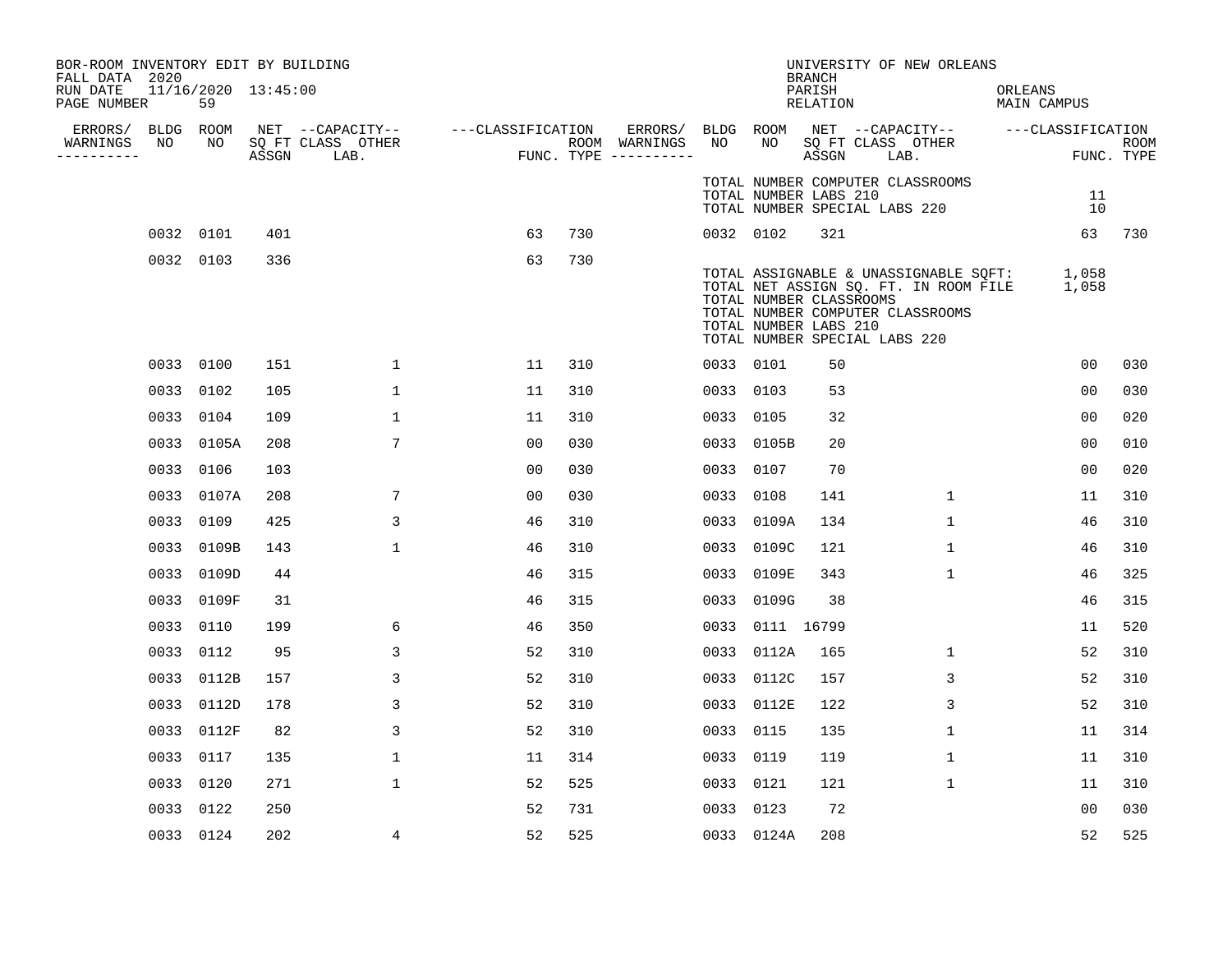| BOR-ROOM INVENTORY EDIT BY BUILDING<br>FALL DATA 2020<br>RUN DATE | 11/16/2020 13:45:00 |       |                                               |                   |            |                          |            |            | <b>BRANCH</b><br>PARISH | UNIVERSITY OF NEW ORLEANS                     | ORLEANS           |                           |
|-------------------------------------------------------------------|---------------------|-------|-----------------------------------------------|-------------------|------------|--------------------------|------------|------------|-------------------------|-----------------------------------------------|-------------------|---------------------------|
| PAGE NUMBER                                                       | 60                  |       |                                               |                   |            |                          |            |            | RELATION                |                                               | MAIN CAMPUS       |                           |
| ERRORS/<br>BLDG<br>WARNINGS<br>NO<br>---------                    | ROOM<br>NO          | ASSGN | NET --CAPACITY--<br>SQ FT CLASS OTHER<br>LAB. | ---CLASSIFICATION | FUNC. TYPE | ERRORS/<br>ROOM WARNINGS | BLDG<br>NO | ROOM<br>NO | ASSGN                   | NET --CAPACITY--<br>SQ FT CLASS OTHER<br>LAB. | ---CLASSIFICATION | <b>ROOM</b><br>FUNC. TYPE |
| 0033                                                              | 0124B               | 395   |                                               | 52                | 525        |                          | 0033       | 0126       | 85                      |                                               | 52                | 525                       |
| 0033                                                              | 0128                | 1141  |                                               | 52                | 525        |                          |            | 0033 0128A | 54                      |                                               | 00                | 020                       |
| 0033                                                              | 0128B               | 103   |                                               | 52                | 525        |                          |            | 0033 0129  | 290                     | $\mathbf{1}$                                  | 52                | 525                       |
| 0033                                                              | 0130                | 805   |                                               | 91                | 525        |                          |            | 0033 0131  | 90                      |                                               | 52                | 525                       |
| 0033                                                              | 0133                | 203   | $\mathbf{1}$                                  | 46                | 315        |                          | 0033       | 0134       | 410                     |                                               | 52                | 731                       |
| 0033                                                              | 0135                | 534   |                                               | 52                | 525        |                          |            | 0033 0135A | 224                     | $\mathbf 1$                                   | 52                | 525                       |
| 0033                                                              | 0135B               | 151   |                                               | 52                | 525        |                          |            | 0033 0135C | 666                     |                                               | 52                | 525                       |
| 0033                                                              | 0135D               | 150   |                                               | 52                | 525        |                          |            | 0033 0135E | 56                      |                                               | 0 <sub>0</sub>    | 020                       |
| 0033                                                              | 0135F               | 74    |                                               | 52                | 525        |                          |            | 0033 0135G | 84                      |                                               | 52                | 525                       |
|                                                                   | 0033 0136           | 807   | 25                                            | 11                | 110        |                          |            | 0033 0137  | 54                      | 25                                            | 11                | 315                       |
| 0033                                                              | 0137A               | 177   | 25                                            | 11                | 310        |                          |            | 0033 0137B | 177                     | 25                                            | 11                | 310                       |
|                                                                   | 0033 0137C          | 214   | 25                                            | 11                | 310        |                          |            | 0033 0137D | 247                     | 25                                            | 11                | 310                       |
| 0033                                                              | 0137E               | 144   |                                               | 0 <sub>0</sub>    | 020        |                          | 0033       | 0138       | 807                     |                                               | 52                | 520                       |
| 0033                                                              | 0140                | 2625  |                                               | 52                | 520        |                          |            | 0033 0144  | 164                     |                                               | 0 <sub>0</sub>    | 030                       |
| 0033                                                              | 0145                | 88    |                                               | 00                | 030        |                          | 0033       | 0200       | 87                      |                                               | 0 <sub>0</sub>    | 010                       |
| 0033                                                              | 0201                | 2808  |                                               | 0 <sub>0</sub>    | 020        |                          |            | 0033 0201A | 378                     |                                               | 0 <sub>0</sub>    | 030                       |
| 0033                                                              | 0202                | 1580  | 60                                            | 11                | 110        |                          | 0033       | 0202A      | 123                     | 1                                             | 11                | 310                       |
| 0033                                                              | 0202B               | 120   | $\mathbf 1$                                   | 11                | 310        |                          | 0033       | 0203       | 74                      | 5                                             | 11                | 110                       |
| 0033                                                              | 0204                | 174   |                                               | 0 <sub>0</sub>    | 020        |                          | 0033       | 0205       | 135                     |                                               | 0 <sub>0</sub>    | 030                       |
| 0033                                                              | 0206                | 174   |                                               | 0 <sub>0</sub>    | 020        |                          | 0033       | 0207       | 874                     | 30                                            | 11                | 110                       |
| 0033                                                              | 0207A               | 126   | $\mathbf{1}$                                  | 11                | 310        |                          | 0033       | 0208       | 1023                    | 30                                            | 11                | 110                       |
| 0033                                                              | 0209                | 795   | 30                                            | 11                | 210        |                          | 0033       | 0210       | 88                      |                                               | 11                | 731                       |
| 0033                                                              | 0211                | 2376  |                                               | 0 <sub>0</sub>    | 020        |                          |            | 0033 0211A | 104                     |                                               | 0 <sub>0</sub>    | 030                       |
| 0033                                                              | 0212                | 1113  | 8                                             | 81                | 081        |                          |            | 0033 0214  | 403                     |                                               | 52                | 731                       |
|                                                                   | 0033 0216           | 1287  |                                               | 00                | 030        |                          |            | 0033 C0011 | 1388                    |                                               | 00                | 020                       |
|                                                                   | 0033 C0012          | 291   |                                               | 0 <sub>0</sub>    | 020        |                          |            | 0033 C0013 | 109                     |                                               | 0 <sub>0</sub>    | 020                       |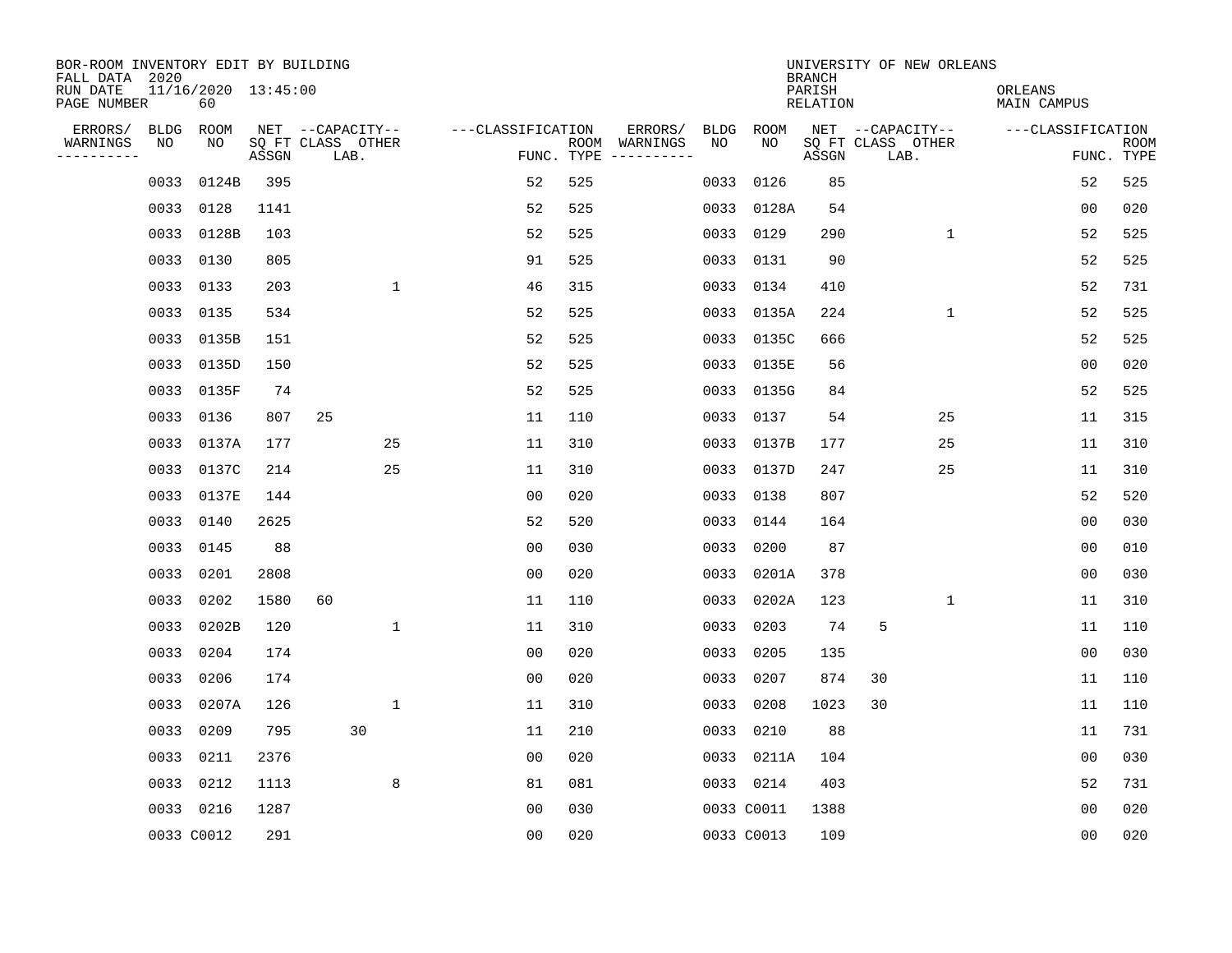| BOR-ROOM INVENTORY EDIT BY BUILDING<br>FALL DATA 2020 |    |            |                     |                           |                   |     |                                      |      |             | <b>BRANCH</b>                                    | UNIVERSITY OF NEW ORLEANS                                                                                                                           |                                      |                           |
|-------------------------------------------------------|----|------------|---------------------|---------------------------|-------------------|-----|--------------------------------------|------|-------------|--------------------------------------------------|-----------------------------------------------------------------------------------------------------------------------------------------------------|--------------------------------------|---------------------------|
| RUN DATE<br>PAGE NUMBER                               |    | 61         | 11/16/2020 13:45:00 |                           |                   |     |                                      |      |             | PARISH<br><b>RELATION</b>                        |                                                                                                                                                     | ORLEANS<br><b>MAIN CAMPUS</b>        |                           |
| ERRORS/                                               |    | BLDG ROOM  |                     | NET --CAPACITY--          | ---CLASSIFICATION |     | ERRORS/                              | BLDG | <b>ROOM</b> |                                                  | NET --CAPACITY--                                                                                                                                    | ---CLASSIFICATION                    |                           |
| WARNINGS<br>----------                                | NO | NO         | ASSGN               | SQ FT CLASS OTHER<br>LAB. |                   |     | ROOM WARNINGS<br>FUNC. TYPE $------$ | NO   | NO          | ASSGN                                            | SQ FT CLASS OTHER<br>LAB.                                                                                                                           |                                      | <b>ROOM</b><br>FUNC. TYPE |
|                                                       |    | 0033 C0014 | 141                 |                           | 00                | 020 |                                      |      | 0033 C0017  | 260                                              |                                                                                                                                                     | 0 <sub>0</sub>                       | 020                       |
|                                                       |    | 0033 C0018 | 259                 |                           | 0 <sub>0</sub>    | 020 |                                      |      | 0033 C0019  | 317                                              |                                                                                                                                                     | 0 <sub>0</sub>                       | 020                       |
|                                                       |    | 0033 C0021 | 800                 |                           | 0 <sub>0</sub>    | 020 |                                      |      | 0033 C0022  | 98                                               |                                                                                                                                                     | 0 <sub>0</sub>                       | 020                       |
|                                                       |    | 0033 C0023 | 104                 |                           | 0 <sub>0</sub>    | 020 |                                      |      | 0033 C0024  | 109                                              |                                                                                                                                                     | 0 <sub>0</sub>                       | 020                       |
|                                                       |    | 0033 C0025 | 431                 |                           | 0 <sub>0</sub>    | 020 |                                      |      | 0033 E0001  | 79                                               |                                                                                                                                                     | 0 <sub>0</sub>                       | 020                       |
|                                                       |    | 0033 L0001 | 1053                |                           | 0 <sub>0</sub>    | 020 |                                      |      | 0033 L0002  | 159                                              |                                                                                                                                                     | 0 <sub>0</sub>                       | 020                       |
|                                                       |    | 0033 L0003 | 158                 |                           | 0 <sub>0</sub>    | 020 |                                      |      | 0033 S0011  | 213                                              |                                                                                                                                                     | 0 <sub>0</sub>                       | 020                       |
|                                                       |    | 0033 S0012 | 210                 |                           | 0 <sub>0</sub>    | 020 |                                      |      | 0033 S0013  | 210                                              |                                                                                                                                                     | 0 <sub>0</sub>                       | 020                       |
|                                                       |    | 0033 S0014 | 221                 |                           | 0 <sub>0</sub>    | 020 |                                      |      | 0033 S0021  | 251                                              |                                                                                                                                                     | 0 <sub>0</sub>                       | 020                       |
|                                                       |    | 0033 S0022 | 217                 |                           | 0 <sub>0</sub>    | 020 |                                      |      | 0033 S0023  | 217                                              |                                                                                                                                                     | 0 <sub>0</sub>                       | 020                       |
|                                                       |    | 0033 S0024 | 251                 |                           | 0 <sub>0</sub>    | 020 |                                      |      |             | TOTAL NUMBER CLASSROOMS<br>TOTAL NUMBER LABS 210 | TOTAL ASSIGNABLE & UNASSIGNABLE SQFT:<br>TOTAL NET ASSIGN SO. FT. IN ROOM FILE<br>TOTAL NUMBER COMPUTER CLASSROOMS<br>TOTAL NUMBER SPECIAL LABS 220 | 54,403<br>38,012<br>5<br>$\mathbf 1$ |                           |
|                                                       |    | 0034 0001  | 2377                |                           | 0 <sub>0</sub>    | 030 |                                      |      | 0034 0101   | 122                                              | 1                                                                                                                                                   | 11                                   | 310                       |
|                                                       |    | 0034 0103  | 65                  |                           | 0 <sub>0</sub>    | 020 |                                      |      | 0034 0103A  | 20                                               | 1                                                                                                                                                   | 0 <sub>0</sub>                       | 030                       |
|                                                       |    | 0034 0104  | 1123                | 74                        | 11                | 110 |                                      | 0034 | 0105        | 25                                               | 1                                                                                                                                                   | 00                                   | 030                       |
|                                                       |    | 0034 0107  | 116                 | 2                         | 11                | 310 |                                      | 0034 | 0109        | 118                                              | 2                                                                                                                                                   | 11                                   | 310                       |
|                                                       |    | 0034 0111  | 116                 | $\mathbf{1}$              | 11                | 310 |                                      |      | 0034 0113   | 118                                              | 1                                                                                                                                                   | 11                                   | 310                       |
|                                                       |    | 0034 0115  | 117                 | 2                         | 11                | 310 |                                      |      | 0034 0117   | 118                                              | 1                                                                                                                                                   | 46                                   | 310                       |
|                                                       |    | 0034 0119  | 116                 | 1                         | 11                | 310 |                                      |      | 0034 0120   | 1088                                             | 75                                                                                                                                                  | 11                                   | 110                       |
|                                                       |    | 0034 0121  | 118                 | $\mathbf 1$               | 11                | 310 |                                      |      | 0034 0123   | 116                                              | 1                                                                                                                                                   | 11                                   | 310                       |
|                                                       |    | 0034 0125  | 118                 | $\mathbf 1$               | 11                | 310 |                                      |      | 0034 0127   | 116                                              | 2                                                                                                                                                   | 46                                   | 310                       |
|                                                       |    | 0034 0129  | 118                 | $\mathbf 1$               | 46                | 310 |                                      |      | 0034 0132   | 251                                              | 6                                                                                                                                                   | 0 <sub>0</sub>                       | 030                       |
|                                                       |    | 0034 0133  | 118                 | $\mathbf{1}$              | 11                | 310 |                                      |      | 0034 0135   | 236                                              | 1                                                                                                                                                   | 46                                   | 310                       |
|                                                       |    | 0034 0136  | 484                 | $\mathbf{1}$              | 11                | 310 |                                      |      | 0034 0137   | 118                                              | 1                                                                                                                                                   | 46                                   | 310                       |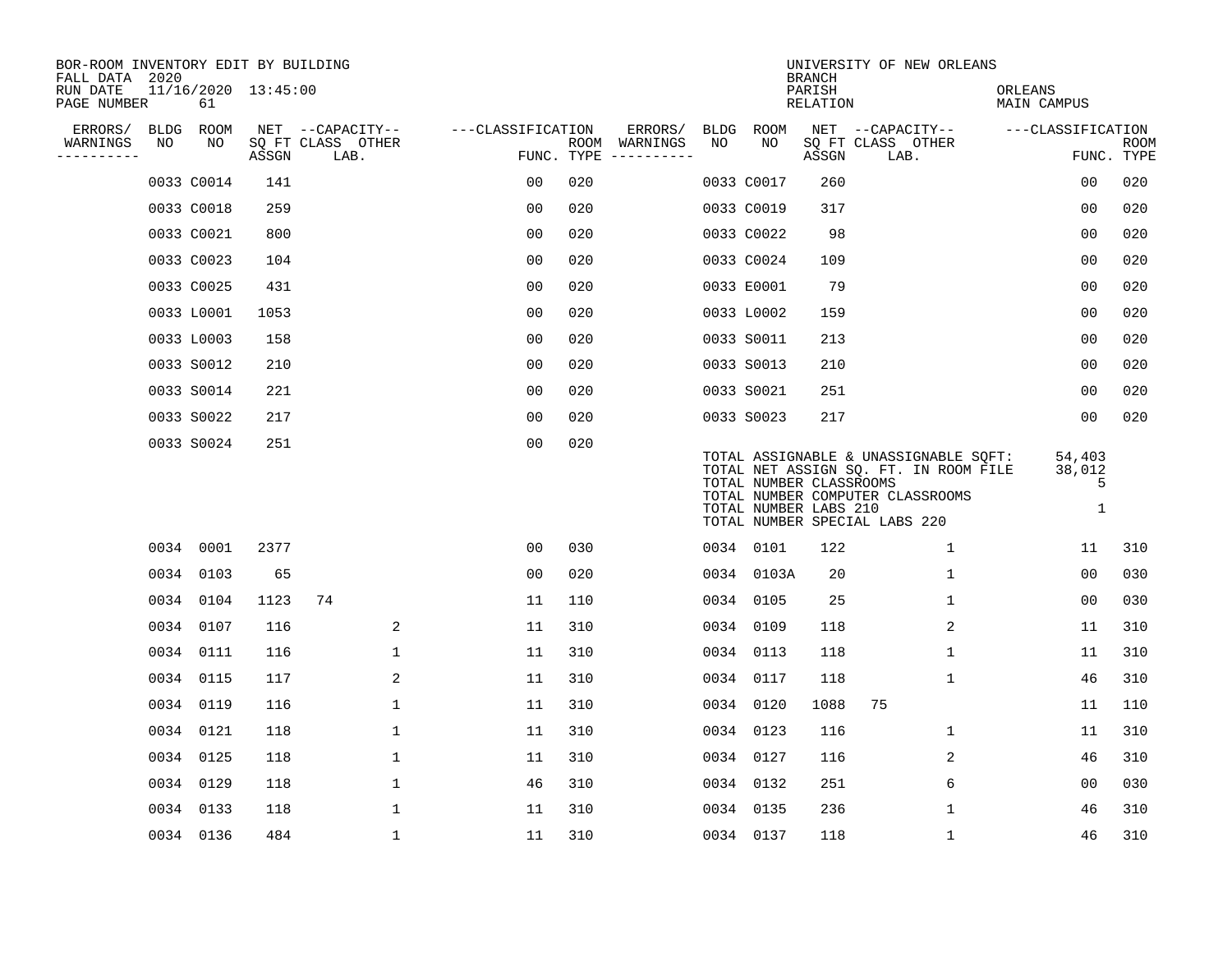| BOR-ROOM INVENTORY EDIT BY BUILDING<br>FALL DATA 2020 |             |                           |       |                           |                   |     |                                      |             |             | <b>BRANCH</b>             | UNIVERSITY OF NEW ORLEANS |                               |                           |
|-------------------------------------------------------|-------------|---------------------------|-------|---------------------------|-------------------|-----|--------------------------------------|-------------|-------------|---------------------------|---------------------------|-------------------------------|---------------------------|
| RUN DATE<br>PAGE NUMBER                               |             | 11/16/2020 13:45:00<br>62 |       |                           |                   |     |                                      |             |             | PARISH<br><b>RELATION</b> |                           | ORLEANS<br><b>MAIN CAMPUS</b> |                           |
| ERRORS/                                               | <b>BLDG</b> | ROOM                      |       | NET --CAPACITY--          | ---CLASSIFICATION |     | ERRORS/                              | <b>BLDG</b> | <b>ROOM</b> |                           | NET --CAPACITY--          | ---CLASSIFICATION             |                           |
| WARNINGS<br>----------                                | NO          | NO                        | ASSGN | SQ FT CLASS OTHER<br>LAB. |                   |     | ROOM WARNINGS<br>FUNC. TYPE $------$ | NO          | NO          | ASSGN                     | SQ FT CLASS OTHER<br>LAB. |                               | <b>ROOM</b><br>FUNC. TYPE |
|                                                       | 0034 0138   |                           | 257   | 1                         | 33                | 535 |                                      | 0034        | 0138A       | 252                       | $\mathbf{1}$              | 33                            | 310                       |
|                                                       | 0034 0139   |                           | 155   | 1                         | 46                | 310 |                                      | 0034 0140   |             |                           | 2354 195                  | 11                            | 110                       |
|                                                       |             | 0034 0140A                | 59    |                           | 11                | 115 |                                      |             | 0034 0140B  | 192                       |                           | 11                            | 115                       |
|                                                       |             | 0034 0140C                | 61    |                           | 11                | 115 |                                      |             | 0034 0141   | 54                        |                           | 46                            | 730                       |
|                                                       | 0034 0143   |                           | 125   | $\mathbf 1$               | 11                | 310 |                                      | 0034 0144   |             | 60                        |                           | 00                            | 010                       |
|                                                       | 0034 0145   |                           | 135   | 2                         | 0 <sub>0</sub>    | 030 |                                      |             | 0034 0147   | 128                       | $\mathbf 1$               | 46                            | 310                       |
|                                                       | 0034 0148   |                           | 2515  | $\overline{4}$            | 0 <sub>0</sub>    | 030 |                                      | 0034 0149   |             | 142                       | 3                         | 00                            | 030                       |
|                                                       | 0034 0150   |                           | 1082  | 2                         | 43                | 140 |                                      |             | 0034 0151   | 126                       | $\mathbf{1}$              | 11                            | 310                       |
|                                                       | 0034 0153   |                           | 203   |                           | 0 <sub>0</sub>    | 030 |                                      | 0034 0155   |             | 105                       |                           | 0 <sub>0</sub>                | 010                       |
|                                                       | 0034 0156   |                           | 1091  | 75                        | 11                | 110 |                                      |             | 0034 0157   | 126                       | 2                         | 11                            | 310                       |
|                                                       | 0034 0159   |                           | 126   | $\mathbf 1$               | 11                | 310 |                                      | 0034 0161   |             | 115                       | $\mathbf 1$               | 11                            | 310                       |
|                                                       | 0034 0163   |                           | 57    |                           | 46                | 315 |                                      |             | 0034 0165   | 159                       | 3                         | 11                            | 310                       |
|                                                       | 0034 0167   |                           | 73    |                           | 0 <sub>0</sub>    | 010 |                                      | 0034 0169   |             | 116                       | $\mathbf 1$               | 11                            | 310                       |
|                                                       | 0034 0171   |                           | 117   | 1                         | 11                | 310 |                                      |             | 0034 0172   | 1089                      | 73                        | 11                            | 110                       |
|                                                       | 0034 0173   |                           | 117   | $\mathbf{1}$              | 11                | 310 |                                      | 0034 0175   |             | 122                       | $\mathbf 1$               | 11                            | 310                       |
|                                                       | 0034 0177   |                           | 117   | 1                         | 11                | 310 |                                      |             | 0034 0179   | 122                       | 1                         | 11                            | 310                       |
|                                                       | 0034 0181   |                           | 117   |                           | 2<br>11           | 310 |                                      | 0034 0183   |             | 122                       | 1                         | 11                            | 310                       |
|                                                       | 0034 0185   |                           | 117   | $\mathbf 1$               | 11                | 310 |                                      |             | 0034 0186   | 20                        |                           | 0 <sub>0</sub>                | 010                       |
|                                                       | 0034 0187   |                           | 164   | 2                         | 11                | 310 |                                      | 0034 0188   |             | 292                       |                           | 0 <sub>0</sub>                | 030                       |
|                                                       | 0034 0189   |                           | 238   | 2                         | 11                | 310 |                                      | 0034 0191   |             | 122                       | 1                         | 11                            | 310                       |
|                                                       | 0034 0192   |                           | 370   | 28                        | 11                | 110 |                                      | 0034 0193   |             | 117                       |                           | 11                            | 315                       |
|                                                       |             | 0034 0193A                | 125   | $\mathbf{1}$              | 46                | 310 |                                      | 0034 0194   |             | 368                       | 6                         | 11                            | 310                       |
|                                                       | 0034 0195   |                           | 152   | 2                         | 11                | 310 |                                      | 0034 0196   |             | 368                       | 19                        | 52                            | 310                       |
|                                                       | 0034 0197   |                           | 918   | 9                         | 52                | 650 |                                      | 0034 0198   |             | 276                       |                           | 0 <sub>0</sub>                | 030                       |
|                                                       | 0034 0199   |                           | 126   |                           | 52                | 655 |                                      | 0034 0201   |             | 1072                      | 1                         | 46                            | 310                       |
|                                                       |             | 0034 0201A                | 195   | $\mathbf 1$               | 46                | 325 |                                      |             | 0034 0201B  | 156                       | 1                         | 46                            | 310                       |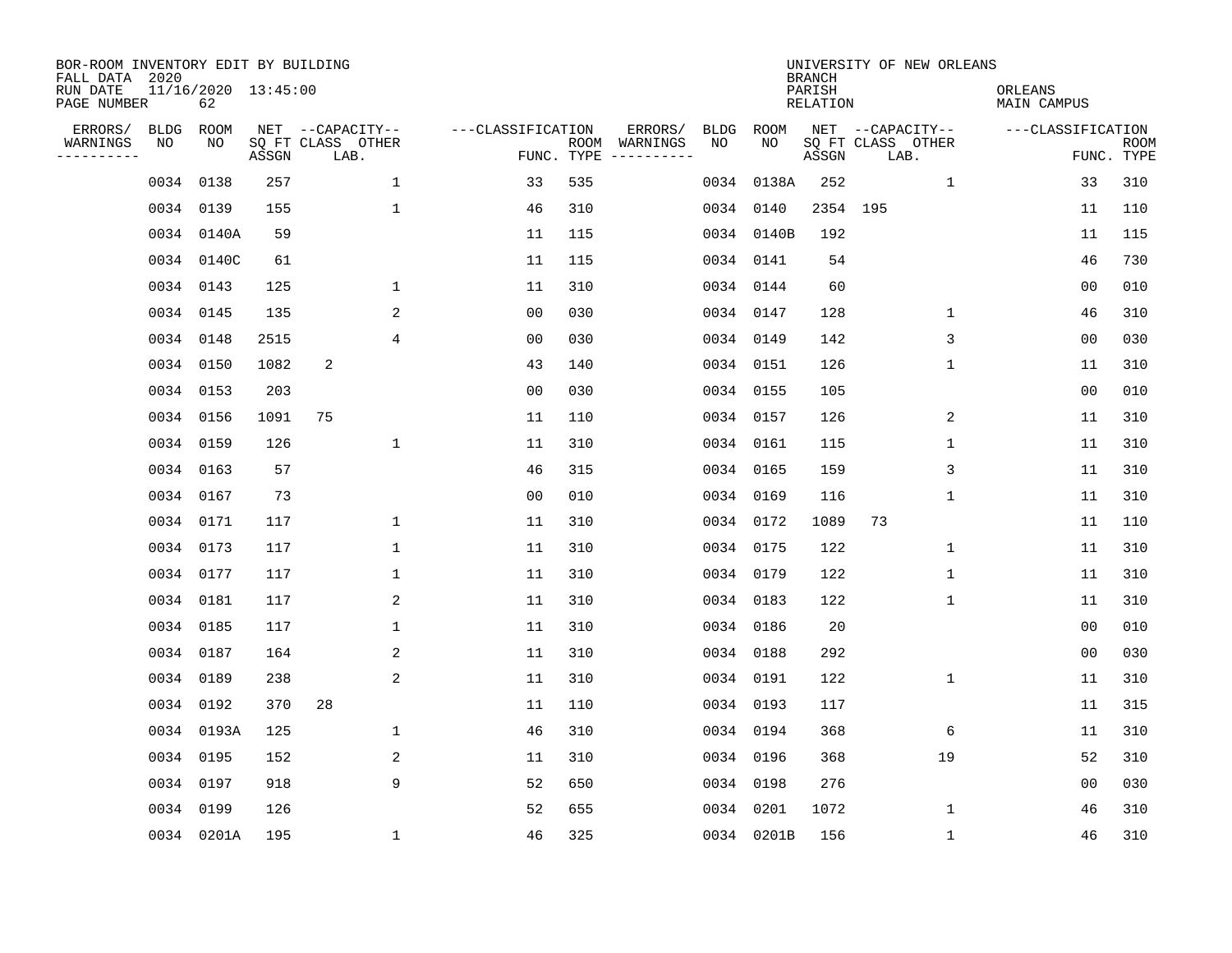| BOR-ROOM INVENTORY EDIT BY BUILDING<br>FALL DATA 2020 |             |                           |       |                           |              |                   |                    |                         |             |             | <b>BRANCH</b>             | UNIVERSITY OF NEW ORLEANS |              |                        |                |                           |
|-------------------------------------------------------|-------------|---------------------------|-------|---------------------------|--------------|-------------------|--------------------|-------------------------|-------------|-------------|---------------------------|---------------------------|--------------|------------------------|----------------|---------------------------|
| RUN DATE<br>PAGE NUMBER                               |             | 11/16/2020 13:45:00<br>63 |       |                           |              |                   |                    |                         |             |             | PARISH<br><b>RELATION</b> |                           |              | ORLEANS<br>MAIN CAMPUS |                |                           |
| ERRORS/                                               | <b>BLDG</b> | ROOM                      |       | NET --CAPACITY--          |              | ---CLASSIFICATION |                    | ERRORS/                 | <b>BLDG</b> | <b>ROOM</b> |                           | NET --CAPACITY--          |              | ---CLASSIFICATION      |                |                           |
| WARNINGS<br>----------                                | NO          | NO                        | ASSGN | SQ FT CLASS OTHER<br>LAB. |              |                   | ROOM<br>FUNC. TYPE | WARNINGS<br>----------- | NO          | NO          | ASSGN                     | SQ FT CLASS OTHER<br>LAB. |              |                        |                | <b>ROOM</b><br>FUNC. TYPE |
|                                                       | 0034        | 0201C                     | 26    |                           |              | 46                | 315                |                         | 0034        | 0201D       | 156                       |                           | 1            |                        | 46             | 310                       |
|                                                       |             | 0034 0201E                | 138   |                           | 1            | 46                | 310                |                         |             | 0034 0203   | 122                       |                           | 2            |                        | 11             | 310                       |
|                                                       |             | 0034 0204                 | 536   | 36                        |              | 11                | 110                |                         |             | 0034 0207   | 116                       |                           | 1            |                        | 11             | 310                       |
|                                                       |             | 0034 0209                 | 120   |                           | 2            | 46                | 310                |                         |             | 0034 0210   | 539                       | 36                        |              |                        | 11             | 110                       |
|                                                       |             | 0034 0211                 | 116   |                           | $\mathbf{1}$ | 11                | 310                |                         |             | 0034 0212   | 540                       | 34                        |              |                        | 11             | 110                       |
|                                                       |             | 0034 0213                 | 120   |                           | $\mathbf{1}$ | 11                | 310                |                         |             | 0034 0215   | 116                       |                           | $\mathbf 1$  |                        | 11             | 310                       |
|                                                       |             | 0034 0217                 | 120   |                           | $\mathbf{1}$ | 11                | 310                |                         |             | 0034 0219   | 116                       |                           | $\mathbf{1}$ |                        | 11             | 310                       |
|                                                       |             | 0034 0220                 | 802   | 50                        |              | 11                | 110                |                         |             | 0034 0221   | 120                       |                           | $\mathbf 1$  |                        | 11             | 310                       |
|                                                       |             | 0034 0223                 | 116   |                           | $\mathbf{1}$ | 11                | 310                |                         |             | 0034 0225   | 120                       |                           | 2            |                        | 11             | 310                       |
|                                                       |             | 0034 0226                 | 815   | 50                        |              | 11                | 110                |                         |             | 0034 0227   | 116                       |                           | 1            |                        | 11             | 310                       |
|                                                       |             | 0034 0229                 | 120   |                           | 1            | 11                | 310                |                         |             | 0034 0231   | 116                       |                           | 1            |                        | 11             | 310                       |
|                                                       |             | 0034 0232                 | 225   |                           | 6            | 0 <sub>0</sub>    | 030                |                         |             | 0034 0233   | 120                       |                           |              |                        | 46             | 315                       |
|                                                       |             | 0034 0234                 | 114   |                           |              | 0 <sub>0</sub>    | 020                |                         |             | 0034 0234A  | 80                        |                           |              |                        | 11             | 115                       |
|                                                       |             | 0034 0234B                | 983   | 32                        |              | 11                | 110                |                         |             | 0034 0234C  | 35                        |                           |              |                        | 0 <sub>0</sub> | 020                       |
|                                                       |             | 0034 0235                 | 116   |                           | 1            | 11                | 310                |                         | 0034        | 0236        | 1571                      | 60                        |              |                        | 11             | 110                       |
|                                                       |             | 0034 0236A                | 57    |                           |              | 11                | 115                |                         | 0034        | 0236B       | 217                       |                           |              |                        | 11             | 115                       |
|                                                       |             | 0034 0236C                | 200   |                           |              | 11                | 115                |                         | 0034        | 0236D       | 74                        |                           |              |                        | 0 <sub>0</sub> | 020                       |
|                                                       |             | 0034 0238                 | 68    |                           |              | 0 <sub>0</sub>    | 020                |                         |             | 0034 0238A  | 159                       |                           | 1            |                        | 11             | 310                       |
|                                                       |             | 0034 0238B                | 165   |                           | 1            | 11                | 310                |                         |             | 0034 0238C  | 89                        |                           | 1            |                        | 11             | 310                       |
|                                                       |             | 0034 0239                 | 155   |                           | 1            | 46                | 310                |                         |             | 0034 0241   | 185                       |                           | 1            |                        | 46             | 310                       |
|                                                       |             | 0034 0243                 | 126   |                           | 1            | 11                | 310                |                         |             | 0034 0244   | 609                       |                           | 33           |                        | 11             | 310                       |
|                                                       |             | 0034 0245                 | 135   |                           | 2            | 0 <sub>0</sub>    | 030                |                         |             | 0034 0247   | 126                       |                           |              |                        | 46             | 315                       |
|                                                       |             | 0034 0248                 | 258   |                           | 5            | 0 <sub>0</sub>    | 030                |                         |             | 0034 0249   | 142                       |                           | 3            |                        | 0 <sub>0</sub> | 030                       |
|                                                       |             | 0034 0250                 | 73    |                           |              | 0 <sub>0</sub>    | 020                |                         |             | 0034 0250A  | 47                        |                           |              |                        | 0 <sub>0</sub> | 020                       |
|                                                       |             | 0034 0250B                | 102   |                           |              | 11                | 115                |                         |             | 0034 0250C  | 864                       | 32                        |              |                        | 11             | 110                       |
|                                                       |             | 0034 0251                 | 126   |                           | 1            | 11                | 310                |                         |             | 0034 0253   | 202                       |                           |              |                        | 00             | 030                       |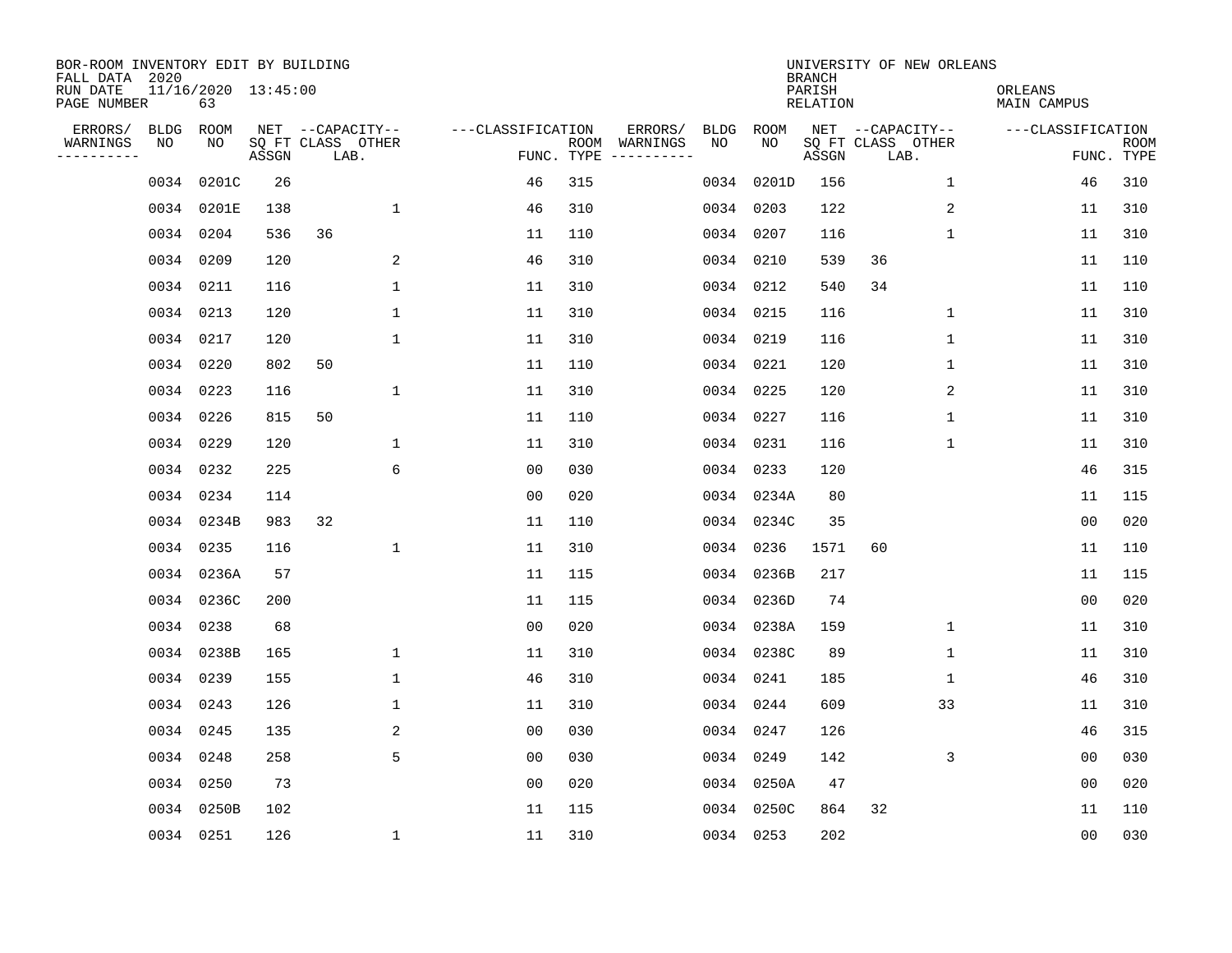| BOR-ROOM INVENTORY EDIT BY BUILDING<br>FALL DATA 2020 |             |                           |       |                           |                   |                    |                         |             |             | <b>BRANCH</b>             | UNIVERSITY OF NEW ORLEANS |             |                        |                           |
|-------------------------------------------------------|-------------|---------------------------|-------|---------------------------|-------------------|--------------------|-------------------------|-------------|-------------|---------------------------|---------------------------|-------------|------------------------|---------------------------|
| RUN DATE<br>PAGE NUMBER                               |             | 11/16/2020 13:45:00<br>64 |       |                           |                   |                    |                         |             |             | PARISH<br><b>RELATION</b> |                           |             | ORLEANS<br>MAIN CAMPUS |                           |
| ERRORS/                                               | <b>BLDG</b> | ROOM                      |       | NET --CAPACITY--          | ---CLASSIFICATION |                    | ERRORS/                 | <b>BLDG</b> | <b>ROOM</b> |                           | NET --CAPACITY--          |             | ---CLASSIFICATION      |                           |
| WARNINGS<br>----------                                | NO          | NO                        | ASSGN | SQ FT CLASS OTHER<br>LAB. |                   | ROOM<br>FUNC. TYPE | WARNINGS<br>----------- | NO          | NO          | ASSGN                     | SQ FT CLASS OTHER<br>LAB. |             |                        | <b>ROOM</b><br>FUNC. TYPE |
|                                                       | 0034        | 0255                      | 105   |                           | 00                | 010                |                         | 0034        | 0256        | 834                       | 50                        |             | 11                     | 110                       |
|                                                       |             | 0034 0257                 | 126   | 1                         | 11                | 310                |                         |             | 0034 0259   | 126                       |                           | 1           | 11                     | 310                       |
|                                                       |             | 0034 0261                 | 121   | $\mathbf 1$               | 11                | 310                |                         |             | 0034 0262   | 814                       | 42                        |             | 11                     | 110                       |
|                                                       |             | 0034 0263                 | 186   | 1                         | 11                | 310                |                         |             | 0034 0265   | 164                       |                           | 1           | 46                     | 310                       |
|                                                       |             | 0034 0267                 | 118   | 2                         | 11                | 310                |                         |             | 0034 0269   | 123                       |                           | $\mathbf 1$ | 46                     | 310                       |
|                                                       |             | 0034 0270                 | 104   | $\mathbf 1$               | 11                | 310                |                         |             | 0034 0270A  | 148                       |                           | 4           | 33                     | 310                       |
|                                                       |             | 0034 0270B                | 171   | 5                         | 11                | 310                |                         |             | 0034 0270C  | 120                       |                           |             | 11                     | 315                       |
|                                                       |             | 0034 0271                 | 123   | $\mathbf{1}$              | 11                | 310                |                         |             | 0034 0272   | 1105                      | 22                        |             | 22                     | 250                       |
|                                                       |             | 0034 0273                 | 118   | $\mathbf{1}$              | 11                | 310                |                         |             | 0034 0275   | 123                       |                           | $\mathbf 1$ | 11                     | 310                       |
|                                                       |             | 0034 0277                 | 118   | 2                         | 11                | 310                |                         |             | 0034 0279   | 123                       |                           | 1           | 11                     | 310                       |
|                                                       |             | 0034 0281                 | 118   | 1                         | 11                | 310                |                         |             | 0034 0283   | 123                       |                           | 2           | 11                     | 310                       |
|                                                       |             | 0034 0285                 | 118   | 1                         | 11                | 315                |                         |             | 0034 0286   | 20                        |                           |             | 0 <sub>0</sub>         | 010                       |
|                                                       |             | 0034 0287                 | 123   | 1                         | 11                | 310                |                         | 0034        | 0288        | 316                       |                           |             | 0 <sub>0</sub>         | 030                       |
|                                                       |             | 0034 0289                 | 118   |                           | 46                | 315                |                         | 0034        | 0290        | 534                       | 13                        |             | 11                     | 210                       |
|                                                       | 0034        | 0291                      | 123   | 1                         | 53                | 310                |                         | 0034        | 0291A       | 128                       |                           | 1           | 53                     | 310                       |
|                                                       |             | 0034 0293                 | 118   | 1                         | 53                | 310                |                         | 0034        | 0296        | 585                       | 20                        |             | 22                     | 250                       |
|                                                       |             | 0034 0297                 | 126   | $\mathbf{1}$              | 46                | 310                |                         | 0034        | 0298        | 260                       |                           |             | 0 <sub>0</sub>         | 030                       |
|                                                       | 0034        | 0301                      | 622   | 14                        | 11                | 250                |                         | 0034        | 0301A       | 121                       |                           | 1           | 46                     | 310                       |
|                                                       |             | 0034 0301B                | 149   | 3                         | 11                | 310                |                         |             | 0034 0301C  | 157                       |                           | 2           | 11                     | 325                       |
|                                                       |             | 0034 0303                 | 241   | 2                         | 46                | 310                |                         |             | 0034 0304   | 362                       |                           | 1           | 11                     | 310                       |
|                                                       |             | 0034 0304A                | 90    | 1                         | 11                | 310                |                         |             | 0034 0304B  | 71                        |                           | 1           | 11                     | 310                       |
|                                                       |             | 0034 0305                 | 197   | $\mathbf 1$               | 11                | 310                |                         |             | 0034 0306   | 540                       | 20                        |             | 11                     | 110                       |
|                                                       |             | 0034 0309                 | 119   | 1                         | 11                | 310                |                         |             | 0034 0311   | 116                       |                           | 1           | 46                     | 315                       |
|                                                       |             | 0034 0312                 | 539   | 30                        | 11                | 110                |                         |             | 0034 0313   | 120                       |                           | $\mathbf 1$ | 11                     | 310                       |
|                                                       |             | 0034 0315                 | 116   | 1                         | 11                | 310                |                         |             | 0034 0317   | 120                       |                           | 1           | 11                     | 310                       |
|                                                       |             | 0034 0319                 | 116   | $\mathbf{1}$              | 11                | 310                |                         |             | 0034 0320   | 802                       | 48                        |             | 11                     | 110                       |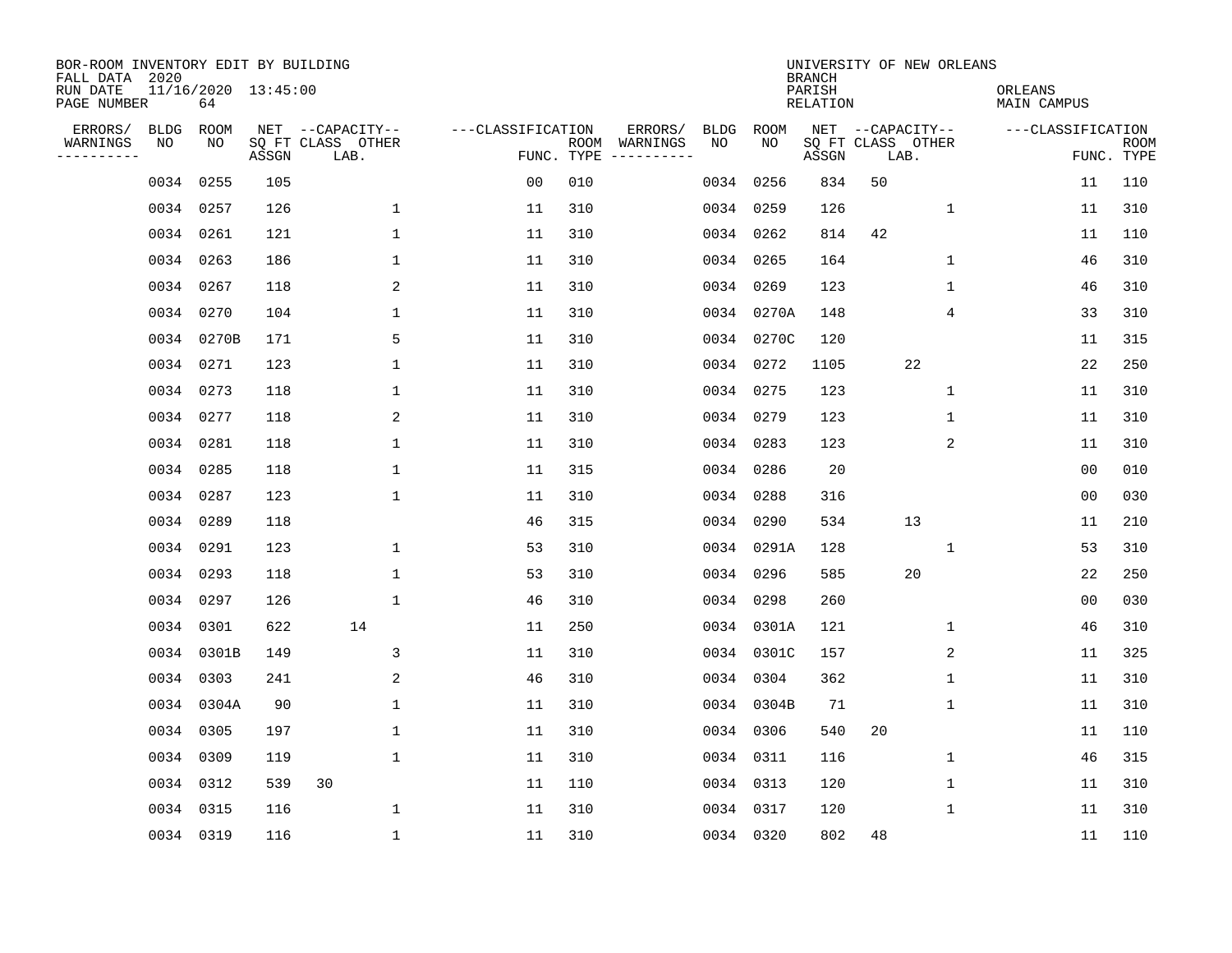| BOR-ROOM INVENTORY EDIT BY BUILDING<br>FALL DATA 2020 |             |                           |       |                           |                   |                    |                         |             |             | <b>BRANCH</b>             | UNIVERSITY OF NEW ORLEANS |                        |                           |
|-------------------------------------------------------|-------------|---------------------------|-------|---------------------------|-------------------|--------------------|-------------------------|-------------|-------------|---------------------------|---------------------------|------------------------|---------------------------|
| RUN DATE<br>PAGE NUMBER                               |             | 11/16/2020 13:45:00<br>65 |       |                           |                   |                    |                         |             |             | PARISH<br><b>RELATION</b> |                           | ORLEANS<br>MAIN CAMPUS |                           |
| ERRORS/                                               | <b>BLDG</b> | ROOM                      |       | NET --CAPACITY--          | ---CLASSIFICATION |                    | ERRORS/                 | <b>BLDG</b> | <b>ROOM</b> |                           | NET --CAPACITY--          | ---CLASSIFICATION      |                           |
| WARNINGS<br>----------                                | NO          | NO                        | ASSGN | SQ FT CLASS OTHER<br>LAB. |                   | ROOM<br>FUNC. TYPE | WARNINGS<br>----------- | NO          | NO          | ASSGN                     | SQ FT CLASS OTHER<br>LAB. |                        | <b>ROOM</b><br>FUNC. TYPE |
|                                                       | 0034        | 0321                      | 120   | $\mathbf 1$               | 11                | 310                |                         | 0034        | 0323        | 116                       | 1                         | 11                     | 310                       |
|                                                       | 0034 0325   |                           | 120   | 1                         | 11                | 310                |                         |             | 0034 0326   | 815                       | 48                        | 11                     | 110                       |
|                                                       | 0034 0327   |                           | 116   | $\mathbf 1$               | 11                | 310                |                         |             | 0034 0329   | 120                       | 1                         | 11                     | 310                       |
|                                                       | 0034 0331   |                           | 116   | 1                         | 11                | 310                |                         |             | 0034 0332   | 225                       | 6                         | 0 <sub>0</sub>         | 030                       |
|                                                       | 0034 0333   |                           | 120   | 2                         | 46                | 310                |                         |             | 0034 0334   | 2462                      | 72                        | 11                     | 220                       |
|                                                       |             | 0034 0334A                | 36    | $\mathbf 1$               | 11                | 225                |                         |             | 0034 0334B  | 159                       | 2                         | 11                     | 310                       |
|                                                       |             | 0034 0334C                | 37    | $\mathbf{1}$              | 11                | 225                |                         |             | 0034 0334D  | 81                        | $\mathbf{1}$              | 11                     | 310                       |
|                                                       |             | 0034 0334E                | 172   | $\mathbf{1}$              | 11                | 210                |                         |             | 0034 0335   | 116                       | $\mathbf 1$               | 11                     | 310                       |
|                                                       |             | 0034 0338                 | 513   | 21                        | 11                | 110                |                         |             | 0034 0339   | 155                       | 4                         | 11                     | 310                       |
|                                                       | 0034 0341   |                           | 185   | 2                         | 46                | 310                |                         |             | 0034 0343   | 126                       | 1                         | 11                     | 310                       |
|                                                       |             | 0034 0344                 | 519   | 20                        | 11                | 110                |                         |             | 0034 0345   | 134                       | 3                         | 0 <sub>0</sub>         | 030                       |
|                                                       |             | 0034 0347                 | 126   | 1                         | 46                | 310                |                         |             | 0034 0348   | 254                       | 5                         | 0 <sub>0</sub>         | 030                       |
|                                                       | 0034        | 0349                      | 142   | 3                         | 0 <sub>0</sub>    | 030                |                         |             | 0034 0350   | 1127                      | 50                        | 22                     | 250                       |
|                                                       |             | 0034 0350A                | 96    |                           | 22                | 255                |                         |             | 0034 0350B  | 114                       | 1                         | 22                     | 310                       |
|                                                       |             | 0034 0350C                | 147   | 1                         | 22                | 255                |                         |             | 0034 0351   | 126                       | 1                         | 46                     | 310                       |
|                                                       | 0034 0353   |                           | 203   |                           | 0 <sub>0</sub>    | 030                |                         |             | 0034 0355   | 105                       |                           | 00                     | 010                       |
|                                                       | 0034 0356   |                           | 815   | 48                        | 11                | 110                |                         |             | 0034 0357   | 126                       | 1                         | 11                     | 310                       |
|                                                       | 0034 0359   |                           | 126   | 2                         | 11                | 310                |                         |             | 0034 0361   | 114                       | 1                         | 46                     | 310                       |
|                                                       |             | 0034 0362                 | 803   | 48                        | 11                | 110                |                         |             | 0034 0363   | 186                       | 2                         | 46                     | 315                       |
|                                                       | 0034 0365   |                           | 156   | $\mathbf 1$               | 46                | 310                |                         |             | 0034 0367   | 118                       | 2                         | 11                     | 310                       |
|                                                       | 0034 0369   |                           | 117   | 1                         | 11                | 310                |                         |             | 0034 0370   | 540                       | 35                        | 11                     | 110                       |
|                                                       | 0034 0371   |                           | 117   | $\mathbf 1$               | 11                | 310                |                         |             | 0034 0372   | 1080                      | 70                        | 11                     | 110                       |
|                                                       | 0034 0373   |                           | 118   | 2                         | 11                | 310                |                         |             | 0034 0375   | 118                       | 1                         | 11                     | 310                       |
|                                                       | 0034 0377   |                           | 118   | 2                         | 11                | 310                |                         |             | 0034 0379   | 118                       | 1                         | 46                     | 310                       |
|                                                       | 0034 0381   |                           | 118   | 1                         | 11                | 310                |                         |             | 0034 0383   | 118                       | 1                         | 11                     | 310                       |
|                                                       | 0034 0385   |                           | 118   | $\mathbf{1}$              | 11                | 310                |                         |             | 0034 0386   | 19                        |                           | 00                     | 010                       |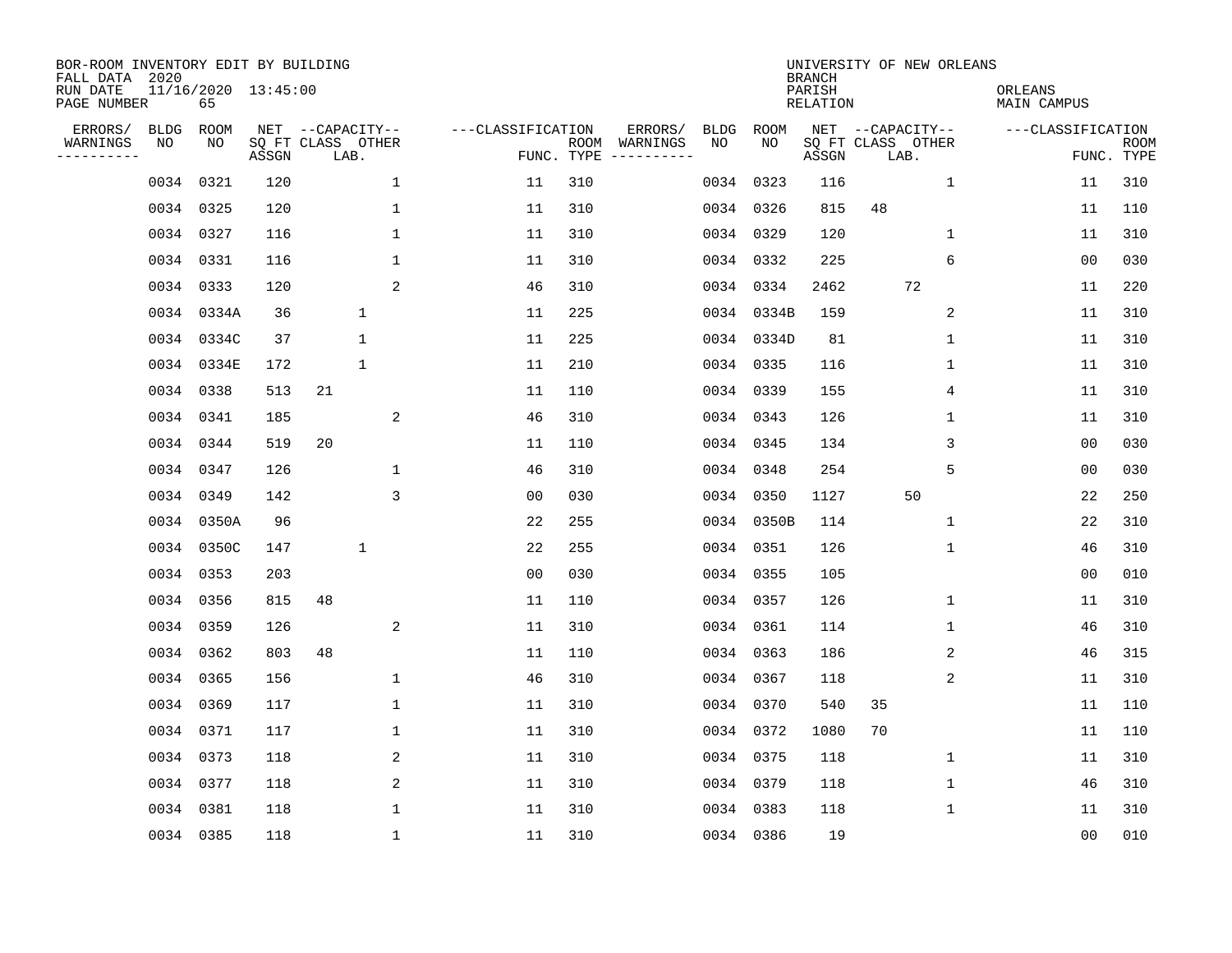| BOR-ROOM INVENTORY EDIT BY BUILDING<br>FALL DATA 2020 |                           |       |                           |                   |            |                              |      |             | <b>BRANCH</b>      |    | UNIVERSITY OF NEW ORLEANS             |                        |                |                           |
|-------------------------------------------------------|---------------------------|-------|---------------------------|-------------------|------------|------------------------------|------|-------------|--------------------|----|---------------------------------------|------------------------|----------------|---------------------------|
| RUN DATE<br>PAGE NUMBER                               | 11/16/2020 13:45:00<br>66 |       |                           |                   |            |                              |      |             | PARISH<br>RELATION |    |                                       | ORLEANS<br>MAIN CAMPUS |                |                           |
| ERRORS/<br>BLDG                                       | ROOM                      |       | NET --CAPACITY--          | ---CLASSIFICATION |            | ERRORS/                      | BLDG | ROOM        |                    |    | NET --CAPACITY--                      | ---CLASSIFICATION      |                |                           |
| WARNINGS<br>NO<br>--------                            | NO                        | ASSGN | SQ FT CLASS OTHER<br>LAB. |                   | FUNC. TYPE | ROOM WARNINGS<br>----------- | NO   | NO          | ASSGN              |    | SQ FT CLASS OTHER<br>LAB.             |                        |                | <b>ROOM</b><br>FUNC. TYPE |
| 0034                                                  | 0387                      | 117   | $\mathbf{1}$              | 11                | 310        |                              | 0034 | 0388        | 292                |    |                                       |                        | 0 <sub>0</sub> | 030                       |
| 0034                                                  | 0389                      | 118   | 1                         | 11                | 310        |                              | 0034 | 0390        | 819                |    | 32                                    |                        | 11             | 210                       |
|                                                       | 0034 0391                 | 117   | $\mathbf{1}$              | 11                | 310        |                              |      | 0034 0393   | 118                |    | $\mathbf{1}$                          |                        | 11             | 310                       |
|                                                       | 0034 0395                 | 164   | $\mathbf{1}$              | 11                | 310        |                              | 0034 | 0396        | 585                | 15 |                                       |                        | 11             | 110                       |
|                                                       | 0034 0397                 | 236   | $\mathbf{1}$              | 46                | 310        |                              |      | 0034 0398   | 260                |    |                                       |                        | 0 <sub>0</sub> | 030                       |
|                                                       | 0034 0399                 | 26    |                           | 00                | 030        |                              |      | 0034 C0011  | 1037               |    |                                       |                        | 00             | 020                       |
|                                                       | 0034 C0012                | 1023  |                           | 0 <sub>0</sub>    | 020        |                              |      | 0034 C0013  | 769                |    |                                       |                        | 00             | 020                       |
|                                                       | 0034 C0014                | 747   |                           | 0 <sub>0</sub>    | 020        |                              |      | 0034 C0015  | 866                |    |                                       |                        | 0 <sub>0</sub> | 020                       |
|                                                       | 0034 C0015A               | 100   |                           | 0 <sub>0</sub>    | 020        |                              |      | 0034 C0021  | 1014               |    |                                       |                        | 0 <sub>0</sub> | 020                       |
|                                                       | 0034 C0022                | 390   |                           | 00                | 020        |                              |      | 0034 C0023  | 644                |    |                                       |                        | 0 <sub>0</sub> | 020                       |
|                                                       | 0034 C0024                | 747   |                           | 0 <sub>0</sub>    | 020        |                              |      | 0034 C0025  | 826                |    |                                       |                        | 0 <sub>0</sub> | 020                       |
|                                                       | 0034 C0031                | 996   |                           | 0 <sub>0</sub>    | 020        |                              |      | 0034 C0032N | 1037               |    |                                       |                        | 0 <sub>0</sub> | 020                       |
|                                                       | 0034 C0032S               | 934   |                           | 0 <sub>0</sub>    | 020        |                              |      | 0034 C0033  | 654                |    |                                       |                        | 0 <sub>0</sub> | 020                       |
|                                                       | 0034 C0034                | 747   |                           | 0 <sub>0</sub>    | 020        |                              |      | 0034 C0035  | 672                |    |                                       |                        | 0 <sub>0</sub> | 020                       |
|                                                       | 0034 C0130                | 454   |                           | 0 <sub>0</sub>    | 020        |                              |      | 0034 E0011  | 35                 |    |                                       |                        | 00             | 020                       |
|                                                       | 0034 S0001                | 253   |                           | 0 <sub>0</sub>    | 020        |                              |      | 0034 S0011  | 267                |    |                                       |                        | 0 <sub>0</sub> | 020                       |
|                                                       | 0034 S0012                | 292   |                           | 00                | 020        |                              |      | 0034 S0013  | 235                |    |                                       |                        | 0 <sub>0</sub> | 020                       |
|                                                       | 0034 S0014                | 266   |                           | 0 <sub>0</sub>    | 020        |                              |      | 0034 S0015  | 250                |    |                                       |                        | 0 <sub>0</sub> | 020                       |
|                                                       | 0034 S0016                | 96    |                           | 0 <sub>0</sub>    | 020        |                              |      | 0034 S0017  | 95                 |    |                                       |                        | 00             | 020                       |
|                                                       | 0034 S0021                | 280   |                           | 0 <sub>0</sub>    | 020        |                              |      | 0034 S0022N | 415                |    |                                       |                        | 0 <sub>0</sub> | 020                       |
|                                                       | 0034 S0022S               | 415   |                           | 00                | 020        |                              |      | 0034 S0023  | 249                |    |                                       |                        | 0 <sub>0</sub> | 020                       |
|                                                       | 0034 S0024                | 275   |                           | 0 <sub>0</sub>    | 020        |                              |      | 0034 S0025  | 249                |    |                                       |                        | 00             | 020                       |
|                                                       | 0034 S0031                | 267   |                           | 0 <sub>0</sub>    | 020        |                              |      | 0034 S0032  | 292                |    |                                       |                        | 0 <sub>0</sub> | 020                       |
|                                                       | 0034 S0033                | 235   |                           | 0 <sub>0</sub>    | 020        |                              |      | 0034 S0034  | 275                |    |                                       |                        | 00             | 020                       |
|                                                       | 0034 S0035                | 249   |                           | 0 <sub>0</sub>    | 020        |                              |      |             |                    |    | TOTAL ASSIGNABLE & UNASSIGNABLE SQFT: |                        | 85,071         |                           |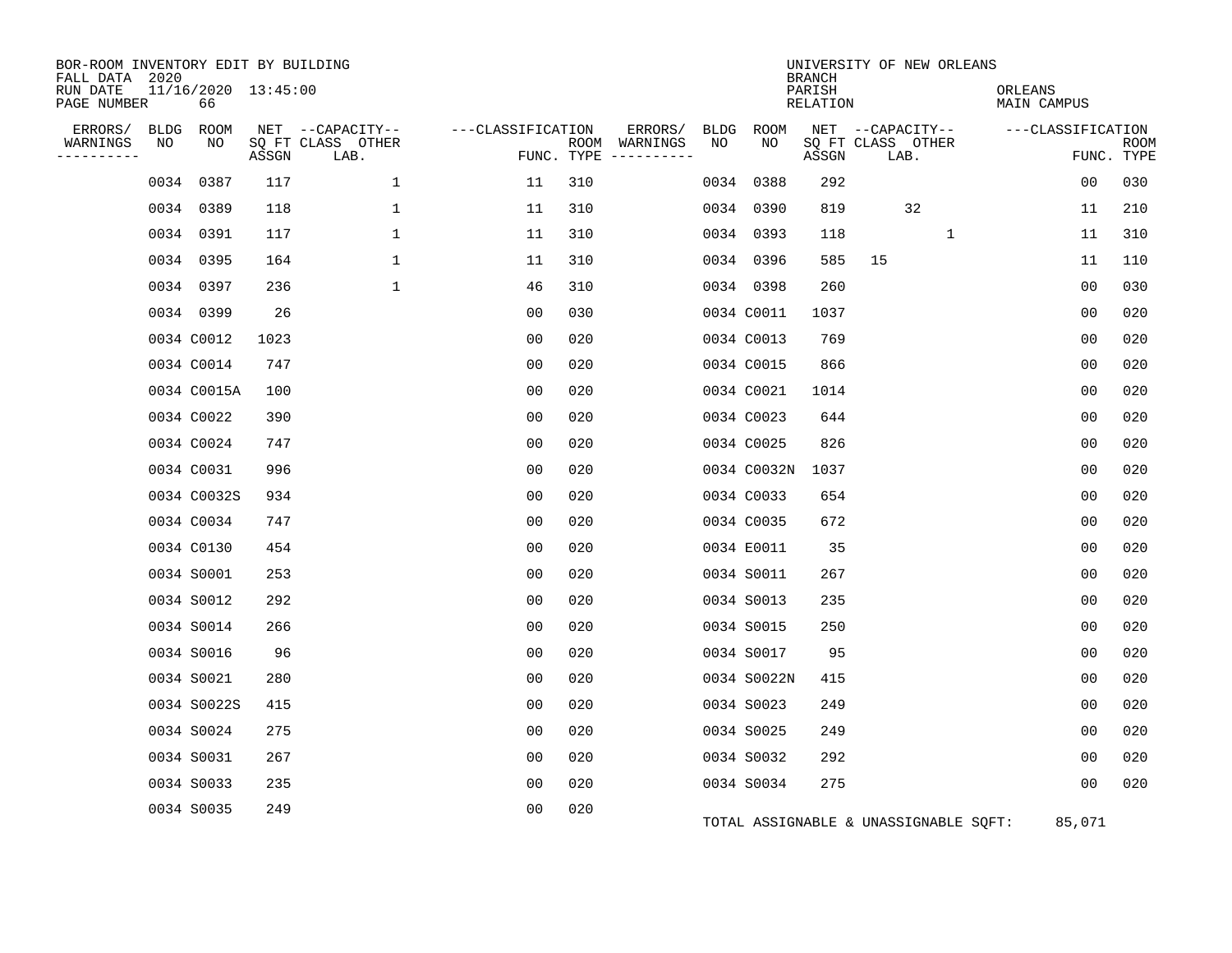| BOR-ROOM INVENTORY EDIT BY BUILDING<br>FALL DATA 2020<br>RUN DATE<br>PAGE NUMBER | 67         | 11/16/2020 13:45:00 |                                               |                   |     |                                                 |                 |                                                                                   | <b>BRANCH</b><br>PARISH<br>RELATION |      | UNIVERSITY OF NEW ORLEANS                                                 | ORLEANS<br>MAIN CAMPUS |                                        |                           |
|----------------------------------------------------------------------------------|------------|---------------------|-----------------------------------------------|-------------------|-----|-------------------------------------------------|-----------------|-----------------------------------------------------------------------------------|-------------------------------------|------|---------------------------------------------------------------------------|------------------------|----------------------------------------|---------------------------|
| ERRORS/ BLDG<br>NO<br>WARNINGS<br>----------                                     | ROOM<br>NO | ASSGN               | NET --CAPACITY--<br>SQ FT CLASS OTHER<br>LAB. | ---CLASSIFICATION |     | ERRORS/<br>ROOM WARNINGS<br>FUNC. TYPE $------$ | BLDG ROOM<br>NO | NO                                                                                | ASSGN                               | LAB. | NET --CAPACITY--<br>SQ FT CLASS OTHER                                     |                        | ---CLASSIFICATION                      | <b>ROOM</b><br>FUNC. TYPE |
|                                                                                  |            |                     |                                               |                   |     |                                                 |                 | TOTAL NUMBER CLASSROOMS<br>TOTAL NUMBER LABS 210<br>TOTAL NUMBER SPECIAL LABS 220 |                                     |      | TOTAL NET ASSIGN SQ. FT. IN ROOM FILE<br>TOTAL NUMBER COMPUTER CLASSROOMS |                        | 56,131<br>27<br>1<br>3<br>$\mathbf{1}$ |                           |
|                                                                                  | 0035 0021  | 30                  | $\mathbf 1$                                   | 41                | 410 |                                                 | 0035 0022       |                                                                                   | 30                                  |      | $\mathbf{1}$                                                              |                        | 41                                     | 410                       |
| 0035                                                                             | 0023       | 30                  | 1                                             | 41                | 410 |                                                 | 0035            | 0024                                                                              | 30                                  |      | 2                                                                         |                        | 41                                     | 410                       |
| 0035                                                                             | 0025       | 30                  | 2                                             | 41                | 410 |                                                 | 0035            | 0026                                                                              | 30                                  |      | 2                                                                         |                        | 41                                     | 410                       |
| 0035                                                                             | 0027       | 40                  | 2                                             | 41                | 410 |                                                 | 0035            | 0028                                                                              | 38                                  |      | 2                                                                         |                        | 41                                     | 410                       |
|                                                                                  | 0035 0029  | 30                  | 2                                             | 41                | 410 |                                                 | 0035            | 0030                                                                              | 30                                  |      | 2                                                                         |                        | 41                                     | 410                       |
| 0035                                                                             | 0031       | 30                  | 2                                             | 41                | 410 |                                                 | 0035            | 0032                                                                              | 30                                  |      | 2                                                                         |                        | 41                                     | 410                       |
| 0035                                                                             | 0033       | 29                  | 2                                             | 41                | 410 |                                                 | 0035            | 0034                                                                              | 30                                  |      | $\overline{2}$                                                            |                        | 41                                     | 410                       |
| 0035                                                                             | 0035       | 45                  | 2                                             | 41                | 410 |                                                 | 0035            | 0036                                                                              | 45                                  |      | 2                                                                         |                        | 41                                     | 410                       |
| 0035                                                                             | 0037       | 45                  | 2                                             | 41                | 410 |                                                 | 0035            | 0038                                                                              | 45                                  |      | 2                                                                         |                        | 41                                     | 410                       |
| 0035                                                                             | 0039       | 50                  | 2                                             | 41                | 410 |                                                 | 0035            | 0040                                                                              | 50                                  |      | 2                                                                         |                        | 41                                     | 410                       |
| 0035                                                                             | 0041       | 94                  | 4                                             | 41                | 410 |                                                 | 0035            | 0042                                                                              | 94                                  |      | 4                                                                         |                        | 41                                     | 410                       |
| 0035                                                                             | 0043       | 168                 | 7                                             | 41                | 410 |                                                 | 0035 0044       |                                                                                   | 152                                 |      | 7                                                                         |                        | 41                                     | 410                       |
| 0035                                                                             | 0045       | 94                  | 4                                             | 41                | 410 |                                                 | 0035 0046       |                                                                                   | 94                                  |      | 4                                                                         |                        | 41                                     | 410                       |
| 0035                                                                             | 0047       | 50                  | 2                                             | 41                | 410 |                                                 | 0035 0048       |                                                                                   | 50                                  |      | 2                                                                         |                        | 41                                     | 410                       |
| 0035                                                                             | 0049       | 50                  | $\overline{a}$                                | 41                | 410 |                                                 | 0035            | 0050                                                                              | 50                                  |      | 2                                                                         |                        | 41                                     | 410                       |
| 0035                                                                             | 0051       | 51                  | $\overline{2}$                                | 41                | 410 |                                                 | 0035 0052       |                                                                                   | 51                                  |      | 2                                                                         |                        | 41                                     | 410                       |
| 0035                                                                             | 0053       | 51                  | 2                                             | 41                | 410 |                                                 | 0035            | 0054                                                                              | 51                                  |      | 2                                                                         |                        | 41                                     | 410                       |
| 0035                                                                             | 0055       | 55                  | 2                                             | 41                | 410 |                                                 | 0035 0056       |                                                                                   | 56                                  |      | 2                                                                         |                        | 41                                     | 410                       |
| 0035                                                                             | 0057       | 186                 | 4                                             | 41                | 410 |                                                 | 0035            | 0058                                                                              | 176                                 |      | 4                                                                         |                        | 41                                     | 410                       |
|                                                                                  | 0035 0059  | 54                  | 2                                             | 41                | 410 |                                                 | 0035 0060       |                                                                                   | 54                                  |      | 2                                                                         |                        | 41                                     | 410                       |
| 0035                                                                             | 0061       | 51                  | 2                                             | 41                | 410 |                                                 | 0035            | 0062                                                                              | 51                                  |      | 2                                                                         |                        | 41                                     | 410                       |
| 0035                                                                             | 0063       | 53                  | 2                                             | 41                | 410 |                                                 | 0035            | 0064                                                                              | 53                                  |      | 2                                                                         |                        | 41                                     | 410                       |
|                                                                                  | 0035 0065  | 160                 | 4                                             | 41                | 410 |                                                 | 0035 0066       |                                                                                   | 53                                  |      | 2                                                                         |                        | 41                                     | 410                       |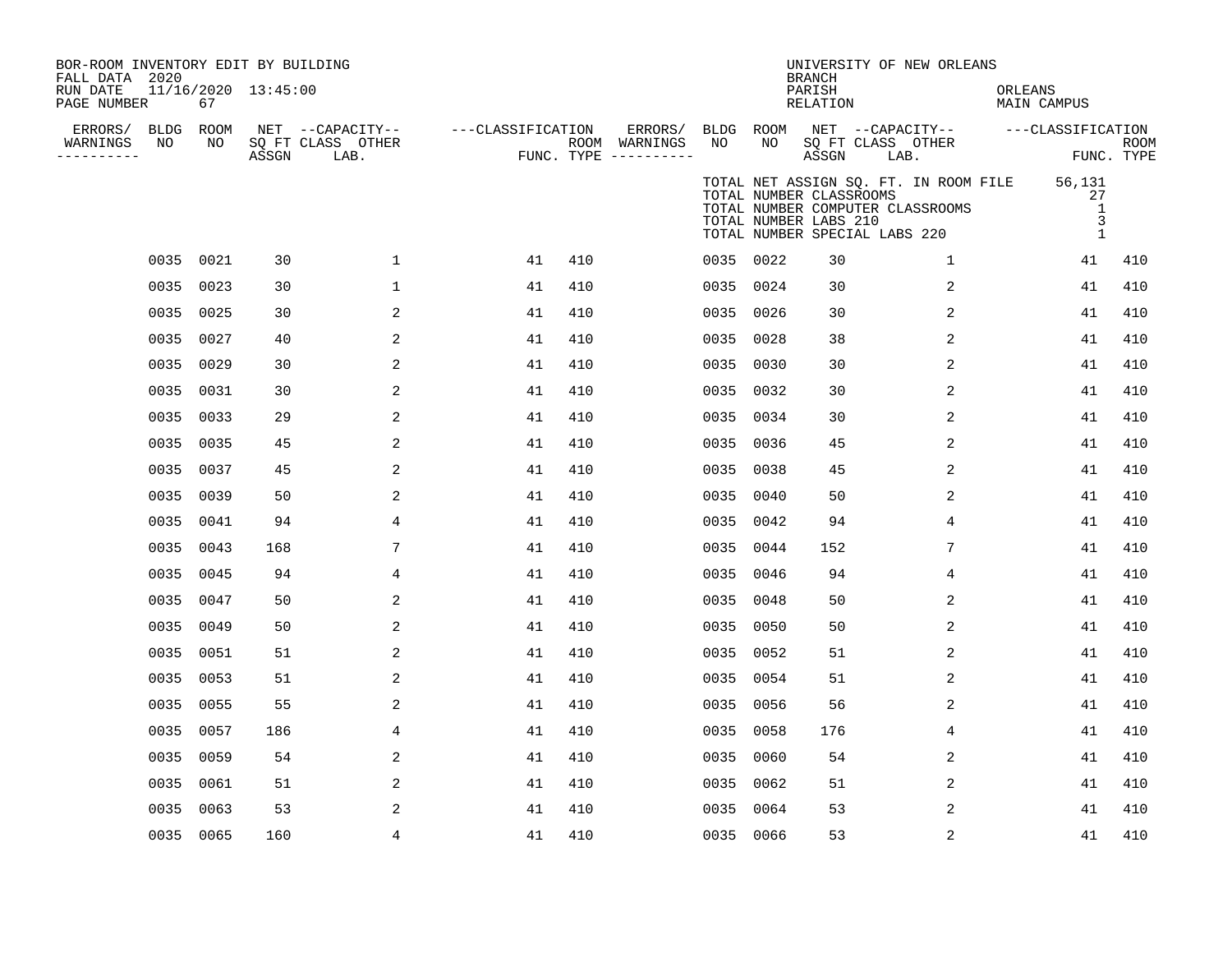| BOR-ROOM INVENTORY EDIT BY BUILDING<br>FALL DATA 2020 |             |                           |       |                           |                   |                    |                         |             |             | <b>BRANCH</b>             | UNIVERSITY OF NEW ORLEANS |                               |                           |
|-------------------------------------------------------|-------------|---------------------------|-------|---------------------------|-------------------|--------------------|-------------------------|-------------|-------------|---------------------------|---------------------------|-------------------------------|---------------------------|
| RUN DATE<br>PAGE NUMBER                               |             | 11/16/2020 13:45:00<br>68 |       |                           |                   |                    |                         |             |             | PARISH<br><b>RELATION</b> |                           | ORLEANS<br><b>MAIN CAMPUS</b> |                           |
| ERRORS/                                               | <b>BLDG</b> | ROOM                      |       | NET --CAPACITY--          | ---CLASSIFICATION |                    | ERRORS/                 | <b>BLDG</b> | <b>ROOM</b> |                           | NET --CAPACITY--          | ---CLASSIFICATION             |                           |
| WARNINGS<br>----------                                | NO          | ΝO                        | ASSGN | SQ FT CLASS OTHER<br>LAB. |                   | ROOM<br>FUNC. TYPE | WARNINGS<br>----------- | NO          | NO          | ASSGN                     | SQ FT CLASS OTHER<br>LAB. |                               | <b>ROOM</b><br>FUNC. TYPE |
|                                                       | 0035        | 0067                      | 53    | 2                         | 41                | 410                |                         | 0035        | 0068        | 53                        | 2                         | 41                            | 410                       |
|                                                       | 0035        | 0069                      | 96    | 3                         | 41                | 410                |                         | 0035        | 0070        | 53                        | 2                         | 41                            | 410                       |
|                                                       | 0035        | 0071                      | 52    | 2                         | 41                | 410                |                         | 0035        | 0072        | 53                        | 2                         | 41                            | 410                       |
|                                                       | 0035        | 0073                      | 54    | 2                         | 41                | 410                |                         | 0035        | 0074        | 54                        | 2                         | 41                            | 410                       |
|                                                       | 0035        | 0075                      | 54    | 2                         | 41                | 410                |                         | 0035        | 0076        | 100                       | 3                         | 41                            | 410                       |
|                                                       | 0035        | 0077                      | 44    | 2                         | 41                | 410                |                         | 0035        | 0078        | 44                        | 2                         | 41                            | 410                       |
|                                                       | 0035        | 0079                      | 44    | 2                         | 41                | 410                |                         | 0035        | 0080        | 27                        | $\mathbf{1}$              | 41                            | 410                       |
|                                                       | 0035        | 0081                      | 40    | 2                         | 41                | 410                |                         | 0035        | 0082        | 40                        | 2                         | 41                            | 410                       |
|                                                       | 0035        | 0083                      | 28    | $\mathbf{1}$              | 41                | 410                |                         | 0035        | 0084        | 28                        | 1                         | 41                            | 410                       |
|                                                       | 0035        | 0085                      | 41    | 2                         | 41                | 410                |                         | 0035        | 0086        | 41                        | 2                         | 41                            | 410                       |
|                                                       | 0035        | 0087                      | 28    | $\mathbf 1$               | 41                | 410                |                         | 0035        | 0088        | 28                        | 1                         | 41                            | 410                       |
|                                                       | 0035        | 0089                      | 40    | 2                         | 41                | 410                |                         | 0035        | 0090        | 41                        | 2                         | 41                            | 410                       |
|                                                       | 0035        | 0091                      | 28    | $\mathbf 1$               | 41                | 410                |                         | 0035        | 0092        | 28                        | 1                         | 41                            | 410                       |
|                                                       | 0035        | 0093                      | 40    | 2                         | 41                | 410                |                         | 0035        | 0100        | 24136                     | 500                       | 41                            | 410                       |
|                                                       | 0035        | 0100A                     | 518   | $\mathbf 1$               | 53                | 310                |                         | 0035        | 0100B       | 315                       | 1                         | 53                            | 325                       |
|                                                       | 0035        | 0100C                     | 330   | 6                         | 53                | 350                |                         | 0035        | 0100D       | 58                        |                           | 0 <sub>0</sub>                | 030                       |
|                                                       | 0035        | 0100E                     | 108   |                           | 53                | 315                |                         | 0035        | 0100F       | 98                        |                           | 53                            | 315                       |
|                                                       | 0035        | 0100G                     | 2316  | 14                        | 53                | 314                |                         | 0035        | 0100H       | 305                       | 8                         | 53                            | 350                       |
|                                                       | 0035        | 0101                      | 413   | 130                       | 41                | 440                |                         | 0035        | 0101A       | 473                       | 1                         | 41                            | 310                       |
|                                                       | 0035        | 0102                      | 534   | 3                         | 41                | 440                |                         | 0035        | 0102A       | 120                       | 1                         | 41                            | 310                       |
|                                                       | 0035        | 0103                      | 270   |                           | 0 <sub>0</sub>    | 030                |                         | 0035        | 0104        | 89                        |                           | 0 <sub>0</sub>                | 030                       |
|                                                       | 0035        | 0105                      | 672   | 3                         | 41                | 310                |                         | 0035        | 0105A       | 141                       | 1                         | 41                            | 310                       |
|                                                       | 0035        | 0105B                     | 142   | 1                         | 41                | 310                |                         | 0035        | 0105C       | 265                       | 1                         | 41                            | 310                       |
|                                                       | 0035        | 0105D                     | 340   |                           | 41                | 440                |                         | 0035        | 0106        | 2240                      | 4                         | 41                            | 440                       |
|                                                       | 0035        | 0106A                     | 660   | 2                         | 41                | 310                |                         | 0035        | 0106B       | 138                       | 1                         | 41                            | 310                       |
|                                                       |             | 0035 0106C                | 98    |                           | 41                | 315                |                         |             | 0035 0107   | 67                        |                           | 00                            | 020                       |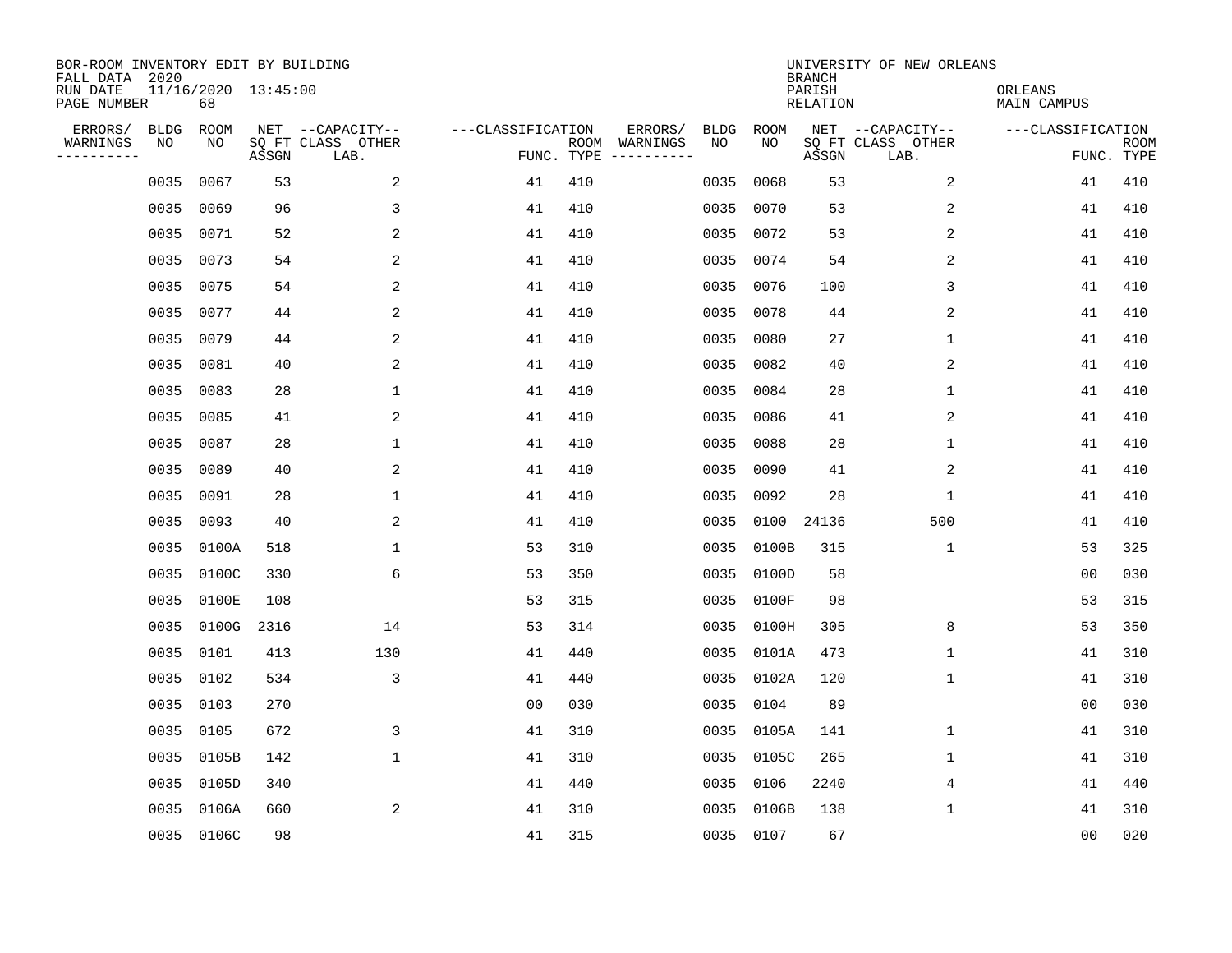| BOR-ROOM INVENTORY EDIT BY BUILDING<br>FALL DATA 2020 |             |                           |       |                           |                   |                    |                         |             |             | <b>BRANCH</b>             | UNIVERSITY OF NEW ORLEANS |                               |                           |
|-------------------------------------------------------|-------------|---------------------------|-------|---------------------------|-------------------|--------------------|-------------------------|-------------|-------------|---------------------------|---------------------------|-------------------------------|---------------------------|
| RUN DATE<br>PAGE NUMBER                               |             | 11/16/2020 13:45:00<br>69 |       |                           |                   |                    |                         |             |             | PARISH<br><b>RELATION</b> |                           | ORLEANS<br><b>MAIN CAMPUS</b> |                           |
| ERRORS/                                               | <b>BLDG</b> | ROOM                      |       | NET --CAPACITY--          | ---CLASSIFICATION |                    | ERRORS/                 | <b>BLDG</b> | <b>ROOM</b> |                           | NET --CAPACITY--          | ---CLASSIFICATION             |                           |
| WARNINGS<br>----------                                | NO          | NO                        | ASSGN | SQ FT CLASS OTHER<br>LAB. |                   | ROOM<br>FUNC. TYPE | WARNINGS<br>----------- | NO          | NO          | ASSGN                     | SQ FT CLASS OTHER<br>LAB. |                               | <b>ROOM</b><br>FUNC. TYPE |
|                                                       | 0035        | 0107A                     | 290   | 9                         | 00                | 030                |                         | 0035        | 0108        | 107                       |                           | 00                            | 010                       |
|                                                       | 0035        | 0108A                     | 19    | 1                         | 00                | 030                |                         | 0035        | 0109        | 67                        |                           | 00                            | 020                       |
|                                                       | 0035        | 0109A                     | 290   | 4                         | 00                | 030                |                         | 0035        | 0110        | 112                       | 3                         | 00                            | 030                       |
|                                                       | 0035        | 0111                      | 102   | 3                         | 0 <sub>0</sub>    | 030                |                         |             | 0035 0112   | 122                       | 6                         | 41                            | 410                       |
|                                                       | 0035        | 0113                      | 119   | 6                         | 41                | 410                |                         | 0035        | 0114        | 122                       | 6                         | 41                            | 410                       |
|                                                       | 0035        | 0115                      | 122   | 6                         | 41                | 310                |                         |             | 0035 0116   | 98                        | 1                         | 41                            | 440                       |
|                                                       | 0035        | 0116A                     | 1224  | 4                         | 41                | 440                |                         | 0035        | 0116B       | 141                       | $\mathbf{1}$              | 41                            | 315                       |
|                                                       | 0035        | 0116C                     | 141   | $\mathbf{1}$              | 41                | 310                |                         |             | 0035 0116D  | 108                       | $\mathbf{1}$              | 41                            | 310                       |
|                                                       | 0035        | 0116E                     | 302   | 2                         | 41                | 440                |                         | 0035        | 0117        | 347                       | 20                        | 11                            | 110                       |
|                                                       | 0035        | 0118                      | 67    |                           | 41                | 315                |                         |             | 0035 0119   | 332                       | 20                        | 41                            | 350                       |
|                                                       | 0035        | 0120                      | 498   | 4                         | 53                | 310                |                         |             | 0035 0120A  | 89                        |                           | 53                            | 315                       |
|                                                       | 0035        | 0121                      | 238   |                           | 0 <sub>0</sub>    | 030                |                         |             | 0035 0122   | 346                       |                           | 0 <sub>0</sub>                | 030                       |
|                                                       | 0035        | 0123                      | 802   |                           | 0 <sub>0</sub>    | 030                |                         | 0035        | 0123A       | 645                       |                           | 0 <sub>0</sub>                | 030                       |
|                                                       | 0035        | 0124                      | 612   |                           | 41                | 440                |                         |             | 0035 0125   | 426                       | 10                        | 92                            | 650                       |
|                                                       | 0035        | 0125A                     | 20    |                           | 0 <sub>0</sub>    | 010                |                         | 0035        | 0126        | 1056                      | 3                         | 41                            | 310                       |
|                                                       | 0035        | 0127                      | 635   | 13                        | 41                | 410                |                         |             | 0035 0128   | 288                       |                           | 00                            | 030                       |
|                                                       | 0035        | 0129                      | 260   |                           | 00                | 030                |                         | 0035        | 0130        | 46                        |                           | 0 <sub>0</sub>                | 010                       |
|                                                       | 0035        | 0131                      | 111   |                           | 0 <sub>0</sub>    | 030                |                         | 0035        | 0132        | 253                       | 1                         | 41                            | 440                       |
|                                                       | 0035        | 0133                      | 1933  | 40                        | 41                | 440                |                         |             | 0035 0133A  | 484                       |                           | 0 <sub>0</sub>                | 030                       |
|                                                       | 0035        | 0133B                     | 301   | 2                         | 41                | 310                |                         | 0035        | 0134        | 484                       |                           | 0 <sub>0</sub>                | 030                       |
|                                                       | 0035        | 0200                      | 41796 | 850                       | 41                | 430                |                         | 0035        | 0201E       | 1267                      | 1                         | 46                            | 310                       |
|                                                       | 0035        | 0202                      | 47    |                           | 0 <sub>0</sub>    | 020                |                         | 0035        | 0202A       | 294                       | 9                         | 00                            | 030                       |
|                                                       | 0035        | 0203                      | 78    |                           | 0 <sub>0</sub>    | 010                |                         | 0035        | 0204        | 41                        |                           | 0 <sub>0</sub>                | 020                       |
|                                                       | 0035        | 0204A                     | 295   | 9                         | 0 <sub>0</sub>    | 030                |                         | 0035        | 0205        | 291                       | $\mathbf{1}$              | 41                            | 310                       |
|                                                       | 0035        | 0205A                     | 259   | 2                         | 41                | 440                |                         | 0035        | 0205B       | 85                        | 1                         | 41                            | 440                       |
|                                                       | 0035 0206   |                           | 355   |                           | 0 <sub>0</sub>    | 030                |                         |             | 0035 0207   | 299                       |                           | 0 <sub>0</sub>                | 030                       |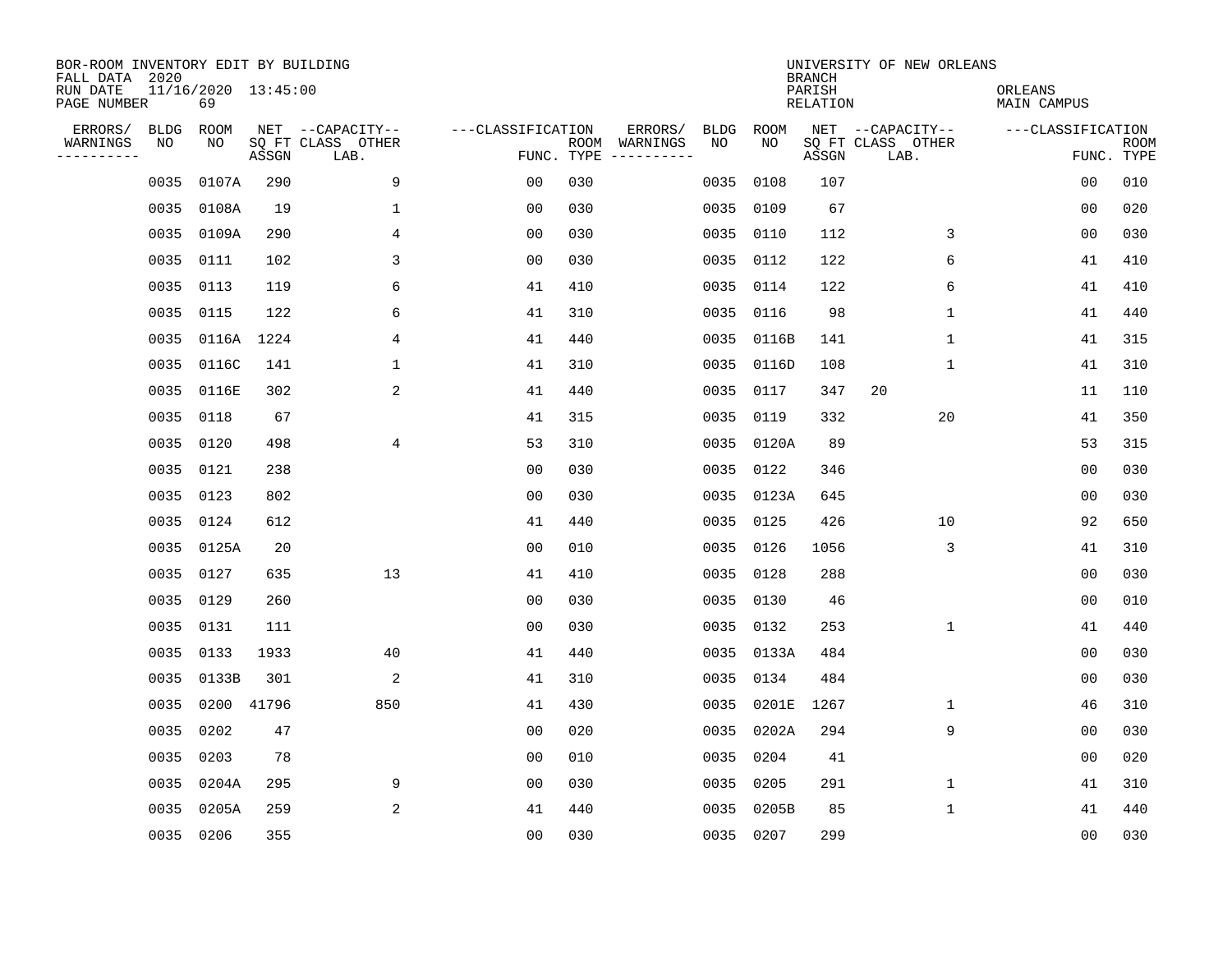| BOR-ROOM INVENTORY EDIT BY BUILDING<br>FALL DATA 2020 |             |                           |       |                           |                   |     |                                      |             |            | <b>BRANCH</b>             | UNIVERSITY OF NEW ORLEANS |                               |                           |
|-------------------------------------------------------|-------------|---------------------------|-------|---------------------------|-------------------|-----|--------------------------------------|-------------|------------|---------------------------|---------------------------|-------------------------------|---------------------------|
| RUN DATE<br>PAGE NUMBER                               |             | 11/16/2020 13:45:00<br>70 |       |                           |                   |     |                                      |             |            | PARISH<br><b>RELATION</b> |                           | ORLEANS<br><b>MAIN CAMPUS</b> |                           |
| ERRORS/                                               | <b>BLDG</b> | ROOM                      |       | NET --CAPACITY--          | ---CLASSIFICATION |     | ERRORS/                              | <b>BLDG</b> | ROOM       |                           | NET --CAPACITY--          | ---CLASSIFICATION             |                           |
| WARNINGS<br>----------                                | NO          | NO                        | ASSGN | SQ FT CLASS OTHER<br>LAB. |                   |     | ROOM WARNINGS<br>FUNC. TYPE $------$ | NO          | NO         | ASSGN                     | SQ FT CLASS OTHER<br>LAB. |                               | <b>ROOM</b><br>FUNC. TYPE |
|                                                       | 0035        | 0208                      | 539   | 3                         | 41                | 310 |                                      | 0035        | 0209       | 661                       | 14                        | 41                            | 430                       |
|                                                       | 0035        | 0210                      | 86    |                           | 0 <sub>0</sub>    | 030 |                                      |             | 0035 0210A | 86                        |                           | 00                            | 030                       |
|                                                       | 0035        | 0211                      | 380   |                           | 00                | 030 |                                      |             | 0035 0212  | 985                       | 21                        | 11                            | 210                       |
|                                                       | 0035        | 0213                      | 602   | 42                        | 11                | 110 |                                      |             | 0035 0214  | 77                        |                           | 0 <sub>0</sub>                | 030                       |
|                                                       | 0035        | 0215                      | 528   |                           | 0 <sub>0</sub>    | 030 |                                      |             | 0035 0216  | 330                       |                           | 41                            | 315                       |
|                                                       | 0035        | 0217                      | 1059  | 70                        | 11                | 110 |                                      |             | 0035 0217A | 611                       |                           | 41                            | 315                       |
|                                                       |             | 0035 0218                 | 87    |                           | 0 <sub>0</sub>    | 030 |                                      | 0035        | 0219       | 298                       |                           | 0 <sub>0</sub>                | 030                       |
|                                                       |             | 0035 0220                 | 410   | 3                         | 41                | 310 |                                      |             | 0035 0300  | 42780                     | 856                       | 41                            | 430                       |
|                                                       | 0035        | 0301                      | 1188  | 24                        | 41                | 410 |                                      | 0035        | 0302       | 347                       | 8                         | 0 <sub>0</sub>                | 030                       |
|                                                       | 0035        | 0303                      | 389   | 10                        | 0 <sub>0</sub>    | 030 |                                      |             | 0035 0303A | 54                        | 8                         | 0 <sub>0</sub>                | 010                       |
|                                                       | 0035        | 0304                      | 3383  | 68                        | 41                | 410 |                                      | 0035        | 0305       | 370                       |                           | 0 <sub>0</sub>                | 030                       |
|                                                       | 0035        | 0306                      | 420   |                           | 41                | 315 |                                      |             | 0035 0306A | 73                        |                           | 0 <sub>0</sub>                | 030                       |
|                                                       | 0035        | 0307                      | 145   | 1                         | 41                | 315 |                                      | 0035        | 0308       | 61                        |                           | 0 <sub>0</sub>                | 010                       |
|                                                       | 0035        | 0309                      | 82    |                           | 0 <sub>0</sub>    | 030 |                                      |             | 0035 0310  | 314                       | 2                         | 41                            | 310                       |
|                                                       | 0035        | 0311                      | 557   | 3                         | 41                | 310 |                                      |             | 0035 0312  | 100                       |                           | 0 <sub>0</sub>                | 030                       |
|                                                       | 0035        | 0313                      | 100   |                           | 0 <sub>0</sub>    | 030 |                                      |             | 0035 0314  | 100                       |                           | 00                            | 030                       |
|                                                       | 0035        | 0315                      | 445   |                           | 0 <sub>0</sub>    | 030 |                                      |             | 0035 0316  | 401                       |                           | 41                            | 315                       |
|                                                       | 0035        | 0317                      | 96    |                           | 0 <sub>0</sub>    | 010 |                                      | 0035        | 0318       | 608                       | 4                         | 41                            | 310                       |
|                                                       | 0035        | 0319                      | 561   | 12                        | 41                | 710 |                                      |             | 0035 0320  | 2731                      | 55                        | 41                            | 440                       |
|                                                       | 0035        | 0320A                     | 376   |                           | 0 <sub>0</sub>    | 030 |                                      |             | 0035 0320B | 216                       | $\mathbf 1$               | 41                            | 310                       |
|                                                       | 0035        | 0320C                     | 1614  | 15                        | 41                | 440 |                                      |             | 0035 0320D | 588                       | 52                        | 41                            | 310                       |
|                                                       | 0035        | 0320E                     | 400   |                           | 41                | 315 |                                      | 0035        | 0320F      | 83                        |                           | 0 <sub>0</sub>                | 030                       |
|                                                       | 0035        | 0401                      | 625   |                           | 41                | 315 |                                      |             | 0035 0402  | 5273                      | 106                       | 41                            | 430                       |
|                                                       | 0035        | 0402A                     | 1007  | 8                         | 41                | 310 |                                      |             | 0035 0402B | 372                       |                           | 0 <sub>0</sub>                | 030                       |
|                                                       | 0035        | 0402C                     | 431   |                           | 41                | 315 |                                      |             | 0035 0402D | 87                        |                           | 0 <sub>0</sub>                | 030                       |
|                                                       |             | 0035 0403                 | 898   | 4                         | 41                | 440 |                                      |             | 0035 0404  | 573                       | $\mathbf 1$               | 41                            | 310                       |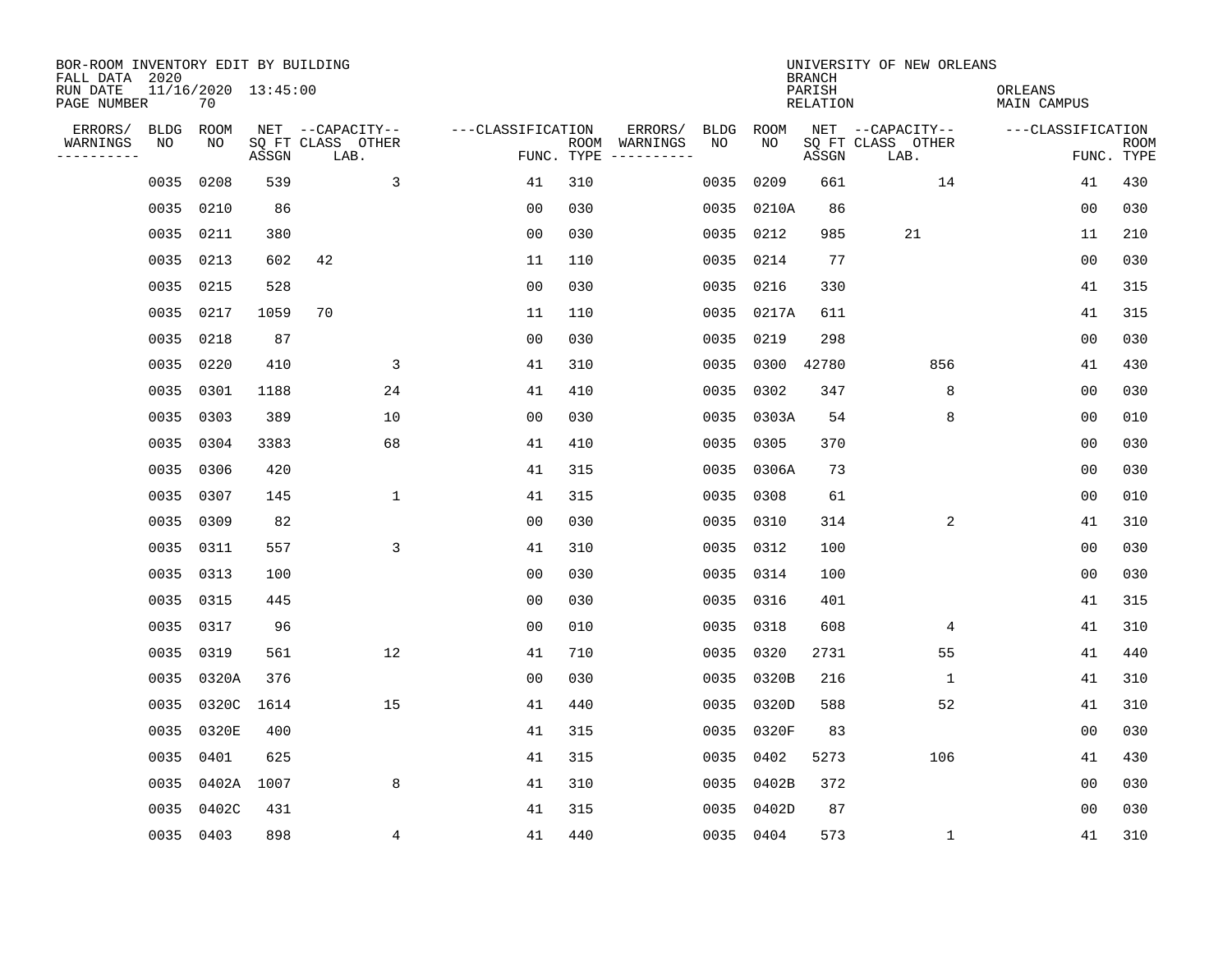| BOR-ROOM INVENTORY EDIT BY BUILDING<br>FALL DATA 2020 |             |                           |       |                           |                   |     |                                      |      |             | <b>BRANCH</b>             | UNIVERSITY OF NEW ORLEANS |                               |                           |
|-------------------------------------------------------|-------------|---------------------------|-------|---------------------------|-------------------|-----|--------------------------------------|------|-------------|---------------------------|---------------------------|-------------------------------|---------------------------|
| RUN DATE<br>PAGE NUMBER                               |             | 11/16/2020 13:45:00<br>71 |       |                           |                   |     |                                      |      |             | PARISH<br><b>RELATION</b> |                           | ORLEANS<br><b>MAIN CAMPUS</b> |                           |
| ERRORS/                                               | <b>BLDG</b> | ROOM                      |       | NET --CAPACITY--          | ---CLASSIFICATION |     | ERRORS/                              | BLDG | <b>ROOM</b> |                           | NET --CAPACITY--          | ---CLASSIFICATION             |                           |
| WARNINGS<br>----------                                | NO          | NO                        | ASSGN | SQ FT CLASS OTHER<br>LAB. |                   |     | ROOM WARNINGS<br>FUNC. TYPE $------$ | NO   | NO          | ASSGN                     | SQ FT CLASS OTHER<br>LAB. |                               | <b>ROOM</b><br>FUNC. TYPE |
|                                                       | 0035        | 0404A                     | 111   |                           | 41                | 315 |                                      | 0035 | 0404B       | 134                       |                           | 41                            | 315                       |
|                                                       | 0035        | 0404C                     | 400   | 1                         | 41                | 310 |                                      |      | 0035 0404D  | 222                       | 1                         | 41                            | 310                       |
|                                                       | 0035        | 0404E                     | 207   | $\mathbf{1}$              | 41                | 310 |                                      |      | 0035 0404F  | 228                       | 1                         | 41                            | 310                       |
|                                                       | 0035        | 0405                      | 348   | 8                         | 0 <sub>0</sub>    | 030 |                                      |      | 0035 0406   | 524                       | 14                        | 00                            | 030                       |
|                                                       | 0035        | 0406A                     | 55    |                           | 0 <sub>0</sub>    | 010 |                                      | 0035 | 0407        | 1655                      | 40                        | 41                            | 350                       |
|                                                       | 0035        | 0407A                     | 213   |                           | 41                | 355 |                                      |      | 0035 0408   | 1369                      | 45                        | 41                            | 650                       |
|                                                       | 0035        | 0408A                     | 45    |                           | 0 <sub>0</sub>    | 010 |                                      |      | 0035 0408B  | 45                        |                           | 41                            | 655                       |
|                                                       | 0035        | 0409                      | 623   |                           | 0 <sub>0</sub>    | 030 |                                      |      | 0035 0410   | 1531                      | 31                        | 41                            | 420                       |
|                                                       | 0035        | 0411                      | 3021  | 20                        | 41                | 310 |                                      | 0035 | 0412        | 320                       |                           | 41                            | 315                       |
|                                                       | 0035        | 0412A                     | 85    |                           | 0 <sub>0</sub>    | 030 |                                      |      | 0035 0413   | 159                       | $\mathbf{1}$              | 41                            | 310                       |
|                                                       |             | 0035 0420                 | 32948 |                           | 41                | 750 |                                      |      | 0035 0443   | 212                       |                           | 31                            | 530                       |
|                                                       | 0035        | 0444                      | 196   |                           | 31                | 530 |                                      |      | 0035 0445   | 252                       |                           | 31                            | 530                       |
|                                                       | 0035        | 0446                      | 292   |                           | 31                | 535 |                                      |      | 0035 0447   | 205                       |                           | 31                            | 535                       |
|                                                       | 0035        | 0448                      | 179   |                           | 31                | 535 |                                      |      | 0035 0448A  | 62                        |                           | 31                            | 530                       |
|                                                       | 0035        | 0449                      | 122   |                           | 31                | 535 |                                      | 0035 | 0450        | 202                       | 1                         | 33                            | 530                       |
|                                                       | 0035        | 0451                      | 131   | 1                         | 33                | 530 |                                      |      | 0035 0452   | 23                        |                           | 33                            | 535                       |
|                                                       | 0035        | 0452A                     | 283   | $\mathbf 1$               | 33                | 530 |                                      | 0035 | 0452B       | 212                       | 1                         | 33                            | 530                       |
|                                                       | 0035        | 0453                      | 180   | 1                         | 33                | 530 |                                      |      | 0035 0453A  | $7\phantom{.0}$           |                           | 33                            | 535                       |
|                                                       | 0035        | 0454                      | 112   | 1                         | 33                | 530 |                                      |      | 0035 0454A  | 24                        |                           | 33                            | 535                       |
|                                                       | 0035        | 0454B                     | 190   | $\mathbf{1}$              | 33                | 530 |                                      |      | 0035 0454C  | $7\phantom{.0}$           |                           | 33                            | 535                       |
|                                                       | 0035        | 0455                      | 24    |                           | 33                | 535 |                                      |      | 0035 0455A  | 28                        |                           | 33                            | 535                       |
|                                                       | 0035        | 0455B                     | 104   | $\mathbf{1}$              | 33                | 530 |                                      |      | 0035 0456   | 520                       | 2                         | 33                            | 530                       |
|                                                       | 0035        | 0456A                     | 105   |                           | 33                | 535 |                                      |      | 0035 0457   | 15                        |                           | 0 <sub>0</sub>                | 010                       |
|                                                       | 0035        | 0458                      | 28    | $\mathbf{1}$              | 00                | 030 |                                      |      | 0035 0459   | 150                       | 2                         | 33                            | 530                       |
|                                                       | 0035        | 0460                      | 426   |                           | 0 <sub>0</sub>    | 030 |                                      |      | 0035 0460A  | 112                       |                           | 0 <sub>0</sub>                | 030                       |
|                                                       |             | 0035 C0012                | 405   |                           | 0 <sub>0</sub>    | 020 |                                      |      | 0035 C0021  | 529                       |                           | 00                            | 020                       |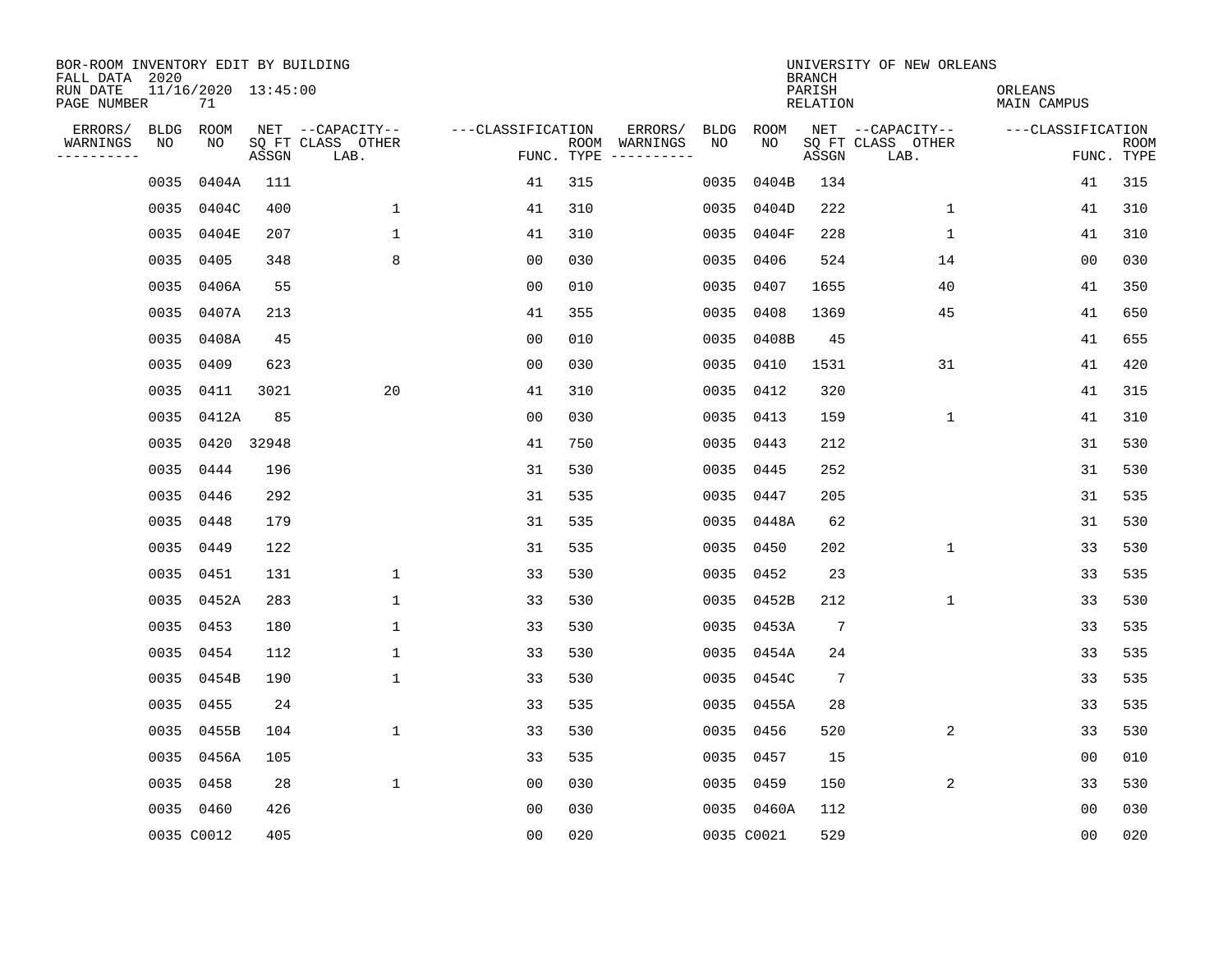| BOR-ROOM INVENTORY EDIT BY BUILDING<br>FALL DATA 2020 |    |       |                           |                   |     |                          |                   |             | <b>BRANCH</b>             | UNIVERSITY OF NEW ORLEANS             |                               |             |
|-------------------------------------------------------|----|-------|---------------------------|-------------------|-----|--------------------------|-------------------|-------------|---------------------------|---------------------------------------|-------------------------------|-------------|
| 11/16/2020 13:45:00<br>RUN DATE<br>PAGE NUMBER        | 72 |       |                           |                   |     |                          |                   |             | PARISH<br><b>RELATION</b> |                                       | ORLEANS<br><b>MAIN CAMPUS</b> |             |
| ERRORS/<br>BLDG ROOM<br>WARNINGS<br>NO                | NO |       | NET --CAPACITY--          | ---CLASSIFICATION |     | ERRORS/<br>ROOM WARNINGS | <b>BLDG</b><br>NO | ROOM<br>NO  |                           | NET --CAPACITY--<br>SQ FT CLASS OTHER | ---CLASSIFICATION             | <b>ROOM</b> |
| ----------                                            |    | ASSGN | SQ FT CLASS OTHER<br>LAB. |                   |     | FUNC. TYPE $------$      |                   |             | ASSGN                     | LAB.                                  |                               | FUNC. TYPE  |
| 0035 C0022                                            |    | 180   |                           | 00                | 020 |                          |                   | 0035 C0023  | 250                       |                                       | 0 <sub>0</sub>                | 020         |
| 0035 C0024                                            |    | 96    |                           | 0 <sub>0</sub>    | 020 |                          |                   | 0035 C0031  | 256                       |                                       | 0 <sub>0</sub>                | 020         |
| 0035 C0032                                            |    | 437   |                           | 00                | 020 |                          |                   | 0035 C0033  | 148                       |                                       | 0 <sub>0</sub>                | 020         |
| 0035 C0034                                            |    | 156   |                           | 0 <sub>0</sub>    | 020 |                          |                   | 0035 C0041  | 677                       |                                       | 00                            | 020         |
| 0035 C0043                                            |    | 303   |                           | 0 <sub>0</sub>    | 020 |                          |                   | 0035 C0044  | 335                       |                                       | 00                            | 020         |
| 0035 E0011                                            |    | 31    |                           | 0 <sub>0</sub>    | 020 |                          |                   | 0035 E0012  | 31                        |                                       | 83                            | 083         |
| 0035 E0013                                            |    | 31    |                           | 83                | 083 |                          |                   | 0035 E0014  | 71                        |                                       | 0 <sub>0</sub>                | 020         |
| 0035 E0021                                            |    | 29    |                           | 0 <sub>0</sub>    | 020 |                          |                   | 0035 E0022  | 29                        |                                       | 83                            | 083         |
| 0035 E0023                                            |    | 29    |                           | 83                | 083 |                          |                   | 0035 E0024  | 71                        |                                       | 0 <sub>0</sub>                | 020         |
| 0035 E0031                                            |    | 59    |                           | 0 <sub>0</sub>    | 020 |                          |                   | 0035 E0032  | 59                        |                                       | 83                            | 083         |
| 0035 E0033                                            |    | 59    |                           | 00                | 020 |                          |                   | 0035 E0034  | 71                        |                                       | 0 <sub>0</sub>                | 020         |
| 0035 E0041                                            |    | 59    |                           | 0 <sub>0</sub>    | 020 |                          |                   | 0035 E0042  | 59                        |                                       | 83                            | 083         |
| 0035 E0043                                            |    | 59    |                           | 00                | 020 |                          |                   | 0035 E0044  | 71                        |                                       | 0 <sub>0</sub>                | 020         |
| 0035 L0011A                                           |    | 799   | 16                        | 11                | 250 |                          |                   | 0035 L0011B | 799                       | 16                                    | 11                            | 250         |
| 0035 L0012                                            |    | 655   |                           | 00                | 020 |                          |                   | 0035 L0013  | 134                       |                                       | 0 <sub>0</sub>                | 020         |
| 0035 L0021                                            |    | 1768  |                           | 0 <sub>0</sub>    | 020 |                          |                   | 0035 L0023  | 134                       |                                       | 0 <sub>0</sub>                | 020         |
| 0035 L0031                                            |    | 1845  |                           | 0 <sub>0</sub>    | 020 |                          |                   | 0035 L0033  | 134                       |                                       | 0 <sub>0</sub>                | 020         |
| 0035 L0041                                            |    | 3278  |                           | 0 <sub>0</sub>    | 020 |                          |                   | 0035 L0042  | 198                       |                                       | 0 <sub>0</sub>                | 020         |
| 0035 L0043                                            |    | 81    |                           | 0 <sub>0</sub>    | 020 |                          |                   | 0035 S0011  | 317                       |                                       | 0 <sub>0</sub>                | 020         |
| 0035 S0012                                            |    | 266   |                           | 0 <sub>0</sub>    | 020 |                          |                   | 0035 S0013  | 363                       |                                       | 0 <sub>0</sub>                | 020         |
| 0035 S0014                                            |    | 128   |                           | 0 <sub>0</sub>    | 020 |                          |                   | 0035 S0015  | 113                       |                                       | 0 <sub>0</sub>                | 020         |
| 0035 S0016                                            |    | 284   |                           | 0 <sub>0</sub>    | 020 |                          |                   | 0035 S0021  | 322                       |                                       | 0 <sub>0</sub>                | 020         |
| 0035 S0022                                            |    | 345   |                           | 0 <sub>0</sub>    | 020 |                          |                   | 0035 S0023  | 363                       |                                       | 0 <sub>0</sub>                | 020         |
| 0035 S0024                                            |    | 195   |                           | 0 <sub>0</sub>    | 020 |                          |                   | 0035 S0025  | 199                       |                                       | 0 <sub>0</sub>                | 020         |
| 0035 S0026                                            |    | 360   |                           | 0 <sub>0</sub>    | 020 |                          |                   | 0035 S0031  | 323                       |                                       | 0 <sub>0</sub>                | 020         |
| 0035 S0032                                            |    | 205   |                           | 0 <sub>0</sub>    | 020 |                          |                   | 0035 S0033  | 363                       |                                       | 0 <sub>0</sub>                | 020         |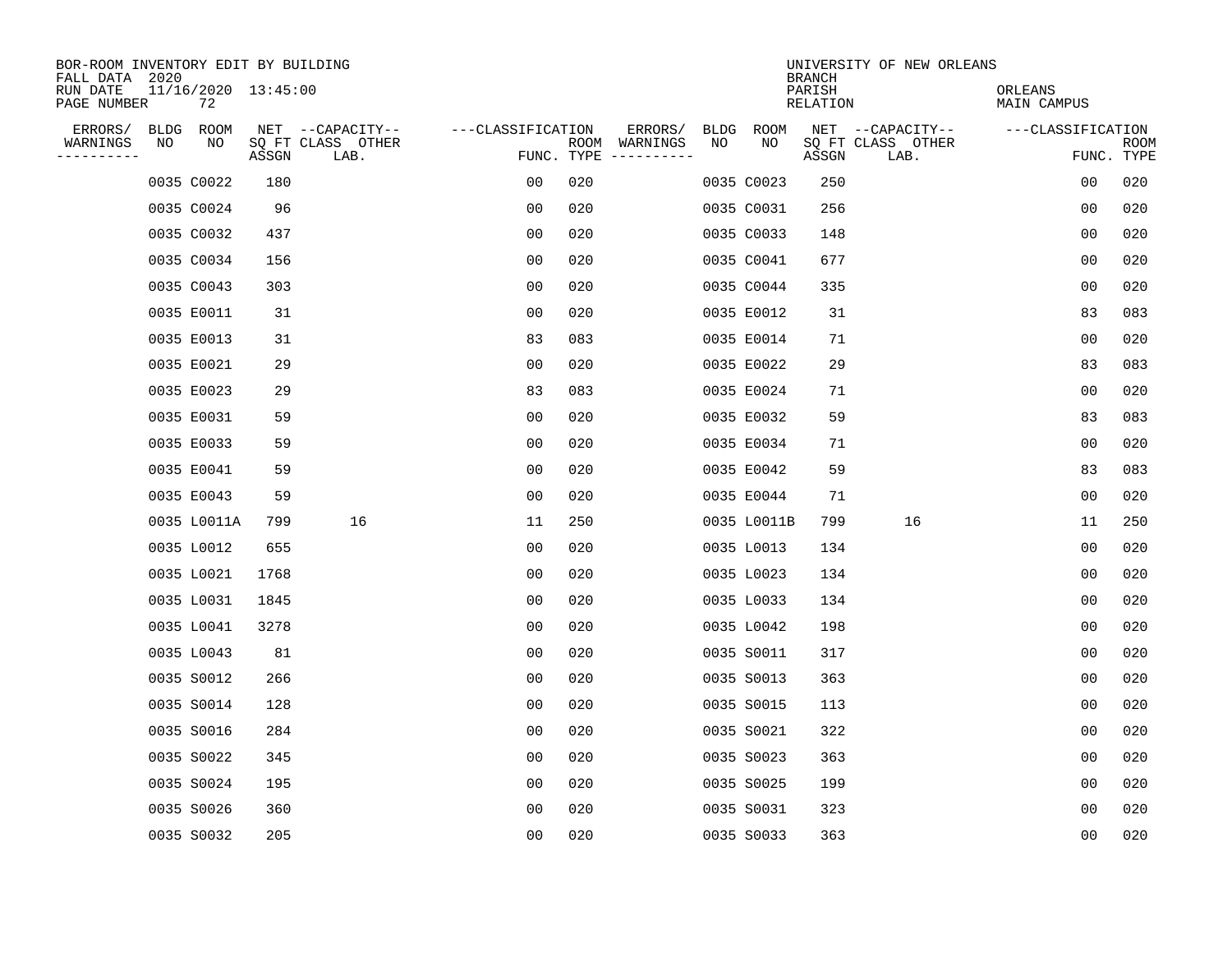| BOR-ROOM INVENTORY EDIT BY BUILDING<br>FALL DATA 2020 |      |                           |       |                           |                   |            |                                                                                                                                                                                                                                                                                                                                                                                                                                                                                                                           |      |                                                                | <b>BRANCH</b>             | UNIVERSITY OF NEW ORLEANS                                                                                                                           |                                    |                           |
|-------------------------------------------------------|------|---------------------------|-------|---------------------------|-------------------|------------|---------------------------------------------------------------------------------------------------------------------------------------------------------------------------------------------------------------------------------------------------------------------------------------------------------------------------------------------------------------------------------------------------------------------------------------------------------------------------------------------------------------------------|------|----------------------------------------------------------------|---------------------------|-----------------------------------------------------------------------------------------------------------------------------------------------------|------------------------------------|---------------------------|
| RUN DATE<br>PAGE NUMBER                               |      | 11/16/2020 13:45:00<br>73 |       |                           |                   |            |                                                                                                                                                                                                                                                                                                                                                                                                                                                                                                                           |      |                                                                | PARISH<br><b>RELATION</b> |                                                                                                                                                     | ORLEANS<br><b>MAIN CAMPUS</b>      |                           |
| ERRORS/                                               |      | BLDG ROOM                 |       | NET --CAPACITY--          | ---CLASSIFICATION |            | ERRORS/                                                                                                                                                                                                                                                                                                                                                                                                                                                                                                                   |      | BLDG ROOM                                                      |                           | NET --CAPACITY--                                                                                                                                    | ---CLASSIFICATION                  |                           |
| WARNINGS<br>. <u>.</u> .                              | NO   | NO                        | ASSGN | SQ FT CLASS OTHER<br>LAB. |                   | FUNC. TYPE | ROOM WARNINGS<br>$\begin{tabular}{ccccccccc} \multicolumn{2}{c }{\multicolumn{2}{c }{\multicolumn{2}{c }{\multicolumn{2}{c}}{\multicolumn{2}{c}}{\multicolumn{2}{c}}{\multicolumn{2}{c}}{\multicolumn{2}{c}}{\multicolumn{2}{c}}{\multicolumn{2}{c}}{\multicolumn{2}{c}}{\multicolumn{2}{c}}{\multicolumn{2}{c}}{\multicolumn{2}{c}}{\multicolumn{2}{c}}{\multicolumn{2}{c}}{\multicolumn{2}{c}}{\multicolumn{2}{c}}{\multicolumn{2}{c}}{\multicolumn{2}{c}}{\multicolumn{2}{c}}{\multicolumn{2}{c}}{\multicolumn{2}{c}}$ | NO   | NO                                                             | ASSGN                     | SQ FT CLASS OTHER<br>LAB.                                                                                                                           |                                    | <b>ROOM</b><br>FUNC. TYPE |
|                                                       |      | 0035 S0034                | 205   |                           | 00                | 020        |                                                                                                                                                                                                                                                                                                                                                                                                                                                                                                                           |      | 0035 S0035                                                     | 196                       |                                                                                                                                                     | 0 <sub>0</sub>                     | 020                       |
|                                                       |      | 0035 S0036                | 205   |                           | 0 <sub>0</sub>    | 020        |                                                                                                                                                                                                                                                                                                                                                                                                                                                                                                                           |      | 0035 S0041                                                     | 344                       |                                                                                                                                                     | 00                                 | 020                       |
|                                                       |      | 0035 S0042                | 219   |                           | 0 <sub>0</sub>    | 020        |                                                                                                                                                                                                                                                                                                                                                                                                                                                                                                                           |      | 0035 S0043                                                     | 365                       |                                                                                                                                                     | 00                                 | 020                       |
|                                                       |      | 0035 S0044                | 272   |                           | 0 <sub>0</sub>    | 020        |                                                                                                                                                                                                                                                                                                                                                                                                                                                                                                                           |      | 0035 S0045                                                     | 200                       |                                                                                                                                                     | 0 <sub>0</sub>                     | 020                       |
|                                                       |      | 0035 S0046                | 217   |                           | 00                | 020        |                                                                                                                                                                                                                                                                                                                                                                                                                                                                                                                           |      | 0035 V0011                                                     | 364                       |                                                                                                                                                     | 0 <sub>0</sub>                     | 020                       |
|                                                       |      | 0035 V0012                | 210   |                           | 0 <sub>0</sub>    | 020        |                                                                                                                                                                                                                                                                                                                                                                                                                                                                                                                           |      | 0035 V0013<br>TOTAL NUMBER CLASSROOMS<br>TOTAL NUMBER LABS 210 | 129                       | TOTAL ASSIGNABLE & UNASSIGNABLE SQFT:<br>TOTAL NET ASSIGN SQ. FT. IN ROOM FILE<br>TOTAL NUMBER COMPUTER CLASSROOMS<br>TOTAL NUMBER SPECIAL LABS 220 | 00<br>242,483<br>209,290<br>3<br>1 | 020                       |
|                                                       |      | 0036 0100                 | 400   |                           | 91                | 955        |                                                                                                                                                                                                                                                                                                                                                                                                                                                                                                                           |      | TOTAL NUMBER CLASSROOMS<br>TOTAL NUMBER LABS 210               |                           | TOTAL ASSIGNABLE & UNASSIGNABLE SQFT:<br>TOTAL NET ASSIGN SQ. FT. IN ROOM FILE<br>TOTAL NUMBER COMPUTER CLASSROOMS<br>TOTAL NUMBER SPECIAL LABS 220 | 400<br>400                         |                           |
|                                                       |      | 0037 0100                 | 200   |                           | 81                | 081        |                                                                                                                                                                                                                                                                                                                                                                                                                                                                                                                           |      | 0037 0101                                                      | 902                       |                                                                                                                                                     | 72                                 | 720                       |
|                                                       | 0037 | 0102                      | 2257  |                           | 81                | 081        |                                                                                                                                                                                                                                                                                                                                                                                                                                                                                                                           | 0037 | 0103                                                           | 851                       | 2                                                                                                                                                   | 72                                 | 720                       |
|                                                       | 0037 | 0103A                     | 234   | 2                         | 72                | 720        |                                                                                                                                                                                                                                                                                                                                                                                                                                                                                                                           | 0037 | 0103B                                                          | 93                        |                                                                                                                                                     | 65                                 | 720                       |
|                                                       | 0037 | 0103C                     | 144   | 2                         | 65                | 310        |                                                                                                                                                                                                                                                                                                                                                                                                                                                                                                                           | 0037 | 0103D                                                          | 111                       |                                                                                                                                                     | 65                                 | 730                       |
|                                                       | 0037 | 0104                      | 2161  | 2                         | 81                | 081        |                                                                                                                                                                                                                                                                                                                                                                                                                                                                                                                           | 0037 | 0105                                                           | 231                       | $\mathbf 1$                                                                                                                                         | 65                                 | 720                       |
|                                                       | 0037 | 0105A                     | 115   | 3                         | 0 <sub>0</sub>    | 030        |                                                                                                                                                                                                                                                                                                                                                                                                                                                                                                                           | 0037 | 0106                                                           | 32                        |                                                                                                                                                     | 65                                 | 720                       |
|                                                       | 0037 | 0107                      | 287   | $\overline{3}$            | 65                | 720        |                                                                                                                                                                                                                                                                                                                                                                                                                                                                                                                           | 0037 | 0108                                                           | 73                        | 2                                                                                                                                                   | 00                                 | 030                       |
|                                                       | 0037 | 0109                      | 361   |                           | 65                | 735        |                                                                                                                                                                                                                                                                                                                                                                                                                                                                                                                           | 0037 | 0110                                                           | 76                        | $\mathbf 1$                                                                                                                                         | 00                                 | 030                       |
|                                                       | 0037 | 0111                      | 361   |                           | 65                | 730        |                                                                                                                                                                                                                                                                                                                                                                                                                                                                                                                           | 0037 | 0112                                                           | 73                        |                                                                                                                                                     | 00                                 | 030                       |
|                                                       | 0037 | 0113                      | 216   |                           | 92                | 650        |                                                                                                                                                                                                                                                                                                                                                                                                                                                                                                                           | 0037 | 0114                                                           | 109                       |                                                                                                                                                     | 0 <sub>0</sub>                     | 030                       |
|                                                       | 0037 | 0115                      | 99    | 2                         | 65                | 720        |                                                                                                                                                                                                                                                                                                                                                                                                                                                                                                                           | 0037 | 0115A                                                          | 116                       | $\mathbf 1$                                                                                                                                         | 65                                 | 310                       |
|                                                       | 0037 | 0115B                     | 118   | $\mathbf{1}$              | 65                | 310        |                                                                                                                                                                                                                                                                                                                                                                                                                                                                                                                           |      | 0037 0117                                                      | 99                        | $\mathbf{1}$                                                                                                                                        | 65                                 | 720                       |
|                                                       |      | 0037 0118                 | 711   | 3                         | 65                | 310        |                                                                                                                                                                                                                                                                                                                                                                                                                                                                                                                           |      | 0037 0118A                                                     | 207                       | $\mathbf{1}$                                                                                                                                        | 65                                 | 730                       |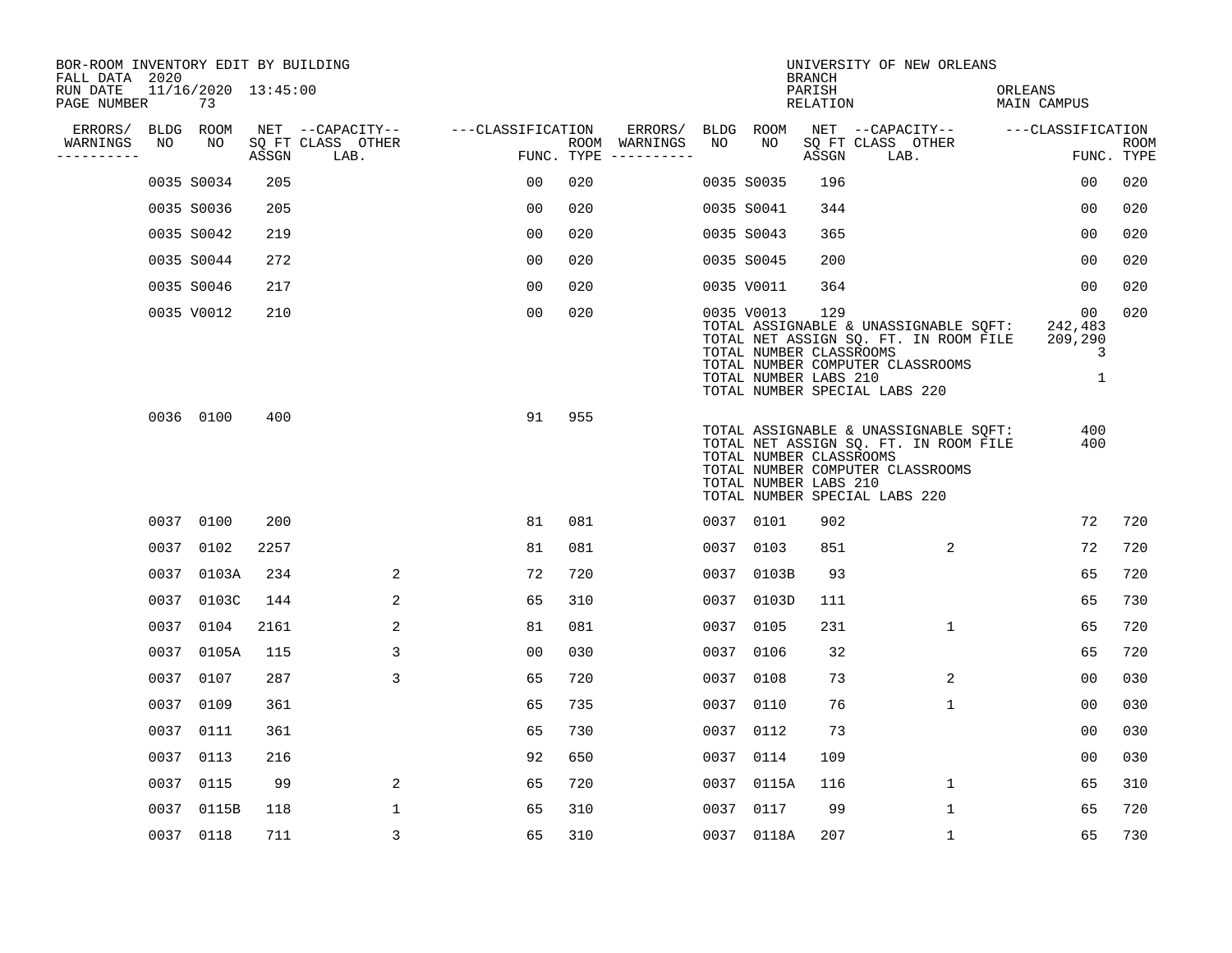| BOR-ROOM INVENTORY EDIT BY BUILDING<br>FALL DATA 2020 |             |                           |       |                           |                   |     |                                      |             |                                                  | <b>BRANCH</b>             | UNIVERSITY OF NEW ORLEANS                                                                                                                           |                               |                           |
|-------------------------------------------------------|-------------|---------------------------|-------|---------------------------|-------------------|-----|--------------------------------------|-------------|--------------------------------------------------|---------------------------|-----------------------------------------------------------------------------------------------------------------------------------------------------|-------------------------------|---------------------------|
| RUN DATE<br>PAGE NUMBER                               |             | 11/16/2020 13:45:00<br>74 |       |                           |                   |     |                                      |             |                                                  | PARISH<br><b>RELATION</b> |                                                                                                                                                     | ORLEANS<br><b>MAIN CAMPUS</b> |                           |
| ERRORS/                                               | <b>BLDG</b> | ROOM                      |       | NET --CAPACITY--          | ---CLASSIFICATION |     | ERRORS/                              | <b>BLDG</b> | ROOM                                             |                           | NET --CAPACITY--                                                                                                                                    | ---CLASSIFICATION             |                           |
| WARNINGS<br>----------                                | NO          | NO                        | ASSGN | SQ FT CLASS OTHER<br>LAB. |                   |     | ROOM WARNINGS<br>FUNC. TYPE $------$ | NO          | NO                                               | ASSGN                     | SQ FT CLASS OTHER<br>LAB.                                                                                                                           |                               | <b>ROOM</b><br>FUNC. TYPE |
|                                                       | 0037        | 0118B                     | 40    | $\mathbf 1$               | 65                | 310 |                                      | 0037        |                                                  | 0119A 2103                | 2                                                                                                                                                   | 65                            | 720                       |
|                                                       | 0037        | 0119B                     | 626   | 2                         | 65                | 720 |                                      |             | 0037 0120                                        | 110                       | 2                                                                                                                                                   | 65                            | 310                       |
|                                                       | 0037        | 0121                      | 527   | $\mathbf 1$               | 63                | 660 |                                      |             | 0037 0122                                        | 288                       | $\mathbf 1$                                                                                                                                         | 65                            | 310                       |
|                                                       | 0037        | 0124A                     | 137   | $\mathbf 1$               | 65                | 310 |                                      |             | 0037 0124B                                       | 128                       | $\mathbf 1$                                                                                                                                         | 65                            | 310                       |
|                                                       | 0037        | 0124C                     | 155   | $\mathbf{1}$              | 65                | 310 |                                      |             | 0037 0124D                                       | 199                       |                                                                                                                                                     | 65                            | 315                       |
|                                                       | 0037        | 0124E                     | 869   | 2                         | 65                | 310 |                                      |             | 0037 0124F                                       | 117                       | $\mathbf{1}$                                                                                                                                        | 65                            | 310                       |
|                                                       |             | 0037 0124G                | 116   | $\mathbf{1}$              | 65                | 310 |                                      |             | 0037 0124H                                       | 116                       | $\mathbf{1}$                                                                                                                                        | 65                            | 310                       |
|                                                       |             | 0037 0126                 | 257   | 16                        | 65                | 350 |                                      |             | 0037 C0011                                       | 147                       |                                                                                                                                                     | 00                            | 020                       |
|                                                       |             | 0037 C0012                | 1463  |                           | 0 <sub>0</sub>    | 020 |                                      |             | TOTAL NUMBER CLASSROOMS<br>TOTAL NUMBER LABS 210 |                           | TOTAL ASSIGNABLE & UNASSIGNABLE SQFT:<br>TOTAL NET ASSIGN SQ. FT. IN ROOM FILE<br>TOTAL NUMBER COMPUTER CLASSROOMS<br>TOTAL NUMBER SPECIAL LABS 220 | 17,635<br>15,579              |                           |
|                                                       |             | 0038 0100                 | 825   | 52                        | 11                | 110 |                                      |             | 0038 0102                                        |                           | 2179 165                                                                                                                                            | 11                            | 110                       |
|                                                       | 0038        | 0104                      | 180   |                           | 43                | 535 |                                      | 0038        | 0105                                             | 795                       | 53                                                                                                                                                  | 11                            | 110                       |
|                                                       | 0038        | 0106                      | 778   |                           | 00                | 030 |                                      | 0038        | 0106A                                            | 51                        |                                                                                                                                                     | 0 <sub>0</sub>                | 030                       |
|                                                       | 0038        | 0106B                     | 66    |                           | 0 <sub>0</sub>    | 030 |                                      | 0038        | 0107                                             | 762                       | 50                                                                                                                                                  | 11                            | 110                       |
|                                                       | 0038        | 0108                      | 156   | 3                         | 45                | 310 |                                      | 0038        | 0109                                             | 160                       | 2                                                                                                                                                   | 45                            | 310                       |
|                                                       | 0038        | 0110                      | 762   | 50                        | 11                | 110 |                                      | 0038        | 0111                                             | 333                       | 2                                                                                                                                                   | 92                            | 310                       |
|                                                       | 0038        | 0112                      | 759   | 51                        | 11                | 110 |                                      | 0038        | 0113                                             | 197                       | 6                                                                                                                                                   | 0 <sub>0</sub>                | 030                       |
|                                                       | 0038        | 0114                      | 170   | 4                         | 0 <sub>0</sub>    | 030 |                                      | 0038        | 0115                                             | 542                       |                                                                                                                                                     | 0 <sub>0</sub>                | 030                       |
|                                                       | 0038        | 0115A                     | 717   |                           | 0 <sub>0</sub>    | 030 |                                      | 0038        | 0116                                             | 43                        |                                                                                                                                                     | 0 <sub>0</sub>                | 010                       |
|                                                       | 0038        | 0117                      | 36    |                           | 0 <sub>0</sub>    | 010 |                                      | 0038        | 0118                                             | 760                       | 50                                                                                                                                                  | 11                            | 110                       |
|                                                       | 0038        | 0119                      | 167   | $\mathbf{1}$              | 92                | 310 |                                      | 0038        | 0120                                             | 163                       | 3                                                                                                                                                   | 45                            | 310                       |
|                                                       | 0038        | 0121                      | 764   | 50                        | 11                | 110 |                                      | 0038        | 0122                                             | 767                       | 50                                                                                                                                                  | 11                            | 110                       |
|                                                       | 0038        | 0123                      | 779   | 52                        | 11                | 110 |                                      | 0038        | 0124                                             | 158                       | 5                                                                                                                                                   | 0 <sub>0</sub>                | 030                       |
|                                                       |             | 0038 0125                 | 156   | $\mathsf{3}$              | 0 <sub>0</sub>    | 030 |                                      |             | 0038 0126                                        | 53                        |                                                                                                                                                     | 00                            | 010                       |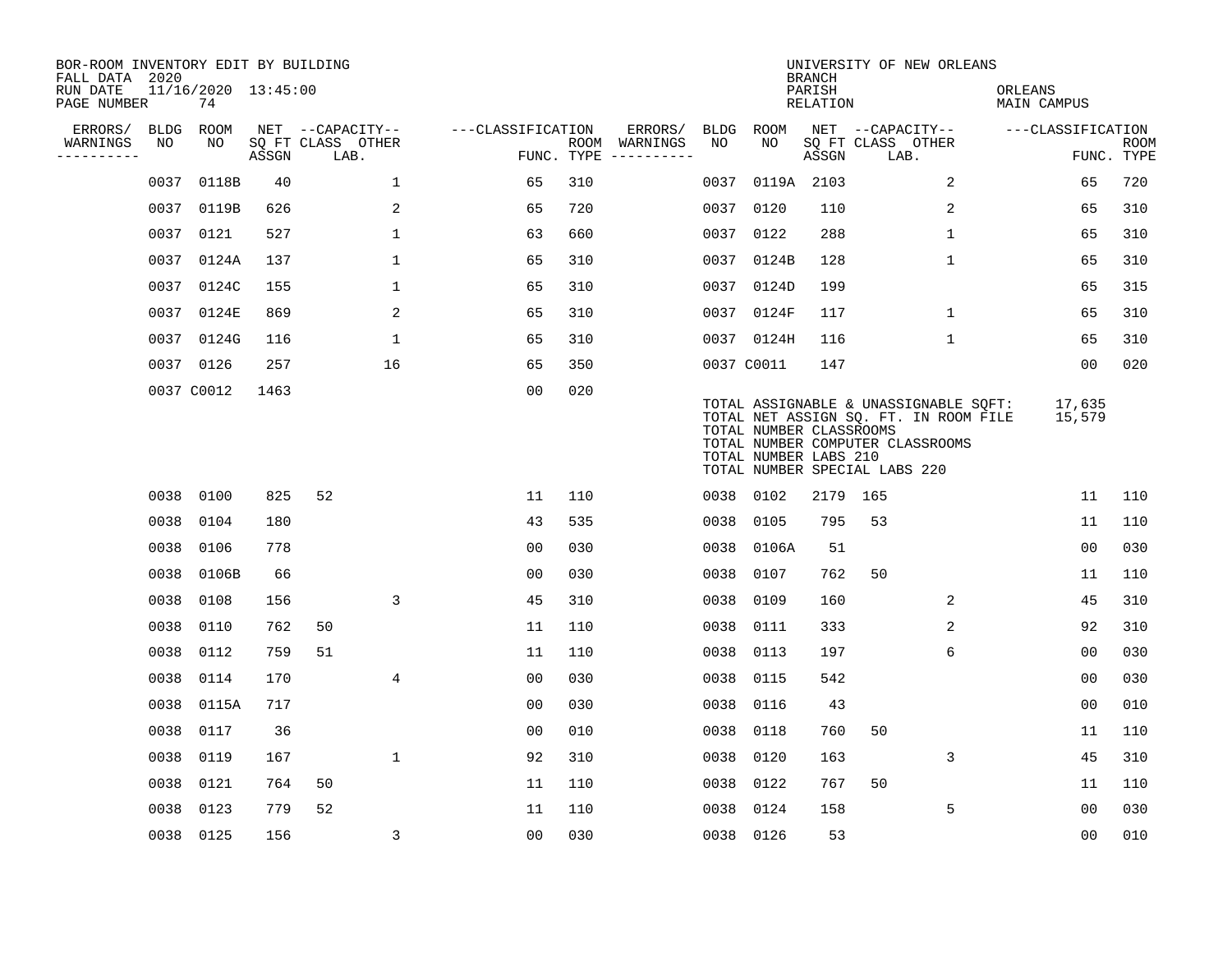| BOR-ROOM INVENTORY EDIT BY BUILDING<br>FALL DATA 2020 |           |                           |       |                           |              |                   |                    |          |             |             | <b>BRANCH</b>             | UNIVERSITY OF NEW ORLEANS |                        |                   |                           |
|-------------------------------------------------------|-----------|---------------------------|-------|---------------------------|--------------|-------------------|--------------------|----------|-------------|-------------|---------------------------|---------------------------|------------------------|-------------------|---------------------------|
| RUN DATE<br>PAGE NUMBER                               |           | 11/16/2020 13:45:00<br>75 |       |                           |              |                   |                    |          |             |             | PARISH<br><b>RELATION</b> |                           | ORLEANS<br>MAIN CAMPUS |                   |                           |
| ERRORS/                                               | BLDG      | ROOM                      |       | NET --CAPACITY--          |              | ---CLASSIFICATION |                    | ERRORS/  | <b>BLDG</b> | <b>ROOM</b> |                           | NET --CAPACITY--          |                        | ---CLASSIFICATION |                           |
| WARNINGS<br>----------                                | NO        | NO                        | ASSGN | SQ FT CLASS OTHER<br>LAB. |              |                   | ROOM<br>FUNC. TYPE | WARNINGS | NO          | NO          | ASSGN                     | SQ FT CLASS OTHER<br>LAB. |                        |                   | <b>ROOM</b><br>FUNC. TYPE |
|                                                       | 0038      | 0200                      | 440   | 29                        |              | 22                | 210                |          | 0038        | 0201        | 176                       |                           | $\mathbf 1$            | 11                | 310                       |
|                                                       | 0038      | 0202                      | 98    |                           | $\mathbf{1}$ | 11                | 310                |          | 0038        | 0203        | 167                       | 3                         |                        | 0 <sub>0</sub>    | 030                       |
|                                                       | 0038      | 0203A                     | 176   |                           | 5            | 0 <sub>0</sub>    | 030                |          | 0038        | 0204        | 283                       | 8                         |                        | 11                | 315                       |
|                                                       | 0038      | 0205                      | 98    |                           | $\mathbf{1}$ | 11                | 310                |          | 0038        | 0206        | 68                        |                           |                        | 46                | 315                       |
|                                                       | 0038      | 0207                      | 734   |                           | 2            | 46                | 310                |          | 0038        | 0207A       | 161                       |                           | $\mathbf{1}$           | 46                | 310                       |
|                                                       | 0038      | 0207B                     | 47    |                           |              | 46                | 315                |          | 0038        | 0207C       | 123                       |                           |                        | 46                | 315                       |
|                                                       | 0038      | 0208                      | 58    |                           |              | 0 <sub>0</sub>    | 010                |          | 0038        | 0209        | 775                       | 51                        |                        | 11                | 210                       |
|                                                       | 0038      | 0210                      | 137   |                           | $\mathbf{1}$ | 11                | 310                |          | 0038        | 0211        | 232                       | 10                        |                        | 11                | 350                       |
|                                                       | 0038      | 0212                      | 749   | 51                        |              | 11                | 210                |          | 0038        | 0213        | 616                       |                           |                        | 0 <sub>0</sub>    | 030                       |
|                                                       | 0038      | 0213A                     | 78    |                           |              | 0 <sub>0</sub>    | 030                |          | 0038        | 0214        | 766                       | 51                        |                        | 11                | 110                       |
|                                                       | 0038      | 0215                      | 191   |                           | 3            | 11                | 310                |          | 0038        | 0216        | 175                       |                           | 4                      | 11                | 310                       |
|                                                       | 0038      | 0217                      | 175   |                           | 4            | 11                | 310                |          | 0038        | 0218        | 758                       | 51                        |                        | 11                | 110                       |
|                                                       | 0038      | 0219                      | 759   | 51                        |              | 11                | 110                |          | 0038        | 0220        | 220                       |                           | 6                      | 0 <sub>0</sub>    | 030                       |
|                                                       | 0038      | 0221                      | 175   |                           | 4            | 0 <sub>0</sub>    | 030                |          | 0038        | 0222        | 38                        |                           |                        | 0 <sub>0</sub>    | 010                       |
|                                                       | 0038      | 0223                      | 112   |                           | $\mathbf{1}$ | 11                | 310                |          | 0038        | 0224        | 112                       | $\mathbf 1$               |                        | 11                | 310                       |
|                                                       | 0038      | 0225                      | 69    |                           |              | 0 <sub>0</sub>    | 030                |          | 0038        | 0226        | 640                       | 42                        |                        | 11                | 110                       |
|                                                       | 0038      | 0227                      | 112   |                           | $\mathbf{1}$ | 22                | 310                |          | 0038        | 0228        | 114                       | 1                         |                        | 11                | 310                       |
|                                                       | 0038      | 0229                      | 424   | 27                        |              | 11                | 110                |          | 0038        | 0230        | 124                       |                           | 1                      | 11                | 310                       |
|                                                       | 0038      | 0231                      | 124   |                           | $\mathbf{1}$ | 11                | 310                |          | 0038        | 0232        | 124                       | 1                         |                        | 11                | 310                       |
|                                                       | 0038      | 0233                      | 124   |                           | $\mathbf{1}$ | 11                | 310                |          | 0038        | 0234        | 197                       |                           | 3                      | 11                | 310                       |
|                                                       | 0038      | 0235                      | 129   |                           | $\mathbf{1}$ | 11                | 310                |          | 0038        | 0236        | 197                       | $\overline{2}$            |                        | 11                | 310                       |
|                                                       | 0038      | 0237                      | 124   |                           | 1            | 22                | 310                |          | 0038        | 0238        | 197                       |                           | $\sqrt{2}$             | 11                | 310                       |
|                                                       | 0038      | 0239                      | 124   |                           | 1            | 11                | 310                |          | 0038        | 0240        | 197                       |                           | 3                      | 11                | 310                       |
|                                                       | 0038      | 0241                      | 124   |                           | $\mathbf{1}$ | 11                | 310                |          | 0038        | 0242        | 197                       |                           | 3                      | 11                | 310                       |
|                                                       | 0038      | 0243                      | 124   |                           | $\mathbf{1}$ | 11                | 310                |          | 0038        | 0244        | 197                       |                           | 2                      | 22                | 310                       |
|                                                       | 0038 0245 |                           | 124   |                           | $\mathbf{1}$ | 11                | 310                |          | 0038        | 0246        | 124                       |                           | $\mathbf{1}$           | 11                | 310                       |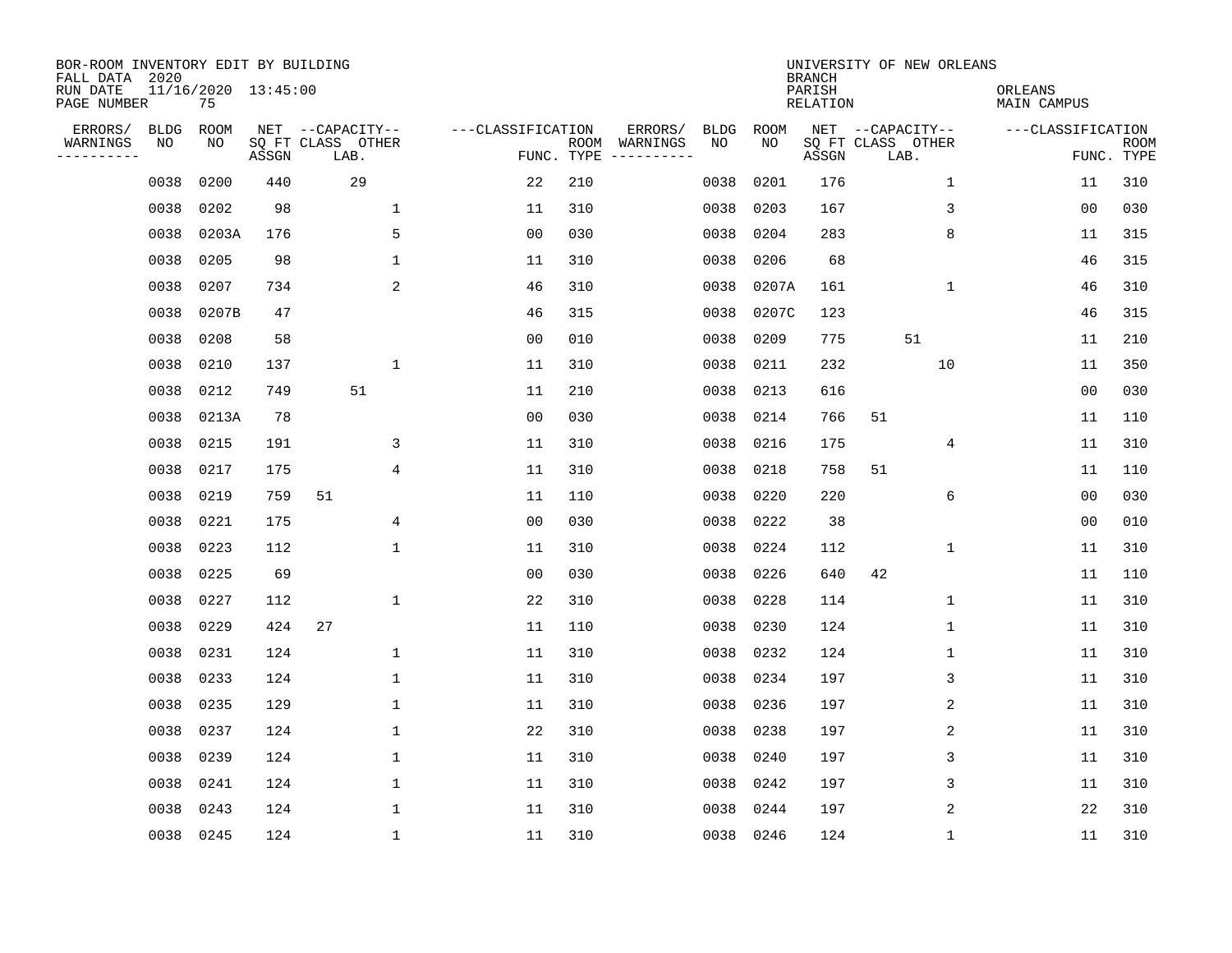| BOR-ROOM INVENTORY EDIT BY BUILDING<br>FALL DATA 2020 |             |                           |       |                           |                   |                    |          |             |             | <b>BRANCH</b>             | UNIVERSITY OF NEW ORLEANS |                        |                           |
|-------------------------------------------------------|-------------|---------------------------|-------|---------------------------|-------------------|--------------------|----------|-------------|-------------|---------------------------|---------------------------|------------------------|---------------------------|
| RUN DATE<br>PAGE NUMBER                               |             | 11/16/2020 13:45:00<br>76 |       |                           |                   |                    |          |             |             | PARISH<br><b>RELATION</b> |                           | ORLEANS<br>MAIN CAMPUS |                           |
| ERRORS/                                               | <b>BLDG</b> | ROOM                      |       | NET --CAPACITY--          | ---CLASSIFICATION |                    | ERRORS/  | <b>BLDG</b> | <b>ROOM</b> |                           | NET --CAPACITY--          | ---CLASSIFICATION      |                           |
| WARNINGS<br>----------                                | NO          | NO                        | ASSGN | SQ FT CLASS OTHER<br>LAB. |                   | ROOM<br>FUNC. TYPE | WARNINGS | NO          | NO          | ASSGN                     | SQ FT CLASS OTHER<br>LAB. |                        | <b>ROOM</b><br>FUNC. TYPE |
|                                                       | 0038        | 0247                      | 124   | $\mathbf{1}$              | 22                | 310                |          | 0038        | 0248        | 197                       | 1                         | 22                     | 310                       |
|                                                       | 0038        | 0249                      | 124   | 1                         | 11                | 310                |          | 0038        | 0250        | 99                        | 1                         | 11                     | 310                       |
|                                                       | 0038        | 0251                      | 139   | 1                         | 22                | 310                |          | 0038        | 0252        | 114                       | 1                         | 11                     | 310                       |
|                                                       | 0038        | 0300                      | 453   | 30                        | 11                | 310                |          | 0038        | 0301        | 209                       | 1                         | 22                     | 310                       |
|                                                       | 0038        | 0302                      | 158   | 3                         | 0 <sub>0</sub>    | 030                |          | 0038        | 0303        | 211                       | 15                        | 11                     | 110                       |
|                                                       | 0038        | 0304                      | 189   | 5                         | 0 <sub>0</sub>    | 030                |          | 0038        | 0305        | 211                       | 7                         | 22                     | 310                       |
|                                                       | 0038        | 0306                      | 352   | 12                        | 11                | 220                |          | 0038        | 0307        | 99                        | $\mathbf{1}$              | 11                     | 220                       |
|                                                       | 0038        | 0308                      | 517   | $\overline{4}$            | 22                | 310                |          | 0038        | 0308A       | 146                       | $\mathbf{1}$              | 46                     | 310                       |
|                                                       | 0038        | 0308B                     | 129   | $\mathbf{1}$              | 22                | 310                |          | 0038        | 0308C       | 55                        | $\mathbf{1}$              | 22                     | 315                       |
|                                                       | 0038        | 0308D                     | 112   | 1                         | 46                | 315                |          | 0038        | 0309        | 55                        |                           | 0 <sub>0</sub>         | 010                       |
|                                                       | 0038        | 0310                      | 105   | 2                         | 22                | 310                |          | 0038        | 0311        | 147                       | 6                         | 46                     | 350                       |
|                                                       | 0038        | 0311A                     | 198   |                           | 22                | 710                |          | 0038        | 0312        | 355                       | $\mathbf 1$               | 46                     | 310                       |
|                                                       | 0038        | 0312A                     | 36    | 1                         | 11                | 310                |          | 0038        | 0312B       | 55                        |                           | 46                     | 315                       |
|                                                       | 0038        | 0312C                     | 105   |                           | 46                | 315                |          | 0038        | 0312H       | 36                        | 1                         | 22                     | 310                       |
|                                                       | 0038        | 0313                      | 120   | $\mathbf{1}$              | 46                | 310                |          | 0038        | 0314        | 528                       |                           | 0 <sub>0</sub>         | 030                       |
|                                                       | 0038        | 0314A                     | 72    |                           | 0 <sub>0</sub>    | 030                |          | 0038        | 0315        | 249                       | 2                         | 11                     | 210                       |
|                                                       | 0038        | 0316                      | 250   | $\mathbf{1}$              | 11                | 310                |          | 0038        | 0317        | 751                       | 50                        | 11                     | 210                       |
|                                                       | 0038        | 0318                      | 200   | 2                         | 22                | 250                |          | 0038        | 0319        | 106                       | 1                         | 22                     | 310                       |
|                                                       | 0038        | 0319A                     | 175   | 4                         | 11                | 250                |          | 0038        | 0320        | 450                       |                           | 11                     | 710                       |
|                                                       | 0038        | 0321                      | 107   | 1                         | 11                | 310                |          | 0038        | 0321A       | 176                       | 3                         | 11                     | 720                       |
|                                                       | 0038        | 0322                      | 761   | 23                        | 11                | 210                |          | 0038        | 0323        | 204                       | 6                         | 0 <sub>0</sub>         | 030                       |
|                                                       | 0038        | 0324                      | 165   | 3                         | 0 <sub>0</sub>    | 030                |          | 0038        | 0325        | 44                        |                           | 00                     | 010                       |
|                                                       | 0038        | 0326                      | 104   |                           | 0 <sub>0</sub>    | 030                |          | 0038        | 0327        | 118                       | 1                         | 11                     | 310                       |
|                                                       | 0038        | 0328                      | 74    |                           | 0 <sub>0</sub>    | 030                |          | 0038        | 0329        | 884                       | 17                        | 11                     | 220                       |
|                                                       | 0038        | 0329A                     | 123   | 1                         | 11                | 310                |          | 0038        | 0329B       | 120                       | 2                         | 11                     | 310                       |
|                                                       | 0038        | 0329C                     | 151   | $\mathbf{1}$              | 11                | 310                |          | 0038        | 0330        | 120                       | 1                         | 11                     | 310                       |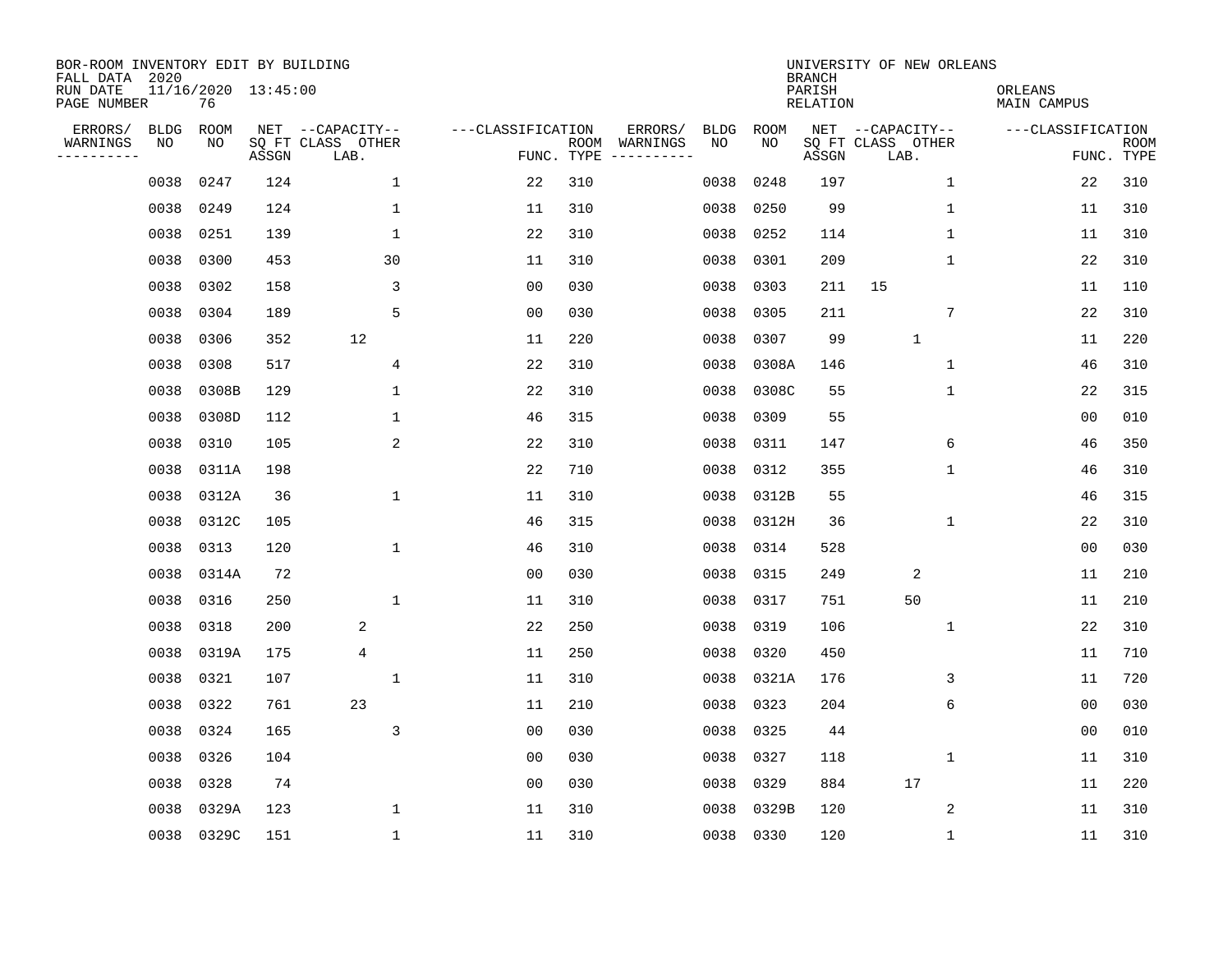| BOR-ROOM INVENTORY EDIT BY BUILDING<br>FALL DATA 2020 |             |            |                     |                           |                   |            |                              |      |            | <b>BRANCH</b>      | UNIVERSITY OF NEW ORLEANS             |                        |                           |
|-------------------------------------------------------|-------------|------------|---------------------|---------------------------|-------------------|------------|------------------------------|------|------------|--------------------|---------------------------------------|------------------------|---------------------------|
| RUN DATE<br>PAGE NUMBER                               |             | 77         | 11/16/2020 13:45:00 |                           |                   |            |                              |      |            | PARISH<br>RELATION |                                       | ORLEANS<br>MAIN CAMPUS |                           |
| ERRORS/                                               | <b>BLDG</b> | ROOM       |                     | NET --CAPACITY--          | ---CLASSIFICATION |            | ERRORS/                      | BLDG | ROOM       |                    | NET --CAPACITY--                      | ---CLASSIFICATION      |                           |
| WARNINGS<br>---------                                 | NO          | NO         | ASSGN               | SQ FT CLASS OTHER<br>LAB. |                   | FUNC. TYPE | ROOM WARNINGS<br>----------- | NO   | NO         | ASSGN              | SQ FT CLASS OTHER<br>LAB.             |                        | <b>ROOM</b><br>FUNC. TYPE |
|                                                       | 0038        | 0331       | 120                 | $\mathbf{1}$              | 11                | 310        |                              | 0038 | 0332       | 122                | 1                                     | 11                     | 310                       |
|                                                       | 0038        | 0333       | 124                 | 1                         | 11                | 310        |                              | 0038 | 0334       | 106                | 1                                     | 11                     | 310                       |
|                                                       | 0038        | 0335       | 125                 | $\mathbf{1}$              | 22                | 310        |                              | 0038 | 0336       | 106                | $\mathbf{1}$                          | 22                     | 310                       |
|                                                       | 0038        | 0337       | 125                 | $\mathbf 1$               | 11                | 310        |                              | 0038 | 0338       | 198                | 3                                     | 22                     | 250                       |
|                                                       | 0038        | 0339       | 125                 | $\mathbf{1}$              | 22                | 310        |                              | 0038 | 0340       | 199                | $\mathbf 1$                           | 22                     | 310                       |
|                                                       | 0038        | 0341       | 125                 | $\mathbf{1}$              | 22                | 310        |                              | 0038 | 0342       | 199                | 15                                    | 11                     | 310                       |
|                                                       |             | 0038 0343  | 125                 | $\mathbf{1}$              | 11                | 310        |                              | 0038 | 0344       | 198                | $\mathbf 1$                           | 11                     | 310                       |
|                                                       | 0038        | 0345       | 125                 | $\mathbf{1}$              | 11                | 310        |                              | 0038 | 0346       | 191                | 2                                     | 11                     | 310                       |
|                                                       |             | 0038 0347  | 125                 | $\mathbf 1$               | 22                | 310        |                              | 0038 | 0348       | 100                | $\mathbf 1$                           | 11                     | 310                       |
|                                                       | 0038        | 0349       | 125                 | 1                         | 11                | 310        |                              | 0038 | 0350       | 350                | 1                                     | 11                     | 310                       |
|                                                       |             | 0038 0351  | 125                 | $\mathbf{1}$              | 22                | 310        |                              |      | 0038 0352  | 109                | $\mathbf 1$                           | 11                     | 310                       |
|                                                       |             | 0038 0353  | 138                 | $\mathbf{1}$              | 11                | 310        |                              |      | 0038 C0011 | 872                |                                       | 0 <sub>0</sub>         | 020                       |
|                                                       |             | 0038 C0012 | 846                 |                           | 0 <sub>0</sub>    | 020        |                              |      | 0038 C0013 | 307                |                                       | 0 <sub>0</sub>         | 020                       |
|                                                       |             | 0038 C0014 | 1026                |                           | 0 <sub>0</sub>    | 020        |                              |      | 0038 C0021 | 471                |                                       | 0 <sub>0</sub>         | 020                       |
|                                                       |             | 0038 C0022 | 1176                |                           | 0 <sub>0</sub>    | 020        |                              |      | 0038 C0023 | 374                |                                       | 00                     | 020                       |
|                                                       |             | 0038 C0024 | 1104                |                           | 0 <sub>0</sub>    | 020        |                              |      | 0038 C0031 | 481                |                                       | 0 <sub>0</sub>         | 020                       |
|                                                       |             | 0038 C0032 | 921                 |                           | 00                | 020        |                              |      | 0038 C0033 | 389                |                                       | 0 <sub>0</sub>         | 020                       |
|                                                       |             | 0038 C0034 | 726                 |                           | 0 <sub>0</sub>    | 020        |                              |      | 0038 E0011 | 76                 |                                       | 0 <sub>0</sub>         | 020                       |
|                                                       |             | 0038 E0021 | 76                  |                           | 0 <sub>0</sub>    | 020        |                              |      | 0038 E0031 | 76                 |                                       | 00                     | 020                       |
|                                                       |             | 0038 S0011 | 399                 |                           | 0 <sub>0</sub>    | 020        |                              |      | 0038 S0012 | 329                |                                       | 0 <sub>0</sub>         | 020                       |
|                                                       |             | 0038 S0021 | 468                 |                           | 0 <sub>0</sub>    | 020        |                              |      | 0038 S0022 | 329                |                                       | 0 <sub>0</sub>         | 020                       |
|                                                       |             | 0038 S0031 | 468                 |                           | 0 <sub>0</sub>    | 020        |                              |      | 0038 S0032 | 329                |                                       | 00                     | 020                       |
|                                                       |             | 0038 V0011 | 439                 |                           | 0 <sub>0</sub>    | 020        |                              |      | 0038 V0012 | 162                |                                       | 0 <sub>0</sub>         | 020                       |
|                                                       |             | 0038 V0013 | 230                 |                           | 0 <sub>0</sub>    | 020        |                              |      | 0038 V0023 | 386                |                                       | 0 <sub>0</sub>         | 020                       |
|                                                       |             | 0038 V0033 | 217                 |                           | 0 <sub>0</sub>    | 020        |                              |      |            |                    | TOTAL ASSIGNABLE & UNASSIGNABLE SQFT: | 52,729                 |                           |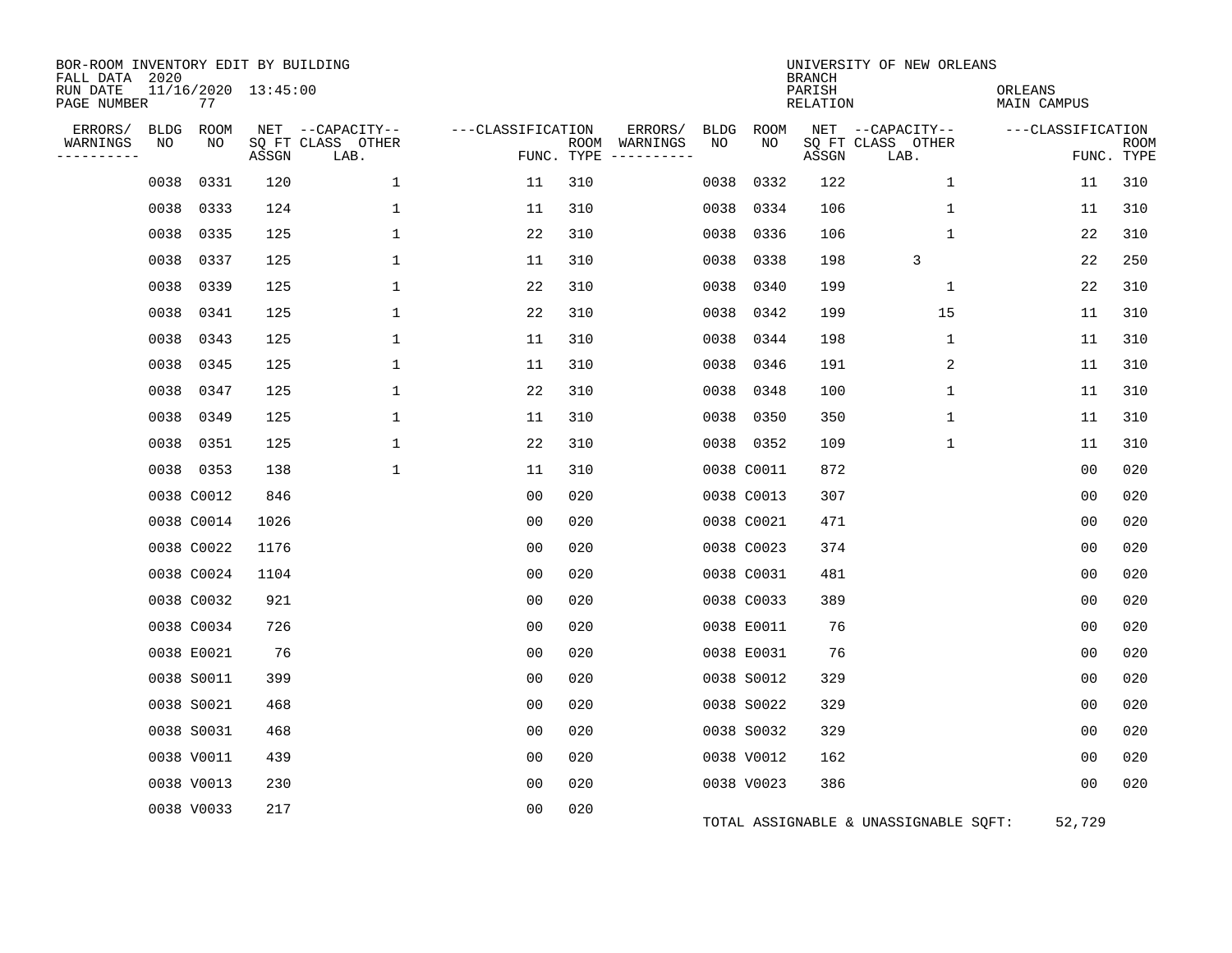| BOR-ROOM INVENTORY EDIT BY BUILDING<br>FALL DATA 2020<br>RUN DATE<br>PAGE NUMBER |      | 11/16/2020 13:45:00<br>78 |       |                                               |              |                   |     |                                                             |           |                                                                                   | <b>BRANCH</b><br>PARISH<br>RELATION |      | UNIVERSITY OF NEW ORLEANS        | ORLEANS | MAIN CAMPUS                                                               |                           |
|----------------------------------------------------------------------------------|------|---------------------------|-------|-----------------------------------------------|--------------|-------------------|-----|-------------------------------------------------------------|-----------|-----------------------------------------------------------------------------------|-------------------------------------|------|----------------------------------|---------|---------------------------------------------------------------------------|---------------------------|
| ERRORS/ BLDG ROOM<br>WARNINGS<br>----------                                      | NO   | NO                        | ASSGN | NET --CAPACITY--<br>SQ FT CLASS OTHER<br>LAB. |              | ---CLASSIFICATION |     | ERRORS/ BLDG ROOM<br>ROOM WARNINGS<br>FUNC. TYPE ---------- | NO        | NO                                                                                | ASSGN                               | LAB. | SQ FT CLASS OTHER                |         | NET --CAPACITY-- ---CLASSIFICATION                                        | <b>ROOM</b><br>FUNC. TYPE |
|                                                                                  |      |                           |       |                                               |              |                   |     |                                                             |           | TOTAL NUMBER CLASSROOMS<br>TOTAL NUMBER LABS 210<br>TOTAL NUMBER SPECIAL LABS 220 |                                     |      | TOTAL NUMBER COMPUTER CLASSROOMS |         | TOTAL NET ASSIGN SQ. FT. IN ROOM FILE 33,895<br>16<br>6<br>$\overline{3}$ |                           |
|                                                                                  | 0039 | 0101                      | 305   |                                               | 10           | 11                | 310 |                                                             | 0039 0102 |                                                                                   | 141                                 |      | $\mathbf{1}$                     |         | 11                                                                        | 315                       |
|                                                                                  | 0039 | 0103                      | 2167  | 100                                           |              | 52                | 220 |                                                             | 0039      | 0104                                                                              | 56                                  |      |                                  |         | 11                                                                        | 730                       |
|                                                                                  | 0039 | 0105                      | 2183  | 44                                            |              | 52                | 210 |                                                             | 0039      | 0105A                                                                             | 139                                 |      | 3                                |         | 52                                                                        | 210                       |
|                                                                                  | 0039 | 0105B                     | 117   | 2                                             |              | 52                | 210 |                                                             | 0039      | 0105C                                                                             | 293                                 |      | 6                                |         | 52                                                                        | 210                       |
|                                                                                  | 0039 | 0106                      | 108   |                                               |              | 52                | 730 |                                                             | 0039      | 0107                                                                              | 435                                 | 13   |                                  |         | 11                                                                        | 110                       |
|                                                                                  | 0039 | 0107A                     | 203   | 5                                             |              | 11                | 110 |                                                             | 0039      | 0107C                                                                             | 23                                  |      |                                  |         | 11                                                                        | 315                       |
|                                                                                  | 0039 | 0107D                     | 76    |                                               |              | 43                | 535 |                                                             | 0039      | 0107E                                                                             | 201                                 |      | 8                                |         | 11                                                                        | 220                       |
|                                                                                  | 0039 | 0107F                     | 25    |                                               |              | 11                | 115 |                                                             | 0039      | 0108                                                                              | 99                                  |      | $\mathbf{1}$                     |         | 11                                                                        | 210                       |
|                                                                                  | 0039 | 0108B                     | 104   |                                               |              | 11                | 315 |                                                             | 0039      | 0108C                                                                             | 192                                 |      | $\mathbf{1}$                     |         | 11                                                                        | 310                       |
|                                                                                  | 0039 | 0108D                     | 126   |                                               | $\mathbf{1}$ | 11                | 310 |                                                             | 0039      | 0108E                                                                             | 170                                 |      | $\mathbf{1}$                     |         | 11                                                                        | 310                       |
|                                                                                  | 0039 | 0109                      | 4852  |                                               | 372          | 52                | 610 |                                                             | 0039      | 0109A                                                                             | 233                                 |      |                                  |         | 52                                                                        | 615                       |
|                                                                                  | 0039 | 0109B                     | 295   |                                               |              | 52                | 615 |                                                             | 0039      | 0109C                                                                             | 247                                 |      |                                  |         | 52                                                                        | 615                       |
|                                                                                  | 0039 | 0110                      | 240   |                                               |              | 0 <sub>0</sub>    | 030 |                                                             | 0039      | 0112A                                                                             | 135                                 |      | 5                                |         | 00                                                                        | 030                       |
|                                                                                  | 0039 | 0112B                     | 155   |                                               | 4            | 0 <sub>0</sub>    | 030 |                                                             | 0039      | 0113                                                                              | 195                                 |      |                                  |         | 0 <sub>0</sub>                                                            | 030                       |
|                                                                                  | 0039 | 0114                      | 609   | 12                                            |              | 52                | 210 |                                                             | 0039      | 0114A                                                                             | 68                                  |      |                                  |         | 52                                                                        | 655                       |
|                                                                                  | 0039 | 0114B                     | 580   | 12                                            |              | 52                | 220 |                                                             |           | 0039 0114C                                                                        | 13                                  |      |                                  |         | 52                                                                        | 215                       |
|                                                                                  | 0039 | 0114D                     | 257   |                                               |              | 52                | 615 |                                                             |           | 0039 0114E                                                                        | 323                                 |      |                                  |         | 52                                                                        | 615                       |
|                                                                                  | 0039 | 0114F                     | 190   |                                               |              | 52                | 615 |                                                             | 0039      | 0114G                                                                             | 415                                 |      |                                  |         | 52                                                                        | 615                       |
|                                                                                  | 0039 | 0114H                     | 205   |                                               |              | 52                | 615 |                                                             | 0039      | 0115                                                                              | 30                                  |      |                                  |         | 0 <sub>0</sub>                                                            | 010                       |
|                                                                                  | 0039 | 0116                      | 42    |                                               |              | 52                | 615 |                                                             | 0039      | 0116A                                                                             | 580                                 |      | 10                               |         | 11                                                                        | 220                       |
|                                                                                  | 0039 | 0116B                     | 13    |                                               |              | 11                | 215 |                                                             | 0039      | 0117                                                                              | 2519                                |      | 250                              |         | 52                                                                        | 610                       |
|                                                                                  | 0039 | 0117A                     | 50    |                                               | $\mathbf 1$  | 52                | 615 |                                                             | 0039      | 0118                                                                              | 2591                                |      | 50                               |         | 11                                                                        | 210                       |
|                                                                                  |      | 0039 0118A                | 38    |                                               |              | 0 <sub>0</sub>    | 020 |                                                             |           | 0039 0118B                                                                        | 27                                  |      |                                  |         | 00                                                                        | 020                       |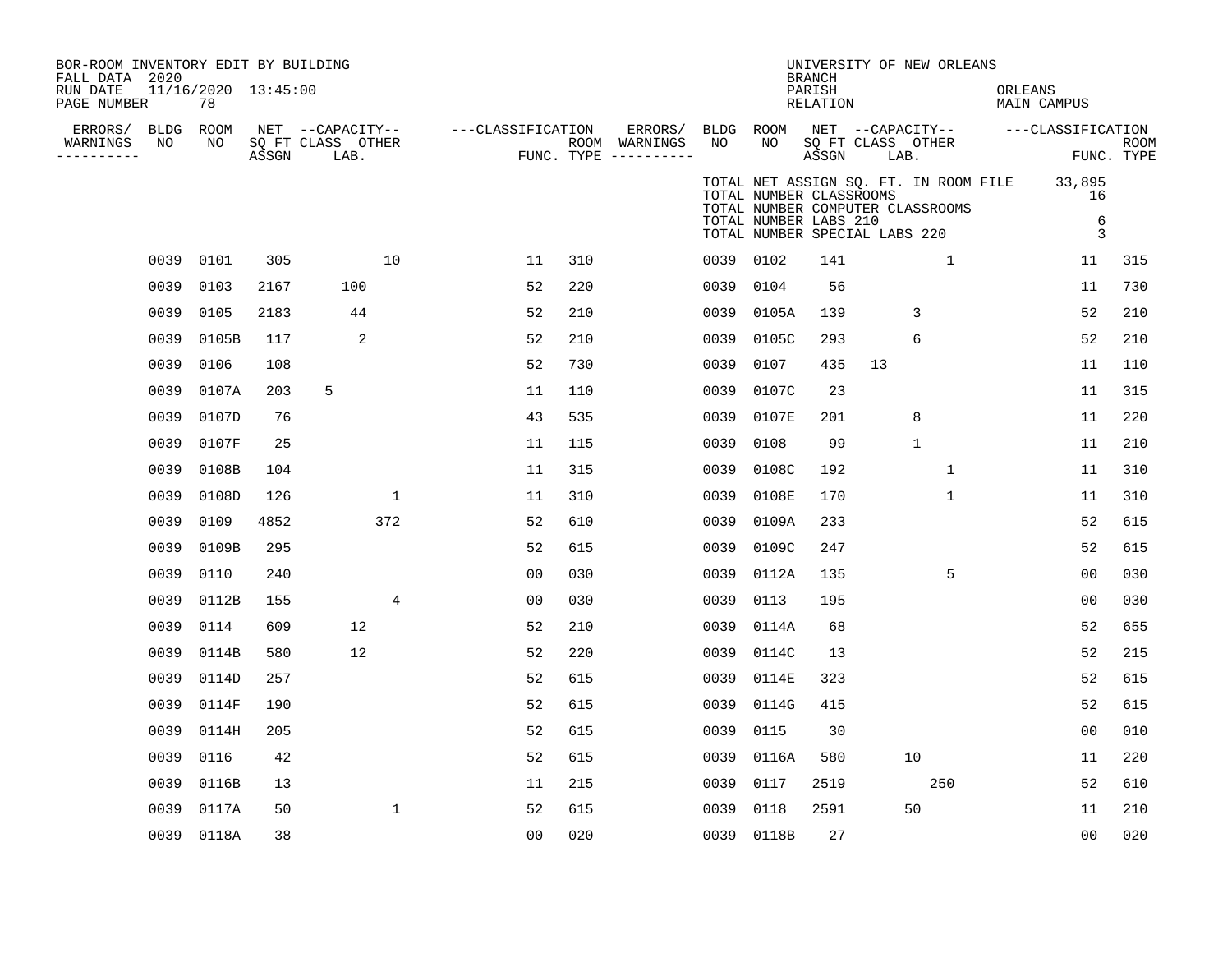| BOR-ROOM INVENTORY EDIT BY BUILDING<br>FALL DATA 2020 |             |                           |       |                           |                   |                    |                         |             |       | <b>BRANCH</b>             | UNIVERSITY OF NEW ORLEANS |   |                        |                           |
|-------------------------------------------------------|-------------|---------------------------|-------|---------------------------|-------------------|--------------------|-------------------------|-------------|-------|---------------------------|---------------------------|---|------------------------|---------------------------|
| RUN DATE<br>PAGE NUMBER                               |             | 11/16/2020 13:45:00<br>79 |       |                           |                   |                    |                         |             |       | PARISH<br><b>RELATION</b> |                           |   | ORLEANS<br>MAIN CAMPUS |                           |
| ERRORS/                                               | <b>BLDG</b> | ROOM                      |       | NET --CAPACITY--          | ---CLASSIFICATION |                    | ERRORS/                 | <b>BLDG</b> | ROOM  |                           | NET --CAPACITY--          |   | ---CLASSIFICATION      |                           |
| WARNINGS<br>-----------                               | ΝO          | NO                        | ASSGN | SQ FT CLASS OTHER<br>LAB. |                   | ROOM<br>FUNC. TYPE | WARNINGS<br>----------- | NO          | NO    | ASSGN                     | SQ FT CLASS OTHER<br>LAB. |   |                        | <b>ROOM</b><br>FUNC. TYPE |
|                                                       | 0039        | 0119                      | 853   |                           | 11                | 225                |                         | 0039        | 0120  | 595                       | 14                        |   | 11                     | 210                       |
|                                                       | 0039        | 0120A                     | 129   |                           | 11                | 215                |                         | 0039        | 0120B | 250                       |                           |   | 11                     | 215                       |
|                                                       | 0039        | 0121                      | 1128  | 65                        | 11                | 210                |                         | 0039        | 0121A | 587                       | 55                        |   | 11                     | 210                       |
|                                                       | 0039        | 0122                      | 220   |                           | 0 <sub>0</sub>    | 030                |                         | 0039        | 0124  | 105                       |                           |   | 0 <sub>0</sub>         | 030                       |
|                                                       | 0039        | 0125                      | 4427  | 180                       | 52                | 610                |                         | 0039        | 0127  | 752                       |                           |   | 0 <sub>0</sub>         | 030                       |
|                                                       | 0039        | 0201A                     | 37    | $\mathbf 1$               | 11                | 220                |                         | 0039        | 0201B | 44                        | $\mathbf 1$               |   | 11                     | 220                       |
|                                                       | 0039        | 0201C                     | 50    | $\mathbf 1$               | 11                | 220                |                         | 0039        | 0201D | 40                        | $\mathbf{1}$              |   | 11                     | 220                       |
|                                                       | 0039        | 0201E                     | 53    | 1                         | 11                | 220                |                         | 0039        | 0201F | 38                        | $\mathbf{1}$              |   | 11                     | 220                       |
|                                                       | 0039        | 0201G                     | 49    | $\mathbf 1$               | 11                | 220                |                         | 0039        | 0201H | 44                        | $\mathbf{1}$              |   | 11                     | 220                       |
|                                                       | 0039        | 0201I                     | 51    | 1                         | 11                | 220                |                         | 0039        | 0201J | 41                        | 1                         |   | 11                     | 220                       |
|                                                       | 0039        | 0201K                     | 54    | 1                         | 11                | 220                |                         | 0039        | 0201L | 38                        | $\mathbf 1$               |   | 11                     | 220                       |
|                                                       | 0039        | 0201M                     | 44    | 1                         | 11                | 220                |                         | 0039        | 0201N | 44                        | $\mathbf 1$               |   | 11                     | 220                       |
|                                                       | 0039        | 02010                     | 41    | 1                         | 11                | 220                |                         | 0039        | 0201P | 47                        | $\mathbf 1$               |   | 11                     | 220                       |
|                                                       | 0039        | 02010                     | 42    | 1                         | 11                | 220                |                         | 0039        | 0201R | 46                        | $\mathbf{1}$              |   | 11                     | 220                       |
|                                                       | 0039        | 0201S                     | 47    | 1                         | 11                | 310                |                         | 0039        | 0201T | 31                        |                           | 1 | 11                     | 310                       |
|                                                       | 0039        | 0202A                     | 138   | 3                         | 65                | 210                |                         | 0039        | 0202B | 157                       |                           | 2 | 65                     | 310                       |
|                                                       | 0039        | 0202C                     | 157   | 3                         | 65                | 210                |                         | 0039        | 0203  | 1032                      | 64                        |   | 11                     | 110                       |
|                                                       | 0039        | 0204D                     | 977   | 65                        | 11                | 110                |                         | 0039        | 0205  | 108                       |                           | 3 | 0 <sub>0</sub>         | 030                       |
|                                                       | 0039        | 0206                      | 108   | 3                         | 0 <sub>0</sub>    | 030                |                         | 0039        | 0207  | 886                       | 10                        |   | 11                     | 210                       |
|                                                       | 0039        | 0207A                     | 846   |                           | 11                | 225                |                         | 0039        | 0207B | 116                       |                           |   | 11                     | 225                       |
|                                                       | 0039        | 0208A                     | 55    | 1                         | 11                | 210                |                         | 0039        | 0208B | 32                        | $\mathbf 1$               |   | 11                     | 210                       |
|                                                       | 0039        | 0208C                     | 62    | 1                         | 11                | 210                |                         | 0039        | 0208D | 64                        | $\mathbf 1$               |   | 11                     | 210                       |
|                                                       | 0039        | 0208E                     | 64    | 1                         | 11                | 210                |                         | 0039        | 0208F | 62                        | $\mathbf 1$               |   | 11                     | 210                       |
|                                                       | 0039        | 0208G                     | 66    | 1                         | 11                | 210                |                         | 0039        | 0208H | 126                       | 3                         |   | 11                     | 210                       |
|                                                       | 0039        | 0209                      | 131   | 3                         | 11                | 210                |                         | 0039        | 0210  | 105                       |                           |   | 11                     | 315                       |
|                                                       | 0039        | 0211                      | 115   | 6                         | 11                | 210                |                         | 0039        | 0212  | 317                       |                           | 4 | 11                     | 310                       |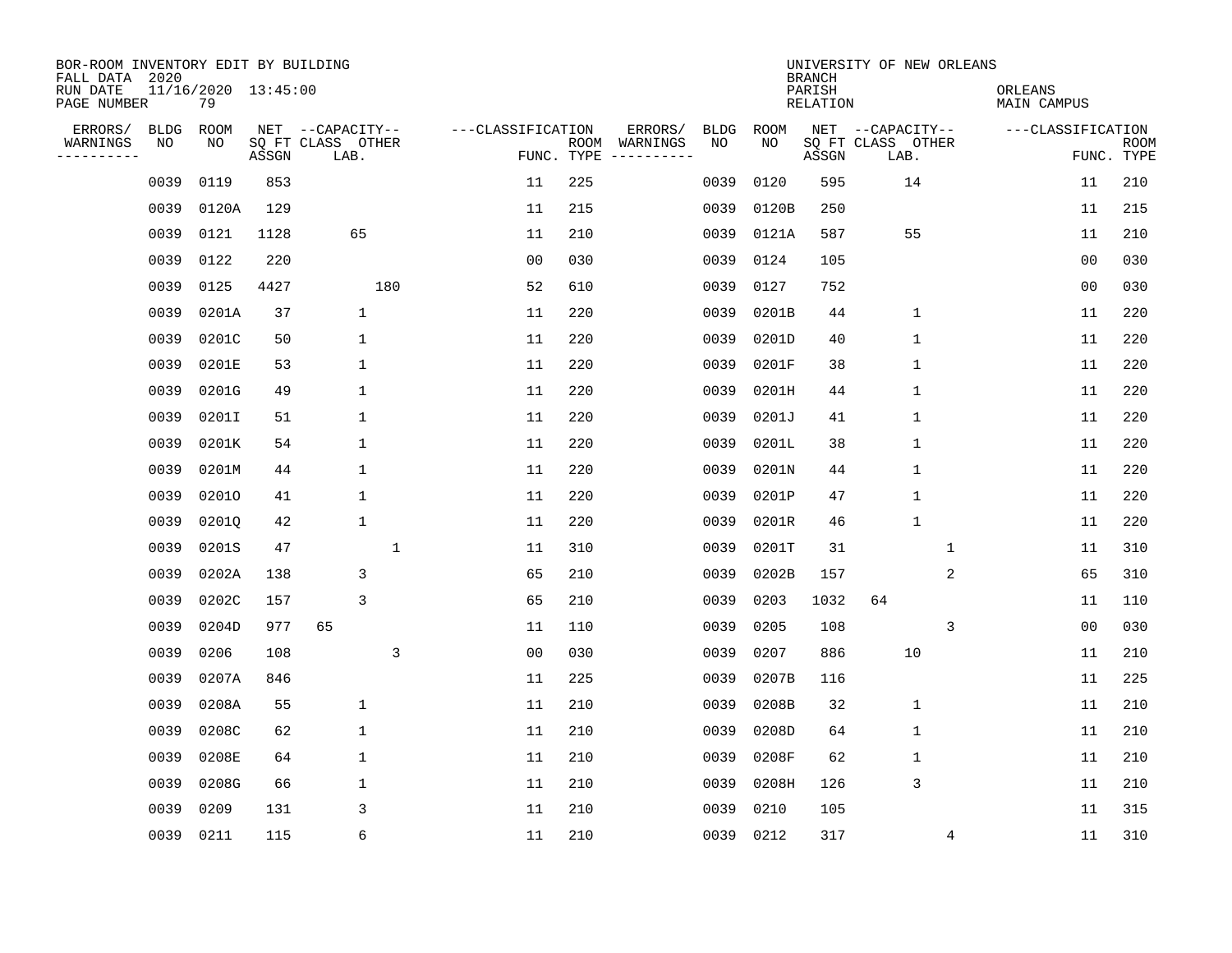| BOR-ROOM INVENTORY EDIT BY BUILDING<br>FALL DATA 2020 |             |                           |       |    |                           |                   |                    |                         |             |             | <b>BRANCH</b>             | UNIVERSITY OF NEW ORLEANS |                |             |                    |                           |
|-------------------------------------------------------|-------------|---------------------------|-------|----|---------------------------|-------------------|--------------------|-------------------------|-------------|-------------|---------------------------|---------------------------|----------------|-------------|--------------------|---------------------------|
| RUN DATE<br>PAGE NUMBER                               |             | 11/16/2020 13:45:00<br>80 |       |    |                           |                   |                    |                         |             |             | PARISH<br><b>RELATION</b> |                           |                | ORLEANS     | <b>MAIN CAMPUS</b> |                           |
| ERRORS/                                               | <b>BLDG</b> | ROOM                      |       |    | NET --CAPACITY--          | ---CLASSIFICATION |                    | ERRORS/                 | <b>BLDG</b> | <b>ROOM</b> |                           | NET --CAPACITY--          |                |             | ---CLASSIFICATION  |                           |
| WARNINGS<br>----------                                | NO          | NO                        | ASSGN |    | SQ FT CLASS OTHER<br>LAB. |                   | ROOM<br>FUNC. TYPE | WARNINGS<br>----------- | NO          | NO          | ASSGN                     | SQ FT CLASS OTHER         | LAB.           |             |                    | <b>ROOM</b><br>FUNC. TYPE |
|                                                       | 0039        | 0213                      | 111   |    | 4                         | 11                | 210                |                         | 0039        | 0213A       | 35                        |                           |                |             | 11                 | 225                       |
|                                                       | 0039        | 0213B                     | 29    |    |                           | 11                | 225                |                         | 0039        | 0214        | 4444                      | 296                       |                |             | 11                 | 110                       |
|                                                       | 0039        | 0215                      | 747   | 15 |                           | 11                | 110                |                         | 0039        | 0215A       | 65                        |                           |                |             | 11                 | 115                       |
|                                                       | 0039        | 0216                      | 662   |    | 18                        | 11                | 210                |                         | 0039        | 0217        | 179                       |                           |                |             | 0 <sub>0</sub>     | 030                       |
|                                                       | 0039        | 0218                      | 25    |    |                           | 0 <sub>0</sub>    | 010                |                         | 0039        | 0219        | 141                       |                           | 10             |             | 65                 | 210                       |
|                                                       | 0039        | 0219A                     | 23    |    | 1                         | 65                | 210                |                         | 0039        | 0219B       | 72                        |                           | $\mathbf{1}$   |             | 65                 | 210                       |
|                                                       | 0039        | 0219C                     | 131   |    | 3                         | 65                | 210                |                         | 0039        | 0220        | 347                       |                           |                |             | 00                 | 030                       |
|                                                       | 0039        | 0221                      | 200   |    |                           | 11                | 615                |                         | 0039        | 0223        | 221                       |                           |                |             | 0 <sub>0</sub>     | 030                       |
|                                                       | 0039        | 0225                      | 506   |    |                           | 52                | 615                |                         | 0039        | 0226        | 187                       |                           |                |             | 52                 | 615                       |
|                                                       | 0039        | 0301                      | 165   |    | 1                         | 11                | 310                |                         | 0039        | 0302        | 112                       |                           |                | $\mathbf 1$ | 46                 | 310                       |
|                                                       | 0039        | 0303                      | 121   |    |                           | 46                | 730                |                         | 0039        | 0304        | 112                       |                           |                | $\mathbf 1$ | 11                 | 310                       |
|                                                       | 0039        | 0305                      | 165   |    | 4                         | 11                | 310                |                         | 0039        | 0306        | 112                       |                           | 1              |             | 11                 | 310                       |
|                                                       | 0039        | 0307                      | 437   |    | $\mathbf 1$               | 46                | 310                |                         | 0039        | 0307A       | 48                        |                           |                |             | 0 <sub>0</sub>     | 030                       |
|                                                       | 0039        | 0308                      | 112   |    | $\mathbf 1$               | 11                | 310                |                         | 0039        | 0309        | 112                       |                           |                | $\mathbf 1$ | 11                 | 310                       |
|                                                       | 0039        | 0310                      | 112   |    | $\mathbf{1}$              | 11                | 310                |                         | 0039        | 0311        | 112                       |                           | 1              |             | 11                 | 310                       |
|                                                       | 0039        | 0312                      | 112   |    | 1                         | 11                | 310                |                         | 0039        | 0313        | 1024                      | 67                        |                |             | 11                 | 110                       |
|                                                       | 0039        | 0314                      | 258   |    | 6                         | 0 <sub>0</sub>    | 030                |                         | 0039        | 0315        | 50                        |                           |                |             | 00                 | 010                       |
|                                                       | 0039        | 0315A                     | 258   |    | 6                         | 0 <sub>0</sub>    | 030                |                         | 0039        | 0316        | 856                       | 55                        |                |             | 11                 | 110                       |
|                                                       | 0039        | 0317                      | 840   | 56 |                           | 11                | 110                |                         | 0039        | 0318        | 366                       | 56                        |                |             | 11                 | 110                       |
|                                                       | 0039        | 0318A                     | 43    |    |                           | 11                | 115                |                         | 0039        | 0319        | 1025                      | 62                        |                |             | 11                 | 110                       |
|                                                       | 0039        | 0319A                     | 38    |    |                           | 11                | 115                |                         | 0039        | 0320        | 919                       |                           | 58             |             | 11                 | 210                       |
|                                                       | 0039        | 0321                      | 214   |    | 4                         | 11                | 210                |                         | 0039        | 0322        | 211                       |                           | $\overline{4}$ |             | 21                 | 210                       |
|                                                       | 0039        | 0323                      | 1048  | 67 |                           | 11                | 110                |                         | 0039        | 0324        | 68                        |                           |                | 2           | 11                 | 310                       |
|                                                       | 0039        | 0325                      | 68    |    | $\mathbf 1$               | 11                | 310                |                         | 0039        | 0326        | 231                       |                           | 12             |             | 11                 | 350                       |
|                                                       | 0039        | 0327                      | 68    |    | $\mathbf{1}$              | 11                | 310                |                         | 0039        | 0328        | 124                       |                           |                | $\sqrt{2}$  | 11                 | 310                       |
|                                                       | 0039 0329   |                           | 68    |    | $\mathbf 1$               | 11                | 310                |                         | 0039        | 0330        | 108                       |                           |                |             | 46                 | 315                       |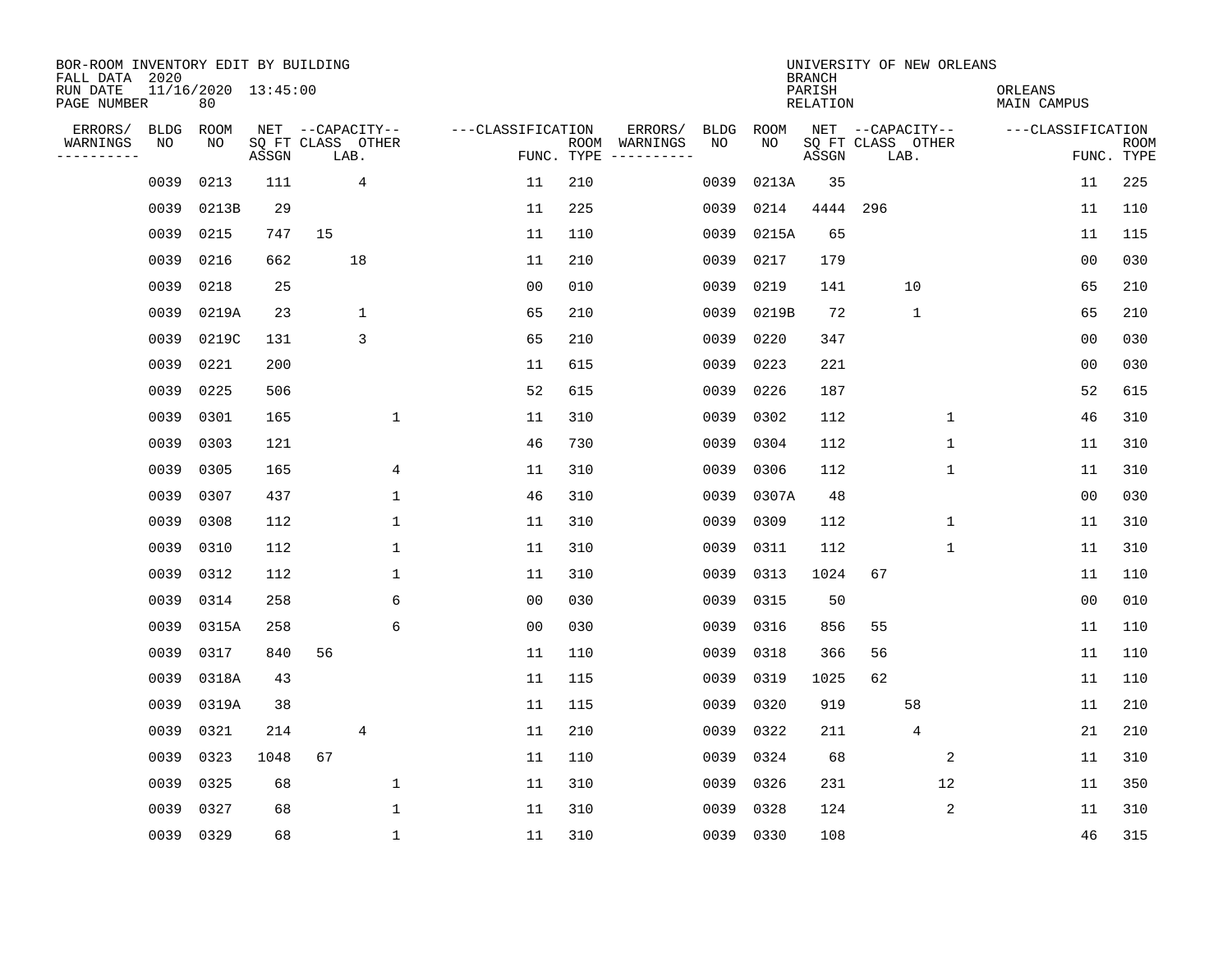| BOR-ROOM INVENTORY EDIT BY BUILDING<br>FALL DATA 2020 |             |                           |       |                           |              |                   |            |                              |      |             | <b>BRANCH</b>             | UNIVERSITY OF NEW ORLEANS |                        |                           |
|-------------------------------------------------------|-------------|---------------------------|-------|---------------------------|--------------|-------------------|------------|------------------------------|------|-------------|---------------------------|---------------------------|------------------------|---------------------------|
| RUN DATE<br>PAGE NUMBER                               |             | 11/16/2020 13:45:00<br>81 |       |                           |              |                   |            |                              |      |             | PARISH<br><b>RELATION</b> |                           | ORLEANS<br>MAIN CAMPUS |                           |
| ERRORS/                                               | <b>BLDG</b> | ROOM                      |       | NET --CAPACITY--          |              | ---CLASSIFICATION |            | ERRORS/                      | BLDG | <b>ROOM</b> |                           | NET --CAPACITY--          | ---CLASSIFICATION      |                           |
| WARNINGS<br>----------                                | NO          | NO                        | ASSGN | SQ FT CLASS OTHER<br>LAB. |              |                   | FUNC. TYPE | ROOM WARNINGS<br>----------- | NO   | NO          | ASSGN                     | SQ FT CLASS OTHER<br>LAB. |                        | <b>ROOM</b><br>FUNC. TYPE |
|                                                       | 0039        | 0331                      | 205   |                           | 2            | 46                | 310        |                              | 0039 | 0332        | 105                       | $\mathbf{1}$              | 11                     | 310                       |
|                                                       | 0039        | 0334                      | 152   |                           | 1            | 11                | 310        |                              | 0039 | 0335        | 200                       | 1                         | 11                     | 310                       |
|                                                       | 0039        | 0336                      | 162   | 11                        |              | 11                | 110        |                              | 0039 | 0337        | 143                       |                           | 11                     | 420                       |
|                                                       | 0039        | 0338                      | 353   |                           | $\mathbf 1$  | 11                | 310        |                              | 0039 | 0340        | 243                       | 4                         | 11                     | 310                       |
|                                                       | 0039        | 0342                      | 295   | 19                        |              | 11                | 110        |                              | 0039 | 0343        | 32                        |                           | 11                     | 730                       |
|                                                       | 0039        | 0344                      | 246   | 15                        |              | 11                | 220        |                              |      | 0039 0345   | 181                       | $\mathbf 1$               | 11                     | 310                       |
|                                                       | 0039        | 0346                      | 152   |                           | $\mathbf 1$  | 11                | 310        |                              | 0039 | 0347        | 171                       | $\mathbf{1}$              | 11                     | 310                       |
|                                                       | 0039        | 0348                      | 146   |                           | $\mathbf{1}$ | 11                | 310        |                              | 0039 | 0349        | 182                       | $\mathbf{1}$              | 11                     | 310                       |
|                                                       | 0039        | 0350                      | 216   |                           | $\mathbf 1$  | 11                | 310        |                              | 0039 | 0351        | 214                       | 5                         | 11                     | 310                       |
|                                                       | 0039        | 0352                      | 423   |                           | 28           | 11                | 730        |                              | 0039 | 0352A       | 80                        |                           | 11                     | 115                       |
|                                                       | 0039        | 0353                      | 181   |                           |              | 0 <sub>0</sub>    | 030        |                              | 0039 | 0354        | 170                       | 11                        | 11                     | 110                       |
|                                                       | 0039        | 0355                      | 183   | 12                        |              | 11                | 110        |                              | 0039 | 0356        | 114                       | 1                         | 11                     | 310                       |
|                                                       | 0039        | 0357                      | 108   |                           | $\mathbf 1$  | 11                | 310        |                              | 0039 | 0359        | 52                        |                           | 0 <sub>0</sub>         | 020                       |
|                                                       |             | 0039 0360                 | 229   |                           |              | 52                | 615        |                              |      | 0039 0361   | 297                       |                           | 52                     | 615                       |
|                                                       |             | 0039 C0011                | 1101  |                           |              | 0 <sub>0</sub>    | 020        |                              |      | 0039 C0011E | 1082                      |                           | 0 <sub>0</sub>         | 020                       |
|                                                       |             | 0039 C0011N               | 3765  |                           |              | 0 <sub>0</sub>    | 020        |                              |      | 0039 C0011W | 2328                      |                           | 00                     | 020                       |
|                                                       |             | 0039 C0012                | 122   |                           |              | 00                | 020        |                              |      | 0039 C0014  | 97                        |                           | 0 <sub>0</sub>         | 020                       |
|                                                       |             | 0039 C0021                | 1052  |                           |              | 00                | 020        |                              |      | 0039 C0022C | 472                       |                           | 0 <sub>0</sub>         | 020                       |
|                                                       |             | 0039 C0022S               | 328   |                           |              | 0 <sub>0</sub>    | 020        |                              |      | 0039 C0022W | 824                       |                           | 0 <sub>0</sub>         | 020                       |
|                                                       |             | 0039 C0024                | 124   |                           |              | 0 <sub>0</sub>    | 020        |                              |      | 0039 C0025  | 56                        |                           | 0 <sub>0</sub>         | 020                       |
|                                                       |             | 0039 C0031                | 694   |                           |              | 0 <sub>0</sub>    | 020        |                              |      | 0039 C0031C | 492                       |                           | 0 <sub>0</sub>         | 020                       |
|                                                       |             | 0039 C0031E               | 1034  |                           |              | 0 <sub>0</sub>    | 020        |                              |      | 0039 C0031S | 462                       |                           | 0 <sub>0</sub>         | 020                       |
|                                                       |             | 0039 C0031W 1316          |       |                           |              | 0 <sub>0</sub>    | 020        |                              |      | 0039 C0032  | 88                        |                           | 0 <sub>0</sub>         | 020                       |
|                                                       |             | 0039 E0011                | 44    |                           |              | 0 <sub>0</sub>    | 020        |                              |      | 0039 E0021  | 44                        |                           | 0 <sub>0</sub>         | 020                       |
|                                                       |             | 0039 E0031                | 44    |                           |              | 0 <sub>0</sub>    | 020        |                              |      | 0039 S0011  | 271                       |                           | 0 <sub>0</sub>         | 020                       |
|                                                       |             | 0039 S0012                | 203   |                           |              | 0 <sub>0</sub>    | 020        |                              |      | 0039 S0013  | 283                       |                           | 0 <sub>0</sub>         | 020                       |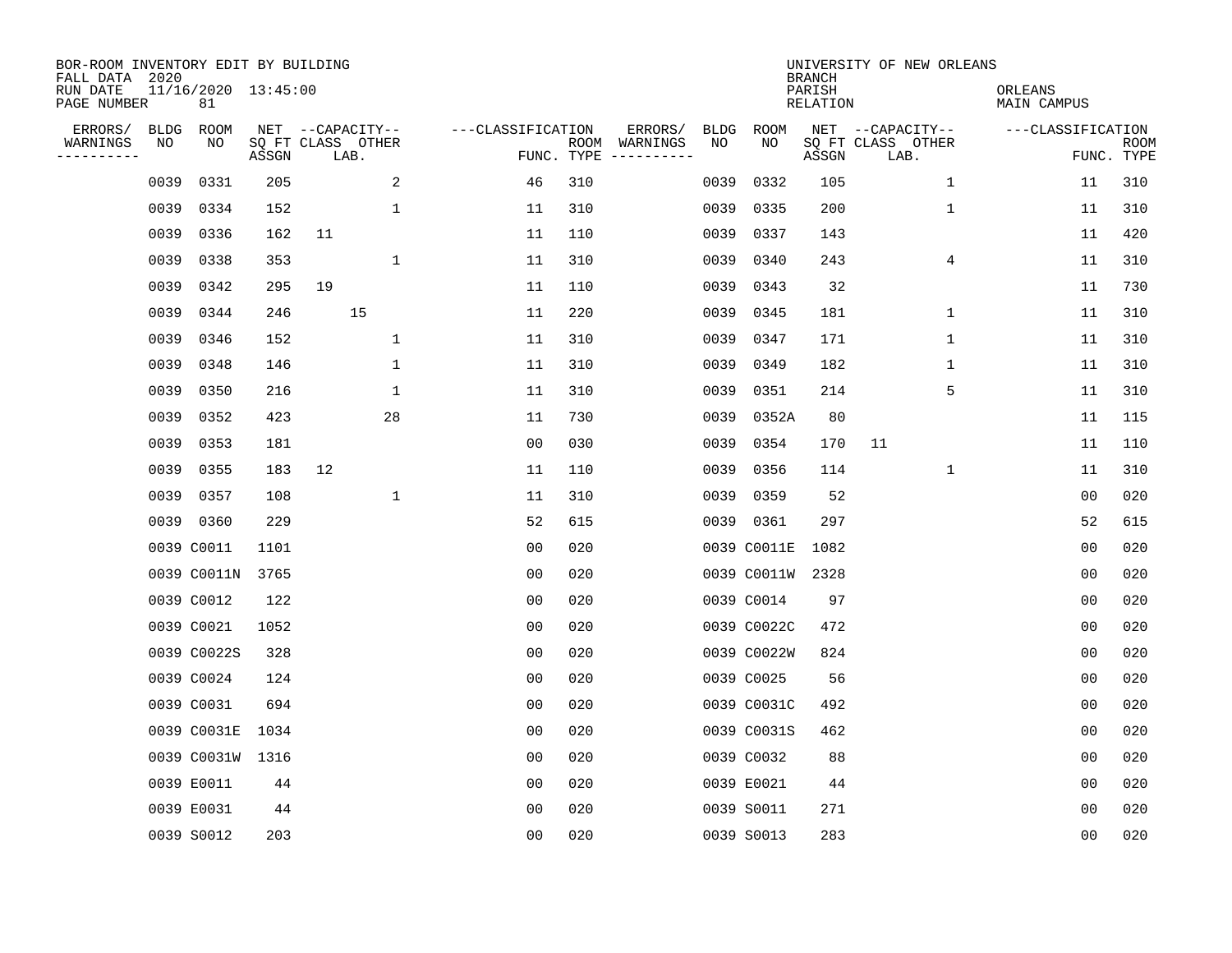| BOR-ROOM INVENTORY EDIT BY BUILDING<br>FALL DATA 2020 |             |                           |       |                           |                   |     |                                      |      |                                                  | <b>BRANCH</b>             | UNIVERSITY OF NEW ORLEANS                                                                                                                           |                                    |                           |
|-------------------------------------------------------|-------------|---------------------------|-------|---------------------------|-------------------|-----|--------------------------------------|------|--------------------------------------------------|---------------------------|-----------------------------------------------------------------------------------------------------------------------------------------------------|------------------------------------|---------------------------|
| RUN DATE<br>PAGE NUMBER                               |             | 11/16/2020 13:45:00<br>82 |       |                           |                   |     |                                      |      |                                                  | PARISH<br><b>RELATION</b> |                                                                                                                                                     | ORLEANS<br><b>MAIN CAMPUS</b>      |                           |
| ERRORS/                                               | <b>BLDG</b> | ROOM                      |       | NET --CAPACITY--          | ---CLASSIFICATION |     | ERRORS/                              | BLDG | <b>ROOM</b>                                      |                           | NET --CAPACITY--                                                                                                                                    | ---CLASSIFICATION                  |                           |
| WARNINGS<br>----------                                | NO          | NO                        | ASSGN | SQ FT CLASS OTHER<br>LAB. |                   |     | ROOM WARNINGS<br>FUNC. TYPE $------$ | NO   | NO                                               | ASSGN                     | SQ FT CLASS OTHER<br>LAB.                                                                                                                           |                                    | <b>ROOM</b><br>FUNC. TYPE |
|                                                       |             | 0039 S0014                | 132   |                           | 0 <sub>0</sub>    | 020 |                                      |      | 0039 S0015                                       | 71                        |                                                                                                                                                     | 00                                 | 020                       |
|                                                       |             | 0039 S0021                | 270   |                           | 0 <sub>0</sub>    | 020 |                                      |      | 0039 S0022                                       | 210                       |                                                                                                                                                     | 00                                 | 020                       |
|                                                       |             | 0039 S0023                | 276   |                           | 0 <sub>0</sub>    | 020 |                                      |      | 0039 S0024                                       | 136                       |                                                                                                                                                     | 0 <sub>0</sub>                     | 020                       |
|                                                       |             | 0039 S0025                | 73    |                           | 0 <sub>0</sub>    | 020 |                                      |      | 0039 S0031                                       | 265                       |                                                                                                                                                     | 0 <sub>0</sub>                     | 020                       |
|                                                       |             | 0039 S0032                | 210   |                           | 0 <sub>0</sub>    | 020 |                                      |      | 0039 S0033                                       | 305                       |                                                                                                                                                     | 00                                 | 020                       |
|                                                       |             | 0039 S0034                | 132   |                           | 0 <sub>0</sub>    | 020 |                                      |      | 0039 V0013                                       | 88                        |                                                                                                                                                     | 0 <sub>0</sub>                     | 020                       |
|                                                       |             | 0039 V0015                | 37    |                           | 0 <sub>0</sub>    | 020 |                                      |      | 0039 V0016                                       | 180                       |                                                                                                                                                     | 0 <sub>0</sub>                     | 020                       |
|                                                       |             | 0039 V0017                | 83    |                           | 0 <sub>0</sub>    | 020 |                                      |      | 0039 V0018                                       | 117                       |                                                                                                                                                     | 0 <sub>0</sub>                     | 020                       |
|                                                       |             | 0039 V0023                | 61    |                           | 0 <sub>0</sub>    | 020 |                                      |      | TOTAL NUMBER CLASSROOMS<br>TOTAL NUMBER LABS 210 |                           | TOTAL ASSIGNABLE & UNASSIGNABLE SQFT:<br>TOTAL NET ASSIGN SQ. FT. IN ROOM FILE<br>TOTAL NUMBER COMPUTER CLASSROOMS<br>TOTAL NUMBER SPECIAL LABS 220 | 79,765<br>57,061<br>16<br>32<br>23 |                           |
|                                                       | 0040        | 0100                      | 981   | 6                         | 63                | 310 |                                      |      | 0040 0100A                                       | 126                       | 1                                                                                                                                                   | 63                                 | 310                       |
|                                                       | 0040        | 0100B                     | 85    |                           | 63                | 315 |                                      | 0040 | 0100C                                            | 160                       | $\mathbf 1$                                                                                                                                         | 63                                 | 310                       |
|                                                       | 0040        | 0100D                     | 108   |                           | 63                | 315 |                                      | 0040 | 0100E                                            | 200                       | $\mathbf 1$                                                                                                                                         | 63                                 | 310                       |
|                                                       | 0040        | 0100F                     | 299   |                           | 63                | 315 |                                      | 0040 | 0100G                                            | 268                       | 1                                                                                                                                                   | 63                                 | 310                       |
|                                                       | 0040        | 0100H                     | 67    |                           | 63                | 315 |                                      | 0040 | 0100I                                            | 342                       | 1                                                                                                                                                   | 63                                 | 310                       |
|                                                       | 0040        | 0100J                     | 126   |                           | 63                | 315 |                                      | 0040 | 0100K                                            | 131                       |                                                                                                                                                     | 63                                 | 315                       |
|                                                       | 0040        | 0100L                     | 103   |                           | 63                | 315 |                                      | 0040 | 0100M                                            | 141                       | 1                                                                                                                                                   | 63                                 | 310                       |
|                                                       | 0040        | 0100N                     | 201   | $\mathbf{1}$              | 63                | 310 |                                      | 0040 | 01000                                            | 123                       | $\mathbf 1$                                                                                                                                         | 63                                 | 310                       |
|                                                       | 0040        | 0100P                     | 210   | 6                         | 63                | 350 |                                      | 0040 | 01000                                            | 73                        |                                                                                                                                                     | 63                                 | 315                       |
|                                                       | 0040        | 0101                      | 185   |                           | 0 <sub>0</sub>    | 030 |                                      | 0040 | 0102                                             | 1003                      | 15                                                                                                                                                  | 11                                 | 220                       |
|                                                       | 0040        | 0103                      | 1607  | 20                        | 11                | 220 |                                      | 0040 | 0103A                                            | 34                        |                                                                                                                                                     | 0 <sub>0</sub>                     | 030                       |
|                                                       | 0040        | 0103B                     | 364   |                           | 11                | 225 |                                      | 0040 | 0103C                                            | 68                        |                                                                                                                                                     | 11                                 | 225                       |
|                                                       | 0040        | 0103D                     | 119   |                           | 11                | 225 |                                      | 0040 | 0104                                             | 645                       | 33                                                                                                                                                  | 11                                 | 220                       |
|                                                       |             | 0040 0105                 | 203   | 4                         | 0 <sub>0</sub>    | 030 |                                      |      | 0040 0106                                        | 203                       | 4                                                                                                                                                   | 0 <sub>0</sub>                     | 030                       |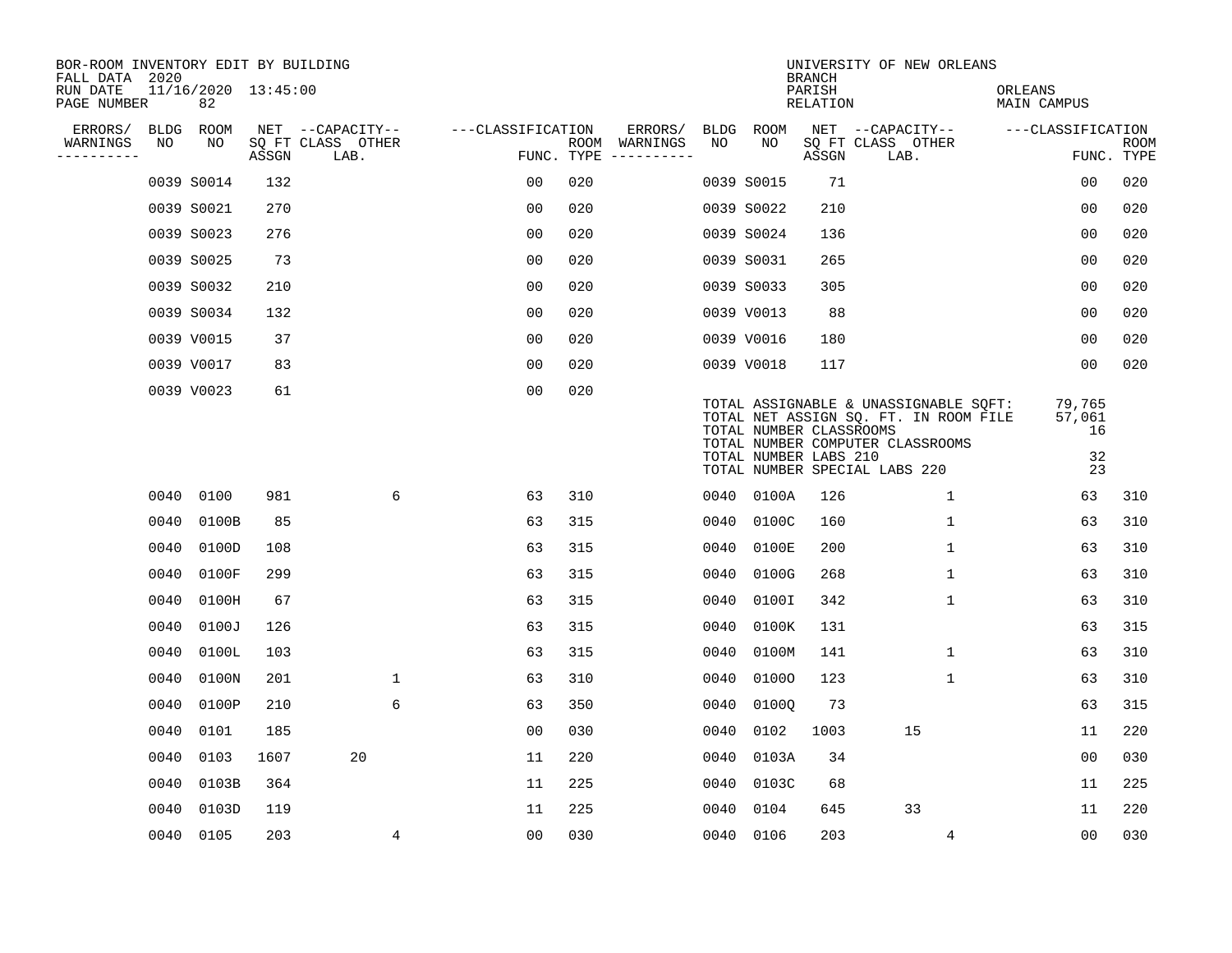| BOR-ROOM INVENTORY EDIT BY BUILDING<br>FALL DATA 2020 |      |                           |       |                           |                   |     |                                      |      |                                                  | <b>BRANCH</b>      | UNIVERSITY OF NEW ORLEANS                                                                                                                           |         |                       |                    |
|-------------------------------------------------------|------|---------------------------|-------|---------------------------|-------------------|-----|--------------------------------------|------|--------------------------------------------------|--------------------|-----------------------------------------------------------------------------------------------------------------------------------------------------|---------|-----------------------|--------------------|
| RUN DATE<br>PAGE NUMBER                               |      | 11/16/2020 13:45:00<br>83 |       |                           |                   |     |                                      |      |                                                  | PARISH<br>RELATION |                                                                                                                                                     | ORLEANS | MAIN CAMPUS           |                    |
| ERRORS/                                               |      | BLDG ROOM                 |       | NET --CAPACITY--          | ---CLASSIFICATION |     | ERRORS/                              |      | BLDG ROOM                                        |                    | NET --CAPACITY--                                                                                                                                    |         | ---CLASSIFICATION     |                    |
| WARNINGS<br>----------                                | NO   | NO                        | ASSGN | SQ FT CLASS OTHER<br>LAB. |                   |     | ROOM WARNINGS<br>FUNC. TYPE $------$ | NO   | NO                                               | ASSGN              | SQ FT CLASS OTHER<br>LAB.                                                                                                                           |         |                       | ROOM<br>FUNC. TYPE |
|                                                       | 0040 | 0107                      | 158   |                           | 00                | 030 |                                      | 0040 | 0108                                             | 156                |                                                                                                                                                     |         | 00                    | 030                |
|                                                       |      | 0040 0109                 | 121   |                           | 0 <sub>0</sub>    | 030 |                                      | 0040 | 0110                                             | 256                |                                                                                                                                                     |         | 00                    | 010                |
|                                                       | 0040 | 0111                      | 552   | $\mathbf 1$               | 63                | 310 |                                      | 0040 | 0112                                             | 90                 | 3                                                                                                                                                   |         | 63                    | 310                |
|                                                       |      | 0040 0112A                | 198   | $\mathbf{1}$              | 63                | 310 |                                      | 0040 | 0112B                                            | 13                 |                                                                                                                                                     |         | 0 <sub>0</sub>        | 030                |
|                                                       | 0040 | 0112C                     | 163   |                           | 63                | 315 |                                      | 0040 | 0112D                                            | 97                 |                                                                                                                                                     |         | 63                    | 315                |
|                                                       |      | 0040 0112E                | 247   |                           | 63                | 315 |                                      |      | 0040 0113                                        | 4623               | 3                                                                                                                                                   |         | 63                    | 315                |
|                                                       |      | 0040 0114                 | 332   |                           | 0 <sub>0</sub>    | 030 |                                      |      | 0040 0115                                        | 419                |                                                                                                                                                     |         | 0 <sub>0</sub>        | 030                |
|                                                       |      | 0040 C0001                | 1094  |                           | 0 <sub>0</sub>    | 020 |                                      |      | 0040 C0002                                       | 216                |                                                                                                                                                     |         | 0 <sub>0</sub>        | 020                |
|                                                       |      | 0040 C0003                | 56    |                           | 0 <sub>0</sub>    | 020 |                                      |      | 0040 C0004                                       | 455                |                                                                                                                                                     |         | 00                    | 020                |
|                                                       |      | 0040 V0001                | 80    |                           | 00                | 020 |                                      |      | 0040 V0002                                       | 115                |                                                                                                                                                     |         | 0 <sub>0</sub>        | 020                |
|                                                       |      | 0040 V0003                | 56    |                           | 00                | 020 |                                      |      | TOTAL NUMBER CLASSROOMS<br>TOTAL NUMBER LABS 210 |                    | TOTAL ASSIGNABLE & UNASSIGNABLE SQFT:<br>TOTAL NET ASSIGN SQ. FT. IN ROOM FILE<br>TOTAL NUMBER COMPUTER CLASSROOMS<br>TOTAL NUMBER SPECIAL LABS 220 |         | 17,672<br>13,520<br>3 |                    |
|                                                       |      | 0041 0100                 | 1280  |                           | 72                | 725 |                                      |      | TOTAL NUMBER CLASSROOMS<br>TOTAL NUMBER LABS 210 |                    | TOTAL ASSIGNABLE & UNASSIGNABLE SQFT:<br>TOTAL NET ASSIGN SQ. FT. IN ROOM FILE<br>TOTAL NUMBER COMPUTER CLASSROOMS<br>TOTAL NUMBER SPECIAL LABS 220 |         | 1,280<br>1,280        |                    |
|                                                       |      | 0042 0100                 | 624   |                           | 45                | 730 |                                      |      | TOTAL NUMBER CLASSROOMS<br>TOTAL NUMBER LABS 210 |                    | TOTAL ASSIGNABLE & UNASSIGNABLE SQFT:<br>TOTAL NET ASSIGN SQ. FT. IN ROOM FILE<br>TOTAL NUMBER COMPUTER CLASSROOMS<br>TOTAL NUMBER SPECIAL LABS 220 |         | 624<br>624            |                    |
|                                                       |      | 0043 0001                 | 2383  |                           | 00                | 030 |                                      |      | 0043 1001                                        | 1155               | 91                                                                                                                                                  |         | 11                    | 110                |
|                                                       |      | 0043 1002                 | 223   | $\mathbf{1}$              | 46                | 310 |                                      |      | 0043 1003                                        | 560                | 37                                                                                                                                                  |         | 11                    | 310                |
|                                                       |      | 0043 1004                 | 209   | $\mathbf{1}$              | 46                | 310 |                                      |      | 0043 1005                                        | 27                 |                                                                                                                                                     |         | 00                    | 030                |
|                                                       |      | 0043 1006                 | 787   | 4                         | 22                | 250 |                                      |      | 0043 1006A                                       | 183                |                                                                                                                                                     |         | 22                    | 255                |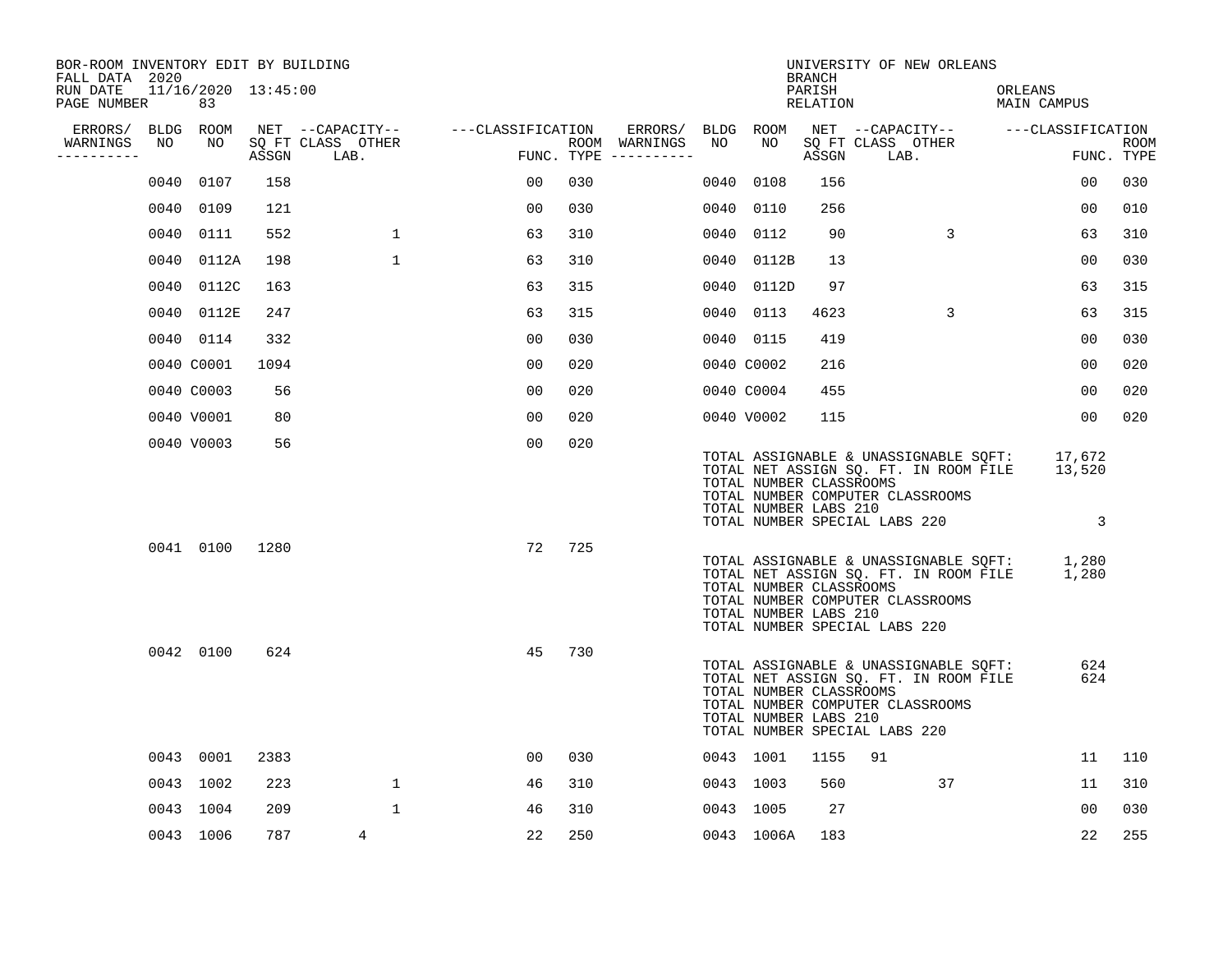| BOR-ROOM INVENTORY EDIT BY BUILDING<br>FALL DATA 2020 |             |                           |       |                           |                   |                    |                         |             |             | <b>BRANCH</b>             | UNIVERSITY OF NEW ORLEANS |   |                        |                           |  |
|-------------------------------------------------------|-------------|---------------------------|-------|---------------------------|-------------------|--------------------|-------------------------|-------------|-------------|---------------------------|---------------------------|---|------------------------|---------------------------|--|
| RUN DATE<br>PAGE NUMBER                               |             | 11/16/2020 13:45:00<br>84 |       |                           |                   |                    |                         |             |             | PARISH<br><b>RELATION</b> |                           |   | ORLEANS<br>MAIN CAMPUS |                           |  |
| ERRORS/                                               | <b>BLDG</b> | ROOM                      |       | NET --CAPACITY--          | ---CLASSIFICATION |                    | ERRORS/                 | <b>BLDG</b> | <b>ROOM</b> |                           | NET --CAPACITY--          |   | ---CLASSIFICATION      |                           |  |
| WARNINGS<br>----------                                | NO          | NO                        | ASSGN | SQ FT CLASS OTHER<br>LAB. |                   | ROOM<br>FUNC. TYPE | WARNINGS<br>----------- | NO          | NO          | ASSGN                     | SQ FT CLASS OTHER<br>LAB. |   |                        | <b>ROOM</b><br>FUNC. TYPE |  |
|                                                       | 0043        | 1007                      | 221   | 2                         | 11                | 315                |                         | 0043        | 1008        | 1320                      | 27                        |   | 11                     | 210                       |  |
|                                                       |             | 0043 1008A                | 308   |                           | 22                | 255                |                         |             | 0043 1009   | 81                        |                           |   | 11                     | 750                       |  |
|                                                       |             | 0043 1011                 | 189   | $\mathbf{1}$              | 11                | 310                |                         |             | 0043 1012   | 217                       |                           | 1 | 46                     | 310                       |  |
|                                                       |             | 0043 1013                 | 792   | 4                         | 22                | 250                |                         |             | 0043 1013A  | 138                       | $\mathbf{1}$              |   | 22                     | 250                       |  |
|                                                       |             | 0043 1013B                | 142   | $\mathbf 1$               | 22                | 250                |                         |             | 0043 1014   | 87                        |                           |   | 00                     | 030                       |  |
|                                                       |             | 0043 1015                 | 811   | 6                         | 11                | 250                |                         |             | 0043 1016   | 232                       |                           |   | 46                     | 315                       |  |
|                                                       |             | 0043 1017                 | 188   | $\mathbf{1}$              | 22                | 310                |                         |             | 0043 1018   | 190                       | 2                         |   | 22                     | 250                       |  |
|                                                       |             | 0043 1019                 | 196   | $\mathbf{1}$              | 46                | 310                |                         |             | 0043 1020   | 176                       |                           |   | 46                     | 315                       |  |
|                                                       |             | 0043 1021                 | 174   | $\mathbf{1}$              | 46                | 310                |                         | 0043        | 1022        | 173                       |                           | 1 | 46                     | 310                       |  |
|                                                       |             | 0043 1023                 | 238   | $\mathbf{1}$              | 46                | 310                |                         |             | 0043 1023A  | 69                        |                           |   | 46                     | 315                       |  |
|                                                       |             | 0043 1024                 | 1282  | 6                         | 11                | 210                |                         |             | 0043 1024A  | 181                       | 4                         |   | 11                     | 210                       |  |
|                                                       |             | 0043 1025                 | 176   | $\mathbf{1}$              | 11                | 310                |                         |             | 0043 1026   | 1350                      | 24                        |   | 11                     | 210                       |  |
|                                                       |             | 0043 1026A                | 245   |                           | 11                | 215                |                         | 0043        | 1026B       | 204                       | $\overline{4}$            |   | 11                     | 210                       |  |
|                                                       |             | 0043 1027                 | 210   | 2                         | 22                | 250                |                         |             | 0043 1029   | 195                       |                           | 1 | 11                     | 310                       |  |
|                                                       |             | 0043 1030                 | 179   | $\overline{c}$            | 22                | 250                |                         |             | 0043 1031   | 251                       |                           | 1 | 11                     | 310                       |  |
|                                                       |             | 0043 1032                 | 179   | 2                         | 11                | 210                |                         |             | 0043 1033   | 351                       | 4                         |   | 22                     | 250                       |  |
|                                                       |             | 0043 1033A                | 251   |                           | 22                | 255                |                         | 0043        | 1034        | 204                       | 2                         |   | 22                     | 250                       |  |
|                                                       |             | 0043 1036                 | 199   | 2                         | 22                | 250                |                         |             | 0043 1037   | 48                        |                           |   | 0 <sub>0</sub>         | 030                       |  |
|                                                       |             | 0043 1039                 | 273   | $\mathbf{1}$              | 11                | 310                |                         |             | 0043 1039A  | 91                        |                           |   | 11                     | 315                       |  |
|                                                       |             | 0043 1040                 | 216   | 2                         | 22                | 250                |                         |             | 0043 1041   | 646                       | 5                         |   | 22                     | 250                       |  |
|                                                       |             | 0043 1041A                | 244   |                           | 22                | 255                |                         |             | 0043 1042   | 204                       | 2                         |   | 22                     | 250                       |  |
|                                                       |             | 0043 1043                 | 165   | $\mathbf{1}$              | 11                | 310                |                         |             | 0043 1044   | 221                       | 5                         |   | 22                     | 250                       |  |
|                                                       |             | 0043 1045                 | 179   | 1                         | 11                | 310                |                         |             | 0043 1046   | 158                       | 2                         |   | 22                     | 250                       |  |
|                                                       | 0043        | 1047                      | 187   | $\mathbf{1}$              | 22                | 310                |                         |             | 0043 1048   | 1113                      | 8                         |   | 11                     | 250                       |  |
|                                                       |             | 0043 1048A                | 200   |                           | 11                | 255                |                         |             | 0043 1048B  | 145                       | $\mathbf 1$               |   | 11                     | 255                       |  |
|                                                       |             | 0043 1048C                | 108   | 1                         | 11                | 255                |                         |             | 0043 1048D  | 103                       |                           |   | 11                     | 255                       |  |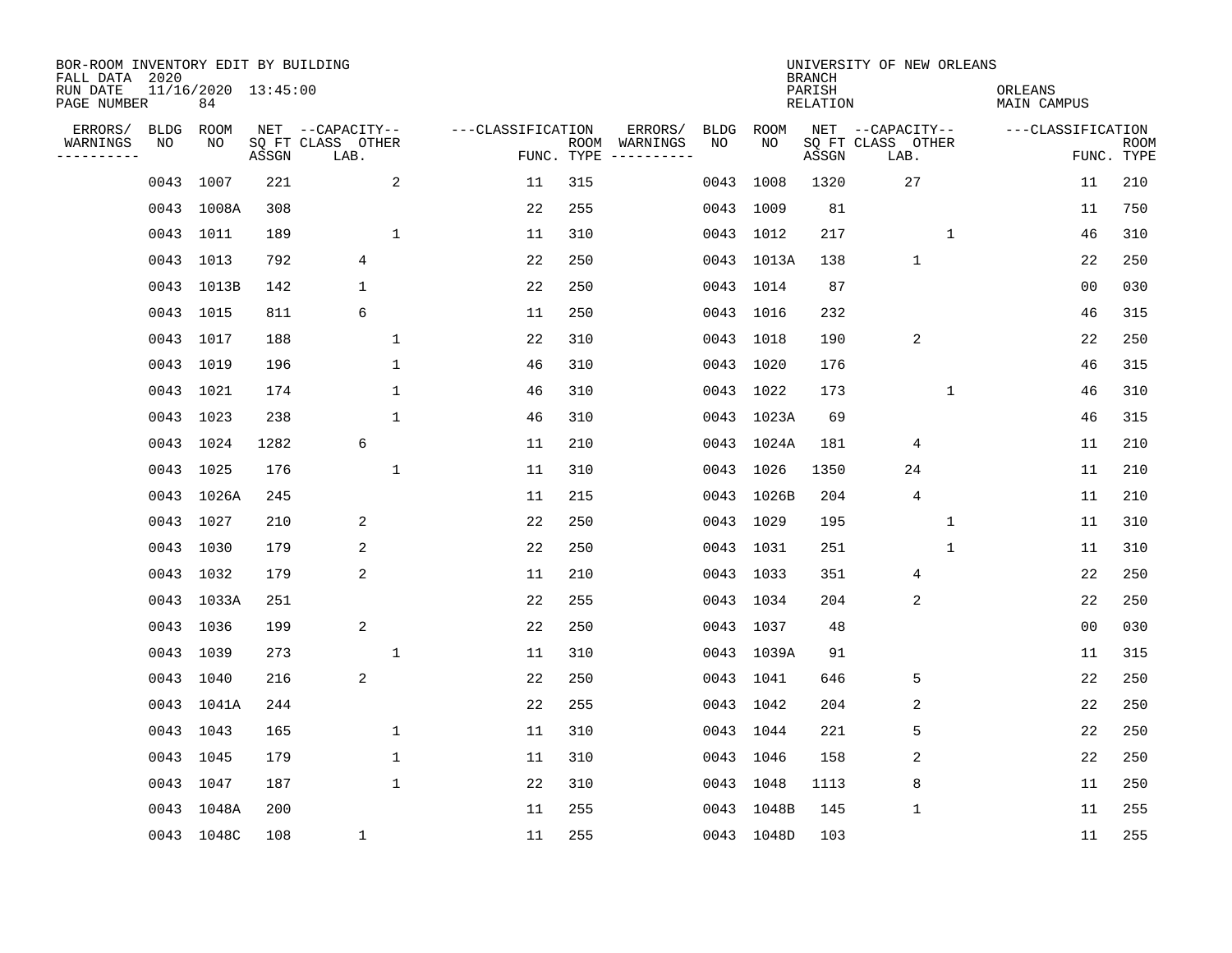| BOR-ROOM INVENTORY EDIT BY BUILDING<br>FALL DATA 2020 |                           |       |                                               |                   |                    |                                                                                                                                                                                                                                                                                                                                                                                                                                                                                                                         |              | <b>BRANCH</b>      | UNIVERSITY OF NEW ORLEANS                     |                        |                   |                           |
|-------------------------------------------------------|---------------------------|-------|-----------------------------------------------|-------------------|--------------------|-------------------------------------------------------------------------------------------------------------------------------------------------------------------------------------------------------------------------------------------------------------------------------------------------------------------------------------------------------------------------------------------------------------------------------------------------------------------------------------------------------------------------|--------------|--------------------|-----------------------------------------------|------------------------|-------------------|---------------------------|
| RUN DATE<br>PAGE NUMBER                               | 11/16/2020 13:45:00<br>85 |       |                                               |                   |                    |                                                                                                                                                                                                                                                                                                                                                                                                                                                                                                                         |              | PARISH<br>RELATION |                                               | ORLEANS<br>MAIN CAMPUS |                   |                           |
| ERRORS/<br>BLDG<br>WARNINGS<br>NO<br>---------        | ROOM<br>NO                | ASSGN | NET --CAPACITY--<br>SQ FT CLASS OTHER<br>LAB. | ---CLASSIFICATION | ROOM<br>FUNC. TYPE | ERRORS/<br><b>BLDG</b><br>WARNINGS<br>NO<br>$\begin{tabular}{ccccccccc} \multicolumn{2}{c }{\multicolumn{2}{c }{\multicolumn{2}{c }{\multicolumn{2}{c }{\multicolumn{2}{c}}}} & \multicolumn{2}{c }{\multicolumn{2}{c }{\multicolumn{2}{c }{\multicolumn{2}{c}}}} & \multicolumn{2}{c }{\multicolumn{2}{c }{\multicolumn{2}{c }{\multicolumn{2}{c}}}} & \multicolumn{2}{c }{\multicolumn{2}{c }{\multicolumn{2}{c }{\multicolumn{2}{c}}}} & \multicolumn{2}{c }{\multicolumn{2}{c }{\multicolumn{2}{c }{\multicolumn{2$ | ROOM<br>NO   | ASSGN              | NET --CAPACITY--<br>SQ FT CLASS OTHER<br>LAB. |                        | ---CLASSIFICATION | <b>ROOM</b><br>FUNC. TYPE |
| 0043                                                  | 1048E                     | 165   | $\mathbf 1$                                   | 11                | 255                | 0043                                                                                                                                                                                                                                                                                                                                                                                                                                                                                                                    | 1048F        | 164                | $\mathbf{1}$                                  |                        | 11                | 255                       |
|                                                       | 0043 1048G                | 164   | 1                                             | 11                | 255                |                                                                                                                                                                                                                                                                                                                                                                                                                                                                                                                         | 0043 1048H   | 168                | $\mathbf{1}$                                  |                        | 11                | 255                       |
|                                                       | 0043 1050                 | 212   | 2                                             | 22                | 250                |                                                                                                                                                                                                                                                                                                                                                                                                                                                                                                                         | 0043 1050A   | 334                |                                               |                        | 22                | 255                       |
|                                                       | 0043 1051                 | 538   | 20                                            | 11                | 110                |                                                                                                                                                                                                                                                                                                                                                                                                                                                                                                                         | 0043 1051A   | 99                 |                                               |                        | 11                | 115                       |
|                                                       | 0043 1052                 | 213   | 2                                             | 22                | 250                | 0043                                                                                                                                                                                                                                                                                                                                                                                                                                                                                                                    | 1053         | 1091               | 91                                            |                        | 11                | 110                       |
|                                                       | 0043 1053A                | 150   |                                               | 11                | 730                |                                                                                                                                                                                                                                                                                                                                                                                                                                                                                                                         | 0043 1054    | 115                |                                               |                        | 0 <sub>0</sub>    | 030                       |
|                                                       | 0043 1055                 | 159   | 6                                             | 11                | 680                |                                                                                                                                                                                                                                                                                                                                                                                                                                                                                                                         | 0043 1056    | 76                 |                                               |                        | 0 <sub>0</sub>    | 010                       |
|                                                       | 0043 1058                 | 131   | 2                                             | 22                | 250                |                                                                                                                                                                                                                                                                                                                                                                                                                                                                                                                         | 0043 1059    | 178                |                                               | $\mathbf{1}$           | 11                | 310                       |
|                                                       | 0043 1061                 | 118   |                                               | 0 <sub>0</sub>    | 010                |                                                                                                                                                                                                                                                                                                                                                                                                                                                                                                                         | 0043<br>1062 | 195                | 2                                             |                        | 22                | 250                       |
|                                                       | 0043 1062B                | 267   | $\mathbf{1}$                                  | 11                | 310                |                                                                                                                                                                                                                                                                                                                                                                                                                                                                                                                         | 0043 1063    | 73                 |                                               |                        | 0 <sub>0</sub>    | 010                       |
|                                                       | 0043 1064                 | 203   | 2                                             | 22                | 250                |                                                                                                                                                                                                                                                                                                                                                                                                                                                                                                                         | 0043 1065    | 893                | 5                                             |                        | 11                | 220                       |
|                                                       | 0043 1065A                | 195   |                                               | 11                | 215                |                                                                                                                                                                                                                                                                                                                                                                                                                                                                                                                         | 0043 1066    | 450                | 4                                             |                        | 22                | 250                       |
|                                                       | 0043 1066A                | 217   |                                               | 22                | 255                | 0043                                                                                                                                                                                                                                                                                                                                                                                                                                                                                                                    | 1067         | 158                |                                               |                        | 22                | 225                       |
|                                                       | 0043 1068                 | 109   | $\mathbf{1}$                                  | 22                | 250                |                                                                                                                                                                                                                                                                                                                                                                                                                                                                                                                         | 0043 1068A   | 122                | $\mathbf{1}$                                  |                        | 22                | 250                       |
|                                                       | 0043 1069                 | 1238  | $\mathbf{1}$                                  | 22                | 720                |                                                                                                                                                                                                                                                                                                                                                                                                                                                                                                                         | 0043 1069A   | 80                 |                                               | 2                      | 0 <sub>0</sub>    | 030                       |
|                                                       | 0043 1069B                | 181   |                                               | 22                | 720                |                                                                                                                                                                                                                                                                                                                                                                                                                                                                                                                         | 0043 1070    | 2039               |                                               |                        | 11                | 215                       |
|                                                       | 0043 1070A                | 152   |                                               | 11                | 215                |                                                                                                                                                                                                                                                                                                                                                                                                                                                                                                                         | 0043 1070B   | 408                |                                               |                        | 22                | 720                       |
|                                                       | 0043 1072                 | 864   | 24                                            | 11                | 210                |                                                                                                                                                                                                                                                                                                                                                                                                                                                                                                                         | 0043 1072B   | 251                | 24                                            |                        | 11                | 210                       |
|                                                       | 0043 1073                 | 630   | 24                                            | 11                | 210                |                                                                                                                                                                                                                                                                                                                                                                                                                                                                                                                         | 0043 1074    | 861                | 24                                            |                        | 11                | 210                       |
|                                                       | 0043 1074A                | 336   |                                               | 11                | 215                |                                                                                                                                                                                                                                                                                                                                                                                                                                                                                                                         | 0043 1075    | 692                | 16                                            |                        | 11                | 210                       |
|                                                       | 0043 1075A                | 115   |                                               | 11                | 215                |                                                                                                                                                                                                                                                                                                                                                                                                                                                                                                                         | 0043 1075B   | 116                | 2                                             |                        | 11                | 210                       |
|                                                       | 0043 1075C                | 79    |                                               | 11                | 215                |                                                                                                                                                                                                                                                                                                                                                                                                                                                                                                                         | 0043 1075D   | 95                 |                                               |                        | 11                | 215                       |
|                                                       | 0043 1077                 | 624   | 24                                            | 11                | 210                |                                                                                                                                                                                                                                                                                                                                                                                                                                                                                                                         | 0043 1079    | 642                | 24                                            |                        | 11                | 210                       |
|                                                       | 0043 1081                 | 576   | 24                                            | 11                | 210                |                                                                                                                                                                                                                                                                                                                                                                                                                                                                                                                         | 0043 1083    | 54                 |                                               | $\mathbf{1}$           | 0 <sub>0</sub>    | 030                       |
|                                                       | 0043 1085                 | 100   | $\mathbf{1}$                                  | 11                | 310                |                                                                                                                                                                                                                                                                                                                                                                                                                                                                                                                         | 0043 1085A   | 853                |                                               |                        | 11                | 215                       |
|                                                       | 0043 1086                 | 882   | 24                                            | 11                | 210                |                                                                                                                                                                                                                                                                                                                                                                                                                                                                                                                         | 0043 1088    | 872                | 24                                            |                        | 11                | 210                       |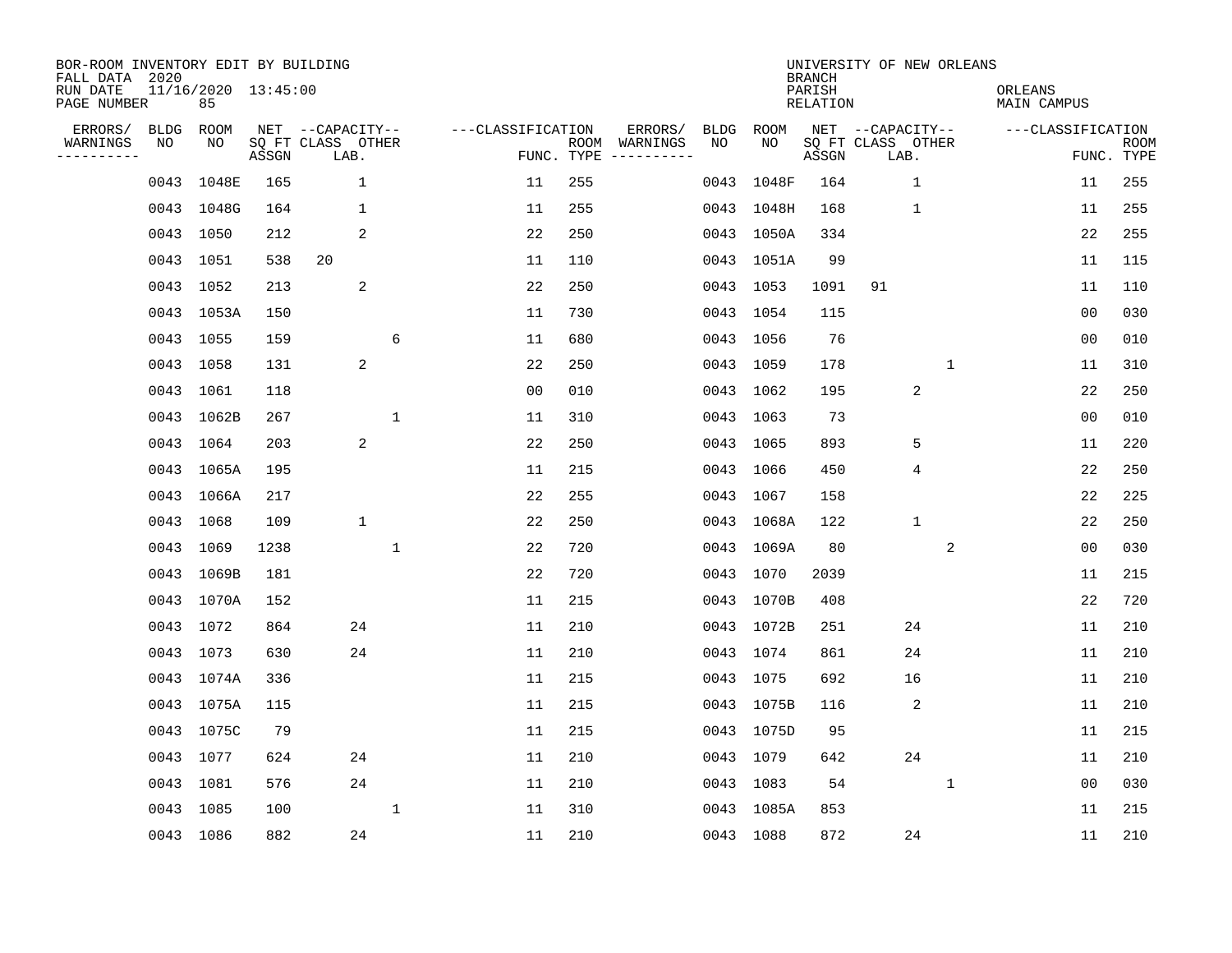| BOR-ROOM INVENTORY EDIT BY BUILDING<br>FALL DATA 2020 |             |                           |       |                           |                   |                    |                         |      |             | <b>BRANCH</b>             | UNIVERSITY OF NEW ORLEANS |                               |                   |                           |
|-------------------------------------------------------|-------------|---------------------------|-------|---------------------------|-------------------|--------------------|-------------------------|------|-------------|---------------------------|---------------------------|-------------------------------|-------------------|---------------------------|
| RUN DATE<br>PAGE NUMBER                               |             | 11/16/2020 13:45:00<br>86 |       |                           |                   |                    |                         |      |             | PARISH<br><b>RELATION</b> |                           | ORLEANS<br><b>MAIN CAMPUS</b> |                   |                           |
| ERRORS/                                               | <b>BLDG</b> | ROOM                      |       | NET --CAPACITY--          | ---CLASSIFICATION |                    | ERRORS/                 | BLDG | <b>ROOM</b> |                           | NET --CAPACITY--          |                               | ---CLASSIFICATION |                           |
| WARNINGS<br>----------                                | NO          | NO                        | ASSGN | SQ FT CLASS OTHER<br>LAB. |                   | ROOM<br>FUNC. TYPE | WARNINGS<br>----------- | NO   | NO          | ASSGN                     | SQ FT CLASS OTHER<br>LAB. |                               |                   | <b>ROOM</b><br>FUNC. TYPE |
|                                                       | 0043        | 1088A                     | 320   | 6                         | 11                | 210                |                         | 0043 | 1089        | 26                        |                           |                               | 00                | 030                       |
|                                                       |             | 0043 1094                 | 40    |                           | 0 <sub>0</sub>    | 030                |                         |      | 0043 1095   | 406                       |                           |                               | 00                | 030                       |
|                                                       |             | 0043 1096                 | 548   | 20                        | 92                | 650                |                         |      | 0043 1096C  | 11                        |                           |                               | 00                | 010                       |
|                                                       |             | 0043 1096D                | 120   | 3                         | 0 <sub>0</sub>    | 030                |                         |      | 0043 1096E  | 143                       | 3                         |                               | 0 <sub>0</sub>    | 030                       |
|                                                       | 0043        | 1097                      | 263   | 8                         | 0 <sub>0</sub>    | 030                |                         |      | 0043 1099   | 181                       | 3                         |                               | 0 <sub>0</sub>    | 030                       |
|                                                       |             | 0043 1100                 | 372   | 2                         | 53                | 310                |                         |      | 0043 1100A  | 97                        | $\mathbf{1}$              |                               | 53                | 310                       |
|                                                       | 0043        | 1100B                     | 111   | $\mathbf{1}$              | 46                | 310                |                         | 0043 | 1101        | 308                       |                           |                               | 0 <sub>0</sub>    | 030                       |
|                                                       | 0043        | 2001                      | 247   | $\mathbf{1}$              | 11                | 310                |                         | 0043 | 2002        | 648                       | 15                        |                               | 22                | 210                       |
|                                                       | 0043        | 2003                      | 233   | 2                         | 22                | 315                |                         | 0043 | 2004        | 238                       | $\mathbf 1$               |                               | 11                | 310                       |
|                                                       | 0043        | 2005                      | 231   | $\mathbf{1}$              | 22                | 310                |                         | 0043 | 2006        | 146                       |                           |                               | 22                | 350                       |
|                                                       | 0043        | 2006A                     | 205   | $\mathbf 1$               | 22                | 350                |                         | 0043 | 2007        | 242                       | $\mathbf 1$               |                               | 22                | 310                       |
|                                                       | 0043        | 2008                      | 184   | $\mathbf 1$               | 22                | 310                |                         | 0043 | 2009        | 208                       | 1                         |                               | 22                | 310                       |
|                                                       | 0043        | 2010                      | 163   | $\mathbf 1$               | 11                | 310                |                         | 0043 | 2011        | 199                       | 1                         |                               | 22                | 310                       |
|                                                       | 0043        | 2012                      | 240   | $\mathbf 1$               | 11                | 310                |                         | 0043 | 2013        | 187                       | 1                         |                               | 22                | 310                       |
|                                                       | 0043        | 2014                      | 217   | $\mathbf{1}$              | 11                | 310                |                         | 0043 | 2015        | 212                       | 1                         |                               | 22                | 310                       |
|                                                       | 0043        | 2016                      | 112   | $\mathbf 1$               | 11                | 310                |                         | 0043 | 2017        | 27                        |                           |                               | 00                | 030                       |
|                                                       | 0043        | 2018                      | 114   | 1                         | 11                | 310                |                         | 0043 | 2019        | 1108                      | 3                         |                               | 22                | 250                       |
|                                                       | 0043        | 2019A                     | 387   | 3                         | 22                | 310                |                         | 0043 | 2020        | 117                       | 1                         |                               | 11                | 310                       |
|                                                       | 0043        | 2021                      | 1113  | 3                         | 22                | 250                |                         | 0043 | 2022        | 208                       | $\mathbf{1}$              |                               | 11                | 310                       |
|                                                       | 0043        | 2023                      | 250   | 1                         | 22                | 250                |                         | 0043 | 2024        | 222                       | 2                         |                               | 22                | 250                       |
|                                                       | 0043        | 2025                      | 835   | 4                         | 22                | 250                |                         | 0043 | 2026        | 216                       | 2                         |                               | 22                | 250                       |
|                                                       | 0043        | 2027                      | 830   | 4                         | 22                | 250                |                         | 0043 | 2028        | 230                       | 2                         |                               | 22                | 250                       |
|                                                       | 0043        | 2029                      | 125   |                           | 22                | 730                |                         | 0043 | 2030        | 216                       | 2                         |                               | 22                | 250                       |
|                                                       | 0043        | 2032                      | 154   | 2                         | 22                | 250                |                         | 0043 | 2033        | 196                       |                           |                               | 0 <sub>0</sub>    | 030                       |
|                                                       | 0043        | 2035                      | 1192  | 24                        | 11                | 210                |                         | 0043 | 2036        | 237                       | 2                         |                               | 22                | 250                       |
|                                                       |             | 0043 2037                 | 237   |                           | 22                | 255                |                         |      | 0043 2038   | 194                       | $\overline{\mathbf{c}}$   |                               | 52                | 250                       |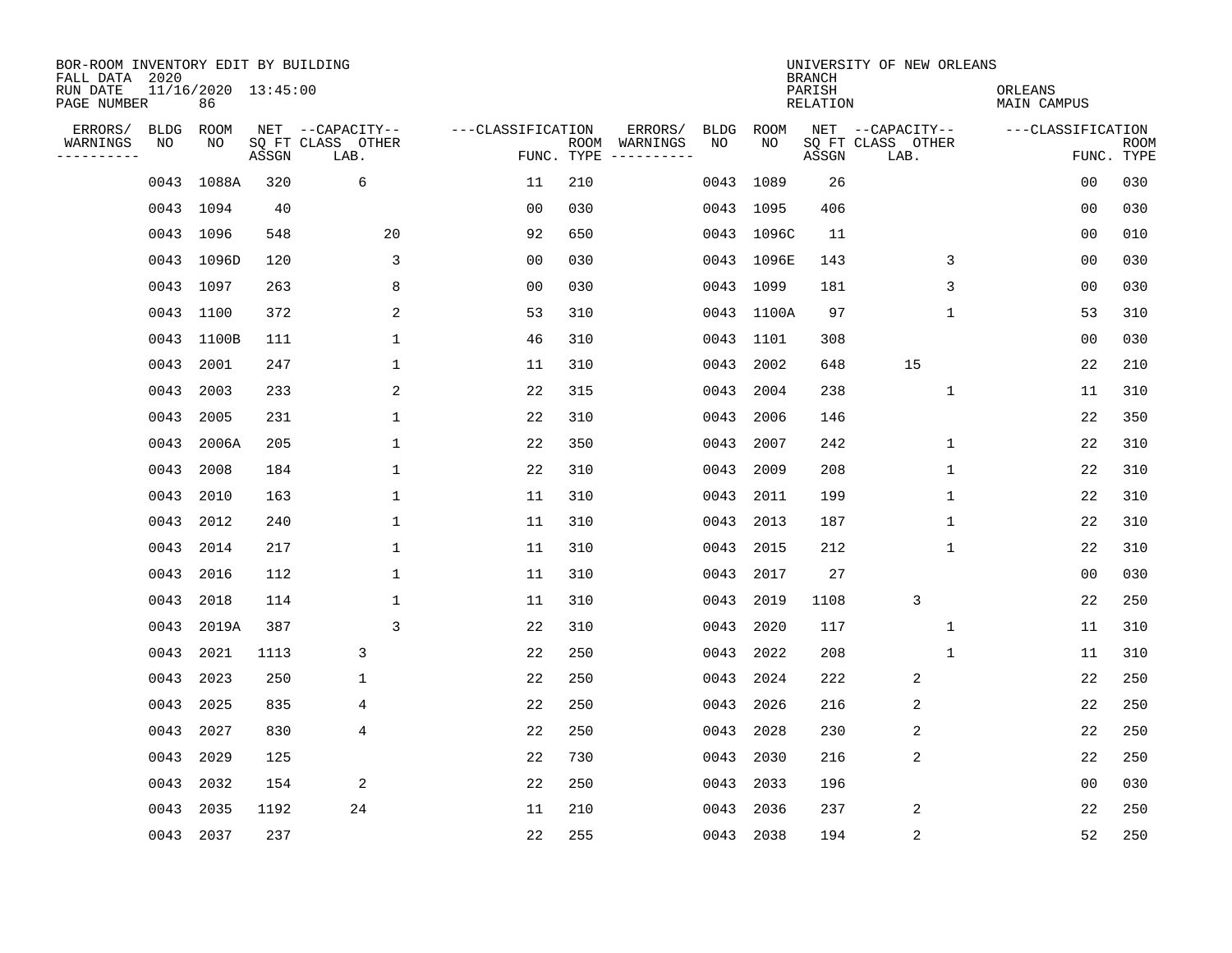| BOR-ROOM INVENTORY EDIT BY BUILDING<br>FALL DATA 2020<br>RUN DATE |                   | 11/16/2020 13:45:00 |       |                                               |              |                   |            |                                                                                                                                        |            |            | <b>BRANCH</b><br>PARISH | UNIVERSITY OF NEW ORLEANS                     |                | ORLEANS           |                |                           |
|-------------------------------------------------------------------|-------------------|---------------------|-------|-----------------------------------------------|--------------|-------------------|------------|----------------------------------------------------------------------------------------------------------------------------------------|------------|------------|-------------------------|-----------------------------------------------|----------------|-------------------|----------------|---------------------------|
| PAGE NUMBER                                                       |                   | 87                  |       |                                               |              |                   |            |                                                                                                                                        |            |            | <b>RELATION</b>         |                                               |                | MAIN CAMPUS       |                |                           |
| ERRORS/<br>WARNINGS<br>---------                                  | <b>BLDG</b><br>NO | ROOM<br>NO          | ASSGN | NET --CAPACITY--<br>SQ FT CLASS OTHER<br>LAB. |              | ---CLASSIFICATION | FUNC. TYPE | ERRORS/<br>ROOM WARNINGS<br>$\begin{tabular}{ccccccccc} - & - & - & - & - & - & - & - \\ & - & - & - & - & - & - & - \\ \end{tabular}$ | BLDG<br>NO | ROOM<br>NO | ASSGN                   | NET --CAPACITY--<br>SQ FT CLASS OTHER<br>LAB. |                | ---CLASSIFICATION |                | <b>ROOM</b><br>FUNC. TYPE |
|                                                                   | 0043              | 2039                | 483   | 10                                            |              | 22                | 250        |                                                                                                                                        | 0043       | 2040       | 192                     |                                               | $\mathbf{1}$   |                   | 52             | 250                       |
|                                                                   | 0043              | 2041                | 604   | 10                                            |              | 11                | 220        |                                                                                                                                        | 0043       | 2042       | 334                     |                                               | $\overline{2}$ |                   | 22             | 250                       |
|                                                                   | 0043              | 2043                | 452   | 2                                             |              | 22                | 250        |                                                                                                                                        | 0043       | 2043A      | 74                      |                                               | $\mathbf{1}$   |                   | 22             | 250                       |
|                                                                   | 0043              | 2043B               | 110   | $\mathbf{1}$                                  |              | 22                | 250        |                                                                                                                                        | 0043       | 2045       | 90                      |                                               |                |                   | 22             | 730                       |
|                                                                   | 0043              | 2046A               | 138   |                                               | $\mathbf{1}$ | 52                | 310        |                                                                                                                                        | 0043       | 2046B      | 138                     |                                               | $\mathbf 1$    |                   | 52             | 310                       |
|                                                                   | 0043              | 2046C               | 99    |                                               | 1            | 11                | 315        |                                                                                                                                        | 0043       | 2046D      | 196                     |                                               | $\mathbf 1$    |                   | 11             | 310                       |
|                                                                   | 0043              | 2046F               | 150   |                                               | $\mathbf 1$  | 52                | 310        |                                                                                                                                        | 0043       | 2046G      | 98                      |                                               | $\mathbf 1$    |                   | 52             | 310                       |
|                                                                   | 0043              | 2046H               | 112   |                                               | $\mathbf 1$  | 52                | 310        |                                                                                                                                        | 0043       | 2047       | 526                     |                                               | 2              |                   | 22             | 250                       |
|                                                                   | 0043              | 2047A               | 99    |                                               |              | 22                | 255        |                                                                                                                                        | 0043       | 2047B      | 73                      |                                               | $\mathbf 1$    |                   | 11             | 255                       |
|                                                                   | 0043              | 2048                | 483   |                                               | 3            | 52                | 310        |                                                                                                                                        | 0043       | 2048A      | 63                      |                                               |                |                   | 52             | 315                       |
|                                                                   | 0043              | 2048B               | 198   |                                               | $\mathbf{1}$ | 52                | 315        |                                                                                                                                        | 0043       | 2049       | 1106                    | 89                                            |                |                   | 11             | 110                       |
|                                                                   | 0043              | 2050                | 76    |                                               |              | 0 <sub>0</sub>    | 030        |                                                                                                                                        | 0043       | 2051       | 563                     |                                               |                |                   | 11             | 215                       |
|                                                                   | 0043              | 2052                | 370   | 25                                            |              | 11                | 110        |                                                                                                                                        | 0043       | 2053       | 42                      |                                               |                |                   | 22             | 575                       |
|                                                                   | 0043              | 2057                | 36    |                                               |              | 22                | 575        |                                                                                                                                        | 0043       | 2058       | 129                     |                                               | 1              |                   | 11             | 315                       |
|                                                                   | 0043              | 2060                | 552   | 6                                             |              | 52                | 250        |                                                                                                                                        | 0043       | 2061       | 192                     |                                               |                |                   | 22             | 570                       |
|                                                                   | 0043              | 2062                | 605   |                                               | 20           | 52                | 410        |                                                                                                                                        | 0043       | 2063       | 154                     |                                               |                |                   | 22             | 575                       |
|                                                                   | 0043              | 2064                | 225   |                                               | $\mathbf 1$  | 11                | 310        |                                                                                                                                        | 0043       | 2065       | 87                      |                                               |                |                   | 22             | 575                       |
|                                                                   | 0043              | 2066                | 184   |                                               | $\mathbf{1}$ | 52                | 310        |                                                                                                                                        | 0043       | 2067       | 994                     | 24                                            |                |                   | 11             | 210                       |
|                                                                   | 0043              | 2067A               | 392   |                                               |              | 11                | 215        |                                                                                                                                        | 0043       | 2068       | 706                     | 59                                            |                |                   | 11             | 110                       |
|                                                                   | 0043              | 2069                | 225   |                                               |              | 11                | 570        |                                                                                                                                        | 0043       | 2070       | 166                     |                                               | 2              |                   | 22             | 255                       |
|                                                                   | 0043              | 2070A               | 557   | 2                                             |              | 22                | 250        |                                                                                                                                        | 0043       | 2071       | 958                     | 63                                            |                |                   | 11             | 110                       |
|                                                                   | 0043              | 2072                | 1074  | 86                                            |              | 11                | 110        |                                                                                                                                        | 0043       | 2072A      | 44                      |                                               |                |                   | 11             | 115                       |
|                                                                   | 0043              | 2073                | 1192  | 25                                            |              | 11                | 110        |                                                                                                                                        | 0043       | 2077       | 85                      |                                               |                |                   | 0 <sub>0</sub> | 030                       |
|                                                                   | 0043              | 2078                | 37    |                                               |              | 0 <sub>0</sub>    | 030        |                                                                                                                                        | 0043       | 2079       | 906                     |                                               | 4              |                   | 22             | 250                       |
|                                                                   | 0043              | 2079A               | 150   |                                               | 1            | 22                | 310        |                                                                                                                                        | 0043       | 2080       | 1234                    |                                               | 6              |                   | 22             | 250                       |
|                                                                   |                   | 0043 2080A          | 150   |                                               |              | 22                | 255        |                                                                                                                                        |            | 0043 2081  | 688                     |                                               | 6              |                   | 22             | 250                       |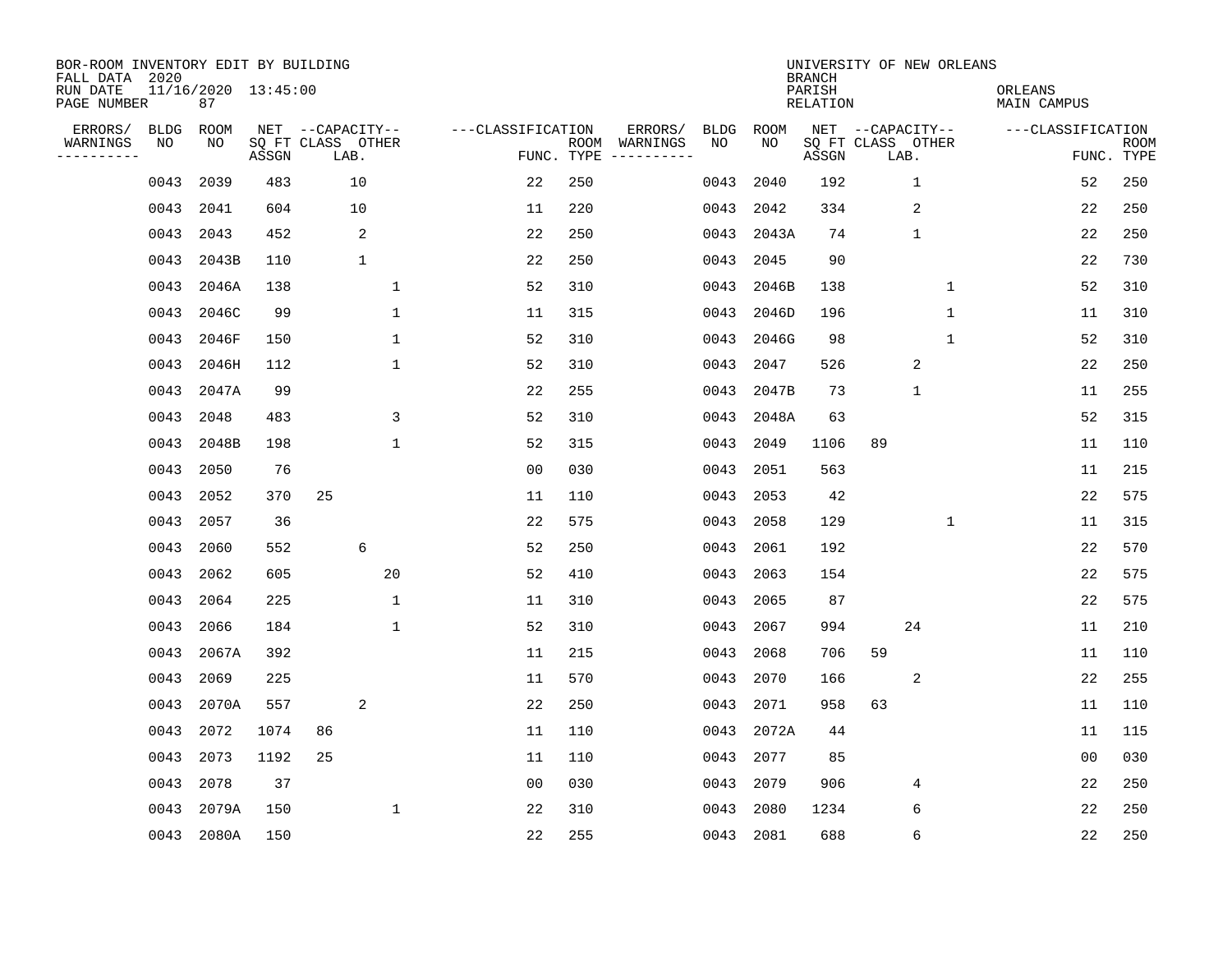| BOR-ROOM INVENTORY EDIT BY BUILDING<br>FALL DATA 2020 |              |                           |            |                                               |              |                   |            |                                                                                                                             |                   |               | <b>BRANCH</b>      | UNIVERSITY OF NEW ORLEANS                     |                        |                           |
|-------------------------------------------------------|--------------|---------------------------|------------|-----------------------------------------------|--------------|-------------------|------------|-----------------------------------------------------------------------------------------------------------------------------|-------------------|---------------|--------------------|-----------------------------------------------|------------------------|---------------------------|
| RUN DATE<br>PAGE NUMBER                               |              | 11/16/2020 13:45:00<br>88 |            |                                               |              |                   |            |                                                                                                                             |                   |               | PARISH<br>RELATION |                                               | ORLEANS<br>MAIN CAMPUS |                           |
| ERRORS/<br>WARNINGS<br>---------                      | BLDG<br>NO   | ROOM<br>NO                | ASSGN      | NET --CAPACITY--<br>SQ FT CLASS OTHER<br>LAB. |              | ---CLASSIFICATION | FUNC. TYPE | ERRORS/<br>ROOM WARNINGS<br>$\begin{tabular}{cccccc} - & - & - & - & - & - & - \\ & - & - & - & - & - & - \\ \end{tabular}$ | <b>BLDG</b><br>NO | ROOM<br>NO    | ASSGN              | NET --CAPACITY--<br>SQ FT CLASS OTHER<br>LAB. | ---CLASSIFICATION      | <b>ROOM</b><br>FUNC. TYPE |
|                                                       |              |                           |            |                                               |              |                   |            |                                                                                                                             |                   |               | 87                 |                                               | 22                     | 730                       |
|                                                       | 0043         | 2082                      | 137        |                                               | $\mathbf{1}$ | 11                | 310        |                                                                                                                             | 0043              | 2083          |                    |                                               |                        |                           |
|                                                       | 0043         | 2084                      | 136        |                                               | $\mathbf{1}$ | 22                | 310        |                                                                                                                             | 0043              | 2085          | 215                | $\mathbf{1}$                                  | 11                     | 310                       |
|                                                       | 0043<br>0043 | 2086<br>2087              | 950<br>191 | $\overline{4}$                                | $\mathbf{1}$ | 22                | 250<br>310 |                                                                                                                             | 0043              | 2086A<br>2088 | 298<br>529         | $\mathbf{1}$<br>6                             | 22<br>22               | 250<br>250                |
|                                                       |              |                           |            |                                               | 2            | 11                |            |                                                                                                                             | 0043              |               |                    |                                               |                        |                           |
|                                                       | 0043         | 2089                      | 191        |                                               |              | 11                | 310        |                                                                                                                             | 0043              | 2090          | 142                | 1                                             | 22                     | 310                       |
|                                                       | 0043         | 2091                      | 191        |                                               | $\mathbf 1$  | 11                | 310        |                                                                                                                             | 0043              | 2092          | 911                | 6                                             | 11                     | 250                       |
|                                                       | 0043         | 2092A                     | 273        |                                               | $\mathbf{1}$ | 11                | 310        |                                                                                                                             | 0043              | 2093          | 264                | $\mathbf 1$                                   | 22                     | 310                       |
|                                                       | 0043         | 2094                      | 105        |                                               |              | 0 <sub>0</sub>    | 030        |                                                                                                                             | 0043              | 2096          | 140                | $\mathbf 1$                                   | 11                     | 310                       |
|                                                       | 0043         | 2097                      | 732        | 4                                             |              | 22                | 250        |                                                                                                                             | 0043              | 2099          | 729                | 4                                             | 11                     | 210                       |
|                                                       | 0043         | 2099A                     | 614        |                                               |              | 11                | 255        |                                                                                                                             | 0043              | 2100          | 967                | 4                                             | 22                     | 250                       |
|                                                       | 0043         | 2102                      | 200        |                                               | $\mathbf 1$  | 11                | 310        |                                                                                                                             | 0043              | 2103          | 27                 |                                               | 0 <sub>0</sub>         | 030                       |
|                                                       |              | 0043 2104                 | 186        |                                               | $\mathbf{1}$ | 11                | 310        |                                                                                                                             | 0043              | 2105          | 517                | 4                                             | 11                     | 255                       |
|                                                       | 0043         | 2105A                     | 364        | 2                                             |              | 22                | 255        |                                                                                                                             | 0043              | 2105B         | 51                 |                                               | 22                     | 215                       |
|                                                       | 0043         | 2106                      | 191        |                                               |              | 22                | 255        |                                                                                                                             | 0043              | 2108          | 801                | 53                                            | 22                     | 110                       |
|                                                       | 0043         | 2110                      | 727        | 30                                            |              | 11                | 250        |                                                                                                                             | 0043              | 2112          | 174                | 1                                             | 11                     | 310                       |
|                                                       | 0043         | 2114                      | 142        |                                               | 1            | 11                | 310        |                                                                                                                             | 0043              | 2116          | 143                | 1                                             | 11                     | 310                       |
|                                                       | 0043         | 2118                      | 29         |                                               |              | 0 <sub>0</sub>    | 010        |                                                                                                                             | 0043              | 2119          | 423                |                                               | 0 <sub>0</sub>         | 030                       |
|                                                       | 0043         | 2120                      | 1110       | 86                                            |              | 11                | 110        |                                                                                                                             | 0043              | 2121          | 272                | 4                                             | 0 <sub>0</sub>         | 030                       |
|                                                       |              | 0043 2123                 | 176        |                                               | 4            | 0 <sub>0</sub>    | 030        |                                                                                                                             | 0043              | 2125          | 436                |                                               | 0 <sub>0</sub>         | 030                       |
|                                                       | 0043         | 3001                      | 351        | 2                                             |              | 22                | 210        |                                                                                                                             |                   | 0043 3002     | 378                | 2                                             | 11                     | 310                       |
|                                                       |              | 0043 3003                 | 177        |                                               |              | 11                | 215        |                                                                                                                             |                   | 0043 C0011    | 9878               |                                               | 0 <sub>0</sub>         | 020                       |
|                                                       |              | 0043 C0012                | 59         |                                               |              | 0 <sub>0</sub>    | 020        |                                                                                                                             |                   | 0043 C0021    | 10100              |                                               | 00                     | 020                       |
|                                                       |              | 0043 C0022                | 193        |                                               |              | 0 <sub>0</sub>    | 020        |                                                                                                                             |                   | 0043 C0023    | 211                |                                               | 0 <sub>0</sub>         | 020                       |
|                                                       |              | 0043 C0031                | 148        |                                               |              | 0 <sub>0</sub>    | 020        |                                                                                                                             |                   | 0043 E0011    | 32                 |                                               | 0 <sub>0</sub>         | 020                       |
|                                                       |              | 0043 E0021                | 32         |                                               |              | 00                | 020        |                                                                                                                             |                   | 0043 S0011    | 245                |                                               | 00                     | 020                       |
|                                                       |              | 0043 S0012                | 247        |                                               |              | 0 <sub>0</sub>    | 020        |                                                                                                                             |                   | 0043 S0013    | 317                |                                               | 0 <sub>0</sub>         | 020                       |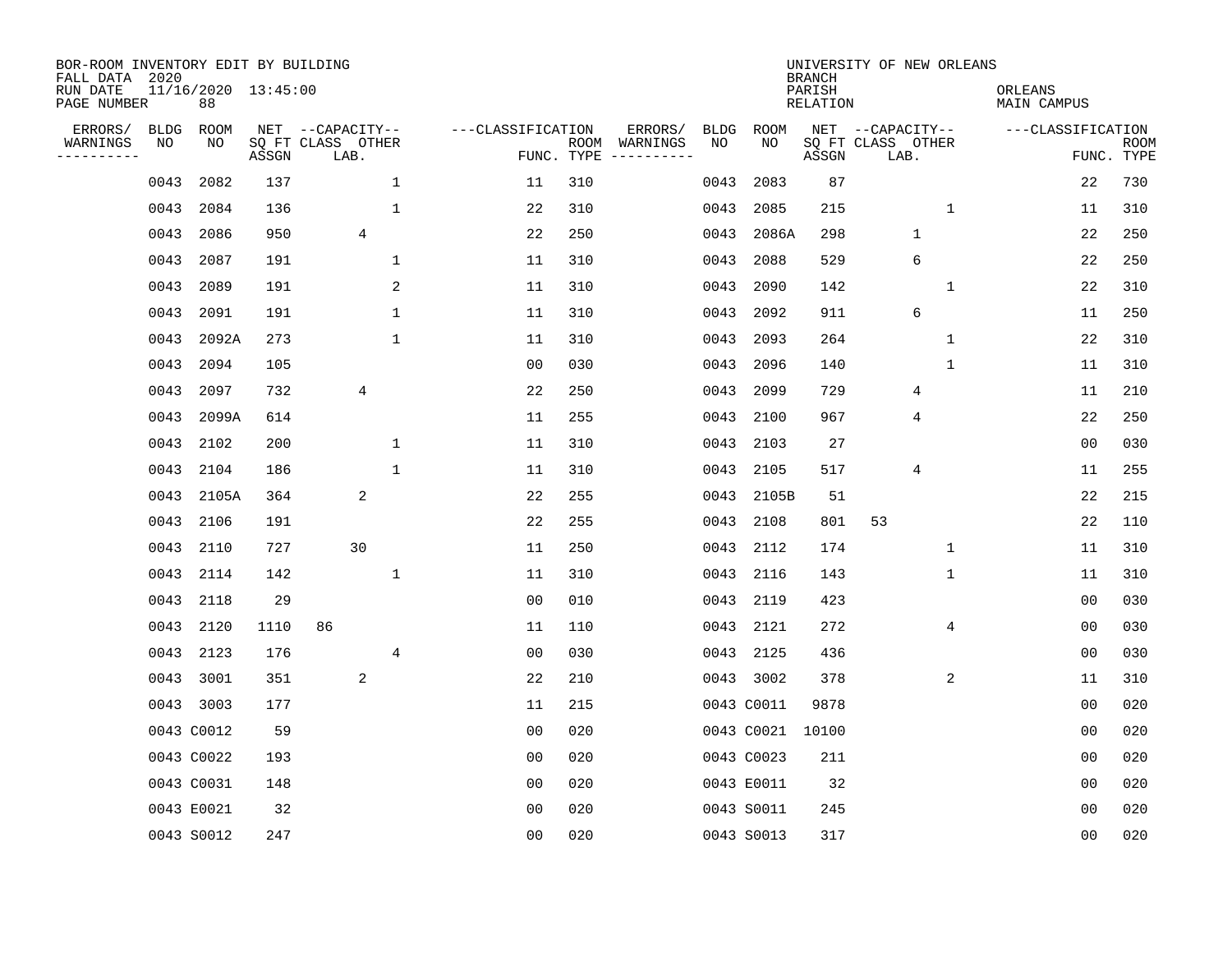| BOR-ROOM INVENTORY EDIT BY BUILDING<br>FALL DATA 2020 |                           |      |                                 |                                     |                                      |      |                                                                |                                     | UNIVERSITY OF NEW ORLEANS                                                                                                                                          |                        |                           |
|-------------------------------------------------------|---------------------------|------|---------------------------------|-------------------------------------|--------------------------------------|------|----------------------------------------------------------------|-------------------------------------|--------------------------------------------------------------------------------------------------------------------------------------------------------------------|------------------------|---------------------------|
| RUN DATE<br>PAGE NUMBER                               | 11/16/2020 13:45:00<br>89 |      |                                 |                                     |                                      |      |                                                                | <b>BRANCH</b><br>PARISH<br>RELATION |                                                                                                                                                                    | ORLEANS<br>MAIN CAMPUS |                           |
| ERRORS/ BLDG ROOM                                     |                           |      |                                 | NET --CAPACITY-- ----CLASSIFICATION | ERRORS/ BLDG ROOM                    |      |                                                                |                                     | NET --CAPACITY-- ---CLASSIFICATION                                                                                                                                 |                        |                           |
| WARNINGS<br>NO.<br>-----------                        | NO                        |      | SQ FT CLASS OTHER<br>ASSGN LAB. |                                     | ROOM WARNINGS<br>FUNC. TYPE $------$ | NO   | NO 1                                                           | ASSGN                               | SQ FT CLASS OTHER<br>LAB.                                                                                                                                          |                        | <b>ROOM</b><br>FUNC. TYPE |
|                                                       | 0043 S0021                | 420  |                                 | 00                                  | 020                                  |      | 0043 S0022                                                     | 409                                 |                                                                                                                                                                    | 00 <sub>o</sub>        | 020                       |
|                                                       | 0043 S0023                | 339  |                                 | 00                                  | 020                                  |      | 0043 S0033<br>TOTAL NUMBER CLASSROOMS<br>TOTAL NUMBER LABS 210 | 144                                 | TOTAL ASSIGNABLE & UNASSIGNABLE SQFT: 112,032<br>TOTAL NET ASSIGN SQ. FT. IN ROOM FILE 82,810<br>TOTAL NUMBER COMPUTER CLASSROOMS<br>TOTAL NUMBER SPECIAL LABS 220 | 00<br>11<br>23<br>2    | 020                       |
|                                                       | 0044 0100                 | 696  | 10                              | 63                                  | 590                                  |      | TOTAL NUMBER CLASSROOMS<br>TOTAL NUMBER LABS 210               |                                     | TOTAL ASSIGNABLE & UNASSIGNABLE SQFT:<br>TOTAL NET ASSIGN SQ. FT. IN ROOM FILE<br>TOTAL NUMBER COMPUTER CLASSROOMS<br>TOTAL NUMBER SPECIAL LABS 220                | 696<br>696             |                           |
|                                                       | 0045 0100                 | 7101 | 16                              | 52                                  | 650                                  |      | 0045 0101                                                      | 6512                                | 200                                                                                                                                                                | 91                     | 630                       |
|                                                       | 0045 0101A                | 56   |                                 | 91                                  | 635                                  |      | 0045 0102                                                      | 7864                                | $7\overline{ }$                                                                                                                                                    | 91                     | 660                       |
|                                                       | 0045 0102A                | 139  | 1                               | 91                                  | 310                                  |      | 0045 0102B                                                     | 104                                 | 1                                                                                                                                                                  | 91                     | 310                       |
|                                                       | 0045 0102C                | 104  | $\mathbf{1}$                    | 91                                  | 310                                  | 0045 | 0102D                                                          | 110                                 | $\mathbf{1}$                                                                                                                                                       | 91                     | 310                       |
|                                                       | 0045 0102E                | 2451 | 2                               | 91                                  | 310                                  | 0045 | 0103                                                           | 4959                                | 250                                                                                                                                                                | 91                     | 630                       |
|                                                       | 0045 0104G                | 192  | $\mathbf{1}$                    | 91                                  | 310                                  | 0045 | 0105                                                           | 3344                                |                                                                                                                                                                    | 91                     | 635                       |
|                                                       | 0045 0105A                | 105  |                                 | 91                                  | 635                                  |      | 0045 0105B                                                     | 79                                  |                                                                                                                                                                    | 91                     | 635                       |
|                                                       | 0045 0105C                | 128  |                                 | 91                                  | 635                                  |      | 0045 0105D                                                     | 84                                  |                                                                                                                                                                    | 91                     | 635                       |
|                                                       | 0045 0106                 | 316  | 5                               | 0 <sub>0</sub>                      | 030                                  |      | 0045 0106A                                                     | 34                                  |                                                                                                                                                                    | 0 <sub>0</sub>         | 010                       |
|                                                       | 0045 0107                 | 120  | 2                               | 91                                  | 310                                  |      | 0045 0108                                                      | 229                                 | 8                                                                                                                                                                  | 00                     | 030                       |
|                                                       | 0045 0108A                | 289  | 8                               | 0 <sub>0</sub>                      | 030                                  |      | 0045 0109A                                                     | 470                                 |                                                                                                                                                                    | 91                     | 635                       |
|                                                       | 0045 0110A                | 29   |                                 | 0 <sub>0</sub>                      | 010                                  |      | 0045 0110E                                                     | 812                                 | 40                                                                                                                                                                 | 91                     | 730                       |
|                                                       | 0045 0110F                | 141  |                                 | 91                                  | 685                                  | 0045 | 0111                                                           | 99                                  |                                                                                                                                                                    | 91                     | 635                       |
|                                                       | 0045 0111A                | 54   |                                 | 91                                  | 635                                  |      | 0045 0112                                                      | 431                                 |                                                                                                                                                                    | 52                     | 680                       |
|                                                       | 0045 0112A                | 20   |                                 | 91                                  | 635                                  |      | 0045 0113                                                      | 88                                  | 2                                                                                                                                                                  | 00                     | 030                       |
|                                                       | 0045 0114                 | 858  | $\mathbf{1}$                    | 91                                  | 680                                  |      | 0045 0114A                                                     | 32                                  | $\mathbf{1}$                                                                                                                                                       | 91                     | 655                       |
|                                                       | 0045 0115                 | 133  | 2                               | 0 <sub>0</sub>                      | 030                                  |      | 0045 0116                                                      | 1723                                | 2                                                                                                                                                                  | 91                     | 315                       |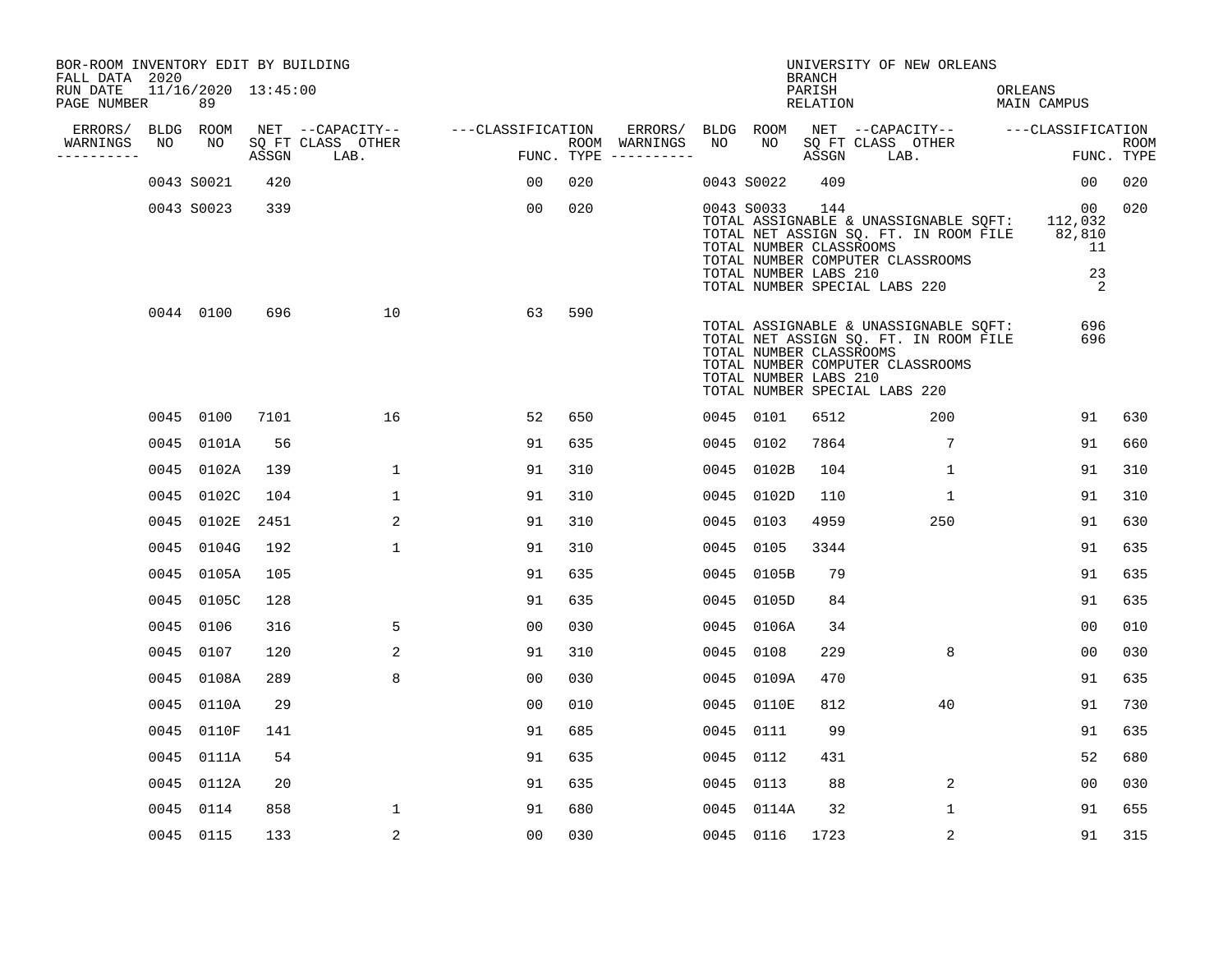| BOR-ROOM INVENTORY EDIT BY BUILDING<br>FALL DATA 2020 |             |                           |       |                           |                   |                    |          |             |             | <b>BRANCH</b>             | UNIVERSITY OF NEW ORLEANS |                               |                           |
|-------------------------------------------------------|-------------|---------------------------|-------|---------------------------|-------------------|--------------------|----------|-------------|-------------|---------------------------|---------------------------|-------------------------------|---------------------------|
| RUN DATE<br>PAGE NUMBER                               |             | 11/16/2020 13:45:00<br>90 |       |                           |                   |                    |          |             |             | PARISH<br><b>RELATION</b> |                           | ORLEANS<br><b>MAIN CAMPUS</b> |                           |
| ERRORS/                                               | <b>BLDG</b> | ROOM                      |       | NET --CAPACITY--          | ---CLASSIFICATION |                    | ERRORS/  | <b>BLDG</b> | <b>ROOM</b> |                           | NET --CAPACITY--          | ---CLASSIFICATION             |                           |
| WARNINGS<br>----------                                | NO          | NO                        | ASSGN | SQ FT CLASS OTHER<br>LAB. |                   | ROOM<br>FUNC. TYPE | WARNINGS | NO          | NO          | ASSGN                     | SQ FT CLASS OTHER<br>LAB. |                               | <b>ROOM</b><br>FUNC. TYPE |
|                                                       | 0045        | 0117A                     | 35    |                           | 91                | 315                |          | 0045        | 0117B       | 149                       | 1                         | 91                            | 315                       |
|                                                       | 0045        | 0119                      | 3636  | 1                         | 91                | 670                |          | 0045        | 0121        | 505                       |                           | 91                            | 635                       |
|                                                       | 0045        | 0122                      | 103   | $\mathbf 1$               | 91                | 310                |          | 0045        | 0124        | 254                       | $\mathbf 1$               | 91                            | 650                       |
|                                                       | 0045        | 0125                      | 348   | 16                        | 52                | 680                |          | 0045        | 0127        | 348                       | 16                        | 52                            | 680                       |
|                                                       | 0045        | 0131                      | 517   | 36                        | 91                | 630                |          | 0045        | 0133        | 1442                      | 88                        | 91                            | 630                       |
|                                                       | 0045        | 0135                      | 369   |                           | 91                | 630                |          | 0045        | 0137        | 1949                      |                           | 0 <sub>0</sub>                | 030                       |
|                                                       | 0045        | 0200                      | 4638  | 30                        | 52                | 650                |          | 0045        | 0201        | 5661                      | 150                       | 52                            | 650                       |
|                                                       | 0045        | 0201A                     | 396   | 20                        | 44                | 250                |          | 0045        | 0201B       | 403                       | 12                        | 52                            | 680                       |
|                                                       | 0045        | 0201C                     | 631   | 20                        | 52                | 680                |          | 0045        | 0203        | 6247                      | 700                       | 91                            | 610                       |
|                                                       | 0045        | 0203A                     | 291   |                           | 91                | 615                |          | 0045        | 0203B       | 424                       |                           | 91                            | 615                       |
|                                                       | 0045        | 0203D                     | 18    | $\mathbf{1}$              | 91                | 615                |          | 0045        | 0203E       | 19                        | $\mathbf{1}$              | 91                            | 615                       |
|                                                       | 0045        | 0203F                     | 185   |                           | 91                | 615                |          | 0045        | 0203G       | 249                       |                           | 52                            | 315                       |
|                                                       | 0045        | 0203H                     | 135   |                           | 91                | 615                |          | 0045        | 0203I       | 317                       |                           | 91                            | 615                       |
|                                                       | 0045        | 0203J                     | 218   |                           | 91                | 615                |          | 0045        | 0203K       | 165                       |                           | 0 <sub>0</sub>                | 020                       |
|                                                       | 0045        | 0203L                     | 144   |                           | 0 <sub>0</sub>    | 020                |          | 0045        | 0204        | 511                       | 40                        | 91                            | 680                       |
|                                                       | 0045        | 0206                      | 34    |                           | 0 <sub>0</sub>    | 010                |          | 0045        | 0207        | 1278                      |                           | 00                            | 030                       |
|                                                       | 0045        | 0208                      | 566   | 50                        | 91                | 680                |          | 0045        | 0209        | 91                        |                           | 91                            | 635                       |
|                                                       | 0045        | 0209A                     | 636   | 12                        | 91                | 630                |          | 0045        | 0210        | 590                       | 36                        | 91                            | 680                       |
|                                                       | 0045        | 0211A 1343                |       | 125                       | 91                | 680                |          |             | 0045 0211B  | 1652                      | 150                       | 91                            | 680                       |
|                                                       | 0045        | 0211C                     | 63    |                           | 00                | 030                |          | 0045        | 0213        | 834                       | 1                         | 91                            | 635                       |
|                                                       | 0045        | 0213A                     | 160   |                           | 91                | 635                |          | 0045        | 0214        | 634                       | 40                        | 91                            | 680                       |
|                                                       | 0045        | 0215                      | 248   |                           | 91                | 635                |          | 0045        | 0216        | 498                       | 25                        | 91                            | 680                       |
|                                                       | 0045        | 0218                      | 565   | 6                         | 91                | 310                |          |             | 0045 0218A  | 70                        | 1                         | 91                            | 310                       |
|                                                       | 0045        | 0218B                     | 65    | $\mathbf{1}$              | 91                | 310                |          | 0045        | 0218C       | 113                       | 1                         | 91                            | 310                       |
|                                                       | 0045        | 0218D                     | 65    | $\mathbf{1}$              | 91                | 310                |          | 0045        | 0220        | 468                       | 40                        | 91                            | 680                       |
|                                                       |             | 0045 0222                 | 230   | $\mathbf{1}$              | 63                | 310                |          |             | 0045 0222A  | 37                        |                           | 63                            | 315                       |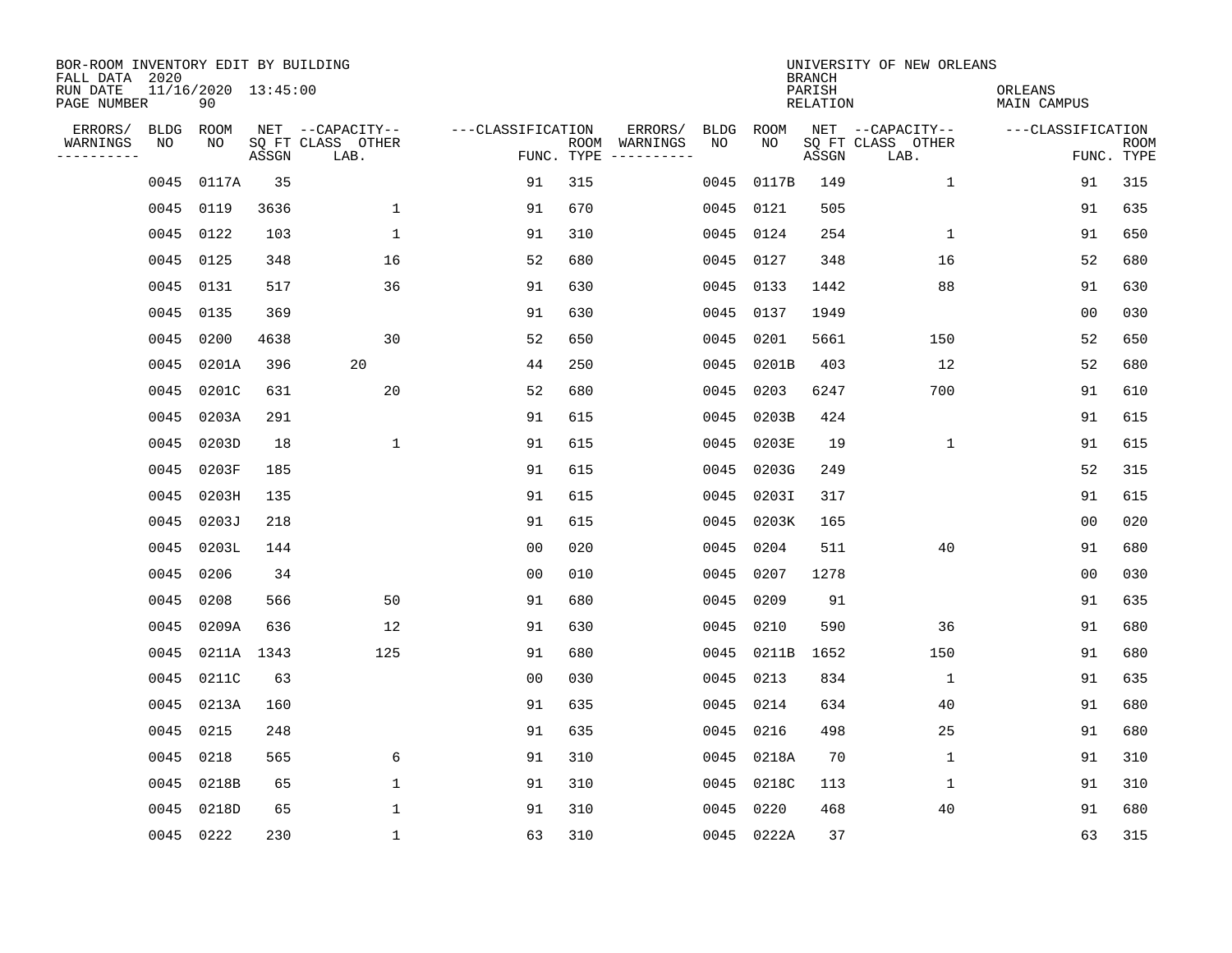| BOR-ROOM INVENTORY EDIT BY BUILDING<br>FALL DATA 2020 |      |                           |       |                           |                   |            |                              |             |             | <b>BRANCH</b>             | UNIVERSITY OF NEW ORLEANS |                               |                           |
|-------------------------------------------------------|------|---------------------------|-------|---------------------------|-------------------|------------|------------------------------|-------------|-------------|---------------------------|---------------------------|-------------------------------|---------------------------|
| RUN DATE<br>PAGE NUMBER                               |      | 11/16/2020 13:45:00<br>91 |       |                           |                   |            |                              |             |             | PARISH<br><b>RELATION</b> |                           | ORLEANS<br><b>MAIN CAMPUS</b> |                           |
| ERRORS/                                               | BLDG | ROOM                      |       | NET --CAPACITY--          | ---CLASSIFICATION |            | ERRORS/                      | <b>BLDG</b> | <b>ROOM</b> |                           | NET --CAPACITY--          | ---CLASSIFICATION             |                           |
| WARNINGS<br>-----------                               | NO   | NO                        | ASSGN | SQ FT CLASS OTHER<br>LAB. |                   | FUNC. TYPE | ROOM WARNINGS<br>----------- | NO          | NO          | ASSGN                     | SQ FT CLASS OTHER<br>LAB. |                               | <b>ROOM</b><br>FUNC. TYPE |
|                                                       | 0045 | 0222B                     | 183   | 1                         | 63                | 310        |                              | 0045        | 0226        | 263                       | 2                         | 91                            | 920                       |
|                                                       |      | 0045 0228                 | 337   | 2                         | 91                | 920        |                              | 0045        | 0230        | 252                       | 2                         | 91                            | 920                       |
|                                                       | 0045 | 0234                      | 485   | 8                         | 91                | 310        |                              | 0045        | 0234A       | 107                       | $\mathbf 1$               | 91                            | 310                       |
|                                                       | 0045 | 0234B                     | 108   | $\mathbf{1}$              | 91                | 310        |                              | 0045        | 0236        | 345                       | $\mathbf 1$               | 91                            | 310                       |
|                                                       | 0045 | 0236A                     | 110   |                           | 63                | 710        |                              | 0045        | 0236B       | 238                       | $\mathbf{1}$              | 91                            | 310                       |
|                                                       |      | 0045 0236C                | 172   | $\mathbf{1}$              | 91                | 310        |                              | 0045        | 0236D       | 281                       | $\mathbf{1}$              | 63                            | 310                       |
|                                                       |      | 0045 0236E                | 138   | $\mathbf{1}$              | 91                | 310        |                              | 0045        | 0236F       | 145                       | $\mathbf{1}$              | 91                            | 310                       |
|                                                       |      | 0045 0236G                | 195   | $\mathbf{1}$              | 91                | 310        |                              | 0045        | 0238        | 195                       |                           | 0 <sub>0</sub>                | 010                       |
|                                                       | 0045 | 0240                      | 570   |                           | 0 <sub>0</sub>    | 030        |                              | 0045        | 0242        | 1433                      | 125                       | 91                            | 680                       |
|                                                       |      | 0045 0244                 | 230   | 1                         | 91                | 880        |                              | 0045        | 0244A       | 98                        | $\mathbf{1}$              | 91                            | 310                       |
|                                                       |      | 0045 0244B                | 135   | $\mathbf{1}$              | 91                | 310        |                              | 0045        | 0244C       | 34                        | $\mathbf 1$               | 91                            | 730                       |
|                                                       | 0045 | 0244D                     | 218   |                           | 91                | 850        |                              | 0045        | 0244E       | 90                        | $\mathbf 1$               | 91                            | 310                       |
|                                                       | 0045 | 0244F                     | 82    | $\mathbf{1}$              | 91                | 310        |                              | 0045        | 0246        | 665                       | 3                         | 52                            | 310                       |
|                                                       | 0045 | 0246A                     | 155   | $\mathbf{1}$              | 52                | 310        |                              | 0045        | 0246B       | 255                       | 6                         | 52                            | 310                       |
|                                                       | 0045 | 0246C                     | 114   | $\mathbf{1}$              | 52                | 310        |                              | 0045        | 0246D       | 109                       | 1                         | 52                            | 310                       |
|                                                       | 0045 | 0248                      | 63    |                           | 0 <sub>0</sub>    | 030        |                              | 0045        | 0250        | 219                       | 2                         | 91                            | 535                       |
|                                                       | 0045 | 0250A                     | 241   | 1                         | 91                | 535        |                              | 0045        | 0254        | 477                       | 2                         | 91                            | 310                       |
|                                                       | 0045 | 0254A                     | 160   | 1                         | 91                | 310        |                              | 0045        | 0254B       | 61                        |                           | 91                            | 315                       |
|                                                       | 0045 | 0254C                     | 220   | 1                         | 91                | 310        |                              | 0045        | 0256        | 205                       |                           | 91                            | 730                       |
|                                                       | 0045 | 0258                      | 141   | $\mathbf{1}$              | 91                | 310        |                              | 0045        | 0258A       | 71                        | 1                         | 91                            | 310                       |
|                                                       | 0045 | 0258B                     | 115   |                           | 91                | 315        |                              | 0045        | 0260        | 425                       | 2                         | 51                            | 310                       |
|                                                       | 0045 | 0260A                     | 96    |                           | 51                | 315        |                              | 0045        | 0260B       | 98                        | $\mathbf 1$               | 51                            | 310                       |
|                                                       | 0045 | 0260C                     | 181   | 3                         | 51                | 310        |                              | 0045        | 0260D       | 173                       | $\mathbf{1}$              | 51                            | 310                       |
|                                                       | 0045 | 0260E                     | 186   | $\mathbf{1}$              | 51                | 310        |                              | 0045        | 0260F       | 184                       | $\mathbf 1$               | 51                            | 310                       |
|                                                       | 0045 | 0260G                     | 60    | $\mathbf{1}$              | 51                | 310        |                              | 0045        | 0260H       | 65                        | $\mathbf{1}$              | 51                            | 310                       |
|                                                       |      | 0045 0264                 | 351   | 10                        | 91                | 680        |                              |             | 0045 0266   | 47                        |                           | 0 <sub>0</sub>                | 010                       |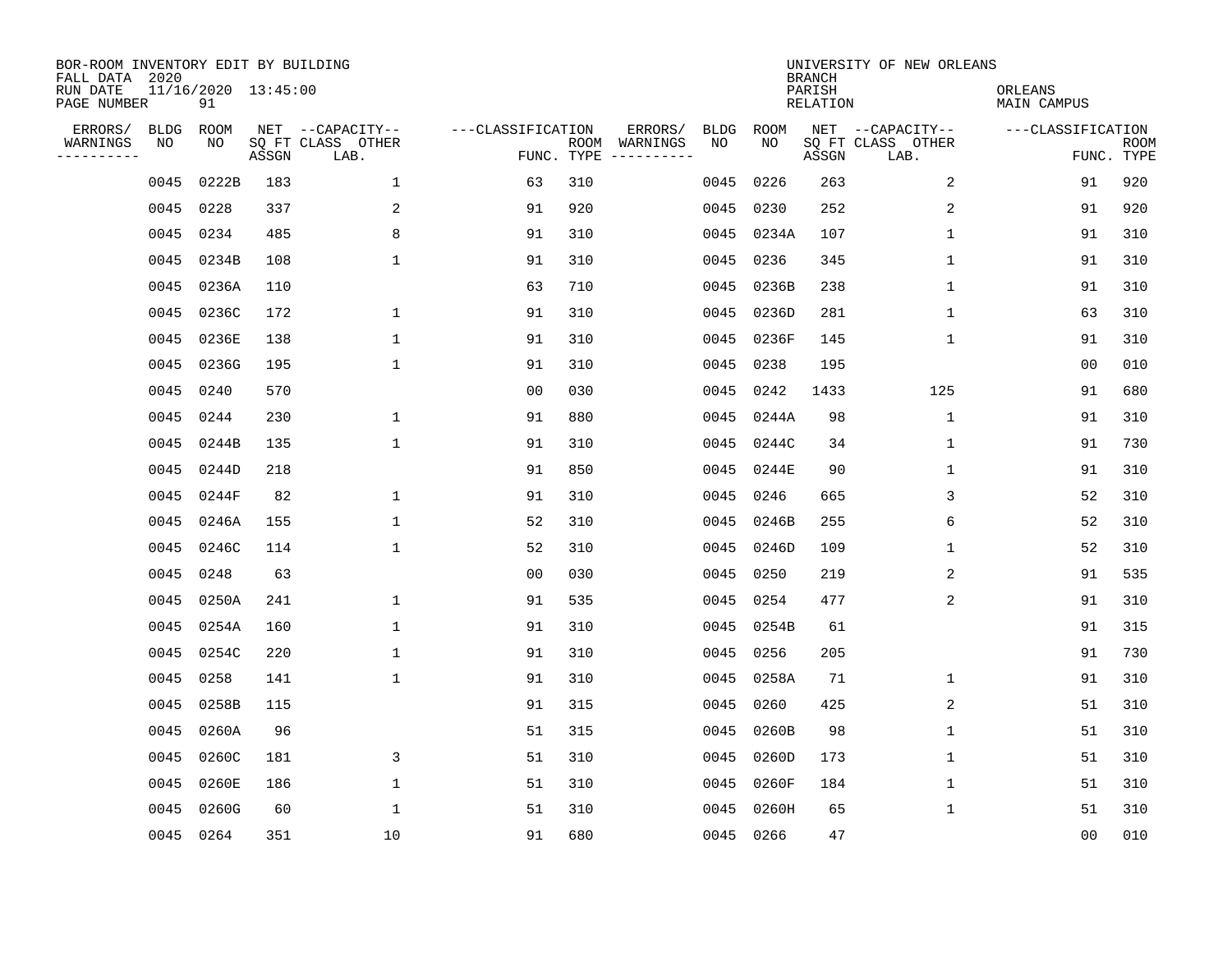| BOR-ROOM INVENTORY EDIT BY BUILDING<br>FALL DATA 2020 |      |                           |       |                           |                   |     |                                      |      |                                                                | <b>BRANCH</b>      | UNIVERSITY OF NEW ORLEANS                                                                                                                           |                        |                           |
|-------------------------------------------------------|------|---------------------------|-------|---------------------------|-------------------|-----|--------------------------------------|------|----------------------------------------------------------------|--------------------|-----------------------------------------------------------------------------------------------------------------------------------------------------|------------------------|---------------------------|
| RUN DATE<br>PAGE NUMBER                               |      | 11/16/2020 13:45:00<br>92 |       |                           |                   |     |                                      |      |                                                                | PARISH<br>RELATION |                                                                                                                                                     | ORLEANS<br>MAIN CAMPUS |                           |
| ERRORS/                                               |      | BLDG ROOM                 |       | NET --CAPACITY--          | ---CLASSIFICATION |     | ERRORS/                              |      | BLDG ROOM                                                      |                    | NET --CAPACITY--                                                                                                                                    | ---CLASSIFICATION      |                           |
| WARNINGS<br>----------                                | NO   | NO                        | ASSGN | SQ FT CLASS OTHER<br>LAB. |                   |     | ROOM WARNINGS<br>FUNC. TYPE $------$ | NO   | NO                                                             | ASSGN              | SQ FT CLASS OTHER<br>LAB.                                                                                                                           |                        | <b>ROOM</b><br>FUNC. TYPE |
|                                                       | 0045 | 0268                      | 412   | 1                         | 53                | 880 |                                      | 0045 | 0268A                                                          | 44                 | 2                                                                                                                                                   | 53                     | 350                       |
|                                                       |      | 0045 0268B                | 44    | 2                         | 53                | 350 |                                      |      | 0045 0268C                                                     | 44                 | 2                                                                                                                                                   | 53                     | 350                       |
|                                                       |      | 0045 0268D                | 44    | 2                         | 53                | 350 |                                      |      | 0045 0268E                                                     | 76                 | $\mathbf{1}$                                                                                                                                        | 53                     | 310                       |
|                                                       |      | 0045 0268F                | 72    |                           | 53                | 315 |                                      |      | 0045 0268G                                                     | 160                | 1                                                                                                                                                   | 53                     | 310                       |
|                                                       |      | 0045 0270A                | 63    |                           | 91                | 850 |                                      |      | 0045 0272                                                      | 192                | 2                                                                                                                                                   | 91                     | 810                       |
|                                                       |      | 0045 0274                 | 353   | 6                         | 0 <sub>0</sub>    | 030 |                                      |      | 0045 0276                                                      | 269                |                                                                                                                                                     | 0 <sub>0</sub>         | 030                       |
|                                                       |      | 0045 0276A                | 289   | 8                         | 00                | 030 |                                      |      | 0045 C0011                                                     | 186                |                                                                                                                                                     | 0 <sub>0</sub>         | 020                       |
|                                                       |      | 0045 C0012                | 141   |                           | 0 <sub>0</sub>    | 020 |                                      |      | 0045 C0013                                                     | 114                |                                                                                                                                                     | 0 <sub>0</sub>         | 020                       |
|                                                       |      | 0045 C0014                | 758   |                           | 0 <sub>0</sub>    | 020 |                                      |      | 0045 C0015                                                     | 237                |                                                                                                                                                     | 0 <sub>0</sub>         | 020                       |
|                                                       |      | 0045 C0021                | 680   |                           | 0 <sub>0</sub>    | 020 |                                      |      | 0045 C0022C                                                    | 972                |                                                                                                                                                     | 0 <sub>0</sub>         | 020                       |
|                                                       |      | 0045 C0022N               | 798   |                           | 0 <sub>0</sub>    | 020 |                                      |      | 0045 C0022S                                                    | 1144               |                                                                                                                                                     | 0 <sub>0</sub>         | 020                       |
|                                                       |      | 0045 C0024                | 214   |                           | 0 <sub>0</sub>    | 020 |                                      |      | 0045 C0026                                                     | 126                |                                                                                                                                                     | 0 <sub>0</sub>         | 020                       |
|                                                       |      | 0045 E0011                | 54    |                           | 00                | 020 |                                      |      | 0045 E0012                                                     | 42                 |                                                                                                                                                     | 00                     | 020                       |
|                                                       |      | 0045 E0021                | 54    |                           | 0 <sub>0</sub>    | 020 |                                      |      | 0045 E0022                                                     | 42                 |                                                                                                                                                     | 00                     | 020                       |
|                                                       |      | 0045 S0011                | 146   |                           | 00                | 020 |                                      |      | 0045 S0021<br>TOTAL NUMBER CLASSROOMS<br>TOTAL NUMBER LABS 210 | 170                | TOTAL ASSIGNABLE & UNASSIGNABLE SQFT:<br>TOTAL NET ASSIGN SQ. FT. IN ROOM FILE<br>TOTAL NUMBER COMPUTER CLASSROOMS<br>TOTAL NUMBER SPECIAL LABS 220 | 00<br>99,278<br>86,863 | 020                       |
|                                                       |      | 0046 0100                 | 649   |                           | 00                | 030 |                                      |      | 0046 0101                                                      | 482                | $\mathbf{1}$                                                                                                                                        | 65                     | 310                       |
|                                                       |      | 0046 0101A                | 115   | $\mathbf{1}$              | 65                | 310 |                                      |      | 0046 0101B                                                     | 75                 | $\mathbf{1}$                                                                                                                                        | 65                     | 315                       |
|                                                       |      | 0046 0102                 | 64    | 2                         | 00                | 030 |                                      |      | 0046 0103                                                      | 129                |                                                                                                                                                     | 00                     | 030                       |
|                                                       |      | 0046 0200                 | 804   |                           | 00                | 030 |                                      |      | 0046 S0011<br>TOTAL NUMBER CLASSROOMS<br>TOTAL NUMBER LABS 210 | 84                 | TOTAL ASSIGNABLE & UNASSIGNABLE SQFT:<br>TOTAL NET ASSIGN SQ. FT. IN ROOM FILE<br>TOTAL NUMBER COMPUTER CLASSROOMS<br>TOTAL NUMBER SPECIAL LABS 220 | 00<br>2,402<br>672     | 020                       |
|                                                       |      | 0047 0100                 | 177   | 1                         | 91                | 650 |                                      |      | 0047 0103                                                      | 148                | 1                                                                                                                                                   | 91                     | 315                       |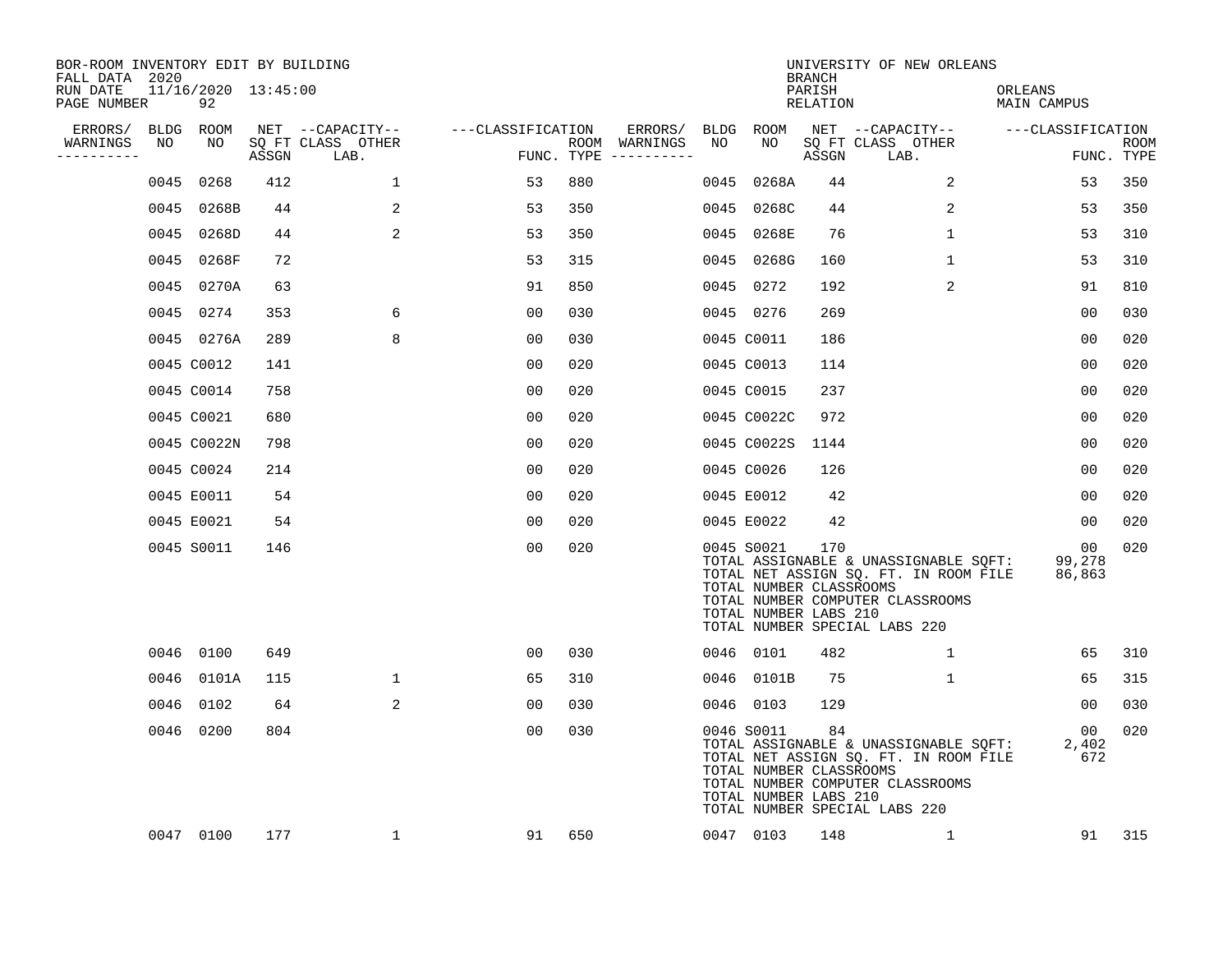| BOR-ROOM INVENTORY EDIT BY BUILDING<br>FALL DATA 2020 |             |                           |       |                           |                   |                    |          |             |             | <b>BRANCH</b>             | UNIVERSITY OF NEW ORLEANS |                        |                           |
|-------------------------------------------------------|-------------|---------------------------|-------|---------------------------|-------------------|--------------------|----------|-------------|-------------|---------------------------|---------------------------|------------------------|---------------------------|
| RUN DATE<br>PAGE NUMBER                               |             | 11/16/2020 13:45:00<br>93 |       |                           |                   |                    |          |             |             | PARISH<br><b>RELATION</b> |                           | ORLEANS<br>MAIN CAMPUS |                           |
| ERRORS/                                               | <b>BLDG</b> | ROOM                      |       | NET --CAPACITY--          | ---CLASSIFICATION |                    | ERRORS/  | <b>BLDG</b> | <b>ROOM</b> |                           | NET --CAPACITY--          | ---CLASSIFICATION      |                           |
| WARNINGS<br>-----------                               | NO          | NO                        | ASSGN | SQ FT CLASS OTHER<br>LAB. |                   | ROOM<br>FUNC. TYPE | WARNINGS | NO          | NO          | ASSGN                     | SQ FT CLASS OTHER<br>LAB. |                        | <b>ROOM</b><br>FUNC. TYPE |
|                                                       | 0047        | 0104                      | 134   | $\mathbf{1}$              | 91                | 310                |          | 0047        | 0105        | 89                        | 1                         | 91                     | 310                       |
|                                                       | 0047        | 0106                      | 74    | 1                         | 91                | 310                |          | 0047        | 0107        | 80                        | 1                         | 91                     | 310                       |
|                                                       | 0047        | 0108                      | 434   | $\mathbf 1$               | 91                | 640                |          | 0047        | 0109        | 28                        | 1                         | 0 <sub>0</sub>         | 030                       |
|                                                       | 0047        | 0110                      | 391   | 1                         | 91                | 645                |          |             | 0047 0110A  | 51                        | 1                         | 91                     | 645                       |
|                                                       | 0047        | 0110B                     | 25    | $\mathbf{1}$              | 91                | 645                |          | 0047        | 0110C       | 38                        | 1                         | 91                     | 310                       |
|                                                       | 0047        | 0111                      | 32    | $\mathbf{1}$              | 91                | 645                |          |             | 0047 0112   | 465                       | $\mathbf{1}$              | 91                     | 640                       |
|                                                       | 0047        | 0112A                     | 8     | $\mathbf{1}$              | 91                | 645                |          | 0047        | 0113        | 6                         |                           | 0 <sub>0</sub>         | 030                       |
|                                                       | 0047        | 0114                      | 456   | $\mathbf{1}$              | 91                | 640                |          | 0047        | 0115        | 32                        | $\mathbf{1}$              | 91                     | 645                       |
|                                                       | 0047        | 0116                      | 453   | $\mathbf{1}$              | 91                | 640                |          | 0047        | 0116A       | 16                        | $\mathbf{1}$              | 91                     | 645                       |
|                                                       | 0047        | 0116B                     | 50    | 1                         | 91                | 645                |          | 0047        | 0117        | 600                       | $\mathbf 1$               | 91                     | 640                       |
|                                                       | 0047        | 0117A                     | 66    | 1                         | 91                | 645                |          | 0047        | 0117B       | 62                        | 1                         | 91                     | 645                       |
|                                                       | 0047        | 0118                      | 468   | 1                         | 91                | 640                |          | 0047        | 0118A       | 6                         |                           | 91                     | 645                       |
|                                                       | 0047        | 0119                      | 133   | 1                         | 0 <sub>0</sub>    | 030                |          | 0047        | 0120        | 130                       | 1                         | 0 <sub>0</sub>         | 030                       |
|                                                       | 0047        | 0121                      | 77    | 1                         | 91                | 750                |          | 0047        | 0122        | 215                       | 1                         | 91                     | 650                       |
|                                                       | 0047        | 0122A                     | 12    | 1                         | 91                | 645                |          | 0047        | 0122B       | 55                        | 1                         | 91                     | 310                       |
|                                                       | 0047        | 0122C                     | 15    | $\mathbf{1}$              | 91                | 645                |          | 0047        | 0124        | 600                       | 1                         | 91                     | 640                       |
|                                                       | 0047        | 0124A                     | 42    |                           | 91                | 645                |          | 0047        | 0124B       | 368                       | 1                         | 91                     | 640                       |
|                                                       | 0047        | 0125                      | 606   | 1                         | 91                | 640                |          | 0047        | 0125A       | 14                        | 1                         | 91                     | 645                       |
|                                                       | 0047        | 0125B                     | 98    | 1                         | 0 <sub>0</sub>    | 020                |          | 0047        | 0126        | 377                       | 1                         | 91                     | 640                       |
|                                                       | 0047        | 0127                      | 577   | $\mathbf 1$               | 91                | 640                |          | 0047        | 0127A       | 69                        | 1                         | 91                     | 645                       |
|                                                       | 0047        | 0127B                     | 9     |                           | 91                | 645                |          | 0047        | 0128        | 600                       | 1                         | 91                     | 640                       |
|                                                       | 0047        | 0128A                     | 42    | 1                         | 91                | 645                |          | 0047        | 0129        | 28                        |                           | 91                     | 645                       |
|                                                       | 0047        | 0130                      | 32    | $\mathbf{1}$              | 91                | 645                |          | 0047        | 0131        | 582                       | 1                         | 91                     | 640                       |
|                                                       | 0047        | 0131A                     | 9     |                           | 91                | 645                |          | 0047        | 0131B       | 98                        | 1                         | 91                     | 645                       |
|                                                       | 0047        | 0132                      | 793   | 1                         | 91                | 640                |          | 0047        | 0132A       | 5                         | 1                         | 91                     | 645                       |
|                                                       | 0047 0133   |                           | 929   | 1                         | 91                | 640                |          |             | 0047 0133A  | 67                        | 1                         | 91                     | 645                       |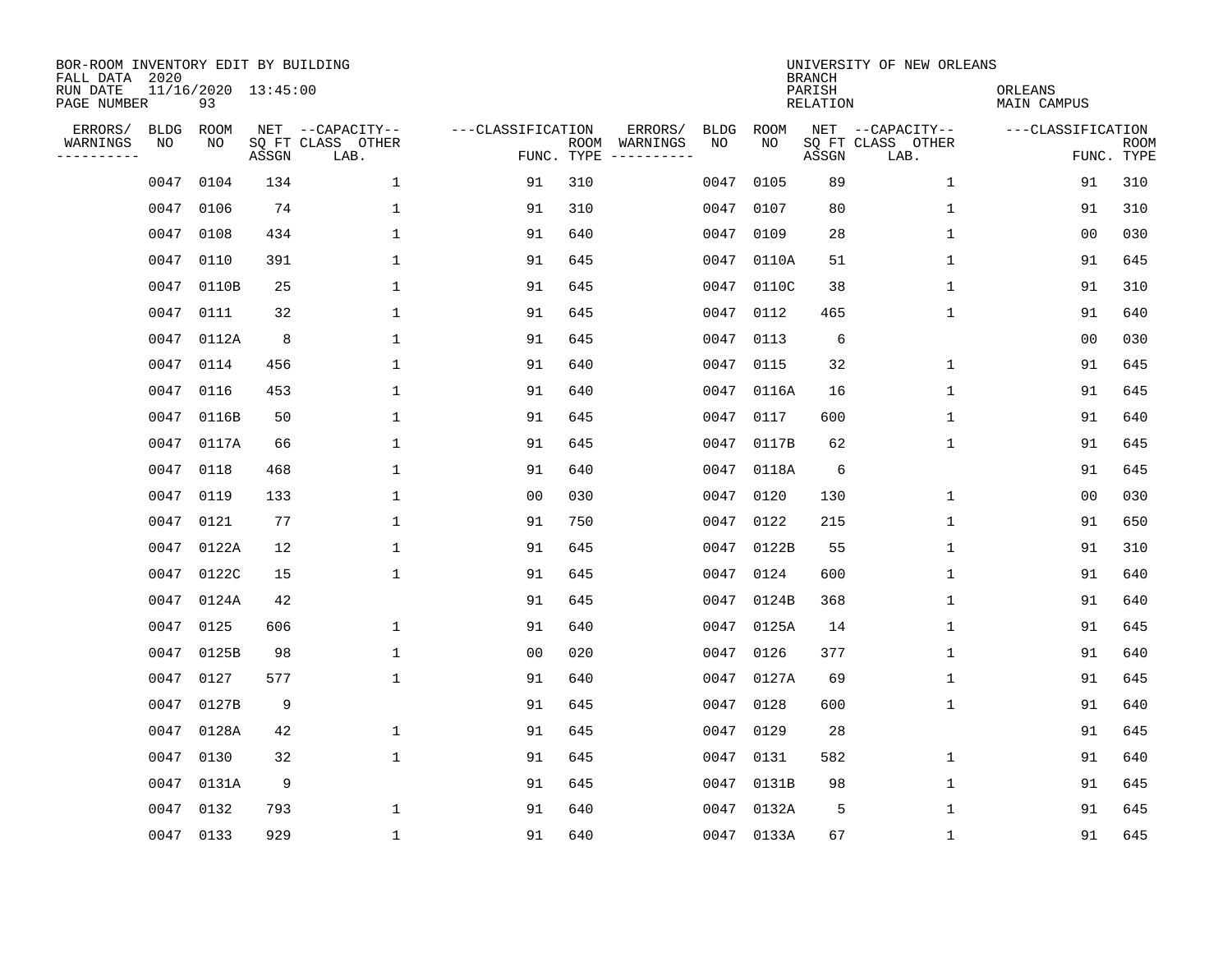| BOR-ROOM INVENTORY EDIT BY BUILDING<br>FALL DATA 2020 |             |                           |       |                           |                   |            |               |      |                                                                | <b>BRANCH</b>             | UNIVERSITY OF NEW ORLEANS                                                                                                                                |                               |                           |
|-------------------------------------------------------|-------------|---------------------------|-------|---------------------------|-------------------|------------|---------------|------|----------------------------------------------------------------|---------------------------|----------------------------------------------------------------------------------------------------------------------------------------------------------|-------------------------------|---------------------------|
| RUN DATE<br>PAGE NUMBER                               |             | 11/16/2020 13:45:00<br>94 |       |                           |                   |            |               |      |                                                                | PARISH<br><b>RELATION</b> |                                                                                                                                                          | ORLEANS<br><b>MAIN CAMPUS</b> |                           |
| ERRORS/                                               | <b>BLDG</b> | ROOM                      |       | NET --CAPACITY--          | ---CLASSIFICATION |            | ERRORS/       | BLDG | ROOM                                                           |                           | NET --CAPACITY--                                                                                                                                         | ---CLASSIFICATION             |                           |
| WARNINGS<br>-----------                               | NO          | NO                        | ASSGN | SQ FT CLASS OTHER<br>LAB. |                   | FUNC. TYPE | ROOM WARNINGS | NO   | NO                                                             | ASSGN                     | SQ FT CLASS OTHER<br>LAB.                                                                                                                                |                               | <b>ROOM</b><br>FUNC. TYPE |
|                                                       | 0047        | 0134                      | 135   | $\mathbf{1}$              | 00                | 030        |               | 0047 | 0135                                                           | 30                        | $\mathbf{1}$                                                                                                                                             | 00                            | 030                       |
|                                                       | 0047        | 0136                      | 153   | 1                         | 00                | 030        |               |      | 0047 0139                                                      | 92                        | $\mathbf{1}$                                                                                                                                             | 00                            | 030                       |
|                                                       |             | 0047 0140                 | 42    | $\mathbf 1$               | 00                | 030        |               |      | 0047 C0001                                                     | 788                       | $\mathbf 1$                                                                                                                                              | 00                            | 020                       |
|                                                       |             | 0047 C0002                | 740   | $\mathbf{1}$              | 0 <sub>0</sub>    | 020        |               |      | 0047 C0003<br>TOTAL NUMBER CLASSROOMS<br>TOTAL NUMBER LABS 210 | 65                        | 1<br>TOTAL ASSIGNABLE & UNASSIGNABLE SQFT:<br>TOTAL NET ASSIGN SQ. FT. IN ROOM FILE<br>TOTAL NUMBER COMPUTER CLASSROOMS<br>TOTAL NUMBER SPECIAL LABS 220 | 00<br>13,016<br>10,576        | 020                       |
|                                                       |             | 0048 0100                 | 192   | $\mathbf{1}$              | 0 <sub>0</sub>    | 020        |               |      | 0048 0100A                                                     | 168                       | $\mathbf 1$                                                                                                                                              | 0 <sub>0</sub>                | 020                       |
|                                                       | 0048        | 0101                      | 2075  | 75                        | 11                | 350        |               | 0048 | 0101A                                                          | 200                       | $\mathbf{1}$                                                                                                                                             | 11                            | 355                       |
|                                                       | 0048        | 0101B                     | 85    | $\mathbf{1}$              | 11                | 355        |               | 0048 | 0101C                                                          | 86                        | $\mathbf{1}$                                                                                                                                             | 11                            | 355                       |
|                                                       | 0048        | 0101D                     | 168   |                           | 0 <sub>0</sub>    | 030        |               | 0048 | 0102                                                           | 537                       | $\mathbf 1$                                                                                                                                              | 0 <sub>0</sub>                | 020                       |
|                                                       | 0048        | 0102A                     | 100   | $\mathbf 1$               | 11                | 530        |               | 0048 | 0103                                                           | 1163                      | 40                                                                                                                                                       | 11                            | 350                       |
|                                                       | 0048        | 0104                      | 282   |                           | 0 <sub>0</sub>    | 020        |               | 0048 | 0105                                                           | 53                        | $\mathbf 1$                                                                                                                                              | 0 <sub>0</sub>                | 030                       |
|                                                       | 0048        | 0105A                     | 53    |                           | 0 <sub>0</sub>    | 030        |               | 0048 | 0105B                                                          | 35                        | 1                                                                                                                                                        | 0 <sub>0</sub>                | 030                       |
|                                                       | 0048        | 0106                      | 36    | $\mathbf{1}$              | 0 <sub>0</sub>    | 020        |               | 0048 | 0107                                                           | 241                       |                                                                                                                                                          | 00                            | 030                       |
|                                                       | 0048        | 0108                      | 56    |                           | 0 <sub>0</sub>    | 010        |               | 0048 | 0109                                                           | 253                       | 1                                                                                                                                                        | 00                            | 030                       |
|                                                       | 0048        | 0110                      | 180   | 1                         | 00                | 020        |               | 0048 | 0111                                                           | 424                       | $\mathbf{1}$                                                                                                                                             | 00                            | 020                       |
|                                                       | 0048        | 0112                      | 232   | $\mathbf 1$               | 00                | 020        |               | 0048 | 0113A                                                          | 125                       | $\mathbf{1}$                                                                                                                                             | 0 <sub>0</sub>                | 030                       |
|                                                       | 0048        | 0117                      | 325   |                           | 11                | 350        |               | 0048 | 0118                                                           | 207                       |                                                                                                                                                          | 11                            | 350                       |
|                                                       | 0048        | 0119                      | 275   | 10                        | 11                | 240        |               | 0048 | 0120                                                           | 38                        | $\mathbf 1$                                                                                                                                              | 11                            | 115                       |
|                                                       | 0048        | 0121                      | 255   |                           | 0 <sub>0</sub>    | 030        |               | 0048 | 0122                                                           | 228                       | 1                                                                                                                                                        | 0 <sub>0</sub>                | 030                       |
|                                                       | 0048        | 0200A                     | 20    | $\mathbf 1$               | 0 <sub>0</sub>    | 030        |               | 0048 | 0200B                                                          | 28                        | $\mathbf 1$                                                                                                                                              | 0 <sub>0</sub>                | 030                       |
|                                                       | 0048        | 0201                      | 277   | $\mathbf{1}$              | 11                | 880        |               | 0048 | 0202                                                           | 210                       | 12                                                                                                                                                       | 11                            | 315                       |
|                                                       | 0048        | 0203                      | 272   | 5                         | 11                | 310        |               | 0048 | 0204                                                           | 148                       | 4                                                                                                                                                        | 11                            | 315                       |
|                                                       | 0048        | 0205                      | 21    | $\mathbf{1}$              | 0 <sub>0</sub>    | 010        |               | 0048 | 0206                                                           | 148                       | 1                                                                                                                                                        | 0 <sub>0</sub>                | 030                       |
|                                                       |             | 0048 0207                 | 184   | $\mathbf{1}$              | 11                | 325        |               | 0048 | 0208                                                           | 184                       | 1                                                                                                                                                        | 11                            | 310                       |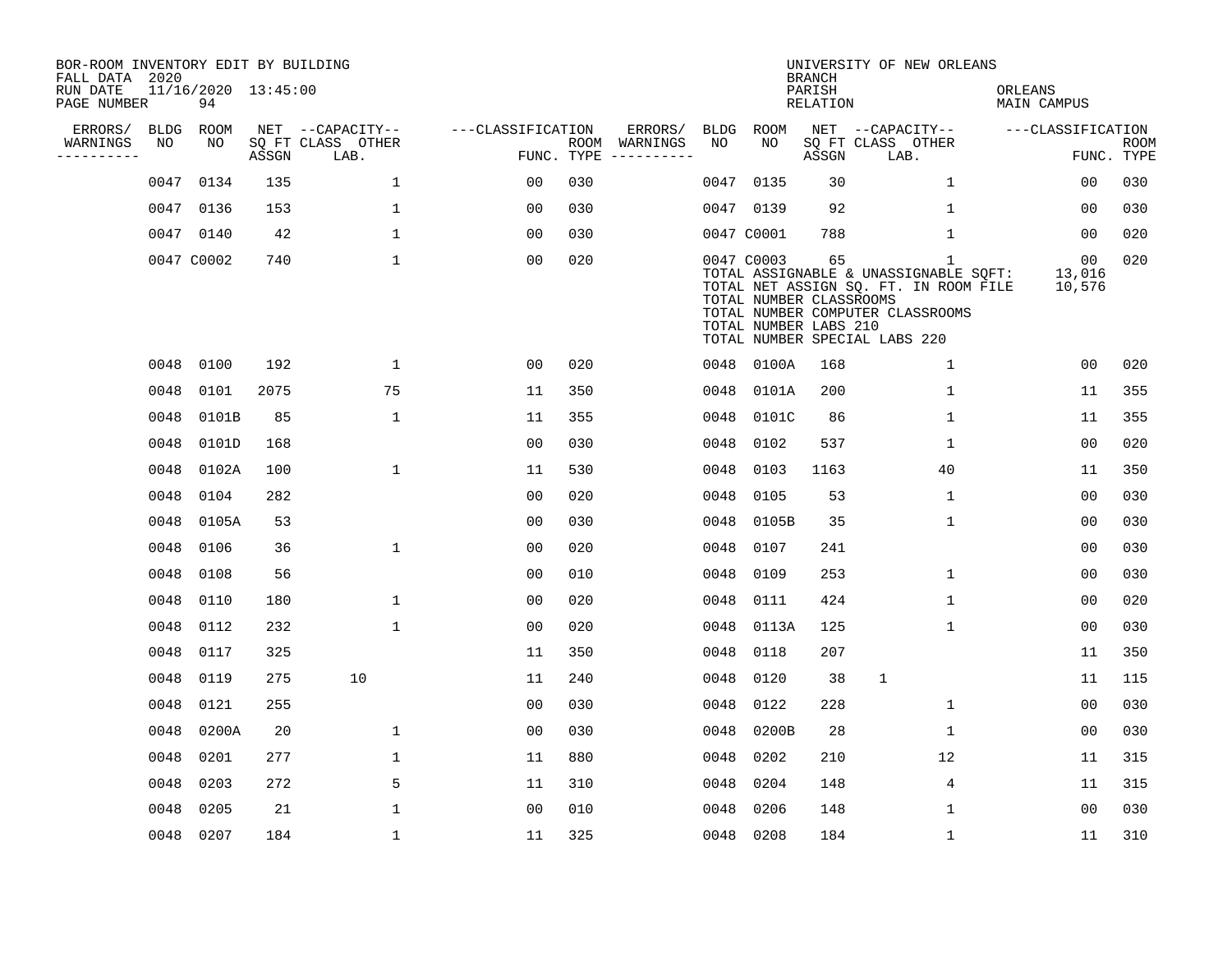| BOR-ROOM INVENTORY EDIT BY BUILDING<br>FALL DATA 2020 |             |            |                     |                           |                   |                    |          |             |             | <b>BRANCH</b>             | UNIVERSITY OF NEW ORLEANS |                        |                           |
|-------------------------------------------------------|-------------|------------|---------------------|---------------------------|-------------------|--------------------|----------|-------------|-------------|---------------------------|---------------------------|------------------------|---------------------------|
| RUN DATE<br>PAGE NUMBER                               |             | 95         | 11/16/2020 13:45:00 |                           |                   |                    |          |             |             | PARISH<br><b>RELATION</b> |                           | ORLEANS<br>MAIN CAMPUS |                           |
| ERRORS/                                               | <b>BLDG</b> | ROOM       |                     | NET --CAPACITY--          | ---CLASSIFICATION |                    | ERRORS/  | <b>BLDG</b> | <b>ROOM</b> |                           | NET --CAPACITY--          | ---CLASSIFICATION      |                           |
| WARNINGS<br>----------                                | NO          | NO         | ASSGN               | SQ FT CLASS OTHER<br>LAB. |                   | ROOM<br>FUNC. TYPE | WARNINGS | NO          | NO          | ASSGN                     | SQ FT CLASS OTHER<br>LAB. |                        | <b>ROOM</b><br>FUNC. TYPE |
|                                                       | 0048        | 0209       | 130                 | $\mathbf{1}$              | 11                | 310                |          | 0048        | 0210        | 163                       | 1                         | 11                     | 310                       |
|                                                       | 0048        | 0211       | 150                 | 1                         | 0 <sub>0</sub>    | 030                |          | 0048        | 0212        | 198                       | 1                         | 11                     | 310                       |
|                                                       | 0048        | 0213       | 268                 | 9                         | 11                | 550                |          | 0048        | 0214        | 268                       | 8                         | 11                     | 550                       |
|                                                       | 0048        | 0215       | 95                  | $\mathbf{1}$              | 11                | 255                |          | 0048        | 0216        | 356                       | 12                        | 11                     | 350                       |
|                                                       | 0048        | 0217       | 196                 | $\mathbf{1}$              | 11                | 310                |          | 0048        | 0218        | 194                       | $\mathbf 1$               | 11                     | 310                       |
|                                                       | 0048        | 0219       | 384                 | $\mathbf{1}$              | 11                | 310                |          | 0048        | 0220        | 194                       | 1                         | 11                     | 310                       |
|                                                       | 0048        | 0221       | 174                 | $\mathbf{1}$              | 11                | 310                |          | 0048        | 0222        | 194                       | $\mathbf{1}$              | 11                     | 310                       |
|                                                       | 0048        | 0223       | 117                 | $\mathbf{1}$              | 11                | 310                |          | 0048        | 0224        | 117                       | $\mathbf{1}$              | 11                     | 310                       |
|                                                       | 0048        | 0225       | 163                 | $\mathbf{1}$              | 11                | 310                |          | 0048        | 0226        | 170                       | $\mathbf{1}$              | 11                     | 310                       |
|                                                       | 0048        | 0227       | 134                 | 1                         | 11                | 310                |          | 0048        | 0228        | 134                       | 1                         | 11                     | 310                       |
|                                                       | 0048        | 0229       | 174                 | 1                         | 11                | 310                |          | 0048        | 0230        | 174                       | $\mathbf 1$               | 11                     | 310                       |
|                                                       | 0048        | 0231       | 512                 | 12                        | 11                | 240                |          | 0048        | 0232        | 512                       | 12                        | 11                     | 240                       |
|                                                       | 0048        | 0233       | 105                 | $\mathbf 1$               | 11                | 250                |          | 0048        | 0300        | 298                       | $\mathbf 1$               | 0 <sub>0</sub>         | 020                       |
|                                                       | 0048        | 0300A      | 27                  | 1                         | 11                | 955                |          | 0048        | 0300B       | 53                        | 1                         | 0 <sub>0</sub>         | 010                       |
|                                                       | 0048        | 0301       | 122                 | 1                         | 0 <sub>0</sub>    | 020                |          | 0048        | 0301A       | 55                        | 1                         | 0 <sub>0</sub>         | 030                       |
|                                                       | 0048        | 0301B      | 22                  | $\mathbf{1}$              | 0 <sub>0</sub>    | 030                |          | 0048        | 0301C       | 22                        | 1                         | 11                     | 935                       |
|                                                       | 0048        | 0301D      | 16                  | 1                         | 11                | 935                |          | 0048        | 0303        | 255                       | 2                         | 11                     | 910                       |
|                                                       | 0048        | 0303A      | 52                  | 1                         | 11                | 919                |          | 0048        | 0304        | 182                       | $\sqrt{2}$                | 11                     | 910                       |
|                                                       | 0048        | 0304A      | 52                  | 1                         | 11                | 919                |          | 0048        | 0305        | 254                       | 2                         | 11                     | 910                       |
|                                                       | 0048        | 0305A      | 52                  | 1                         | 11                | 919                |          | 0048        | 0306        | 254                       | 2                         | 11                     | 910                       |
|                                                       | 0048        | 0306A      | 52                  | 1                         | 11                | 919                |          | 0048        | 0307        | 254                       | 2                         | 11                     | 910                       |
|                                                       | 0048        | 0307A      | 52                  | $\mathbf{1}$              | 11                | 919                |          | 0048        | 0308        | 285                       | 2                         | 11                     | 950                       |
|                                                       | 0048        | 0308A      | 52                  | 1                         | 11                | 919                |          | 0048        | 0308B       | 15                        | 1                         | 11                     | 955                       |
|                                                       | 0048        | 0309       | 285                 | 2                         | 11                | 950                |          | 0048        | 0309A       | 52                        | $\mathbf 1$               | 11                     | 919                       |
|                                                       | 0048        | 0309B      | 15                  | 1                         | 11                | 955                |          | 0048        | 0310        | 255                       | 2                         | 11                     | 910                       |
|                                                       |             | 0048 0310A | 52                  | $\mathbf{1}$              | 11                | 919                |          | 0048        | 0311        | 255                       | $\sqrt{2}$                | 11                     | 910                       |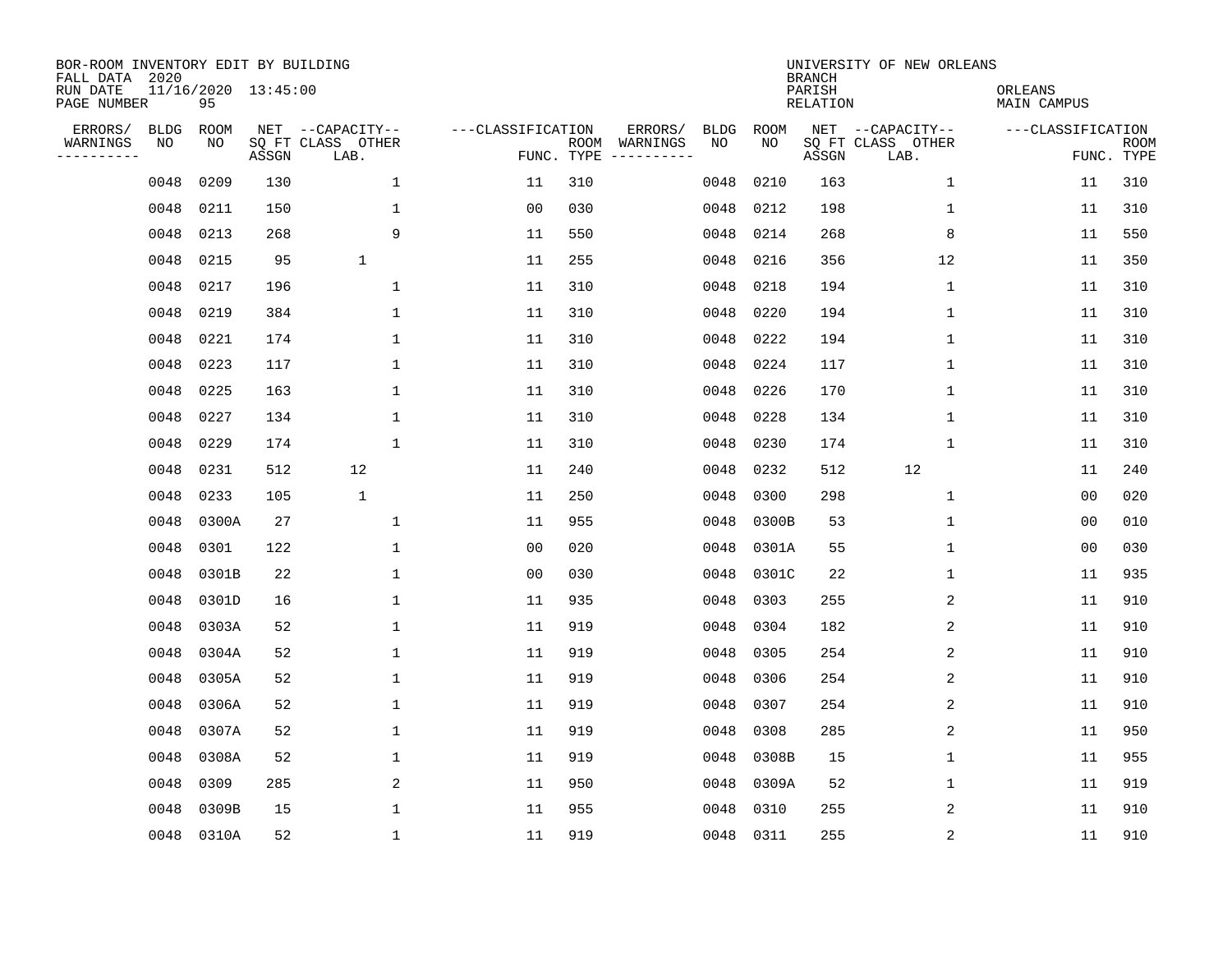| BOR-ROOM INVENTORY EDIT BY BUILDING<br>FALL DATA 2020<br>RUN DATE |                   | 11/16/2020 13:45:00 |       |                                       |                   |            |                     |                   |                                                                 | <b>BRANCH</b><br>PARISH | UNIVERSITY OF NEW ORLEANS                                                                                                                                | ORLEANS                |            |
|-------------------------------------------------------------------|-------------------|---------------------|-------|---------------------------------------|-------------------|------------|---------------------|-------------------|-----------------------------------------------------------------|-------------------------|----------------------------------------------------------------------------------------------------------------------------------------------------------|------------------------|------------|
| PAGE NUMBER                                                       |                   | 96                  |       |                                       |                   |            |                     |                   |                                                                 | RELATION                |                                                                                                                                                          | MAIN CAMPUS            |            |
| ERRORS/<br>WARNINGS                                               | <b>BLDG</b><br>NO | ROOM<br>NO          |       | NET --CAPACITY--<br>SQ FT CLASS OTHER | ---CLASSIFICATION | ROOM       | ERRORS/<br>WARNINGS | <b>BLDG</b><br>NO | ROOM<br>NO                                                      |                         | NET --CAPACITY--<br>SO FT CLASS OTHER                                                                                                                    | ---CLASSIFICATION      | ROOM       |
| ----------                                                        |                   |                     | ASSGN | LAB.                                  |                   | FUNC. TYPE | -----------         |                   |                                                                 | ASSGN                   | LAB.                                                                                                                                                     |                        | FUNC. TYPE |
|                                                                   | 0048              | 0311A               | 52    | $\mathbf{1}$                          | 11                | 919        |                     | 0048              | 0312                                                            | 255                     | 2                                                                                                                                                        | 11                     | 910        |
|                                                                   | 0048              | 0312A               | 52    | 1                                     | 11                | 919        |                     | 0048              | 0313                                                            | 255                     | 2                                                                                                                                                        | 11                     | 910        |
|                                                                   | 0048              | 0313A               | 52    | 1                                     | 11                | 919        |                     | 0048              | 0314                                                            | 255                     | 2                                                                                                                                                        | 11                     | 910        |
|                                                                   | 0048              | 0314A               | 52    | 1                                     | 11                | 919        |                     | 0048              | 0315                                                            | 255                     | 2                                                                                                                                                        | 11                     | 910        |
|                                                                   | 0048              | 0315A               | 52    | $\mathbf{1}$                          | 11                | 919        |                     | 0048              | 0316                                                            | 255                     | 2                                                                                                                                                        | 11                     | 910        |
|                                                                   | 0048              | 0316A               | 52    | 1                                     | 11                | 919        |                     |                   | 0048 0317                                                       | 300                     | 2                                                                                                                                                        | 11                     | 910        |
|                                                                   | 0048              | 0317A               | 52    | $\mathbf{1}$                          | 11                | 919        |                     |                   | 0048 0318                                                       | 300                     | 2                                                                                                                                                        | 11                     | 910        |
|                                                                   |                   | 0048 0318A          | 52    | 1                                     | 11                | 919        |                     |                   | 0048 C0206A                                                     | 914                     | 2                                                                                                                                                        | 11                     | 315        |
|                                                                   |                   | 0048 C0206B         | 108   |                                       | 0 <sub>0</sub>    | 020        |                     |                   | 0048 C0206C                                                     | 147                     |                                                                                                                                                          | 00                     | 020        |
|                                                                   |                   | 0048 C0302          | 712   |                                       | 00                | 020        |                     |                   | 0048 C0302A                                                     | 98                      |                                                                                                                                                          | 0 <sub>0</sub>         | 020        |
|                                                                   |                   | 0048 S0002          | 175   | 1                                     | 00                | 020        |                     |                   | 0048 S0011                                                      | 176                     | 1                                                                                                                                                        | 0 <sub>0</sub>         | 020        |
|                                                                   |                   | 0048 S0012          | 176   | 1                                     | 00                | 020        |                     |                   | 0048 S0021                                                      | 176                     | $\mathbf 1$                                                                                                                                              | 0 <sub>0</sub>         | 020        |
|                                                                   |                   | 0048 S0022          | 176   | 1                                     | 00                | 020        |                     |                   | 0048 S0031                                                      | 176                     | 1                                                                                                                                                        | 00                     | 020        |
|                                                                   |                   | 0048 S0032          | 176   | $\mathbf 1$                           | 0 <sub>0</sub>    | 020        |                     |                   | 0048 S0301D<br>TOTAL NUMBER CLASSROOMS<br>TOTAL NUMBER LABS 210 | 16                      | 1<br>TOTAL ASSIGNABLE & UNASSIGNABLE SQFT:<br>TOTAL NET ASSIGN SQ. FT. IN ROOM FILE<br>TOTAL NUMBER COMPUTER CLASSROOMS<br>TOTAL NUMBER SPECIAL LABS 220 | 11<br>23,697<br>16,966 | 935        |
|                                                                   | 0049              | 0010                | 432   | $\mathbf{1}$                          | 00                | 020        |                     | 0049              | 0011                                                            | 410                     | $\mathbf 1$                                                                                                                                              | 0 <sub>0</sub>         | 020        |
|                                                                   | 0049              | 0011A               | 119   | 1                                     | 0 <sub>0</sub>    | 020        |                     | 0049              | 0013                                                            | 462                     | $\mathbf 1$                                                                                                                                              | 0 <sub>0</sub>         | 020        |
|                                                                   | 0049              | 0031                | 1333  |                                       | 00                | 020        |                     | 0049              | 0101                                                            | 1047                    | 20                                                                                                                                                       | 11                     | 220        |
|                                                                   | 0049              | 0102                | 600   | 1                                     | 11                | 310        |                     | 0049              | 0103                                                            | 1733 120                |                                                                                                                                                          | 11                     | 110        |
|                                                                   | 0049              | 0104                | 195   | $\mathbf 1$                           | 11                | 315        |                     | 0049              | 0105                                                            | 197                     | $\mathbf 1$                                                                                                                                              | 11                     | 315        |
|                                                                   | 0049              | 0106                | 214   | $\mathbf{1}$                          | 11                | 310        |                     | 0049              | 0107                                                            | 2979                    | 60                                                                                                                                                       | 22                     | 250        |
|                                                                   | 0049              | 0107A               | 178   | $\mathbf{1}$                          | 22                | 255        |                     | 0049              | 0108                                                            | 245                     | 1                                                                                                                                                        | 11                     | 310        |
|                                                                   | 0049              | 0109                | 494   | 20                                    | 11                | 350        |                     | 0049              | 0110                                                            | 249                     | 1                                                                                                                                                        | 11                     | 310        |
|                                                                   |                   | 0049 0111           | 239   | $\mathbf 1$                           | 11                | 310        |                     | 0049              | 0112                                                            | 214                     | $\mathbf 1$                                                                                                                                              | 11                     | 310        |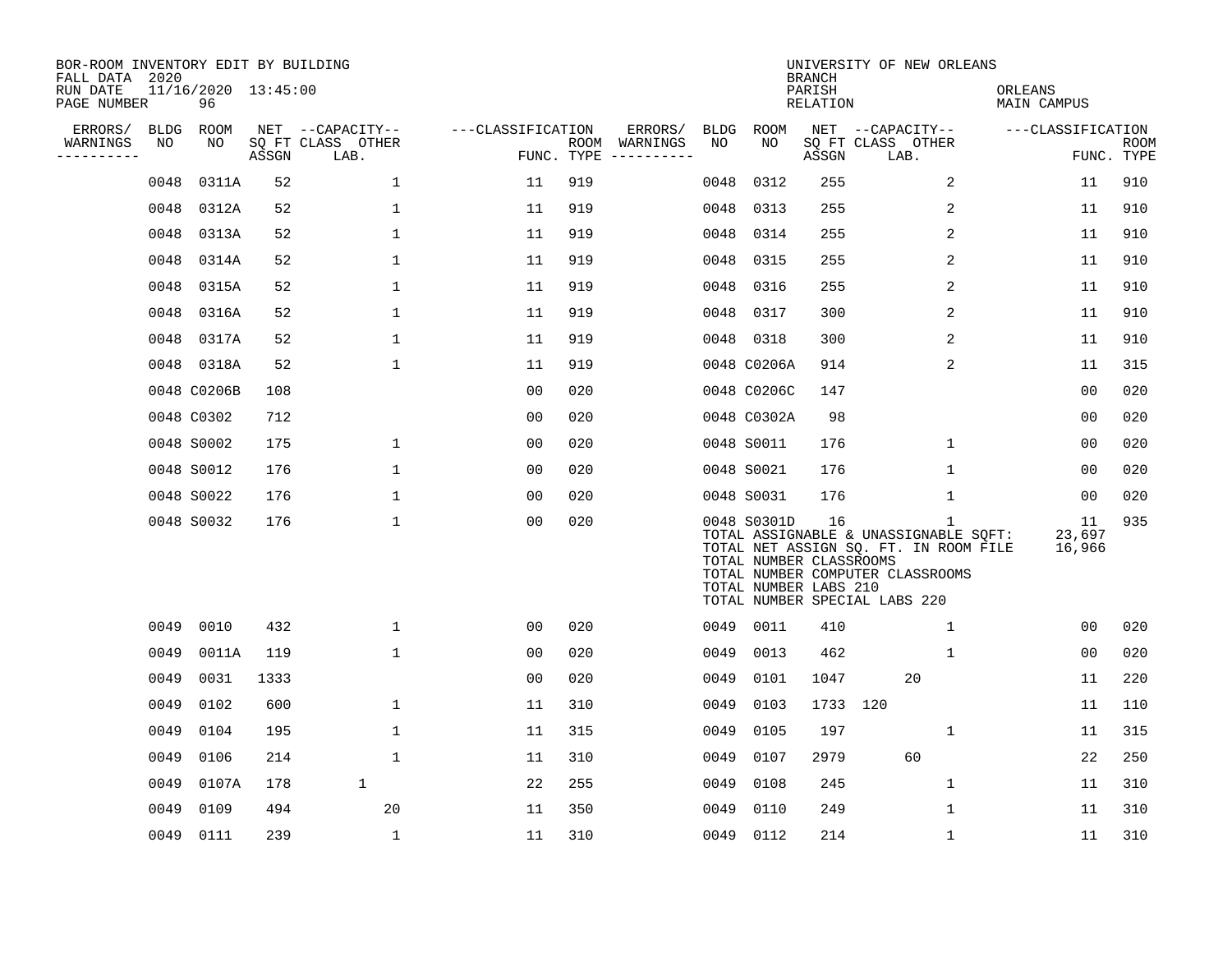| BOR-ROOM INVENTORY EDIT BY BUILDING<br>FALL DATA 2020 |             |       |                     |                           |                   |                    |                        |             |             | <b>BRANCH</b>             | UNIVERSITY OF NEW ORLEANS |              |                        |                           |
|-------------------------------------------------------|-------------|-------|---------------------|---------------------------|-------------------|--------------------|------------------------|-------------|-------------|---------------------------|---------------------------|--------------|------------------------|---------------------------|
| RUN DATE<br>PAGE NUMBER                               |             | 97    | 11/16/2020 13:45:00 |                           |                   |                    |                        |             |             | PARISH<br><b>RELATION</b> |                           |              | ORLEANS<br>MAIN CAMPUS |                           |
| ERRORS/                                               | <b>BLDG</b> | ROOM  |                     | NET --CAPACITY--          | ---CLASSIFICATION |                    | ERRORS/                | <b>BLDG</b> | <b>ROOM</b> |                           | NET --CAPACITY--          |              | ---CLASSIFICATION      |                           |
| WARNINGS<br>----------                                | NO          | NO    | ASSGN               | SQ FT CLASS OTHER<br>LAB. |                   | ROOM<br>FUNC. TYPE | WARNINGS<br>---------- | NO          | NO          | ASSGN                     | SQ FT CLASS OTHER<br>LAB. |              |                        | <b>ROOM</b><br>FUNC. TYPE |
|                                                       | 0049        | 0113  | 398                 | $\mathbf 1$               | 11                | 250                |                        | 0049        | 0114        | 146                       |                           | $\mathbf 1$  | 11                     | 310                       |
|                                                       | 0049        | 0115  | 239                 | $\mathbf{1}$              | 11                | 310                |                        | 0049        | 0116        | 204                       |                           | $\mathbf{1}$ | 11                     | 310                       |
| 9                                                     | 0049        | 0117  | 169                 | 3                         | 11                | 410                |                        | 0049        | 0118        | 398                       | $\mathbf{1}$              |              | 11                     | 250                       |
|                                                       | 0049        | 0119  | 219                 | $\mathbf{1}$              | 11                | 310                |                        | 0049        | 0120        | 141                       | $\mathbf{1}$              |              | 11                     | 250                       |
|                                                       | 0049        | 0121  | 410                 | 8                         | 22                | 250                |                        | 0049        | 0122        | 414                       | 8                         |              | 22                     | 250                       |
|                                                       | 0049        | 0123  | 414                 | 8                         | 22                | 250                |                        | 0049        | 0124        | 23                        |                           | $\mathbf{1}$ | 11                     | 310                       |
|                                                       | 0049        | 0125  | 184                 | 1                         | 11                | 310                |                        | 0049        | 0126        | 389                       | $\mathbf 1$               |              | 22                     | 250                       |
|                                                       | 0049        | 0127  | 675                 | $\mathbf{1}$              | 0 <sub>0</sub>    | 030                |                        | 0049        | 0128        | 402                       |                           | $\mathbf 1$  | 11                     | 720                       |
|                                                       | 0049        | 0129  | 251                 | 1                         | 0 <sub>0</sub>    | 030                |                        | 0049        | 0130        | 533                       |                           | 1            | 11                     | 650                       |
|                                                       | 0049        | 0131  | 41                  | 1                         | 0 <sub>0</sub>    | 030                |                        | 0049        | 0132        | 163                       |                           | 3            | 0 <sub>0</sub>         | 030                       |
|                                                       | 0049        | 0133  | 187                 | 3                         | 0 <sub>0</sub>    | 030                |                        | 0049        | 0134        | 54                        |                           | 1            | 0 <sub>0</sub>         | 010                       |
|                                                       | 0049        | 0135  | 98                  | 1                         | 0 <sub>0</sub>    | 030                |                        | 0049        | 0136        | 263                       | 18                        |              | 11                     | 110                       |
|                                                       | 0049        | 0137  | 153                 | $\mathbf{1}$              | 0 <sub>0</sub>    | 030                |                        | 0049        | 0138        | 17                        |                           | $\mathbf 1$  | 0 <sub>0</sub>         | 030                       |
|                                                       | 0049        | 0201  | 161                 | 3                         | 0 <sub>0</sub>    | 030                |                        | 0049        | 0203        | 186                       |                           | 3            | 0 <sub>0</sub>         | 030                       |
|                                                       | 0049        | 0204  | 95                  |                           | 0 <sub>0</sub>    | 010                |                        | 0049        | 0205        | 62                        |                           |              | 0 <sub>0</sub>         | 030                       |
|                                                       | 0049        | 0206  | 413                 | $\mathbf{1}$              | 11                | 350                |                        | 0049        | 0207        | 397                       | $\mathbf{1}$              |              | 11                     | 255                       |
|                                                       | 0049        | 0208  | 46                  | $\mathbf 1$               | 11                | 255                |                        | 0049        | 0208A       | 126                       | $\mathbf 1$               |              | 22                     | 250                       |
|                                                       | 0049        | 0208B | 227                 | $\mathbf{1}$              | 22                | 310                |                        | 0049        | 0208C       | 281                       | $\mathbf{1}$              |              | 22                     | 250                       |
|                                                       | 0049        | 0209  | 184                 | $\mathbf{1}$              | 11                | 250                |                        | 0049        | 0209A       | 620                       | 12                        |              | 11                     | 255                       |
|                                                       | 0049        | 0210  | 46                  | $\mathbf{1}$              | 22                | 255                |                        | 0049        | 0210A       | 382                       | $1\,$                     |              | 22                     | 250                       |
|                                                       | 0049        | 0210B | 227                 | $\mathbf{1}$              | 22                | 310                |                        | 0049        | 0210C       | 126                       | $\mathbf{1}$              |              | 22                     | 250                       |
|                                                       | 0049        | 0211  | 392                 | $\mathbf 1$               | 22                | 250                |                        | 0049        | 0212        | 392                       | 1                         |              | 22                     | 250                       |
|                                                       | 0049        | 0213  | 389                 | $\mathbf 1$               | 22                | 250                |                        | 0049        | 0214        | 388                       | $\mathbf{1}$              |              | 22                     | 250                       |
|                                                       | 0049        | 0215  | 389                 | 1                         | 22                | 310                |                        | 0049        | 0216        | 144                       |                           | 1            | 11                     | 310                       |
|                                                       | 0049        | 0217  | 233                 | 1                         | 11                | 310                |                        | 0049        | 0218        | 217                       |                           | 1            | 11                     | 310                       |
|                                                       | 0049        | 0219  | 16                  |                           | 0 <sub>0</sub>    | 010                |                        | 0049        | 0220        | 267                       |                           | 1            | 11                     | 310                       |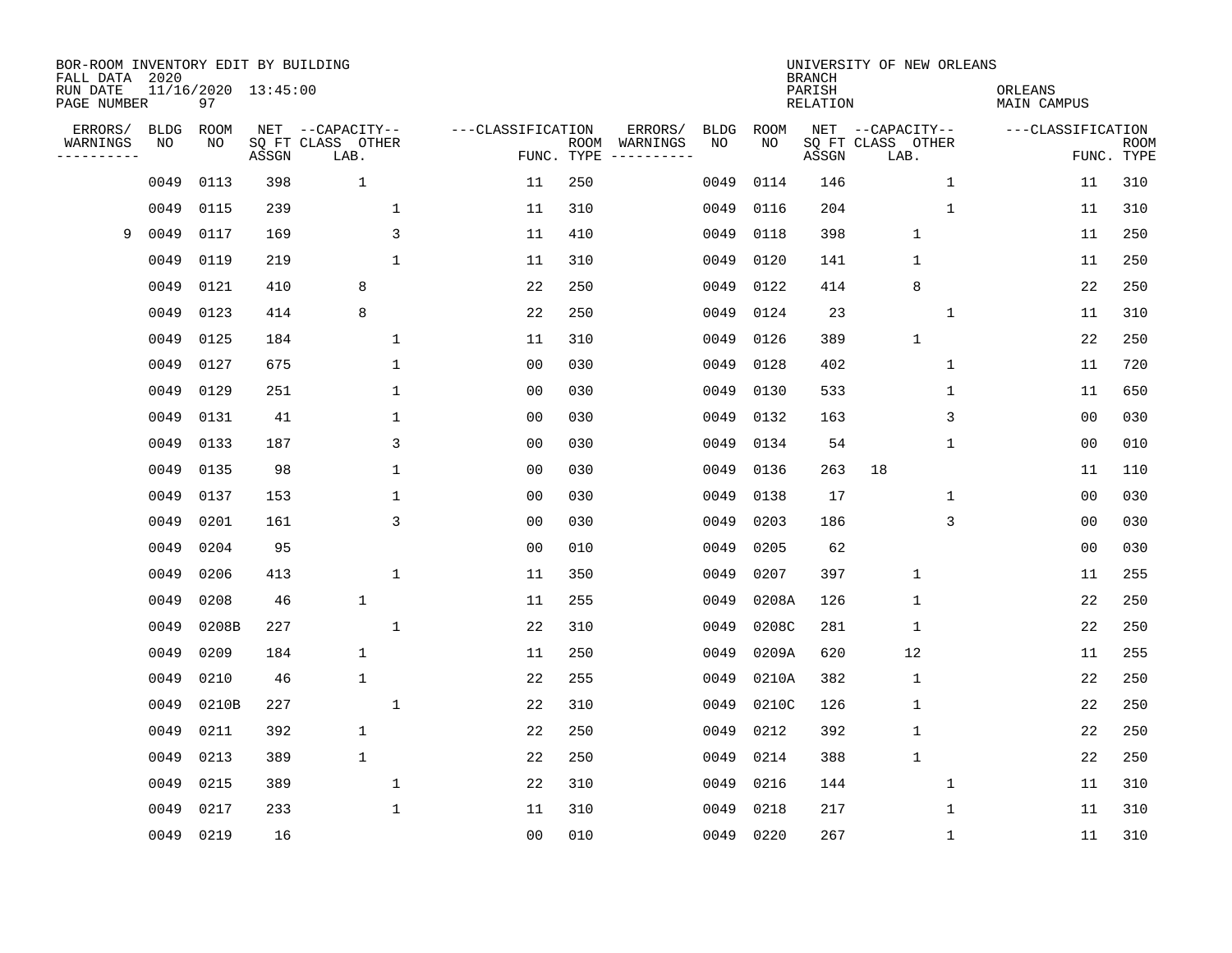| BOR-ROOM INVENTORY EDIT BY BUILDING<br>FALL DATA 2020 |                   |            |                     |                                               |                                 |      |                                          |             | <b>BRANCH</b>             | UNIVERSITY OF NEW ORLEANS                     |                               |                           |
|-------------------------------------------------------|-------------------|------------|---------------------|-----------------------------------------------|---------------------------------|------|------------------------------------------|-------------|---------------------------|-----------------------------------------------|-------------------------------|---------------------------|
| RUN DATE<br>PAGE NUMBER                               |                   | 98         | 11/16/2020 13:45:00 |                                               |                                 |      |                                          |             | PARISH<br><b>RELATION</b> |                                               | ORLEANS<br><b>MAIN CAMPUS</b> |                           |
| ERRORS/<br>WARNINGS<br>---------                      | <b>BLDG</b><br>ΝO | ROOM<br>ΝO | ASSGN               | NET --CAPACITY--<br>SQ FT CLASS OTHER<br>LAB. | ---CLASSIFICATION<br>FUNC. TYPE | ROOM | ERRORS/<br><b>BLDG</b><br>WARNINGS<br>NO | ROOM<br>NO. | ASSGN                     | NET --CAPACITY--<br>SQ FT CLASS OTHER<br>LAB. | ---CLASSIFICATION             | <b>ROOM</b><br>FUNC. TYPE |
|                                                       | 0049              | 0221       | 391                 | $\mathbf{1}$                                  | 22                              | 250  | 0049                                     | 0222        | 389                       | $\mathbf{1}$                                  | 11                            | 250                       |
|                                                       | 0049              | 0223       | 394                 | $\mathbf{1}$                                  | 22                              | 250  | 0049                                     | 0224        | 389                       | $\mathbf{1}$                                  | 11                            | 250                       |
|                                                       | 0049              | 0225       | 394                 | $\mathbf{1}$                                  | 22                              | 250  | 0049                                     | 0226        | 389                       | $\mathbf{1}$                                  | 22                            | 250                       |
|                                                       | 0049              | 0227       | 395                 | $\mathbf{1}$                                  | 22                              | 250  | 0049                                     | 0228        | 389                       | $\mathbf{1}$                                  | 22                            | 250                       |
|                                                       | 0049              | 0229       | 389                 | $\mathbf 1$                                   | 22                              | 250  | 0049                                     | 0230        | 830                       | 1                                             | 00                            | 030                       |
|                                                       | 0049              | 0231       | 408                 |                                               | 0 <sub>0</sub>                  | 030  | 0049                                     | 0232        | 395                       | $\mathbf{1}$                                  | 22                            | 250                       |
|                                                       | 0049              | 0233       | 54                  | 1                                             | 0 <sub>0</sub>                  | 030  | 0049                                     | 0234        | 406                       | 8                                             | 22                            | 250                       |
|                                                       | 0049              | 0235       | 403                 | 8                                             | 22                              | 250  | 0049                                     | 0236        | 402                       | 8                                             | 11                            | 220                       |
|                                                       | 0049              | 0237       | 267                 | 1                                             | 22                              | 310  | 0049                                     | 0238        | 248                       | 1                                             | 22                            | 310                       |
|                                                       | 0049              | 0239       | 248                 | $\mathbf 1$                                   | 22                              | 310  | 0049                                     | 0240        | 267                       | $\mathbf 1$                                   | 22                            | 310                       |
|                                                       | 0049              | 0241       | 402                 | 8                                             | 11                              | 250  | 0049                                     | 0242        | 180                       | 1                                             | 11                            | 310                       |
|                                                       | 0049              | 0243       | 190                 | $\mathbf 1$                                   | 11                              | 310  | 0049                                     | 0244        | 188                       | 1                                             | 11                            | 310                       |
|                                                       | 0049              | 0245       | 180                 | $\mathbf 1$                                   | 11                              | 350  | 0049                                     | 0246        | 128                       | 1                                             | 11                            | 310                       |
|                                                       | 0049              | 0247       | 116                 | $\mathbf{1}$                                  | 0 <sub>0</sub>                  | 030  | 0049                                     | 0301        | 165                       | 3                                             | 0 <sub>0</sub>                | 030                       |
|                                                       | 0049              | 0302       | 70                  |                                               | 0 <sub>0</sub>                  | 030  | 0049                                     | 0302A       | 25                        |                                               | 0 <sub>0</sub>                | 030                       |
|                                                       | 0049              | 0303       | 195                 | 3                                             | 0 <sub>0</sub>                  | 030  | 0049                                     | 0304        | 90                        |                                               | 0 <sub>0</sub>                | 010                       |
|                                                       | 0049              | 0305       | 87                  | $\mathbf{1}$                                  | 11                              | 730  | 0049                                     | 0306        | 391                       | 1                                             | 11                            | 350                       |
|                                                       | 0049              | 0307       | 387                 | 5                                             | 22                              | 250  | 0049                                     | 0308        | 69                        |                                               | 11                            | 255                       |
|                                                       | 0049              | 0309       | 387                 | 1                                             | 22                              | 250  | 0049                                     | 0310        | 720                       | 14                                            | 22                            | 250                       |
|                                                       | 0049              | 0311       | 387                 | 1                                             | 22                              | 250  | 0049                                     | 0312        | 388                       | $\mathbf{1}$                                  | 11                            | 210                       |
|                                                       | 0049              | 0313       | 387                 | 1                                             | 22                              | 250  | 0049                                     | 0314        | 388                       | $\mathbf{1}$                                  | 22                            | 210                       |
|                                                       | 0049              | 0315       | 387                 | $\mathbf 1$                                   | 22                              | 250  | 0049                                     | 0316        | 388                       | $\mathbf 1$                                   | 22                            | 210                       |
|                                                       | 0049              | 0317       | 384                 | $\mathbf{1}$                                  | 22                              | 250  | 0049                                     | 0318        | 387                       | $\mathbf{1}$                                  | 22                            | 250                       |
|                                                       | 0049              | 0319       | 144                 | $\mathbf{1}$                                  | 22                              | 310  | 0049                                     | 0320        | 224                       | $\mathbf 1$                                   | 11                            | 310                       |
|                                                       | 0049              | 0321       | 273                 | $\mathbf{1}$                                  | 11                              | 310  | 0049                                     | 0322        | 16                        |                                               | 00                            | 030                       |
|                                                       |                   | 0049 0323  | 267                 | $\mathbf{1}$                                  | 11                              | 310  | 0049                                     | 0324        | 384                       | 1                                             | 11                            | 250                       |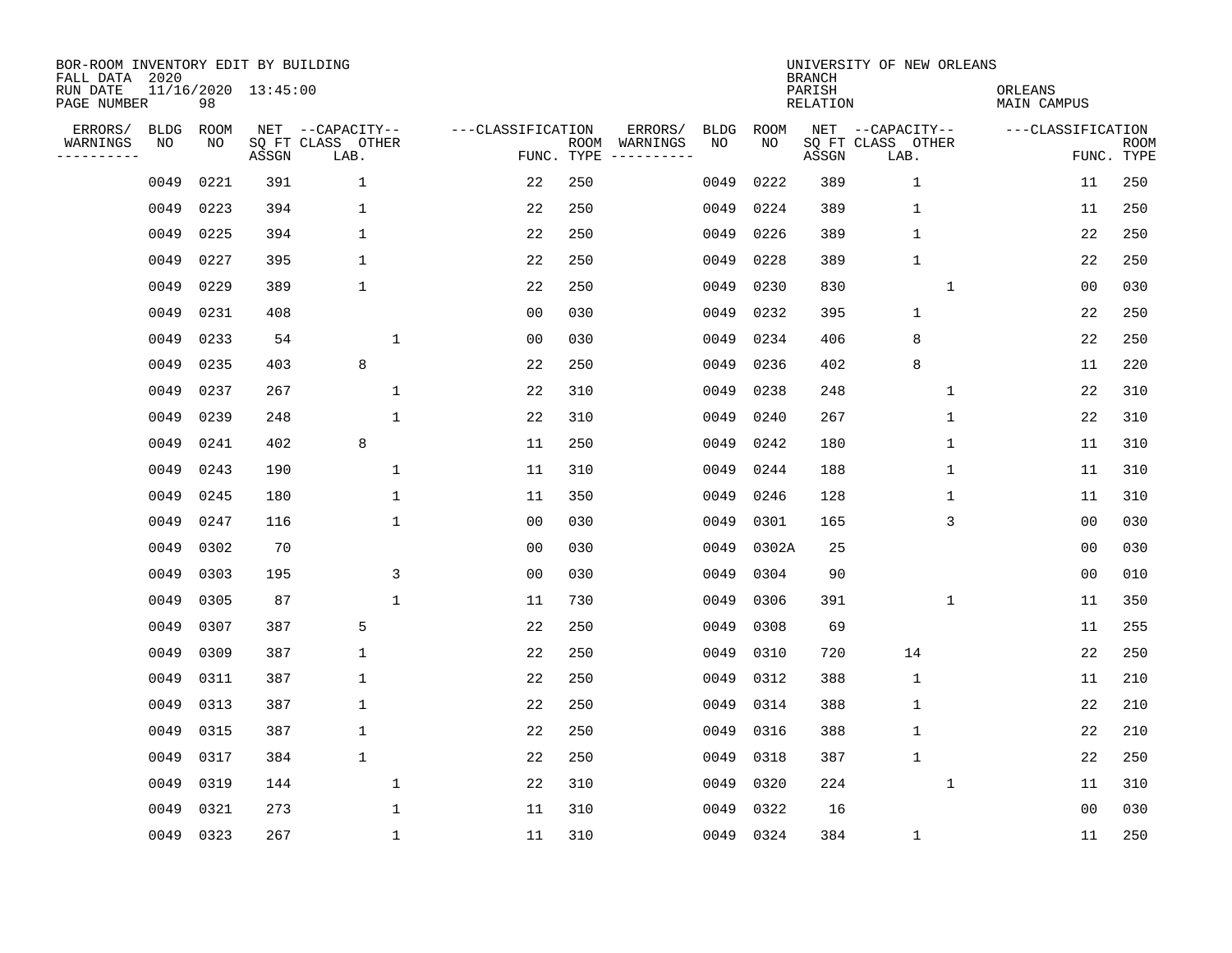| BOR-ROOM INVENTORY EDIT BY BUILDING<br>FALL DATA 2020 |      |                           |       |                           |                   |     |                                      |             |             | <b>BRANCH</b>             | UNIVERSITY OF NEW ORLEANS             |                               |                           |
|-------------------------------------------------------|------|---------------------------|-------|---------------------------|-------------------|-----|--------------------------------------|-------------|-------------|---------------------------|---------------------------------------|-------------------------------|---------------------------|
| RUN DATE<br>PAGE NUMBER                               |      | 11/16/2020 13:45:00<br>99 |       |                           |                   |     |                                      |             |             | PARISH<br><b>RELATION</b> |                                       | ORLEANS<br><b>MAIN CAMPUS</b> |                           |
| ERRORS/                                               | BLDG | ROOM                      |       | NET --CAPACITY--          | ---CLASSIFICATION |     | ERRORS/                              | <b>BLDG</b> | <b>ROOM</b> |                           | NET --CAPACITY--                      | ---CLASSIFICATION             |                           |
| WARNINGS<br>----------                                | NO   | NO                        | ASSGN | SQ FT CLASS OTHER<br>LAB. |                   |     | ROOM WARNINGS<br>FUNC. TYPE $------$ | NO          | NO.         | ASSGN                     | SQ FT CLASS OTHER<br>LAB.             |                               | <b>ROOM</b><br>FUNC. TYPE |
|                                                       | 0049 | 0325                      | 387   | $\mathbf 1$               | 11                | 250 |                                      | 0049        | 0326        | 387                       | $\mathbf 1$                           | 11                            | 250                       |
|                                                       | 0049 | 0327                      | 388   | $\mathbf 1$               | 11                | 250 |                                      | 0049        | 0328        | 387                       | $\mathbf{1}$                          | 11                            | 250                       |
|                                                       | 0049 | 0329                      | 388   | 1                         | 11                | 250 |                                      | 0049        | 0330        | 387                       | $\mathbf{1}$                          | 11                            | 250                       |
|                                                       | 0049 | 0331                      | 388   | 1                         | 11                | 250 |                                      | 0049        | 0332        | 413                       | 1                                     | 0 <sub>0</sub>                | 030                       |
|                                                       | 0049 | 0333                      | 385   | $\mathbf 1$               | 22                | 250 |                                      | 0049        | 0334        | 366                       | 1                                     | 22                            | 250                       |
|                                                       | 0049 | 0335                      | 388   | $\mathbf 1$               | 22                | 250 |                                      | 0049        | 0336        | 69                        |                                       | 0 <sub>0</sub>                | 030                       |
|                                                       | 0049 | 0337                      | 387   | $\mathbf 1$               | 22                | 250 |                                      | 0049        | 0338        | 401                       | 8                                     | 22                            | 250                       |
|                                                       | 0049 | 0339                      | 398   | $\mathbf 1$               | 22                | 250 |                                      | 0049        | 0340        | 399                       | $\mathbf{1}$                          | 22                            | 250                       |
|                                                       | 0049 | 0341                      | 264   | $\mathbf{1}$              | 22                | 310 |                                      | 0049        | 0342        | 252                       | $\mathbf{1}$                          | 22                            | 310                       |
|                                                       | 0049 | 0343                      | 246   | $\mathbf{1}$              | 22                | 310 |                                      | 0049        | 0344        | 265                       | $\mathbf{1}$                          | 22                            | 325                       |
|                                                       | 0049 | 0345                      | 397   | $\mathbf 1$               | 22                | 250 |                                      | 0049        | 0346        | 400                       | $\mathbf{1}$                          | 22                            | 250                       |
|                                                       | 0049 | 0347                      | 103   |                           | 00                | 030 |                                      | 0049        | 0348        | 400                       | 1                                     | 22                            | 250                       |
|                                                       |      | 0049 C0012                | 1057  |                           | 0 <sub>0</sub>    | 020 |                                      |             | 0049 C0013  | 462                       |                                       | 00                            | 020                       |
|                                                       |      | 0049 C0014                | 1064  |                           | 0 <sub>0</sub>    | 020 |                                      |             | 0049 C0015  | 155                       |                                       | 0 <sub>0</sub>                | 020                       |
|                                                       |      | 0049 C0016                | 424   |                           | 0 <sub>0</sub>    | 020 |                                      |             | 0049 C0017  | 330                       |                                       | 0 <sub>0</sub>                | 020                       |
|                                                       |      | 0049 C0020                | 388   |                           | 00                | 020 |                                      |             | 0049 C0021  | 1455                      |                                       | 0 <sub>0</sub>                | 020                       |
|                                                       |      | 0049 C0022                | 462   |                           | 00                | 020 |                                      |             | 0049 C0023  | 1400                      |                                       | 0 <sub>0</sub>                | 020                       |
|                                                       |      | 0049 C0024                | 550   |                           | 0 <sub>0</sub>    | 020 |                                      |             | 0049 C0030  | 384                       |                                       | 0 <sub>0</sub>                | 020                       |
|                                                       |      | 0049 C0031                | 1333  |                           | 0 <sub>0</sub>    | 020 |                                      |             | 0049 C0032  | 462                       |                                       | 0 <sub>0</sub>                | 020                       |
|                                                       |      | 0049 C0033                | 1333  |                           | 0 <sub>0</sub>    | 020 |                                      |             | 0049 C0034  | 550                       |                                       | 0 <sub>0</sub>                | 020                       |
|                                                       |      | 0049 E0001                | 179   |                           | 0 <sub>0</sub>    | 020 |                                      |             | 0049 E0002  | 170                       |                                       | 00                            | 020                       |
|                                                       |      | 0049 E0003                | 170   |                           | 0 <sub>0</sub>    | 020 |                                      |             | 0049 S0011  | 117                       |                                       | 00                            | 020                       |
|                                                       |      | 0049 S0012                | 234   |                           | 0 <sub>0</sub>    | 020 |                                      |             | 0049 S0021  | 171                       |                                       | 0 <sub>0</sub>                | 020                       |
|                                                       |      | 0049 S0022                | 158   |                           | 0 <sub>0</sub>    | 020 |                                      |             | 0049 S0031  | 171                       |                                       | 00                            | 020                       |
|                                                       |      | 0049 S0032                | 158   |                           | 0 <sub>0</sub>    | 020 |                                      |             |             |                           | TOTAL ASSIGNABLE & UNASSIGNABLE SQFT: | 61,734                        |                           |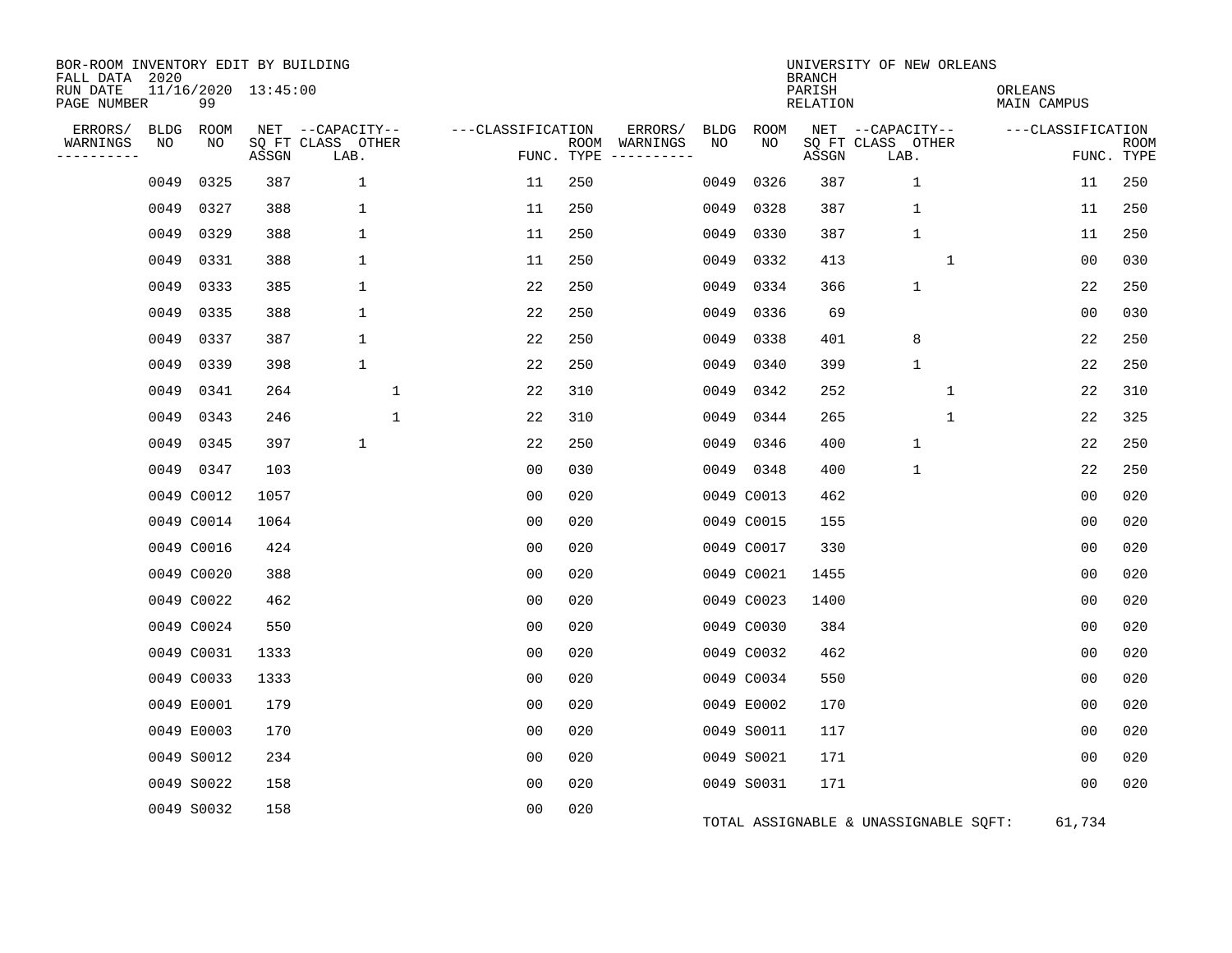| BOR-ROOM INVENTORY EDIT BY BUILDING<br>FALL DATA 2020<br>RUN DATE<br>PAGE NUMBER |                 | 100  | 11/16/2020 13:45:00 |                                               |              |                   |     |                                                   |                 |                                                  | <b>BRANCH</b><br>PARISH<br><b>RELATION</b> |                               | UNIVERSITY OF NEW ORLEANS                                                 | ORLEANS<br><b>MAIN CAMPUS</b>      |                           |
|----------------------------------------------------------------------------------|-----------------|------|---------------------|-----------------------------------------------|--------------|-------------------|-----|---------------------------------------------------|-----------------|--------------------------------------------------|--------------------------------------------|-------------------------------|---------------------------------------------------------------------------|------------------------------------|---------------------------|
| ERRORS/<br>WARNINGS<br>----------                                                | BLDG ROOM<br>NO | NO   | ASSGN               | NET --CAPACITY--<br>SQ FT CLASS OTHER<br>LAB. |              | ---CLASSIFICATION |     | ERRORS/<br>ROOM WARNINGS<br>FUNC. TYPE ---------- | BLDG ROOM<br>NO | NO                                               | ASSGN                                      | SQ FT CLASS OTHER<br>LAB.     | NET --CAPACITY--                                                          | ---CLASSIFICATION                  | <b>ROOM</b><br>FUNC. TYPE |
|                                                                                  |                 |      |                     |                                               |              |                   |     |                                                   |                 | TOTAL NUMBER CLASSROOMS<br>TOTAL NUMBER LABS 210 |                                            | TOTAL NUMBER SPECIAL LABS 220 | TOTAL NET ASSIGN SQ. FT. IN ROOM FILE<br>TOTAL NUMBER COMPUTER CLASSROOMS | 40,928<br>2<br>3<br>$\overline{2}$ |                           |
|                                                                                  | 0050            | 0100 | 269                 |                                               |              | 0 <sub>0</sub>    | 020 |                                                   | 0050 0101       |                                                  | 271                                        |                               |                                                                           | 00                                 | 020                       |
|                                                                                  | 0050            | 0102 | 130                 |                                               | $\mathbf{1}$ | 21                | 310 |                                                   | 0050 0103       |                                                  | 599                                        |                               | $\mathbf{1}$                                                              | 21                                 | 310                       |
|                                                                                  | 0050            | 0104 | 214                 |                                               | $\mathbf{1}$ | 21                | 310 |                                                   | 0050 0105       |                                                  | 211                                        |                               |                                                                           | 21                                 | 350                       |
|                                                                                  | 0050            | 0106 | 146                 |                                               | $\mathbf{1}$ | 21                | 310 |                                                   | 0050 0107       |                                                  | 114                                        |                               |                                                                           | 0 <sub>0</sub>                     | 020                       |
|                                                                                  | 0050            | 0108 | 310                 | 6                                             |              | 21                | 250 |                                                   | 0050 0109       |                                                  | 629                                        |                               | 13                                                                        | 21                                 | 250                       |
|                                                                                  | 0050            | 0110 | 118                 | 2                                             |              | 21                | 250 |                                                   | 0050            | 0111                                             | 414                                        |                               | 8                                                                         | 21                                 | 250                       |
|                                                                                  | 0050            | 0112 | 383                 |                                               | 1            | 21                | 310 |                                                   | 0050            | 0113                                             | 1106                                       |                               | 22                                                                        | 21                                 | 250                       |
|                                                                                  | 0050            | 0114 | 1431                |                                               |              | 0 <sub>0</sub>    | 030 |                                                   | 0050            | 0115                                             | 61                                         |                               |                                                                           | 0 <sub>0</sub>                     | 030                       |
|                                                                                  | 0050            | 0117 | 653                 |                                               |              | 0 <sub>0</sub>    | 020 |                                                   | 0050            | 0118                                             | 19                                         |                               |                                                                           | 0 <sub>0</sub>                     | 010                       |
|                                                                                  | 0050            | 0119 | 29                  |                                               |              | 0 <sub>0</sub>    | 030 |                                                   | 0050            | 0120                                             | 179                                        |                               |                                                                           | 0 <sub>0</sub>                     | 030                       |
|                                                                                  | 0050            | 0121 | 184                 |                                               |              | 0 <sub>0</sub>    | 030 |                                                   | 0050 0122       |                                                  | 376                                        |                               | 8                                                                         | 21                                 | 250                       |
|                                                                                  | 0050            | 0123 | 360                 | 7                                             |              | 21                | 250 |                                                   | 0050 0124       |                                                  | 637                                        |                               | 13                                                                        | 21                                 | 250                       |
|                                                                                  | 0050            | 0125 | 1088                | 22                                            |              | 21                | 250 |                                                   | 0050            | 0126                                             | 85                                         |                               |                                                                           | 0 <sub>0</sub>                     | 030                       |
|                                                                                  | 0050            | 0127 | 206                 |                                               |              | 0 <sub>0</sub>    | 030 |                                                   | 0050 0128       |                                                  | 99                                         |                               |                                                                           | 0 <sub>0</sub>                     | 030                       |
|                                                                                  | 0050            | 0129 | 408                 |                                               |              | 21                | 350 |                                                   | 0050            | 0130                                             | 97                                         |                               |                                                                           | 0 <sub>0</sub>                     | 030                       |
|                                                                                  | 0050            | 0131 | 76                  |                                               |              | 21                | 315 |                                                   | 0050 0132       |                                                  | 412                                        |                               |                                                                           | 21                                 | 350                       |
|                                                                                  | 0050            | 0133 | 271                 |                                               |              | 00                | 020 |                                                   | 0050 0134       |                                                  | 641                                        |                               | 13                                                                        | 21                                 | 250                       |
|                                                                                  | 0050            | 0135 | 413                 |                                               |              | 21                | 255 |                                                   | 0050 0136       |                                                  | 130                                        |                               | $\mathbf{1}$                                                              | 21                                 | 310                       |
|                                                                                  | 0050            | 0137 | 606                 |                                               | $\mathbf{1}$ | 21                | 310 |                                                   | 0050 0138       |                                                  | 249                                        |                               | $\mathbf{1}$                                                              | 21                                 | 310                       |
|                                                                                  | 0050            | 0139 | 102                 |                                               |              | 21                | 315 |                                                   | 0050 0140       |                                                  | 321                                        |                               |                                                                           | 21                                 | 315                       |
|                                                                                  | 0050            | 0141 | 264                 |                                               |              | 21                | 315 |                                                   | 0050 0142       |                                                  | 249                                        |                               |                                                                           | 21                                 | 315                       |
|                                                                                  | 0050            | 0143 | 1176                |                                               |              | 0 <sub>0</sub>    | 020 |                                                   | 0050 0145       |                                                  | 179                                        |                               |                                                                           | 0 <sub>0</sub>                     | 030                       |
|                                                                                  | 0050 0146       |      | 158                 |                                               |              | 0 <sub>0</sub>    | 030 |                                                   | 0050 0147       |                                                  | 859                                        |                               |                                                                           | 0 <sup>0</sup>                     | 020                       |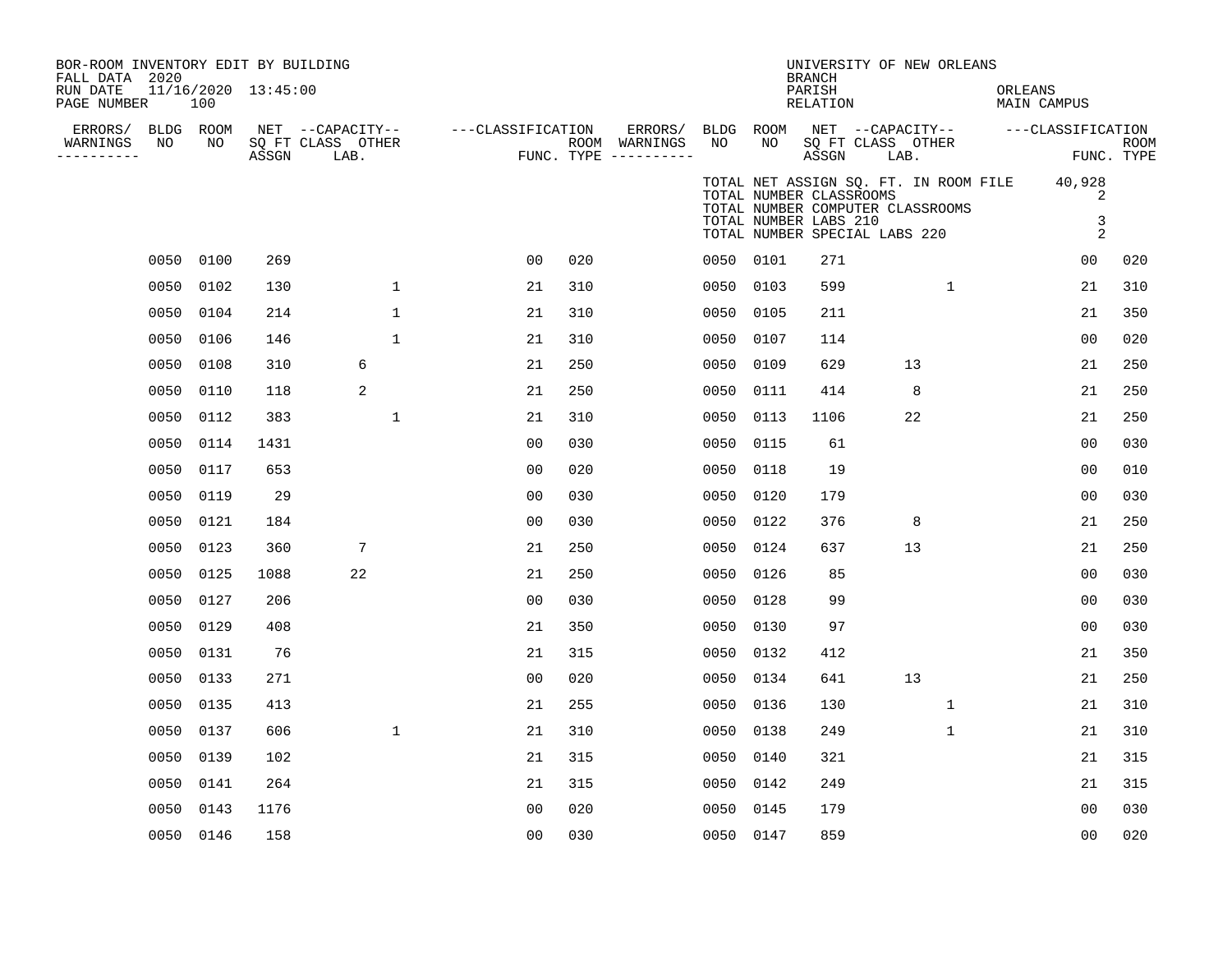| BOR-ROOM INVENTORY EDIT BY BUILDING<br>FALL DATA 2020 |            |            |                     |                                               |                                 |     |                                                                                                                                        |                   |            | <b>BRANCH</b>      | UNIVERSITY OF NEW ORLEANS                     |                        |                           |
|-------------------------------------------------------|------------|------------|---------------------|-----------------------------------------------|---------------------------------|-----|----------------------------------------------------------------------------------------------------------------------------------------|-------------------|------------|--------------------|-----------------------------------------------|------------------------|---------------------------|
| RUN DATE<br>PAGE NUMBER                               |            | 101        | 11/16/2020 13:45:00 |                                               |                                 |     |                                                                                                                                        |                   |            | PARISH<br>RELATION |                                               | ORLEANS<br>MAIN CAMPUS |                           |
| ERRORS/<br>WARNINGS<br>---------                      | BLDG<br>NO | ROOM<br>NO | ASSGN               | NET --CAPACITY--<br>SQ FT CLASS OTHER<br>LAB. | ---CLASSIFICATION<br>FUNC. TYPE |     | ERRORS/<br>ROOM WARNINGS<br>$\begin{tabular}{ccccccccc} - & - & - & - & - & - & - & - \\ & - & - & - & - & - & - & - \\ \end{tabular}$ | <b>BLDG</b><br>NO | ROOM<br>NO | ASSGN              | NET --CAPACITY--<br>SQ FT CLASS OTHER<br>LAB. | ---CLASSIFICATION      | <b>ROOM</b><br>FUNC. TYPE |
|                                                       | 0050       | 0148       | 33                  |                                               | 21                              | 355 |                                                                                                                                        | 0050              | 0149       | 75                 |                                               | 21                     | 355                       |
|                                                       | 0050       | 0151       | 30                  |                                               | 21                              | 355 |                                                                                                                                        | 0050              | 0152       | 3394               | 301                                           | 21                     | 350                       |
|                                                       | 0050       | 0153       | 47                  |                                               | 0 <sub>0</sub>                  | 030 |                                                                                                                                        | 0050              | 0154       | 1842               | 100                                           | 21                     | 350                       |
|                                                       | 0050 0155  |            | 25                  |                                               | 0 <sub>0</sub>                  | 020 |                                                                                                                                        | 0050              | 0156       | 81                 |                                               | 21                     | 355                       |
|                                                       | 0050       | 0200       | 138                 |                                               | 0 <sub>0</sub>                  | 020 |                                                                                                                                        | 0050              | 0201       | 264                |                                               | 21                     | 315                       |
|                                                       | 0050       | 0202       | 266                 |                                               | 0 <sub>0</sub>                  | 020 |                                                                                                                                        | 0050              | 0203       | 261                |                                               | 21                     | 315                       |
|                                                       | 0050       | 0204       | 435                 |                                               | 21                              | 350 |                                                                                                                                        | 0050              | 0205       | 444                |                                               | 21                     | 350                       |
|                                                       | 0050       | 0206       | 438                 |                                               | 21                              | 350 |                                                                                                                                        | 0050              | 0207       | 668                | $\mathbf{1}$                                  | 21                     | 310                       |
|                                                       | 0050       | 0208       | 193                 | $\mathbf{1}$                                  | 21                              | 310 |                                                                                                                                        | 0050              | 0209       | 121                | $\mathbf{1}$                                  | 21                     | 310                       |
|                                                       | 0050       | 0210       | 202                 | $\mathbf{1}$                                  | 21                              | 310 |                                                                                                                                        | 0050              | 0211       | 208                | $\mathbf 1$                                   | 21                     | 310                       |
|                                                       | 0050       | 0212       | 138                 | 1                                             | 21                              | 310 |                                                                                                                                        | 0050              | 0213       | 215                | $\mathbf 1$                                   | 21                     | 310                       |
|                                                       | 0050       | 0214       | 200                 | $\mathbf{1}$                                  | 21                              | 310 |                                                                                                                                        | 0050              | 0215       | 653                |                                               | 0 <sub>0</sub>         | 020                       |
|                                                       | 0050       | 0216       | 1164                | 23                                            | 21                              | 250 |                                                                                                                                        | 0050              | 0217       | 1272               |                                               | 21                     | 710                       |
|                                                       | 0050       | 0218       | 166                 | $\mathbf{1}$                                  | 21                              | 310 |                                                                                                                                        | 0050              | 0220       | 133                |                                               | 21                     | 715                       |
|                                                       | 0050       | 0221       | 39                  |                                               | 0 <sub>0</sub>                  | 020 |                                                                                                                                        | 0050              | 0222       | 34                 |                                               | 0 <sub>0</sub>         | 010                       |
|                                                       | 0050       | 0223       | 103                 |                                               | 0 <sub>0</sub>                  | 020 |                                                                                                                                        | 0050              | 0224       | 119                |                                               | 00                     | 030                       |
|                                                       | 0050       | 0225       | 199                 |                                               | 0 <sub>0</sub>                  | 030 |                                                                                                                                        | 0050              | 0226       | 58                 |                                               | 21                     | 355                       |
|                                                       | 0050       | 0227       | 157                 |                                               | 21                              | 355 |                                                                                                                                        | 0050              | 0229       | 381                |                                               | 21                     | 355                       |
|                                                       | 0050       | 0230       | 75                  |                                               | 0 <sub>0</sub>                  | 020 |                                                                                                                                        | 0050              | 0231       | 519                |                                               | 21                     | 355                       |
|                                                       | 0050       | 0232       | 374                 |                                               | 21                              | 350 |                                                                                                                                        | 0050              | 0233       | 71                 |                                               | 0 <sub>0</sub>         | 030                       |
|                                                       | 0050       | 0234       | 253                 |                                               | 21                              | 355 |                                                                                                                                        | 0050              | 0235       | 747                |                                               | 21                     | 355                       |
|                                                       | 0050       | 0236       | 2397                |                                               | 21                              | 350 |                                                                                                                                        | 0050              | 0237       | 41                 |                                               | 0 <sub>0</sub>         | 030                       |
|                                                       | 0050       | 0238       | 41                  |                                               | 0 <sub>0</sub>                  | 030 |                                                                                                                                        | 0050              | 0239       | 41                 |                                               | 00                     | 020                       |
|                                                       | 0050       | 0240       | 514                 |                                               | 00                              | 020 |                                                                                                                                        | 0050              | 0243       | 261                |                                               | 21                     | 315                       |
|                                                       | 0050       | 0244       | 451                 |                                               | 21                              | 350 |                                                                                                                                        | 0050              | 0245       | 301                | $\mathbf 1$                                   | 21                     | 310                       |
|                                                       | 0050 0246  |            | 153                 | $\mathbf 1$                                   | 21                              | 310 |                                                                                                                                        |                   | 0050 0247  | 151                | $\mathbf 1$                                   | 21                     | 310                       |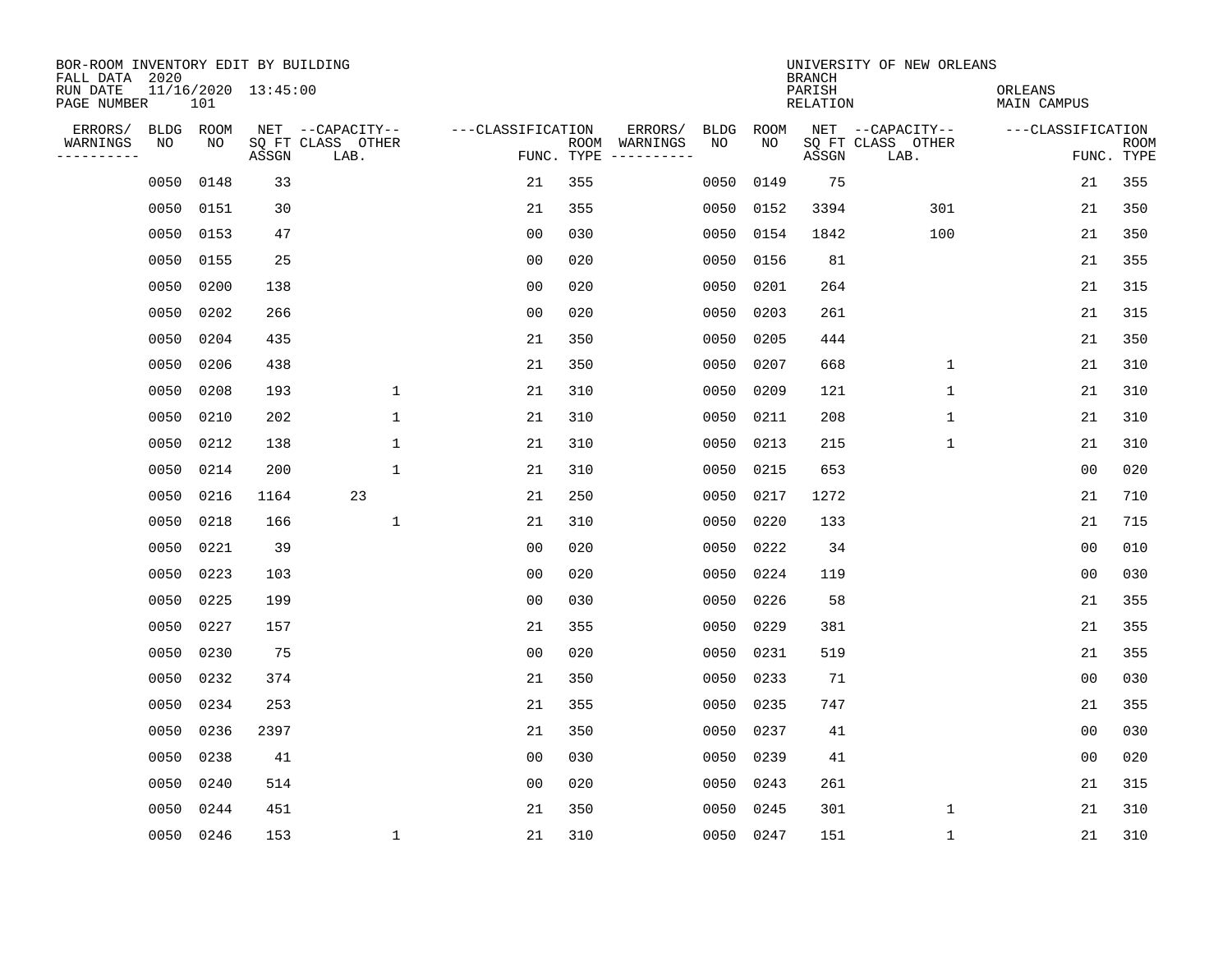| BOR-ROOM INVENTORY EDIT BY BUILDING<br>FALL DATA 2020 |                            |       |                                               |                   |            |                                                                                                                                                                                                                                                                                                                                                                                                                                                                                                          |              | <b>BRANCH</b>      | UNIVERSITY OF NEW ORLEANS                     |                        |                           |
|-------------------------------------------------------|----------------------------|-------|-----------------------------------------------|-------------------|------------|----------------------------------------------------------------------------------------------------------------------------------------------------------------------------------------------------------------------------------------------------------------------------------------------------------------------------------------------------------------------------------------------------------------------------------------------------------------------------------------------------------|--------------|--------------------|-----------------------------------------------|------------------------|---------------------------|
| RUN DATE<br>PAGE NUMBER                               | 11/16/2020 13:45:00<br>102 |       |                                               |                   |            |                                                                                                                                                                                                                                                                                                                                                                                                                                                                                                          |              | PARISH<br>RELATION |                                               | ORLEANS<br>MAIN CAMPUS |                           |
| ERRORS/<br>WARNINGS<br>NO<br>---------                | BLDG ROOM<br>NO            | ASSGN | NET --CAPACITY--<br>SQ FT CLASS OTHER<br>LAB. | ---CLASSIFICATION | FUNC. TYPE | ERRORS/<br><b>BLDG</b><br>ROOM WARNINGS<br>NO<br>$\begin{tabular}{ccccccccc} \multicolumn{2}{c }{\textbf{1} } & \multicolumn{2}{c }{\textbf{2} } & \multicolumn{2}{c }{\textbf{3} } & \multicolumn{2}{c }{\textbf{4} } & \multicolumn{2}{c }{\textbf{5} } & \multicolumn{2}{c }{\textbf{6} } & \multicolumn{2}{c }{\textbf{7} } & \multicolumn{2}{c }{\textbf{8} } & \multicolumn{2}{c }{\textbf{9} } & \multicolumn{2}{c }{\textbf{1} } & \multicolumn{2}{c }{\textbf{1} } & \multicolumn{2}{c }{\text$ | ROOM<br>NO   | ASSGN              | NET --CAPACITY--<br>SQ FT CLASS OTHER<br>LAB. | ---CLASSIFICATION      | <b>ROOM</b><br>FUNC. TYPE |
| 0050                                                  | 0248                       | 966   | $\mathbf{1}$                                  | 21                | 310        | 0050                                                                                                                                                                                                                                                                                                                                                                                                                                                                                                     | 0249         | 51                 |                                               | 00                     | 030                       |
| 0050                                                  | 0250                       | 586   |                                               | 0 <sub>0</sub>    | 020        |                                                                                                                                                                                                                                                                                                                                                                                                                                                                                                          | 0050<br>0251 | 101                |                                               | 00                     | 020                       |
| 0050                                                  | 0252                       | 624   |                                               | 0 <sub>0</sub>    | 030        | 0050                                                                                                                                                                                                                                                                                                                                                                                                                                                                                                     | 0253         | 161                |                                               | 00                     | 030                       |
| 0050                                                  | 0254                       | 162   |                                               | 0 <sub>0</sub>    | 030        | 0050                                                                                                                                                                                                                                                                                                                                                                                                                                                                                                     | 0255         | 297                |                                               | 0 <sub>0</sub>         | 020                       |
| 0050                                                  | 0256                       | 1481  |                                               | 21                | 350        | 0050                                                                                                                                                                                                                                                                                                                                                                                                                                                                                                     | 0257         | 1439               |                                               | 21                     | 350                       |
| 0050                                                  | 0300                       | 134   |                                               | 0 <sub>0</sub>    | 020        |                                                                                                                                                                                                                                                                                                                                                                                                                                                                                                          | 0050 0301    | 279                | $\mathbf{1}$                                  | 21                     | 310                       |
| 0050                                                  | 0302                       | 312   |                                               | 0 <sub>0</sub>    | 020        | 0050                                                                                                                                                                                                                                                                                                                                                                                                                                                                                                     | 0303         | 444                | $\mathbf{1}$                                  | 21                     | 310                       |
| 0050                                                  | 0304                       | 499   |                                               | 21                | 315        |                                                                                                                                                                                                                                                                                                                                                                                                                                                                                                          | 0050 0305    | 145                | $\mathbf 1$                                   | 21                     | 310                       |
| 0050                                                  | 0306                       | 341   |                                               | 21                | 315        | 0050                                                                                                                                                                                                                                                                                                                                                                                                                                                                                                     | 0307         | 144                | $\mathbf 1$                                   | 21                     | 310                       |
| 0050                                                  | 0308                       | 130   | 1                                             | 21                | 310        |                                                                                                                                                                                                                                                                                                                                                                                                                                                                                                          | 0050 0309    | 167                | $\mathbf 1$                                   | 21                     | 310                       |
| 0050                                                  | 0310                       | 186   | $\mathbf 1$                                   | 21                | 310        | 0050                                                                                                                                                                                                                                                                                                                                                                                                                                                                                                     | 0311         | 189                | $\mathbf 1$                                   | 21                     | 310                       |
| 0050                                                  | 0312                       | 166   | 1                                             | 21                | 310        |                                                                                                                                                                                                                                                                                                                                                                                                                                                                                                          | 0050 0313    | 168                | $\mathbf 1$                                   | 21                     | 310                       |
| 0050                                                  | 0314                       | 109   | $\mathbf 1$                                   | 21                | 310        | 0050                                                                                                                                                                                                                                                                                                                                                                                                                                                                                                     | 0315         | 275                | $\mathbf 1$                                   | 21                     | 310                       |
| 0050                                                  | 0316                       | 555   | 11                                            | 21                | 250        | 0050                                                                                                                                                                                                                                                                                                                                                                                                                                                                                                     | 0317         | 142                |                                               | 21                     | 315                       |
| 0050                                                  | 0318                       | 462   |                                               | 21                | 315        | 0050                                                                                                                                                                                                                                                                                                                                                                                                                                                                                                     | 0319         | 137                | 1                                             | 21                     | 310                       |
| 0050                                                  | 0320                       | 213   |                                               | 21                | 315        | 0050                                                                                                                                                                                                                                                                                                                                                                                                                                                                                                     | 0321         | 142                | 1                                             | 21                     | 310                       |
| 0050                                                  | 0322                       | 39    |                                               | 0 <sub>0</sub>    | 020        | 0050                                                                                                                                                                                                                                                                                                                                                                                                                                                                                                     | 0323         | 34                 |                                               | 0 <sub>0</sub>         | 010                       |
| 0050                                                  | 0324                       | 88    |                                               | 0 <sub>0</sub>    | 020        | 0050                                                                                                                                                                                                                                                                                                                                                                                                                                                                                                     | 0325         | 119                |                                               | 0 <sub>0</sub>         | 030                       |
| 0050                                                  | 0326                       | 199   |                                               | 0 <sub>0</sub>    | 030        | 0050                                                                                                                                                                                                                                                                                                                                                                                                                                                                                                     | 0327         | 38                 |                                               | 21                     | 315                       |
| 0050                                                  | 0328                       | 279   |                                               | 21                | 315        | 0050                                                                                                                                                                                                                                                                                                                                                                                                                                                                                                     | 0329         | 941                | 19                                            | 21                     | 250                       |
| 0050                                                  | 0330                       | 380   |                                               | 0 <sub>0</sub>    | 020        | 0050                                                                                                                                                                                                                                                                                                                                                                                                                                                                                                     | 0331         | 142                | 1                                             | 21                     | 310                       |
| 0050                                                  | 0332                       | 1099  | 22                                            | 21                | 250        | 0050                                                                                                                                                                                                                                                                                                                                                                                                                                                                                                     | 0333         | 444                | 9                                             | 21                     | 250                       |
| 0050                                                  | 0334                       | 132   | 1                                             | 21                | 310        | 0050                                                                                                                                                                                                                                                                                                                                                                                                                                                                                                     | 0335         | 76                 |                                               | 00                     | 030                       |
| 0050                                                  | 0336                       | 162   | $\mathbf{1}$                                  | 21                | 310        | 0050                                                                                                                                                                                                                                                                                                                                                                                                                                                                                                     | 0337         | 149                | 1                                             | 21                     | 310                       |
| 0050                                                  | 0338                       | 145   | 1                                             | 21                | 310        | 0050                                                                                                                                                                                                                                                                                                                                                                                                                                                                                                     | 0339         | 212                | 1                                             | 21                     | 310                       |
|                                                       | 0050 0340                  | 208   | $\mathbf 1$                                   | 21                | 310        |                                                                                                                                                                                                                                                                                                                                                                                                                                                                                                          | 0050 0341    | 145                | $\mathbf 1$                                   | 21                     | 310                       |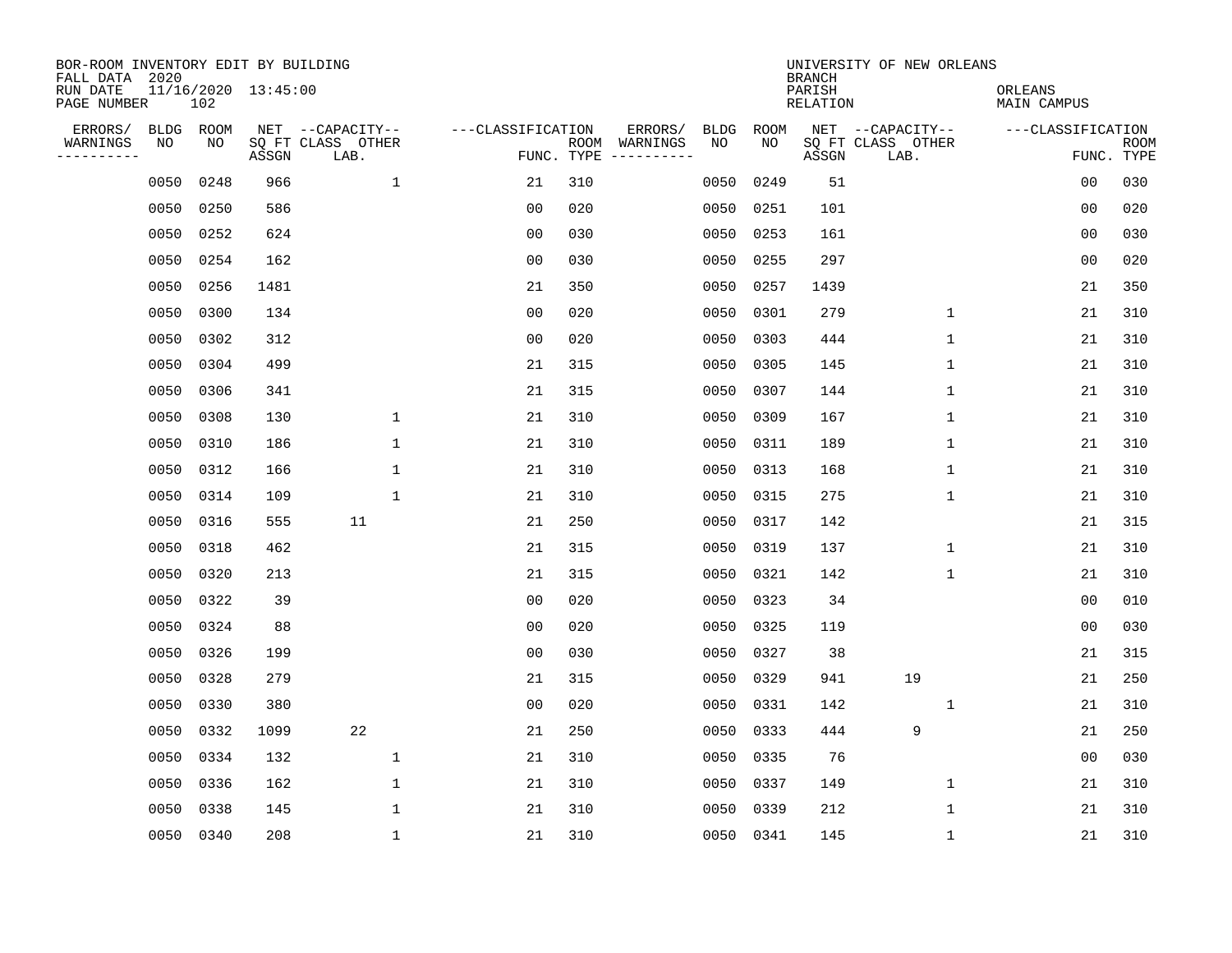| BOR-ROOM INVENTORY EDIT BY BUILDING<br>FALL DATA 2020 |      |           |                     |                           |                   |            |                              |             |             | <b>BRANCH</b>             | UNIVERSITY OF NEW ORLEANS |                               |                           |
|-------------------------------------------------------|------|-----------|---------------------|---------------------------|-------------------|------------|------------------------------|-------------|-------------|---------------------------|---------------------------|-------------------------------|---------------------------|
| RUN DATE<br>PAGE NUMBER                               |      | 103       | 11/16/2020 13:45:00 |                           |                   |            |                              |             |             | PARISH<br><b>RELATION</b> |                           | ORLEANS<br><b>MAIN CAMPUS</b> |                           |
| ERRORS/                                               | BLDG | ROOM      |                     | NET --CAPACITY--          | ---CLASSIFICATION |            | ERRORS/                      | <b>BLDG</b> | <b>ROOM</b> |                           | NET --CAPACITY--          | ---CLASSIFICATION             |                           |
| WARNINGS<br>----------                                | ΝO   | NO        | ASSGN               | SQ FT CLASS OTHER<br>LAB. |                   | FUNC. TYPE | ROOM WARNINGS<br>----------- | NO          | NO          | ASSGN                     | SQ FT CLASS OTHER<br>LAB. |                               | <b>ROOM</b><br>FUNC. TYPE |
|                                                       | 0050 | 0342      | 139                 | $\mathbf{1}$              | 21                | 310        |                              | 0050        | 0343        | 146                       | $\mathbf{1}$              | 21                            | 310                       |
|                                                       | 0050 | 0344      | 416                 | 10                        | 21                | 250        |                              | 0050        | 0345        | 252                       | 5                         | 21                            | 250                       |
|                                                       | 0050 | 0346      | 145                 | $\mathbf 1$               | 21                | 310        |                              | 0050        | 0347        | 161                       | $\mathbf 1$               | 21                            | 310                       |
|                                                       | 0050 | 0348      | 287                 | 1                         | 21                | 310        |                              | 0050        | 0349        | 441                       | 1                         | 21                            | 310                       |
|                                                       | 0050 | 0350      | 135                 | $\mathbf{1}$              | 21                | 310        |                              | 0050        | 0351        | 234                       | $\mathbf{1}$              | 21                            | 310                       |
|                                                       | 0050 | 0352      | 140                 | 1                         | 21                | 310        |                              | 0050        | 0353        | 143                       | $\mathbf 1$               | 21                            | 310                       |
|                                                       | 0050 | 0354      | 141                 | $\mathbf{1}$              | 21                | 310        |                              | 0050        | 0355        | 205                       | $\mathbf{1}$              | 21                            | 310                       |
|                                                       | 0050 | 0356      | 452                 | $\mathbf{1}$              | 21                | 310        |                              | 0050        | 0400        | 135                       |                           | 0 <sub>0</sub>                | 020                       |
|                                                       | 0050 | 0401      | 139                 | $\mathbf{1}$              | 21                | 310        |                              | 0050        | 0402        | 651                       |                           | 0 <sub>0</sub>                | 020                       |
|                                                       | 0050 | 0403      | 146                 | $\mathbf{1}$              | 21                | 310        |                              | 0050        | 0404        | 140                       | 1                         | 21                            | 310                       |
|                                                       | 0050 | 0405      | 149                 | $\mathbf{1}$              | 21                | 310        |                              | 0050        | 0406        | 354                       |                           | 21                            | 710                       |
|                                                       | 0050 | 0407      | 145                 | $\mathbf{1}$              | 21                | 310        |                              | 0050        | 0408        | 351                       | $\mathbf 1$               | 21                            | 310                       |
|                                                       | 0050 | 0409      | 142                 | $\mathbf{1}$              | 21                | 310        |                              | 0050        | 0410        | 230                       | $\mathbf 1$               | 21                            | 310                       |
|                                                       | 0050 | 0411      | 209                 | $\mathbf{1}$              | 21                | 310        |                              | 0050        | 0412        | 129                       | 1                         | 21                            | 310                       |
|                                                       | 0050 | 0413      | 122                 | 1                         | 21                | 310        |                              | 0050        | 0414        | 143                       | $\mathbf{1}$              | 21                            | 310                       |
|                                                       | 0050 | 0415      | 143                 | $\mathbf{1}$              | 21                | 310        |                              | 0050        | 0416        | 189                       |                           | 21                            | 315                       |
|                                                       | 0050 | 0417      | 139                 | 1                         | 21                | 310        |                              | 0050        | 0418        | 138                       | 1                         | 21                            | 310                       |
|                                                       | 0050 | 0419      | 114                 | 1                         | 21                | 310        |                              | 0050        | 0420        | 160                       | $\mathbf 1$               | 21                            | 310                       |
|                                                       | 0050 | 0421      | 149                 | 1                         | 21                | 310        |                              | 0050        | 0422        | 614                       |                           | 21                            | 710                       |
|                                                       | 0050 | 0423      | 159                 | 1                         | 21                | 310        |                              | 0050        | 0424        | 151                       | $\mathbf 1$               | 21                            | 310                       |
|                                                       | 0050 | 0425      | 147                 | $\mathbf{1}$              | 21                | 310        |                              | 0050        | 0426        | 157                       | $\mathbf 1$               | 21                            | 310                       |
|                                                       | 0050 | 0427      | 27                  |                           | 21                | 715        |                              | 0050        | 0428        | 152                       | $\mathbf{1}$              | 21                            | 310                       |
|                                                       | 0050 | 0429      | 1155                |                           | 0 <sub>0</sub>    | 030        |                              | 0050        | 0430        | 39                        |                           | 0 <sub>0</sub>                | 020                       |
|                                                       | 0050 | 0431      | 34                  |                           | 0 <sub>0</sub>    | 010        |                              | 0050        | 0432        | 103                       |                           | 0 <sub>0</sub>                | 020                       |
|                                                       | 0050 | 0433      | 119                 |                           | 0 <sub>0</sub>    | 030        |                              | 0050        | 0434        | 199                       |                           | 0 <sub>0</sub>                | 030                       |
|                                                       |      | 0050 0435 | 40                  |                           | 0 <sub>0</sub>    | 030        |                              |             | 0050 0436   | 147                       |                           | 21                            | 315                       |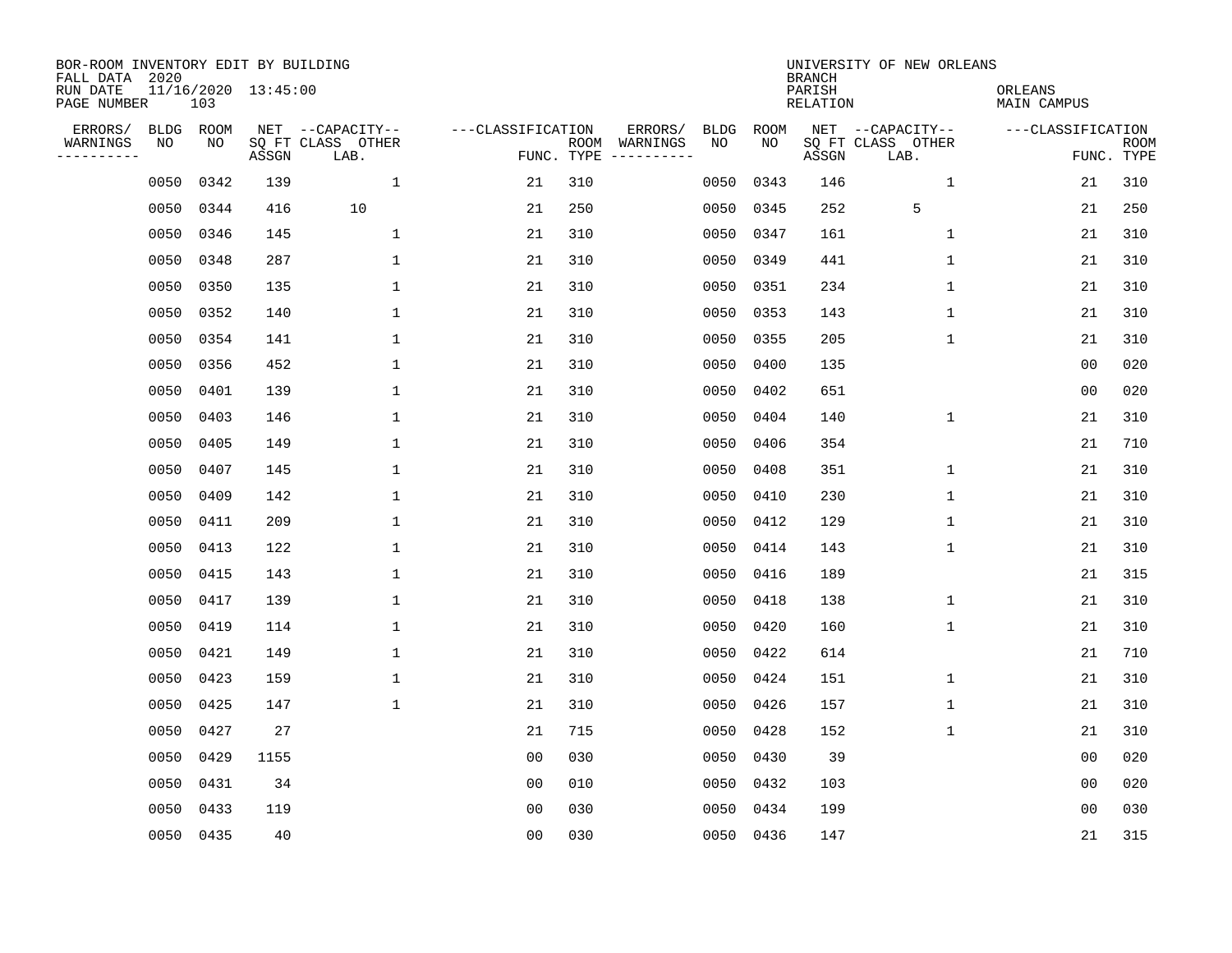| BOR-ROOM INVENTORY EDIT BY BUILDING<br>FALL DATA 2020 |            |            |                     |                                       |                   |     |                                                                                                            |                   |            | <b>BRANCH</b>      | UNIVERSITY OF NEW ORLEANS             |                               |             |
|-------------------------------------------------------|------------|------------|---------------------|---------------------------------------|-------------------|-----|------------------------------------------------------------------------------------------------------------|-------------------|------------|--------------------|---------------------------------------|-------------------------------|-------------|
| RUN DATE<br>PAGE NUMBER                               |            | 104        | 11/16/2020 13:45:00 |                                       |                   |     |                                                                                                            |                   |            | PARISH<br>RELATION |                                       | ORLEANS<br><b>MAIN CAMPUS</b> |             |
| ERRORS/<br>WARNINGS                                   | BLDG<br>ΝO | ROOM<br>NO |                     | NET --CAPACITY--<br>SQ FT CLASS OTHER | ---CLASSIFICATION |     | ERRORS/<br>ROOM WARNINGS                                                                                   | <b>BLDG</b><br>NO | ROOM<br>NO |                    | NET --CAPACITY--<br>SQ FT CLASS OTHER | ---CLASSIFICATION             | <b>ROOM</b> |
| ---------                                             |            |            | ASSGN               | LAB.                                  | FUNC. TYPE        |     | $\begin{tabular}{ccccccccc} - & - & - & - & - & - & - & - \\ & - & - & - & - & - & - & - \\ \end{tabular}$ |                   |            | ASSGN              | LAB.                                  |                               | FUNC. TYPE  |
|                                                       | 0050       | 0437       | 194                 | $\mathbf{1}$                          | 21                | 310 |                                                                                                            | 0050              | 0438       | 595                |                                       | 21                            | 255         |
|                                                       | 0050       | 0439       | 284                 |                                       | 21                | 350 |                                                                                                            | 0050              | 0440       | 590                |                                       | 0 <sub>0</sub>                | 030         |
|                                                       | 0050       | 0441       | 258                 | 1                                     | 21                | 310 |                                                                                                            | 0050              | 0442       | 837                | 17                                    | 21                            | 250         |
|                                                       | 0050       | 0443       | 372                 | $\mathbf{1}$                          | 21                | 310 |                                                                                                            | 0050              | 0444       | 196                | $\mathbf{1}$                          | 21                            | 310         |
|                                                       | 0050       | 0445       | 205                 | $\mathbf{1}$                          | 21                | 310 |                                                                                                            | 0050              | 0446       | 77                 |                                       | 00                            | 030         |
|                                                       | 0050       | 0447       | 308                 |                                       | 21                | 255 |                                                                                                            | 0050              | 0448       | 140                | $\mathbf 1$                           | 21                            | 310         |
|                                                       | 0050       | 0449       | 137                 | $\mathbf 1$                           | 21                | 310 |                                                                                                            | 0050              | 0450       | 600                | $\mathbf 1$                           | 21                            | 310         |
|                                                       | 0050       | 0451       | 565                 | $\mathbf{1}$                          | 21                | 310 |                                                                                                            | 0050              | 0452       | 628                | $\mathbf{1}$                          | 46                            | 310         |
|                                                       | 0050       | 0452A      | 250                 | $\mathbf{1}$                          | 46                | 310 |                                                                                                            | 0050              | 0460       | 721                | $\mathbf 1$                           | 46                            | 310         |
|                                                       | 0050       | 0500       | 135                 |                                       | 0 <sub>0</sub>    | 020 |                                                                                                            | 0050              | 0501       | 640                |                                       | 0 <sub>0</sub>                | 020         |
|                                                       | 0050       | 0502       | 252                 | 5                                     | 21                | 250 |                                                                                                            | 0050              | 0503       | 415                | 8                                     | 21                            | 250         |
|                                                       | 0050       | 0504       | 393                 | 8                                     | 21                | 250 |                                                                                                            | 0050              | 0505       | 657                | $\mathbf 1$                           | 21                            | 310         |
|                                                       | 0050       | 0506       | 315                 |                                       | 21                | 315 |                                                                                                            | 0050              | 0507       | 210                | $\mathbf{1}$                          | 21                            | 310         |
|                                                       | 0050       | 0508       | 264                 | $\mathbf{1}$                          | 21                | 310 |                                                                                                            | 0050              | 0509       | 117                | $\mathbf{1}$                          | 21                            | 310         |
|                                                       | 0050       | 0510       | 191                 | 1                                     | 21                | 310 |                                                                                                            | 0050              | 0511       | 119                | 1                                     | 21                            | 310         |
|                                                       | 0050       | 0512       | 213                 | $\mathbf{1}$                          | 21                | 310 |                                                                                                            | 0050              | 0513A      | 141                | $\mathbf{1}$                          | 21                            | 310         |
|                                                       | 0050       | 0513B      | 142                 | $\mathbf{1}$                          | 21                | 310 |                                                                                                            | 0050              | 0514       | 231                | 1                                     | 21                            | 310         |
|                                                       | 0050       | 0515       | 968                 | 19                                    | 21                | 250 |                                                                                                            | 0050              | 0516       | 114                | $\mathbf{1}$                          | 21                            | 310         |
|                                                       | 0050       | 0517       | 550                 | 11                                    | 21                | 250 |                                                                                                            | 0050              | 0518       | 537                | 11                                    | 21                            | 250         |
|                                                       | 0050       | 0519       | 39                  |                                       | 0 <sub>0</sub>    | 020 |                                                                                                            | 0050              | 0520       | 34                 |                                       | 0 <sub>0</sub>                | 010         |
|                                                       | 0050       | 0521       | 103                 |                                       | 0 <sub>0</sub>    | 020 |                                                                                                            | 0050              | 0522       | 119                |                                       | 0 <sub>0</sub>                | 030         |
|                                                       | 0050       | 0523       | 199                 |                                       | 0 <sub>0</sub>    | 030 |                                                                                                            | 0050              | 0524       | 39                 |                                       | 0 <sub>0</sub>                | 030         |
|                                                       | 0050       | 0525       | 617                 |                                       | 0 <sub>0</sub>    | 020 |                                                                                                            | 0050              | 0526       | 1004               | $\mathbf{1}$                          | 21                            | 310         |
|                                                       | 0050       | 0527       | 40                  |                                       | 21                | 315 |                                                                                                            | 0050              | 0528       | 373                |                                       | 21                            | 350         |
|                                                       | 0050       | 0529       | 133                 | 1                                     | 21                | 310 |                                                                                                            | 0050              | 0530       | 133                | 1                                     | 21                            | 310         |
|                                                       | 0050 0531  |            | 137                 |                                       | 21                | 350 |                                                                                                            |                   | 0050 0532  | 145                | $\mathbf{1}$                          | 21                            | 310         |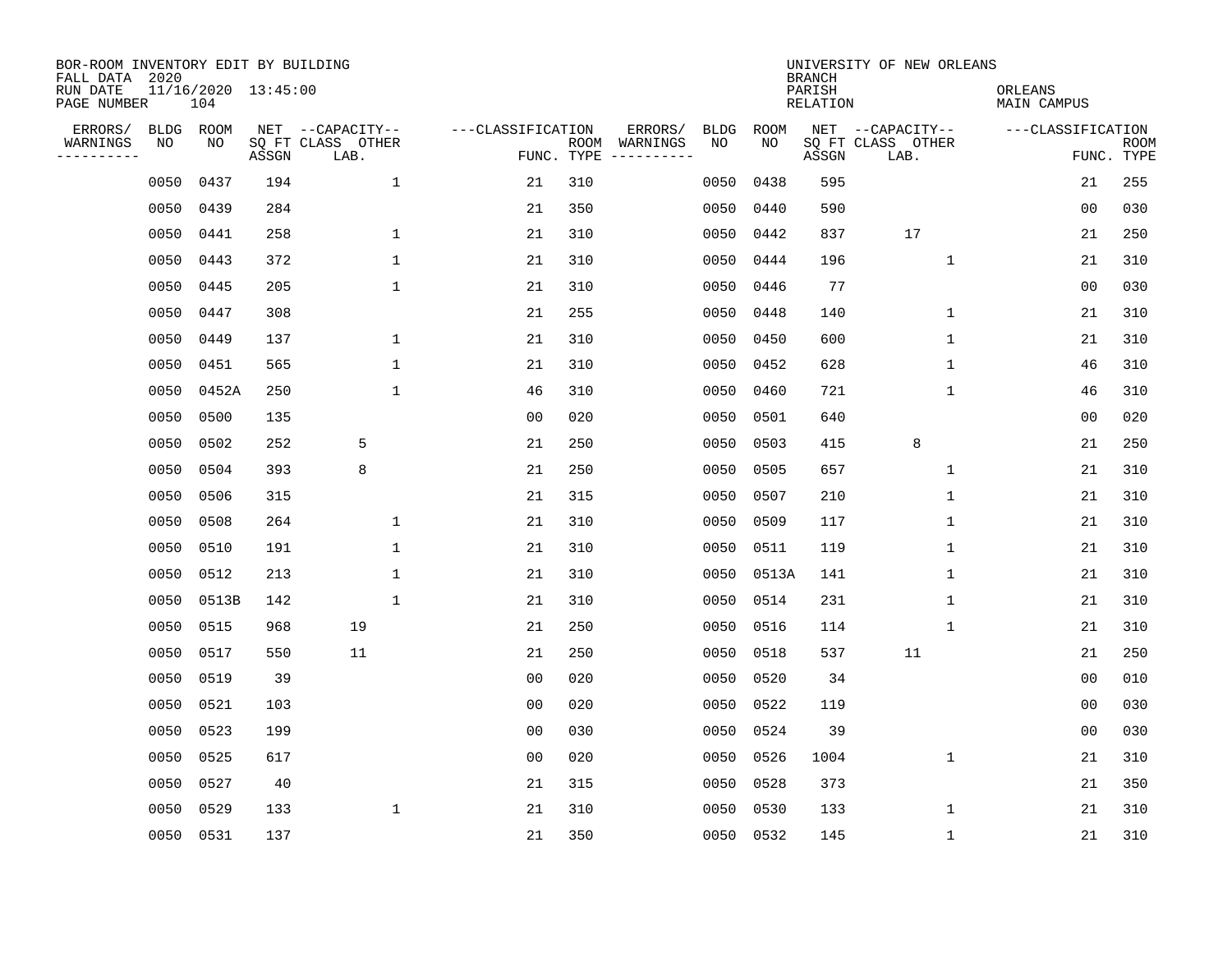| BOR-ROOM INVENTORY EDIT BY BUILDING<br>FALL DATA 2020 |      |                            |       |                           |                   |      |                                 |             |                                                               | <b>BRANCH</b>      | UNIVERSITY OF NEW ORLEANS                                                                                                                           |                        |                    |
|-------------------------------------------------------|------|----------------------------|-------|---------------------------|-------------------|------|---------------------------------|-------------|---------------------------------------------------------------|--------------------|-----------------------------------------------------------------------------------------------------------------------------------------------------|------------------------|--------------------|
| RUN DATE<br>PAGE NUMBER                               |      | 11/16/2020 13:45:00<br>105 |       |                           |                   |      |                                 |             |                                                               | PARISH<br>RELATION |                                                                                                                                                     | ORLEANS<br>MAIN CAMPUS |                    |
| ERRORS/                                               |      | BLDG ROOM                  |       | NET --CAPACITY--          | ---CLASSIFICATION |      | ERRORS/                         | <b>BLDG</b> | ROOM                                                          |                    | NET --CAPACITY--                                                                                                                                    | ---CLASSIFICATION      |                    |
| WARNINGS<br>.                                         | NO   | NO                         | ASSGN | SQ FT CLASS OTHER<br>LAB. |                   | ROOM | WARNINGS<br>FUNC. TYPE $------$ | NO          | NO                                                            | ASSGN              | SQ FT CLASS OTHER<br>LAB.                                                                                                                           |                        | ROOM<br>FUNC. TYPE |
|                                                       | 0050 | 0533                       | 144   | $\mathbf{1}$              | 21                | 310  |                                 | 0050        | 0534                                                          | 225                | $\mathbf{1}$                                                                                                                                        | 21                     | 310                |
|                                                       | 0050 | 0535                       | 231   | $\mathbf 1$               | 21                | 310  |                                 | 0050        | 0536                                                          | 59                 |                                                                                                                                                     | 0 <sub>0</sub>         | 030                |
|                                                       | 0050 | 0537                       | 719   | 14                        | 21                | 250  |                                 | 0050        | 0538                                                          | 137                | $\mathbf 1$                                                                                                                                         | 21                     | 310                |
|                                                       | 0050 | 0539                       | 158   | $\mathbf 1$               | 21                | 310  |                                 | 0050        | 0540                                                          | 286                | $\mathbf{1}$                                                                                                                                        | 21                     | 310                |
|                                                       | 0050 | 0541                       | 211   | $\mathbf 1$               | 21                | 310  |                                 | 0050        | 0542                                                          | 284                | $\mathbf 1$                                                                                                                                         | 21                     | 310                |
|                                                       | 0050 | 0543                       | 706   | 14                        | 21                | 250  |                                 |             | 0050 0544                                                     | 719                | 14                                                                                                                                                  | 21                     | 250                |
|                                                       | 0050 | 0545A                      | 169   | $\mathbf{1}$              | 21                | 310  |                                 | 0050        | 0545B                                                         | 112                | $\mathbf{1}$                                                                                                                                        | 21                     | 310                |
|                                                       | 0050 | 0546A                      | 265   | 1                         | 21                | 310  |                                 |             | 0050 0546B                                                    | 132                | $\mathbf 1$                                                                                                                                         | 21                     | 310                |
|                                                       | 0050 | 0546C                      | 132   | 1                         | 21                | 310  |                                 | 0050        | 0547                                                          | 138                | $\mathbf 1$                                                                                                                                         | 21                     | 310                |
|                                                       | 0050 | 0548                       | 218   | $\mathbf{1}$              | 21                | 310  |                                 | 0050        | 0549A                                                         | 100                | $\mathbf 1$                                                                                                                                         | 21                     | 310                |
|                                                       | 0050 | 0549B                      | 100   | 1                         | 21                | 310  |                                 |             | 0050 0550                                                     | 107                | 1                                                                                                                                                   | 21                     | 310                |
|                                                       |      | 0050 0551                  | 211   | 1                         | 21                | 310  |                                 |             | 0050 0552<br>TOTAL NUMBER CLASSROOMS<br>TOTAL NUMBER LABS 210 | 313                | TOTAL ASSIGNABLE & UNASSIGNABLE SQFT:<br>TOTAL NET ASSIGN SQ. FT. IN ROOM FILE<br>TOTAL NUMBER COMPUTER CLASSROOMS<br>TOTAL NUMBER SPECIAL LABS 220 | 21<br>87,205<br>69,970 | 350                |
|                                                       |      | 0051 A0101                 | 388   |                           | 0 <sub>0</sub>    | 020  |                                 |             | 0051 A0102                                                    | 627                |                                                                                                                                                     | 0 <sub>0</sub>         | 020                |
|                                                       |      | 0051 A0103                 | 5001  |                           | 0 <sub>0</sub>    | 020  |                                 |             | 0051 A0104                                                    | 138                |                                                                                                                                                     | 0 <sub>0</sub>         | 020                |
|                                                       |      | 0051 A0105                 | 940   |                           | 0 <sub>0</sub>    | 020  |                                 |             | 0051 A0106                                                    | 349                |                                                                                                                                                     | 0 <sub>0</sub>         | 020                |
|                                                       |      | 0051 A0107                 | 795   |                           | 91                | 670  |                                 |             | 0051 A0108                                                    | 808                |                                                                                                                                                     | 91                     | 670                |
|                                                       |      | 0051 A0109                 | 19    |                           | 0 <sub>0</sub>    | 010  |                                 |             | 0051 A0110                                                    | 70                 | $\mathbf{1}$                                                                                                                                        | 91                     | 670                |
|                                                       |      | 0051 A0111                 | 154   | 1                         | 91                | 670  |                                 |             | 0051 A0112                                                    | 227                |                                                                                                                                                     | 0 <sub>0</sub>         | 020                |
|                                                       |      | 0051 A0113                 | 154   | $\mathbf 1$               | 91                | 670  |                                 |             | 0051 A0114                                                    | 109                | $\mathbf 1$                                                                                                                                         | 91                     | 670                |
|                                                       |      | 0051 A0115                 | 99    | 1                         | 91                | 670  |                                 |             | 0051 A0116                                                    | 106                | $\mathbf{1}$                                                                                                                                        | 91                     | 670                |
|                                                       |      | 0051 A0117                 | 143   | $\mathbf{1}$              | 91                | 670  |                                 |             | 0051 A0118                                                    | 98                 | $\mathbf 1$                                                                                                                                         | 91                     | 670                |
|                                                       |      | 0051 A0119                 | 141   | 1                         | 91                | 670  |                                 |             | 0051 A0120                                                    | 55                 |                                                                                                                                                     | 91                     | 670                |
|                                                       |      | 0051 A0121                 | 119   | $\mathbf 1$               | 91                | 670  |                                 |             | 0051 A0122                                                    | 111                | $\mathbf 1$                                                                                                                                         | 91                     | 670                |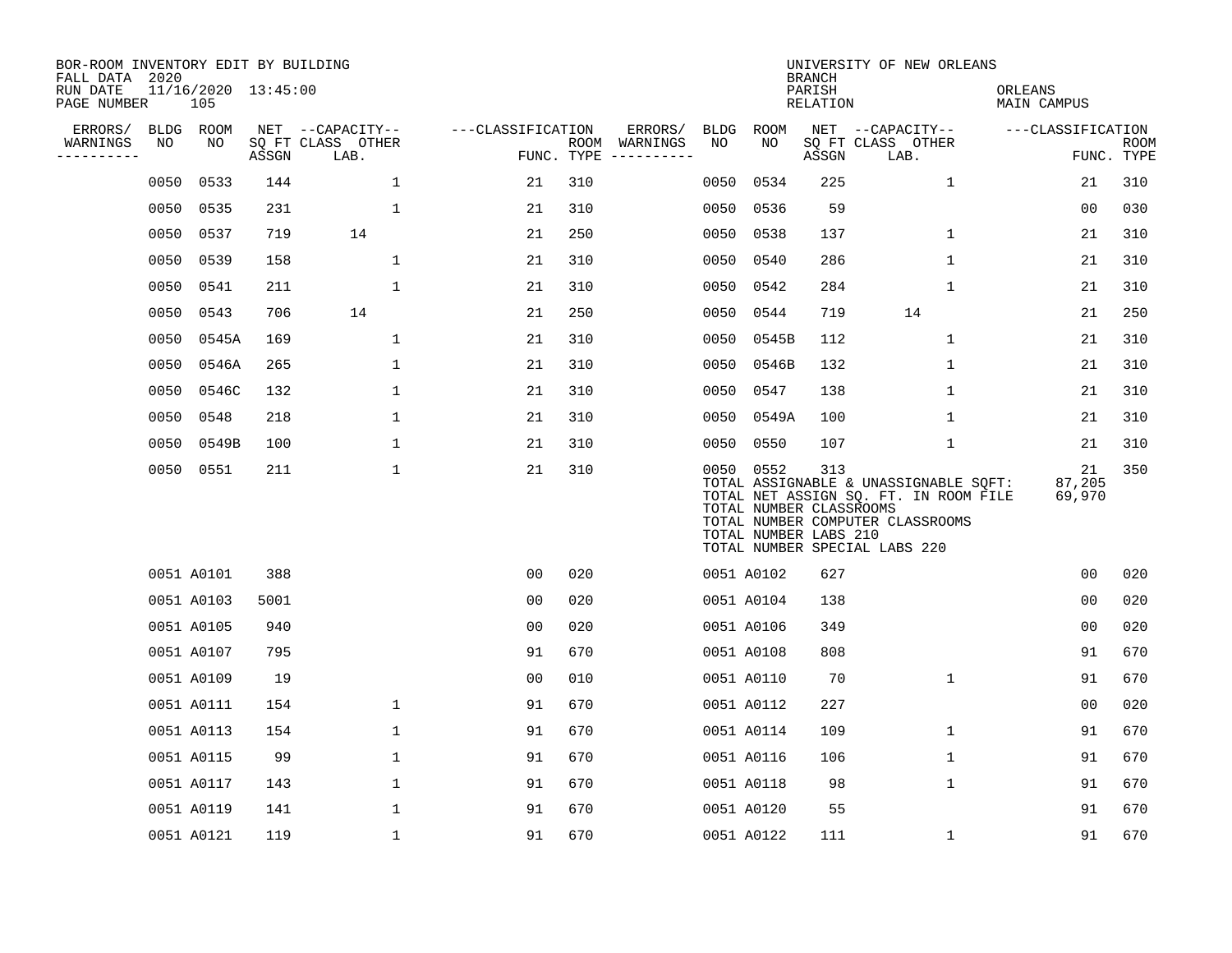| BOR-ROOM INVENTORY EDIT BY BUILDING<br>FALL DATA 2020 |    |             |                     |                           |                   |                    |                         |             |             | <b>BRANCH</b>             | UNIVERSITY OF NEW ORLEANS |                        |                           |
|-------------------------------------------------------|----|-------------|---------------------|---------------------------|-------------------|--------------------|-------------------------|-------------|-------------|---------------------------|---------------------------|------------------------|---------------------------|
| RUN DATE<br>PAGE NUMBER                               |    | 106         | 11/16/2020 13:45:00 |                           |                   |                    |                         |             |             | PARISH<br><b>RELATION</b> |                           | ORLEANS<br>MAIN CAMPUS |                           |
| ERRORS/                                               |    | BLDG ROOM   |                     | NET --CAPACITY--          | ---CLASSIFICATION |                    | ERRORS/                 | <b>BLDG</b> | <b>ROOM</b> |                           | NET --CAPACITY--          | ---CLASSIFICATION      |                           |
| WARNINGS<br>-----------                               | NO | NO          | ASSGN               | SQ FT CLASS OTHER<br>LAB. |                   | ROOM<br>FUNC. TYPE | WARNINGS<br>----------- | NO          | NO          | ASSGN                     | SQ FT CLASS OTHER<br>LAB. |                        | <b>ROOM</b><br>FUNC. TYPE |
|                                                       |    | 0051 A0123  | 147                 | 1                         | 91                | 670                |                         |             | 0051 A0124  | 138                       | 1                         | 91                     | 670                       |
|                                                       |    | 0051 A0125  | 122                 | 1                         | 91                | 670                |                         |             | 0051 A0126  | 187                       | 1                         | 91                     | 670                       |
|                                                       |    | 0051 A0127  | 403                 | 12                        | 91                | 670                |                         |             | 0051 A0128  | 381                       | $\mathbf 1$               | 91                     | 670                       |
|                                                       |    | 0051 A0129  | 54                  | $\mathbf 1$               | 0 <sub>0</sub>    | 030                |                         |             | 0051 A0130  | 155                       | 1                         | 91                     | 670                       |
|                                                       |    | 0051 A0131  | 20                  |                           | 0 <sub>0</sub>    | 010                |                         |             | 0051 A0132  | 44                        |                           | 0 <sub>0</sub>         | 030                       |
|                                                       |    | 0051 A0133  | 134                 |                           | 0 <sub>0</sub>    | 030                |                         |             | 0051 A0134  | 139                       |                           | 0 <sub>0</sub>         | 030                       |
|                                                       |    | 0051 A0135  | 419                 |                           | 0 <sub>0</sub>    | 030                |                         |             | 0051 A0201  | 3111                      |                           | 91                     | 670                       |
|                                                       |    | 0051 A0202  | 169                 |                           | 0 <sub>0</sub>    | 030                |                         |             | 0051 A0203  | 14                        |                           | 0 <sub>0</sub>         | 030                       |
|                                                       |    | 0051 B0101  | 6360                | 100                       | 91                | 670                |                         |             | 0051 B0102  | 592                       |                           | 0 <sub>0</sub>         | 030                       |
|                                                       |    | 0051 B0103  | 35                  |                           | 0 <sub>0</sub>    | 020                |                         |             | 0051 B0104  | 25                        |                           | 0 <sub>0</sub>         | 020                       |
|                                                       |    | 0051 B0105  | 180                 |                           | 0 <sub>0</sub>    | 030                |                         |             | 0051 B0106  | 364                       |                           | 0 <sub>0</sub>         | 030                       |
|                                                       |    | 0051 B0107  | 172                 |                           | 0 <sub>0</sub>    | 030                |                         |             | 0051 B0108  | 178                       |                           | 0 <sub>0</sub>         | 030                       |
|                                                       |    | 0051 B0109  | 625                 |                           | 0 <sub>0</sub>    | 030                |                         |             | 0051 B0110  | 141                       | $\mathbf 1$               | 91                     | 670                       |
|                                                       |    | 0051 B0201  | 293                 |                           | 0 <sub>0</sub>    | 030                |                         |             | 0051 C0101  | 774                       |                           | 0 <sub>0</sub>         | 020                       |
|                                                       |    | 0051 C0102  | 592                 | 4                         | 0 <sub>0</sub>    | 030                |                         |             | 0051 C0102A | 74                        | 7                         | 0 <sub>0</sub>         | 030                       |
|                                                       |    | 0051 C0103  | 356                 | 12                        | 0 <sub>0</sub>    | 030                |                         |             | 0051 C0104  | 69                        | 12                        | 00                     | 030                       |
|                                                       |    | 0051 C0105  | 95                  | 12                        | 00                | 030                |                         |             | 0051 C0106  | 250                       | 12                        | 00                     | 030                       |
|                                                       |    | 0051 C0107  | 315                 | 12                        | 00                | 030                |                         |             | 0051 C0108  | 130                       | 12                        | 00                     | 030                       |
|                                                       |    | 0051 C0109  | 96                  |                           | 0 <sub>0</sub>    | 010                |                         |             | 0051 C0109A | 50                        |                           | 0 <sub>0</sub>         | 030                       |
|                                                       |    | 0051 C0110  | 68                  |                           | 0 <sub>0</sub>    | 030                |                         |             | 0051 C0111  | 74                        |                           | 0 <sub>0</sub>         | 030                       |
|                                                       |    | 0051 C0112  | 163                 |                           | 0 <sub>0</sub>    | 030                |                         |             | 0051 C0113  | 1002                      |                           | 0 <sub>0</sub>         | 030                       |
|                                                       |    | 0051 C0113A | 113                 |                           | 0 <sub>0</sub>    | 030                |                         |             | 0051 C0114  | 414                       |                           | 0 <sub>0</sub>         | 030                       |
|                                                       |    | 0051 C0115  | 106                 |                           | 0 <sub>0</sub>    | 030                |                         |             | 0051 C0116  | 90                        |                           | 0 <sub>0</sub>         | 030                       |
|                                                       |    | 0051 C0117  | 68                  |                           | 0 <sub>0</sub>    | 020                |                         |             | 0051 C0118  | 347                       |                           | 0 <sub>0</sub>         | 030                       |
|                                                       |    | 0051 C0119  | 102                 |                           | 0 <sub>0</sub>    | 030                |                         |             | 0051 C0120  | 319                       | 1                         | 91                     | 670                       |
|                                                       |    | 0051 C0121  | 158                 | $\mathbf{1}$              | 91                | 670                |                         |             | 0051 C0122  | 28                        |                           | 91                     | 315                       |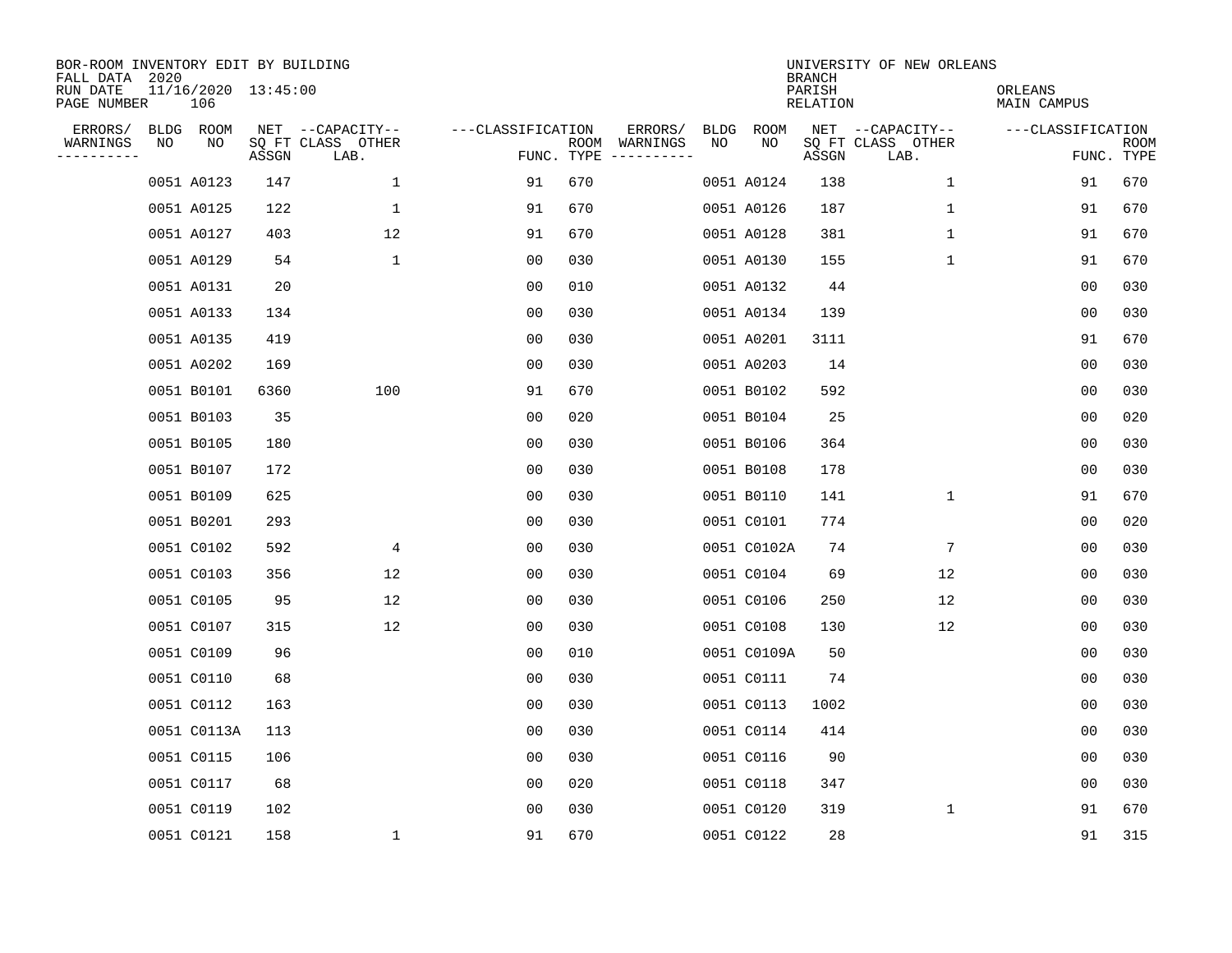| BOR-ROOM INVENTORY EDIT BY BUILDING<br>FALL DATA 2020 |    |                            |       |                                               |                   |      |                                                           |    |            | <b>BRANCH</b>                                                        | UNIVERSITY OF NEW ORLEANS                                                                                                                           |                        |                    |
|-------------------------------------------------------|----|----------------------------|-------|-----------------------------------------------|-------------------|------|-----------------------------------------------------------|----|------------|----------------------------------------------------------------------|-----------------------------------------------------------------------------------------------------------------------------------------------------|------------------------|--------------------|
| RUN DATE<br>PAGE NUMBER                               |    | 11/16/2020 13:45:00<br>107 |       |                                               |                   |      |                                                           |    |            | PARISH<br>RELATION                                                   |                                                                                                                                                     | ORLEANS<br>MAIN CAMPUS |                    |
| ERRORS/ BLDG ROOM<br>WARNINGS<br>----------           | NO | NO                         | ASSGN | NET --CAPACITY--<br>SQ FT CLASS OTHER<br>LAB. | ---CLASSIFICATION |      | ERRORS/ BLDG ROOM<br>ROOM WARNINGS<br>FUNC. TYPE $------$ | NO | NO         | ASSGN                                                                | NET --CAPACITY-- ----CLASSIFICATION<br>SQ FT CLASS OTHER<br>LAB.                                                                                    |                        | ROOM<br>FUNC. TYPE |
|                                                       |    | 0051 C0123                 | 23    |                                               | 91                | 315  |                                                           |    | 0051 C0124 | 104                                                                  |                                                                                                                                                     | 00                     | 030                |
|                                                       |    | 0051 C0125                 | 2420  | 50                                            | 91                | 670  |                                                           |    | 0051 C0126 | 147                                                                  |                                                                                                                                                     | 91                     | 675                |
|                                                       |    | 0051 C0127                 | 338   | 10                                            | 00                | 020  |                                                           |    | 0051 C0128 | 2466                                                                 |                                                                                                                                                     | 91                     | 670                |
|                                                       |    | 0051 C0129                 | 156   |                                               | 91                | 675  |                                                           |    | 0051 C0130 | 170                                                                  | $4^{\circ}$                                                                                                                                         | 00                     | 030                |
|                                                       |    | 0051 C0131                 | 183   | $\overline{4}$                                | 0 <sub>0</sub>    | 0.30 |                                                           |    | 0051 C0132 | 456                                                                  |                                                                                                                                                     | 0 <sub>0</sub>         | 030                |
|                                                       |    | 0051 C0133                 | 21    |                                               | 00                | 030  |                                                           |    | 0051 C0134 | 456                                                                  |                                                                                                                                                     | 91                     | 675                |
|                                                       |    | 0051 C0135                 | 258   |                                               | 0 <sub>0</sub>    | 030  |                                                           |    | 0051 C0201 | 5897                                                                 |                                                                                                                                                     | 91                     | 670                |
|                                                       |    | 0051 C0201B                | 41    |                                               | 00                | 030  |                                                           |    | 0051 C0202 | 6346                                                                 |                                                                                                                                                     | 91                     | 670                |
|                                                       |    | 0051 C0203                 | 141   |                                               | 91                | 675  |                                                           |    | 0051 C0204 | 223                                                                  |                                                                                                                                                     | 91                     | 675                |
|                                                       |    | 0051 C0205                 | 30    |                                               | 0 <sub>0</sub>    | 030  |                                                           |    | 0051 C0206 | 31                                                                   |                                                                                                                                                     | 0 <sub>0</sub>         | 010                |
|                                                       |    | 0051 C0207                 | 198   |                                               | 00                | 020  |                                                           |    | 0051 C0208 | 162                                                                  |                                                                                                                                                     | 00                     | 030                |
|                                                       |    | 0051 C0209                 | 169   |                                               | 00                | 030  |                                                           |    | 0051 C0210 | 313                                                                  |                                                                                                                                                     | 00                     | 030                |
|                                                       |    | 0051 D0101 20255           |       |                                               | 91                | 670  |                                                           |    | 0051 D0102 | 100                                                                  |                                                                                                                                                     | 00                     | 030                |
|                                                       |    | 0051 D0103                 | 96    |                                               | 00                | 020  |                                                           |    |            | 0051 D0201 15981<br>TOTAL NUMBER CLASSROOMS<br>TOTAL NUMBER LABS 210 | TOTAL ASSIGNABLE & UNASSIGNABLE SQFT:<br>TOTAL NET ASSIGN SQ. FT. IN ROOM FILE<br>TOTAL NUMBER COMPUTER CLASSROOMS<br>TOTAL NUMBER SPECIAL LABS 220 | 91<br>88,287<br>69,123 | 670                |
|                                                       |    | 0052 0100                  | 990   |                                               | 45                | 580  |                                                           |    |            | TOTAL NUMBER CLASSROOMS<br>TOTAL NUMBER LABS 210                     | TOTAL ASSIGNABLE & UNASSIGNABLE SQFT:<br>TOTAL NET ASSIGN SQ. FT. IN ROOM FILE<br>TOTAL NUMBER COMPUTER CLASSROOMS<br>TOTAL NUMBER SPECIAL LABS 220 | 990<br>990             |                    |
|                                                       |    | 0053 0100                  | 990   |                                               | 45                | 580  |                                                           |    |            | TOTAL NUMBER CLASSROOMS<br>TOTAL NUMBER LABS 210                     | TOTAL ASSIGNABLE & UNASSIGNABLE SQFT:<br>TOTAL NET ASSIGN SQ. FT. IN ROOM FILE<br>TOTAL NUMBER COMPUTER CLASSROOMS<br>TOTAL NUMBER SPECIAL LABS 220 | 990<br>990             |                    |
|                                                       |    | 0054 0100                  | 500   |                                               | 45                | 580  |                                                           |    |            |                                                                      | TOTAL ASSIGNABLE & UNASSIGNABLE SQFT:                                                                                                               | 500                    |                    |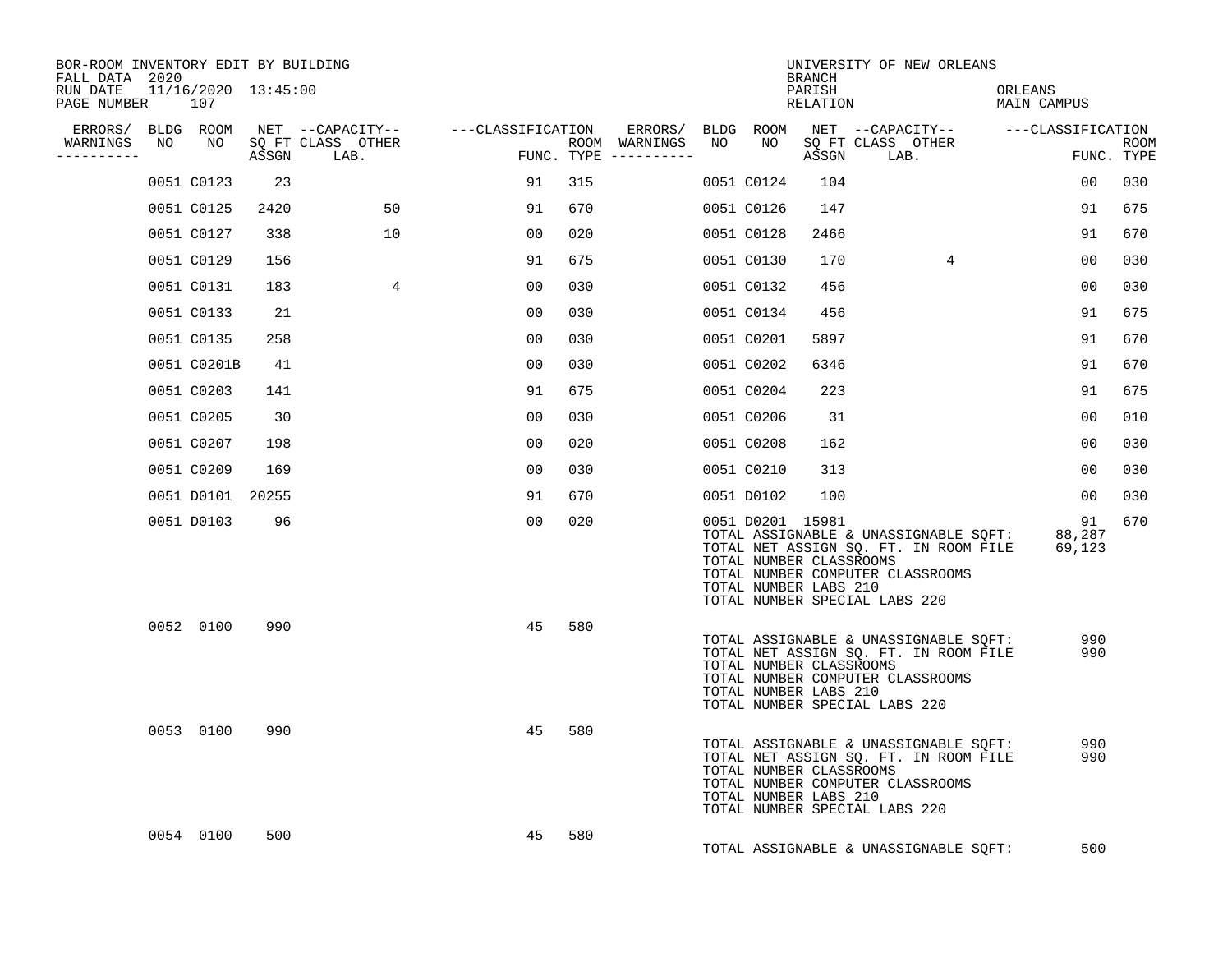| BOR-ROOM INVENTORY EDIT BY BUILDING<br>FALL DATA 2020 |                            |          |                           |                   |     |                                      |           |                                                                                   | <b>BRANCH</b>      |                           | UNIVERSITY OF NEW ORLEANS                                                 |         |                                    |                           |
|-------------------------------------------------------|----------------------------|----------|---------------------------|-------------------|-----|--------------------------------------|-----------|-----------------------------------------------------------------------------------|--------------------|---------------------------|---------------------------------------------------------------------------|---------|------------------------------------|---------------------------|
| RUN DATE<br>PAGE NUMBER                               | 11/16/2020 13:45:00<br>108 |          |                           |                   |     |                                      |           |                                                                                   | PARISH<br>RELATION |                           |                                                                           | ORLEANS | <b>MAIN CAMPUS</b>                 |                           |
| ERRORS/                                               | BLDG ROOM                  |          | NET --CAPACITY--          | ---CLASSIFICATION |     | ERRORS/                              | BLDG ROOM |                                                                                   |                    |                           |                                                                           |         | NET --CAPACITY-- ---CLASSIFICATION |                           |
| NO<br>WARNINGS<br>----------                          | NO                         | ASSGN    | SQ FT CLASS OTHER<br>LAB. |                   |     | ROOM WARNINGS<br>FUNC. TYPE $------$ | NO        | NO                                                                                | ASSGN              | SQ FT CLASS OTHER<br>LAB. |                                                                           |         |                                    | <b>ROOM</b><br>FUNC. TYPE |
|                                                       |                            |          |                           |                   |     |                                      |           | TOTAL NUMBER CLASSROOMS<br>TOTAL NUMBER LABS 210<br>TOTAL NUMBER SPECIAL LABS 220 |                    |                           | TOTAL NET ASSIGN SQ. FT. IN ROOM FILE<br>TOTAL NUMBER COMPUTER CLASSROOMS |         | 500                                |                           |
| 0055                                                  | 0100                       | 325      |                           | 0 <sub>0</sub>    | 020 |                                      |           | 0055 0101                                                                         | 1500               |                           |                                                                           |         | 0 <sub>0</sub>                     | 020                       |
| 0055                                                  | 0102                       | 400      |                           | 0 <sub>0</sub>    | 030 |                                      | 0055      | 0103                                                                              | 425                |                           |                                                                           |         | 0 <sub>0</sub>                     | 030                       |
| 0055                                                  | 0103A                      | 36       |                           | 0 <sub>0</sub>    | 030 |                                      | 0055      | 0104                                                                              | 600                |                           |                                                                           |         | 11                                 | 350                       |
| 0055                                                  | 0105                       | 12       |                           | 11                | 115 |                                      | 0055      | 0106                                                                              | 1000               | 67                        |                                                                           |         | 11                                 | 110                       |
| 0055                                                  | 0107                       | 350      |                           | 11                | 315 |                                      |           | 0055 0107A                                                                        | 60                 |                           |                                                                           |         | 11                                 | 315                       |
| 0055                                                  | 0108                       | 60       |                           | 0 <sub>0</sub>    | 030 |                                      | 0055      | 0109                                                                              | 65                 |                           |                                                                           |         | 11                                 | 660                       |
| 0055                                                  | 0110                       | 50       |                           | 11                | 660 |                                      | 0055      | 0111                                                                              | 400                |                           | $\mathbf 1$                                                               |         | 11                                 | 310                       |
| 0055                                                  | 0112                       | 950      | $\mathbf{1}$              | 11                | 310 |                                      | 0055      | 0112A                                                                             | 125                |                           |                                                                           |         | 11                                 | 350                       |
| 0055                                                  | 0112B                      | 100      | 1                         | 11                | 310 |                                      | 0055      | 0112C                                                                             | 100                |                           | $\mathbf{1}$                                                              |         | 11                                 | 310                       |
| 0055                                                  | 0112D                      | 125      | $\mathbf{1}$              | 11                | 310 |                                      | 0055      | 0113                                                                              | 55                 |                           |                                                                           |         | 0 <sub>0</sub>                     | 030                       |
| 0055                                                  | 0114                       | 55       |                           | 0 <sub>0</sub>    | 030 |                                      | 0055      | 0115                                                                              | 12                 |                           |                                                                           |         | 11                                 | 115                       |
| 0055                                                  | 0116                       | 600      | $\mathbf{1}$              | 11                | 310 |                                      | 0055 0117 |                                                                                   | 500                |                           |                                                                           |         | 0 <sub>0</sub>                     | 030                       |
| 0055                                                  | 0118                       | 84       |                           | 0 <sub>0</sub>    | 030 |                                      | 0055      | 0119                                                                              | 460                |                           |                                                                           |         | 0 <sub>0</sub>                     | 020                       |
| 0055                                                  | 0120                       | 400      |                           | 0 <sub>0</sub>    | 030 |                                      | 0055      | 0121                                                                              | 425                |                           |                                                                           |         | 0 <sub>0</sub>                     | 030                       |
| 0055                                                  | 0122                       | 2159 160 |                           | 11                | 110 |                                      | 0055      | 0123                                                                              | 325                |                           |                                                                           |         | 00                                 | 020                       |
| 0055                                                  | 0124                       | 675      |                           | 11                | 650 |                                      | 0055 0125 |                                                                                   | 400                |                           |                                                                           |         | 0 <sub>0</sub>                     | 030                       |
| 0055                                                  | 0126                       | 100      |                           | 0 <sub>0</sub>    | 010 |                                      | 0055      | 0127                                                                              | 100                |                           |                                                                           |         | 00                                 | 030                       |
| 0055                                                  | 0128                       | 100      |                           | 0 <sub>0</sub>    | 030 |                                      | 0055      | 0129                                                                              | 2159 160           |                           |                                                                           |         | 11                                 | 110                       |
| 0055                                                  | 0130                       | 861      | 60                        | 11                | 110 |                                      | 0055      | 0131                                                                              | 1870               | 50                        |                                                                           |         | 11                                 | 110                       |
| 0055                                                  | 0132                       | 375      |                           | 11                | 650 |                                      |           | 0055 0132A                                                                        | 200                |                           |                                                                           |         | 11                                 | 655                       |
| 0055                                                  | 0133                       | 400      |                           | 0 <sub>0</sub>    | 030 |                                      | 0055      | 0134                                                                              | 100                |                           |                                                                           |         | 0 <sub>0</sub>                     | 010                       |
| 0055                                                  | 0135                       | 100      |                           | 0 <sub>0</sub>    | 030 |                                      | 0055      | 0136                                                                              | 100                |                           |                                                                           |         | 0 <sub>0</sub>                     | 030                       |
|                                                       | 0055 0137                  | 2155 160 |                           | 11                | 110 |                                      | 0055 0138 |                                                                                   | 863                | 60                        |                                                                           |         | 11                                 | 110                       |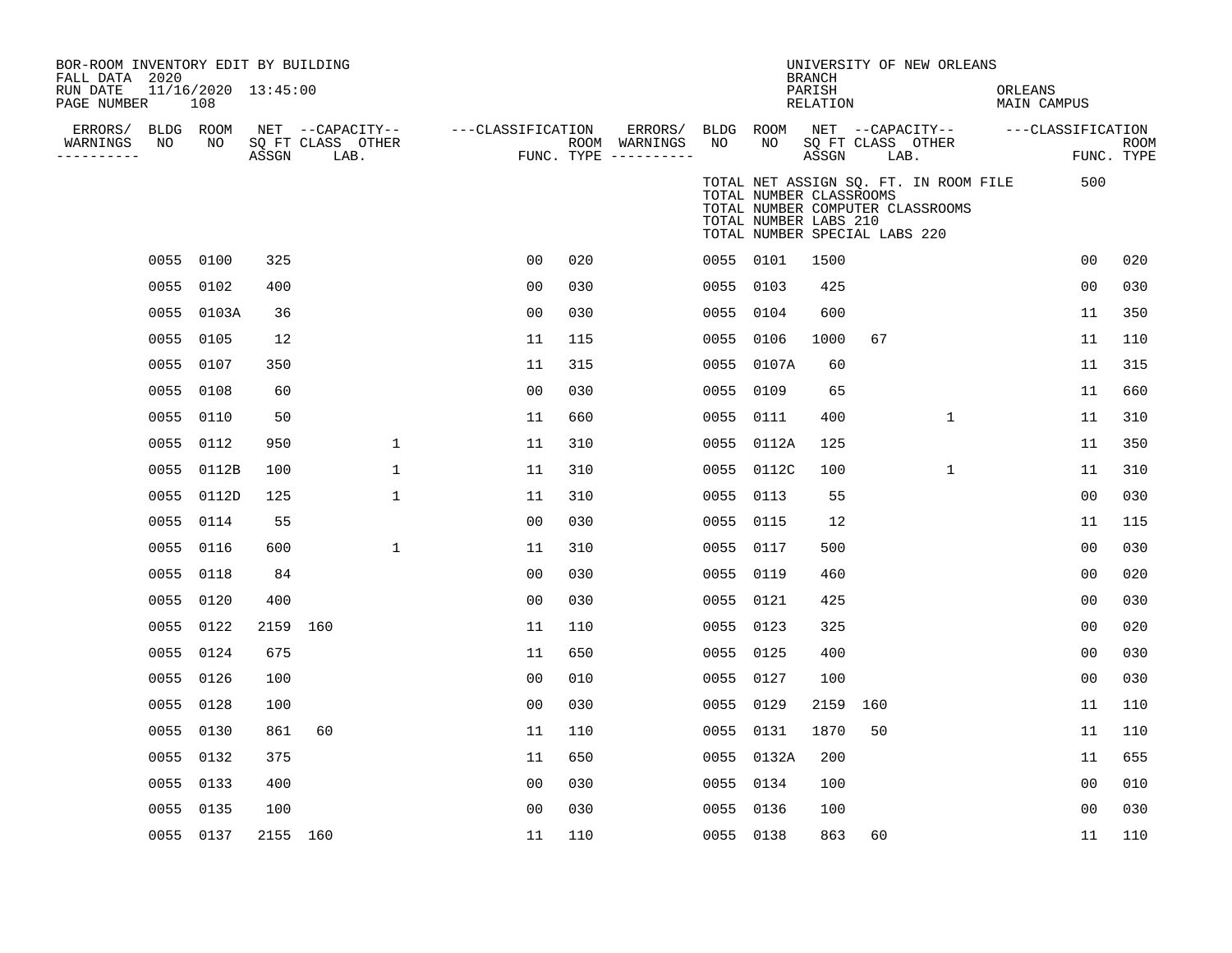| BOR-ROOM INVENTORY EDIT BY BUILDING<br>FALL DATA 2020 |      | UNIVERSITY OF NEW ORLEANS<br><b>BRANCH</b> |       |                           |                   |                    |                         |             |             |                           |    |                           |                               |                   |                           |
|-------------------------------------------------------|------|--------------------------------------------|-------|---------------------------|-------------------|--------------------|-------------------------|-------------|-------------|---------------------------|----|---------------------------|-------------------------------|-------------------|---------------------------|
| RUN DATE<br>PAGE NUMBER                               |      | 11/16/2020 13:45:00<br>109                 |       |                           |                   |                    |                         |             |             | PARISH<br><b>RELATION</b> |    |                           | ORLEANS<br><b>MAIN CAMPUS</b> |                   |                           |
| ERRORS/                                               | BLDG | ROOM                                       |       | NET --CAPACITY--          | ---CLASSIFICATION |                    | ERRORS/                 | <b>BLDG</b> | <b>ROOM</b> |                           |    | NET --CAPACITY--          |                               | ---CLASSIFICATION |                           |
| WARNINGS<br>----------                                | NO   | NO                                         | ASSGN | SQ FT CLASS OTHER<br>LAB. |                   | ROOM<br>FUNC. TYPE | WARNINGS<br>----------- | NO          | NO          | ASSGN                     |    | SQ FT CLASS OTHER<br>LAB. |                               |                   | <b>ROOM</b><br>FUNC. TYPE |
|                                                       | 0055 | 0139                                       | 202   |                           | 00                | 030                |                         | 0055        | 0139A       | 55                        |    |                           |                               | 00                | 030                       |
|                                                       | 0055 | 0139B                                      | 222   |                           | 00                | 030                |                         | 0055        | 0201        | 575                       |    | 38                        |                               | 11                | 420                       |
|                                                       | 0055 | 0202                                       | 300   |                           | 0 <sub>0</sub>    | 030                |                         | 0055        | 0203        | 400                       |    |                           |                               | 0 <sub>0</sub>    | 030                       |
|                                                       | 0055 | 0204                                       | 450   |                           | 11                | 650                |                         | 0055        | 0205        | 1145                      | 80 |                           |                               | 11                | 110                       |
|                                                       | 0055 | 0206                                       | 130   |                           | 11                | 215                |                         | 0055        | 0206A       | 135                       |    |                           |                               | 11                | 215                       |
|                                                       | 0055 | 0207                                       | 1178  | 80                        | 11                | 140                |                         | 0055        | 0208        | 1922                      |    | 65                        |                               | 11                | 210                       |
|                                                       | 0055 | 0208A                                      | 100   | $\mathbf{1}$              | 11                | 310                |                         | 0055        | 0208B       | 150                       |    | $\mathbf{1}$              |                               | 11                | 310                       |
|                                                       | 0055 | 0208C                                      | 110   |                           | 11                | 215                |                         | 0055        | 0208D       | 125                       |    |                           |                               | 11                | 215                       |
|                                                       | 0055 | 0208E                                      | 2223  | 62                        | 11                | 140                |                         | 0055        | 0209        | 1147                      | 80 |                           |                               | 11                | 110                       |
|                                                       | 0055 | 0210                                       | 1159  | 80                        | 11                | 110                |                         |             | 0055 0211   | 300                       |    |                           |                               | 0 <sub>0</sub>    | 030                       |
|                                                       | 0055 | 0212                                       | 400   |                           | 0 <sub>0</sub>    | 030                |                         | 0055        | 0213        | 53                        |    |                           |                               | 0 <sub>0</sub>    | 030                       |
|                                                       | 0055 | 0214                                       | 1197  | 80                        | 11                | 110                |                         |             | 0055 0215   | 350                       |    |                           |                               | 0 <sub>0</sub>    | 030                       |
|                                                       | 0055 | 0216                                       | 60    |                           | 0 <sub>0</sub>    | 010                |                         | 0055        | 0217        | 100                       |    |                           |                               | 0 <sub>0</sub>    | 030                       |
|                                                       | 0055 | 0218                                       | 100   |                           | 0 <sub>0</sub>    | 030                |                         | 0055        | 0219        | 611                       | 40 |                           |                               | 11                | 110                       |
|                                                       | 0055 | 0220                                       | 1146  | 80                        | 11                | 110                |                         | 0055        | 0221        | 896                       | 40 |                           |                               | 11                | 110                       |
|                                                       | 0055 | 0222                                       | 1179  | 80                        | 11                | 110                |                         | 0055        | 0223        | 922                       | 40 |                           |                               | 11                | 110                       |
|                                                       | 0055 | 0224                                       | 609   | 40                        | 11                | 110                |                         | 0055        | 0225        | 856                       | 80 |                           |                               | 11                | 110                       |
|                                                       | 0055 | 0226                                       | 1145  | 80                        | 11                | 110                |                         | 0055        | 0227        | 878                       | 80 |                           |                               | 11                | 110                       |
|                                                       | 0055 | 0228                                       | 1173  | 80                        | 11                | 110                |                         | 0055        | 0229        | 350                       |    |                           |                               | 0 <sub>0</sub>    | 030                       |
|                                                       | 0055 | 0230                                       | 100   |                           | 0 <sub>0</sub>    | 030                |                         | 0055        | 0231        | 100                       |    |                           |                               | 0 <sub>0</sub>    | 030                       |
|                                                       | 0055 | 0232                                       | 60    |                           | 0 <sub>0</sub>    | 030                |                         | 0055        | 0301        | 625                       |    |                           |                               | 11                | 350                       |
|                                                       | 0055 | 0302                                       | 275   |                           | 0 <sub>0</sub>    | 030                |                         | 0055        | 0303        | 400                       |    |                           |                               | 0 <sub>0</sub>    | 030                       |
|                                                       | 0055 | 0304                                       | 625   |                           | 11                | 315                |                         | 0055        | 0305        | 150                       |    | 1                         |                               | 11                | 310                       |
|                                                       | 0055 | 0306                                       | 150   | $\mathbf 1$               | 11                | 310                |                         | 0055        | 0307        | 1042                      |    | $\mathbf 1$               |                               | 11                | 310                       |
|                                                       | 0055 | 0307A                                      | 300   | 1                         | 11                | 310                |                         | 0055        | 0307B       | 375                       |    |                           |                               | 11                | 350                       |
|                                                       |      | 0055 0307C                                 | 225   | 1                         | 11                | 310                |                         |             | 0055 0307D  | 100                       |    |                           |                               | 11                | 315                       |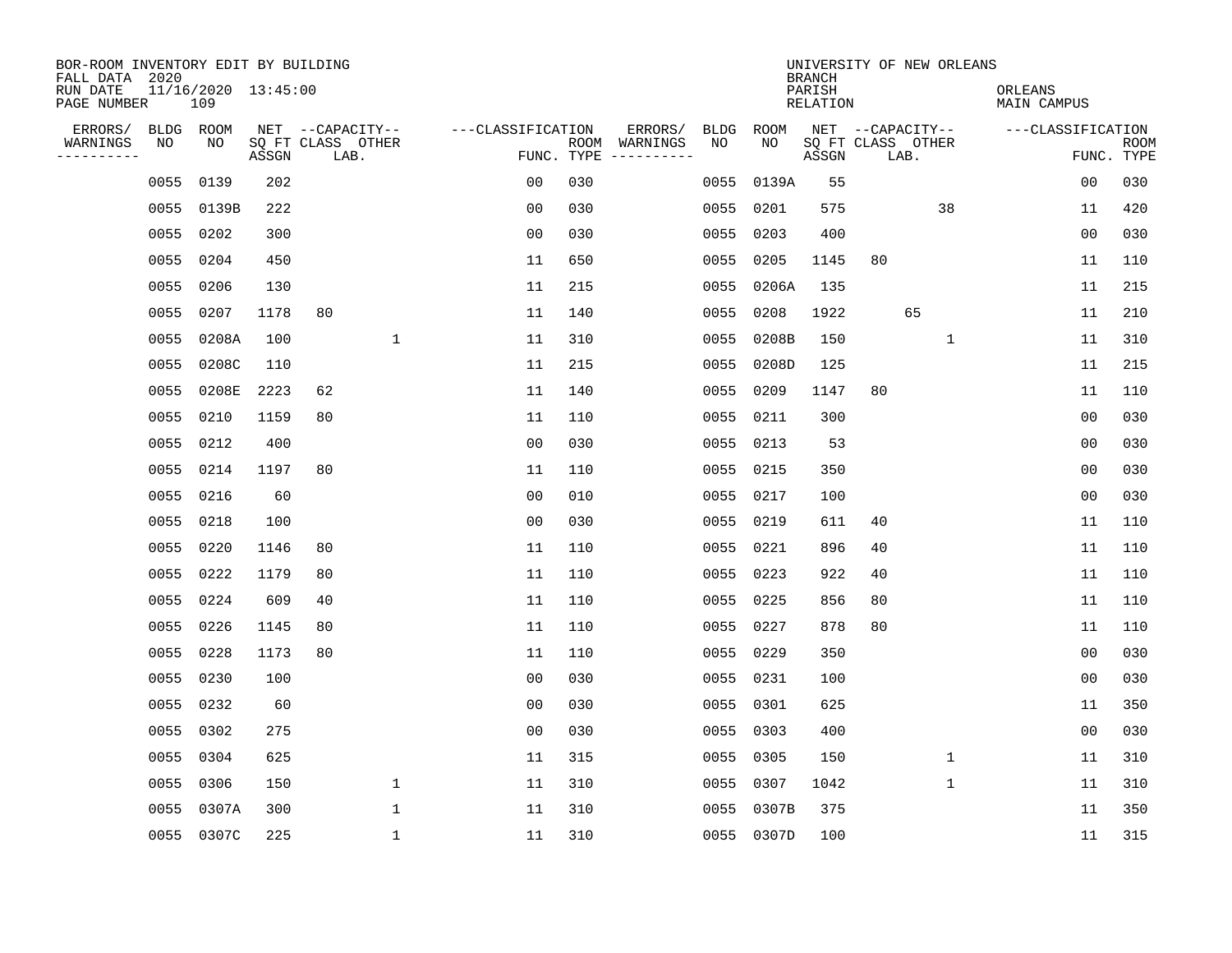| BOR-ROOM INVENTORY EDIT BY BUILDING<br>FALL DATA 2020 |           |                            |       |                           |                   |            | UNIVERSITY OF NEW ORLEANS<br><b>BRANCH</b> |             |             |                           |                           |                        |                           |  |  |
|-------------------------------------------------------|-----------|----------------------------|-------|---------------------------|-------------------|------------|--------------------------------------------|-------------|-------------|---------------------------|---------------------------|------------------------|---------------------------|--|--|
| RUN DATE<br>PAGE NUMBER                               |           | 11/16/2020 13:45:00<br>110 |       |                           |                   |            |                                            |             |             | PARISH<br><b>RELATION</b> |                           | ORLEANS<br>MAIN CAMPUS |                           |  |  |
| ERRORS/                                               | BLDG      | ROOM                       |       | NET --CAPACITY--          | ---CLASSIFICATION |            | ERRORS/                                    | <b>BLDG</b> | <b>ROOM</b> |                           | NET --CAPACITY--          | ---CLASSIFICATION      |                           |  |  |
| WARNINGS<br>----------                                | ΝO        | NO                         | ASSGN | SQ FT CLASS OTHER<br>LAB. |                   | FUNC. TYPE | ROOM WARNINGS<br>-----------               | NO          | NO          | ASSGN                     | SQ FT CLASS OTHER<br>LAB. |                        | <b>ROOM</b><br>FUNC. TYPE |  |  |
|                                                       | 0055      | 0307E                      | 225   | 1                         | 11                | 310        |                                            | 0055        | 0308        | 1695                      | $\mathbf{1}$              | 11                     | 310                       |  |  |
|                                                       | 0055      | 0308A                      | 150   | 1                         | 11                | 310        |                                            | 0055        | 0308B       | 150                       | 1                         | 11                     | 310                       |  |  |
|                                                       | 0055      | 0308C                      | 150   | 1                         | 11                | 310        |                                            | 0055        | 0308E       | 150                       | $\mathbf{1}$              | 11                     | 310                       |  |  |
|                                                       |           | 0055 0308F                 | 150   |                           | 11                | 315        |                                            | 0055        | 0308G       | 321                       |                           | 11                     | 315                       |  |  |
|                                                       | 0055      | 0308H                      | 145   |                           | 11                | 315        |                                            | 0055        | 0309        | 101                       | 2                         | 11                     | 210                       |  |  |
|                                                       | 0055 0310 |                            | 152   | 3                         | 11                | 210        |                                            | 0055        | 0311        | 152                       | 3                         | 11                     | 210                       |  |  |
|                                                       | 0055 0312 |                            | 150   | $\mathbf{1}$              | 11                | 310        |                                            | 0055        | 0313        | 150                       | $\mathbf{1}$              | 11                     | 310                       |  |  |
|                                                       | 0055 0314 |                            | 150   | $\mathbf{1}$              | 11                | 310        |                                            | 0055        | 0315        | 775                       | $\mathbf{1}$              | 11                     | 310                       |  |  |
|                                                       |           | 0055 0315A                 | 275   |                           | 11                | 315        |                                            | 0055        | 0315B       | 300                       | $\mathbf{1}$              | 11                     | 310                       |  |  |
|                                                       |           | 0055 0315C                 | 300   | $\mathbf{1}$              | 11                | 310        |                                            | 0055        | 0315D       | 300                       | 1                         | 11                     | 310                       |  |  |
|                                                       |           | 0055 0315E                 | 275   |                           | 11                | 315        |                                            | 0055        | 0316        | 150                       | 1                         | 11                     | 310                       |  |  |
|                                                       | 0055 0317 |                            | 150   | 1                         | 11                | 310        |                                            | 0055        | 0318        | 150                       | $\mathbf 1$               | 11                     | 310                       |  |  |
|                                                       | 0055      | 0319                       | 150   | 1                         | 11                | 310        |                                            | 0055        | 0320        | 150                       | $\mathbf 1$               | 11                     | 310                       |  |  |
|                                                       | 0055      | 0321                       | 150   | 1                         | 11                | 310        |                                            | 0055        | 0322        | 275                       |                           | 0 <sub>0</sub>         | 030                       |  |  |
|                                                       | 0055      | 0323                       | 400   |                           | 0 <sub>0</sub>    | 030        |                                            | 0055        | 0324        | 625                       |                           | 11                     | 315                       |  |  |
|                                                       | 0055      | 0325                       | 625   |                           | 11                | 350        |                                            | 0055        | 0326        | 300                       |                           | 0 <sub>0</sub>         | 030                       |  |  |
|                                                       | 0055      | 0327                       | 100   |                           | 0 <sub>0</sub>    | 030        |                                            | 0055        | 0328        | 100                       |                           | 0 <sub>0</sub>         | 030                       |  |  |
|                                                       | 0055      | 0329                       | 60    |                           | 0 <sub>0</sub>    | 010        |                                            | 0055        | 0330        | 150                       | 1                         | 11                     | 310                       |  |  |
|                                                       | 0055 0331 |                            | 150   | 1                         | 11                | 310        |                                            | 0055        | 0332        | 150                       | 1                         | 11                     | 310                       |  |  |
|                                                       | 0055      | 0333                       | 150   | 1                         | 11                | 310        |                                            | 0055        | 0334        | 150                       | 1                         | 11                     | 310                       |  |  |
|                                                       | 0055      | 0335                       | 625   |                           | 11                | 350        |                                            | 0055        | 0336        | 150                       | 1                         | 11                     | 310                       |  |  |
|                                                       | 0055      | 0337                       | 150   | 1                         | 11                | 310        |                                            | 0055        | 0338        | 150                       | $\mathbf{1}$              | 11                     | 310                       |  |  |
|                                                       | 0055      | 0339                       | 150   | $\mathbf{1}$              | 11                | 310        |                                            | 0055        | 0340        | 150                       | $\mathbf{1}$              | 11                     | 310                       |  |  |
|                                                       | 0055      | 0341                       | 150   | $\mathbf{1}$              | 11                | 310        |                                            | 0055        | 0342        | 150                       | 1                         | 11                     | 310                       |  |  |
|                                                       | 0055      | 0343                       | 360   | $\mathbf{1}$              | 11                | 310        |                                            | 0055        | 0343A       | 300                       | $\mathbf{1}$              | 11                     | 310                       |  |  |
|                                                       |           | 0055 0343B                 | 150   | $\mathbf{1}$              | 11                | 310        |                                            |             | 0055 0343C  | 160                       |                           | 11                     | 315                       |  |  |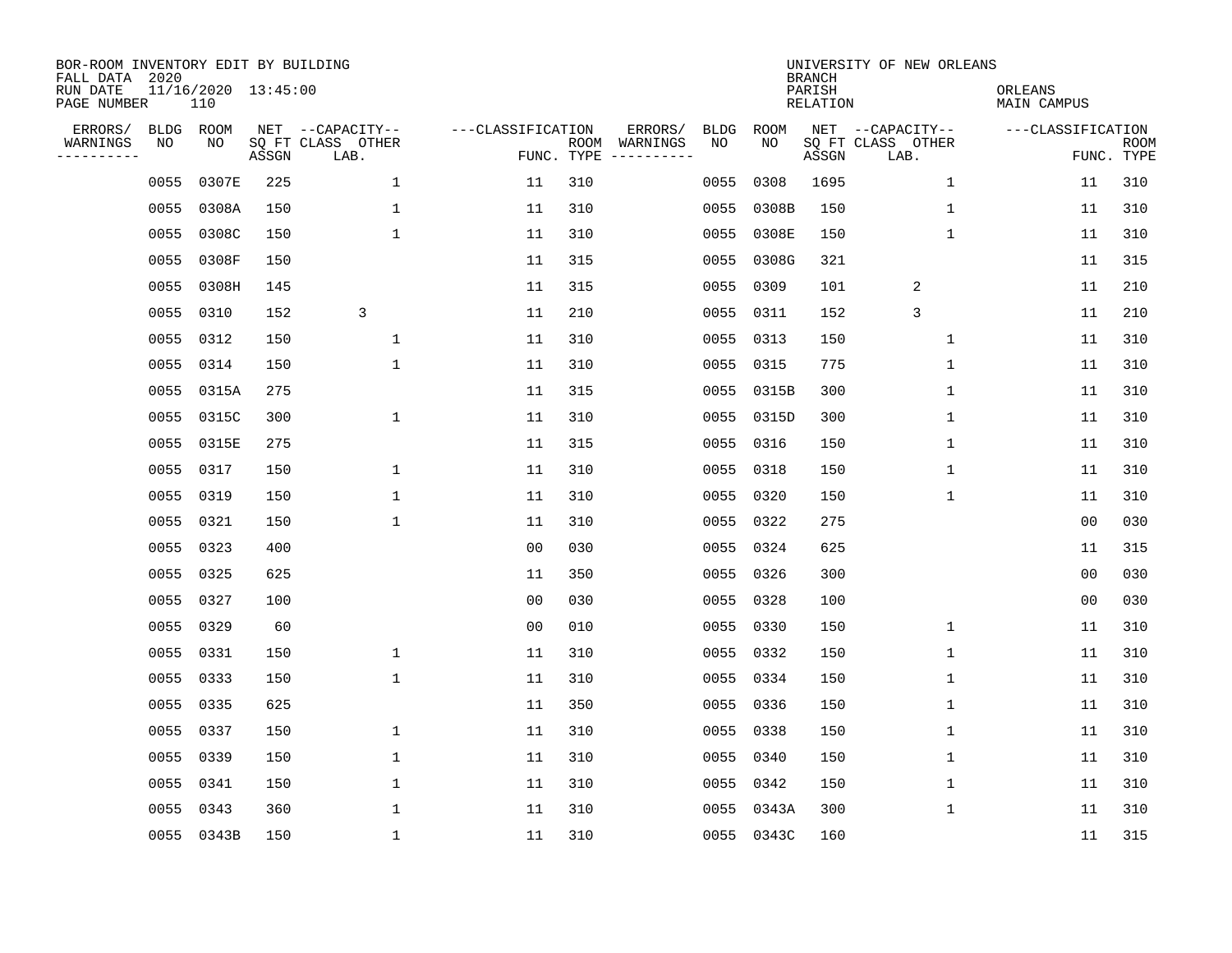| BOR-ROOM INVENTORY EDIT BY BUILDING<br>FALL DATA 2020 |           |                            |       |                           |                   |            |                              | UNIVERSITY OF NEW ORLEANS<br><b>BRANCH</b> |             |                           |                           |                        |                           |  |  |  |
|-------------------------------------------------------|-----------|----------------------------|-------|---------------------------|-------------------|------------|------------------------------|--------------------------------------------|-------------|---------------------------|---------------------------|------------------------|---------------------------|--|--|--|
| RUN DATE<br>PAGE NUMBER                               |           | 11/16/2020 13:45:00<br>111 |       |                           |                   |            |                              |                                            |             | PARISH<br><b>RELATION</b> |                           | ORLEANS<br>MAIN CAMPUS |                           |  |  |  |
| ERRORS/                                               | BLDG      | ROOM                       |       | NET --CAPACITY--          | ---CLASSIFICATION |            | ERRORS/                      | <b>BLDG</b>                                | <b>ROOM</b> |                           | NET --CAPACITY--          | ---CLASSIFICATION      |                           |  |  |  |
| WARNINGS<br>----------                                | ΝO        | NO                         | ASSGN | SQ FT CLASS OTHER<br>LAB. |                   | FUNC. TYPE | ROOM WARNINGS<br>----------- | NO                                         | NO          | ASSGN                     | SQ FT CLASS OTHER<br>LAB. |                        | <b>ROOM</b><br>FUNC. TYPE |  |  |  |
|                                                       | 0055      | 0343D                      | 225   | $\mathbf 1$               | 11                | 310        |                              | 0055                                       | 0343E       | 160                       | $\mathbf 1$               | 11                     | 310                       |  |  |  |
|                                                       |           | 0055 0343F                 | 225   | 1                         | 11                | 310        |                              | 0055                                       | 0344        | 150                       | 1                         | 11                     | 310                       |  |  |  |
|                                                       | 0055      | 0345                       | 150   | 1                         | 11                | 310        |                              | 0055                                       | 0346        | 150                       | 1                         | 11                     | 310                       |  |  |  |
|                                                       | 0055 0347 |                            | 150   | $\mathbf{1}$              | 11                | 310        |                              | 0055                                       | 0348        | 150                       | 1                         | 11                     | 310                       |  |  |  |
|                                                       | 0055      | 0349                       | 150   | $\mathbf 1$               | 11                | 310        |                              | 0055                                       | 0350        | 150                       | $\mathbf 1$               | 11                     | 310                       |  |  |  |
|                                                       | 0055 0351 |                            | 150   | 1                         | 11                | 310        |                              | 0055                                       | 0352        | 150                       | $\mathbf 1$               | 11                     | 310                       |  |  |  |
|                                                       |           | 0055 0353                  | 150   | $\mathbf{1}$              | 11                | 310        |                              | 0055                                       | 0354        | 150                       | $\mathbf{1}$              | 11                     | 310                       |  |  |  |
|                                                       |           | 0055 0355                  | 150   | 1                         | 11                | 310        |                              | 0055                                       | 0356        | 150                       | $\mathbf 1$               | 11                     | 310                       |  |  |  |
|                                                       |           | 0055 0357                  | 150   | 1                         | 11                | 310        |                              | 0055                                       | 0358        | 150                       | $\mathbf 1$               | 11                     | 310                       |  |  |  |
|                                                       |           | 0055 0359                  | 360   | $\mathbf{1}$              | 11                | 310        |                              | 0055                                       | 0359A       | 160                       | $\mathbf{1}$              | 11                     | 310                       |  |  |  |
|                                                       |           | 0055 0359B                 | 140   | $\mathbf{1}$              | 11                | 310        |                              | 0055                                       | 0359C       | 96                        |                           | 11                     | 315                       |  |  |  |
|                                                       |           | 0055 0359D                 | 225   | $\mathbf{1}$              | 11                | 310        |                              | 0055                                       | 0359E       | 225                       | $\mathbf{1}$              | 11                     | 310                       |  |  |  |
|                                                       |           | 0055 0359F                 | 150   | $\mathbf{1}$              | 11                | 310        |                              | 0055                                       | 0360        | 150                       | $\mathbf{1}$              | 11                     | 310                       |  |  |  |
|                                                       | 0055      | 0361                       | 150   | 1                         | 11                | 310        |                              | 0055                                       | 0362        | 300                       |                           | 00                     | 030                       |  |  |  |
|                                                       | 0055      | 0363                       | 100   |                           | 00                | 030        |                              | 0055                                       | 0364        | 100                       |                           | 0 <sub>0</sub>         | 030                       |  |  |  |
|                                                       | 0055      | 0365                       | 60    |                           | 00                | 010        |                              | 0055                                       | 0401        | 625                       |                           | 11                     | 350                       |  |  |  |
|                                                       | 0055      | 0402                       | 275   |                           | 0 <sub>0</sub>    | 030        |                              | 0055                                       | 0403        | 400                       |                           | 0 <sub>0</sub>         | 030                       |  |  |  |
|                                                       | 0055      | 0404                       | 600   |                           | 11                | 315        |                              | 0055                                       | 0405        | 150                       | 1                         | 11                     | 310                       |  |  |  |
|                                                       | 0055      | 0406                       | 150   | 1                         | 11                | 310        |                              | 0055                                       | 0407        | 150                       | $\mathbf{1}$              | 11                     | 310                       |  |  |  |
|                                                       | 0055      | 0408                       | 150   | $\mathbf{1}$              | 11                | 310        |                              | 0055                                       | 0409        | 150                       | $\mathbf{1}$              | 11                     | 310                       |  |  |  |
|                                                       | 0055      | 0410                       | 150   | $\mathbf{1}$              | 11                | 310        |                              | 0055                                       | 0411        | 150                       | $\mathbf 1$               | 11                     | 310                       |  |  |  |
|                                                       | 0055      | 0412                       | 150   | $\mathbf{1}$              | 11                | 310        |                              | 0055                                       | 0413        | 150                       | $\mathbf 1$               | 11                     | 310                       |  |  |  |
|                                                       |           | 0055 0414                  | 150   | 1                         | 11                | 310        |                              | 0055                                       | 0415        | 150                       | 1                         | 11                     | 310                       |  |  |  |
|                                                       | 0055      | 0416                       | 150   | 1                         | 11                | 310        |                              | 0055                                       | 0417        | 150                       | 1                         | 11                     | 310                       |  |  |  |
|                                                       | 0055      | 0418                       | 150   | $\mathbf{1}$              | 11                | 310        |                              | 0055                                       | 0419        | 775                       | 1                         | 11                     | 310                       |  |  |  |
|                                                       |           | 0055 0419A                 | 275   |                           | 11                | 315        |                              |                                            | 0055 0419B  | 150                       | 1                         | 11                     | 310                       |  |  |  |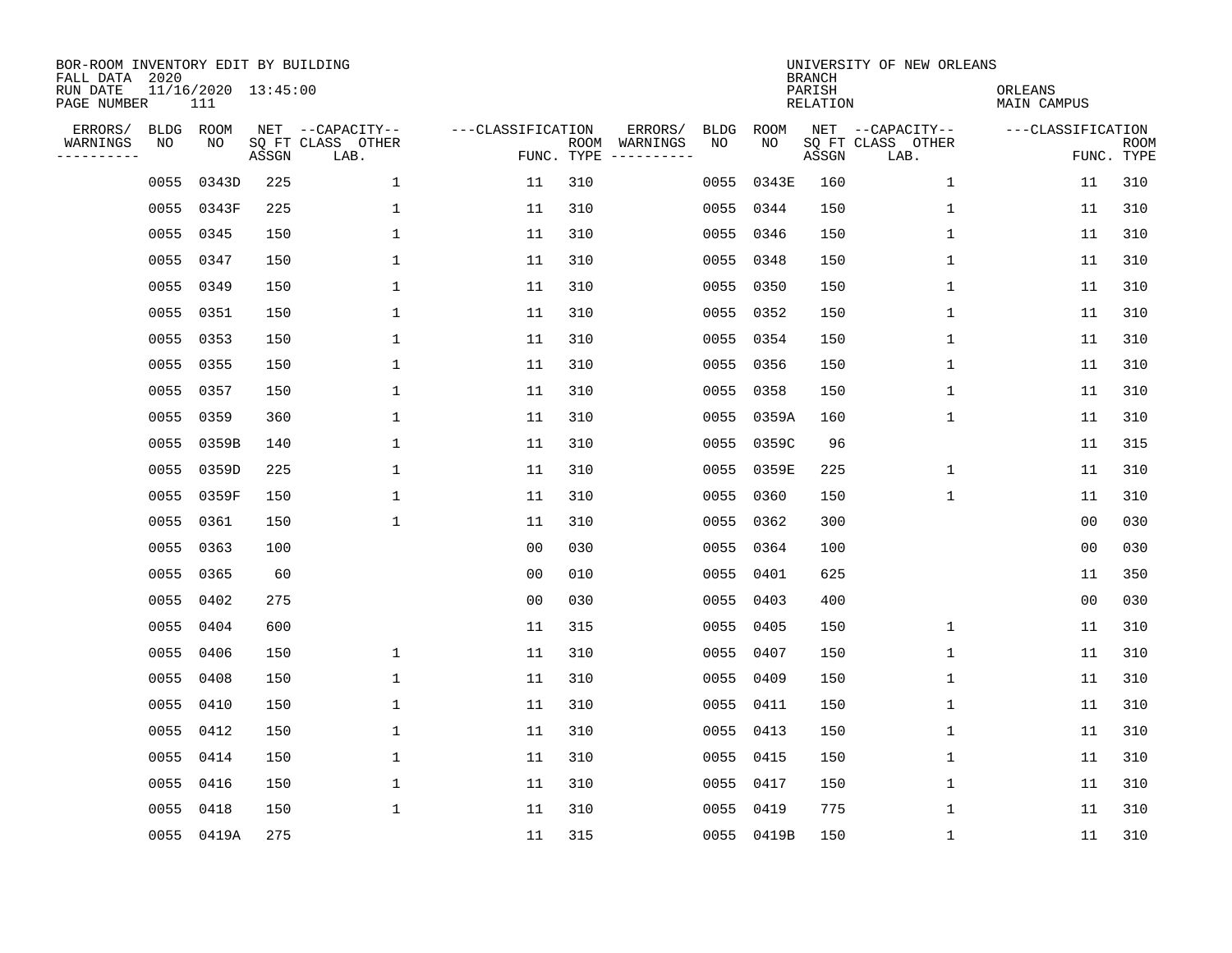| BOR-ROOM INVENTORY EDIT BY BUILDING<br>FALL DATA 2020 |      |                            |       |                           |                   |            |                              | UNIVERSITY OF NEW ORLEANS<br><b>BRANCH</b> |             |                           |                           |                               |                           |  |  |  |
|-------------------------------------------------------|------|----------------------------|-------|---------------------------|-------------------|------------|------------------------------|--------------------------------------------|-------------|---------------------------|---------------------------|-------------------------------|---------------------------|--|--|--|
| RUN DATE<br>PAGE NUMBER                               |      | 11/16/2020 13:45:00<br>112 |       |                           |                   |            |                              |                                            |             | PARISH<br><b>RELATION</b> |                           | ORLEANS<br><b>MAIN CAMPUS</b> |                           |  |  |  |
| ERRORS/                                               | BLDG | ROOM                       |       | NET --CAPACITY--          | ---CLASSIFICATION |            | ERRORS/                      | <b>BLDG</b>                                | <b>ROOM</b> |                           | NET --CAPACITY--          | ---CLASSIFICATION             |                           |  |  |  |
| WARNINGS<br>----------                                | ΝO   | NO                         | ASSGN | SQ FT CLASS OTHER<br>LAB. |                   | FUNC. TYPE | ROOM WARNINGS<br>----------- | NO                                         | NO          | ASSGN                     | SQ FT CLASS OTHER<br>LAB. |                               | <b>ROOM</b><br>FUNC. TYPE |  |  |  |
|                                                       | 0055 | 0419C                      | 150   | $\mathbf 1$               | 11                | 310        |                              | 0055                                       | 0419D       | 150                       | $\mathbf 1$               | 11                            | 310                       |  |  |  |
|                                                       |      | 0055 0419E                 | 220   |                           | 11                | 315        |                              | 0055                                       | 0420        | 150                       | 1                         | 11                            | 310                       |  |  |  |
|                                                       |      | 0055 0421                  | 150   | 1                         | 11                | 310        |                              | 0055                                       | 0422        | 150                       | 1                         | 11                            | 310                       |  |  |  |
|                                                       |      | 0055 0423                  | 150   | $\mathbf{1}$              | 11                | 310        |                              | 0055                                       | 0424        | 150                       | 1                         | 11                            | 310                       |  |  |  |
|                                                       | 0055 | 0425                       | 150   | $\mathbf 1$               | 11                | 310        |                              | 0055                                       | 0426        | 150                       | $\mathbf 1$               | 11                            | 310                       |  |  |  |
|                                                       |      | 0055 0427                  | 150   | 1                         | 11                | 310        |                              | 0055                                       | 0428        | 150                       | $\mathbf 1$               | 11                            | 310                       |  |  |  |
|                                                       |      | 0055 0429                  | 150   | $\mathbf{1}$              | 11                | 310        |                              | 0055                                       | 0430        | 150                       | $\mathbf{1}$              | 11                            | 310                       |  |  |  |
|                                                       |      | 0055 0431                  | 150   | 1                         | 11                | 310        |                              | 0055                                       | 0432        | 150                       | $\mathbf 1$               | 11                            | 310                       |  |  |  |
|                                                       |      | 0055 0433                  | 150   | 1                         | 11                | 310        |                              | 0055                                       | 0434        | 150                       | $\mathbf 1$               | 11                            | 310                       |  |  |  |
|                                                       |      | 0055 0435                  | 150   | $\mathbf{1}$              | 11                | 310        |                              | 0055                                       | 0436        | 150                       | $\mathbf{1}$              | 11                            | 310                       |  |  |  |
|                                                       |      | 0055 0437                  | 150   | $\mathbf{1}$              | 11                | 310        |                              | 0055                                       | 0438        | 360                       | $\mathbf{1}$              | 11                            | 310                       |  |  |  |
|                                                       |      | 0055 0438A                 | 160   | $\mathbf{1}$              | 11                | 310        |                              | 0055                                       | 0438B       | 160                       | $\mathbf{1}$              | 11                            | 310                       |  |  |  |
|                                                       |      | 0055 0438C                 | 225   | $\mathbf{1}$              | 11                | 310        |                              | 0055                                       | 0438D       | 150                       | $\mathbf{1}$              | 11                            | 310                       |  |  |  |
|                                                       |      | 0055 0438E                 | 150   | 1                         | 11                | 310        |                              | 0055                                       | 0438F       | 300                       | 1                         | 11                            | 310                       |  |  |  |
|                                                       | 0055 | 0439                       | 150   | 1                         | 11                | 310        |                              | 0055                                       | 0440        | 150                       | 1                         | 11                            | 310                       |  |  |  |
|                                                       | 0055 | 0441                       | 275   |                           | 0 <sub>0</sub>    | 030        |                              | 0055                                       | 0442        | 400                       |                           | 0 <sub>0</sub>                | 030                       |  |  |  |
|                                                       | 0055 | 0443                       | 600   |                           | 11                | 315        |                              | 0055                                       | 0444        | 625                       |                           | 11                            | 350                       |  |  |  |
|                                                       | 0055 | 0445                       | 300   |                           | 0 <sub>0</sub>    | 030        |                              | 0055                                       | 0446        | 100                       |                           | 0 <sub>0</sub>                | 030                       |  |  |  |
|                                                       |      | 0055 0447                  | 100   |                           | 0 <sub>0</sub>    | 030        |                              | 0055                                       | 0448        | 60                        |                           | 0 <sub>0</sub>                | 010                       |  |  |  |
|                                                       | 0055 | 0449                       | 150   | $\mathbf{1}$              | 11                | 310        |                              | 0055                                       | 0450        | 150                       | $\mathbf{1}$              | 11                            | 310                       |  |  |  |
|                                                       |      | 0055 0451                  | 150   | $\mathbf{1}$              | 11                | 310        |                              | 0055                                       | 0452        | 150                       | $\mathbf 1$               | 11                            | 310                       |  |  |  |
|                                                       | 0055 | 0453                       | 150   | $\mathbf{1}$              | 11                | 310        |                              | 0055                                       | 0454        | 625                       |                           | 11                            | 350                       |  |  |  |
|                                                       |      | 0055 0455                  | 150   | 1                         | 11                | 310        |                              | 0055                                       | 0456        | 150                       | 1                         | 11                            | 310                       |  |  |  |
|                                                       | 0055 | 0457                       | 150   | 1                         | 11                | 310        |                              | 0055                                       | 0458        | 150                       | 1                         | 11                            | 310                       |  |  |  |
|                                                       | 0055 | 0459                       | 150   | 1                         | 11                | 310        |                              | 0055                                       | 0460        | 150                       | 1                         | 11                            | 310                       |  |  |  |
|                                                       |      | 0055 0461                  | 150   | 1                         | 11                | 310        |                              |                                            | 0055 0462   | 360                       | 1                         | 11                            | 310                       |  |  |  |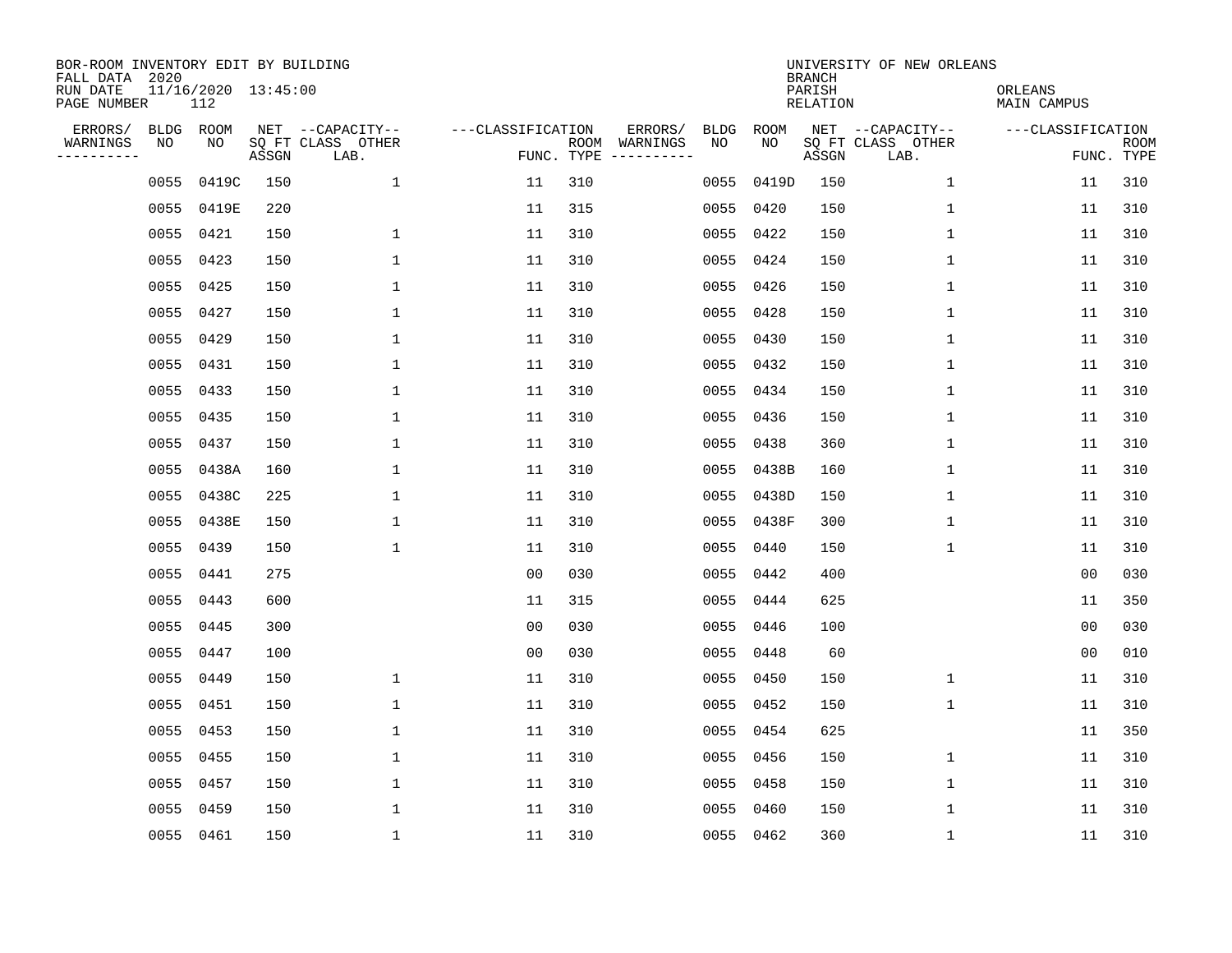| BOR-ROOM INVENTORY EDIT BY BUILDING<br>FALL DATA 2020 |           |                |     |                                                         |                |                                      | UNIVERSITY OF NEW ORLEANS<br><b>BRANCH</b> |                                                               |                    |                                                                                                                                                                 |                                                                              |                           |  |  |  |  |
|-------------------------------------------------------|-----------|----------------|-----|---------------------------------------------------------|----------------|--------------------------------------|--------------------------------------------|---------------------------------------------------------------|--------------------|-----------------------------------------------------------------------------------------------------------------------------------------------------------------|------------------------------------------------------------------------------|---------------------------|--|--|--|--|
| RUN DATE 11/16/2020 13:45:00<br>PAGE NUMBER           | 113       |                |     |                                                         |                |                                      |                                            |                                                               | PARISH<br>RELATION |                                                                                                                                                                 | ORLEANS<br>MAIN CAMPUS                                                       |                           |  |  |  |  |
| ERRORS/ BLDG ROOM                                     |           |                |     | NET --CAPACITY--    ---CLASSIFICATION ERRORS/ BLDG ROOM |                |                                      |                                            |                                                               |                    | NET --CAPACITY-- ---CLASSIFICATION                                                                                                                              |                                                                              |                           |  |  |  |  |
| WARNINGS<br>----------                                | NO        | NO             |     | SO FT CLASS OTHER<br>ASSGN LAB.                         |                | ROOM WARNINGS<br>FUNC. TYPE $------$ | NO                                         | NO                                                            | ASSGN              | SQ FT CLASS OTHER<br>LAB.                                                                                                                                       |                                                                              | <b>ROOM</b><br>FUNC. TYPE |  |  |  |  |
|                                                       |           | 0055 0462A     | 300 | $\mathbf{1}$                                            | 11             | 310                                  |                                            | 0055 0462B                                                    | 160                | $\mathbf{1}$                                                                                                                                                    | 11                                                                           | 310                       |  |  |  |  |
|                                                       |           | 0055 0462C     | 160 | $\mathbf{1}$                                            | 11             | 310                                  |                                            | 0055 0462D                                                    | 225                | $\mathbf{1}$                                                                                                                                                    | 11                                                                           | 310                       |  |  |  |  |
|                                                       |           | 0055 0462E     | 160 | 1                                                       | 11             | 310                                  |                                            | 0055 0462F                                                    | 160                |                                                                                                                                                                 | 11                                                                           | 315                       |  |  |  |  |
|                                                       | 0055 0463 |                | 150 | $\mathbf{1}$                                            | 11             | 310                                  |                                            | 0055 0464                                                     | 150                | $\mathbf{1}$                                                                                                                                                    | 11                                                                           | 310                       |  |  |  |  |
|                                                       | 0055 0465 |                | 150 | $\mathbf{1}$                                            | 11             | 310                                  |                                            | 0055 0466                                                     | 150                | $\mathbf{1}$                                                                                                                                                    | 11                                                                           | 310                       |  |  |  |  |
|                                                       | 0055 0467 |                | 150 | $\mathbf{1}$                                            | 11             | 310                                  |                                            | 0055 0468                                                     | 150                | $\mathbf{1}$                                                                                                                                                    | 11                                                                           | 310                       |  |  |  |  |
|                                                       | 0055 0469 |                | 150 | $\mathbf 1$                                             | 11             | 310                                  |                                            | 0055 0470                                                     | 150                | $\mathbf{1}$                                                                                                                                                    | 11                                                                           | 310                       |  |  |  |  |
|                                                       | 0055 0471 |                | 150 | $\mathbf{1}$                                            | 11             | 310                                  |                                            | 0055 0472                                                     | 150                | $\mathbf{1}$                                                                                                                                                    | 11                                                                           | 310                       |  |  |  |  |
|                                                       | 0055 0473 |                | 150 | $\mathbf{1}$                                            | 11             | 310                                  |                                            | 0055 0474                                                     | 150                | $\mathbf{1}$                                                                                                                                                    | 11                                                                           | 310                       |  |  |  |  |
|                                                       | 0055 0475 |                | 150 | $\mathbf{1}$                                            | 11             | 310                                  |                                            | 0055 0476                                                     | 150                | $\mathbf{1}$                                                                                                                                                    | 11                                                                           | 310                       |  |  |  |  |
|                                                       | 0055 0477 |                | 150 | $\mathbf{1}$                                            | 11             | 310                                  |                                            | 0055 0478                                                     | 360                | $\mathbf{1}$                                                                                                                                                    | 11                                                                           | 310                       |  |  |  |  |
|                                                       |           | 0055 0478A     | 160 | 1                                                       | 11             | 310                                  |                                            | 0055 0478B                                                    | 150                | $\mathbf{1}$                                                                                                                                                    | 11                                                                           | 310                       |  |  |  |  |
|                                                       |           | 0055 0478C     | 100 |                                                         | 11             | 315                                  |                                            | 0055 0478D                                                    | 225                | $\mathbf{1}$                                                                                                                                                    | 11                                                                           | 310                       |  |  |  |  |
|                                                       |           | 0055 0478E     | 150 | 1                                                       | 11             | 310                                  |                                            | 0055 0478F                                                    | 150                | $\mathbf{1}$                                                                                                                                                    | 11                                                                           | 310                       |  |  |  |  |
|                                                       | 0055 0479 |                | 150 | $\mathbf{1}$                                            | 11             | 310                                  |                                            | 0055 0480                                                     | 150                | $\mathbf{1}$                                                                                                                                                    | 11                                                                           | 310                       |  |  |  |  |
|                                                       | 0055 0481 |                | 300 |                                                         | 00             | 030                                  |                                            | 0055 0482                                                     | 100                |                                                                                                                                                                 | 00                                                                           | 030                       |  |  |  |  |
|                                                       | 0055 0483 |                | 100 |                                                         | 00             | 030                                  |                                            | 0055 0484<br>TOTAL NUMBER CLASSROOMS<br>TOTAL NUMBER LABS 210 | 60                 | TOTAL ASSIGNABLE & UNASSIGNABLE SQFT:<br>TOTAL NET ASSIGN SQ. FT. IN ROOM FILE<br>TOTAL NUMBER COMPUTER CLASSROOMS<br>TOTAL NUMBER SPECIAL LABS 220             | 00<br>90,008<br>75,466<br>21<br>$\overline{\phantom{0}}^2$<br>$\overline{4}$ | 010                       |  |  |  |  |
|                                                       |           | 0056 0100 4000 |     | 11                                                      | 93             | 525                                  |                                            | TOTAL NUMBER CLASSROOMS<br>TOTAL NUMBER LABS 210              |                    | TOTAL ASSIGNABLE & UNASSIGNABLE SQFT: 4,000<br>TOTAL NET ASSIGN SQ. FT. IN ROOM FILE 4,000<br>TOTAL NUMBER COMPUTER CLASSROOMS<br>TOTAL NUMBER SPECIAL LABS 220 |                                                                              |                           |  |  |  |  |
|                                                       |           | 0057 0001 1855 |     |                                                         | 0 <sub>0</sub> | 030                                  |                                            |                                                               |                    | TOTAL ASSIGNABLE & UNASSIGNABLE SQFT:                                                                                                                           | 1,855                                                                        |                           |  |  |  |  |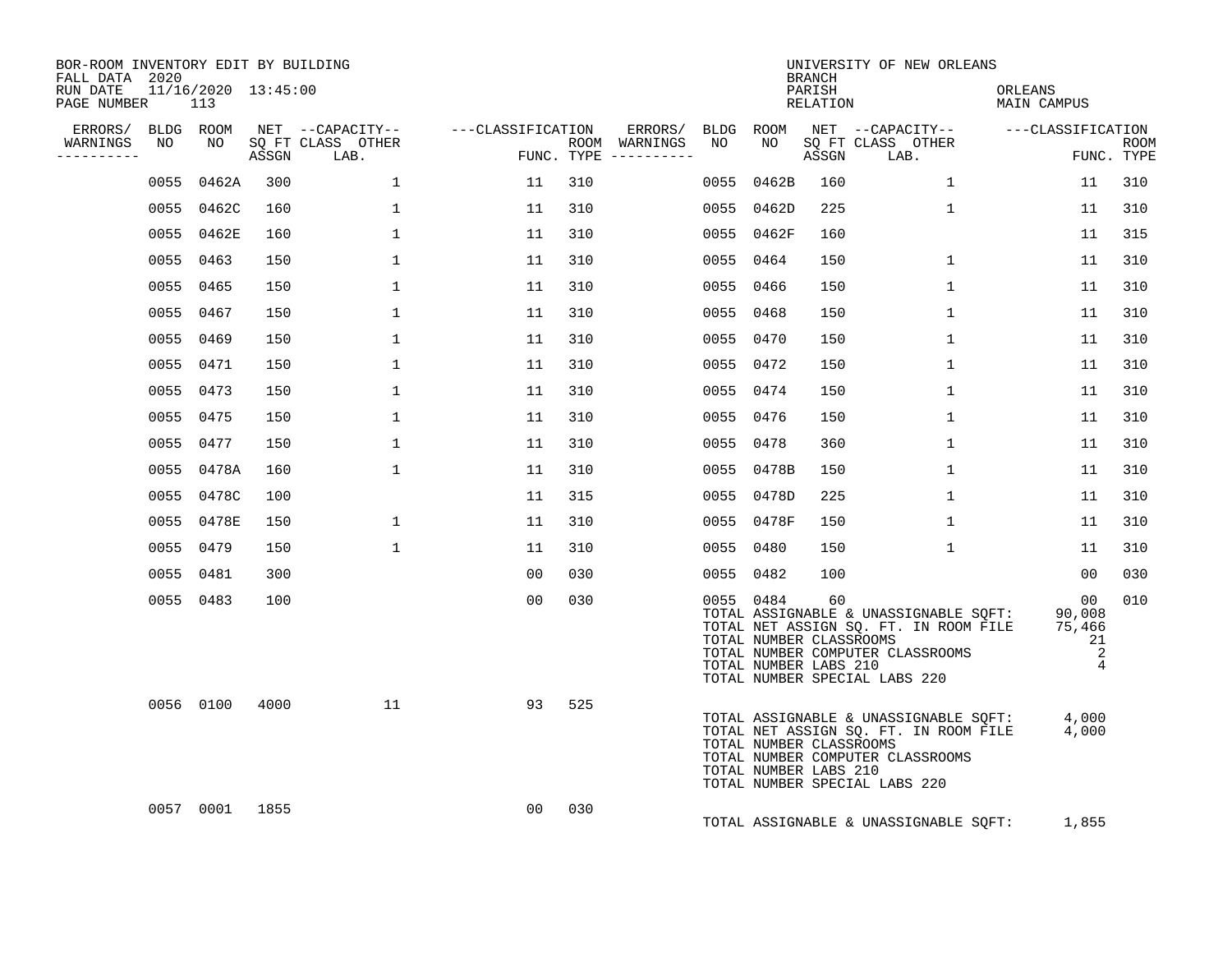| BOR-ROOM INVENTORY EDIT BY BUILDING<br>FALL DATA 2020 |           |                 |     |    |     |           |                                                                                   | BRANCH | UNIVERSITY OF NEW ORLEANS                                                                                                      |         |        |     |
|-------------------------------------------------------|-----------|-----------------|-----|----|-----|-----------|-----------------------------------------------------------------------------------|--------|--------------------------------------------------------------------------------------------------------------------------------|---------|--------|-----|
| RUN DATE 11/16/2020 13:45:00<br>PAGE NUMBER 114       |           |                 |     |    |     |           |                                                                                   | PARISH | RELATION MAIN CAMPUS                                                                                                           | ORLEANS |        |     |
| -----------                                           |           |                 |     |    |     |           |                                                                                   |        |                                                                                                                                |         |        |     |
|                                                       |           |                 |     |    |     |           | TOTAL NUMBER CLASSROOMS<br>TOTAL NUMBER LABS 210<br>TOTAL NUMBER SPECIAL LABS 220 |        | TOTAL NET ASSIGN SQ. FT. IN ROOM FILE<br>TOTAL NUMBER COMPUTER CLASSROOMS                                                      |         |        |     |
|                                                       |           | 0058 0001 3600  |     | 00 | 030 |           | TOTAL NUMBER CLASSROOMS<br>TOTAL NUMBER LABS 210<br>TOTAL NUMBER SPECIAL LABS 220 |        | TOTAL ASSIGNABLE & UNASSIGNABLE SQFT: 3,600<br>TOTAL NET ASSIGN SQ. FT. IN ROOM FILE<br>TOTAL NUMBER COMPUTER CLASSROOMS       |         |        |     |
|                                                       | 0059 0101 | 311             |     | 63 | 675 | 0059 0102 |                                                                                   | 288    |                                                                                                                                |         | 63     | 740 |
|                                                       | 0059 0103 | 288             |     | 63 | 740 |           | 0059 0104                                                                         | 288    |                                                                                                                                |         | 63     | 740 |
|                                                       | 0059 0105 | 288             |     | 63 | 740 |           | TOTAL NUMBER CLASSROOMS<br>TOTAL NUMBER LABS 210<br>TOTAL NUMBER SPECIAL LABS 220 |        | TOTAL ASSIGNABLE & UNASSIGNABLE SQFT: 1,463<br>TOTAL NET ASSIGN SQ. FT. IN ROOM FILE 1,463<br>TOTAL NUMBER COMPUTER CLASSROOMS |         |        |     |
|                                                       | 0060 0201 | 288             |     | 63 | 740 | 0060 0202 |                                                                                   | 288    |                                                                                                                                |         | 63     | 740 |
|                                                       | 0060 0203 | 288             |     | 63 | 740 |           | 0060 0204                                                                         | 288    |                                                                                                                                |         | 63     | 740 |
|                                                       | 0060 0205 | 288             |     | 63 | 740 |           | TOTAL NUMBER CLASSROOMS<br>TOTAL NUMBER LABS 210<br>TOTAL NUMBER SPECIAL LABS 220 |        | TOTAL ASSIGNABLE & UNASSIGNABLE SQFT: 1,440<br>TOTAL NET ASSIGN SQ. FT. IN ROOM FILE 1,440<br>TOTAL NUMBER COMPUTER CLASSROOMS |         |        |     |
|                                                       |           | 0061 0100 6518  |     | 00 | 020 |           | TOTAL NUMBER CLASSROOMS<br>TOTAL NUMBER LABS 210<br>TOTAL NUMBER SPECIAL LABS 220 |        | TOTAL ASSIGNABLE & UNASSIGNABLE SQFT:<br>TOTAL NET ASSIGN SQ. FT. IN ROOM FILE<br>TOTAL NUMBER COMPUTER CLASSROOMS             |         | 6,518  |     |
|                                                       |           | 0070 0100 48860 | 500 | 42 | 620 |           | TOTAL NUMBER CLASSROOMS                                                           |        | TOTAL ASSIGNABLE & UNASSIGNABLE SOFT: 48,860<br>TOTAL NET ASSIGN SQ. FT. IN ROOM FILE<br>TOTAL NUMBER COMPUTER CLASSROOMS      |         | 48,860 |     |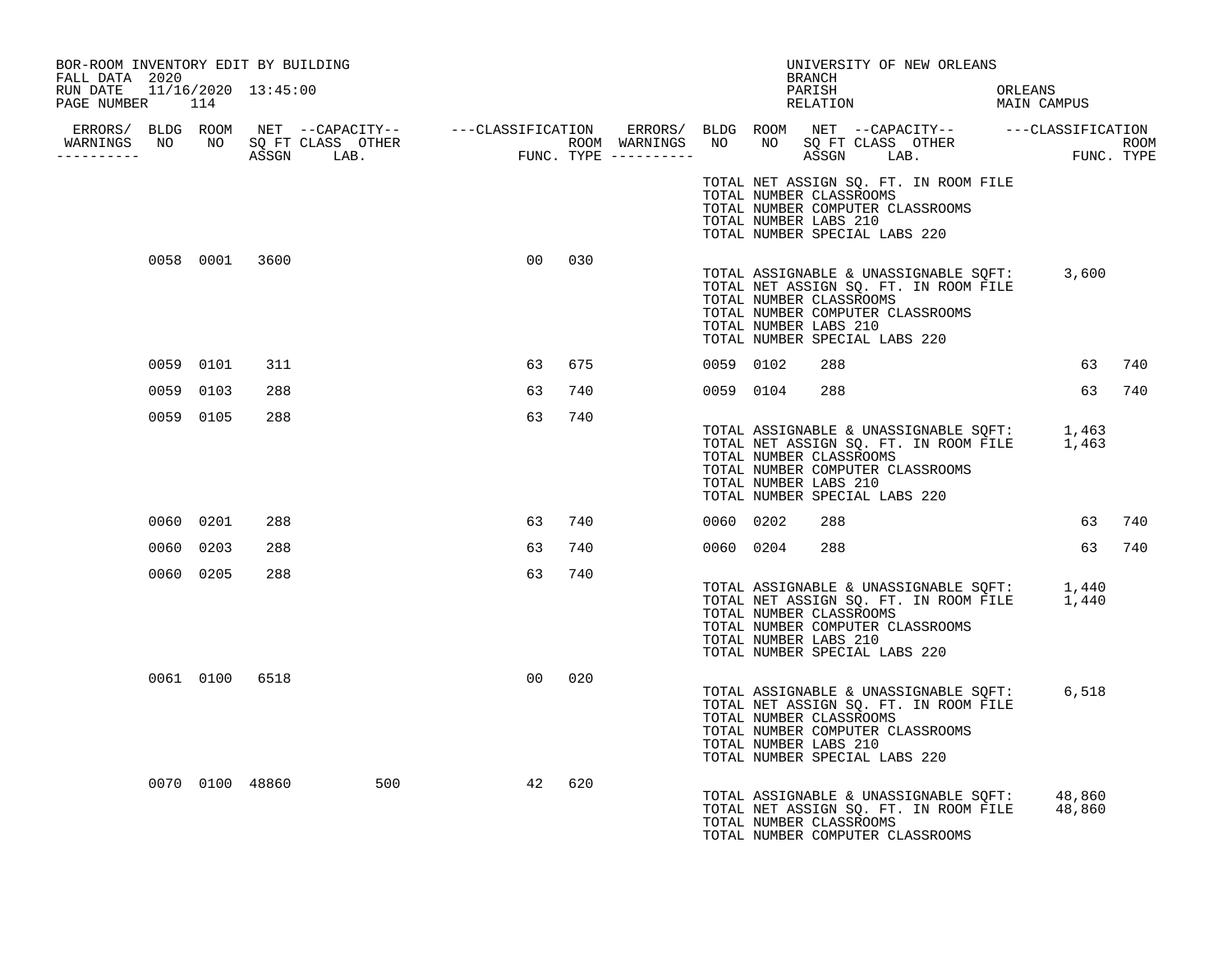| BOR-ROOM INVENTORY EDIT BY BUILDING<br>FALL DATA 2020 |            |                |                  |    |        |           |            | BRANCH                                                 | UNIVERSITY OF NEW ORLEANS                                                                                                                                       |                        |                |     |
|-------------------------------------------------------|------------|----------------|------------------|----|--------|-----------|------------|--------------------------------------------------------|-----------------------------------------------------------------------------------------------------------------------------------------------------------------|------------------------|----------------|-----|
| RUN DATE 11/16/2020 13:45:00<br>PAGE NUMBER 115       |            |                |                  |    |        |           |            | PARISH<br>RELATION                                     |                                                                                                                                                                 | ORLEANS<br>MAIN CAMPUS |                |     |
| WARNINGS NO NO SQ FT CLASS OTHER<br>----------        |            |                |                  |    |        |           |            |                                                        |                                                                                                                                                                 |                        |                |     |
|                                                       |            |                |                  |    |        |           |            | TOTAL NUMBER LABS 210                                  | TOTAL NUMBER SPECIAL LABS 220                                                                                                                                   |                        |                |     |
|                                                       |            |                | 0071 0100 5246 4 |    | 61 970 |           |            | TOTAL NUMBER CLASSROOMS<br>TOTAL NUMBER LABS 210       | TOTAL ASSIGNABLE & UNASSIGNABLE SQFT: 5,246<br>TOTAL NET ASSIGN SQ. FT. IN ROOM FILE 5,246<br>TOTAL NUMBER COMPUTER CLASSROOMS<br>TOTAL NUMBER SPECIAL LABS 220 |                        |                |     |
|                                                       | 0072 0100  | 20             |                  | 33 | 590    |           |            | TOTAL NUMBER CLASSROOMS<br>TOTAL NUMBER LABS 210       | TOTAL ASSIGNABLE & UNASSIGNABLE SQFT:<br>TOTAL NET ASSIGN SQ. FT. IN ROOM FILE<br>TOTAL NUMBER COMPUTER CLASSROOMS<br>TOTAL NUMBER SPECIAL LABS 220             | $\frac{20}{25}$        |                |     |
|                                                       | 0073 0000  | 1200           |                  | 00 | 020    | 0073 0100 |            | 268                                                    | $\overline{\phantom{a}}$ 2                                                                                                                                      |                        | 93             | 520 |
|                                                       | 0073 0101  | 236            | $\mathbf{1}$     | 65 | 525    | 0073 0102 |            | 199                                                    | $\mathbf{1}$                                                                                                                                                    |                        | 65             | 675 |
|                                                       | 0073 0103  | 220            | 6                | 65 | 675    |           | 0073 0103A | 33                                                     |                                                                                                                                                                 |                        | 65             | 675 |
|                                                       | 0073 0104  | 189            | 2                | 65 | 670    | 0073 0105 |            | 144                                                    | $\overline{3}$                                                                                                                                                  |                        | 65             | 670 |
|                                                       | 0073 0106  | 185            | $\overline{3}$   | 45 | 670    | 0073 0107 |            | 27                                                     |                                                                                                                                                                 |                        | $00 \,$        | 030 |
|                                                       | 0073 0108  | 38             |                  | 00 | 010    | 0073 0109 |            | 18                                                     |                                                                                                                                                                 |                        | 0 <sup>0</sup> | 020 |
|                                                       | 0073 0109A | 125            |                  | 00 | 030    | 0073 0110 |            | 152                                                    | $\sim$ 3                                                                                                                                                        |                        | 65             | 630 |
|                                                       | 0073 0111  | 265            | $\mathbf{3}$     | 91 | 630    |           | 0073 0111A | 80<br>TOTAL NUMBER CLASSROOMS<br>TOTAL NUMBER LABS 210 | TOTAL ASSIGNABLE & UNASSIGNABLE SQFT: 3,379<br>TOTAL NET ASSIGN SQ. FT. IN ROOM FILE 1,971<br>TOTAL NUMBER COMPUTER CLASSROOMS<br>TOTAL NUMBER SPECIAL LABS 220 | 91                     |                | 635 |
|                                                       | 0074 0100  | 280            | 10               | 00 | 030    |           | 0074 0101  |                                                        | 142 10                                                                                                                                                          |                        | 93 525         |     |
|                                                       | 0074 0102  | 21             |                  | 93 | 525    |           |            | TOTAL NUMBER CLASSROOMS<br>TOTAL NUMBER LABS 210       | TOTAL ASSIGNABLE & UNASSIGNABLE SQFT: 443<br>TOTAL NET ASSIGN SQ. FT. IN ROOM FILE 163<br>TOTAL NUMBER COMPUTER CLASSROOMS<br>TOTAL NUMBER SPECIAL LABS 220     |                        |                |     |
|                                                       |            | 0075 0100 2112 | 30               | 93 | 520    |           |            |                                                        | TOTAL ASSIGNABLE & UNASSIGNABLE SQFT:                                                                                                                           | 2,112                  |                |     |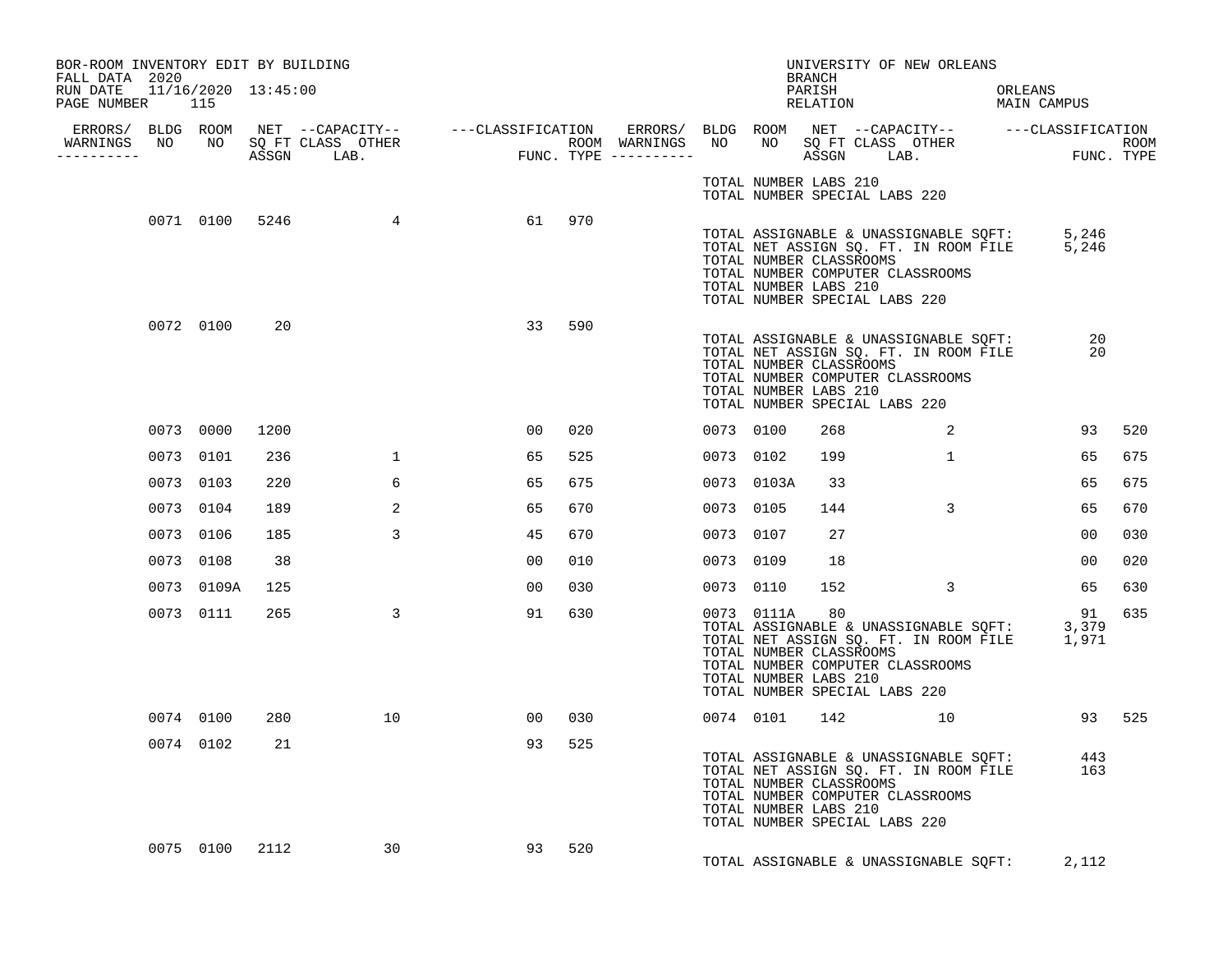| BOR-ROOM INVENTORY EDIT BY BUILDING<br>FALL DATA 2020<br>RUN DATE<br>PAGE NUMBER 116 |    |            | 11/16/2020 13:45:00 |                                                                                                                          |    |     |                                           | <b>BRANCH</b><br>PARISH                                                                                                                                                                                                         | UNIVERSITY OF NEW ORLEANS<br>RELATION |    | ORLEANS<br>MAIN CAMPUS |            |      |
|--------------------------------------------------------------------------------------|----|------------|---------------------|--------------------------------------------------------------------------------------------------------------------------|----|-----|-------------------------------------------|---------------------------------------------------------------------------------------------------------------------------------------------------------------------------------------------------------------------------------|---------------------------------------|----|------------------------|------------|------|
| ERRORS/ BLDG<br>WARNINGS                                                             | NO | ROOM<br>NO | ASSGN               | NET --CAPACITY-- - ---CLASSIFICATION ERRORS/ BLDG ROOM NET --CAPACITY-- - ---CLASSIFICATION<br>SQ FT CLASS OTHER<br>LAB. |    |     | ROOM WARNINGS NO<br>FUNC. TYPE ---------- | NO 1<br>ASSGN                                                                                                                                                                                                                   | SQ FT CLASS OTHER<br>LAB.             |    |                        | FUNC. TYPE | ROOM |
|                                                                                      |    |            |                     |                                                                                                                          |    |     |                                           | TOTAL NET ASSIGN SQ. FT. IN ROOM FILE<br>TOTAL NUMBER CLASSROOMS<br>TOTAL NUMBER COMPUTER CLASSROOMS<br>TOTAL NUMBER LABS 210<br>TOTAL NUMBER SPECIAL LABS 220                                                                  |                                       |    |                        | 2,112      |      |
|                                                                                      |    |            | 0076 0200 3795      | 30                                                                                                                       | 63 | 590 |                                           | 0076 0300 3759<br>TOTAL ASSIGNABLE & UNASSIGNABLE SQFT: 7,554<br>TOTAL NET ASSIGN SQ. FT. IN ROOM FILE<br>TOTAL NUMBER CLASSROOMS<br>TOTAL NUMBER COMPUTER CLASSROOMS<br>TOTAL NUMBER LABS 210<br>TOTAL NUMBER SPECIAL LABS 220 |                                       | 30 | 7,554                  | 63         | 590  |
|                                                                                      |    |            | 0077 0100 1666      | 50                                                                                                                       | 42 | 620 |                                           | TOTAL ASSIGNABLE & UNASSIGNABLE SQFT: 1,666<br>TOTAL NET ASSIGN SQ. FT. IN ROOM FILE<br>TOTAL NUMBER CLASSROOMS<br>TOTAL NUMBER COMPUTER CLASSROOMS<br>TOTAL NUMBER LABS 210<br>TOTAL NUMBER SPECIAL LABS 220                   |                                       |    |                        | 1,666      |      |